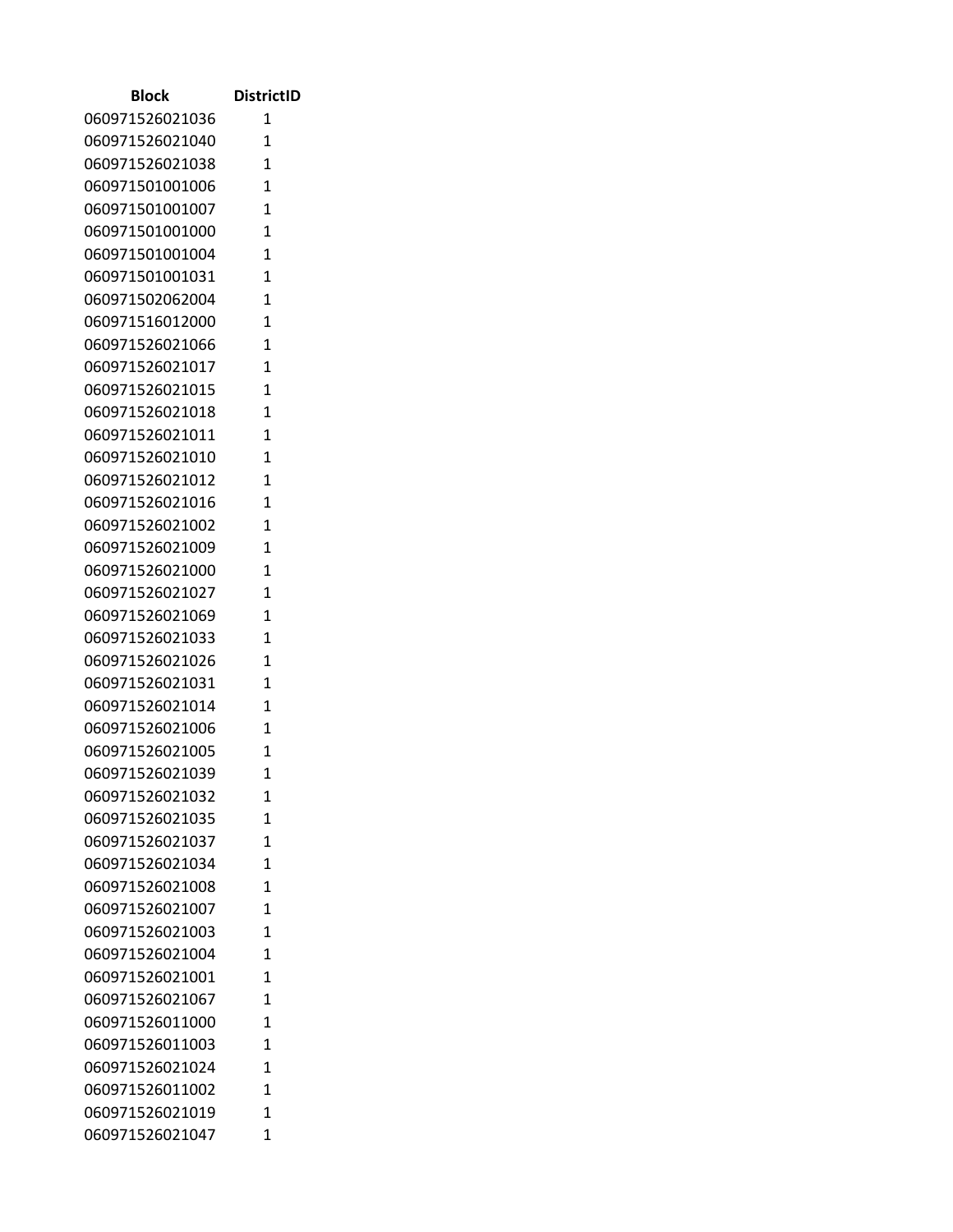| <b>Block</b>    | <b>DistrictID</b> |
|-----------------|-------------------|
| 060971526013002 | 1                 |
| 060971526014002 | $\mathbf{1}$      |
| 060971526015010 | $\mathbf{1}$      |
| 060971526015009 | $\mathbf{1}$      |
| 060971526014003 | $\mathbf{1}$      |
| 060971526014001 | 1                 |
| 060971526012013 | $\mathbf{1}$      |
| 060971526012005 | $\mathbf{1}$      |
| 060971526014000 | 1                 |
| 060971526012007 | $\mathbf{1}$      |
| 060971526012006 | 1                 |
| 060971526012009 | $\mathbf{1}$      |
| 060971526012008 | 1                 |
| 060971526012004 | $\overline{1}$    |
| 060971526012000 | $\mathbf{1}$      |
| 060971526012003 | 1                 |
| 060971526012002 | $\mathbf{1}$      |
| 060971526012001 | 1                 |
| 060971526021028 | $\overline{1}$    |
| 060971526021030 | $\mathbf{1}$      |
| 060971526021029 | $\mathbf{1}$      |
| 060971526021025 | $\mathbf{1}$      |
| 060971526021053 | $\mathbf{1}$      |
| 060971516023034 | $\mathbf{1}$      |
| 060971516023018 | 1                 |
| 060971517011020 | $\mathbf{1}$      |
| 060971517011019 | $\mathbf{1}$      |
| 060971517011010 | 1                 |
| 060971515041001 | 1                 |
| 060971515041003 | 1                 |
| 060971515041002 | 1                 |
| 060971515041000 | $\mathbf{1}$      |
| 060971515043001 | $\overline{1}$    |
| 060971517011011 | $\mathbf{1}$      |
| 060971517011015 | 1                 |
| 060971517011009 | 1                 |
| 060971517011013 | 1                 |
| 060971517011007 | $\overline{1}$    |
| 060971517023001 | $\mathbf{1}$      |
| 060971517023002 | $\overline{1}$    |
| 060971517011001 | $\mathbf{1}$      |
| 060971517011002 | $\mathbf{1}$      |
| 060971517011014 | $\mathbf{1}$      |
| 060971517011003 | 1                 |
| 060971517011000 | 1                 |
| 060971517011004 | 1                 |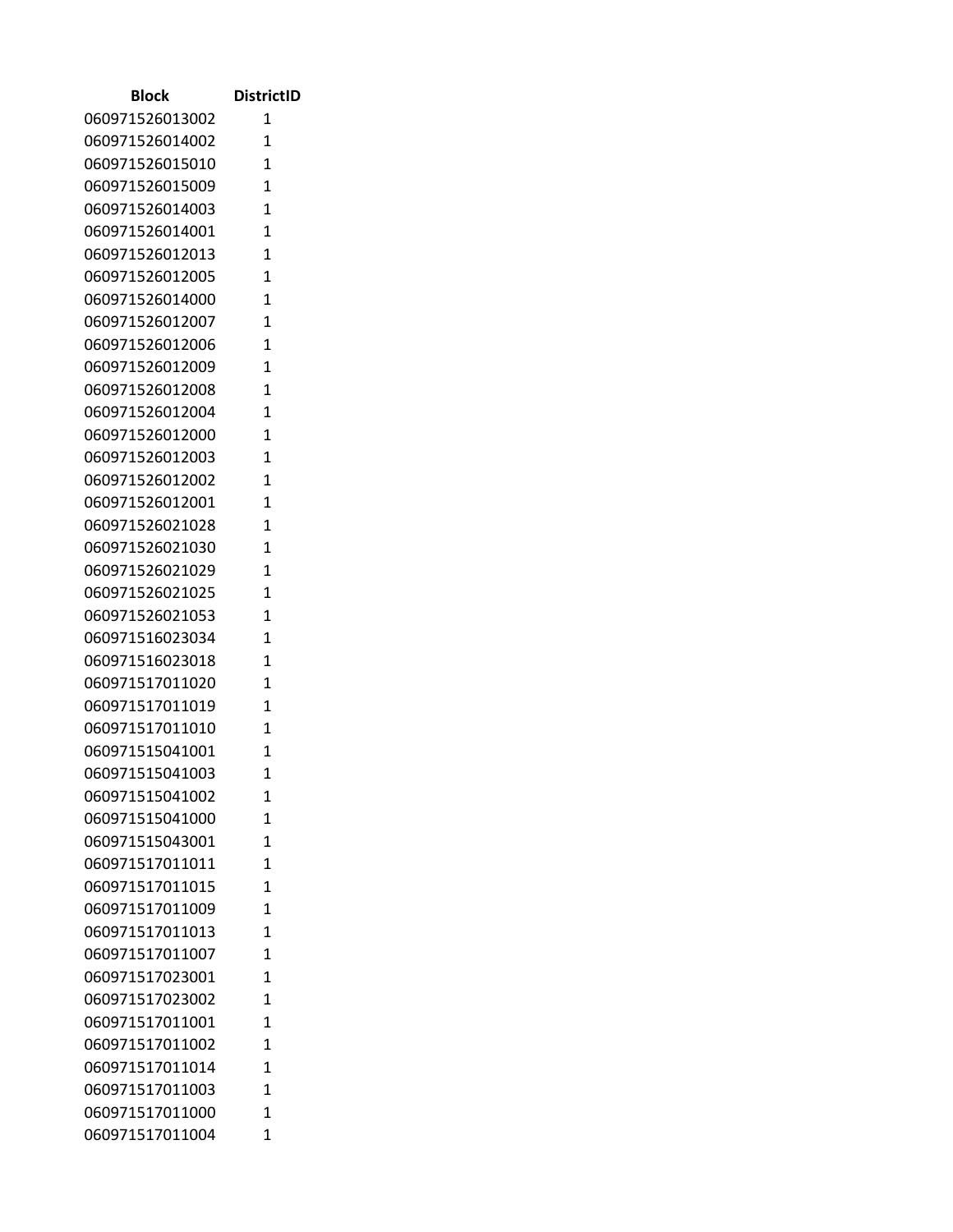| Block                              | <b>DistrictID</b> |
|------------------------------------|-------------------|
| 060971517011005                    | 1                 |
| 060971517023000                    | 1                 |
| 060971517023006                    | $\mathbf{1}$      |
| 060971522044003                    | 1                 |
| 060971522044002                    | 1                 |
| 060971522044013                    | $\mathbf{1}$      |
| 060971522044011                    | $\mathbf{1}$      |
| 060971522044012                    | $\mathbf{1}$      |
| 060971522044004                    | $\mathbf{1}$      |
| 060971522042008                    | $\mathbf{1}$      |
| 060971522042005                    | $\mathbf{1}$      |
| 060971522042007                    | 1                 |
| 060971522042006                    | $\mathbf{1}$      |
| 060971522044008                    | 1                 |
| 060971522044010                    | $\mathbf{1}$      |
| 060971522044007                    | 1                 |
| 060971522044009                    | 1                 |
| 060971522044001                    | $\mathbf{1}$      |
| 060971522044005                    | 1                 |
| 060971522042013                    | $\mathbf{1}$      |
| 060971522042012                    | $\mathbf{1}$      |
| 060971522042011                    | $\mathbf{1}$      |
| 060971524011029                    | 1                 |
| 060971524011031                    | 1                 |
| 060971515041007                    | $\mathbf{1}$      |
| 060971515043012                    | 1                 |
| 060971515043010                    | $\mathbf{1}$      |
| 060971515043013                    | 1                 |
| 060971515031007                    | 1                 |
| 060971515032003                    | 1                 |
| 060971515032005                    | 1                 |
| 060971515032004                    | 1                 |
| 060971515032002                    | 1                 |
| 060971515031000                    | 1                 |
| 060971517012008                    | 1                 |
| 060971517012007                    | 1                 |
| 060971518005017                    | $\mathbf{1}$      |
| 060971518005016                    | 1                 |
| 060971518005012                    | 1                 |
| 060971518005011                    | 1                 |
| 060971517012005                    | 1<br>1            |
| 060971518002006                    |                   |
| 060971517012012<br>060971517012014 | 1                 |
|                                    | 1                 |
| 060971517012013                    | 1                 |
| 060971517012004                    | 1                 |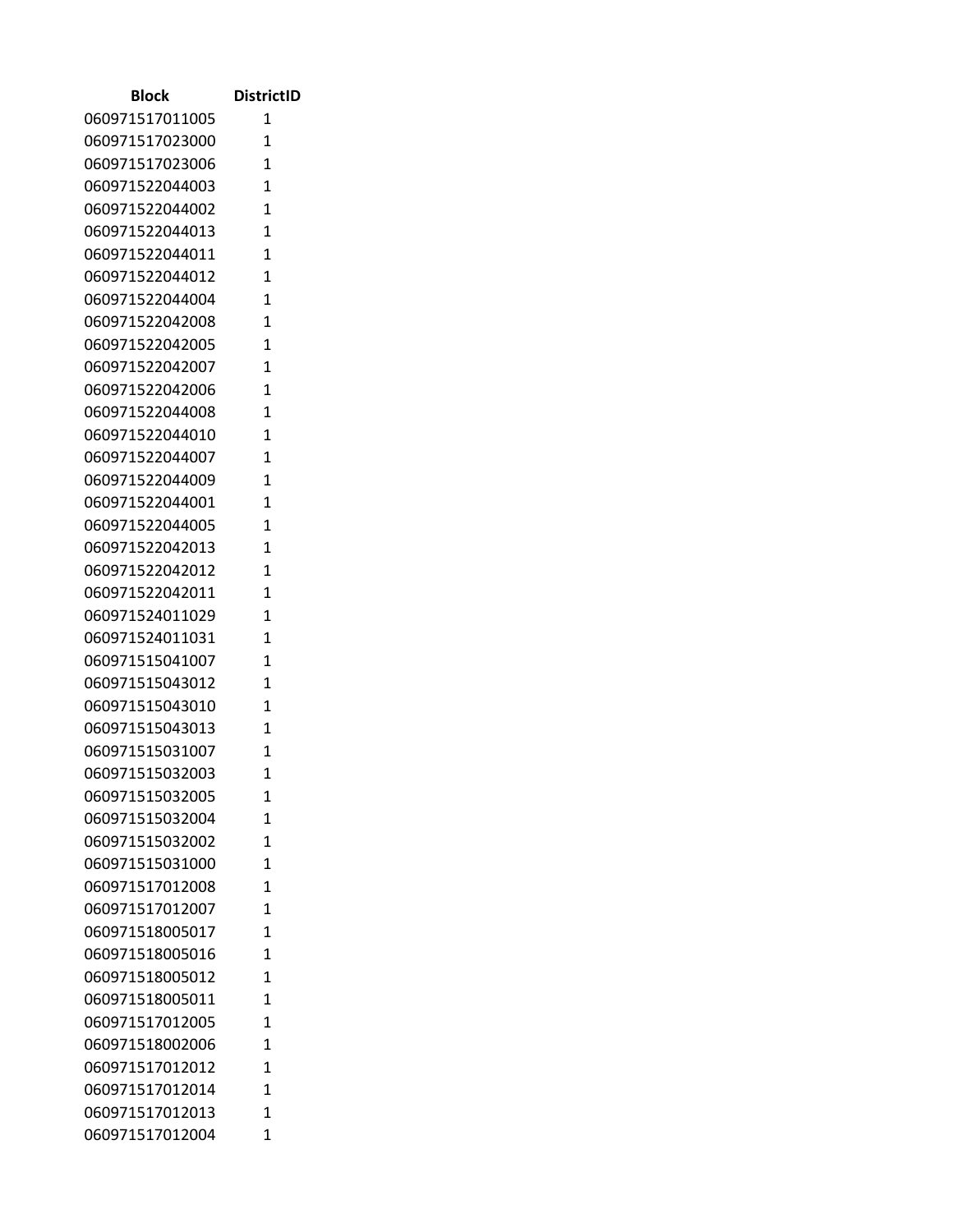| <b>Block</b>                       | <b>DistrictID</b> |
|------------------------------------|-------------------|
| 060971517012001                    | 1                 |
| 060971518002007                    | $\mathbf{1}$      |
| 060971518002009                    | 1                 |
| 060971517012006                    | 1                 |
| 060971517012003                    | 1                 |
| 060971518002010                    | $\overline{1}$    |
| 060971517012000                    | $\mathbf{1}$      |
| 060971518002005                    | $\overline{1}$    |
| 060971518002002                    | $\overline{1}$    |
| 060971517021003                    | $\mathbf{1}$      |
| 060971518002000                    | $\overline{1}$    |
| 060971518002001                    | $\mathbf{1}$      |
| 060971524011015                    | $\overline{1}$    |
| 060971517021002                    | $\mathbf{1}$      |
| 060971524011016                    | $\overline{1}$    |
| 060971518002004                    | $\overline{1}$    |
| 060971518002003                    | $\mathbf{1}$      |
| 060971518002008                    | $\mathbf{1}$      |
| 060971517023005                    | 1                 |
| 060971517011008                    | $\mathbf{1}$      |
| 060971517023004                    | $\mathbf{1}$      |
| 060971517023003                    | $\overline{1}$    |
| 060971515042001                    | $\mathbf{1}$      |
| 060971515042003                    | 1                 |
| 060971515042000                    | 1                 |
| 060971517012002                    | 1                 |
| 060971516021017                    | $\mathbf{1}$      |
| 060971516021016                    | $\mathbf{1}$      |
| 060971515051007                    | $\mathbf{1}$      |
| 060971515051012<br>060971515064008 | 1                 |
| 060971515051010                    | 1<br>$\mathbf{1}$ |
| 060971515051003                    | 1                 |
| 060971515051004                    | $\overline{1}$    |
| 060971515061017                    | 1                 |
| 060971515051000                    | $\mathbf{1}$      |
| 060971515061005                    | $\mathbf{1}$      |
| 060971515061004                    | $\mathbf{1}$      |
| 060971515061013                    | $\overline{1}$    |
| 060971515061018                    | $\mathbf{1}$      |
| 060971515061014                    | $\mathbf{1}$      |
| 060971515061006                    | 1                 |
| 060971515061019                    | 1                 |
| 060971515061002                    | $\mathbf{1}$      |
| 060971515042014                    | 1                 |
| 060971515061003                    | 1                 |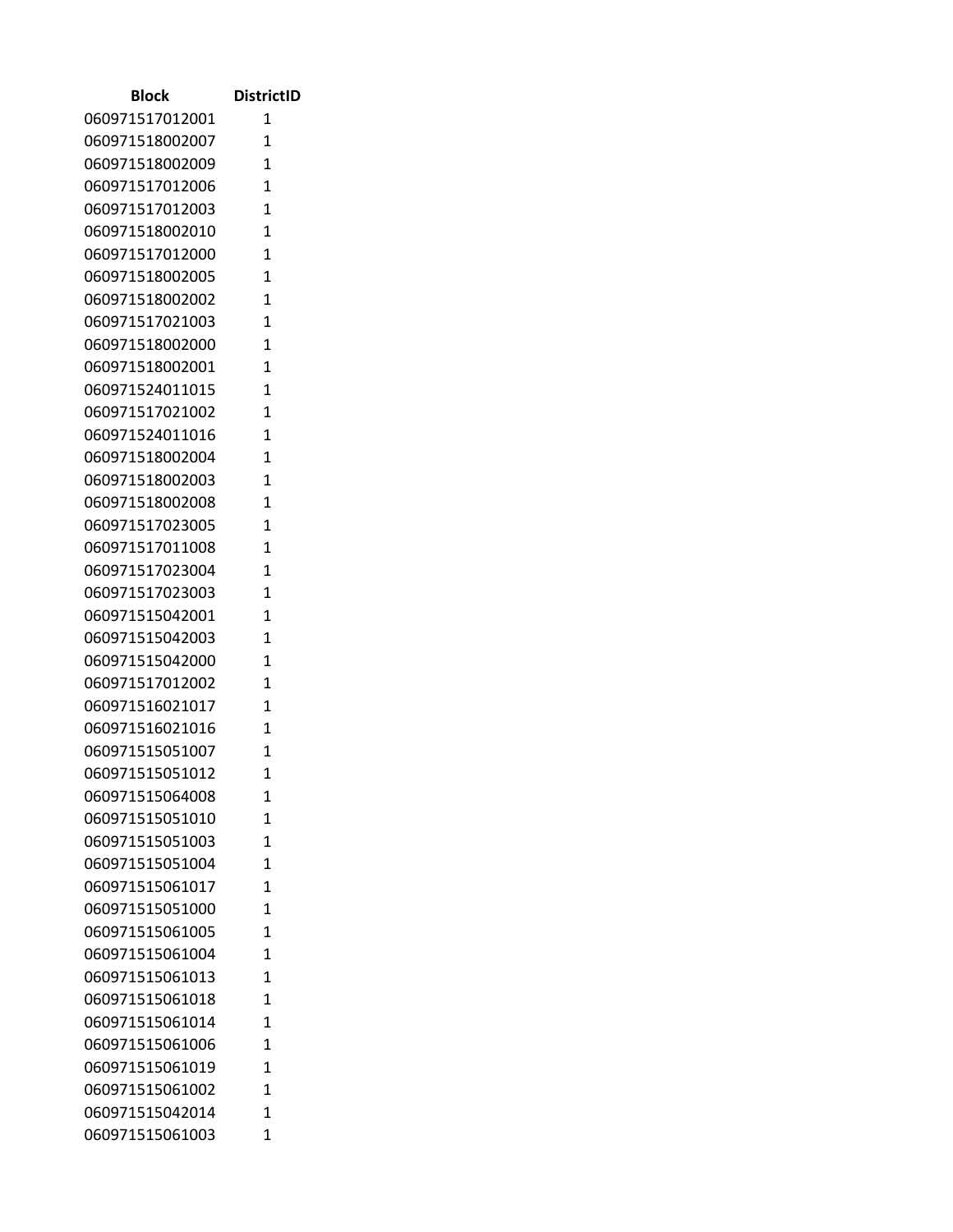| <b>Block</b>                       | <b>DistrictID</b> |
|------------------------------------|-------------------|
| 060971515042009                    | 1                 |
| 060971515042015                    | $\mathbf{1}$      |
| 060971515042008                    | 1                 |
| 060971515051009                    | 1                 |
| 060971515064005                    | $\mathbf{1}$      |
| 060971515062003                    | $\overline{1}$    |
| 060971515062002                    | $\mathbf{1}$      |
| 060971515062004                    | $\overline{1}$    |
| 060971515062000                    | $\overline{1}$    |
| 060971515064004                    | $\overline{1}$    |
| 060971515064007                    | $\overline{1}$    |
| 060971515064002                    | $\mathbf{1}$      |
| 060971515062006                    | $\overline{1}$    |
| 060971515062005                    | $\mathbf{1}$      |
| 060971515062001                    | $\overline{1}$    |
| 060971513091016                    | $\overline{1}$    |
| 060971513091014                    | $\mathbf{1}$      |
| 060971513091013                    | $\mathbf{1}$      |
| 060971515052013                    | 1                 |
| 060971515052010                    | $\mathbf{1}$      |
| 060971515052011                    | $\mathbf{1}$      |
| 060971515052014                    | $\overline{1}$    |
| 060971514032036                    | $\mathbf{1}$      |
| 060971514032035                    | 1                 |
| 060971513091015                    | 1                 |
| 060971513091011                    | 1<br>$\mathbf{1}$ |
| 060971506123016<br>060971513091019 | $\mathbf{1}$      |
| 060971513091020                    | $\mathbf{1}$      |
| 060971513091021                    | 1                 |
| 060971513091010                    | 1                 |
| 060971513091018                    | $\mathbf{1}$      |
| 060971513091017                    | 1                 |
| 060971501003027                    | $\overline{1}$    |
| 060971501003014                    | 1                 |
| 060971501003013                    | $\mathbf{1}$      |
| 060971501003016                    | $\mathbf{1}$      |
| 060971501003018                    | $\mathbf{1}$      |
| 060971501003020                    | $\overline{1}$    |
| 060971501003019                    | $\mathbf{1}$      |
| 060971501003061                    | $\mathbf{1}$      |
| 060971501003004                    | 1                 |
| 060971501003058                    | 1                 |
| 060971501003059                    | $\mathbf{1}$      |
| 060971501003005                    | 1                 |
| 060971501003000                    | 1                 |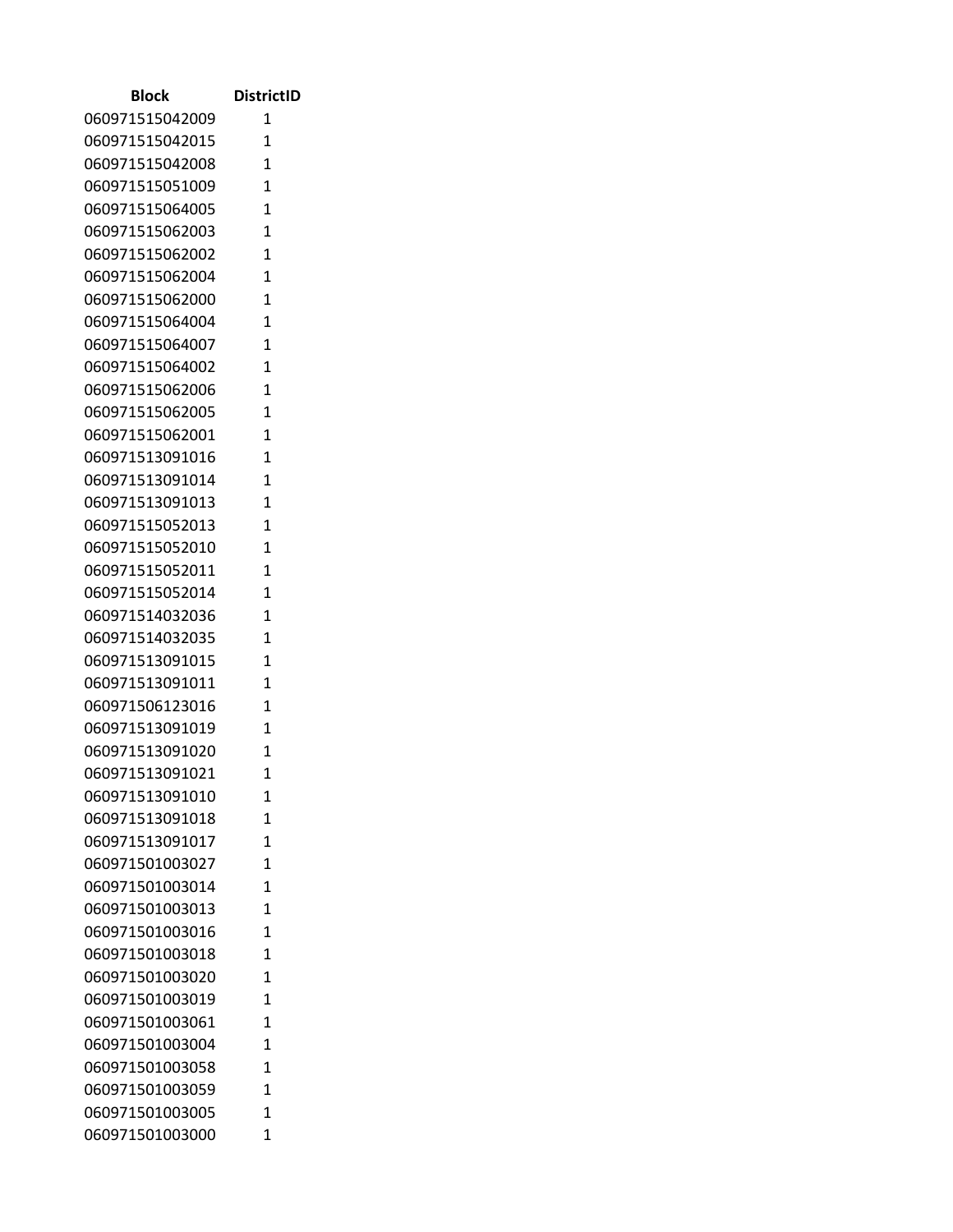| <b>Block</b>                       | <b>DistrictID</b> |
|------------------------------------|-------------------|
| 060971501001002                    | 1                 |
| 060971501001003                    | 1                 |
| 060971501003015                    | $\mathbf{1}$      |
| 060971501003026                    | $\mathbf{1}$      |
| 060971501003022                    | $\mathbf{1}$      |
| 060971501003023                    | $\mathbf{1}$      |
| 060971501003021                    | 1                 |
| 060971501003028                    | $\mathbf{1}$      |
| 060971526021020                    | 1                 |
| 060971526021013                    | 1                 |
| 060971524022000                    | $\mathbf{1}$      |
| 060971526011018                    | $\mathbf{1}$      |
| 060971526011022                    | $\mathbf{1}$      |
| 060971526011023                    | 1                 |
| 060971526011024                    | $\mathbf{1}$      |
| 060971526011017                    | $\mathbf{1}$      |
| 060971526011032                    | 1                 |
| 060971526011011                    | 1                 |
| 060971526011019                    | 1                 |
| 060971526011015                    | $\mathbf{1}$      |
| 060971526011021                    | $\mathbf{1}$      |
| 060971526011020                    | 1                 |
| 060971526011016                    | $\mathbf{1}$      |
| 060971526011010                    | 1                 |
| 060971526011009                    | 1                 |
| 060971514032037                    | 1                 |
| 060971524013012                    | $\mathbf{1}$      |
| 060971524013013                    | 1                 |
| 060971524013011                    | $\overline{1}$    |
| 060971524013008<br>060971524013018 | 1                 |
| 060971524013020                    | 1<br>1            |
| 060971524013022                    | 1                 |
| 060971524013006                    | 1                 |
| 060971524013017                    | 1                 |
| 060971524013023                    | 1                 |
| 060971524013027                    | 1                 |
| 060971524013001                    | 1                 |
| 060971524013000                    | 1                 |
| 060971524011028                    | 1                 |
| 060971518001014                    | 1                 |
| 060971518001011                    | 1                 |
| 060971518001002                    | 1                 |
| 060971523003026                    | 1                 |
| 060971518004015                    | 1                 |
| 060971518004016                    | 1                 |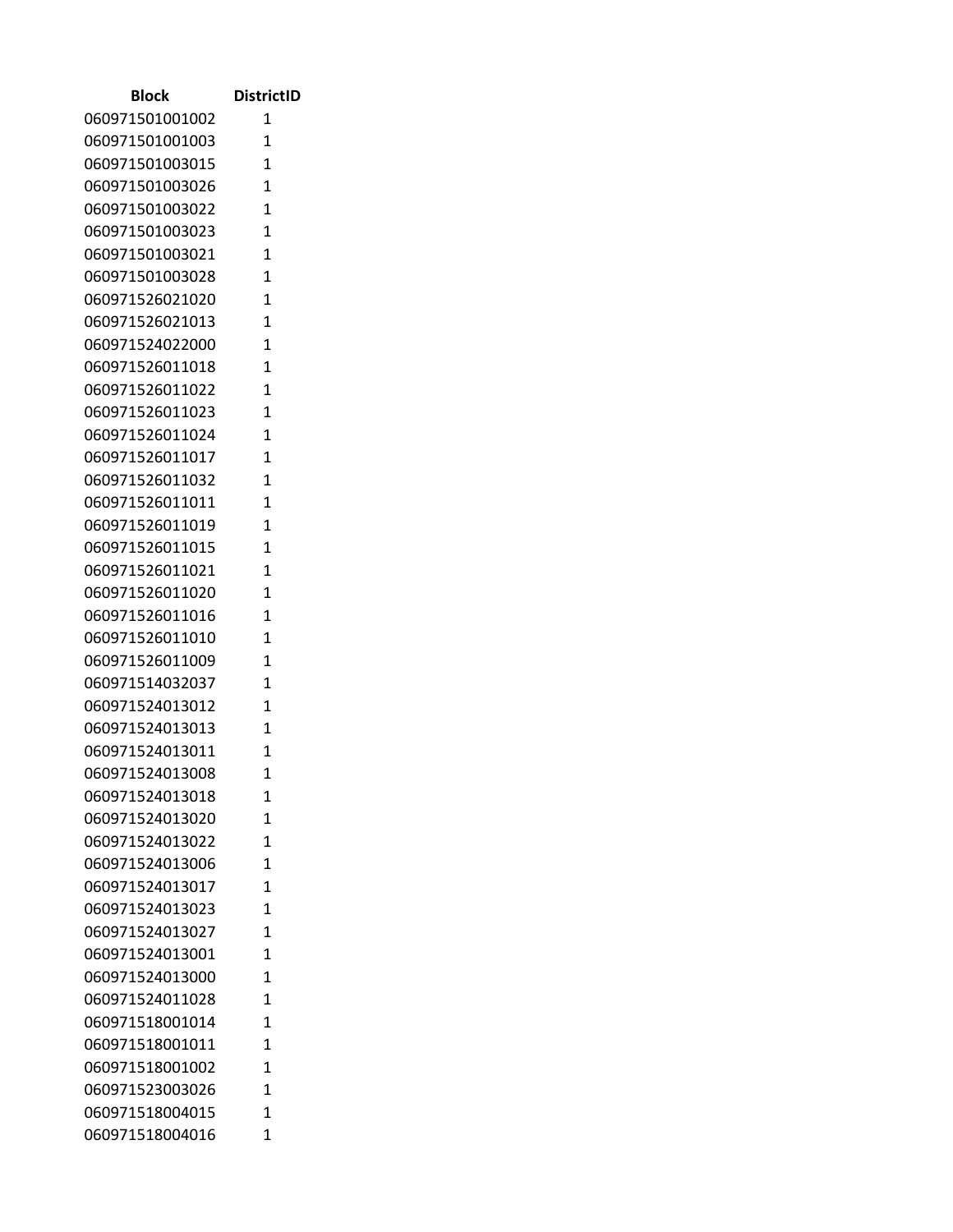| Block           | <b>DistrictID</b> |
|-----------------|-------------------|
| 060971518004009 | 1                 |
| 060971518004008 | 1                 |
| 060971518004000 | $\mathbf{1}$      |
| 060971518004010 | 1                 |
| 060971518003007 | $\overline{1}$    |
| 060971518003009 | 1                 |
| 060971518003011 | 1                 |
| 060971518003012 | $\mathbf{1}$      |
| 060971517012015 | $\mathbf{1}$      |
| 060971515061010 | 1                 |
| 060971517012010 | 1                 |
| 060971517012011 | $\mathbf{1}$      |
| 060971517012016 | $\mathbf{1}$      |
| 060971518005013 | 1                 |
| 060971518005018 | $\mathbf{1}$      |
| 060971517012009 | $\mathbf{1}$      |
| 060971518005015 | $\overline{1}$    |
| 060971518005007 | $\mathbf{1}$      |
| 060971518005009 | $\mathbf{1}$      |
| 060971518005008 | $\mathbf{1}$      |
| 060971518005014 | 1                 |
| 060971518005010 | $\overline{1}$    |
| 060971518001012 | 1                 |
| 060971518003013 | $\mathbf{1}$      |
| 060971518003000 | 1                 |
| 060971518001000 | 1                 |
| 060971523003027 | $\mathbf{1}$      |
| 060971518005006 | $\mathbf{1}$      |
| 060971518005002 | $\overline{1}$    |
| 060971518005001 | 1                 |
| 060971518005004 | 1                 |
| 060971518005005 | $\mathbf{1}$      |
| 060971518005003 | 1                 |
| 060971518005000 | $\mathbf{1}$      |
| 060971517021001 | 1                 |
| 060971514032002 | $\overline{1}$    |
| 060971518004018 | 1                 |
| 060971518004020 | $\mathbf{1}$      |
| 060971518004019 | $\mathbf{1}$      |
| 060971518004012 | 1                 |
| 060971515051001 | $\mathbf{1}$      |
| 060971518004017 | $\overline{1}$    |
| 060971514032008 | $\mathbf{1}$      |
| 060971515051002 | 1                 |
| 060971515061015 | 1                 |
| 060971515061011 | $\mathbf{1}$      |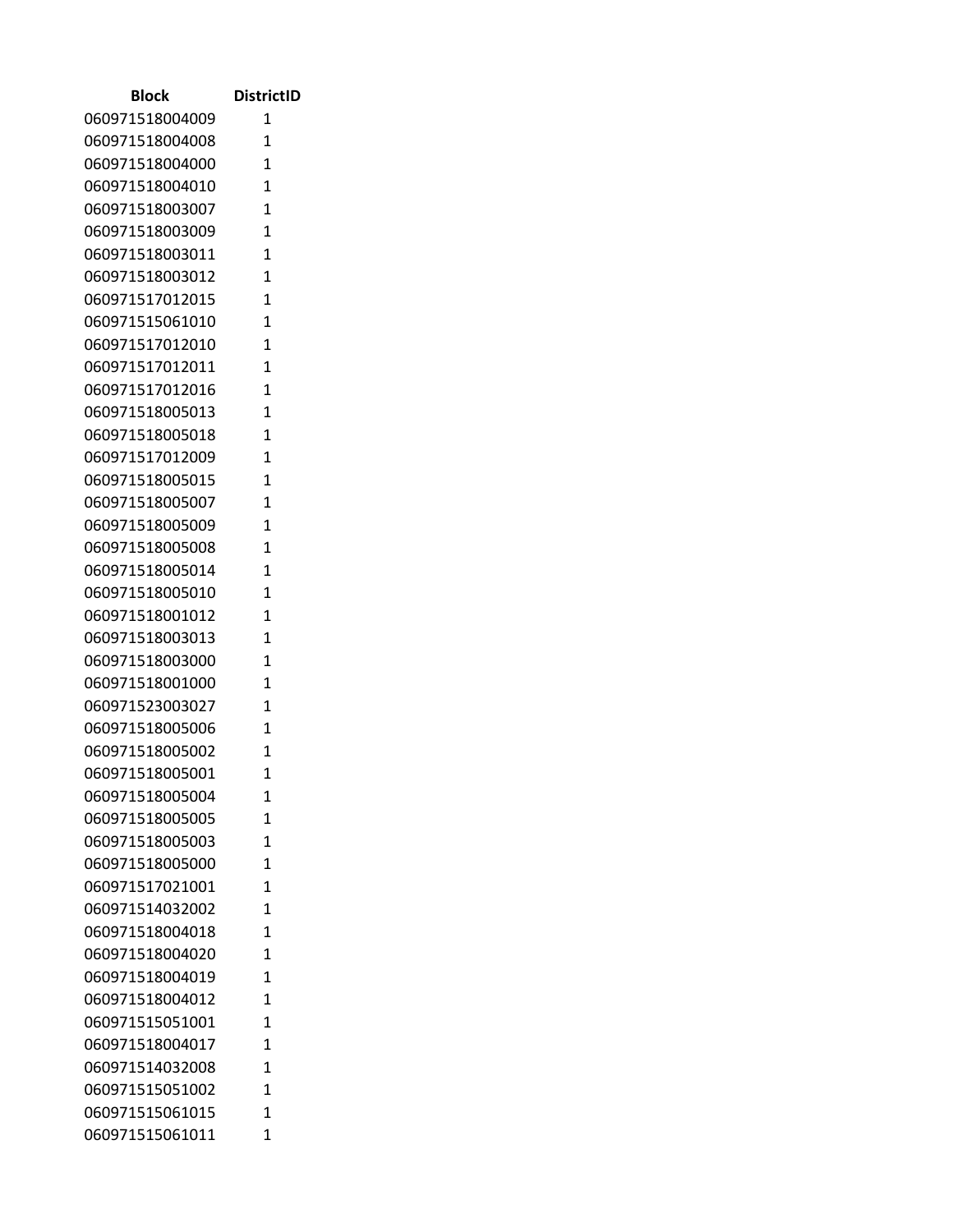| <b>Block</b>    | <b>DistrictID</b> |
|-----------------|-------------------|
| 060971515061016 | 1                 |
| 060971515061012 | 1                 |
| 060971515061008 | $\mathbf{1}$      |
| 060971515061009 | $\mathbf{1}$      |
| 060971515061007 | $\mathbf{1}$      |
| 060971524022009 | $\mathbf{1}$      |
| 060971524022001 | 1                 |
| 060971526011007 | $\mathbf{1}$      |
| 060971526011006 | 1                 |
| 060971526021023 | $\mathbf{1}$      |
| 060971526011013 | $\mathbf{1}$      |
| 060971526011014 | $\mathbf{1}$      |
| 060971526011005 | $\mathbf{1}$      |
| 060971526011012 | 1                 |
| 060971526021022 | $\mathbf{1}$      |
| 060971526011008 | $\mathbf{1}$      |
| 060971526011004 | 1                 |
| 060971526021021 | 1                 |
| 060971518004005 | 1                 |
| 060971518004013 | $\mathbf{1}$      |
| 060971518004007 | $\mathbf{1}$      |
| 060971518004011 | 1                 |
| 060971518004003 | $\mathbf{1}$      |
| 060971518001007 | 1                 |
| 060971518001019 | $\mathbf{1}$      |
| 060971518004002 | 1                 |
| 060971518001018 | $\mathbf{1}$      |
| 060971518003004 | 1                 |
| 060971518004014 | $\mathbf{1}$      |
| 060971518004001 | 1                 |
| 060971518003005 | 1                 |
| 060971518003006 | 1                 |
| 060971518003003 | 1                 |
| 060971518001017 | 1                 |
| 060971518003002 | 1                 |
| 060971518003008 | 1                 |
| 060971518003010 | 1                 |
| 060971518003001 | 1                 |
| 060971518003014 | 1                 |
| 060971518001008 | 1                 |
| 060971522033000 | 1                 |
| 060971518001005 | 1                 |
| 060971518001015 | 1                 |
| 060971518001016 | 1                 |
| 060971518001009 | 1                 |
| 060971518001003 | 1                 |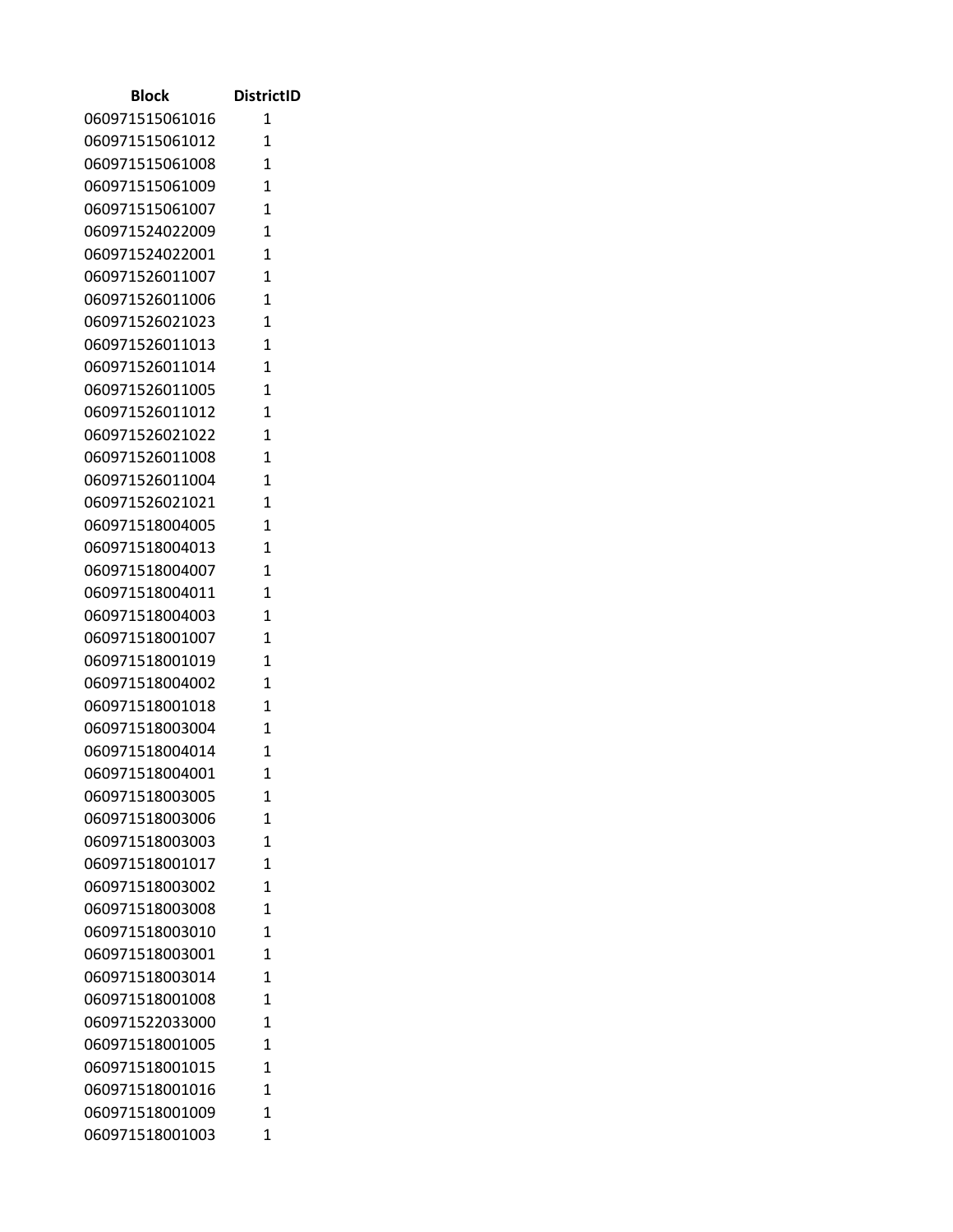| <b>Block</b>    | <b>DistrictID</b> |
|-----------------|-------------------|
| 060971518001010 | 1                 |
| 060971518001004 | 1                 |
| 060971518001001 | $\mathbf{1}$      |
| 060971518001013 | $\mathbf{1}$      |
| 060971524013007 | $\mathbf{1}$      |
| 060971524013026 | 1                 |
| 060971524022010 | $\mathbf{1}$      |
| 060971524013024 | $\mathbf{1}$      |
| 060971518004021 | 1                 |
| 060971520002002 | $\mathbf{1}$      |
| 060971520002001 | $\mathbf{1}$      |
| 060971522033015 | $\mathbf{1}$      |
| 060971522033016 | 1                 |
| 060971518004006 | $\overline{1}$    |
| 060971520002000 | $\mathbf{1}$      |
| 060971522033001 | $\mathbf{1}$      |
| 060971518004004 | $\mathbf{1}$      |
| 060971518001006 | 1                 |
| 060971522033002 | $\overline{1}$    |
| 060971522033003 | $\mathbf{1}$      |
| 060971503031014 | $\mathbf{1}$      |
| 060971503031016 | $\mathbf{1}$      |
| 060971503031012 | $\mathbf{1}$      |
| 060971503031013 | $\mathbf{1}$      |
| 060971503032015 | 1                 |
| 060971503032023 | $\mathbf{1}$      |
| 060971503032024 | $\mathbf{1}$      |
| 060971503031015 | 1                 |
| 060971503032012 | 1                 |
| 060971503032000 | 1                 |
| 060971503032013 | 1                 |
| 060971503032022 | $\mathbf{1}$      |
| 060971503032009 | $\overline{1}$    |
| 060971503032001 | $\mathbf{1}$      |
| 060971503031007 | 1                 |
| 060971503031011 | 1                 |
| 060971503032006 | 1                 |
| 060971503032028 | $\overline{1}$    |
| 060971503032025 | $\mathbf{1}$      |
| 060971503032026 | $\overline{1}$    |
| 060971503032003 | $\mathbf{1}$      |
| 060971503032002 | $\mathbf{1}$      |
| 060971503031018 | $\mathbf{1}$      |
| 060971503031010 | 1                 |
| 060971503034005 | 1                 |
| 060971503034004 | 1                 |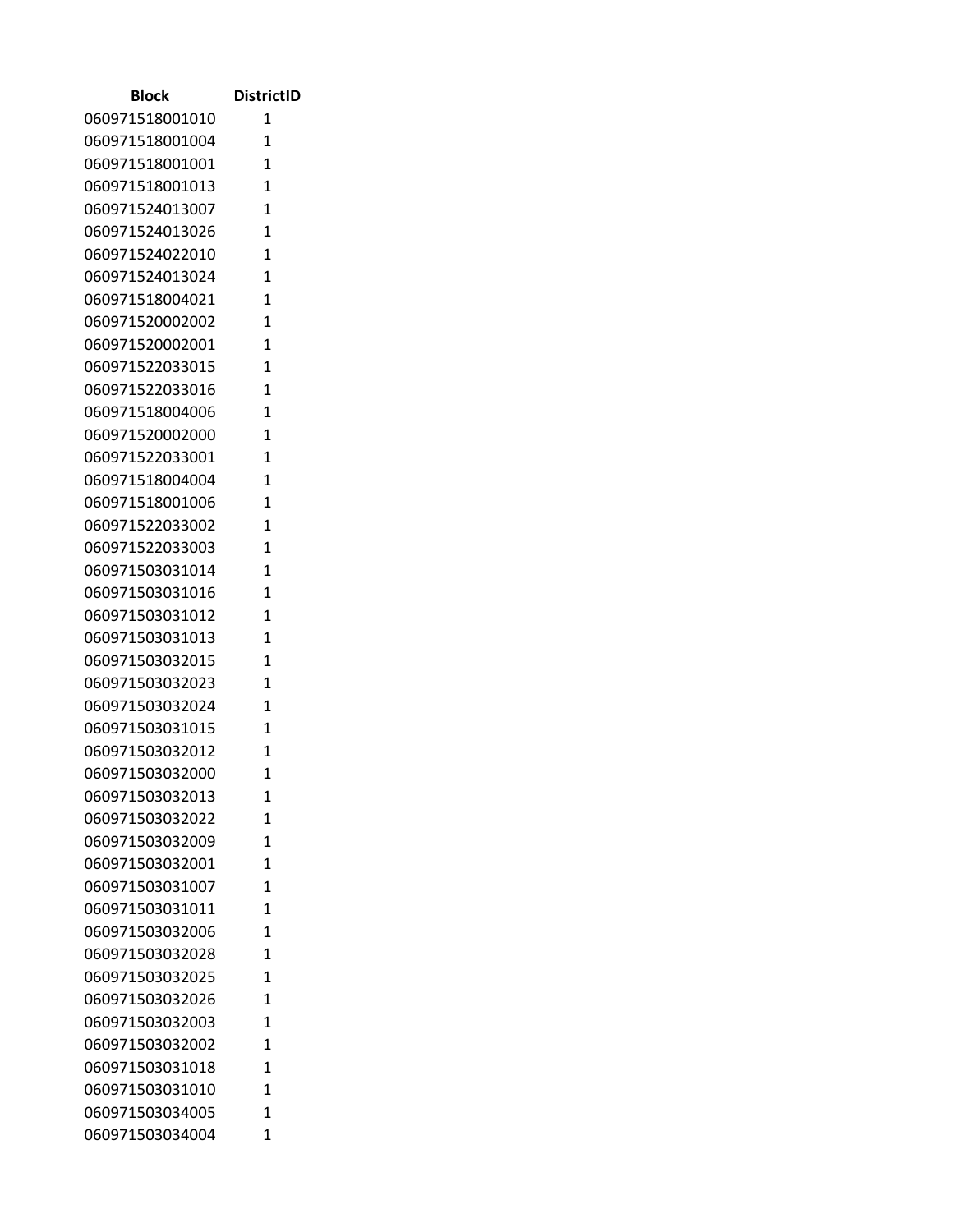| <b>Block</b>                       | <b>DistrictID</b> |
|------------------------------------|-------------------|
| 060971503033007                    | 1                 |
| 060971503032027                    | 1                 |
| 060971503033002                    | $\mathbf{1}$      |
| 060971503033003                    | 1                 |
| 060971503033001                    | 1                 |
| 060971503033000                    | 1                 |
| 060971503033009                    | 1                 |
| 060971503033006                    | $\mathbf{1}$      |
| 060971503033005                    | $\mathbf{1}$      |
| 060971503033008                    | 1                 |
| 060971503044026                    | 1                 |
| 060971503044024                    | $\mathbf{1}$      |
| 060971503044025                    | $\mathbf{1}$      |
| 060971503044022                    | 1                 |
| 060971503044012                    | $\mathbf{1}$      |
| 060971503044023                    | $\mathbf{1}$      |
| 060971503033004                    | 1                 |
| 060971503043019                    | $\mathbf{1}$      |
| 060971503043020                    | $\mathbf{1}$      |
| 060971503043011                    | $\mathbf{1}$      |
| 060971503043012                    | 1                 |
| 060971503043006                    | $\overline{1}$    |
| 060971503043001                    | 1                 |
| 060971503044011                    | $\mathbf{1}$      |
| 060971503043021                    | 1                 |
| 060971503043022                    | 1                 |
| 060971503043013                    | $\mathbf{1}$      |
| 060971503043014                    | 1                 |
| 060971503044009                    | $\overline{1}$    |
| 060971503044010                    | 1                 |
| 060971503044005<br>060971503043023 | 1<br>$\mathbf{1}$ |
|                                    | 1                 |
| 060971503043015<br>060971503043008 | $\mathbf{1}$      |
| 060971503043016                    | 1                 |
| 060971503043007                    | $\overline{1}$    |
| 060971503043005                    | 1                 |
| 060971503043004                    | 1                 |
| 060971503043002                    | $\mathbf{1}$      |
| 060971503043003                    | 1                 |
| 060971503032008                    | $\mathbf{1}$      |
| 060971503032011                    | $\overline{1}$    |
| 060971501003060                    | $\mathbf{1}$      |
| 060971501003050                    | 1                 |
| 060971501003051                    | 1                 |
| 060971501002021                    | $\mathbf{1}$      |
|                                    |                   |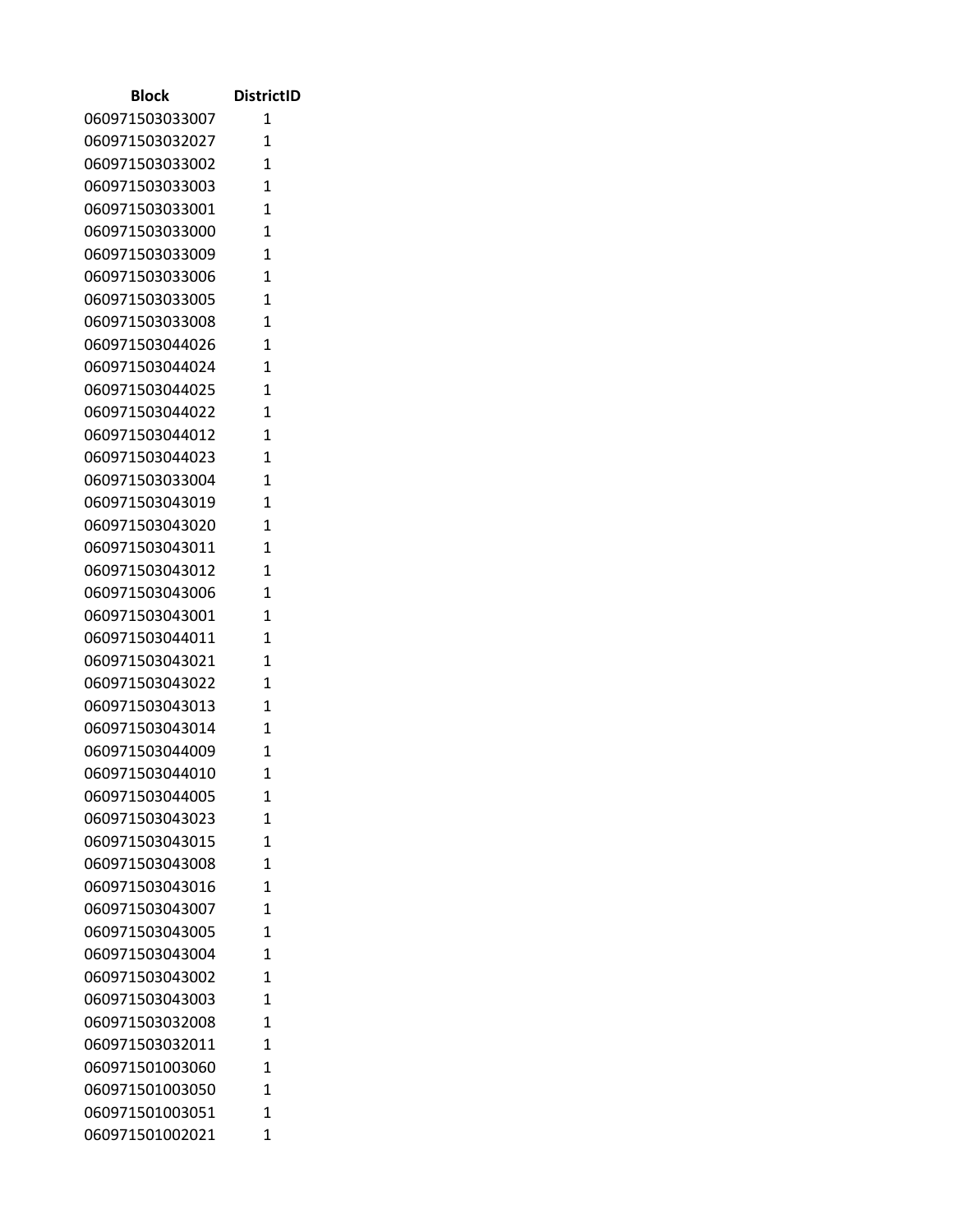| <b>Block</b>    | <b>DistrictID</b> |
|-----------------|-------------------|
| 060971501002020 | 1                 |
| 060971503034022 | 1                 |
| 060971503031019 | $\mathbf{1}$      |
| 060971501002005 | $\mathbf{1}$      |
| 060971501002004 | $\mathbf{1}$      |
| 060971503034010 | $\mathbf{1}$      |
| 060971503034012 | 1                 |
| 060971503034018 | $\overline{1}$    |
| 060971503034021 | 1                 |
| 060971503034015 | 1                 |
| 060971503034011 | $\mathbf{1}$      |
| 060971503034014 | $\mathbf{1}$      |
| 060971503034016 | $\mathbf{1}$      |
| 060971503034013 | 1                 |
| 060971503034017 | $\mathbf{1}$      |
| 060971503034007 | $\mathbf{1}$      |
| 060971503034019 | 1                 |
| 060971503034020 | 1                 |
| 060971503031020 | 1                 |
| 060971503031008 | $\mathbf{1}$      |
| 060971503031017 | $\mathbf{1}$      |
| 060971503031021 | 1                 |
| 060971506123040 | $\mathbf{1}$      |
| 060971501002022 | 1                 |
| 060971501002019 | 1                 |
| 060971501002023 | 1                 |
| 060971501003049 | $\mathbf{1}$      |
| 060971501003048 | 1                 |
| 060971501003047 | $\mathbf{1}$      |
| 060971501002024 | 1                 |
| 060971501003038 | 1                 |
| 060971501003037 | 1                 |
| 060971501002006 | 1                 |
| 060971501002008 | 1                 |
| 060971501002007 | 1                 |
| 060971501002010 | 1                 |
| 060971501002002 | 1                 |
| 060971501002009 | 1                 |
| 060971501002003 | 1                 |
| 060971503034009 | 1                 |
| 060971503034008 | 1                 |
| 060971503034006 | 1                 |
| 060971503034003 | 1                 |
| 060971503034002 | 1                 |
| 060971501002001 | 1                 |
| 060971501002000 | 1                 |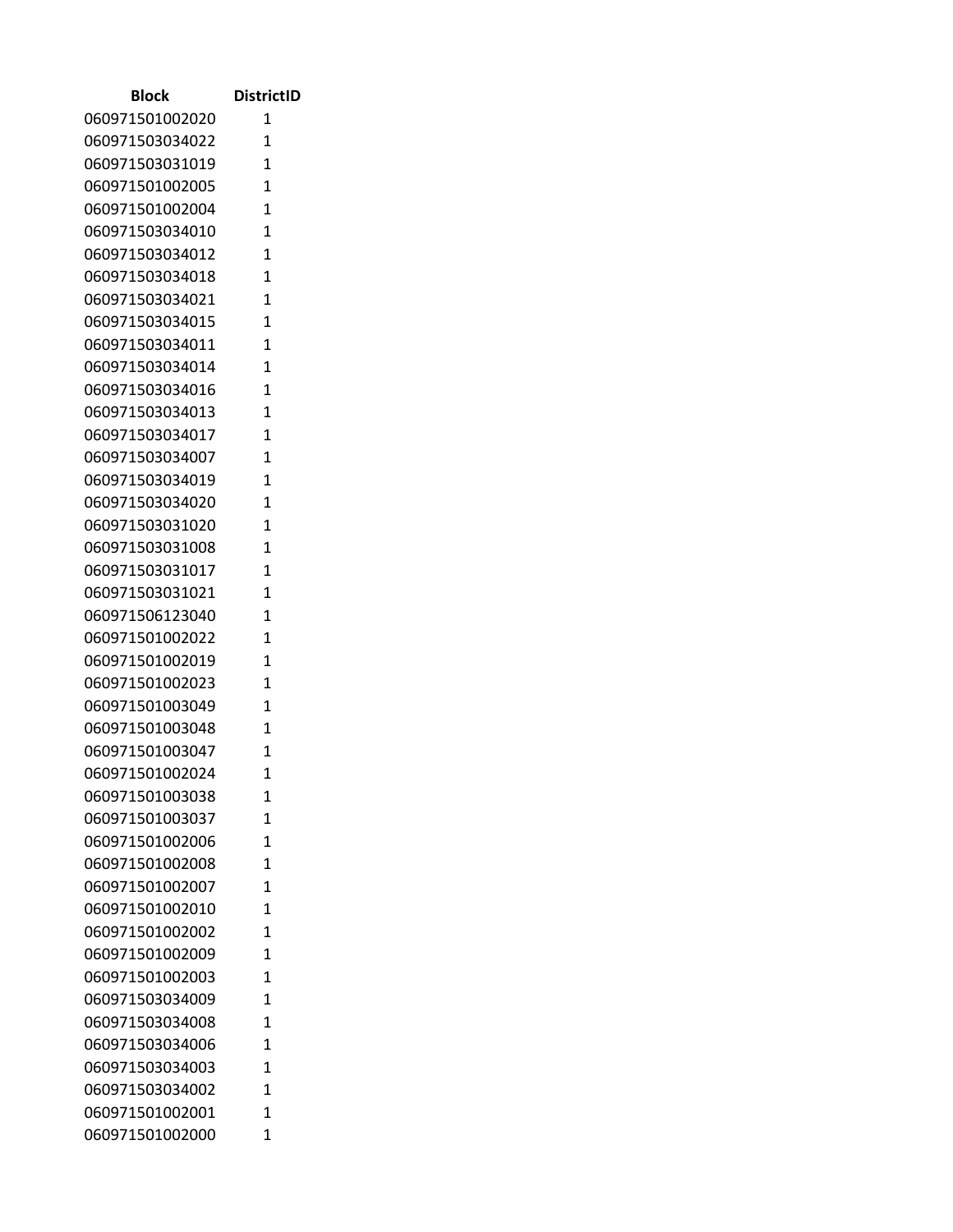| <b>Block</b>    | <b>DistrictID</b> |
|-----------------|-------------------|
| 060971502031009 | 1                 |
| 060971501001028 | 1                 |
| 060971501001027 | $\mathbf{1}$      |
| 060971502032010 | $\mathbf{1}$      |
| 060971501002011 | $\mathbf{1}$      |
| 060971501002012 | $\mathbf{1}$      |
| 060971501002018 | 1                 |
| 060971501002013 | $\mathbf{1}$      |
| 060971501002016 | 1                 |
| 060971501002017 | 1                 |
| 060971501003035 | $\mathbf{1}$      |
| 060971501003036 | $\mathbf{1}$      |
| 060971501003017 | 1                 |
| 060971501003057 | 1                 |
| 060971501003030 | $\mathbf{1}$      |
| 060971501003012 | $\mathbf{1}$      |
| 060971501002014 | 1                 |
| 060971501002015 | 1                 |
| 060971501003009 | 1                 |
| 060971501001029 | $\mathbf{1}$      |
| 060971501001026 | $\mathbf{1}$      |
| 060971501001025 | $\overline{1}$    |
| 060971502032021 | $\mathbf{1}$      |
| 060971501001024 | $\mathbf{1}$      |
| 060971501001030 | 1                 |
| 060971501003008 | 1                 |
| 060971501003007 | $\mathbf{1}$      |
| 060971501003006 | 1                 |
| 060971501001019 | 1                 |
| 060971501003002 | 1                 |
| 060971501003010 | 1                 |
| 060971501003011 | 1                 |
| 060971501003003 | 1                 |
| 060971501003001 | 1                 |
| 060971501001023 | 1                 |
| 060971501001022 | 1                 |
| 060971501001020 | 1                 |
| 060971501001021 | 1                 |
| 060971501001005 | 1                 |
| 060971501001001 | 1                 |
| 060971501003062 | 1                 |
| 060971501003052 | 1                 |
| 060971501003046 | 1                 |
| 060971501003053 | 1                 |
| 060971501003054 | 1                 |
| 060971501003055 | 1                 |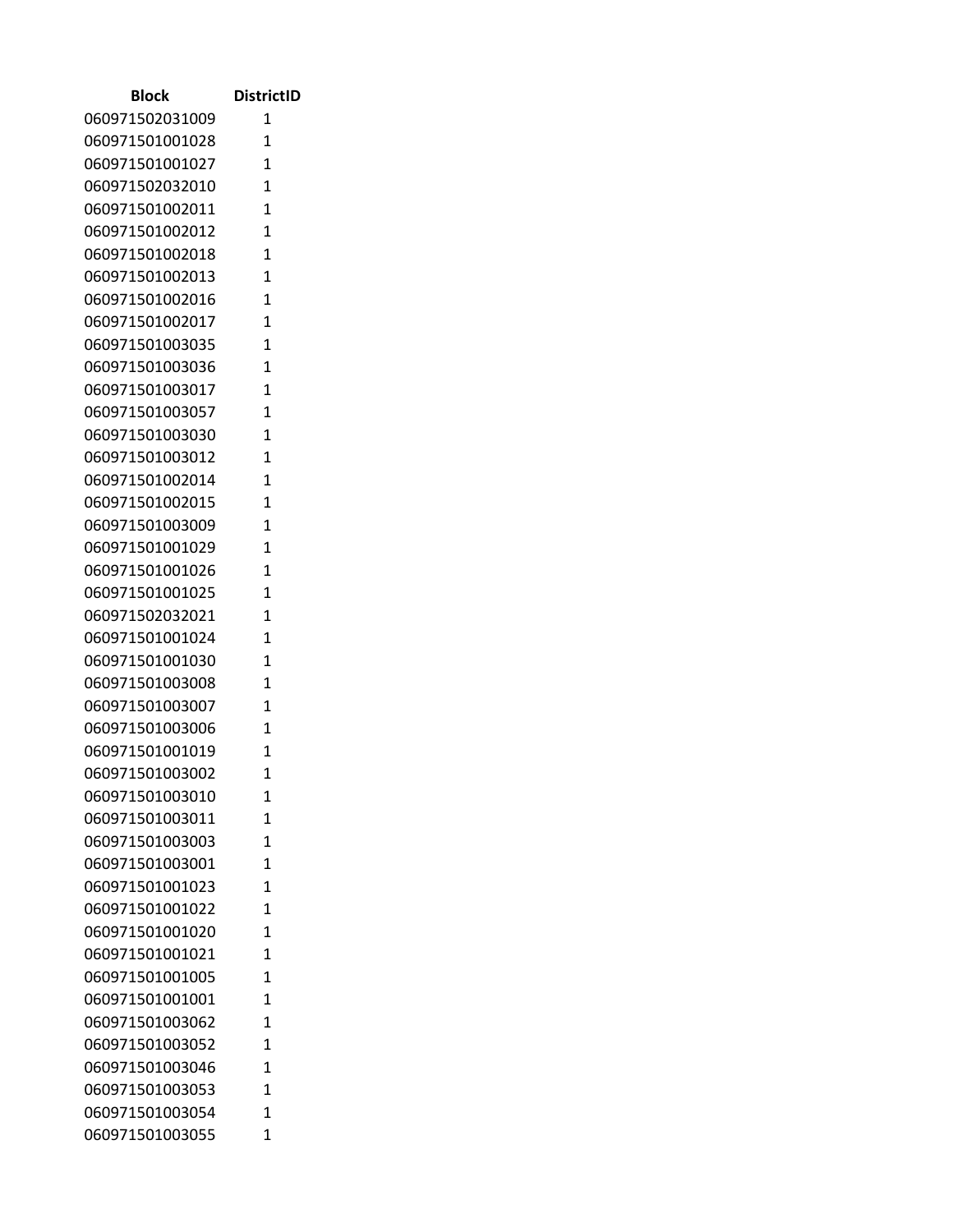| <b>Block</b>    | <b>DistrictID</b> |
|-----------------|-------------------|
| 060971501003045 | 1                 |
| 060971501003044 | 1                 |
| 060971501003056 | $\mathbf{1}$      |
| 060971501003032 | $\mathbf{1}$      |
| 060971501003039 | $\mathbf{1}$      |
| 060971501003024 | $\mathbf{1}$      |
| 060971501003031 | 1                 |
| 060971501003029 | $\overline{1}$    |
| 060971501003034 | 1                 |
| 060971501003033 | 1                 |
| 060971501003041 | 1                 |
| 060971501003040 | $\mathbf{1}$      |
| 060971501003025 | $\mathbf{1}$      |
| 060971501003042 | 1                 |
| 060971501003043 | $\mathbf{1}$      |
| 060971503063004 | $\mathbf{1}$      |
| 060971502052002 | 1                 |
| 060971502032013 | 1                 |
| 060971502032014 | 1                 |
| 060971502032015 | $\mathbf{1}$      |
| 060971502032020 | $\mathbf{1}$      |
| 060971502032019 | 1                 |
| 060971502032016 | $\mathbf{1}$      |
| 060971502032017 | $\mathbf{1}$      |
| 060971502032006 | 1                 |
| 060971502032018 | 1                 |
| 060971502032001 | $\mathbf{1}$      |
| 060971502032022 | 1                 |
| 060971502032005 | $\overline{1}$    |
| 060971502043022 | 1                 |
| 060971502032000 | 1                 |
| 060971502041022 | 1                 |
| 060971502041023 | 1                 |
| 060971502041024 | 1                 |
| 060971502041017 | 1                 |
| 060971502041015 | 1                 |
| 060971502041016 | 1                 |
| 060971502043017 | 1                 |
| 060971502043016 | $\mathbf{1}$      |
| 060971502043014 | 1                 |
| 060971502043018 | 1                 |
| 060971502043015 | 1                 |
| 060971502043013 | 1                 |
| 060971502043007 | 1                 |
| 060971502043011 | 1                 |
| 060971501001018 | 1                 |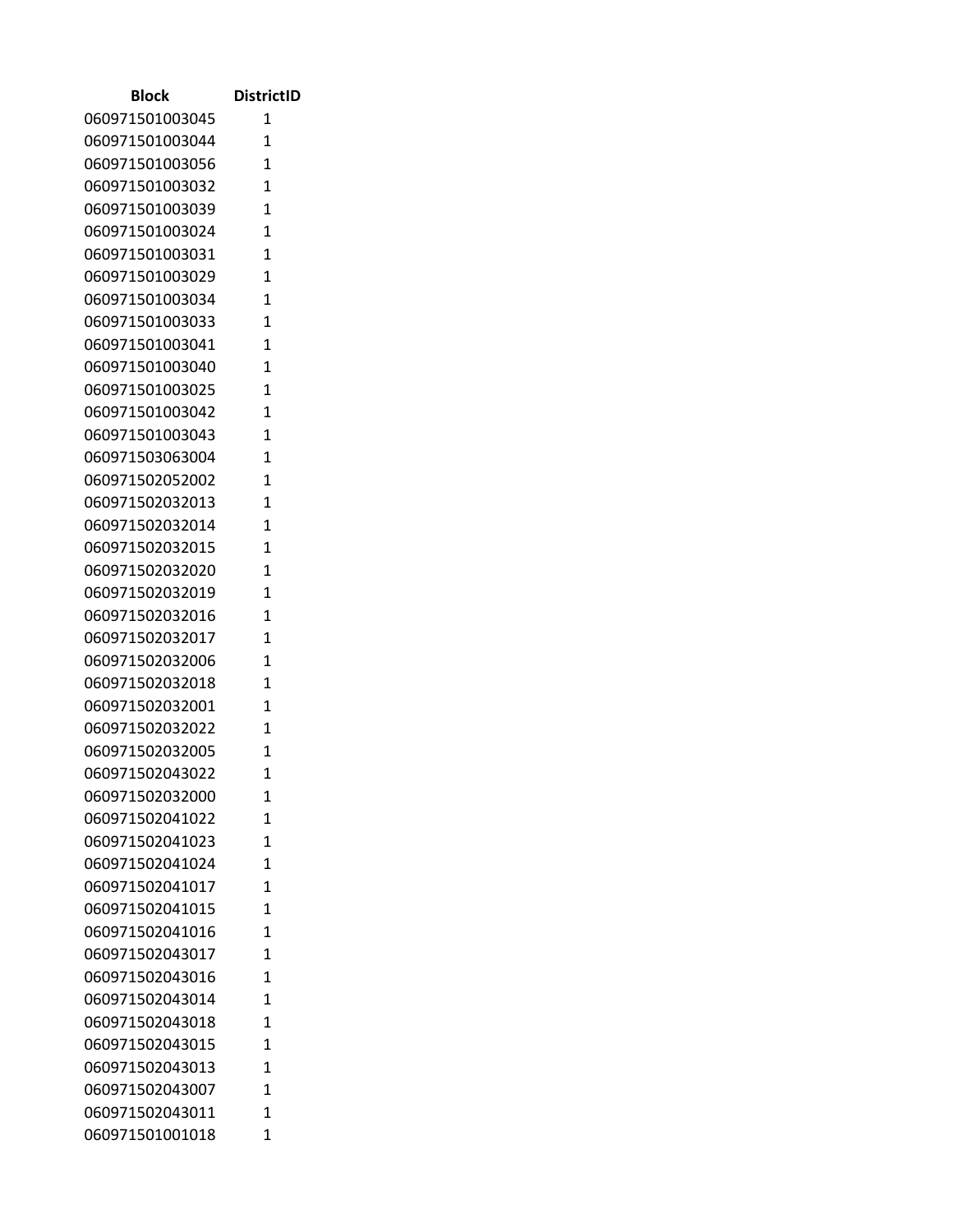| <b>Block</b>    | <b>DistrictID</b> |
|-----------------|-------------------|
| 060971502043021 | 1                 |
| 060971502043019 | $\mathbf{1}$      |
| 060971502043010 | $\mathbf{1}$      |
| 060971502043009 | $\mathbf{1}$      |
| 060971502043008 | $\mathbf{1}$      |
| 060971502043012 | 1                 |
| 060971502043002 | $\mathbf{1}$      |
| 060971502043020 | $\mathbf{1}$      |
| 060971502043001 | 1                 |
| 060971502043000 | $\mathbf{1}$      |
| 060971502041000 | $\mathbf{1}$      |
| 060971502061010 | $\mathbf{1}$      |
| 060971502061002 | 1                 |
| 060971502043006 | $\overline{1}$    |
| 060971502043005 | $\mathbf{1}$      |
| 060971502062011 | $\mathbf{1}$      |
| 060971502043004 | $\mathbf{1}$      |
| 060971502062012 | 1                 |
| 060971502061004 | $\mathbf{1}$      |
| 060971502062006 | $\mathbf{1}$      |
| 060971502061005 | $\mathbf{1}$      |
| 060971502061001 | $\mathbf{1}$      |
| 060971502061000 | $\mathbf{1}$      |
| 060971502043003 | $\mathbf{1}$      |
| 060971502062007 | 1                 |
| 060971502062008 | $\mathbf{1}$      |
| 060971502061007 | $\mathbf{1}$      |
| 060971502062005 | 1                 |
| 060971501001017 | 1                 |
| 060971501001016 | 1                 |
| 060971501001015 | $\mathbf 1$       |
| 060971501001014 | $\mathbf{1}$      |
| 060971501001013 | $\overline{1}$    |
| 060971501001008 | $\mathbf{1}$      |
| 060971501001010 | 1                 |
| 060971502062009 | 1                 |
| 060971502062010 | 1                 |
| 060971501001012 | $\overline{1}$    |
| 060971501001011 | $\mathbf{1}$      |
| 060971502062003 | $\overline{1}$    |
| 060971501001009 | $\mathbf{1}$      |
| 060971502052003 | $\mathbf{1}$      |
| 060971502052000 | $\mathbf{1}$      |
| 060971502062002 | 1                 |
| 060971502062000 | 1                 |
| 060971502062001 | 1                 |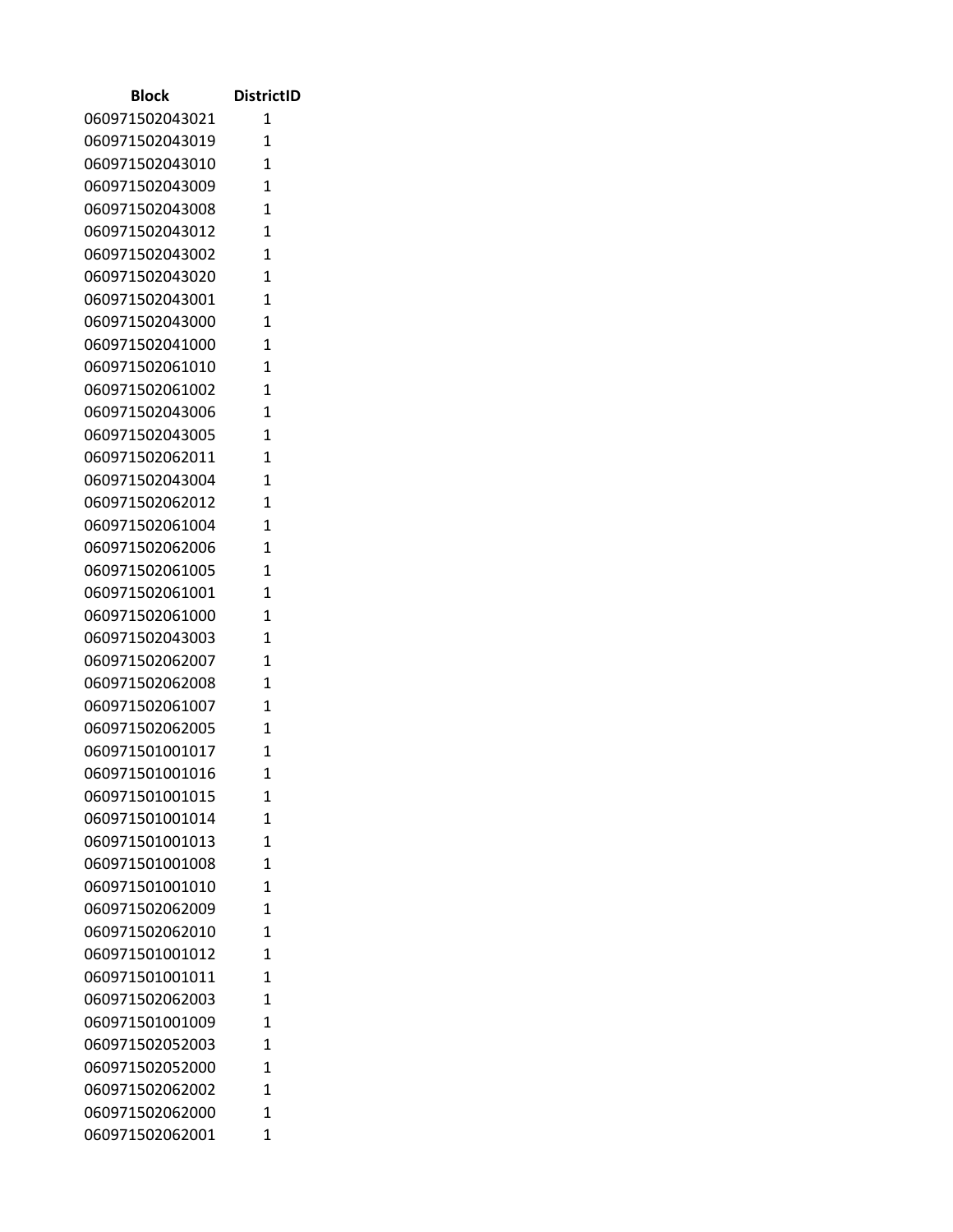| Block                              | <b>DistrictID</b> |
|------------------------------------|-------------------|
| 060971505022027                    | 1                 |
| 060971503063009                    | $\mathbf{1}$      |
| 060971505022026                    | $\overline{1}$    |
| 060971505022025                    | $\mathbf{1}$      |
| 060971503031002                    | 1                 |
| 060971505012038                    | $\overline{1}$    |
| 060971505012037                    | $\mathbf{1}$      |
| 060971503031005                    | $\overline{1}$    |
| 060971503031004                    | $\overline{1}$    |
| 060971503031000                    | $\mathbf{1}$      |
| 060971503031006                    | $\overline{1}$    |
| 060971503031003                    | $\mathbf{1}$      |
| 060971503031001                    | $\overline{1}$    |
| 060971513091004                    | $\mathbf{1}$      |
| 060971513091003                    | $\overline{1}$    |
| 060971513091005                    | $\overline{1}$    |
| 060971505012026                    | $\mathbf{1}$      |
| 060971505012027                    | $\mathbf{1}$      |
| 060971513091002                    | 1                 |
| 060971505012025                    | $\mathbf{1}$      |
| 060971505012024                    | $\mathbf{1}$      |
| 060971505012022                    | $\mathbf{1}$      |
| 060971516012013                    | $\mathbf{1}$      |
| 060971516012014                    | 1                 |
| 060971516012004                    | 1                 |
| 060971516012017                    | 1                 |
| 060971516012015                    | $\mathbf{1}$      |
| 060971516012002                    | $\mathbf{1}$      |
| 060971516012003                    | $\mathbf{1}$      |
| 060971516012016<br>060971526021057 | 1                 |
| 060971526021056                    | 1<br>1            |
| 060971526021055                    | 1                 |
| 060971526021050                    | $\overline{1}$    |
| 060971526021043                    | $\overline{1}$    |
| 060971526021041                    | $\mathbf{1}$      |
| 060971526021046                    | $\mathbf{1}$      |
| 060971526021049                    | $\mathbf{1}$      |
| 060971526021048                    | $\overline{1}$    |
| 060971526021045                    | $\mathbf{1}$      |
| 060971526021042                    | $\mathbf{1}$      |
| 060971526021054                    | 1                 |
| 060971516012001                    | 1                 |
| 060971526021044                    | $\mathbf{1}$      |
| 060971526021068                    | 1                 |
| 060971526021051                    | 1                 |
|                                    |                   |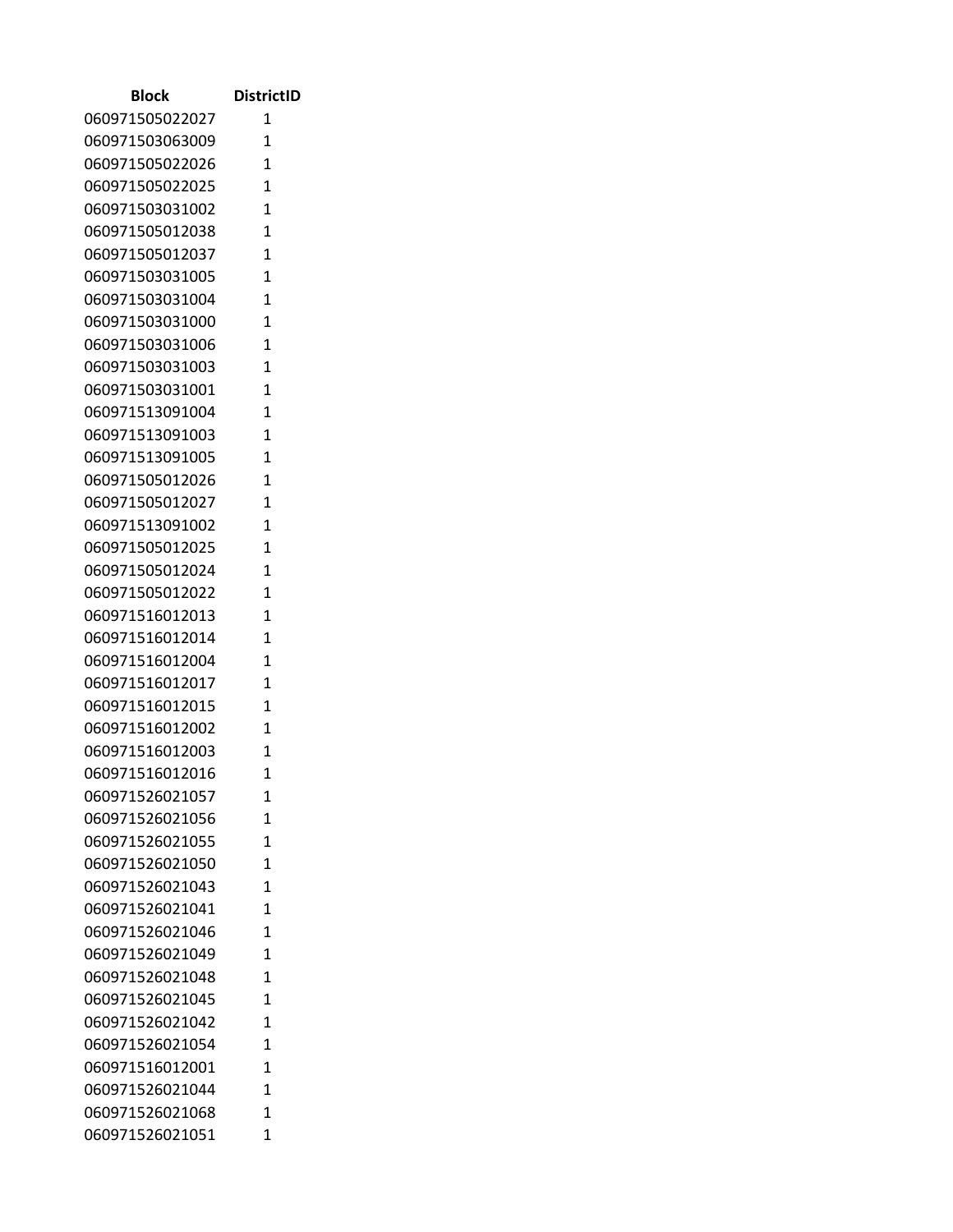| 060971526021065<br>1<br>060971526021052<br>1<br>060971503031009<br>$\mathbf{1}$<br>1<br>060971505012001<br>1<br>060971505012009<br>1<br>060971505012000<br>060971505012004<br>1<br>060971505022008<br>$\mathbf{1}$<br>060971505012040<br>$\mathbf{1}$<br>1<br>060971505012039<br>1<br>060971505022028<br>060971505022013<br>$\mathbf{1}$<br>060971505022011<br>$\mathbf{1}$<br>060971505022014<br>1<br>060971505012012<br>$\mathbf{1}$<br>060971505022029<br>$\mathbf{1}$<br>1<br>060971505022009<br>1<br>060971503032005<br>060971505021024<br>$\mathbf{1}$<br>1<br>060971505021023<br>060971505021013<br>1<br>$\overline{1}$<br>060971505021025<br>1<br>060971505021011<br>$\overline{1}$<br>060971505021021<br>1<br>060971505021022<br>060971505021017<br>1<br>060971505021016<br>$\mathbf{1}$<br>060971505021015<br>$\mathbf{1}$<br>$\overline{1}$<br>060971505021014<br>060971505021007<br>1<br>060971505021009<br>1<br>060971505021006<br>$\mathbf{1}$<br>060971505021005<br>1<br>060971503032017<br>$\mathbf{1}$<br>060971503032019<br>1<br>$\overline{1}$<br>060971505021012<br>1<br>060971503051002<br>060971505021008<br>1<br>060971505021004<br>$\mathbf{1}$<br>060971505021001<br>1<br>060971505021000<br>$\mathbf{1}$<br>$\overline{1}$<br>060971505022022<br>060971503051001<br>$\mathbf{1}$<br>060971505021010<br>1<br>060971503051000<br>1<br>060971503063001<br>$\mathbf{1}$ | <b>Block</b> | <b>DistrictID</b> |
|-----------------------------------------------------------------------------------------------------------------------------------------------------------------------------------------------------------------------------------------------------------------------------------------------------------------------------------------------------------------------------------------------------------------------------------------------------------------------------------------------------------------------------------------------------------------------------------------------------------------------------------------------------------------------------------------------------------------------------------------------------------------------------------------------------------------------------------------------------------------------------------------------------------------------------------------------------------------------------------------------------------------------------------------------------------------------------------------------------------------------------------------------------------------------------------------------------------------------------------------------------------------------------------------------------------------------------------------------------------------------------------------------|--------------|-------------------|
|                                                                                                                                                                                                                                                                                                                                                                                                                                                                                                                                                                                                                                                                                                                                                                                                                                                                                                                                                                                                                                                                                                                                                                                                                                                                                                                                                                                               |              |                   |
|                                                                                                                                                                                                                                                                                                                                                                                                                                                                                                                                                                                                                                                                                                                                                                                                                                                                                                                                                                                                                                                                                                                                                                                                                                                                                                                                                                                               |              |                   |
|                                                                                                                                                                                                                                                                                                                                                                                                                                                                                                                                                                                                                                                                                                                                                                                                                                                                                                                                                                                                                                                                                                                                                                                                                                                                                                                                                                                               |              |                   |
|                                                                                                                                                                                                                                                                                                                                                                                                                                                                                                                                                                                                                                                                                                                                                                                                                                                                                                                                                                                                                                                                                                                                                                                                                                                                                                                                                                                               |              |                   |
|                                                                                                                                                                                                                                                                                                                                                                                                                                                                                                                                                                                                                                                                                                                                                                                                                                                                                                                                                                                                                                                                                                                                                                                                                                                                                                                                                                                               |              |                   |
|                                                                                                                                                                                                                                                                                                                                                                                                                                                                                                                                                                                                                                                                                                                                                                                                                                                                                                                                                                                                                                                                                                                                                                                                                                                                                                                                                                                               |              |                   |
|                                                                                                                                                                                                                                                                                                                                                                                                                                                                                                                                                                                                                                                                                                                                                                                                                                                                                                                                                                                                                                                                                                                                                                                                                                                                                                                                                                                               |              |                   |
|                                                                                                                                                                                                                                                                                                                                                                                                                                                                                                                                                                                                                                                                                                                                                                                                                                                                                                                                                                                                                                                                                                                                                                                                                                                                                                                                                                                               |              |                   |
|                                                                                                                                                                                                                                                                                                                                                                                                                                                                                                                                                                                                                                                                                                                                                                                                                                                                                                                                                                                                                                                                                                                                                                                                                                                                                                                                                                                               |              |                   |
|                                                                                                                                                                                                                                                                                                                                                                                                                                                                                                                                                                                                                                                                                                                                                                                                                                                                                                                                                                                                                                                                                                                                                                                                                                                                                                                                                                                               |              |                   |
|                                                                                                                                                                                                                                                                                                                                                                                                                                                                                                                                                                                                                                                                                                                                                                                                                                                                                                                                                                                                                                                                                                                                                                                                                                                                                                                                                                                               |              |                   |
|                                                                                                                                                                                                                                                                                                                                                                                                                                                                                                                                                                                                                                                                                                                                                                                                                                                                                                                                                                                                                                                                                                                                                                                                                                                                                                                                                                                               |              |                   |
|                                                                                                                                                                                                                                                                                                                                                                                                                                                                                                                                                                                                                                                                                                                                                                                                                                                                                                                                                                                                                                                                                                                                                                                                                                                                                                                                                                                               |              |                   |
|                                                                                                                                                                                                                                                                                                                                                                                                                                                                                                                                                                                                                                                                                                                                                                                                                                                                                                                                                                                                                                                                                                                                                                                                                                                                                                                                                                                               |              |                   |
|                                                                                                                                                                                                                                                                                                                                                                                                                                                                                                                                                                                                                                                                                                                                                                                                                                                                                                                                                                                                                                                                                                                                                                                                                                                                                                                                                                                               |              |                   |
|                                                                                                                                                                                                                                                                                                                                                                                                                                                                                                                                                                                                                                                                                                                                                                                                                                                                                                                                                                                                                                                                                                                                                                                                                                                                                                                                                                                               |              |                   |
|                                                                                                                                                                                                                                                                                                                                                                                                                                                                                                                                                                                                                                                                                                                                                                                                                                                                                                                                                                                                                                                                                                                                                                                                                                                                                                                                                                                               |              |                   |
|                                                                                                                                                                                                                                                                                                                                                                                                                                                                                                                                                                                                                                                                                                                                                                                                                                                                                                                                                                                                                                                                                                                                                                                                                                                                                                                                                                                               |              |                   |
|                                                                                                                                                                                                                                                                                                                                                                                                                                                                                                                                                                                                                                                                                                                                                                                                                                                                                                                                                                                                                                                                                                                                                                                                                                                                                                                                                                                               |              |                   |
|                                                                                                                                                                                                                                                                                                                                                                                                                                                                                                                                                                                                                                                                                                                                                                                                                                                                                                                                                                                                                                                                                                                                                                                                                                                                                                                                                                                               |              |                   |
|                                                                                                                                                                                                                                                                                                                                                                                                                                                                                                                                                                                                                                                                                                                                                                                                                                                                                                                                                                                                                                                                                                                                                                                                                                                                                                                                                                                               |              |                   |
|                                                                                                                                                                                                                                                                                                                                                                                                                                                                                                                                                                                                                                                                                                                                                                                                                                                                                                                                                                                                                                                                                                                                                                                                                                                                                                                                                                                               |              |                   |
|                                                                                                                                                                                                                                                                                                                                                                                                                                                                                                                                                                                                                                                                                                                                                                                                                                                                                                                                                                                                                                                                                                                                                                                                                                                                                                                                                                                               |              |                   |
|                                                                                                                                                                                                                                                                                                                                                                                                                                                                                                                                                                                                                                                                                                                                                                                                                                                                                                                                                                                                                                                                                                                                                                                                                                                                                                                                                                                               |              |                   |
|                                                                                                                                                                                                                                                                                                                                                                                                                                                                                                                                                                                                                                                                                                                                                                                                                                                                                                                                                                                                                                                                                                                                                                                                                                                                                                                                                                                               |              |                   |
|                                                                                                                                                                                                                                                                                                                                                                                                                                                                                                                                                                                                                                                                                                                                                                                                                                                                                                                                                                                                                                                                                                                                                                                                                                                                                                                                                                                               |              |                   |
|                                                                                                                                                                                                                                                                                                                                                                                                                                                                                                                                                                                                                                                                                                                                                                                                                                                                                                                                                                                                                                                                                                                                                                                                                                                                                                                                                                                               |              |                   |
|                                                                                                                                                                                                                                                                                                                                                                                                                                                                                                                                                                                                                                                                                                                                                                                                                                                                                                                                                                                                                                                                                                                                                                                                                                                                                                                                                                                               |              |                   |
|                                                                                                                                                                                                                                                                                                                                                                                                                                                                                                                                                                                                                                                                                                                                                                                                                                                                                                                                                                                                                                                                                                                                                                                                                                                                                                                                                                                               |              |                   |
|                                                                                                                                                                                                                                                                                                                                                                                                                                                                                                                                                                                                                                                                                                                                                                                                                                                                                                                                                                                                                                                                                                                                                                                                                                                                                                                                                                                               |              |                   |
|                                                                                                                                                                                                                                                                                                                                                                                                                                                                                                                                                                                                                                                                                                                                                                                                                                                                                                                                                                                                                                                                                                                                                                                                                                                                                                                                                                                               |              |                   |
|                                                                                                                                                                                                                                                                                                                                                                                                                                                                                                                                                                                                                                                                                                                                                                                                                                                                                                                                                                                                                                                                                                                                                                                                                                                                                                                                                                                               |              |                   |
|                                                                                                                                                                                                                                                                                                                                                                                                                                                                                                                                                                                                                                                                                                                                                                                                                                                                                                                                                                                                                                                                                                                                                                                                                                                                                                                                                                                               |              |                   |
|                                                                                                                                                                                                                                                                                                                                                                                                                                                                                                                                                                                                                                                                                                                                                                                                                                                                                                                                                                                                                                                                                                                                                                                                                                                                                                                                                                                               |              |                   |
|                                                                                                                                                                                                                                                                                                                                                                                                                                                                                                                                                                                                                                                                                                                                                                                                                                                                                                                                                                                                                                                                                                                                                                                                                                                                                                                                                                                               |              |                   |
|                                                                                                                                                                                                                                                                                                                                                                                                                                                                                                                                                                                                                                                                                                                                                                                                                                                                                                                                                                                                                                                                                                                                                                                                                                                                                                                                                                                               |              |                   |
|                                                                                                                                                                                                                                                                                                                                                                                                                                                                                                                                                                                                                                                                                                                                                                                                                                                                                                                                                                                                                                                                                                                                                                                                                                                                                                                                                                                               |              |                   |
|                                                                                                                                                                                                                                                                                                                                                                                                                                                                                                                                                                                                                                                                                                                                                                                                                                                                                                                                                                                                                                                                                                                                                                                                                                                                                                                                                                                               |              |                   |
|                                                                                                                                                                                                                                                                                                                                                                                                                                                                                                                                                                                                                                                                                                                                                                                                                                                                                                                                                                                                                                                                                                                                                                                                                                                                                                                                                                                               |              |                   |
|                                                                                                                                                                                                                                                                                                                                                                                                                                                                                                                                                                                                                                                                                                                                                                                                                                                                                                                                                                                                                                                                                                                                                                                                                                                                                                                                                                                               |              |                   |
|                                                                                                                                                                                                                                                                                                                                                                                                                                                                                                                                                                                                                                                                                                                                                                                                                                                                                                                                                                                                                                                                                                                                                                                                                                                                                                                                                                                               |              |                   |
|                                                                                                                                                                                                                                                                                                                                                                                                                                                                                                                                                                                                                                                                                                                                                                                                                                                                                                                                                                                                                                                                                                                                                                                                                                                                                                                                                                                               |              |                   |
|                                                                                                                                                                                                                                                                                                                                                                                                                                                                                                                                                                                                                                                                                                                                                                                                                                                                                                                                                                                                                                                                                                                                                                                                                                                                                                                                                                                               |              |                   |
|                                                                                                                                                                                                                                                                                                                                                                                                                                                                                                                                                                                                                                                                                                                                                                                                                                                                                                                                                                                                                                                                                                                                                                                                                                                                                                                                                                                               |              |                   |
|                                                                                                                                                                                                                                                                                                                                                                                                                                                                                                                                                                                                                                                                                                                                                                                                                                                                                                                                                                                                                                                                                                                                                                                                                                                                                                                                                                                               |              |                   |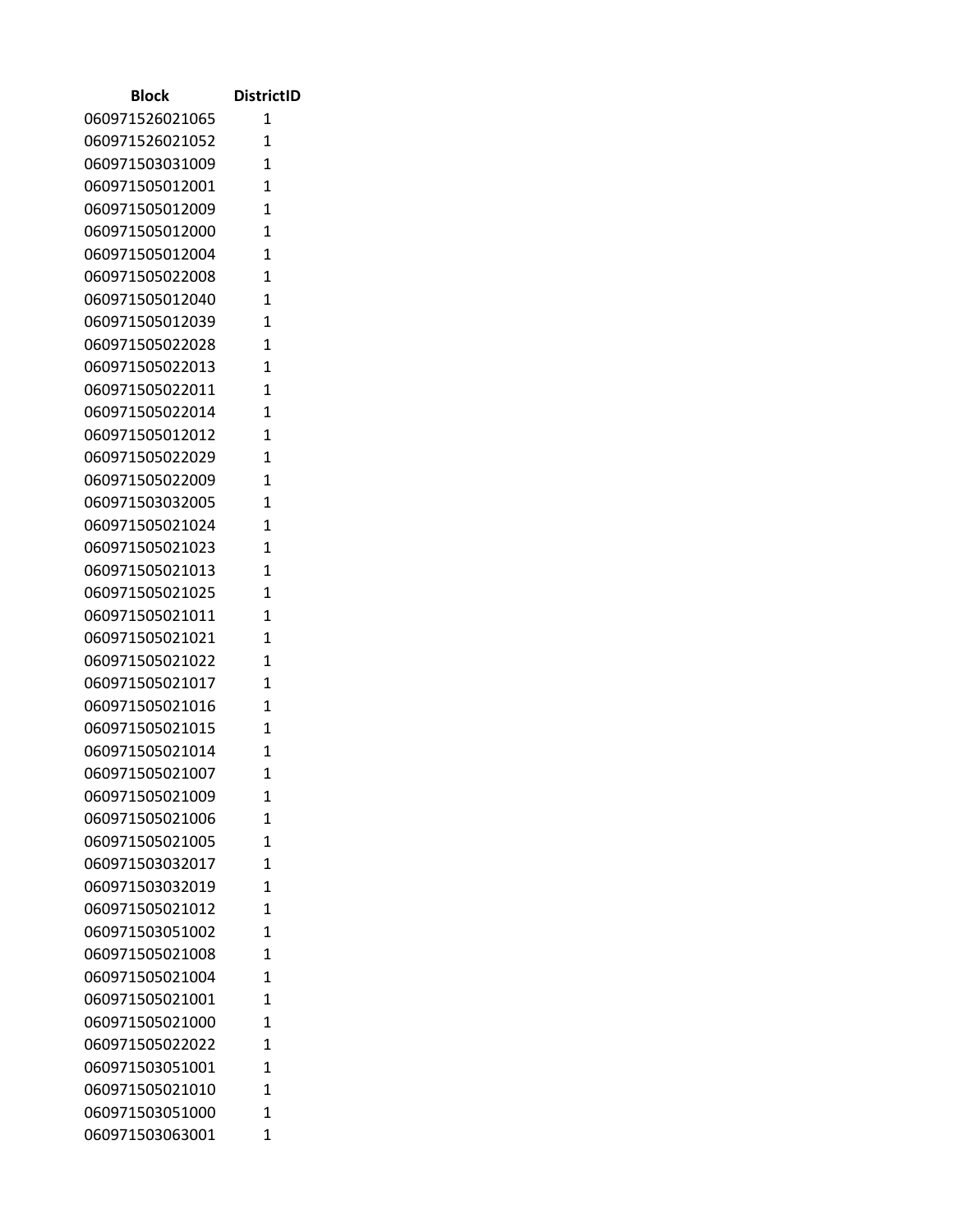| Block                              | <b>DistrictID</b>   |
|------------------------------------|---------------------|
| 060971505022021                    | 1                   |
| 060971505022019                    | 1                   |
| 060971505022023                    | $\mathbf{1}$        |
| 060971505022024                    | 1                   |
| 060971503063000                    | 1                   |
| 060971505022018                    | 1                   |
| 060971505012003                    | 1                   |
| 060971505011012                    | $\mathbf{1}$        |
| 060971505011023                    | $\mathbf{1}$        |
| 060971505011021                    | 1                   |
| 060971505011022                    | 1                   |
| 060971505011024                    | $\mathbf{1}$        |
| 060971505011010                    | $\mathbf{1}$        |
| 060971505011013                    | 1                   |
| 060971505011014                    | $\mathbf{1}$        |
| 060971505011009                    | $\mathbf{1}$        |
| 060971505011007                    | 1                   |
| 060971505011008                    | 1                   |
| 060971505011005                    | 1                   |
| 060971505011006                    | $\mathbf{1}$        |
| 060971505011004                    | 1                   |
| 060971505011003                    | $\overline{1}$      |
| 060971505011018                    | 1                   |
| 060971505011017                    | $\mathbf{1}$        |
| 060971505011016                    | 1                   |
| 060971505011015                    | 1                   |
| 060971505011019                    | $\mathbf{1}$        |
| 060971505022010                    | $\mathbf{1}$        |
| 060971505022012<br>060971505022006 | $\overline{1}$<br>1 |
| 060971505022005                    |                     |
| 060971505022007                    | 1<br>$\mathbf{1}$   |
| 060971505022003                    | 1                   |
| 060971505022002                    | 1                   |
| 060971516012008                    | 1                   |
| 060971516012006                    | $\overline{1}$      |
| 060971505022017                    | 1                   |
| 060971505022000                    | $\mathbf{1}$        |
| 060971505022001                    | $\mathbf{1}$        |
| 060971505022004                    | 1                   |
| 060971516012007                    | $\mathbf{1}$        |
| 060971516012009                    | $\overline{1}$      |
| 060971516012028                    | $\mathbf{1}$        |
| 060971515063001                    | 1                   |
| 060971515061001                    | 1                   |
| 060971515061000                    | $\mathbf{1}$        |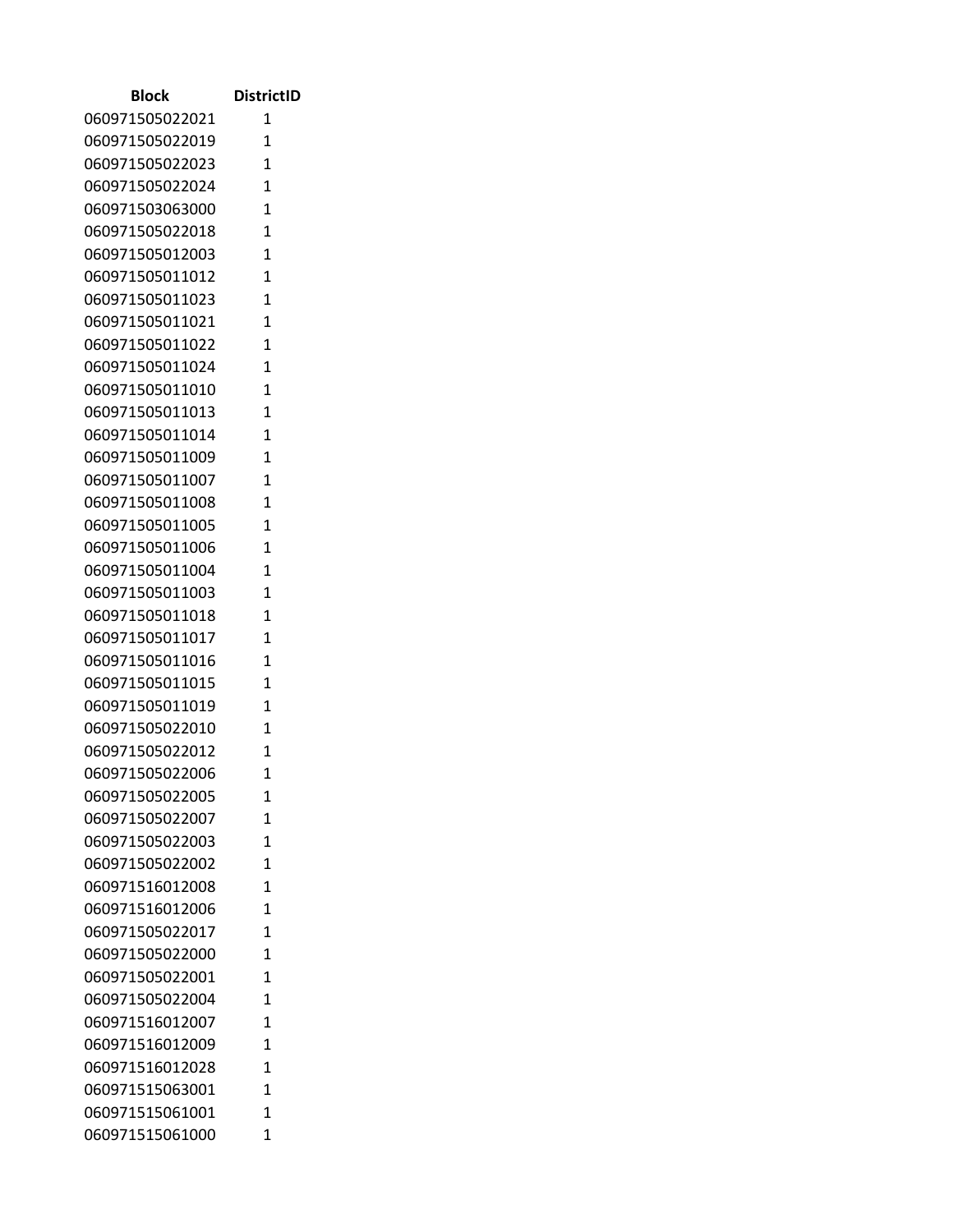| Block                              | <b>DistrictID</b>            |
|------------------------------------|------------------------------|
| 060971515063008                    | 1                            |
| 060971515063007                    | 1                            |
| 060971515042002                    | $\mathbf{1}$                 |
| 060971515042007                    | $\overline{1}$               |
| 060971515042013                    | $\mathbf{1}$                 |
| 060971515042004                    | 1                            |
| 060971515042010                    | 1                            |
| 060971515042012                    | $\mathbf{1}$                 |
| 060971515042005                    | 1                            |
| 060971515063006                    | $\overline{1}$               |
| 060971515063005                    | $\overline{1}$               |
| 060971515063004                    | $\mathbf{1}$                 |
| 060971515063003                    | $\mathbf{1}$                 |
| 060971515041013                    | 1                            |
| 060971515042011                    | $\mathbf{1}$                 |
| 060971515042016                    | $\mathbf{1}$                 |
| 060971515042017                    | $\overline{1}$               |
| 060971515042006                    | $\mathbf{1}$                 |
| 060971515041012                    | 1                            |
| 060971515041004                    | $\mathbf{1}$                 |
| 060971515051005                    | 1                            |
| 060971515051006                    | $\overline{1}$               |
| 060971515064009                    | $\overline{1}$               |
| 060971515064003                    | $\mathbf{1}$                 |
| 060971515064006                    | $\overline{1}$               |
| 060971515064001                    | 1                            |
| 060971515064000                    | $\mathbf{1}$                 |
| 060971515031008                    | 1                            |
| 060971515063002                    | $\overline{1}$               |
| 060971515063000                    | 1                            |
| 060971515041014                    | 1                            |
| 060971515041008<br>060971515041015 | $\mathbf{1}$<br>$\mathbf{1}$ |
| 060971515041005                    | 1                            |
| 060971515041011                    | 1                            |
| 060971515041010                    | $\overline{1}$               |
| 060971515041009                    | 1                            |
| 060971515043011                    | 1                            |
| 060971516023008                    | $\mathbf{1}$                 |
| 060971516023036                    | 1                            |
| 060971516023035                    | $\mathbf{1}$                 |
| 060971516021004                    | $\overline{1}$               |
| 060971516023033                    | 1                            |
| 060971516023032                    | $\mathbf{1}$                 |
| 060971516023031                    | 1                            |
| 060971516023029                    | $\mathbf{1}$                 |
|                                    |                              |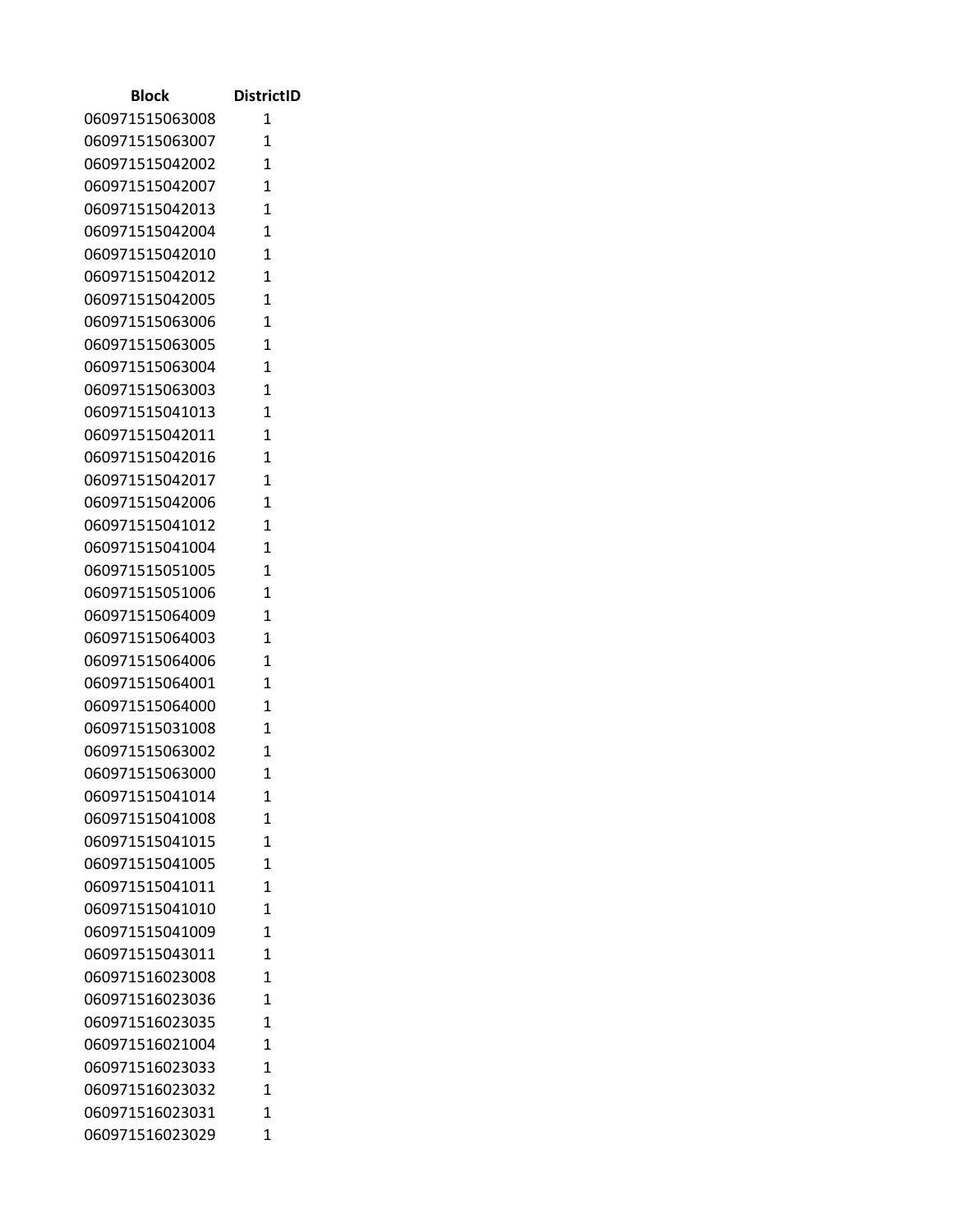| Block                              | <b>DistrictID</b> |
|------------------------------------|-------------------|
| 060971516023030                    | 1                 |
| 060971516023021                    | 1                 |
| 060971516023024                    | $\mathbf{1}$      |
| 060971516023023                    | $\mathbf{1}$      |
| 060971516023026                    | $\mathbf{1}$      |
| 060971516023025                    | 1                 |
| 060971516013008                    | 1                 |
| 060971516021010                    | $\mathbf{1}$      |
| 060971516022012                    | 1                 |
| 060971516022007                    | $\mathbf{1}$      |
| 060971516023028                    | $\mathbf{1}$      |
| 060971516023027                    | 1                 |
| 060971516022011                    | 1                 |
| 060971516013006                    | 1                 |
| 060971516013004                    | $\mathbf{1}$      |
| 060971516013003                    | $\mathbf{1}$      |
| 060971516013013                    | $\overline{1}$    |
| 060971516013001                    | 1                 |
| 060971516013012                    | 1                 |
| 060971516023011                    | $\mathbf{1}$      |
| 060971516023010                    | 1                 |
| 060971516011007                    | $\mathbf{1}$      |
| 060971516011006                    | $\mathbf{1}$      |
| 060971516011000                    | 1                 |
| 060971516011001                    | $\mathbf{1}$      |
| 060971516023014<br>060971516023012 | 1<br>$\mathbf{1}$ |
| 060971516011002                    | 1                 |
| 060971516023013                    | 1                 |
| 060971516011003                    | 1                 |
| 060971516023009                    | 1                 |
| 060971516023022                    | 1                 |
| 060971516012011                    | 1                 |
| 060971516013009                    | 1                 |
| 060971516012010                    | 1                 |
| 060971516013005                    | 1                 |
| 060971516013007                    | 1                 |
| 060971516012025                    | 1                 |
| 060971516012026                    | 1                 |
| 060971516012027                    | 1                 |
| 060971516013010                    | 1                 |
| 060971516012024                    | 1                 |
| 060971516013002                    | 1                 |
| 060971516012012                    | 1                 |
| 060971516021002                    | 1                 |
| 060971516022006                    | 1                 |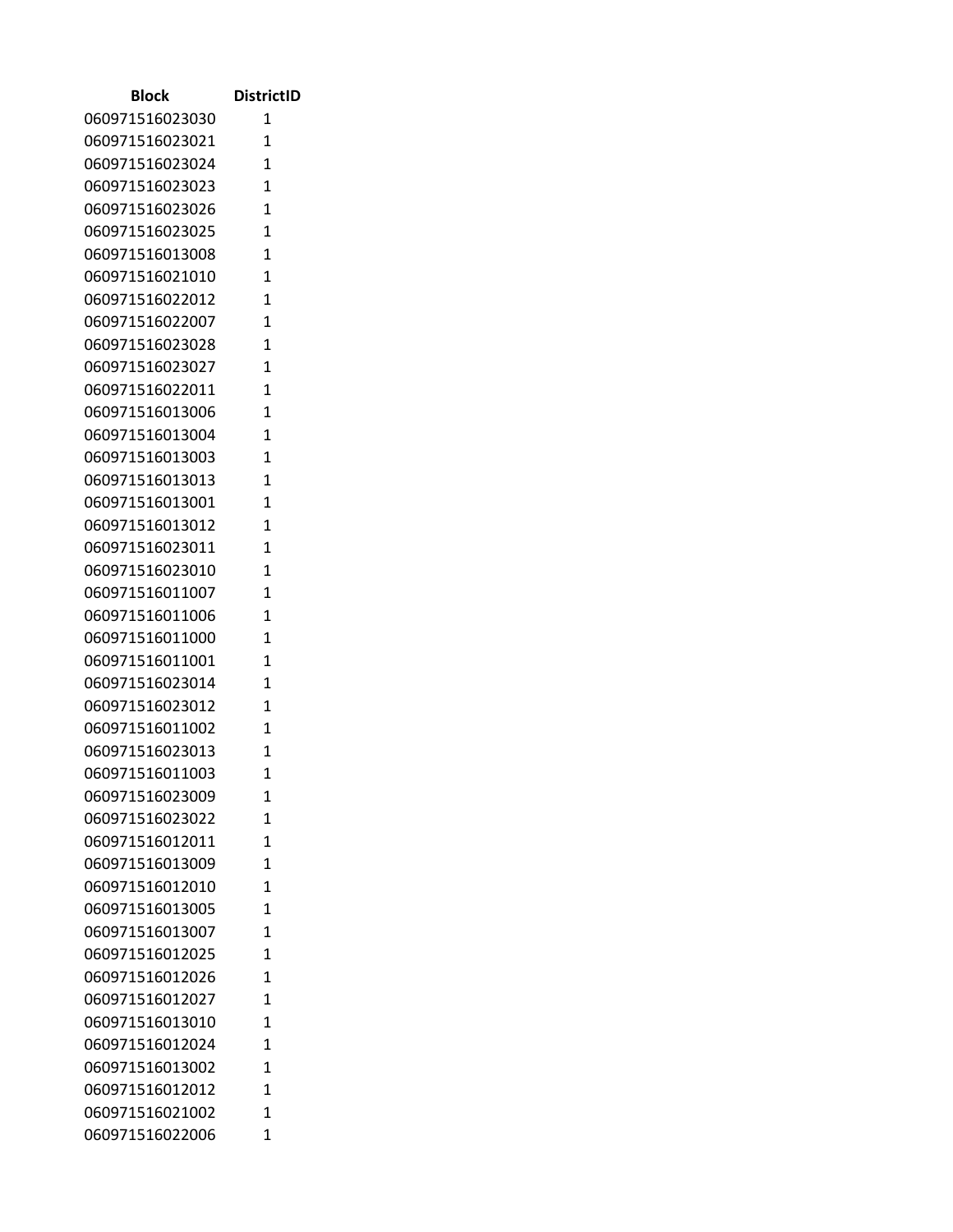| Block                              | <b>DistrictID</b>            |
|------------------------------------|------------------------------|
| 060971516022003                    | 1                            |
| 060971516022004                    | $\mathbf{1}$                 |
| 060971516013011                    | $\overline{1}$               |
| 060971516012021                    | $\mathbf{1}$                 |
| 060971516013000                    | 1                            |
| 060971516012023                    | $\overline{1}$               |
| 060971516012019                    | $\mathbf{1}$                 |
| 060971516022002                    | $\overline{1}$               |
| 060971516022005                    | $\overline{1}$               |
| 060971516022008                    | $\mathbf{1}$                 |
| 060971516022001                    | $\overline{1}$               |
| 060971516012022                    | 1                            |
| 060971516012020                    | $\mathbf{1}$                 |
| 060971516021008                    | $\mathbf{1}$                 |
| 060971516021007                    | $\overline{1}$               |
| 060971516022009                    | $\overline{1}$               |
| 060971516022010                    | $\mathbf{1}$                 |
| 060971516021005                    | $\mathbf{1}$                 |
| 060971516021009                    | 1                            |
| 060971516022000                    | $\mathbf{1}$                 |
| 060971516021006<br>060971516021013 | $\mathbf{1}$<br>$\mathbf{1}$ |
| 060971516021015                    | $\mathbf{1}$                 |
| 060971505011020                    | 1                            |
| 060971516021014                    | 1                            |
| 060971505011001                    | 1                            |
| 060971505011011                    | $\mathbf{1}$                 |
| 060971505011002                    | $\mathbf{1}$                 |
| 060971516021001                    | $\mathbf{1}$                 |
| 060971516021000                    | 1                            |
| 060971505011000                    | 1                            |
| 060971505022015                    | 1                            |
| 060971516012018                    | 1                            |
| 060971505012043                    | $\overline{1}$               |
| 060971505012044                    | $\overline{1}$               |
| 060971505012045                    | $\mathbf{1}$                 |
| 060971505012041                    | $\mathbf{1}$                 |
| 060971505022020                    | $\mathbf{1}$                 |
| 060971505022016                    | $\overline{1}$               |
| 060971503034000                    | $\overline{1}$               |
| 060971502033011                    | $\mathbf{1}$                 |
| 060971502033010                    | 1                            |
| 060971502033004                    | 1                            |
| 060971503034001                    | $\mathbf{1}$                 |
| 060971503044021                    | 1                            |
| 060971503044014                    | 1                            |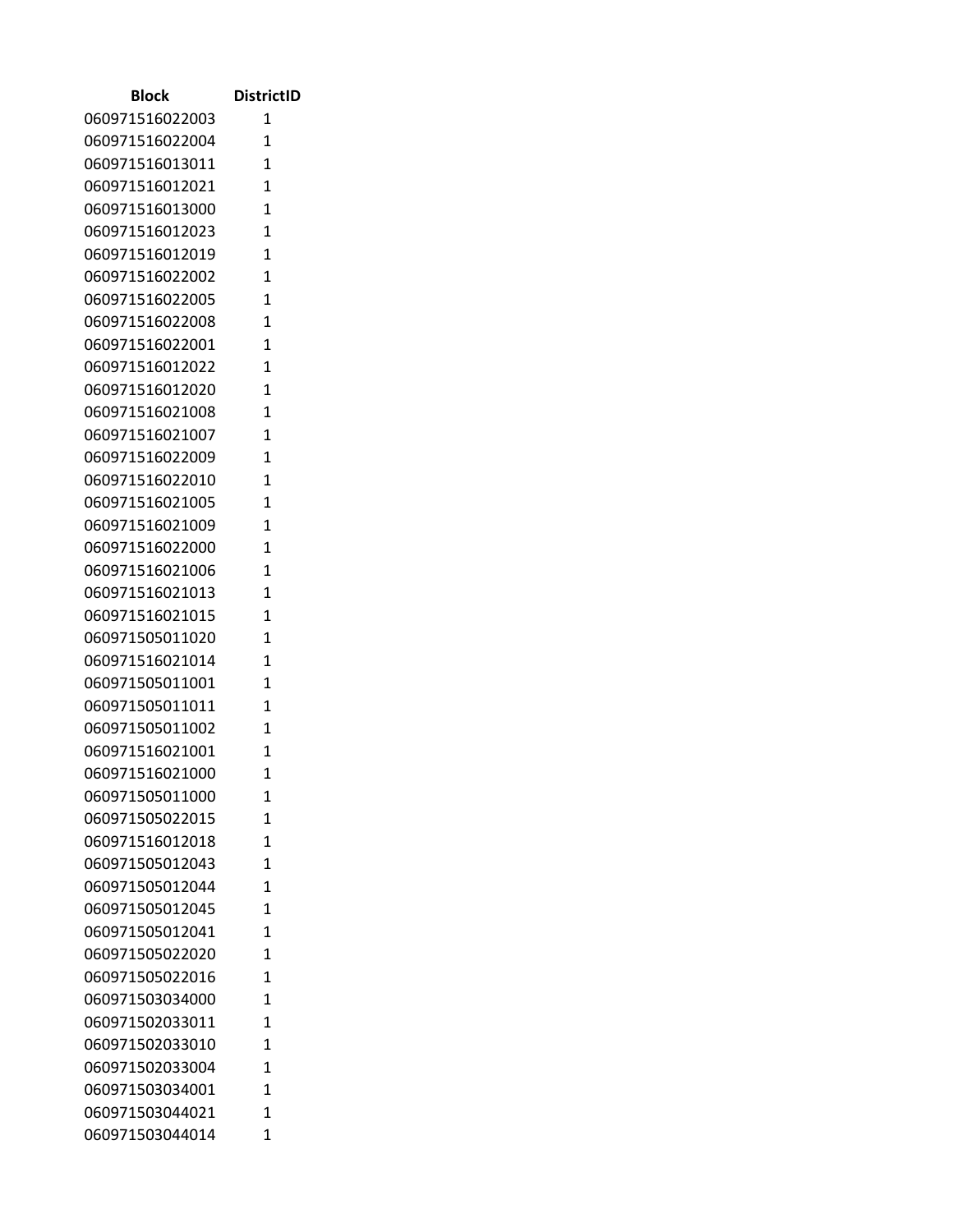| <b>Block</b>    | <b>DistrictID</b> |
|-----------------|-------------------|
| 060971503044013 | 1                 |
| 060971503044015 | 1                 |
| 060971503044018 | $\mathbf{1}$      |
| 060971503044016 | $\mathbf{1}$      |
| 060971503044008 | $\mathbf{1}$      |
| 060971503044017 | 1                 |
| 060971503044002 | 1                 |
| 060971503044019 | $\mathbf{1}$      |
| 060971503044000 | 1                 |
| 060971503044020 | $\mathbf{1}$      |
| 060971503044006 | $\mathbf{1}$      |
| 060971503044004 | $\mathbf{1}$      |
| 060971503043017 | $\mathbf{1}$      |
| 060971503044007 | 1                 |
| 060971503044003 | $\mathbf{1}$      |
| 060971503043018 | $\mathbf{1}$      |
| 060971503043010 | 1                 |
| 060971525011017 | 1                 |
| 060971525013010 | 1                 |
| 060971525013009 | $\mathbf{1}$      |
| 060971525013002 | 1                 |
| 060971525013005 | 1                 |
| 060971525013000 | $\mathbf{1}$      |
| 060971525013001 | 1                 |
| 060971525011016 | $\mathbf{1}$      |
| 060971525013011 | 1                 |
| 060971525013006 | $\mathbf{1}$      |
| 060971525013007 | 1                 |
| 060971525012004 | $\mathbf{1}$      |
| 060971517022006 | 1                 |
| 060971517024003 | 1                 |
| 060971525011011 | 1                 |
| 060971525011012 | 1                 |
| 060971525013008 | 1                 |
| 060971525012005 | 1                 |
| 060971525011010 | 1                 |
| 060971525011009 | 1                 |
| 060971525011007 | 1                 |
| 060971525011006 | $\mathbf{1}$      |
| 060971526013004 | 1                 |
| 060971526013011 | 1                 |
| 060971526013005 | 1                 |
| 060971526013006 | 1                 |
| 060971515051011 | 1                 |
| 060971515031005 | 1                 |
| 060971516023017 | 1                 |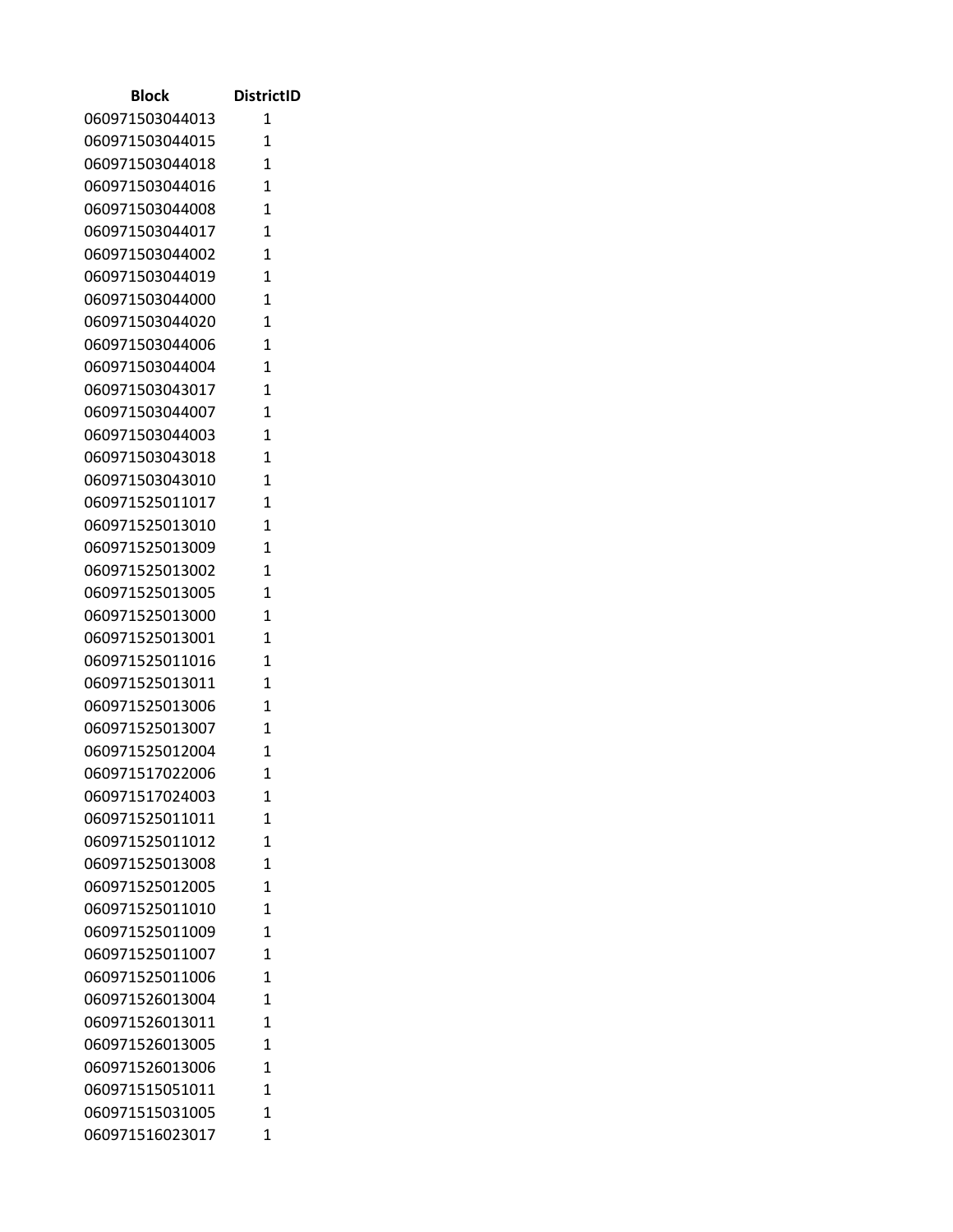| <b>Block</b>    | <b>DistrictID</b> |
|-----------------|-------------------|
| 060971515031001 | 1                 |
| 060971516023016 | $\mathbf{1}$      |
| 060971505012019 | $\mathbf{1}$      |
| 060971515031004 | $\mathbf{1}$      |
| 060971515031006 | $\mathbf{1}$      |
| 060971505012018 | 1                 |
| 060971515031002 | $\mathbf{1}$      |
| 060971516021018 | $\mathbf{1}$      |
| 060971516021011 | 1                 |
| 060971515031011 | $\mathbf{1}$      |
| 060971505012033 | $\mathbf{1}$      |
| 060971505012034 | $\mathbf{1}$      |
| 060971505012042 | 1                 |
| 060971505012028 | $\overline{1}$    |
| 060971505012029 | $\mathbf{1}$      |
| 060971505013012 | 1                 |
| 060971503032014 | $\mathbf{1}$      |
| 060971503032010 | 1                 |
| 060971505012035 | $\overline{1}$    |
| 060971505012032 | $\mathbf{1}$      |
| 060971505012036 | $\mathbf{1}$      |
| 060971505012030 | $\mathbf{1}$      |
| 060971505012031 | $\mathbf{1}$      |
| 060971505012017 | $\mathbf{1}$      |
| 060971505012016 | 1                 |
| 060971515031009 | $\mathbf{1}$      |
| 060971515031010 | $\mathbf{1}$      |
| 060971516021020 | 1                 |
| 060971516021003 | 1                 |
| 060971516021021 | 1                 |
| 060971505012014 | 1                 |
| 060971505012013 | $\mathbf{1}$      |
| 060971505012015 | $\overline{1}$    |
| 060971516021019 | $\mathbf{1}$      |
| 060971516021012 | 1                 |
| 060971503051003 | 1                 |
| 060971503053002 | 1                 |
| 060971503051008 | $\overline{1}$    |
| 060971503051006 | $\mathbf{1}$      |
| 060971503051005 | $\overline{1}$    |
| 060971503051010 | $\mathbf{1}$      |
| 060971503053001 | $\mathbf{1}$      |
| 060971503051009 | $\mathbf{1}$      |
| 060971503053008 | 1                 |
| 060971503053000 | 1                 |
| 060971503063015 | 1                 |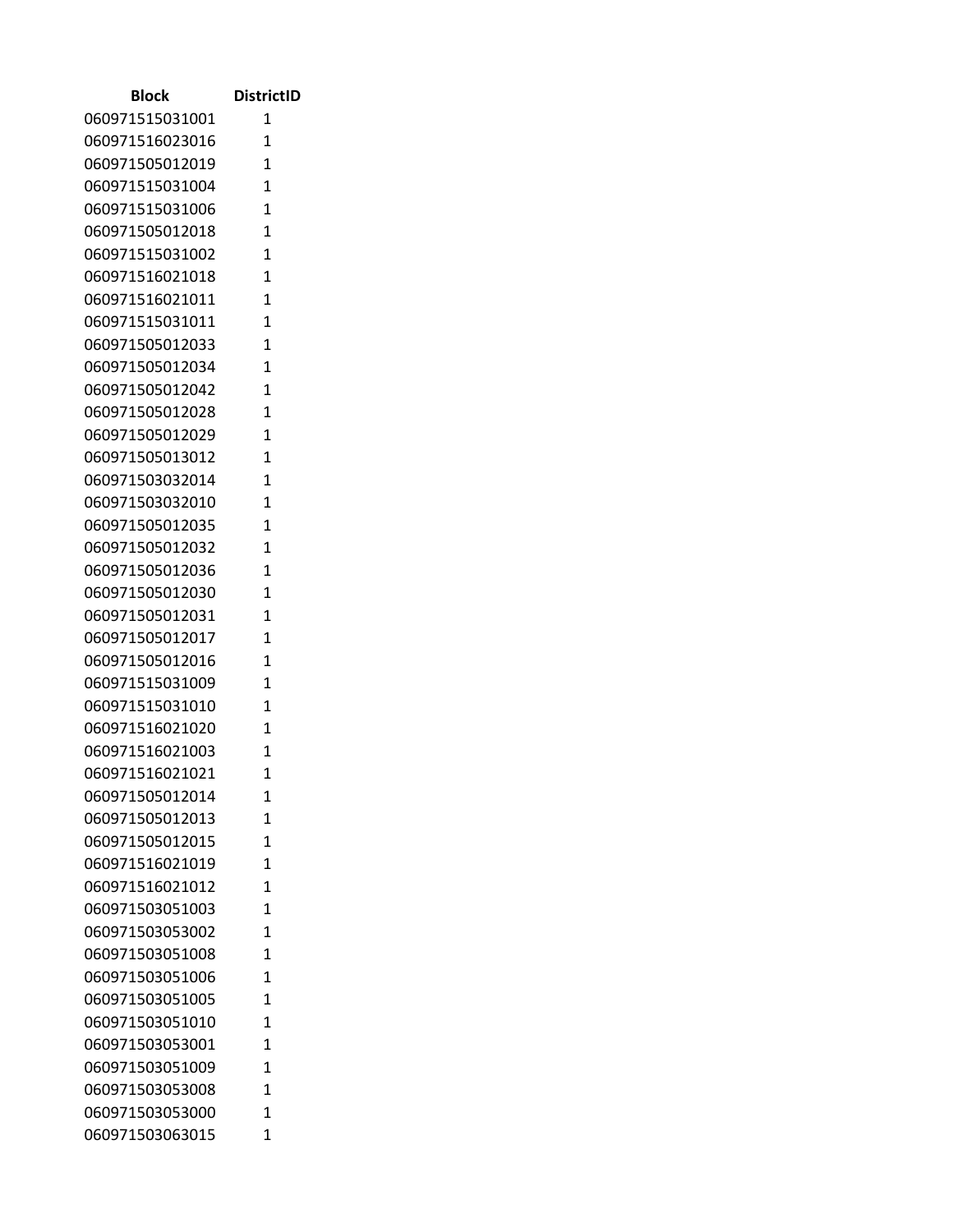| <b>Block</b>                       | <b>DistrictID</b> |
|------------------------------------|-------------------|
| 060971503051007                    | 1                 |
| 060971503063002                    | 1                 |
| 060971505013005                    | $\overline{1}$    |
| 060971505013006                    | 1                 |
| 060971505013008                    | 1                 |
| 060971505021027                    | $\overline{1}$    |
| 060971505021026                    | $\mathbf{1}$      |
| 060971505013011                    | $\overline{1}$    |
| 060971505021020                    | $\overline{1}$    |
| 060971505021019                    | $\overline{1}$    |
| 060971505021018                    | $\overline{1}$    |
| 060971503032007                    | $\mathbf{1}$      |
| 060971505013009                    | $\overline{1}$    |
| 060971505013004                    | $\mathbf{1}$      |
| 060971505013010                    | $\overline{1}$    |
| 060971505013007                    | $\overline{1}$    |
| 060971505021002                    | $\mathbf{1}$      |
| 060971505013003                    | $\mathbf{1}$      |
| 060971505013002                    | 1                 |
| 060971505013000                    | $\mathbf{1}$      |
| 060971505021003                    | $\mathbf{1}$      |
| 060971505013001                    | $\overline{1}$    |
| 060971505012007                    | $\mathbf{1}$      |
| 060971505012006<br>060971505012005 | 1<br>1            |
| 060971505012008                    | 1                 |
| 060971505012011                    | $\mathbf{1}$      |
| 060971505012010                    | $\mathbf{1}$      |
| 060971505012002                    | $\mathbf{1}$      |
| 060971515052006                    | 1                 |
| 060971515052004                    | 1                 |
| 060971515052015                    | 1                 |
| 060971515052016                    | 1                 |
| 060971513091001                    | $\overline{1}$    |
| 060971515052012                    | 1                 |
| 060971515052007                    | $\mathbf{1}$      |
| 060971515052017                    | $\overline{1}$    |
| 060971513091012                    | $\mathbf{1}$      |
| 060971513091000                    | $\overline{1}$    |
| 060971505012023                    | $\overline{1}$    |
| 060971515052005                    | $\mathbf{1}$      |
| 060971515052001                    | $\mathbf{1}$      |
| 060971515052008                    | 1                 |
| 060971515052009                    | $\mathbf{1}$      |
| 060971515052002                    | 1                 |
| 060971515052003                    | 1                 |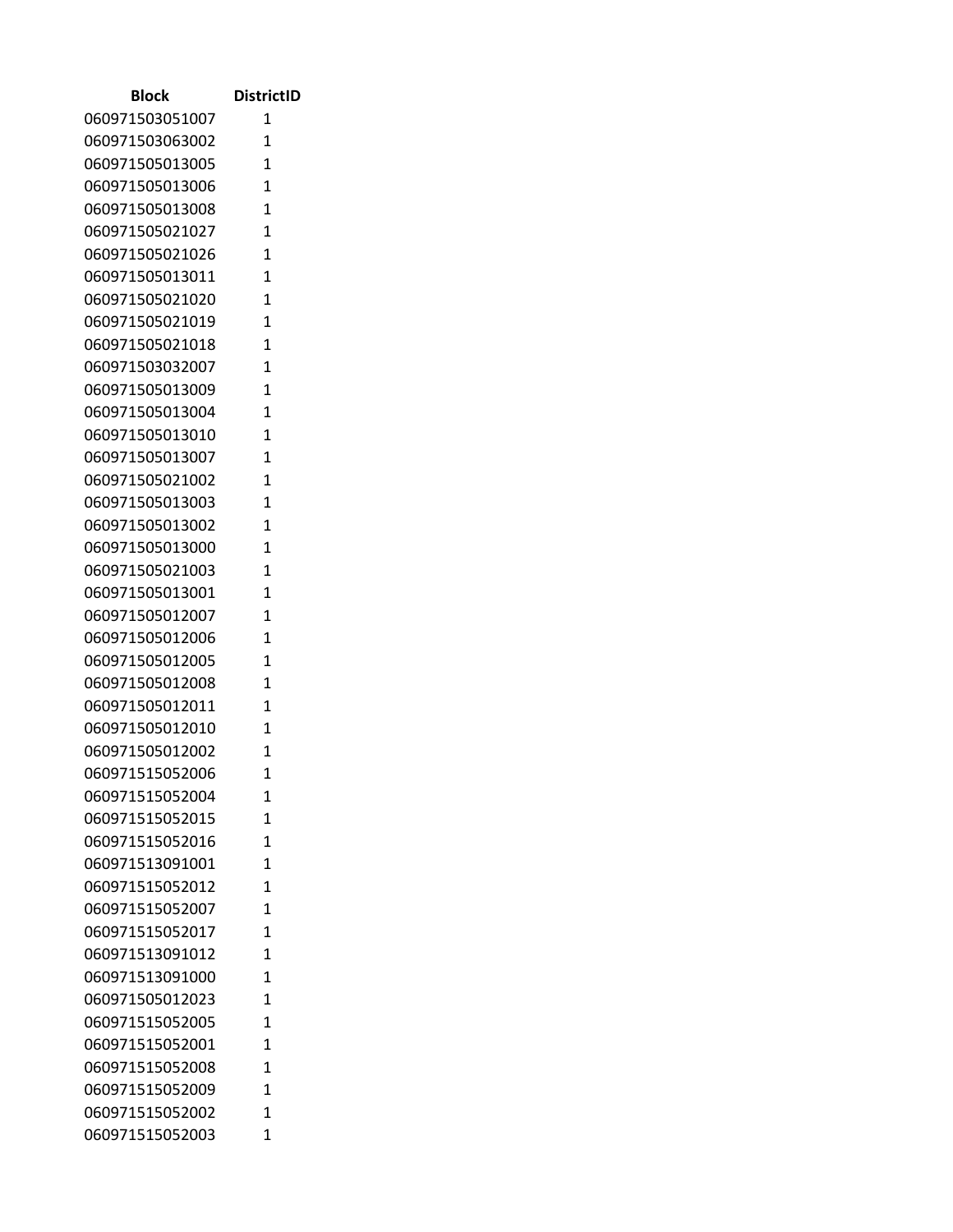| Block                              | <b>DistrictID</b> |
|------------------------------------|-------------------|
| 060971515052000                    | 1                 |
| 060971505012021                    | $\mathbf{1}$      |
| 060971505012020                    | $\overline{1}$    |
| 060971515031003                    | $\mathbf{1}$      |
| 060971516023015                    | 1                 |
| 060971515033011                    | $\overline{1}$    |
| 060971515033012                    | $\mathbf{1}$      |
| 060971516023019                    | $\mathbf{1}$      |
| 060971515033010                    | $\overline{1}$    |
| 060971516023006                    | $\mathbf{1}$      |
| 060971517022007                    | $\overline{1}$    |
| 060971516023007                    | $\mathbf{1}$      |
| 060971517024002                    | $\mathbf{1}$      |
| 060971517024001                    | $\mathbf{1}$      |
| 060971525011003                    | $\overline{1}$    |
| 060971517024000                    | $\overline{1}$    |
| 060971525011014                    | $\mathbf{1}$      |
| 060971525011008                    | $\mathbf{1}$      |
| 060971525011005                    | 1                 |
| 060971525011004                    | $\mathbf{1}$      |
| 060971525011020                    | $\mathbf{1}$      |
| 060971526013003                    | $\mathbf{1}$      |
| 060971526013009                    | $\mathbf{1}$      |
| 060971526013007                    | 1                 |
| 060971526013008<br>060971526013010 | 1<br>1            |
| 060971525011002                    | $\mathbf{1}$      |
| 060971526014013                    | $\mathbf{1}$      |
| 060971526014012                    | $\mathbf{1}$      |
| 060971526014011                    | 1                 |
| 060971526014005                    | 1                 |
| 060971525011001                    | 1                 |
| 060971525011000                    | $\mathbf{1}$      |
| 060971525011013                    | $\overline{1}$    |
| 060971525011015                    | $\overline{1}$    |
| 060971526012031                    | $\mathbf{1}$      |
| 060971526012033                    | $\mathbf{1}$      |
| 060971526012030                    | $\mathbf{1}$      |
| 060971526012027                    | $\overline{1}$    |
| 060971526012029                    | $\mathbf{1}$      |
| 060971522042001                    | $\mathbf{1}$      |
| 060971522042010                    | 1                 |
| 060971522042004                    | 1                 |
| 060971522042003                    | $\mathbf{1}$      |
| 060971522042002                    | 1                 |
| 060971522041011                    | 1                 |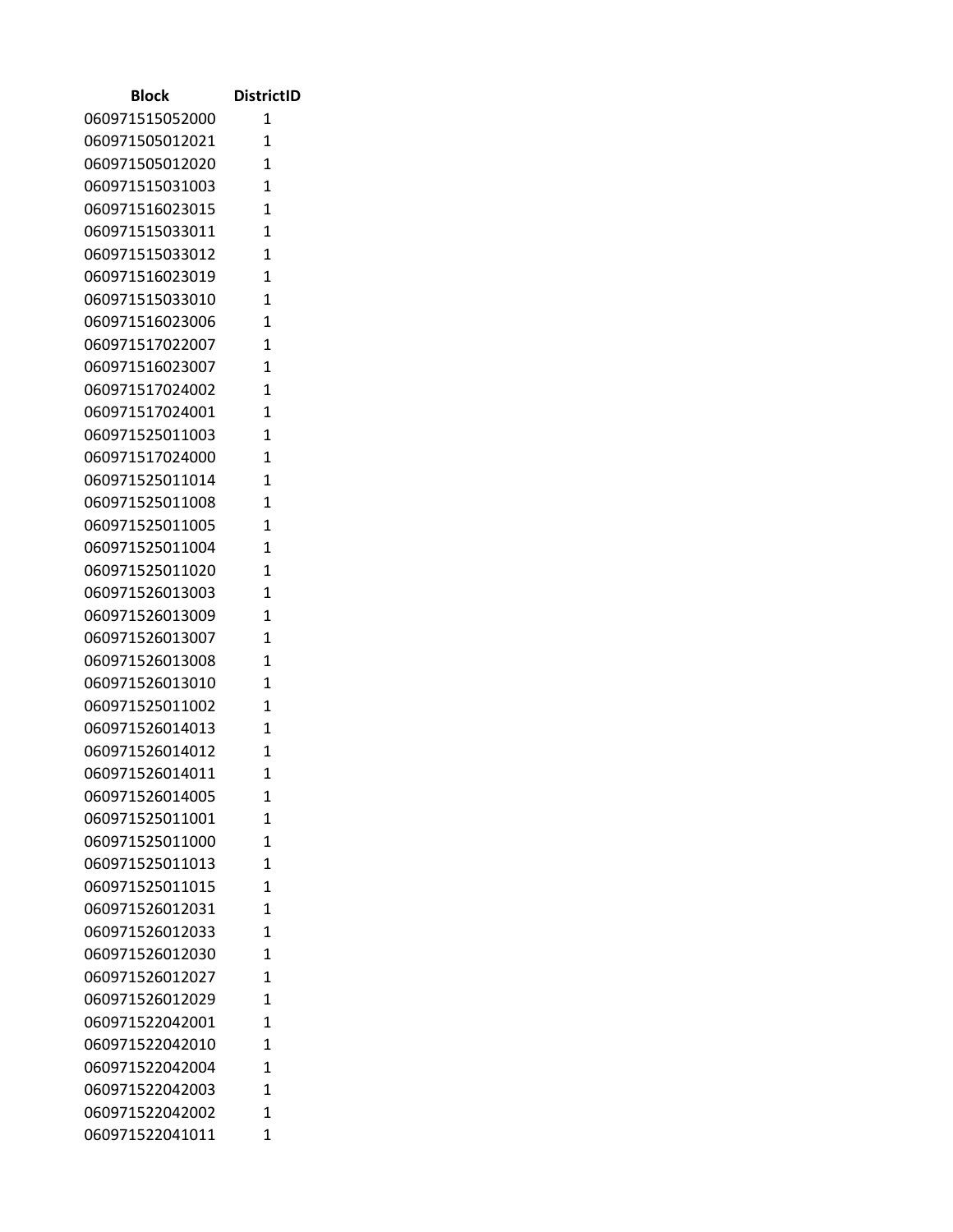| Block           | <b>DistrictID</b> |
|-----------------|-------------------|
| 060971522042000 | 1                 |
| 060971522041002 | 1                 |
| 060971522044000 | $\mathbf{1}$      |
| 060971517021000 | 1                 |
| 060971522044006 | 1                 |
| 060971525011019 | 1                 |
| 060971522041015 | 1                 |
| 060971522041016 | $\mathbf{1}$      |
| 060971522041013 | $\mathbf{1}$      |
| 060971517024006 | 1                 |
| 060971517024005 | 1                 |
| 060971525011018 | $\mathbf{1}$      |
| 060971517022002 | $\mathbf{1}$      |
| 060971522041012 | 1                 |
| 060971522041010 | $\mathbf{1}$      |
| 060971522041003 | $\mathbf{1}$      |
| 060971522041006 | 1                 |
| 060971522041005 | $\mathbf{1}$      |
| 060971522041009 | 1                 |
| 060971522041008 | $\mathbf{1}$      |
| 060971522041004 | 1                 |
| 060971522041000 | $\overline{1}$    |
| 060971522043001 | 1                 |
| 060971522041001 | 1                 |
| 060971522041007 | 1                 |
| 060971522041014 | 1                 |
| 060971522043007 | 1                 |
| 060971522043005 | 1                 |
| 060971522043002 | $\overline{1}$    |
| 060971522043003 | 1                 |
| 060971522043004 | 1                 |
| 060971522043000 | $\mathbf{1}$      |
| 060971515041006 | $\mathbf{1}$      |
| 060971515043003 | $\mathbf{1}$      |
| 060971515043004 | 1                 |
| 060971515043005 | $\overline{1}$    |
| 060971515043007 | 1                 |
| 060971515043002 | 1                 |
| 060971515043000 | $\mathbf{1}$      |
| 060971526012028 | 1                 |
| 060971526014010 | $\mathbf{1}$      |
| 060971526014006 | $\overline{1}$    |
| 060971526014007 | $\mathbf{1}$      |
| 060971526014004 | 1                 |
| 060971526014008 | 1                 |
| 060971526012020 | $\mathbf{1}$      |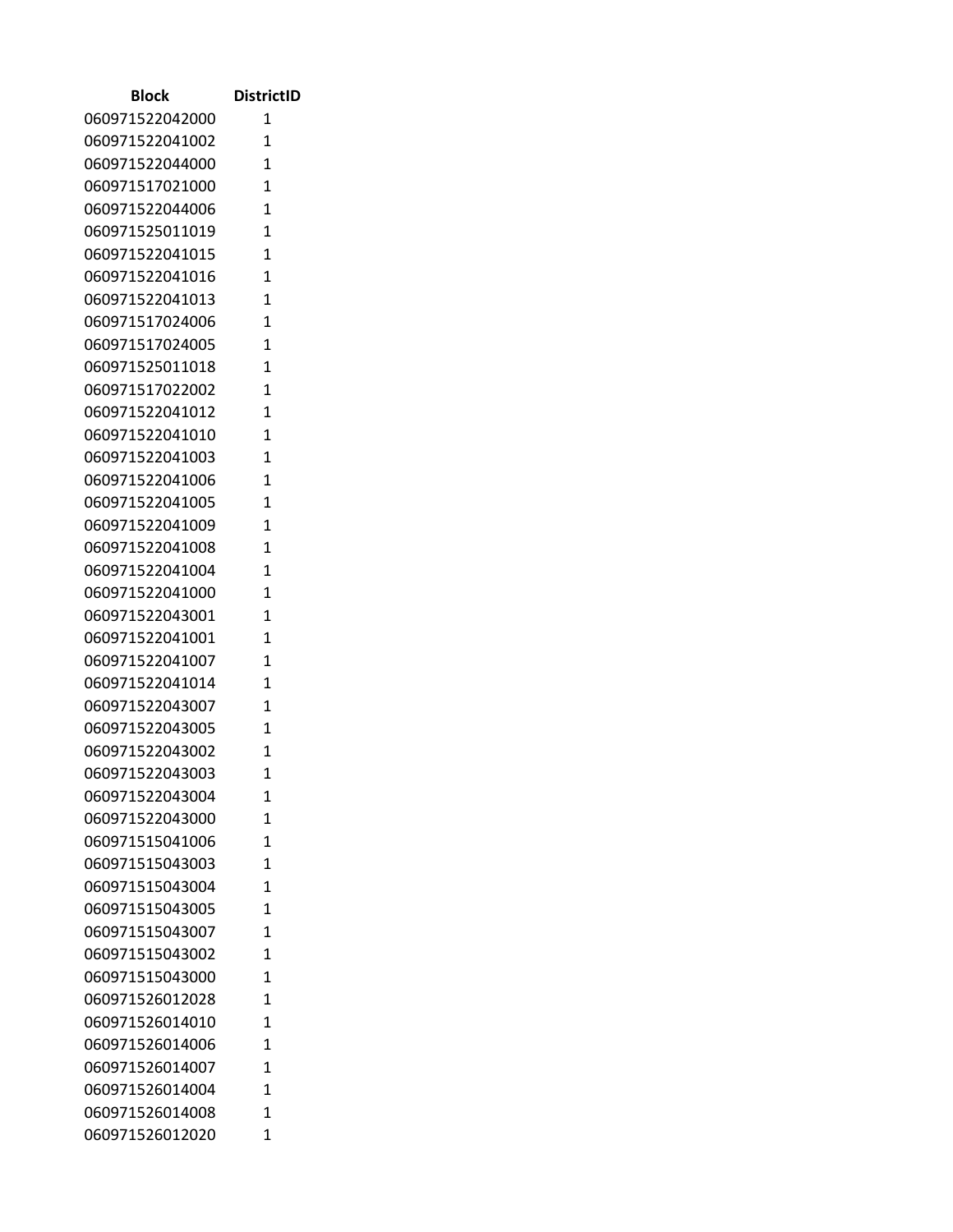| <b>Block</b>    | <b>DistrictID</b> |
|-----------------|-------------------|
| 060971526012019 | 1                 |
| 060971526012023 | 1                 |
| 060971526012026 | $\mathbf{1}$      |
| 060971526012021 | $\mathbf{1}$      |
| 060971526014009 | $\mathbf{1}$      |
| 060971516023005 | 1                 |
| 060971516023001 | $\mathbf{1}$      |
| 060971516023002 | $\mathbf{1}$      |
| 060971516023003 | 1                 |
| 060971516011005 | $\mathbf{1}$      |
| 060971516011004 | 1                 |
| 060971526021064 | $\mathbf{1}$      |
| 060971516023000 | 1                 |
| 060971526021062 | $\overline{1}$    |
| 060971526021063 | $\mathbf{1}$      |
| 060971526021060 | 1                 |
| 060971516012029 | $\mathbf{1}$      |
| 060971516023004 | 1                 |
| 060971526021061 | $\overline{1}$    |
| 060971526012018 | $\mathbf{1}$      |
| 060971526012024 | $\mathbf{1}$      |
| 060971526012022 | $\mathbf{1}$      |
| 060971526012025 | $\mathbf{1}$      |
| 060971526012016 | $\mathbf{1}$      |
| 060971526012017 | 1                 |
| 060971526021059 | 1                 |
| 060971526021058 | $\mathbf{1}$      |
| 060971526012032 | 1                 |
| 060971516012005 | 1                 |
| 060971524011030 | 1                 |
| 060971524013014 | 1                 |
| 060971522051002 | $\mathbf{1}$      |
| 060971522051010 | $\overline{1}$    |
| 060971522051009 | $\mathbf{1}$      |
| 060971522052012 | 1                 |
| 060971522052011 | 1                 |
| 060971522051008 | 1                 |
| 060971522051007 | $\overline{1}$    |
| 060971522051001 | $\mathbf{1}$      |
| 060971522051003 | $\overline{1}$    |
| 060971524013002 | $\mathbf{1}$      |
| 060971524013004 | $\mathbf{1}$      |
| 060971524013003 | $\mathbf{1}$      |
| 060971522051000 | 1                 |
| 060971524013009 | 1                 |
| 060971524013010 | 1                 |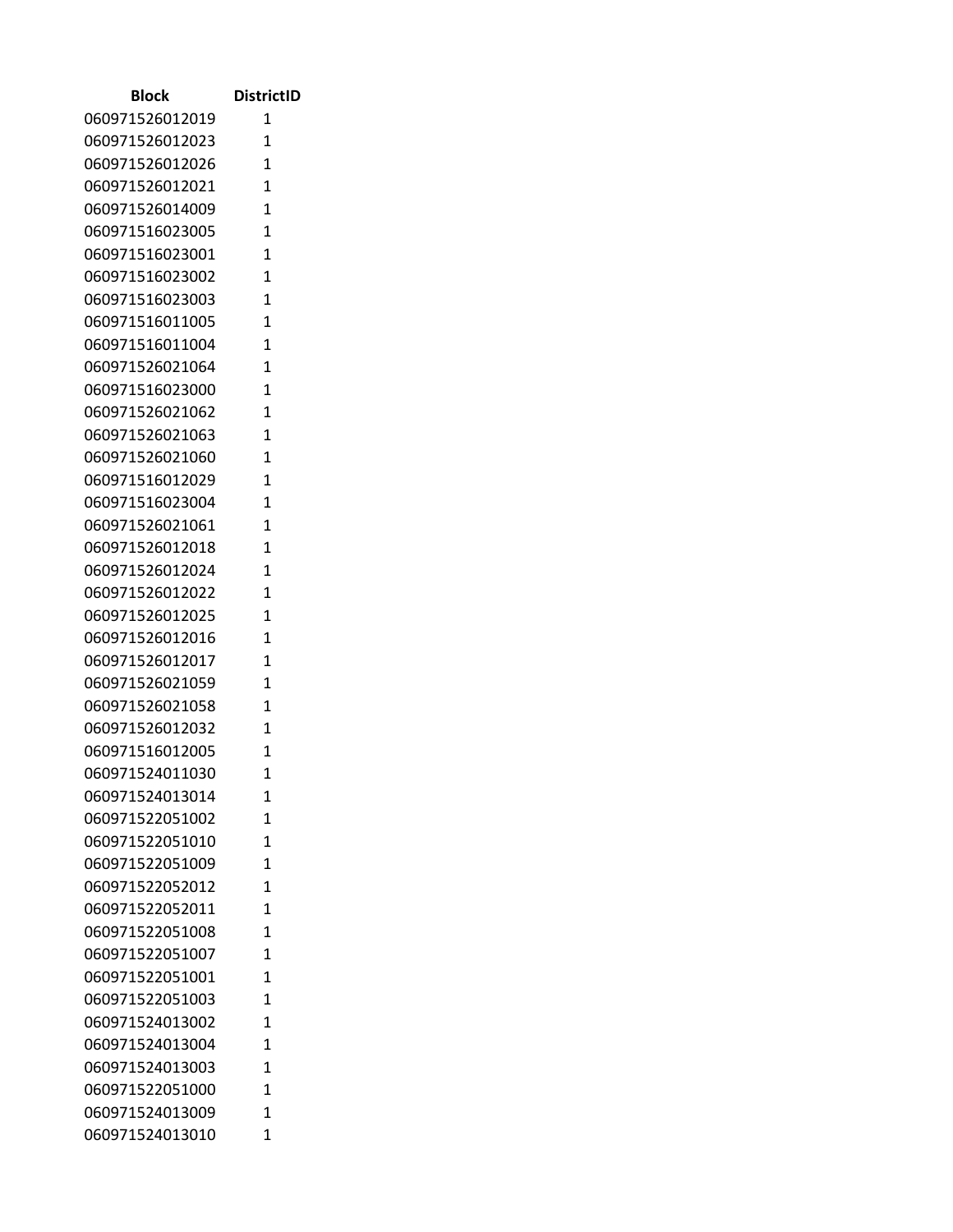| Block                              | <b>DistrictID</b>   |
|------------------------------------|---------------------|
| 060971524013005                    | 1                   |
| 060971522052010                    | 1                   |
| 060971522052007                    | $\mathbf{1}$        |
| 060971522052006                    | 1                   |
| 060971522052004                    | $\overline{1}$      |
| 060971522052005                    | 1                   |
| 060971522052002                    | 1                   |
| 060971522052003                    | $\mathbf{1}$        |
| 060971525021011                    | $\mathbf{1}$        |
| 060971522052008                    | 1                   |
| 060971522052009                    | 1                   |
| 060971525022013                    | $\mathbf{1}$        |
| 060971525022011                    | $\mathbf{1}$        |
| 060971525022020                    | 1                   |
| 060971525022019                    | $\mathbf{1}$        |
| 060971525012003                    | $\mathbf{1}$        |
| 060971525022014                    | $\overline{1}$      |
| 060971525022012                    | 1                   |
| 060971525022010                    | $\mathbf{1}$        |
| 060971525022006                    | $\mathbf{1}$        |
| 060971525022007                    | 1                   |
| 060971525022008                    | $\overline{1}$      |
| 060971525021006                    | 1                   |
| 060971525021013                    | $\overline{1}$<br>1 |
| 060971522051004<br>060971522051006 | 1                   |
| 060971525021010                    | 1                   |
| 060971522052000                    | $\mathbf{1}$        |
| 060971522051005                    | $\overline{1}$      |
| 060971522052001                    | 1                   |
| 060971526011030                    | 1                   |
| 060971526011026                    | $\mathbf{1}$        |
| 060971526011031                    | 1                   |
| 060971525021009                    | $\mathbf{1}$        |
| 060971525021012                    | 1                   |
| 060971525021008                    | $\overline{1}$      |
| 060971525021007                    | 1                   |
| 060971526011029                    | $\mathbf{1}$        |
| 060971526011025                    | $\mathbf{1}$        |
| 060971525013004                    | 1                   |
| 060971525013003                    | $\mathbf{1}$        |
| 060971525012002                    | $\overline{1}$      |
| 060971525022015                    | $\mathbf{1}$        |
| 060971525022017                    | 1                   |
| 060971525022016                    | 1                   |
| 060971525022009                    | $\mathbf{1}$        |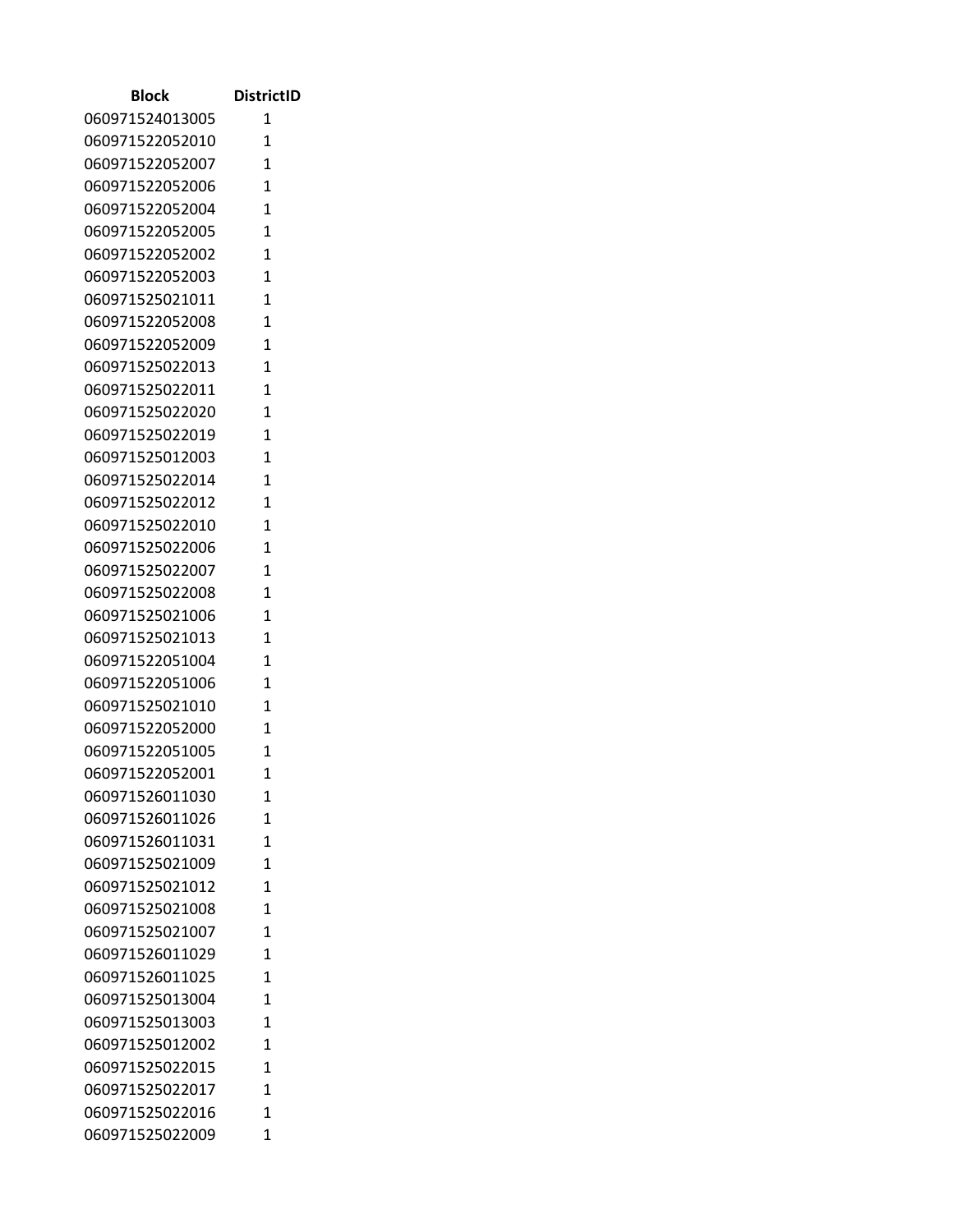| Block                              | <b>DistrictID</b> |
|------------------------------------|-------------------|
| 060971525022004                    | 1                 |
| 060971525022003                    | 1                 |
| 060971525022018                    | $\mathbf{1}$      |
| 060971525022005                    | $\overline{1}$    |
| 060971525012001                    | $\mathbf{1}$      |
| 060971525022002                    | $\overline{1}$    |
| 060971525023008                    | 1                 |
| 060971525023007                    | $\mathbf{1}$      |
| 060971525023003                    | $\mathbf{1}$      |
| 060971525023004                    | $\overline{1}$    |
| 060971525023006                    | $\overline{1}$    |
| 060971525021005                    | $\mathbf{1}$      |
| 060971525021003                    | $\mathbf{1}$      |
| 060971525021001                    | $\mathbf{1}$      |
| 060971525021004                    | $\mathbf{1}$      |
| 060971525021002                    | $\mathbf{1}$      |
| 060971525021000                    | $\overline{1}$    |
| 060971525012006                    | $\mathbf{1}$      |
| 060971525023005                    | 1                 |
| 060971525023002                    | $\mathbf{1}$      |
| 060971525022001                    | 1                 |
| 060971525012000                    | $\overline{1}$    |
| 060971525023009                    | $\overline{1}$    |
| 060971525023001                    | $\mathbf{1}$      |
| 060971525012007                    | $\overline{1}$    |
| 060971526013001                    | $\mathbf{1}$      |
| 060971526013000                    | $\mathbf{1}$      |
| 060971525023000                    | 1                 |
| 060971526015006                    | $\overline{1}$    |
| 060971526015002                    | 1                 |
| 060971526015003<br>060971526015008 | 1<br>$\mathbf{1}$ |
| 060971526015007                    | $\mathbf{1}$      |
| 060971526015004                    | 1                 |
| 060971526015005                    | 1                 |
| 060971525022000                    | $\mathbf{1}$      |
| 060971526015001                    | 1                 |
| 060971526012014                    | 1                 |
| 060971526012015                    | $\mathbf{1}$      |
| 060971526012012                    | 1                 |
| 060971526015000                    | $\mathbf{1}$      |
| 060971526011028                    | $\overline{1}$    |
| 060971526011027                    | 1                 |
| 060971526012010                    | $\mathbf{1}$      |
| 060971526011001                    | 1                 |
| 060971526012011                    | $\mathbf{1}$      |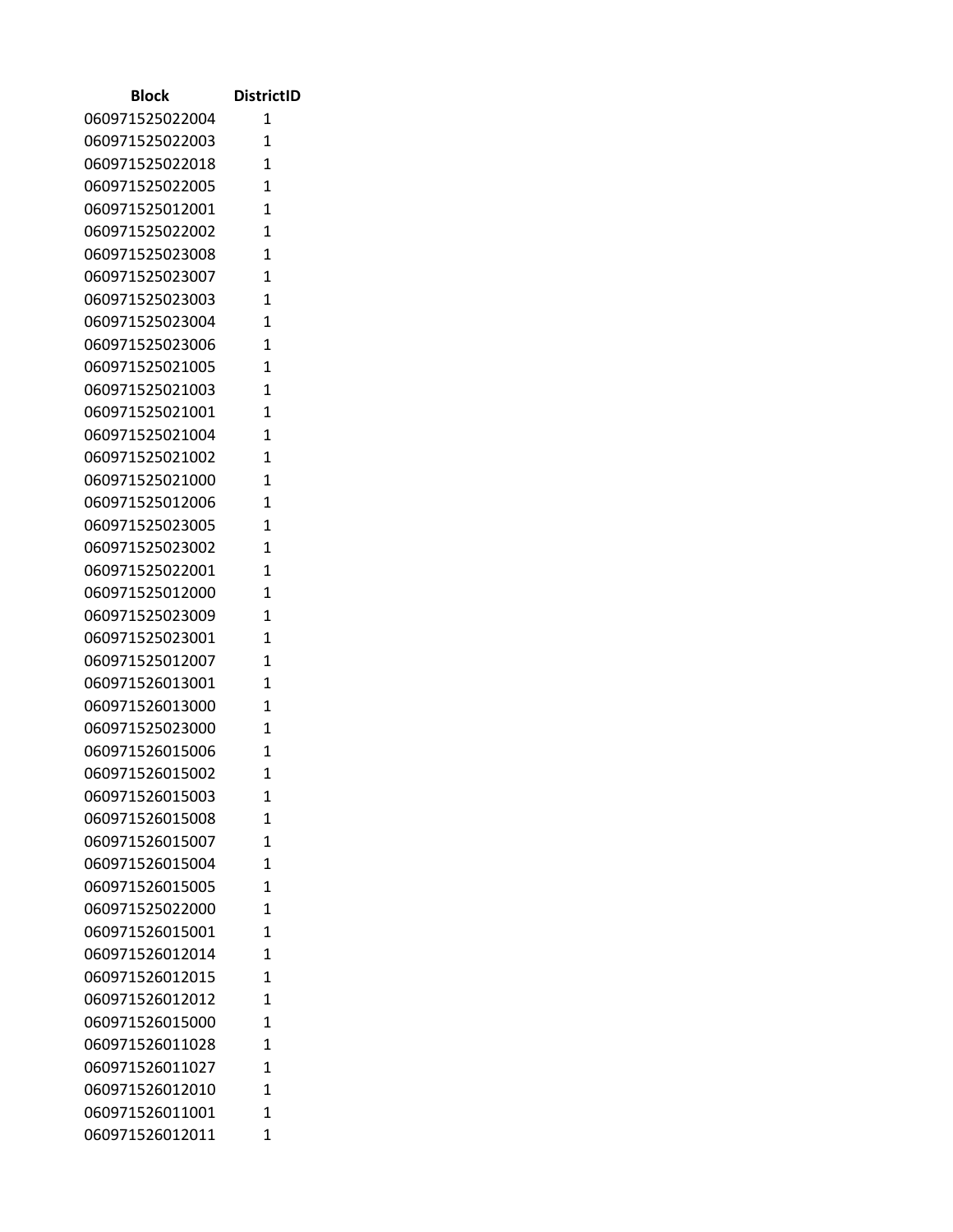| <b>Block</b>    | <b>DistrictID</b> |
|-----------------|-------------------|
| 060971517011016 | 1                 |
| 060971517011017 | $\mathbf{1}$      |
| 060971515043008 | $\mathbf{1}$      |
| 060971515043015 | $\mathbf{1}$      |
| 060971515043014 | $\mathbf{1}$      |
| 060971515043006 | 1                 |
| 060971515043009 | $\mathbf{1}$      |
| 060971515033005 | $\mathbf{1}$      |
| 060971515033004 | 1                 |
| 060971515033003 | $\mathbf{1}$      |
| 060971515033002 | 1                 |
| 060971517011012 | $\mathbf{1}$      |
| 060971517011006 | 1                 |
| 060971517011018 | $\overline{1}$    |
| 060971517022005 | $\mathbf{1}$      |
| 060971517022004 | 1                 |
| 060971515033018 | $\mathbf{1}$      |
| 060971515032001 | 1                 |
| 060971515033017 | $\mathbf{1}$      |
| 060971515033007 | $\mathbf{1}$      |
| 060971515033006 | $\mathbf{1}$      |
| 060971515032000 | $\mathbf{1}$      |
| 060971515033016 | $\mathbf{1}$      |
| 060971515033014 | $\mathbf{1}$      |
| 060971515033001 | 1                 |
| 060971515033008 | $\mathbf{1}$      |
| 060971515033015 | $\mathbf{1}$      |
| 060971515033013 | 1                 |
| 060971515033009 | 1                 |
| 060971516023020 | 1                 |
| 060971515033000 | 1                 |
| 060971517022003 | $\mathbf{1}$      |
| 060971517024004 | $\overline{1}$    |
| 060971517022001 | $\mathbf{1}$      |
| 060971517022000 | 1                 |
| 060971522043006 | 1                 |
| 060971503043000 | 1                 |
| 060971503043009 | $\overline{1}$    |
| 060971503044001 | $\mathbf{1}$      |
| 060971502052022 | $\overline{1}$    |
| 060971502052020 | $\mathbf{1}$      |
| 060971502052021 | $\mathbf{1}$      |
| 060971502052016 | $\mathbf{1}$      |
| 060971502052013 | 1                 |
| 060971502033003 | 1                 |
| 060971502051012 | 1                 |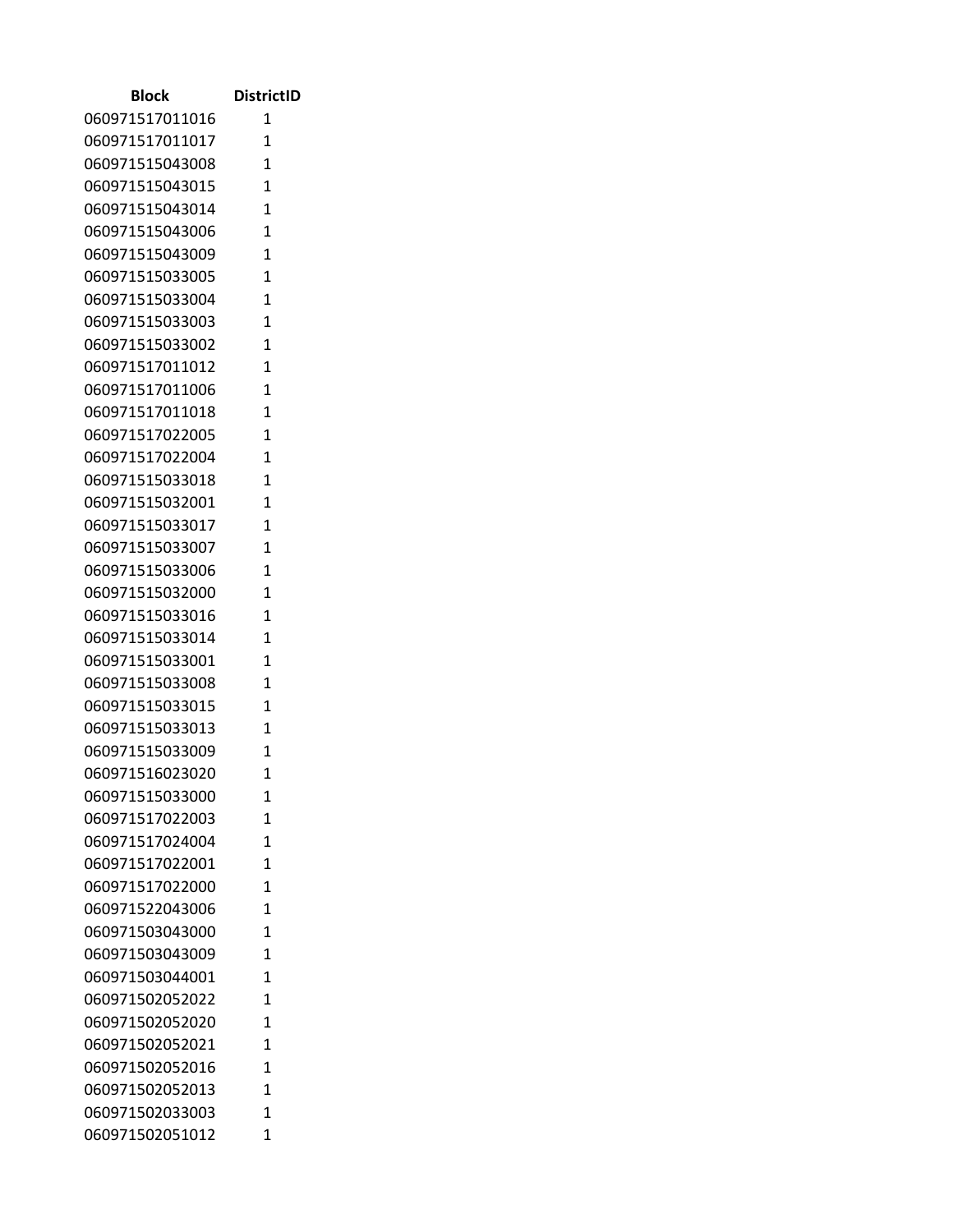| Block                              | <b>DistrictID</b> |
|------------------------------------|-------------------|
| 060971502033002                    | 1                 |
| 060971502033006                    | 1                 |
| 060971502033008                    | $\mathbf{1}$      |
| 060971502033001                    | 1                 |
| 060971502051010                    | 1                 |
| 060971502051011                    | 1                 |
| 060971502053009                    | 1                 |
| 060971502053010                    | $\mathbf{1}$      |
| 060971502051009                    | $\mathbf{1}$      |
| 060971502052019                    | 1                 |
| 060971502052015                    | 1                 |
| 060971502052014                    | $\mathbf{1}$      |
| 060971502052011                    | $\mathbf{1}$      |
| 060971502052017                    | 1                 |
| 060971502052012                    | $\mathbf{1}$      |
| 060971502053005                    | $\mathbf{1}$      |
| 060971502053006                    | 1                 |
| 060971502053011                    | 1                 |
| 060971502053007                    | $\mathbf{1}$      |
| 060971502053003                    | $\mathbf{1}$      |
| 060971502053002                    | 1                 |
| 060971502053004                    | $\overline{1}$    |
| 060971502052008                    | 1                 |
| 060971502052009                    | $\mathbf{1}$      |
| 060971502052018                    | 1                 |
| 060971502031010                    | 1                 |
| 060971502031012                    | $\mathbf{1}$      |
| 060971502031003                    | $\mathbf{1}$      |
| 060971502042001                    | $\overline{1}$    |
| 060971502051016                    | 1                 |
| 060971502051005                    | 1                 |
| 060971502053014                    | $\mathbf{1}$<br>1 |
| 060971502053008<br>060971502053000 | $\mathbf{1}$      |
| 060971502053001                    | 1                 |
| 060971502052005                    | $\overline{1}$    |
| 060971502051004                    | 1                 |
| 060971502051003                    | $\mathbf{1}$      |
| 060971502051002                    | $\mathbf{1}$      |
| 060971502051000                    | 1                 |
| 060971502042000                    | $\mathbf{1}$      |
| 060971502051015                    | $\overline{1}$    |
| 060971502041004                    | $\mathbf{1}$      |
| 060971502041003                    | 1                 |
| 060971502051013                    | 1                 |
| 060971502051014                    | $\mathbf{1}$      |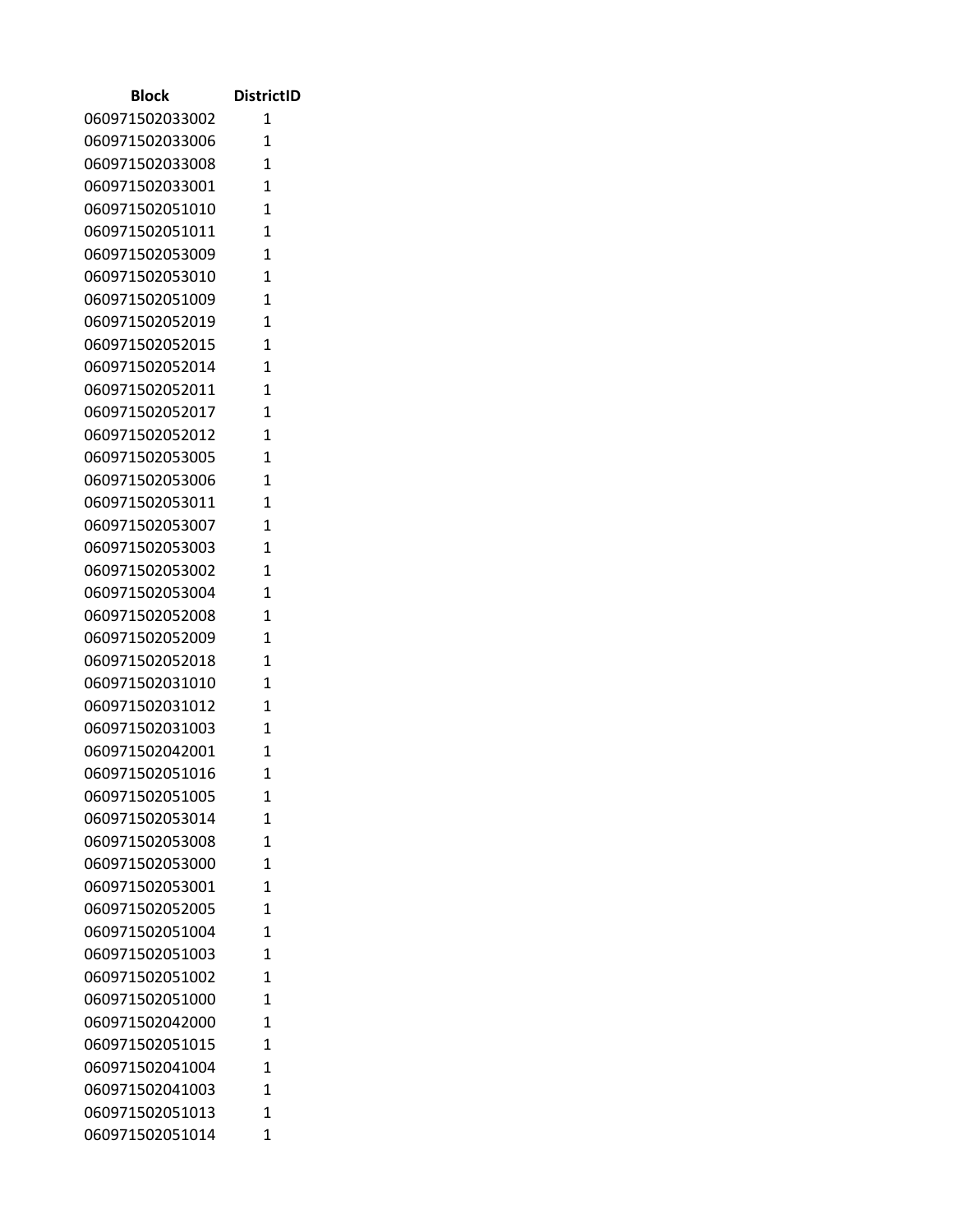| <b>Block</b>    | <b>DistrictID</b> |
|-----------------|-------------------|
| 060971502041002 | 1                 |
| 060971502041007 | $\mathbf{1}$      |
| 060971502061008 | $\mathbf{1}$      |
| 060971502041001 | $\mathbf{1}$      |
| 060971502041012 | $\mathbf{1}$      |
| 060971502061009 | 1                 |
| 060971502061003 | $\mathbf{1}$      |
| 060971502051001 | $\mathbf{1}$      |
| 060971502052007 | 1                 |
| 060971502061006 | $\mathbf{1}$      |
| 060971503042000 | $\mathbf{1}$      |
| 060971503053010 | $\mathbf{1}$      |
| 060971503054011 | 1                 |
| 060971503054010 | $\overline{1}$    |
| 060971503054009 | $\mathbf{1}$      |
| 060971503054008 | $\mathbf{1}$      |
| 060971503052000 | $\mathbf{1}$      |
| 060971503052003 | 1                 |
| 060971503052004 | $\overline{1}$    |
| 060971503052002 | $\mathbf{1}$      |
| 060971503052006 | 1                 |
| 060971503052005 | $\mathbf{1}$      |
| 060971503061005 | $\mathbf{1}$      |
| 060971503052001 | $\mathbf{1}$      |
| 060971503061012 | 1                 |
| 060971503061024 | $\mathbf{1}$      |
| 060971503061013 | $\mathbf{1}$      |
| 060971503061006 | 1                 |
| 060971503061007 | 1                 |
| 060971503061023 | 1                 |
| 060971503061014 | 1                 |
| 060971503054007 | $\mathbf{1}$      |
| 060971503054004 | $\overline{1}$    |
| 060971503054003 | $\mathbf{1}$      |
| 060971503054001 | 1                 |
| 060971503054006 | 1                 |
| 060971503054002 | 1                 |
| 060971503054000 | $\overline{1}$    |
| 060971503062010 | $\mathbf{1}$      |
| 060971503062011 | $\overline{1}$    |
| 060971503062009 | $\mathbf{1}$      |
| 060971503062003 | $\mathbf{1}$      |
| 060971503062008 | $\mathbf{1}$      |
| 060971503054005 | 1                 |
| 060971503062013 | 1                 |
| 060971503061004 | 1                 |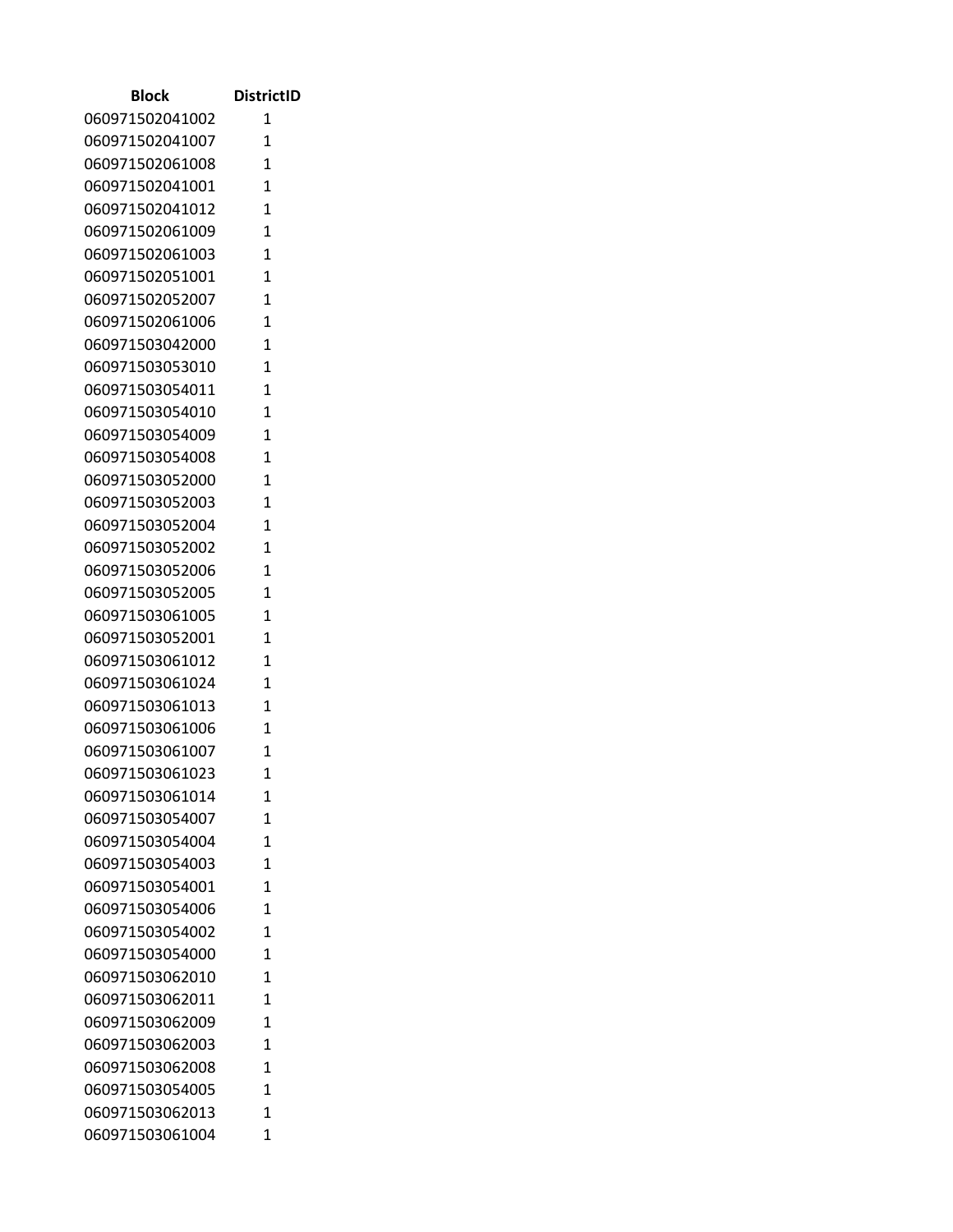| Block                              | <b>DistrictID</b>              |
|------------------------------------|--------------------------------|
| 060971503061003                    | 1                              |
| 060971503062012                    | 1                              |
| 060971503062007                    | $\overline{1}$                 |
| 060971503062005                    | 1                              |
| 060971503061002                    | 1                              |
| 060971503062004                    | $\overline{1}$                 |
| 060971503062006                    | $\mathbf{1}$                   |
| 060971503063011                    | $\overline{1}$                 |
| 060971503063014                    | $\overline{1}$                 |
| 060971502052010                    | $\overline{1}$                 |
| 060971503063005                    | $\overline{1}$                 |
| 060971503061022                    | $\mathbf{1}$                   |
| 060971503061021                    | $\overline{1}$                 |
| 060971503061016                    | $\mathbf{1}$                   |
| 060971503061020                    | $\overline{1}$                 |
| 060971503061015                    | $\overline{1}$                 |
| 060971503063006                    | $\mathbf{1}$                   |
| 060971503061019                    | $\mathbf{1}$                   |
| 060971503061017                    | 1                              |
| 060971503061018                    | $\mathbf{1}$                   |
| 060971503061008                    | $\mathbf{1}$                   |
| 060971503061001                    | $\overline{1}$<br>$\mathbf{1}$ |
| 060971503061009<br>060971503061010 | 1                              |
| 060971503061000                    | 1                              |
| 060971503061011                    | $\mathbf{1}$                   |
| 060971503063007                    | $\mathbf{1}$                   |
| 060971503063008                    | $\mathbf{1}$                   |
| 060971503062001                    | $\mathbf{1}$                   |
| 060971503062000                    | 1                              |
| 060971503062002                    | 1                              |
| 060971503063012                    | $\mathbf{1}$                   |
| 060971503063010                    | 1                              |
| 060971503063013                    | $\overline{1}$                 |
| 060971503063003                    | 1                              |
| 060971502052004                    | $\mathbf{1}$                   |
| 060971502052006                    | $\mathbf{1}$                   |
| 060971502052001                    | $\mathbf{1}$                   |
| 060971503032021                    | $\overline{1}$                 |
| 060971503032020                    | $\mathbf{1}$                   |
| 060971503032016                    | $\mathbf{1}$                   |
| 060971503032018                    | $\mathbf{1}$                   |
| 060971503032004                    | 1                              |
| 060971503041007                    | $\mathbf{1}$                   |
| 060971503041004                    | 1                              |
| 060971503041000                    | 1                              |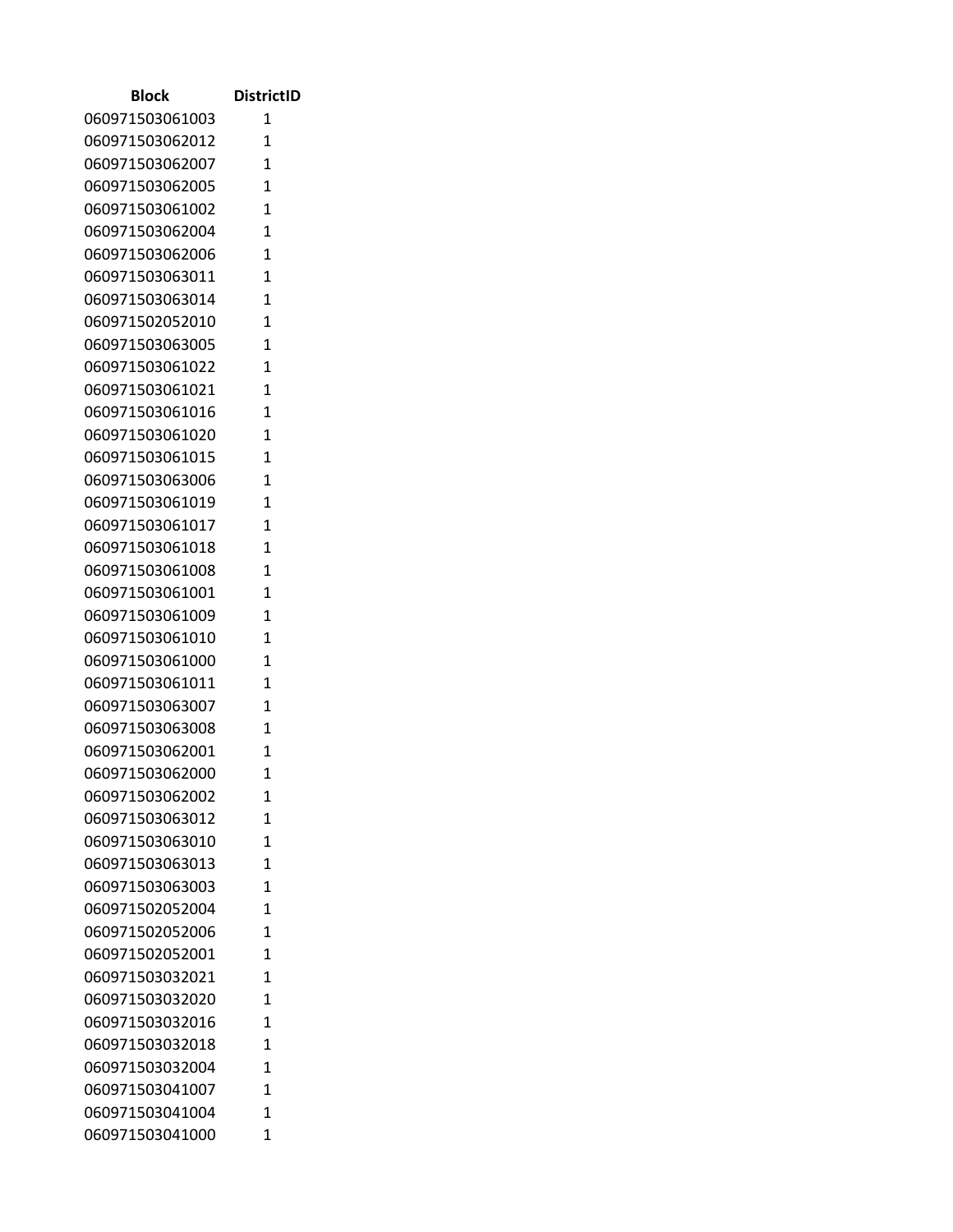| <b>Block</b>    | <b>DistrictID</b> |
|-----------------|-------------------|
| 060971503042020 | 1                 |
| 060971503042021 | 1                 |
| 060971503042025 | $\mathbf{1}$      |
| 060971503042012 | $\mathbf{1}$      |
| 060971503042022 | $\mathbf{1}$      |
| 060971503042023 | 1                 |
| 060971503042019 | 1                 |
| 060971503041008 | $\mathbf{1}$      |
| 060971503042010 | 1                 |
| 060971503042011 | $\mathbf{1}$      |
| 060971503042007 | $\mathbf{1}$      |
| 060971503042024 | $\mathbf{1}$      |
| 060971503042018 | $\mathbf{1}$      |
| 060971503042017 | 1                 |
| 060971503042016 | $\mathbf{1}$      |
| 060971503042015 | $\mathbf{1}$      |
| 060971503042002 | 1                 |
| 060971503042008 | 1                 |
| 060971503042009 | 1                 |
| 060971503042006 | $\mathbf{1}$      |
| 060971503042013 | $\mathbf{1}$      |
| 060971503042005 | 1                 |
| 060971503041001 | $\mathbf{1}$      |
| 060971503041002 | 1                 |
| 060971503042014 | $\mathbf{1}$      |
| 060971503042001 | 1                 |
| 060971503042004 | $\mathbf{1}$      |
| 060971503042003 | 1                 |
| 060971503041005 | $\mathbf{1}$      |
| 060971503041003 | 1                 |
| 060971503053004 | 1                 |
| 060971503041006 | 1                 |
| 060971503053009 | 1                 |
| 060971503053005 | 1                 |
| 060971503053003 | 1                 |
| 060971503053007 | 1                 |
| 060971503053006 | 1                 |
| 060971503051004 | 1                 |
| 060971502031013 | 1                 |
| 060971502031004 | 1                 |
| 060971502031005 | 1                 |
| 060971502031017 | 1                 |
| 060971502031016 | 1                 |
| 060971502031015 | 1                 |
| 060971502031011 | 1                 |
| 060971502031008 | 1                 |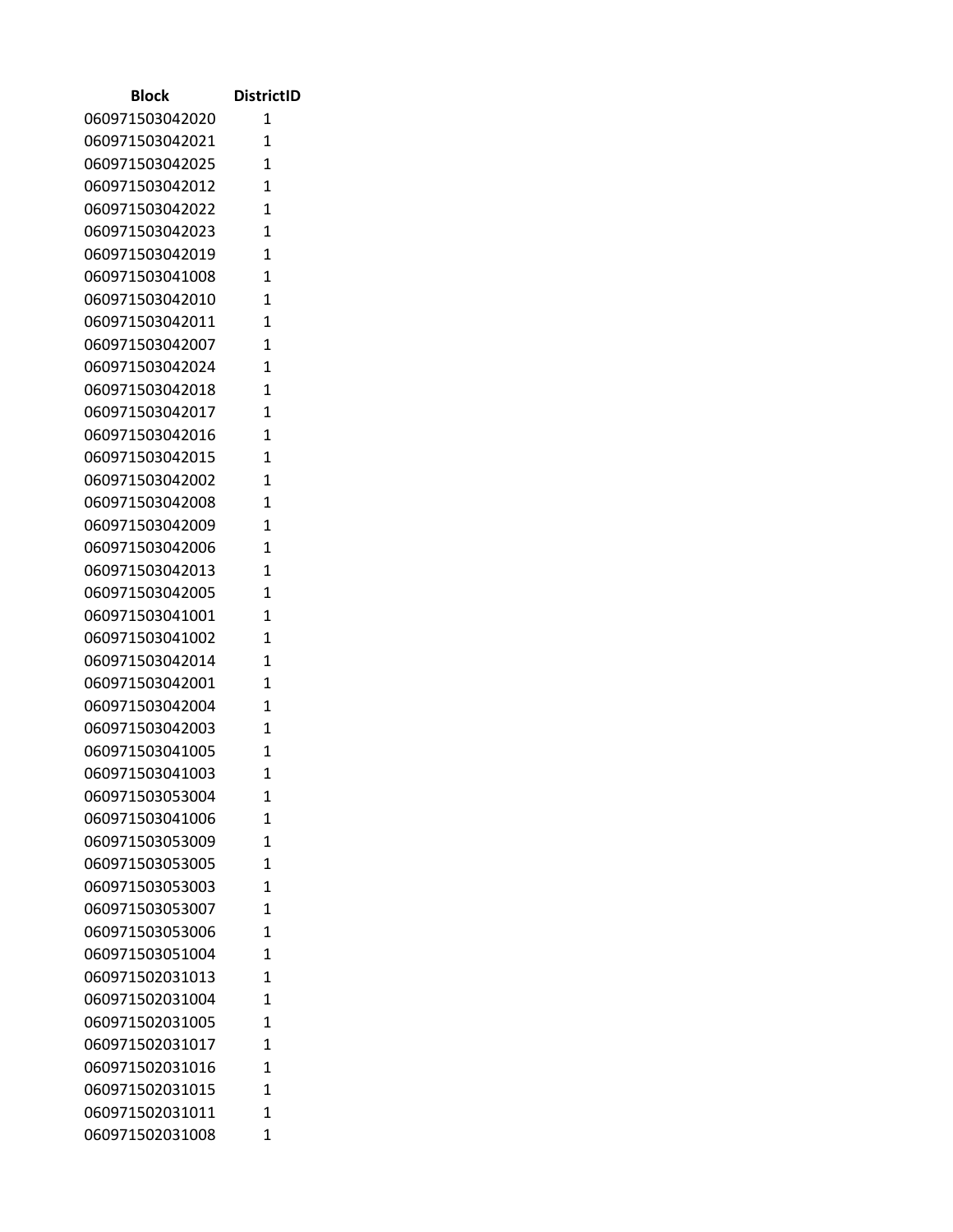| <b>Block</b>                       | <b>DistrictID</b> |
|------------------------------------|-------------------|
| 060971502031007                    | 1                 |
| 060971502042011                    | 1                 |
| 060971502042006                    | $\mathbf{1}$      |
| 060971502031002                    | 1                 |
| 060971502042010                    | 1                 |
| 060971502042007                    | 1                 |
| 060971502042012                    | 1                 |
| 060971502042008                    | $\mathbf{1}$      |
| 060971502042009                    | $\mathbf{1}$      |
| 060971502032011                    | 1                 |
| 060971502032009                    | 1                 |
| 060971502031014                    | $\mathbf{1}$      |
| 060971502032008                    | $\mathbf{1}$      |
| 060971502032002                    | 1                 |
| 060971502032003                    | $\mathbf{1}$      |
| 060971502032012                    | $\mathbf{1}$      |
| 060971502031006                    | 1                 |
| 060971502031001                    | $\mathbf{1}$      |
| 060971502031000                    | $\mathbf{1}$      |
| 060971502042015                    | $\mathbf{1}$      |
| 060971502042013                    | 1                 |
| 060971502042014                    | $\overline{1}$    |
| 060971502041008                    | 1                 |
| 060971502041005                    | $\mathbf{1}$      |
| 060971502032007                    | 1                 |
| 060971502032004                    | 1                 |
| 060971502041025                    | $\mathbf{1}$      |
| 060971502041021                    | $\mathbf{1}$      |
| 060971502041020                    | $\overline{1}$    |
| 060971502041010                    | 1                 |
| 060971502041009                    | 1                 |
| 060971502041006<br>060971502041011 | $\mathbf{1}$<br>1 |
| 060971502041019                    | $\mathbf{1}$      |
|                                    | 1                 |
| 060971502041018<br>060971502041013 | $\overline{1}$    |
| 060971502041014                    | 1                 |
| 060971502033005                    | $\mathbf{1}$      |
| 060971502033007                    | $\mathbf{1}$      |
| 060971502033009                    | 1                 |
| 060971502033000                    | $\mathbf{1}$      |
| 060971502051018                    | $\overline{1}$    |
| 060971502051008                    | $\mathbf{1}$      |
| 060971502053012                    | 1                 |
| 060971502053013                    | 1                 |
| 060971502051007                    | $\mathbf{1}$      |
|                                    |                   |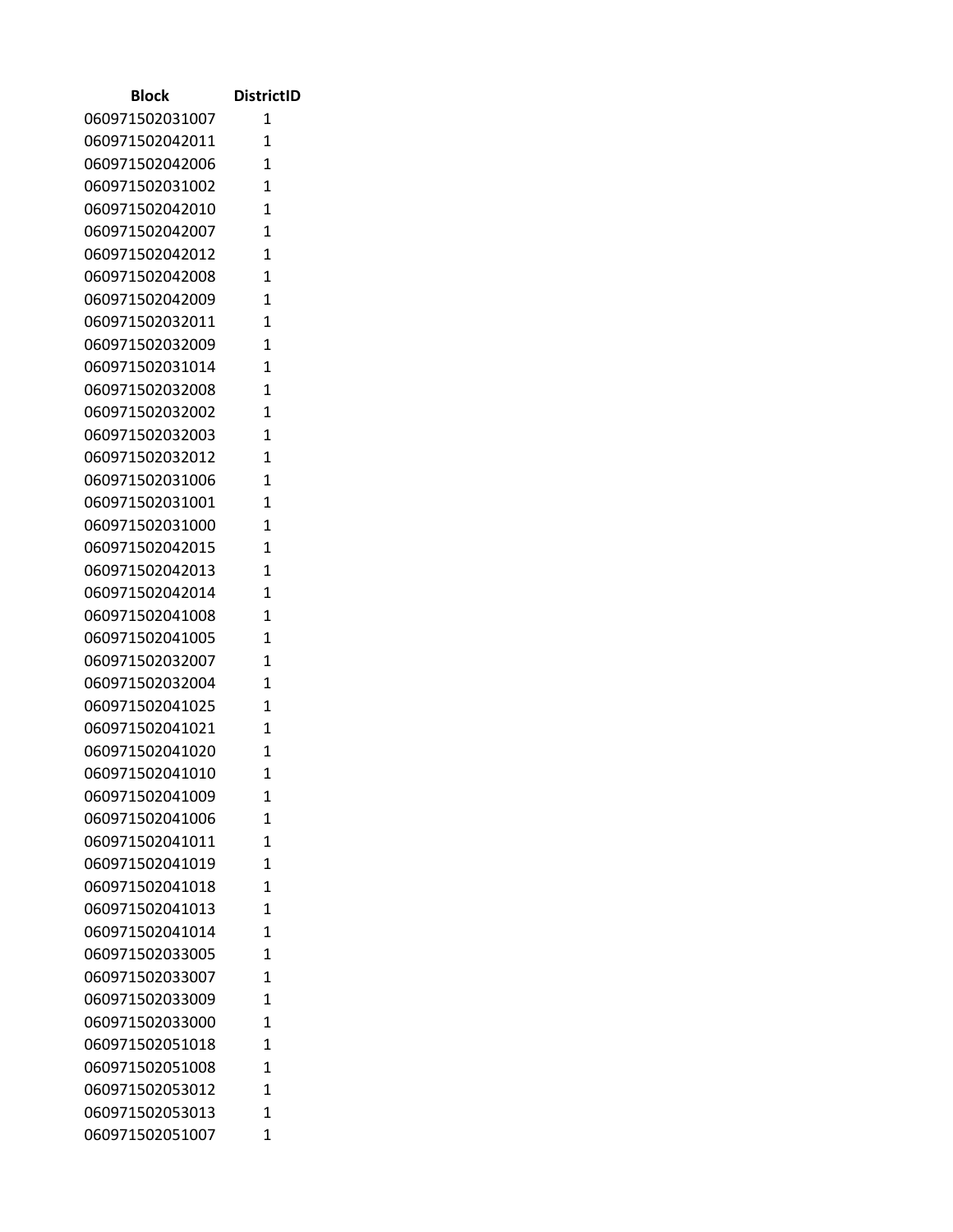| <b>Block</b>                       | <b>DistrictID</b>                |
|------------------------------------|----------------------------------|
| 060971502051006                    | 1                                |
| 060971502042002                    | $\mathbf{1}$                     |
| 060971502042005                    | $\overline{1}$                   |
| 060971502051017                    | 1                                |
| 060971502042004                    | $\mathbf{1}$                     |
| 060971502042003                    | $\overline{1}$                   |
| 060971512052002                    | 2                                |
| 060971512052000                    | $\overline{2}$                   |
| 060971512041017                    | 2                                |
| 060971512032006                    | $\overline{2}$                   |
| 060971512032008                    | $\overline{2}$                   |
| 060971512032012                    | $\overline{c}$                   |
| 060971512033005                    | $\overline{2}$                   |
| 060971512032005                    | 2                                |
| 060971512033006                    | $\overline{2}$                   |
| 060971512032001                    | $\overline{2}$                   |
| 060971512032002                    | $\overline{2}$                   |
| 060971512032004                    | 2                                |
| 060971512032009                    | 2                                |
| 060971512032003                    | $\overline{2}$                   |
| 060971512051005                    | $\overline{2}$                   |
| 060971512051004                    | $\overline{2}$                   |
| 060971512051008                    | $\overline{2}$                   |
| 060971512032010                    | $\overline{2}$<br>$\overline{2}$ |
| 060971512032011<br>060971512032000 | 2                                |
| 060971512033003                    | $\overline{2}$                   |
| 060971512034008                    | 2                                |
| 060971512034010                    | $\overline{c}$                   |
| 060971512033008                    | $\overline{2}$                   |
| 060971512033004                    | 2                                |
| 060971512034007                    | $\overline{2}$                   |
| 060971512034011                    | $\overline{2}$                   |
| 060971512034009                    | $\overline{2}$                   |
| 060971512034002                    | $\overline{2}$                   |
| 060971512034001                    | $\overline{2}$                   |
| 060971512034000                    | $\overline{2}$                   |
| 060971512033007                    | $\overline{c}$                   |
| 060971512033002                    | $\overline{2}$                   |
| 060971512033001                    | $\overline{2}$                   |
| 060971512033000                    | $\overline{2}$                   |
| 060971512034003                    | $\overline{2}$                   |
| 060971512031001                    | $\overline{c}$                   |
| 060971512031003                    | $\overline{2}$                   |
| 060971512031000                    | $\overline{2}$                   |
| 060971513011012                    | $\overline{2}$                   |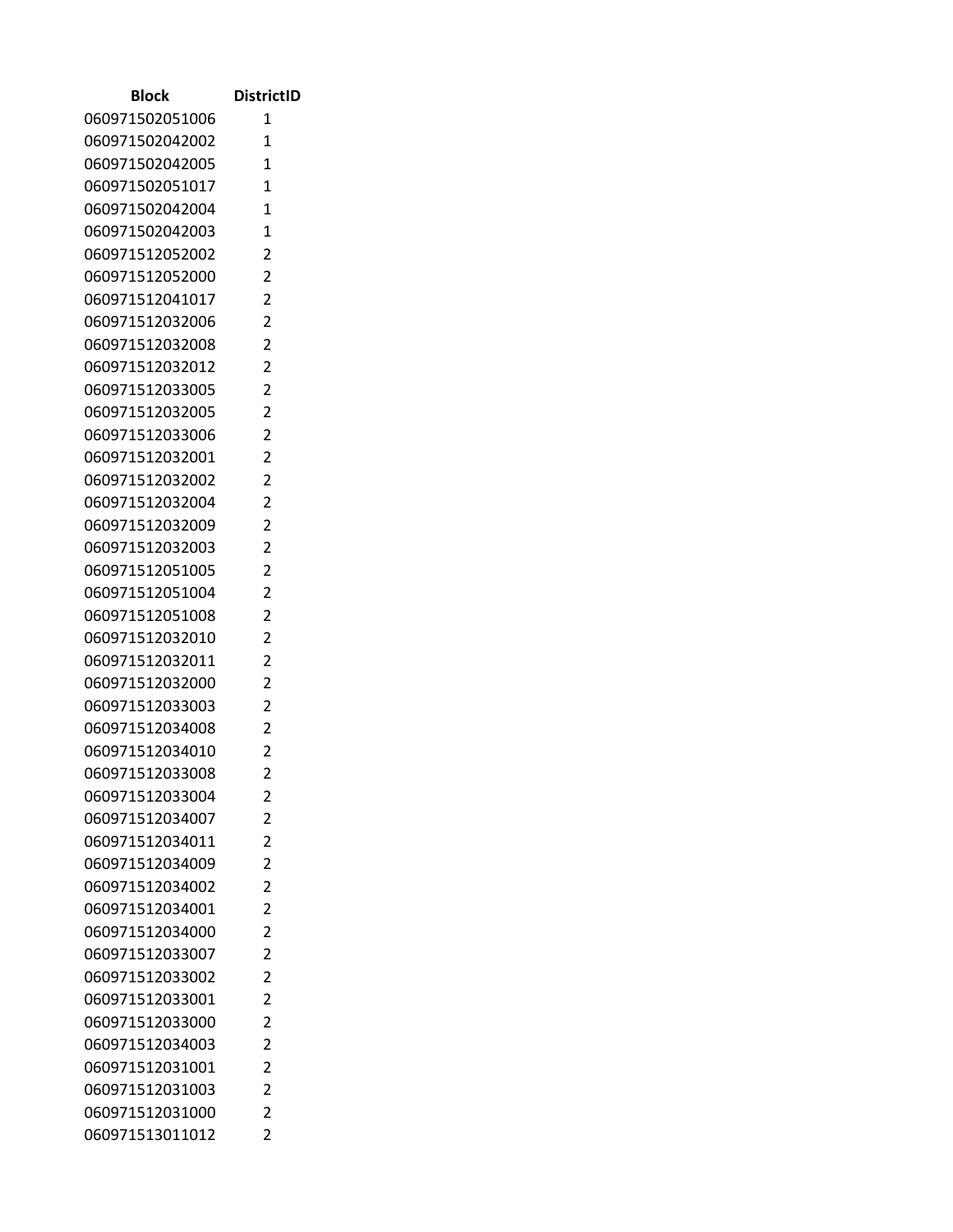| Block           | <b>DistrictID</b> |
|-----------------|-------------------|
| 060971511001034 | 2                 |
| 060971511001035 | 2                 |
| 060971511001036 | $\overline{2}$    |
| 060971511001029 | $\overline{2}$    |
| 060971511001021 | $\overline{2}$    |
| 060971511001030 | $\overline{2}$    |
| 060971511001037 | $\overline{c}$    |
| 060971511001038 | $\overline{2}$    |
| 060971511001052 | 2                 |
| 060971511001039 | $\overline{2}$    |
| 060971511001051 | $\overline{2}$    |
| 060971511001048 | $\overline{2}$    |
| 060971511001040 | $\overline{2}$    |
| 060971511001046 | 2                 |
| 060971511001041 | $\overline{2}$    |
| 060971511001031 | $\overline{2}$    |
| 060971511001047 | $\overline{2}$    |
| 060971511001042 | $\overline{2}$    |
| 060971511001054 | $\overline{2}$    |
| 060971511001055 | $\overline{2}$    |
| 060971511001049 | $\overline{c}$    |
| 060971511001050 | $\overline{2}$    |
| 060971511001057 | 2                 |
| 060971511001043 | $\overline{2}$    |
| 060971511001028 | $\overline{2}$    |
| 060971511001020 | $\overline{c}$    |
| 060971511003005 | $\overline{2}$    |
| 060971511001056 | 2                 |
| 060971511001053 | $\overline{2}$    |
| 060971511001045 | 2                 |
| 060971511001032 | 2                 |
| 060971511001044 | 2                 |
| 060971511001033 | 2                 |
| 060971511001027 | $\overline{2}$    |
| 060971511003004 | $\overline{2}$    |
| 060971511002006 | $\overline{2}$    |
| 060971508004025 | $\overline{2}$    |
| 060971508004024 | $\overline{2}$    |
| 060971511003010 | $\overline{2}$    |
| 060971511003007 | 2                 |
| 060971511003006 | $\overline{2}$    |
| 060971511003003 | $\overline{2}$    |
| 060971511003009 | $\overline{2}$    |
| 060971511002008 | 2                 |
| 060971511002009 | 2                 |
| 060971511002002 | $\overline{2}$    |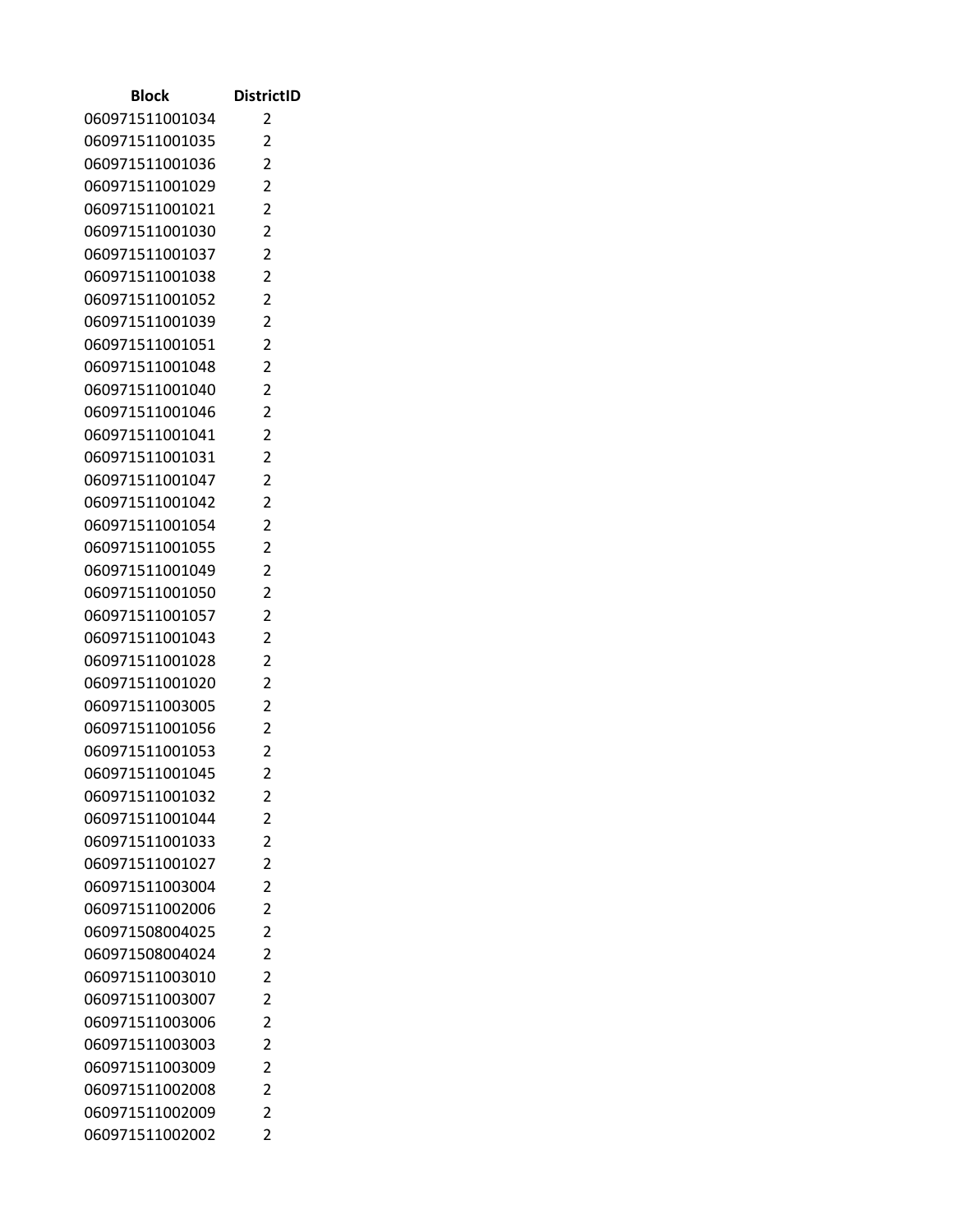| <b>Block</b>    | <b>DistrictID</b>                |
|-----------------|----------------------------------|
| 060971511003002 | 2                                |
| 060971511003008 | 2                                |
| 060971511003001 | $\overline{2}$                   |
| 060971511003011 | $\overline{2}$                   |
| 060971511003000 | $\overline{2}$                   |
| 060971511002010 | $\overline{2}$                   |
| 060971511002011 | 2                                |
| 060971511002014 | $\overline{2}$                   |
| 060971511002012 | $\overline{2}$                   |
| 060971511002013 | $\overline{2}$                   |
| 060971510001018 | $\overline{2}$                   |
| 060971510002006 | $\overline{c}$                   |
| 060971510001017 | $\overline{2}$                   |
| 060971510001009 | 2                                |
| 060971510001016 | $\overline{2}$                   |
| 060971510001008 | $\overline{2}$                   |
| 060971513011009 | $\overline{2}$                   |
| 060971513011010 | 2                                |
| 060971512033009 | 2                                |
| 060971512033010 | $\overline{2}$                   |
| 060971512033011 | $\overline{2}$                   |
| 060971512031002 | $\overline{2}$                   |
| 060971513111002 | $\overline{2}$                   |
| 060971513111009 | $\overline{2}$                   |
| 060971513111006 | $\overline{2}$                   |
| 060971513111003 | 2                                |
| 060971513111016 | $\overline{2}$                   |
| 060971513111008 | 2                                |
| 060971513113003 | $\overline{c}$                   |
| 060971513111013 | $\overline{2}$                   |
| 060971513102004 | 2                                |
| 060971513102005 | $\overline{2}$                   |
| 060971513102006 | $\overline{2}$                   |
| 060971513111010 | $\overline{2}$                   |
| 060971513111007 | $\overline{2}$                   |
| 060971513112001 | $\overline{2}$                   |
| 060971513112002 | $\overline{2}$                   |
| 060971513114003 | $\overline{c}$                   |
| 060971535011005 | $\overline{2}$                   |
| 060971512063009 | $\overline{2}$                   |
| 060971512063014 | $\overline{2}$<br>$\overline{2}$ |
| 060971512063011 |                                  |
| 060971512063012 | $\overline{c}$<br>$\overline{2}$ |
| 060971512063010 |                                  |
| 060971512063008 | 2<br>$\overline{2}$              |
| 060971533012030 |                                  |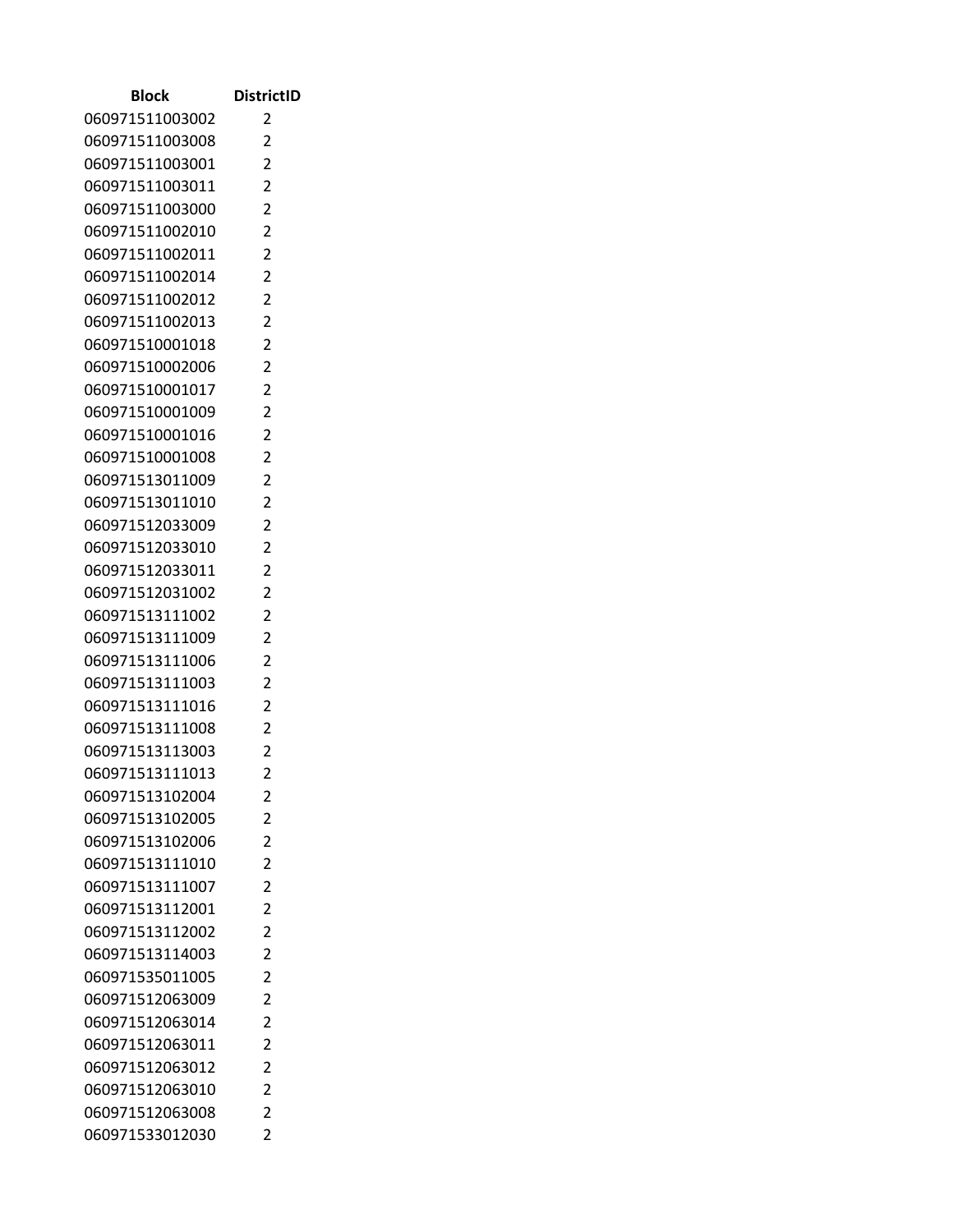| <b>Block</b>                       | <b>DistrictID</b>   |
|------------------------------------|---------------------|
| 060971506074000                    | 2                   |
| 060971506123010                    | 2                   |
| 060971506123011                    | $\overline{2}$      |
| 060971506123014                    | 2                   |
| 060971506123013                    | $\overline{2}$      |
| 060971506123018                    | $\overline{2}$      |
| 060971506123015                    | 2                   |
| 060971506123017                    | $\overline{2}$      |
| 060971513113001                    | 2                   |
| 060971513113000                    | $\overline{2}$      |
| 060971513115012                    | $\overline{2}$      |
| 060971513115003                    | 2                   |
| 060971513115004                    | $\overline{2}$      |
| 060971513114006                    | 2                   |
| 060971513112000                    | $\overline{2}$      |
| 060971513114004                    | $\overline{2}$      |
| 060971513114001                    | $\overline{2}$      |
| 060971513114005                    | $\overline{2}$      |
| 060971513115011                    | 2                   |
| 060971513115005                    | $\overline{2}$      |
| 060971513115008                    | 2                   |
| 060971513115009                    | $\overline{2}$      |
| 060971513115007                    | $\overline{2}$      |
| 060971513114002<br>060971513115010 | 2<br>$\overline{2}$ |
| 060971513115006                    | 2                   |
| 060971513115017                    | $\overline{2}$      |
| 060971513115018                    | 2                   |
| 060971513115016                    | $\overline{c}$      |
| 060971513115015                    | $\overline{2}$      |
| 060971513115019                    | 2                   |
| 060971513115020                    | $\overline{2}$      |
| 060971513115014                    | $\overline{2}$      |
| 060971513115021                    | $\overline{2}$      |
| 060971513115022                    | $\overline{2}$      |
| 060971513115001                    | $\overline{2}$      |
| 060971513115023                    | 2                   |
| 060971513115000                    | 2                   |
| 060971512051001                    | $\overline{2}$      |
| 060971512051000                    | $\overline{2}$      |
| 060971506102000                    | $\overline{2}$      |
| 060971506071001                    | $\overline{2}$      |
| 060971506071000                    | $\overline{c}$      |
| 060971506071002                    | $\overline{2}$      |
| 060971506074001                    | $\overline{2}$      |
| 060971506123020                    | $\overline{2}$      |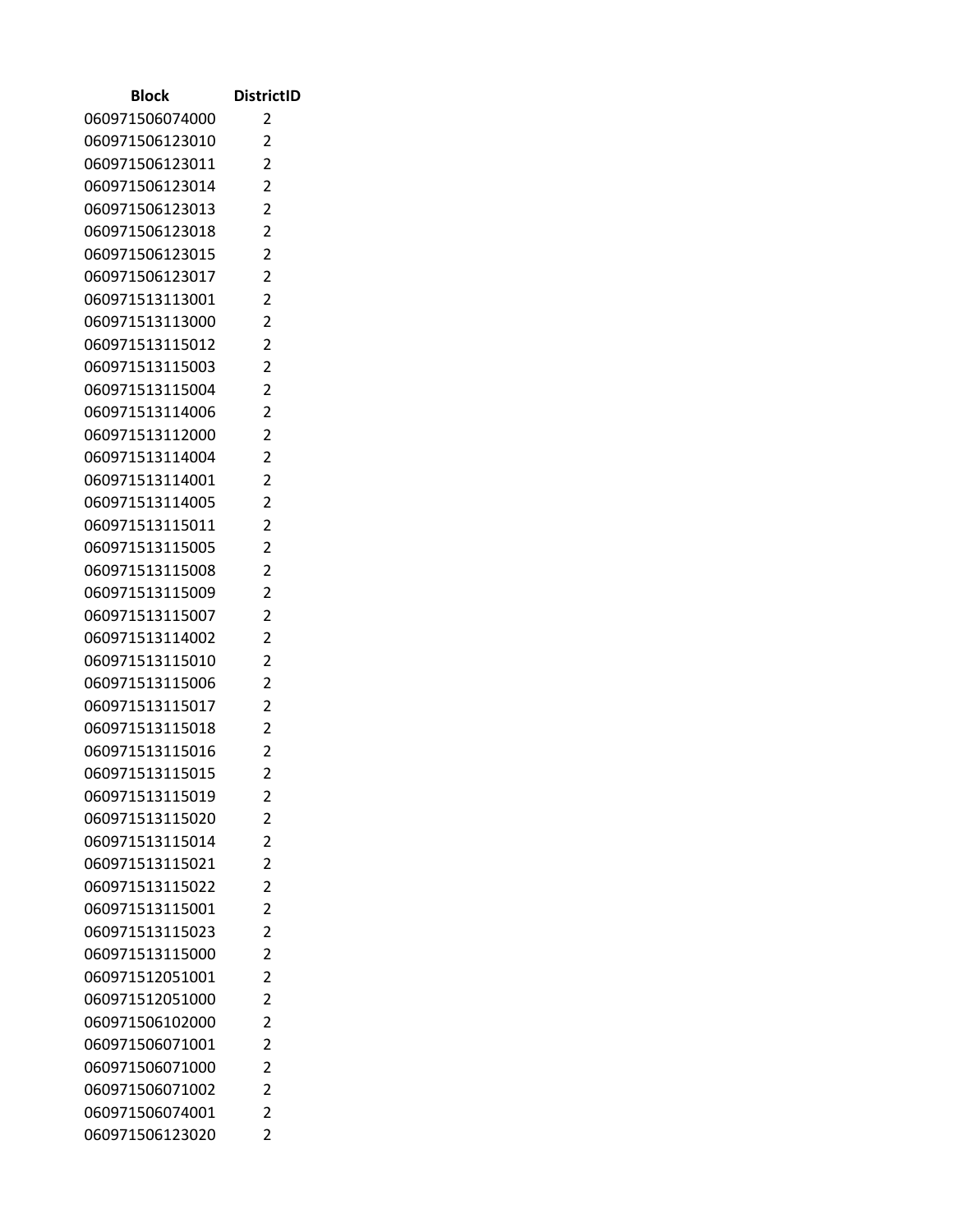| Block                              | <b>DistrictID</b>   |
|------------------------------------|---------------------|
| 060971506123021                    | 2                   |
| 060971506123019                    | 2                   |
| 060971506123022                    | $\overline{2}$      |
| 060971512052015                    | 2                   |
| 060971512052016                    | $\overline{2}$      |
| 060971512051018                    | $\overline{2}$      |
| 060971512052017                    | $\overline{c}$      |
| 060971512051013                    | $\overline{2}$      |
| 060971512051014                    | 2                   |
| 060971506072016                    | $\overline{2}$      |
| 060971506072009                    | $\overline{2}$      |
| 060971506072013                    | $\overline{2}$      |
| 060971506072010                    | 2                   |
| 060971506072007                    | 2                   |
| 060971506072012                    | $\overline{2}$      |
| 060971506072006                    | 2                   |
| 060971506072005                    | $\overline{2}$      |
| 060971506072003                    | 2                   |
| 060971512051019                    | 2                   |
| 060971506072002                    | $\overline{2}$      |
| 060971506072000                    | 2                   |
| 060971512051015                    | $\overline{2}$      |
| 060971512051016<br>060971512051017 | 2<br>$\overline{2}$ |
| 060971512051012                    | $\overline{2}$      |
| 060971506072001                    | $\overline{c}$      |
| 060971506072004                    | $\overline{2}$      |
| 060971512051006                    | 2                   |
| 060971512051003                    | $\overline{2}$      |
| 060971512051007                    | 2                   |
| 060971513111001                    | 2                   |
| 060971513111015                    | 2                   |
| 060971512051002                    | 2                   |
| 060971512051011                    | $\overline{2}$      |
| 060971513111014                    | $\overline{2}$      |
| 060971513111000                    | $\overline{2}$      |
| 060971513111004                    | 2                   |
| 060971513111012                    | $\overline{2}$      |
| 060971513111011                    | $\overline{2}$      |
| 060971513113002                    | 2                   |
| 060971513111017                    | $\overline{2}$      |
| 060971513115013                    | $\overline{2}$      |
| 060971513111005                    | $\overline{2}$      |
| 060971513111018                    | 2                   |
| 060971513113004                    | 2                   |
| 060971510001006                    | 2                   |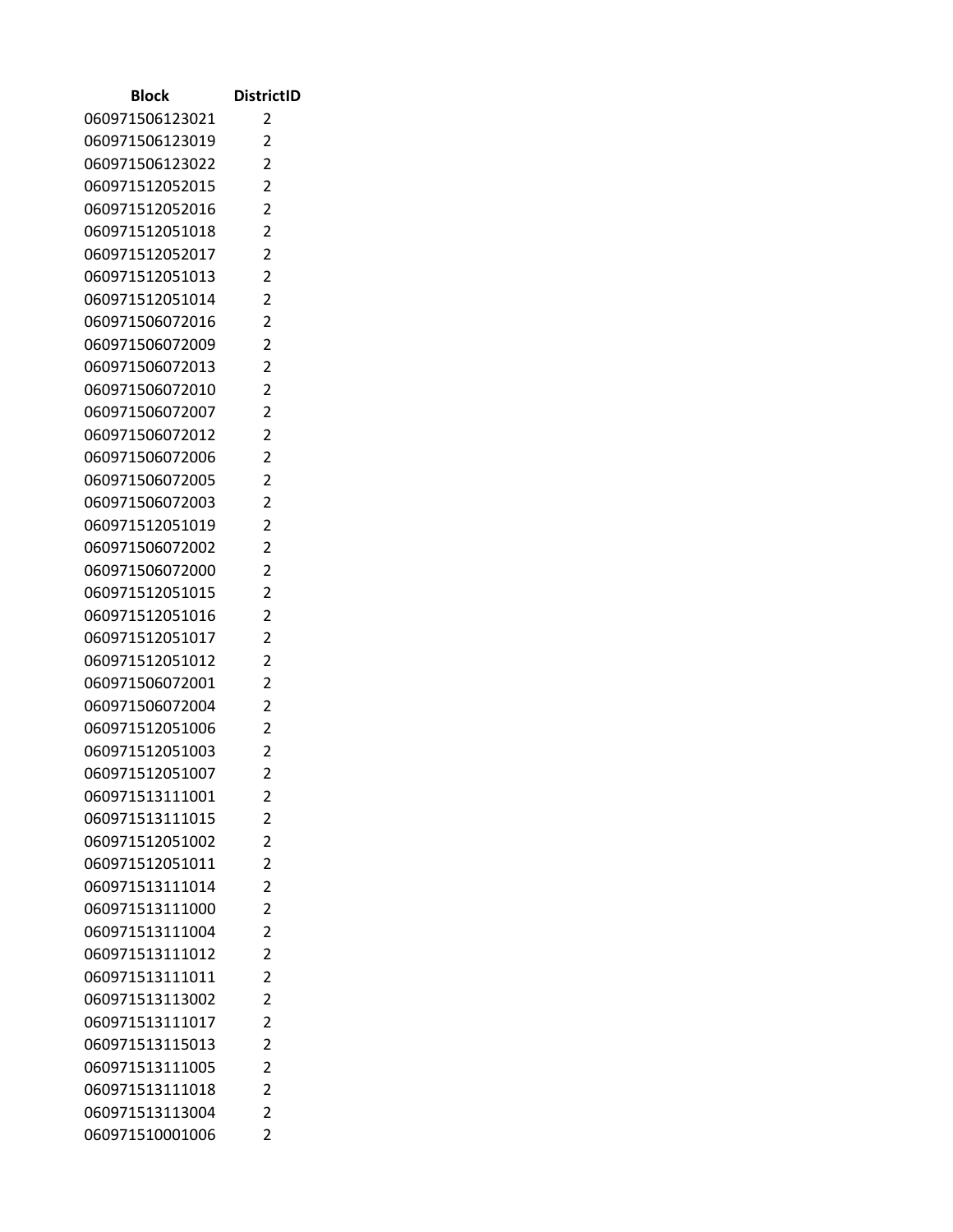| Block                              | <b>DistrictID</b>   |
|------------------------------------|---------------------|
| 060971512052019                    | 2                   |
| 060971512052020                    | 2                   |
| 060971512052023                    | $\overline{2}$      |
| 060971512052021                    | 2                   |
| 060971512052004                    | $\overline{2}$      |
| 060971512052025                    | $\overline{2}$      |
| 060971512052022                    | $\overline{c}$      |
| 060971512052027                    | $\overline{2}$      |
| 060971512052010                    | 2                   |
| 060971512052009                    | $\overline{2}$      |
| 060971506072014                    | $\overline{2}$      |
| 060971512052011                    | $\overline{2}$      |
| 060971512052028                    | 2                   |
| 060971506072011                    | 2                   |
| 060971512052007                    | $\overline{2}$      |
| 060971512052012                    | 2                   |
| 060971506072008                    | $\overline{2}$      |
| 060971512052013                    | 2                   |
| 060971512052014                    | $\overline{2}$      |
| 060971512052006                    | $\overline{2}$      |
| 060971512052008                    | 2                   |
| 060971512051009                    | $\overline{2}$      |
| 060971512051010                    | 2                   |
| 060971507023008                    | $\overline{2}$      |
| 060971508004017                    | $\overline{2}$      |
| 060971507023007                    | 2                   |
| 060971507023006                    | $\overline{2}$      |
| 060971507023005                    | 2<br>$\overline{2}$ |
| 060971508004018<br>060971507023003 | 2                   |
| 060971510003014                    |                     |
| 060971510003010                    | 2<br>2              |
| 060971508004013                    | 2                   |
| 060971508004012                    | $\overline{2}$      |
| 060971508004005                    | $\overline{2}$      |
| 060971508004010                    | $\overline{2}$      |
| 060971508004011                    | 2                   |
| 060971508004009                    | $\overline{2}$      |
| 060971508004008                    | $\overline{2}$      |
| 060971508004015                    | 2                   |
| 060971510003016                    | $\overline{2}$      |
| 060971510003015                    | $\overline{2}$      |
| 060971508004014                    | $\overline{2}$      |
| 060971508004016                    | 2                   |
| 060971510003012                    | 2                   |
| 060971510003013                    | 2                   |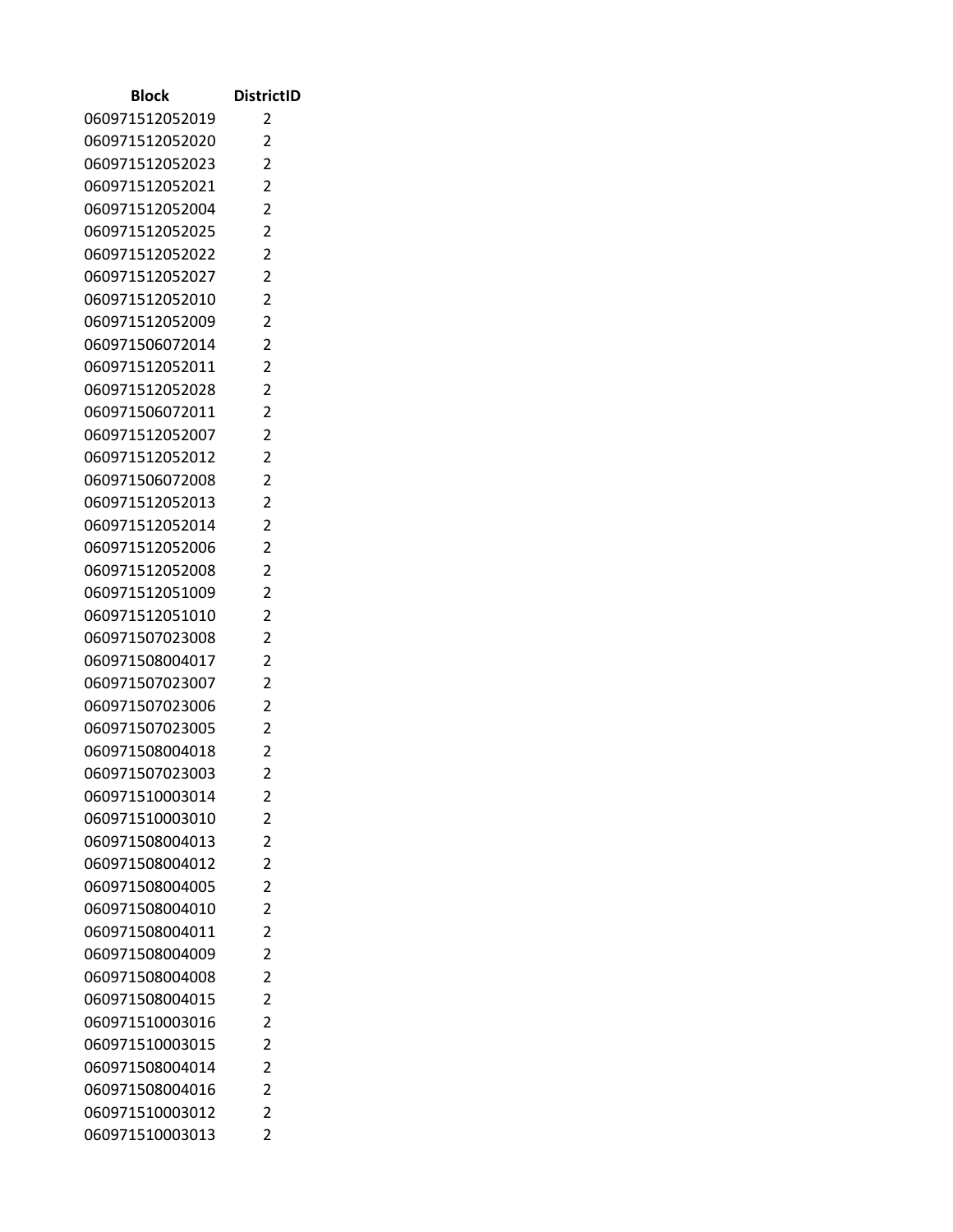| <b>Block</b>                       | <b>DistrictID</b>                |
|------------------------------------|----------------------------------|
| 060971510003009                    | 2                                |
| 060971510003019                    | 2                                |
| 060971510003020                    | $\overline{2}$                   |
| 060971510003017                    | $\overline{2}$                   |
| 060971509023004                    | $\overline{2}$                   |
| 060971509023003                    | $\overline{2}$                   |
| 060971508004007                    | 2                                |
| 060971511001016                    | $\overline{2}$                   |
| 060971511001011                    | 2                                |
| 060971511001012                    | $\overline{2}$                   |
| 060971512052018                    | $\overline{2}$                   |
| 060971510001001                    | $\overline{c}$                   |
| 060971511001017                    | $\overline{2}$                   |
| 060971510001000                    | 2                                |
| 060971512052003                    | $\overline{2}$                   |
| 060971512052005                    | $\overline{2}$                   |
| 060971512041012                    | $\overline{2}$                   |
| 060971512041013                    | 2                                |
| 060971512041010                    | 2                                |
| 060971512041011                    | $\overline{2}$                   |
| 060971512043004                    | $\overline{2}$                   |
| 060971512041009                    | $\overline{2}$                   |
| 060971512043003                    | $\overline{2}$                   |
| 060971512041004<br>060971512041005 | $\overline{2}$<br>$\overline{2}$ |
| 060971512041006                    | 2                                |
| 060971512041007                    | $\overline{2}$                   |
| 060971512041008                    | 2                                |
| 060971512041018                    | $\overline{c}$                   |
| 060971512052001                    | $\overline{2}$                   |
| 060971512041003                    | 2                                |
| 060971512041014                    | $\overline{2}$                   |
| 060971512041015                    | $\overline{2}$                   |
| 060971512041002                    | $\overline{2}$                   |
| 060971512041016                    | $\overline{2}$                   |
| 060971512032007                    | $\overline{2}$                   |
| 060971512043005                    | $\overline{2}$                   |
| 060971512062001                    | $\overline{c}$                   |
| 060971512062000                    | $\overline{2}$                   |
| 060971512043001                    | $\overline{2}$                   |
| 060971535024030                    | $\overline{2}$                   |
| 060971535024036                    | $\overline{2}$                   |
| 060971535024025                    | $\overline{c}$                   |
| 060971535024029                    | $\overline{2}$                   |
| 060971535024028                    | $\overline{2}$                   |
| 060971535024014                    | $\overline{2}$                   |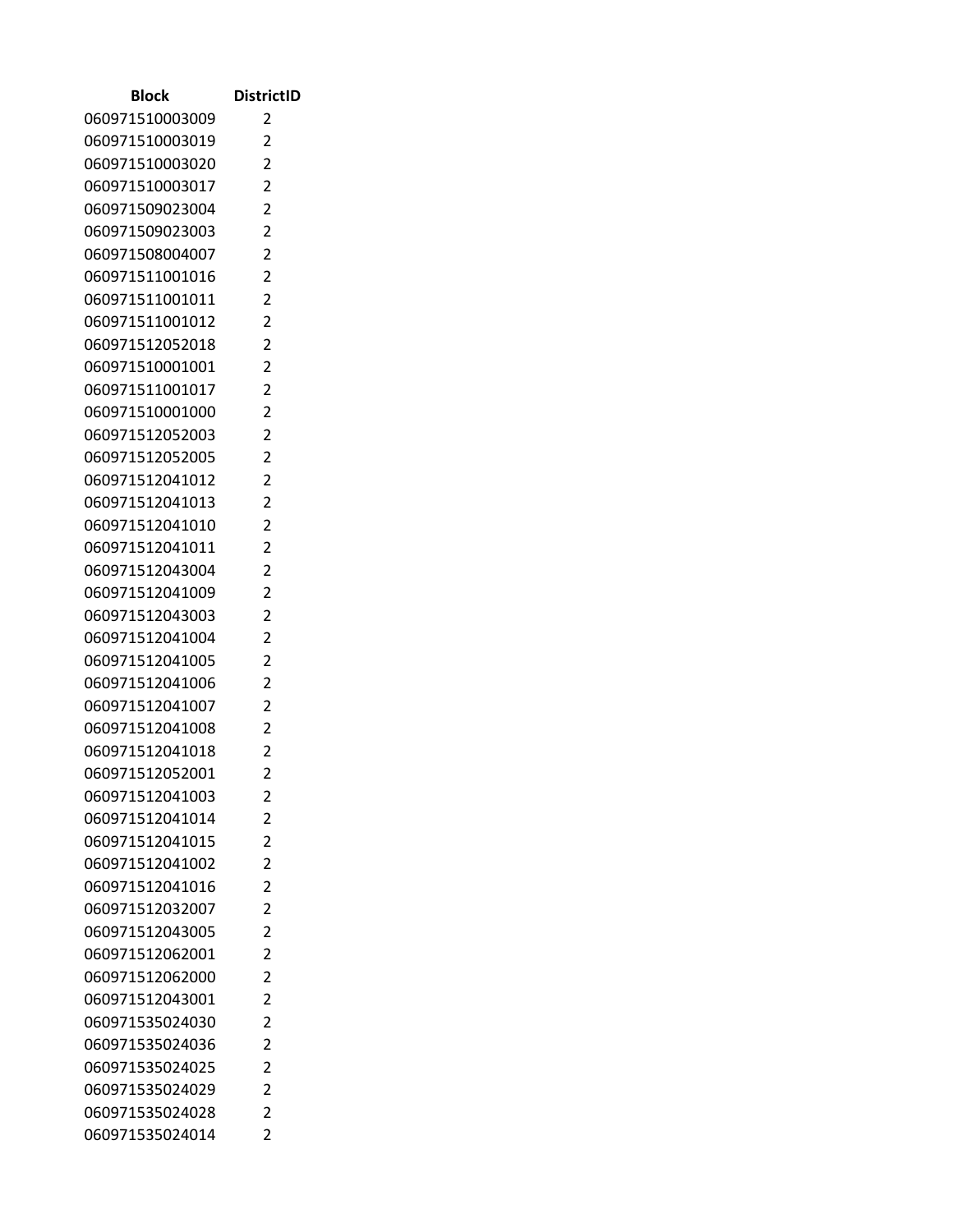| Block                              | <b>DistrictID</b>   |
|------------------------------------|---------------------|
| 060971535024024                    | 2                   |
| 060971535024020                    | 2                   |
| 060971535024016                    | $\overline{2}$      |
| 060971535024040                    | 2                   |
| 060971535024037                    | 2                   |
| 060971535024039                    | $\overline{2}$      |
| 060971535024038                    | 2                   |
| 060971535024026                    | $\overline{2}$      |
| 060971535014009                    | 2                   |
| 060971535024019                    | $\overline{2}$      |
| 060971535024017                    | $\overline{2}$      |
| 060971535024018                    | 2                   |
| 060971535024015                    | $\overline{2}$      |
| 060971535024032                    | 2                   |
| 060971511001024                    | $\overline{2}$      |
| 060971511001025                    | $\overline{2}$      |
| 060971535024035                    | $\overline{2}$      |
| 060971535024034                    | $\overline{2}$      |
| 060971535024033                    | 2                   |
| 060971511001004                    | $\overline{2}$      |
| 060971511001023                    | 2                   |
| 060971511001026                    | 2                   |
| 060971535024027                    | 2                   |
| 060971535014019                    | 2<br>$\overline{2}$ |
| 060971511001005<br>060971535014010 | 2                   |
| 060971535014008                    | $\overline{2}$      |
| 060971535014015                    | 2                   |
| 060971535014007                    | $\overline{c}$      |
| 060971535014011                    | 2                   |
| 060971535014018                    | 2                   |
| 060971535014014                    | $\overline{2}$      |
| 060971535014012                    | $\overline{2}$      |
| 060971535014013                    | $\overline{2}$      |
| 060971535013009                    | $\overline{2}$      |
| 060971535013010                    | $\overline{2}$      |
| 060971512062016                    | 2                   |
| 060971512062006                    | 2                   |
| 060971535011007                    | $\overline{2}$      |
| 060971535011006                    | $\overline{2}$      |
| 060971512062005                    | $\overline{2}$      |
| 060971512063015                    | $\overline{2}$      |
| 060971512062018                    | $\overline{c}$      |
| 060971512062017                    | $\overline{2}$      |
| 060971512062015                    | $\overline{2}$      |
| 060971512062019                    | $\overline{2}$      |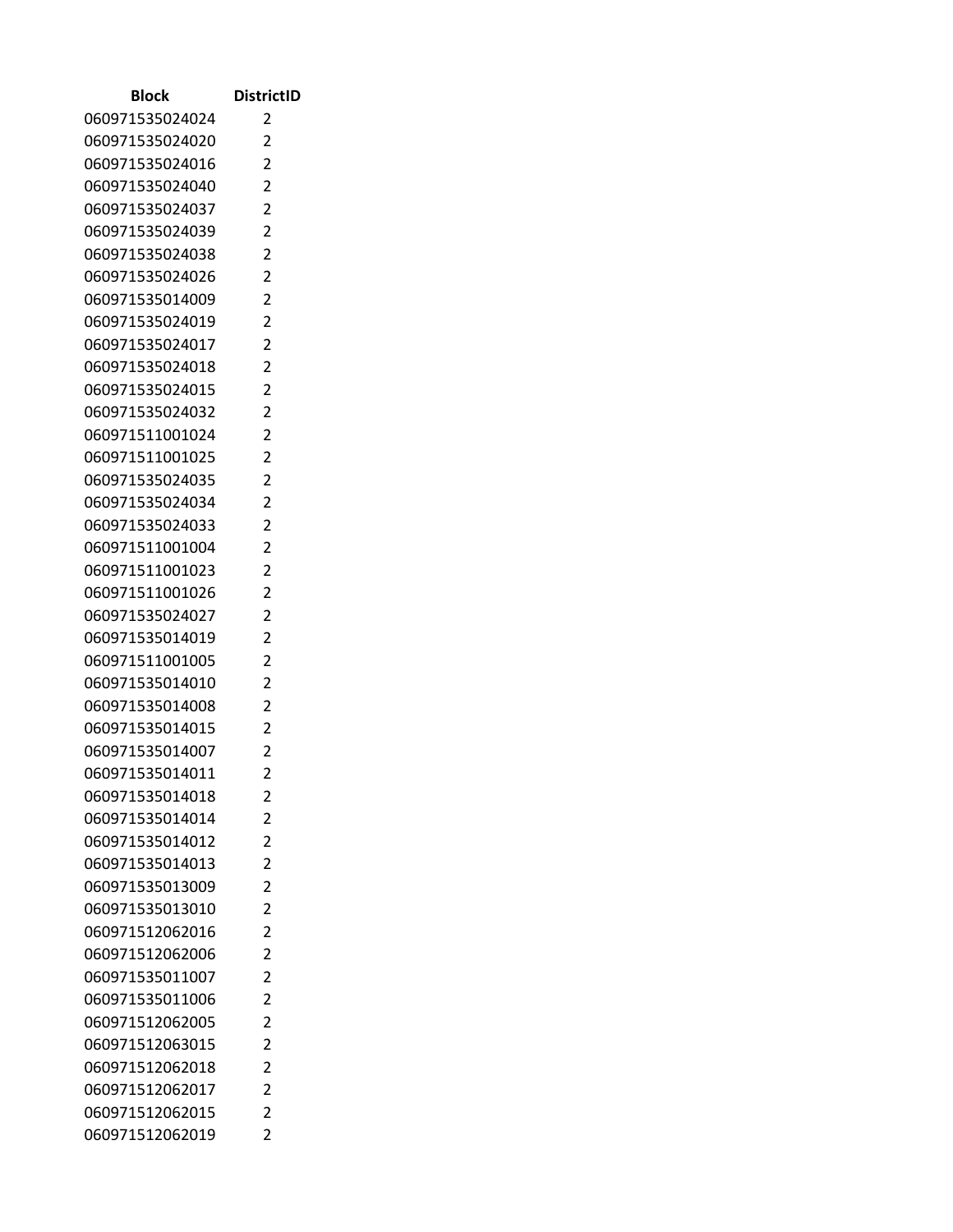| Block                              | <b>DistrictID</b>                |
|------------------------------------|----------------------------------|
| 060971512062013                    | 2                                |
| 060971512062012                    | 2                                |
| 060971512062007                    | $\overline{2}$                   |
| 060971512062014                    | 2                                |
| 060971512062008                    | $\overline{2}$                   |
| 060971512062004                    | $\overline{2}$                   |
| 060971512063016                    | 2                                |
| 060971512063017                    | $\overline{2}$                   |
| 060971512063030                    | $\overline{2}$                   |
| 060971512063031                    | $\overline{2}$                   |
| 060971512062009                    | $\overline{2}$                   |
| 060971512062003                    | $\overline{c}$                   |
| 060971512062002                    | $\overline{2}$                   |
| 060971512062011                    | 2                                |
| 060971512062010                    | $\overline{2}$                   |
| 060971512063032                    | $\overline{2}$                   |
| 060971512063018                    | $\overline{2}$                   |
| 060971512063033                    | 2                                |
| 060971512063035                    | 2                                |
| 060971512063036                    | $\overline{2}$                   |
| 060971512063034                    | $\overline{2}$                   |
| 060971512063029                    | $\overline{2}$<br>$\overline{2}$ |
| 060971512063019<br>060971511002001 | $\overline{2}$                   |
| 060971510001002                    | $\overline{2}$                   |
| 060971511002000                    | 2                                |
| 060971511001022                    | $\overline{2}$                   |
| 060971511001013                    | 2                                |
| 060971511001003                    | $\overline{c}$                   |
| 060971511001014                    | $\overline{2}$                   |
| 060971535014017                    | 2                                |
| 060971511001002                    | $\overline{2}$                   |
| 060971535014016                    | $\overline{2}$                   |
| 060971511001001                    | $\overline{2}$                   |
| 060971535013018                    | $\overline{2}$                   |
| 060971535013019                    | $\overline{2}$                   |
| 060971535013017                    | $\overline{2}$                   |
| 060971511001015                    | $\overline{c}$                   |
| 060971511002007                    | $\overline{2}$                   |
| 060971535013015                    | $\overline{2}$                   |
| 060971535013016                    | $\overline{2}$                   |
| 060971535013003                    | $\overline{2}$                   |
| 060971535013004                    | $\overline{c}$                   |
| 060971511001000                    | $\overline{2}$                   |
| 060971535013014                    | $\overline{2}$                   |
| 060971535013020                    | $\overline{2}$                   |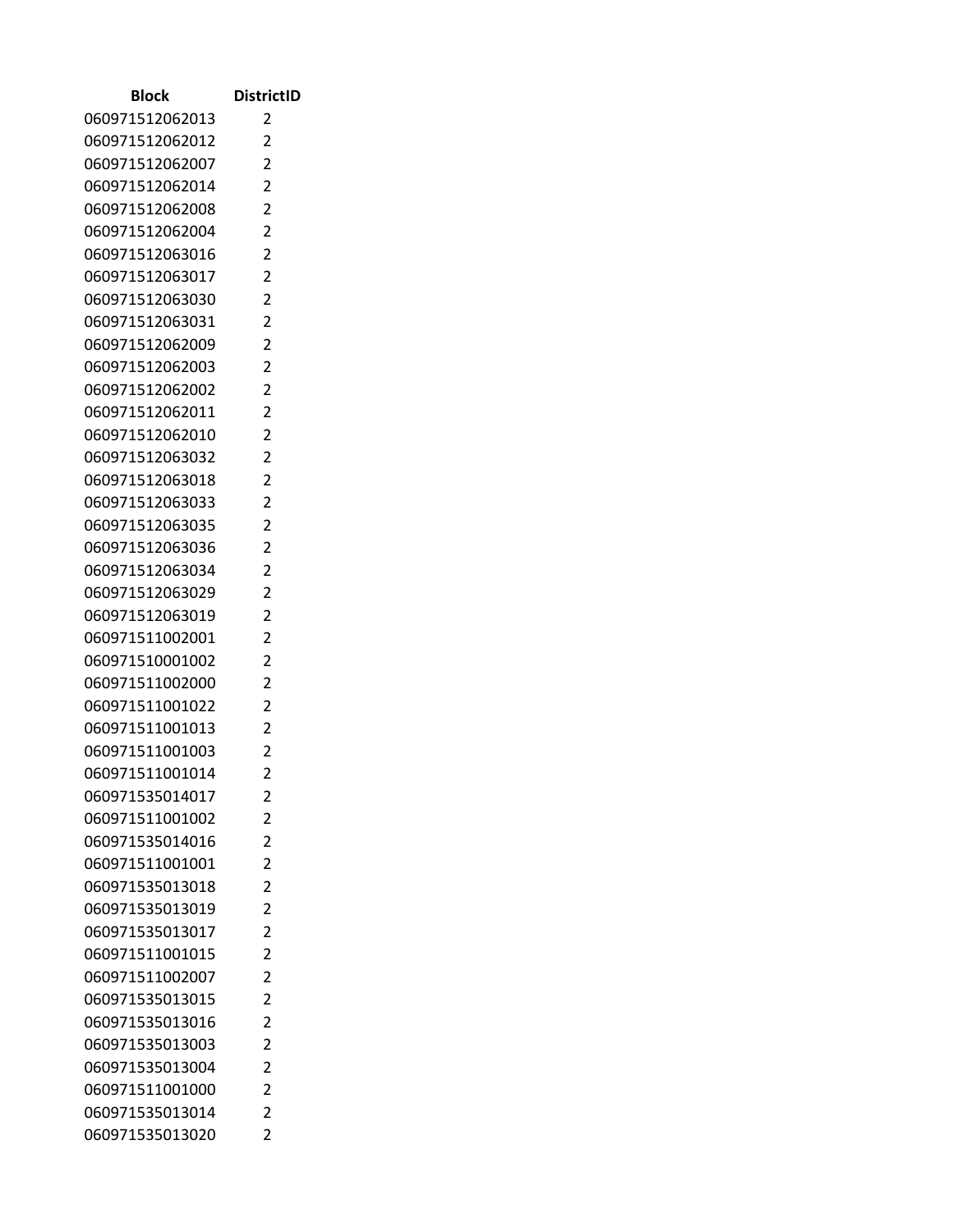| Block           | <b>DistrictID</b> |
|-----------------|-------------------|
| 060971535013013 | 2                 |
| 060971535013005 | 2                 |
| 060971535013006 | $\overline{2}$    |
| 060971535013007 | 2                 |
| 060971535014005 | $\overline{2}$    |
| 060971535014004 | $\overline{2}$    |
| 060971535014002 | 2                 |
| 060971535014001 | $\overline{2}$    |
| 060971512063003 | 2                 |
| 060971512063004 | $\overline{2}$    |
| 060971512063001 | $\overline{2}$    |
| 060971513052003 | $\overline{c}$    |
| 060971512063023 | $\overline{2}$    |
| 060971512061023 | 2                 |
| 060971512063000 | $\overline{2}$    |
| 060971512061015 | $\overline{2}$    |
| 060971512061024 | $\overline{2}$    |
| 060971535024022 | 2                 |
| 060971535024021 | 2                 |
| 060971535024002 | $\overline{2}$    |
| 060971535014003 | $\overline{2}$    |
| 060971535013002 | $\overline{2}$    |
| 060971535011004 | $\overline{2}$    |
| 060971535011003 | $\overline{2}$    |
| 060971535013001 | $\overline{2}$    |
| 060971535011002 | 2                 |
| 060971535011000 | $\overline{2}$    |
| 060971535013000 | 2                 |
| 060971535011001 | $\overline{c}$    |
| 060971535014006 | $\overline{2}$    |
| 060971535024023 | 2                 |
| 060971535024003 | $\overline{2}$    |
| 060971535024001 | $\overline{2}$    |
| 060971535014000 | $\overline{2}$    |
| 060971533012031 | $\overline{2}$    |
| 060971511002005 | $\overline{2}$    |
| 060971511001018 | $\overline{2}$    |
| 060971511002003 | $\overline{c}$    |
| 060971511001019 | $\overline{2}$    |
| 060971511001006 | $\overline{2}$    |
| 060971511001007 | $\overline{2}$    |
| 060971511001008 | $\overline{2}$    |
| 060971511002004 | $\overline{c}$    |
| 060971511001009 | $\overline{2}$    |
| 060971511001010 | $\overline{2}$    |
| 060971535013012 | $\overline{2}$    |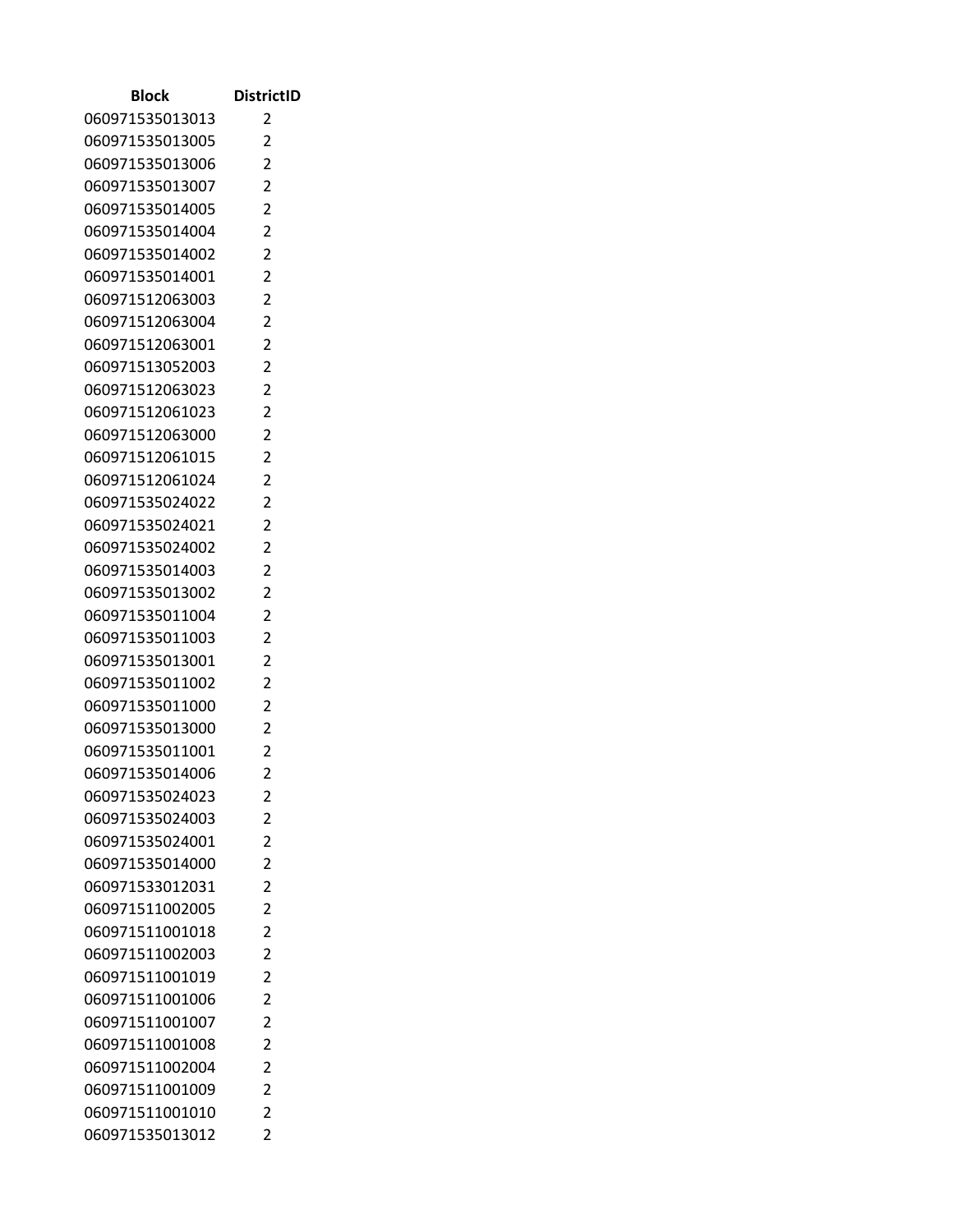| Block                              | <b>DistrictID</b>   |
|------------------------------------|---------------------|
| 060971535013011                    | 2                   |
| 060971535013008                    | 2                   |
| 060971512043000                    | 2                   |
| 060971512043009                    | 2                   |
| 060971512043002                    | $\overline{2}$      |
| 060971512043006                    | $\overline{2}$      |
| 060971512063037                    | 2                   |
| 060971512042000                    | $\overline{2}$      |
| 060971512042001                    | 2                   |
| 060971512042003                    | $\overline{2}$      |
| 060971512042013                    | $\overline{2}$      |
| 060971512042002                    | 2                   |
| 060971512043010                    | $\overline{2}$      |
| 060971512043008                    | 2                   |
| 060971512043011                    | $\overline{2}$      |
| 060971512043012                    | $\overline{2}$      |
| 060971512041000                    | $\overline{2}$      |
| 060971512041001                    | $\overline{2}$      |
| 060971512043013                    | 2                   |
| 060971512042012                    | $\overline{2}$      |
| 060971512043007                    | 2                   |
| 060971512042010                    | 2                   |
| 060971512042007                    | 2                   |
| 060971512042004                    | 2                   |
| 060971512042006                    | $\overline{2}$      |
| 060971512042011                    | 2                   |
| 060971512034017                    | $\overline{2}$      |
| 060971512034014                    | 2                   |
| 060971512034016                    | $\overline{c}$      |
| 060971512034013                    | $\overline{2}$      |
| 060971512034012                    | 2<br>$\overline{2}$ |
| 060971512034015                    | $\overline{2}$      |
| 060971512034006<br>060971512034005 | $\overline{2}$      |
| 060971512034004                    | $\overline{2}$      |
| 060971512042005                    | $\overline{2}$      |
| 060971512042008                    | $\overline{2}$      |
| 060971512042009                    | 2                   |
| 060971512061014                    | $\overline{2}$      |
| 060971512061013                    | $\overline{2}$      |
| 060971512061002                    | $\overline{2}$      |
| 060971512061001                    | $\overline{2}$      |
| 060971512061000                    | $\overline{c}$      |
| 060971532023024                    | $\overline{2}$      |
| 060971532023008                    | 2                   |
| 060971532023023                    | $\overline{2}$      |
|                                    |                     |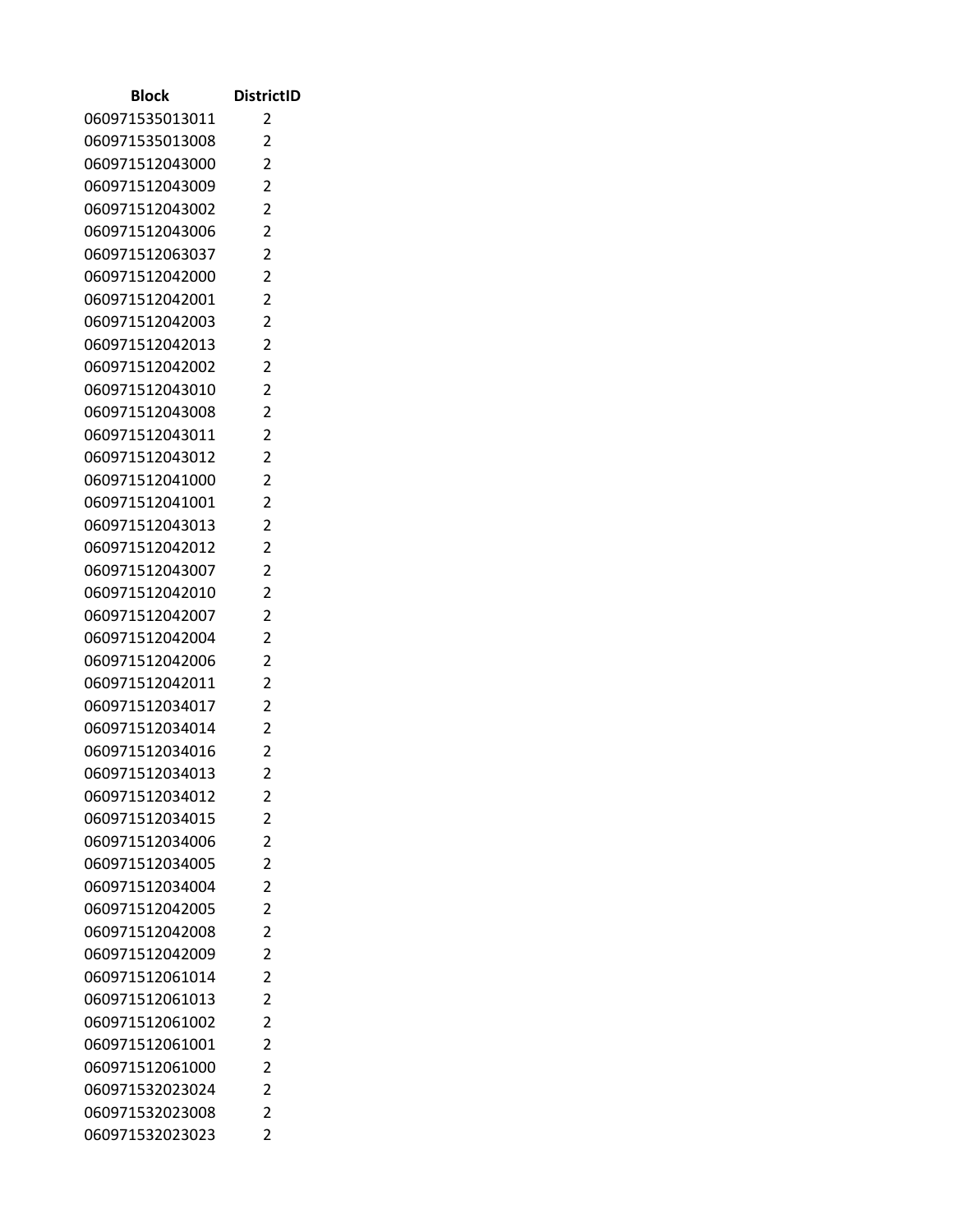| Block                              | <b>DistrictID</b>   |
|------------------------------------|---------------------|
| 060971532023006                    | 2                   |
| 060971532023007                    | $\overline{2}$      |
| 060971533012018                    | $\overline{2}$      |
| 060971533012029                    | 2                   |
| 060971512061008                    | 2                   |
| 060971512061007                    | $\overline{2}$      |
| 060971512061009                    | $\overline{2}$      |
| 060971512061006                    | $\overline{2}$      |
| 060971512063013                    | 2                   |
| 060971512063007                    | 2                   |
| 060971512061018                    | $\overline{2}$      |
| 060971512061020                    | 2                   |
| 060971512061019                    | $\overline{2}$      |
| 060971512061010                    | 2                   |
| 060971512063020                    | 2                   |
| 060971512063002                    | $\overline{2}$      |
| 060971512063005                    | 2                   |
| 060971512063025                    | 2                   |
| 060971512063026                    | 2                   |
| 060971512063027                    | $\overline{2}$      |
| 060971512063021                    | $\overline{2}$      |
| 060971512063006                    | 2                   |
| 060971512063028                    | $\overline{2}$      |
| 060971512063024                    | 2                   |
| 060971512063022                    | $\overline{2}$      |
| 060971512061011                    | 2                   |
| 060971512061022                    | $\overline{2}$      |
| 060971512061021                    | 2                   |
| 060971512061016<br>060971512061017 | 2<br>$\overline{2}$ |
| 060971512061012                    |                     |
| 060971512061005                    | 2<br>$\overline{2}$ |
| 060971512061004                    | $\overline{2}$      |
| 060971512061003                    | $\overline{2}$      |
| 060971532023009                    | 2                   |
| 060971532023002                    | 2                   |
| 060971506091013                    | $\overline{2}$      |
| 060971506091018                    | $\overline{2}$      |
| 060971506091017                    | $\overline{2}$      |
| 060971506091014                    | 2                   |
| 060971506091005                    | $\overline{2}$      |
| 060971506102017                    | $\overline{2}$      |
| 060971506102008                    | 2                   |
| 060971506091006                    | $\overline{2}$      |
| 060971506102012                    | $\overline{2}$      |
| 060971506102007                    | $\overline{2}$      |
|                                    |                     |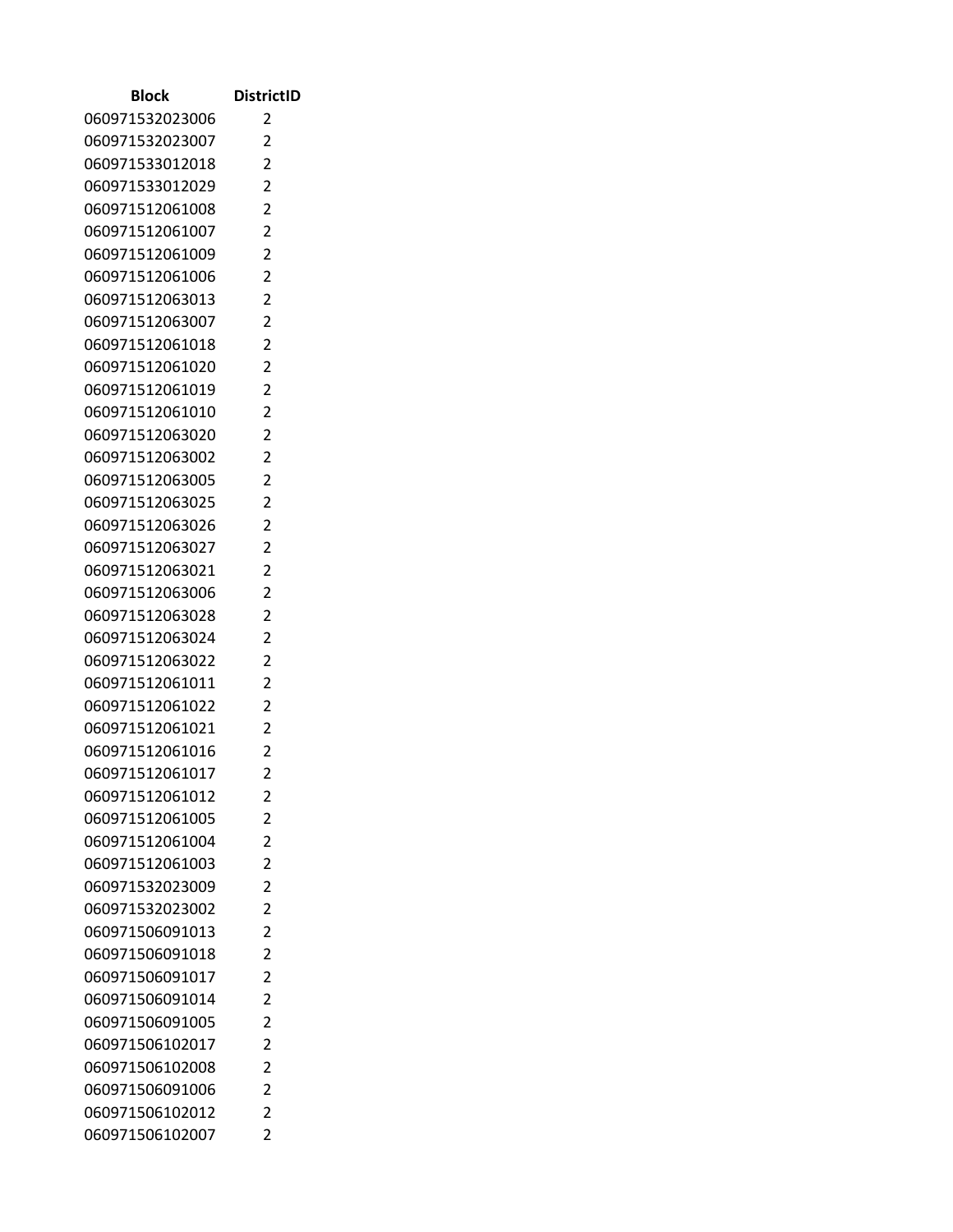| Block                              | <b>DistrictID</b>                |
|------------------------------------|----------------------------------|
| 060971506102001                    | 2                                |
| 060971506102002                    | 2                                |
| 060971506102009                    | $\overline{2}$                   |
| 060971506102003                    | $\overline{2}$                   |
| 060971506102004                    | $\overline{2}$                   |
| 060971506091007                    | $\overline{2}$                   |
| 060971506102014                    | $\overline{c}$                   |
| 060971506102011                    | $\overline{2}$                   |
| 060971506102021                    | 2                                |
| 060971506102013                    | $\overline{2}$                   |
| 060971506102015                    | $\overline{2}$                   |
| 060971506102010                    | $\overline{2}$                   |
| 060971506071003                    | $\overline{2}$                   |
| 060971506071006                    | 2                                |
| 060971506071007                    | $\overline{2}$                   |
| 060971506071005                    | $\overline{2}$                   |
| 060971506071008                    | $\overline{2}$                   |
| 060971506071004                    | $\overline{2}$                   |
| 060971506092023                    | $\overline{2}$                   |
| 060971506092026                    | $\overline{2}$                   |
| 060971506093002                    | $\overline{c}$                   |
| 060971506092027                    | $\overline{2}$                   |
| 060971506093003                    | 2                                |
| 060971506093000                    | $\overline{2}$                   |
| 060971506093001                    | $\overline{2}$                   |
| 060971506093005<br>060971506091015 | $\overline{c}$<br>$\overline{2}$ |
| 060971506093004                    | 2                                |
| 060971506101008                    | $\overline{2}$                   |
| 060971506102020                    | 2                                |
| 060971506101009                    | 2                                |
| 060971506094001                    | 2                                |
| 060971506094000                    | 2                                |
| 060971506101002                    | $\overline{2}$                   |
| 060971506101007                    | $\overline{2}$                   |
| 060971506101003                    | $\overline{2}$                   |
| 060971506074031                    | 2                                |
| 060971506074026                    | $\overline{2}$                   |
| 060971506074032                    | $\overline{2}$                   |
| 060971506074016                    | 2                                |
| 060971506074003                    | $\overline{2}$                   |
| 060971506074013                    | $\overline{2}$                   |
| 060971506074004                    | $\overline{2}$                   |
| 060971506074028                    | 2                                |
| 060971506074012                    | 2                                |
| 060971506074007                    | 2                                |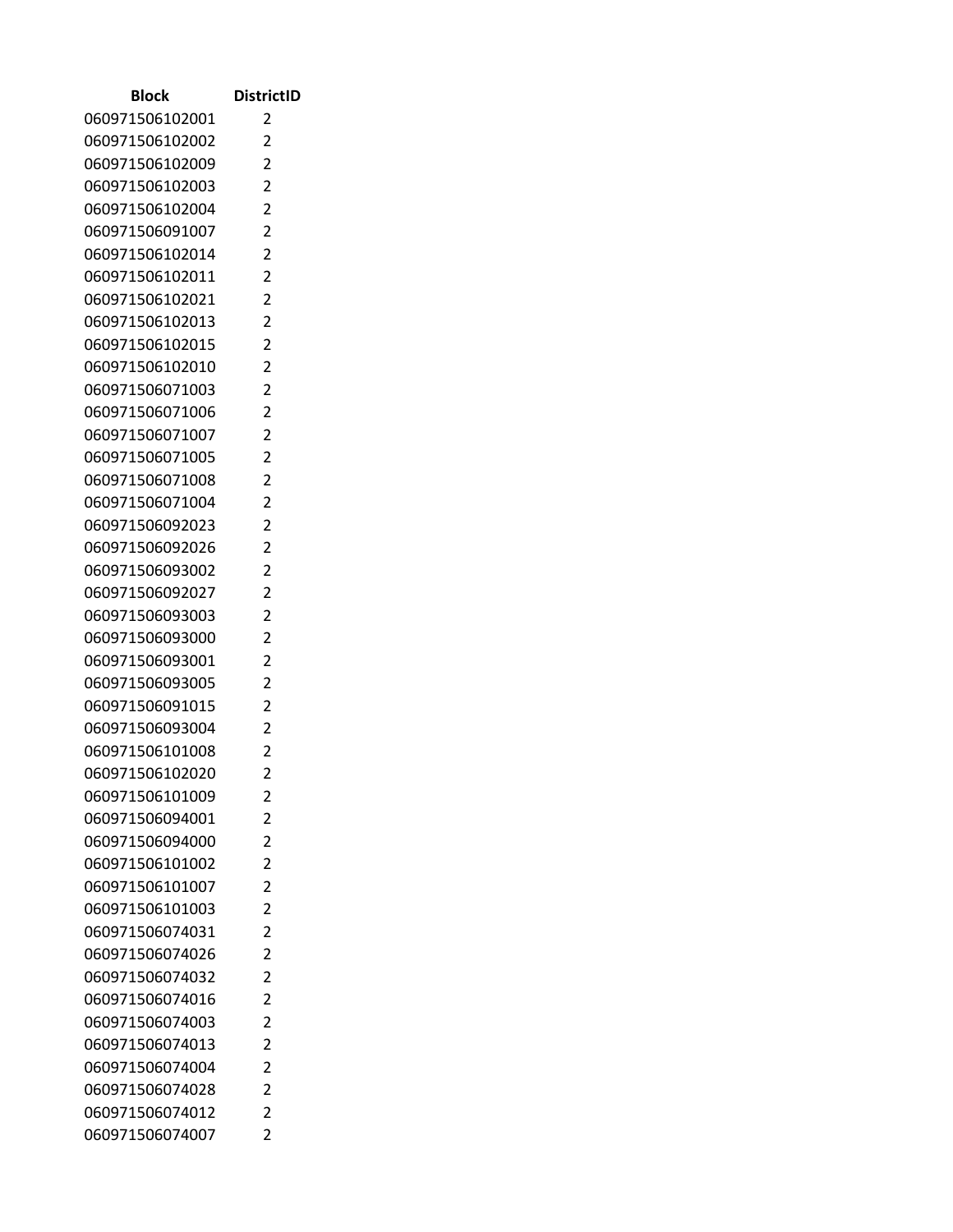| Block                              | <b>DistrictID</b> |
|------------------------------------|-------------------|
| 060971506074027                    | 2                 |
| 060971506074014                    | 2                 |
| 060971506074009                    | $\overline{2}$    |
| 060971506074006                    | 2                 |
| 060971506031003                    | $\overline{2}$    |
| 060971506031001                    | $\overline{2}$    |
| 060971506031004                    | $\overline{c}$    |
| 060971506074011                    | $\overline{2}$    |
| 060971506031005                    | 2                 |
| 060971506073008                    | $\overline{2}$    |
| 060971506073002                    | $\overline{2}$    |
| 060971506073011                    | $\overline{2}$    |
| 060971506074010                    | 2                 |
| 060971506074015                    | 2                 |
| 060971506073007                    | $\overline{2}$    |
| 060971506073003                    | 2                 |
| 060971506073012                    | $\overline{2}$    |
| 060971506073014                    | 2                 |
| 060971506073005                    | 2                 |
| 060971506073004                    | $\overline{2}$    |
| 060971506073015                    | 2                 |
| 060971506073006                    | $\overline{2}$    |
| 060971506073013                    | 2                 |
| 060971506073016                    | $\overline{2}$    |
| 060971506073009                    | $\overline{2}$    |
| 060971506074002                    | $\overline{2}$    |
| 060971507021007                    | $\overline{2}$    |
| 060971507021002                    | 2                 |
| 060971507021000                    | $\overline{2}$    |
| 060971506122051                    | 2                 |
| 060971506122052<br>060971506122048 | 2<br>2            |
| 060971506122047                    | 2                 |
| 060971506122020                    | $\overline{2}$    |
| 060971506122022                    | 2                 |
| 060971506034005                    | $\overline{2}$    |
| 060971506034012                    | 2                 |
| 060971506073010                    | $\overline{2}$    |
| 060971506073001                    | 2                 |
| 060971506034004                    | 2                 |
| 060971506034003                    | $\overline{2}$    |
| 060971506034011                    | $\overline{2}$    |
| 060971506034001                    | $\overline{2}$    |
| 060971506073000                    | 2                 |
| 060971506034000                    | 2                 |
| 060971506123003                    | 2                 |
|                                    |                   |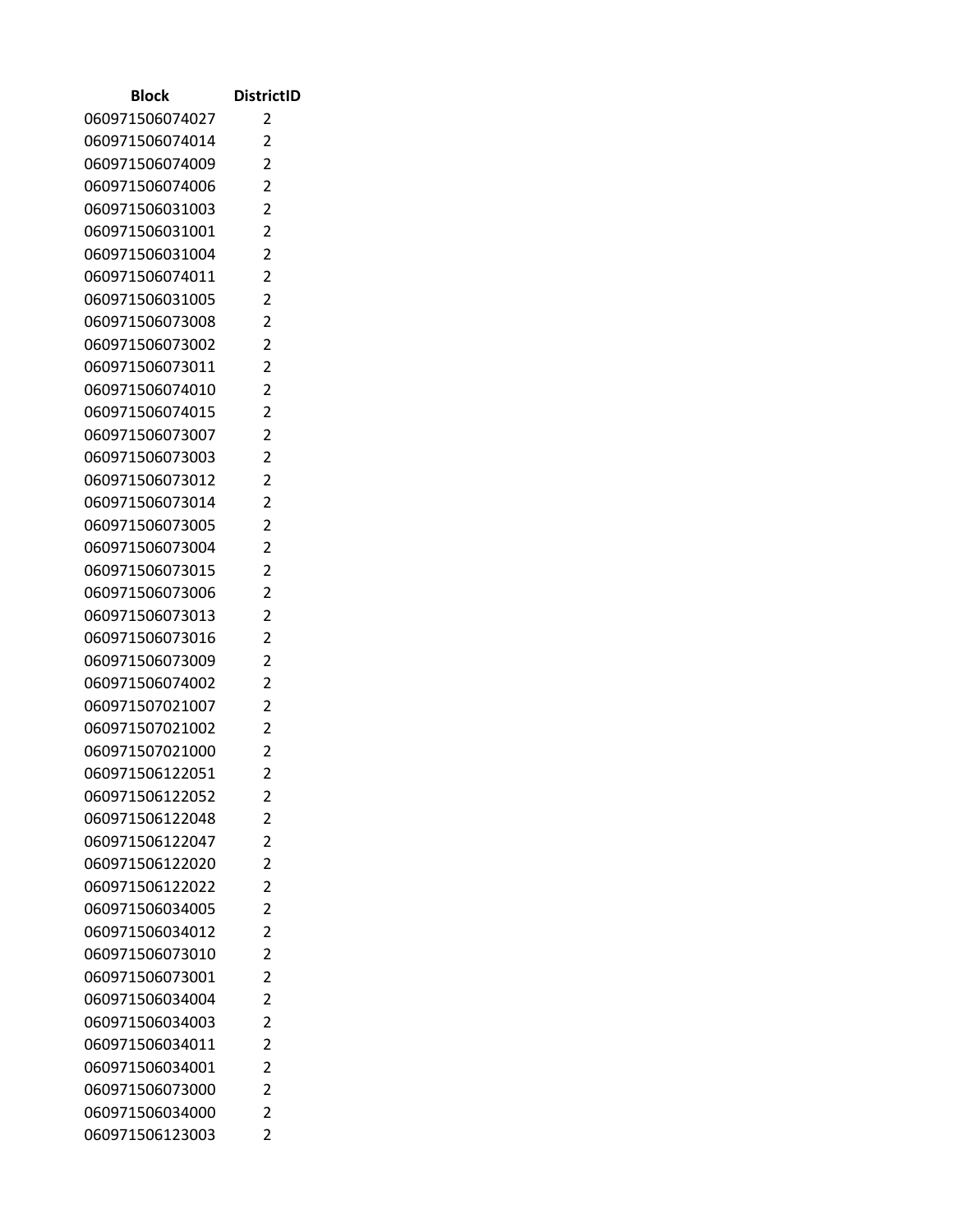| Block                              | <b>DistrictID</b>                |
|------------------------------------|----------------------------------|
| 060971506023005                    | 2                                |
| 060971506023006                    | 2                                |
| 060971506121022                    | $\overline{2}$                   |
| 060971506121023                    | 2                                |
| 060971506121021                    | $\overline{2}$                   |
| 060971506121029                    | $\overline{2}$                   |
| 060971506121024                    | $\overline{c}$                   |
| 060971506114003                    | $\overline{2}$                   |
| 060971506111005                    | 2                                |
| 060971506121026                    | $\overline{2}$                   |
| 060971506121025                    | $\overline{2}$                   |
| 060971506121010                    | $\overline{2}$                   |
| 060971506121009                    | 2                                |
| 060971506111004                    | 2                                |
| 060971506121027                    | $\overline{2}$                   |
| 060971506121028                    | 2                                |
| 060971506121020                    | $\overline{2}$                   |
| 060971506121004                    | 2                                |
| 060971506121001                    | 2                                |
| 060971506121003                    | $\overline{2}$                   |
| 060971506121008                    | 2                                |
| 060971506121005                    | $\overline{2}$                   |
| 060971506111002                    | 2                                |
| 060971506111003                    | $\overline{2}$<br>$\overline{2}$ |
| 060971506111006<br>060971506111000 | $\overline{c}$                   |
| 060971506121000                    | $\overline{2}$                   |
| 060971506122015                    | 2                                |
| 060971506072017                    | $\overline{2}$                   |
| 060971510002001                    | 2                                |
| 060971509015007                    | 2                                |
| 060971509015002                    | 2                                |
| 060971510002003                    | 2                                |
| 060971510002000                    | $\overline{2}$                   |
| 060971506092005                    | 2                                |
| 060971509015003                    | $\overline{2}$                   |
| 060971509015001                    | 2                                |
| 060971506092020                    | $\overline{2}$                   |
| 060971506092006                    | 2                                |
| 060971506092008                    | 2                                |
| 060971506092001                    | $\overline{2}$                   |
| 060971506092003                    | $\overline{2}$                   |
| 060971506092002                    | $\overline{2}$                   |
| 060971506092010                    | 2                                |
| 060971506092000                    | 2                                |
| 060971506092004                    | 2                                |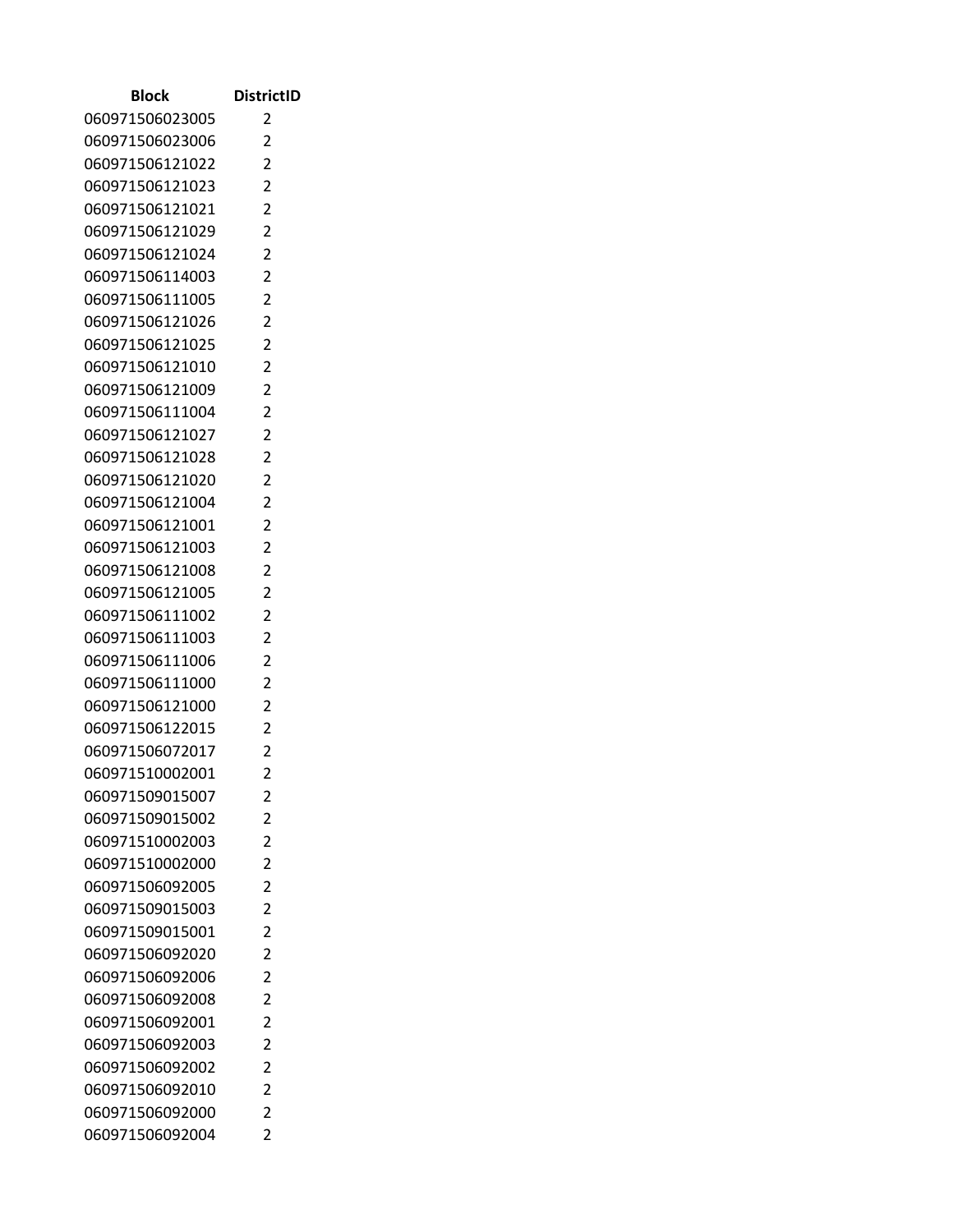| Block                              | <b>DistrictID</b>                |
|------------------------------------|----------------------------------|
| 060971506092009                    | 2                                |
| 060971506092011                    | 2                                |
| 060971506091004                    | $\overline{2}$                   |
| 060971506072021                    | 2                                |
| 060971506091001                    | $\overline{2}$                   |
| 060971506091000                    | $\overline{2}$                   |
| 060971506091002                    | 2                                |
| 060971506102006                    | $\overline{2}$                   |
| 060971506102005                    | 2                                |
| 060971508004019                    | $\overline{2}$                   |
| 060971508004003                    | $\overline{2}$                   |
| 060971508004004                    | $\overline{c}$                   |
| 060971508004023                    | $\overline{2}$                   |
| 060971507023004                    | 2                                |
| 060971507023001                    | $\overline{2}$                   |
| 060971507014007                    | $\overline{2}$                   |
| 060971507014004                    | $\overline{2}$                   |
| 060971507022005                    | 2                                |
| 060971507022004                    | 2                                |
| 060971507023000                    | $\overline{2}$                   |
| 060971508003016                    | $\overline{2}$                   |
| 060971508003011                    | $\overline{2}$                   |
| 060971508004006                    | 2                                |
| 060971508004002                    | $\overline{2}$<br>$\overline{2}$ |
| 060971508004026<br>060971508004000 | 2                                |
| 060971508003010                    | $\overline{2}$                   |
| 060971508003007                    | 2                                |
| 060971506122016                    | $\overline{c}$                   |
| 060971506122024                    | $\overline{2}$                   |
| 060971506122023                    | 2                                |
| 060971506122053                    | $\overline{2}$                   |
| 060971506122027                    | $\overline{2}$                   |
| 060971506122034                    | $\overline{2}$                   |
| 060971506122054                    | $\overline{2}$                   |
| 060971506122028                    | $\overline{2}$                   |
| 060971506122026                    | $\overline{2}$                   |
| 060971506122032                    | $\overline{c}$                   |
| 060971506122046                    | $\overline{2}$                   |
| 060971506122021                    | $\overline{2}$                   |
| 060971506123038                    | $\overline{2}$                   |
| 060971506123032                    | $\overline{2}$                   |
| 060971506123037                    | $\overline{c}$                   |
| 060971506122035                    | $\overline{2}$                   |
| 060971506122033                    | $\overline{2}$                   |
| 060971506122031                    | $\overline{2}$                   |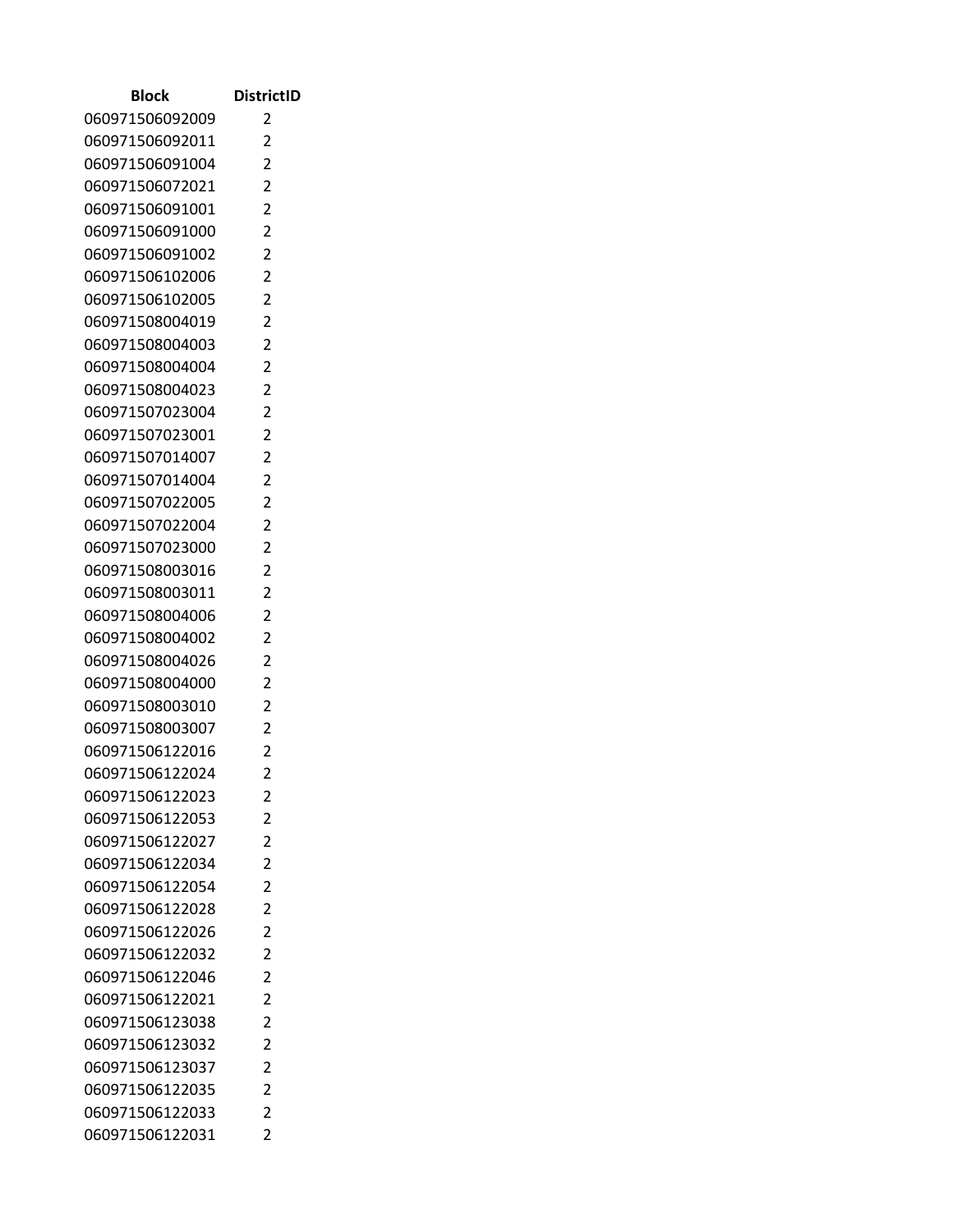| Block                              | <b>DistrictID</b>   |
|------------------------------------|---------------------|
| 060971506123034                    | 2                   |
| 060971506123036                    | 2                   |
| 060971506123035                    | 2                   |
| 060971506123039                    | 2                   |
| 060971506123033                    | 2                   |
| 060971506123046                    | $\overline{2}$      |
| 060971506123031                    | 2                   |
| 060971506123026                    | $\overline{2}$      |
| 060971506123027                    | 2                   |
| 060971506123028                    | $\overline{2}$      |
| 060971506123043                    | $\overline{2}$      |
| 060971506123041                    | 2                   |
| 060971506123044                    | $\overline{2}$      |
| 060971506123049                    | 2                   |
| 060971506123056                    | $\overline{2}$      |
| 060971506123042                    | $\overline{2}$      |
| 060971506123055                    | $\overline{2}$      |
| 060971506123045                    | $\overline{2}$      |
| 060971510001022                    | 2                   |
| 060971506072015                    | $\overline{2}$      |
| 060971510003005                    | 2                   |
| 060971510003007                    | 2                   |
| 060971510003006                    | 2                   |
| 060971510003018                    | 2                   |
| 060971509022006<br>060971510003004 | $\overline{2}$<br>2 |
| 060971510003003                    | $\overline{2}$      |
| 060971510003002                    | 2                   |
| 060971509021012                    | $\overline{c}$      |
| 060971510002002                    | $\overline{2}$      |
| 060971510003008                    | 2                   |
| 060971509022005                    | $\overline{2}$      |
| 060971509022003                    | $\overline{2}$      |
| 060971510003001                    | $\overline{2}$      |
| 060971510003000                    | $\overline{2}$      |
| 060971509022001                    | $\overline{2}$      |
| 060971509021011                    | $\overline{2}$      |
| 060971509022002                    | 2                   |
| 060971509022000                    | $\overline{2}$      |
| 060971509021004                    | $\overline{2}$      |
| 060971509021003                    | $\overline{2}$      |
| 060971509021002                    | $\overline{2}$      |
| 060971509021001                    | $\overline{2}$      |
| 060971509021000                    | $\overline{2}$      |
| 060971510001025                    | $\overline{2}$      |
| 060971510001026                    | $\overline{2}$      |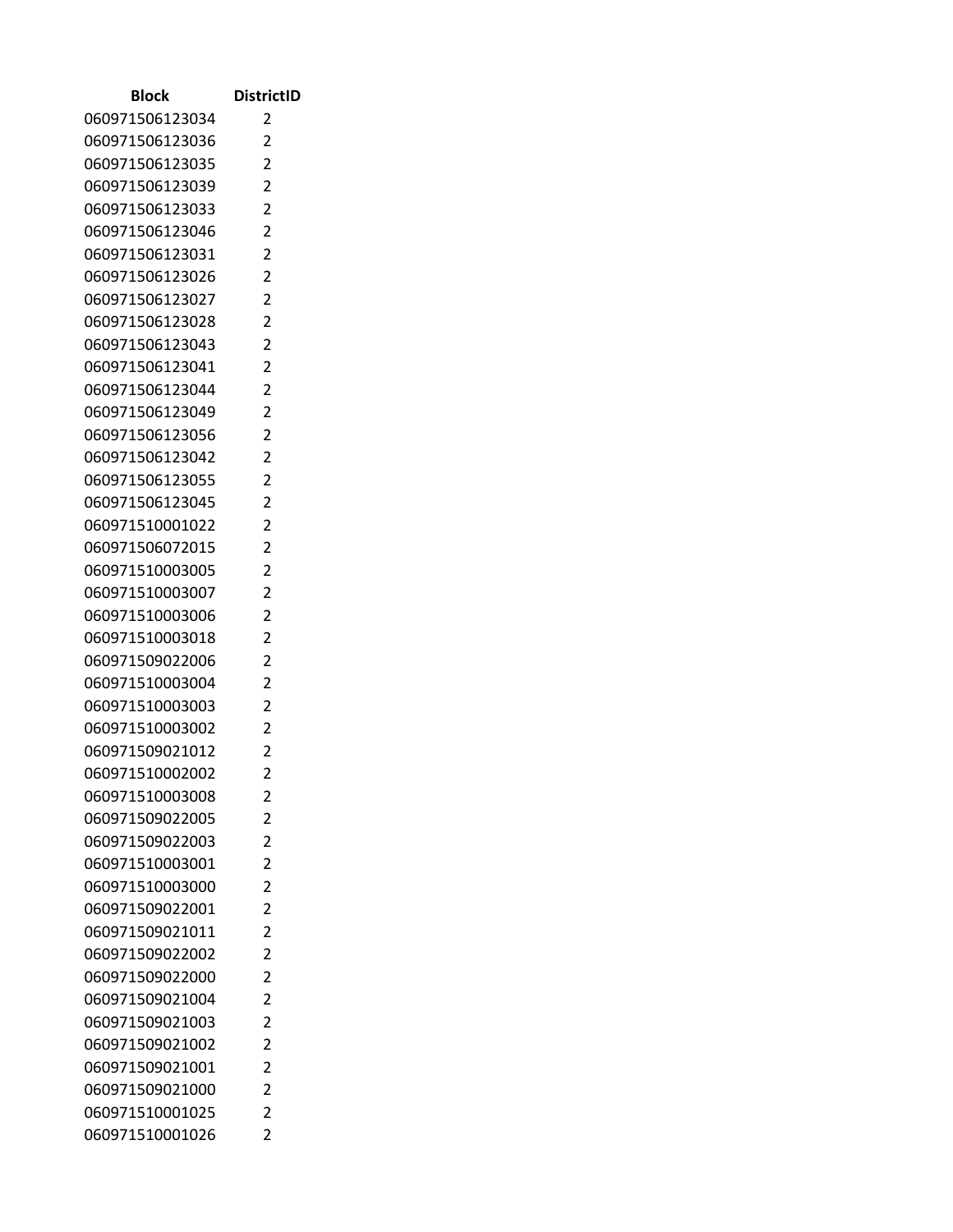| Block                              | <b>DistrictID</b> |
|------------------------------------|-------------------|
| 060971510001027                    | 2                 |
| 060971510001023                    | 2                 |
| 060971510001024                    | 2                 |
| 060971506072027                    | 2                 |
| 060971506072026                    | 2                 |
| 060971506072025                    | $\overline{2}$    |
| 060971506072019                    | 2                 |
| 060971506072018                    | $\overline{2}$    |
| 060971506072024                    | 2                 |
| 060971506072023                    | $\overline{2}$    |
| 060971506072022                    | $\overline{2}$    |
| 060971506072020                    | 2                 |
| 060971508001003                    | $\overline{2}$    |
| 060971508003015                    | 2                 |
| 060971508003009                    | $\overline{2}$    |
| 060971508003008                    | $\overline{2}$    |
| 060971508003005                    | $\overline{2}$    |
| 060971508001005                    | $\overline{2}$    |
| 060971508001004                    | 2                 |
| 060971509023005                    | $\overline{2}$    |
| 060971509023002                    | 2                 |
| 060971509023001                    | $\overline{2}$    |
| 060971508001002                    | 2                 |
| 060971509023000                    | 2<br>2            |
| 060971509024002<br>060971510002007 | 2                 |
| 060971510002005                    | $\overline{2}$    |
| 060971510002008                    | 2                 |
| 060971510003011                    | $\overline{c}$    |
| 060971510002004                    | $\overline{2}$    |
| 060971510001003                    | 2                 |
| 060971510001007                    | $\overline{2}$    |
| 060971510001005                    | $\overline{2}$    |
| 060971510001004                    | $\overline{2}$    |
| 060971510001010                    | $\overline{2}$    |
| 060971510001011                    | $\overline{2}$    |
| 060971510001012                    | $\overline{2}$    |
| 060971510001020                    | 2                 |
| 060971510001029                    | $\overline{2}$    |
| 060971510001015                    | $\overline{2}$    |
| 060971512052026                    | $\overline{2}$    |
| 060971512052024                    | $\overline{2}$    |
| 060971510001013                    | $\overline{2}$    |
| 060971510001021                    | $\overline{2}$    |
| 060971510001014                    | $\overline{2}$    |
| 060971510001028                    | $\overline{2}$    |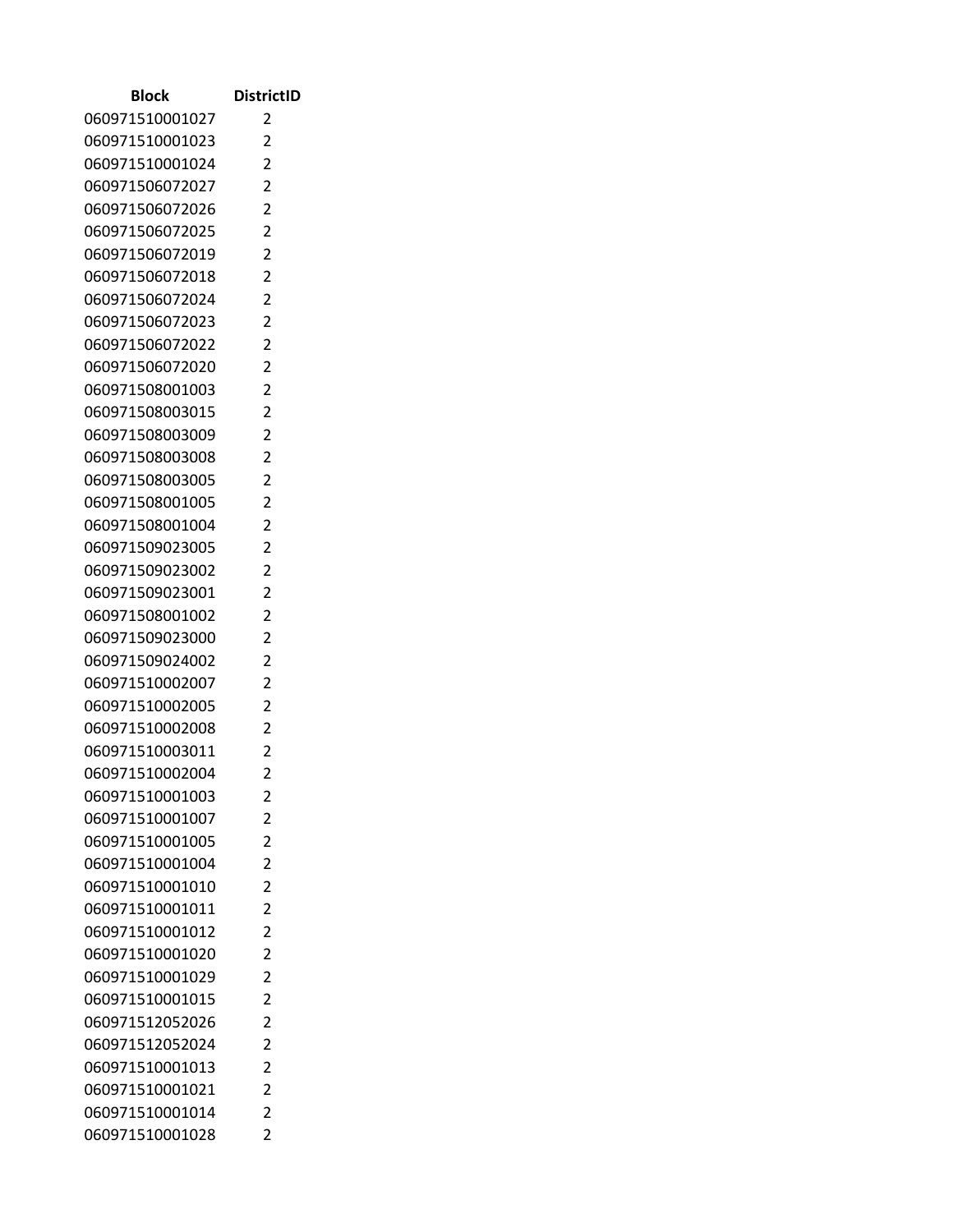| Block                              | <b>DistrictID</b>                |
|------------------------------------|----------------------------------|
| 060971510001019                    | 2                                |
| 060971506102022                    | 2                                |
| 060971506102019                    | $\overline{2}$                   |
| 060971506102016                    | $\overline{2}$                   |
| 060971506071013                    | $\overline{2}$                   |
| 060971506102018                    | $\overline{2}$                   |
| 060971506074025                    | $\overline{c}$                   |
| 060971506071011                    | $\overline{2}$                   |
| 060971506071012                    | 2                                |
| 060971506071009                    | $\overline{2}$                   |
| 060971506071010                    | $\overline{2}$                   |
| 060971506074017                    | $\overline{2}$                   |
| 060971506074024                    | $\overline{2}$                   |
| 060971506074018                    | 2                                |
| 060971506101001                    | $\overline{2}$                   |
| 060971506101000                    | $\overline{2}$                   |
| 060971506074005                    | $\overline{2}$                   |
| 060971506074008                    | $\overline{2}$                   |
| 060971506074022                    | 2                                |
| 060971506074023                    | $\overline{2}$                   |
| 060971506074021                    | $\overline{c}$                   |
| 060971506074019                    | $\overline{2}$<br>$\overline{2}$ |
| 060971506074020<br>060971509012006 | $\overline{2}$                   |
| 060971509012000                    | $\overline{2}$                   |
| 060971509012007                    | $\overline{c}$                   |
| 060971507011005                    | $\overline{2}$                   |
| 060971507011004                    | 2                                |
| 060971509013002                    | $\overline{2}$                   |
| 060971509013006                    | 2                                |
| 060971509013000                    | 2                                |
| 060971509013001                    | 2                                |
| 060971509013004                    | 2                                |
| 060971507011002                    | $\overline{2}$                   |
| 060971507011001                    | $\overline{2}$                   |
| 060971507011000                    | $\overline{2}$                   |
| 060971506032005                    | $\overline{2}$                   |
| 060971506032004                    | $\overline{2}$                   |
| 060971509013003                    | $\overline{2}$                   |
| 060971506031021                    | $\overline{2}$                   |
| 060971506094007                    | $\overline{2}$                   |
| 060971506094008                    | $\overline{2}$                   |
| 060971506094009                    | $\overline{2}$                   |
| 060971506031020                    | 2                                |
| 060971506031014                    | 2                                |
| 060971506031016                    | 2                                |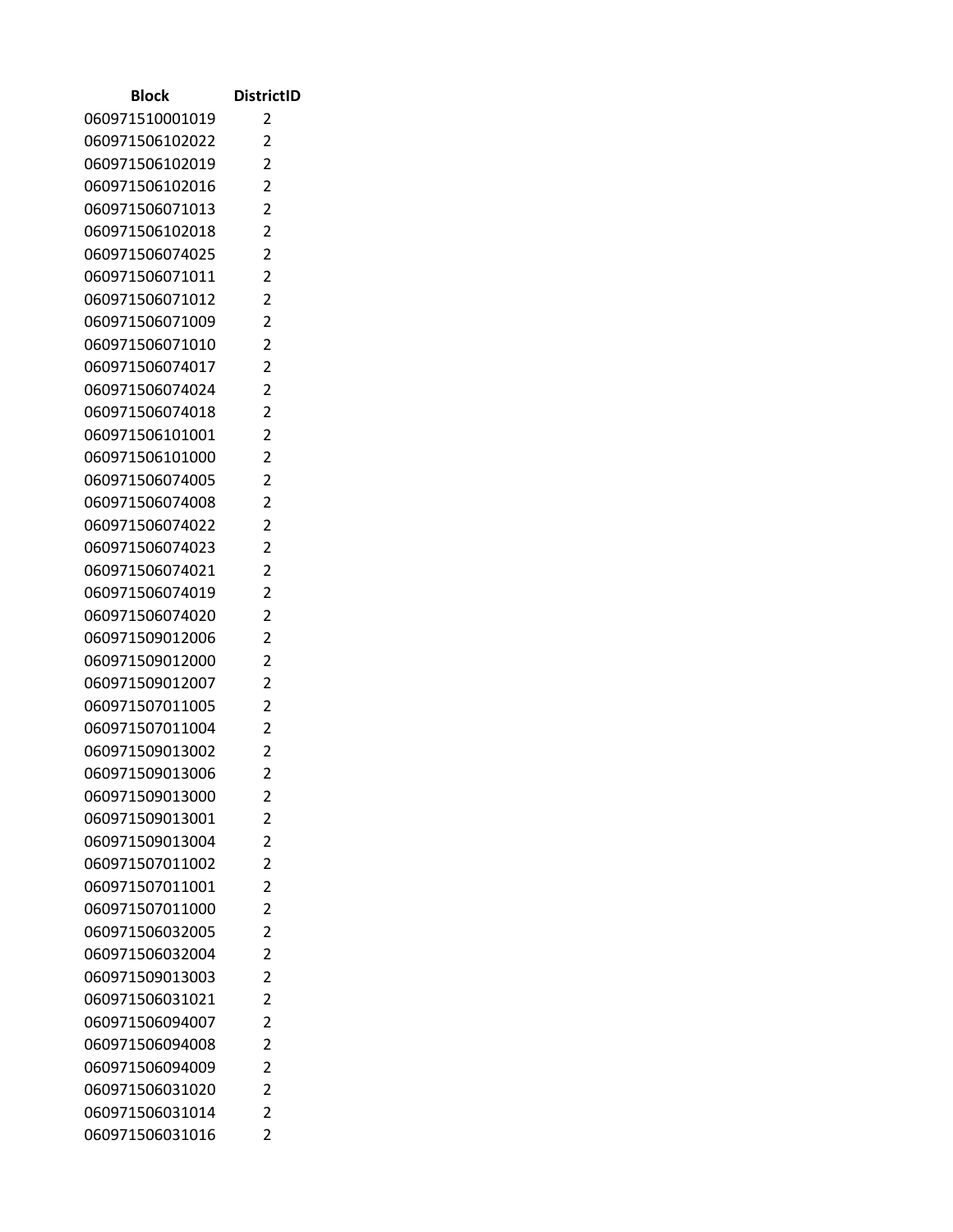| Block                              | <b>DistrictID</b>                |
|------------------------------------|----------------------------------|
| 060971506031013                    | 2                                |
| 060971506031008                    | 2                                |
| 060971507011012                    | $\overline{2}$                   |
| 060971506123000                    | $\overline{2}$                   |
| 060971506123023                    | $\overline{2}$                   |
| 060971506123005                    | $\overline{2}$                   |
| 060971506123002                    | $\overline{c}$                   |
| 060971513091006                    | $\overline{2}$                   |
| 060971506123007                    | 2                                |
| 060971506123006                    | $\overline{2}$                   |
| 060971513091008                    | $\overline{2}$                   |
| 060971513091009                    | $\overline{2}$                   |
| 060971506122011                    | $\overline{2}$                   |
| 060971506112011                    | 2                                |
| 060971506123030                    | $\overline{2}$                   |
| 060971506122019                    | $\overline{2}$                   |
| 060971506123029                    | $\overline{2}$                   |
| 060971506111001                    | $\overline{2}$                   |
| 060971506123025                    | $\overline{2}$                   |
| 060971506123065                    | $\overline{2}$                   |
| 060971506122025                    | $\overline{c}$                   |
| 060971506122030                    | $\overline{2}$                   |
| 060971506122029                    | 2                                |
| 060971506123062                    | $\overline{2}$<br>$\overline{2}$ |
| 060971506123066<br>060971506123067 | $\overline{c}$                   |
| 060971506123063                    | $\overline{2}$                   |
| 060971506123064                    | 2                                |
| 060971506122044                    | $\overline{2}$                   |
| 060971506122041                    | 2                                |
| 060971506122042                    | 2                                |
| 060971506123061                    | 2                                |
| 060971506123068                    | 2                                |
| 060971506123060                    | $\overline{2}$                   |
| 060971506123053                    | $\overline{2}$                   |
| 060971506122043                    | $\overline{2}$                   |
| 060971506123059                    | $\overline{2}$                   |
| 060971506123057                    | $\overline{2}$                   |
| 060971506123047                    | $\overline{2}$                   |
| 060971506123052                    | 2                                |
| 060971506123054                    | $\overline{2}$                   |
| 060971506123058                    | $\overline{2}$                   |
| 060971506123048                    | $\overline{2}$                   |
| 060971506123051                    | 2                                |
| 060971506123050                    | 2                                |
| 060971507012019                    | 2                                |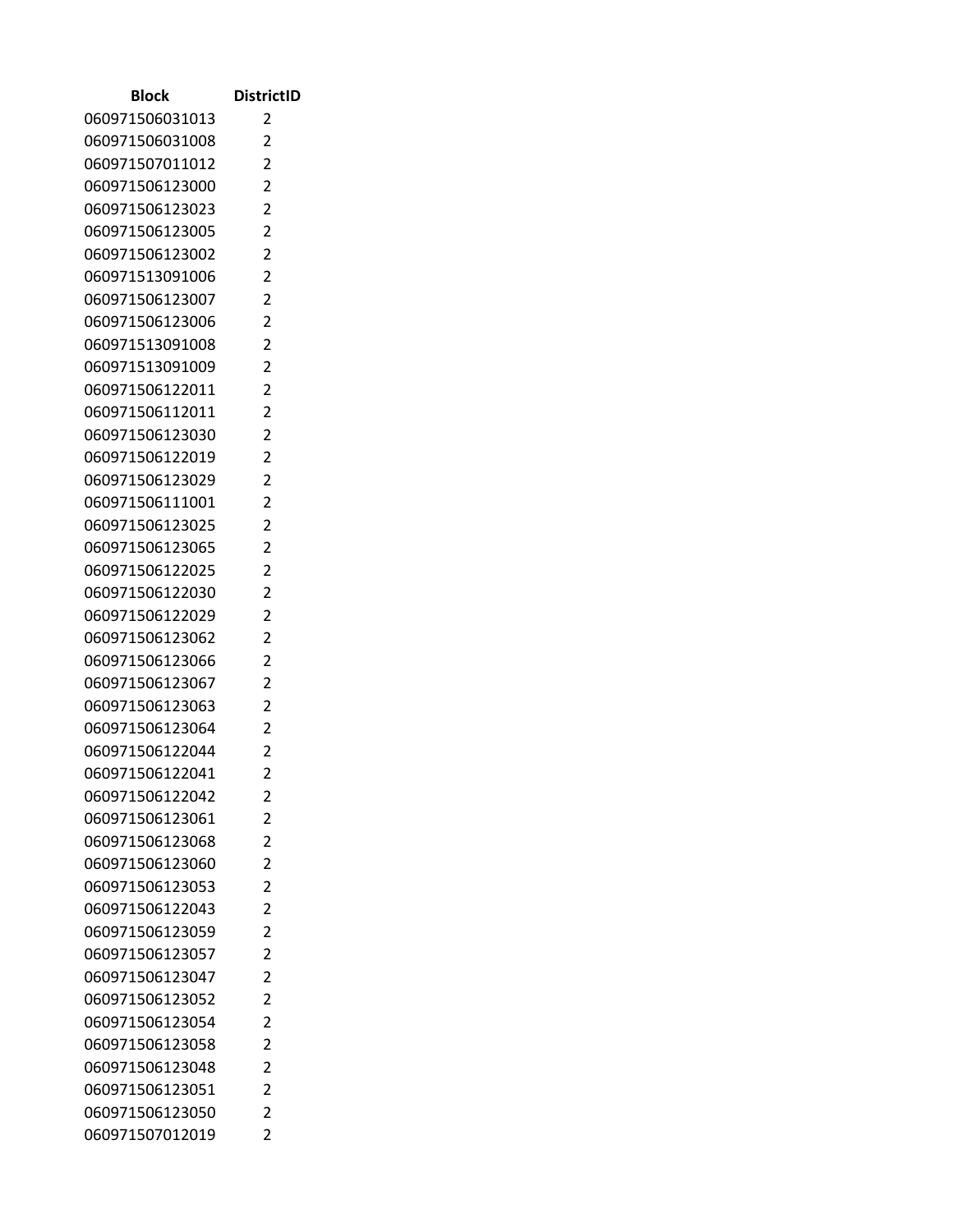| Block                              | <b>DistrictID</b>                |
|------------------------------------|----------------------------------|
| 060971507021011                    | 2                                |
| 060971507012021                    | 2                                |
| 060971507012002                    | $\overline{2}$                   |
| 060971507021012                    | $\overline{2}$                   |
| 060971507021009                    | $\overline{2}$                   |
| 060971507021010                    | $\overline{2}$                   |
| 060971507021005                    | $\overline{c}$                   |
| 060971507012020                    | $\overline{2}$                   |
| 060971507011026                    | 2                                |
| 060971507011034                    | $\overline{2}$                   |
| 060971507011030                    | $\overline{2}$                   |
| 060971507011031                    | $\overline{2}$                   |
| 060971507011013                    | $\overline{2}$                   |
| 060971507011014                    | 2                                |
| 060971507011027                    | $\overline{2}$                   |
| 060971507011029                    | $\overline{2}$                   |
| 060971507011028                    | $\overline{2}$                   |
| 060971506014003                    | $\overline{2}$                   |
| 060971506014004                    | $\overline{2}$                   |
| 060971506014002                    | $\overline{2}$                   |
| 060971506014000                    | $\overline{c}$                   |
| 060971506014001                    | $\overline{2}$                   |
| 060971509022004                    | 2                                |
| 060971509015014<br>060971509015020 | $\overline{2}$<br>$\overline{2}$ |
| 060971509015021                    | $\overline{c}$                   |
| 060971509015022                    | $\overline{2}$                   |
| 060971509015019                    | 2                                |
| 060971509015013                    | $\overline{2}$                   |
| 060971509021005                    | 2                                |
| 060971509021010                    | 2                                |
| 060971509015023                    | 2                                |
| 060971509015018                    | 2                                |
| 060971509015017                    | $\overline{2}$                   |
| 060971509015012                    | $\overline{2}$                   |
| 060971509015009                    | $\overline{2}$                   |
| 060971509015010                    | 2                                |
| 060971509015011                    | $\overline{2}$                   |
| 060971509021009                    | $\overline{2}$                   |
| 060971509015008                    | 2                                |
| 060971509021008                    | $\overline{2}$                   |
| 060971509021007                    | $\overline{2}$                   |
| 060971506032000                    | $\overline{2}$                   |
| 060971506032002                    | 2                                |
| 060971506032003                    | 2                                |
| 060971506032009                    | 2                                |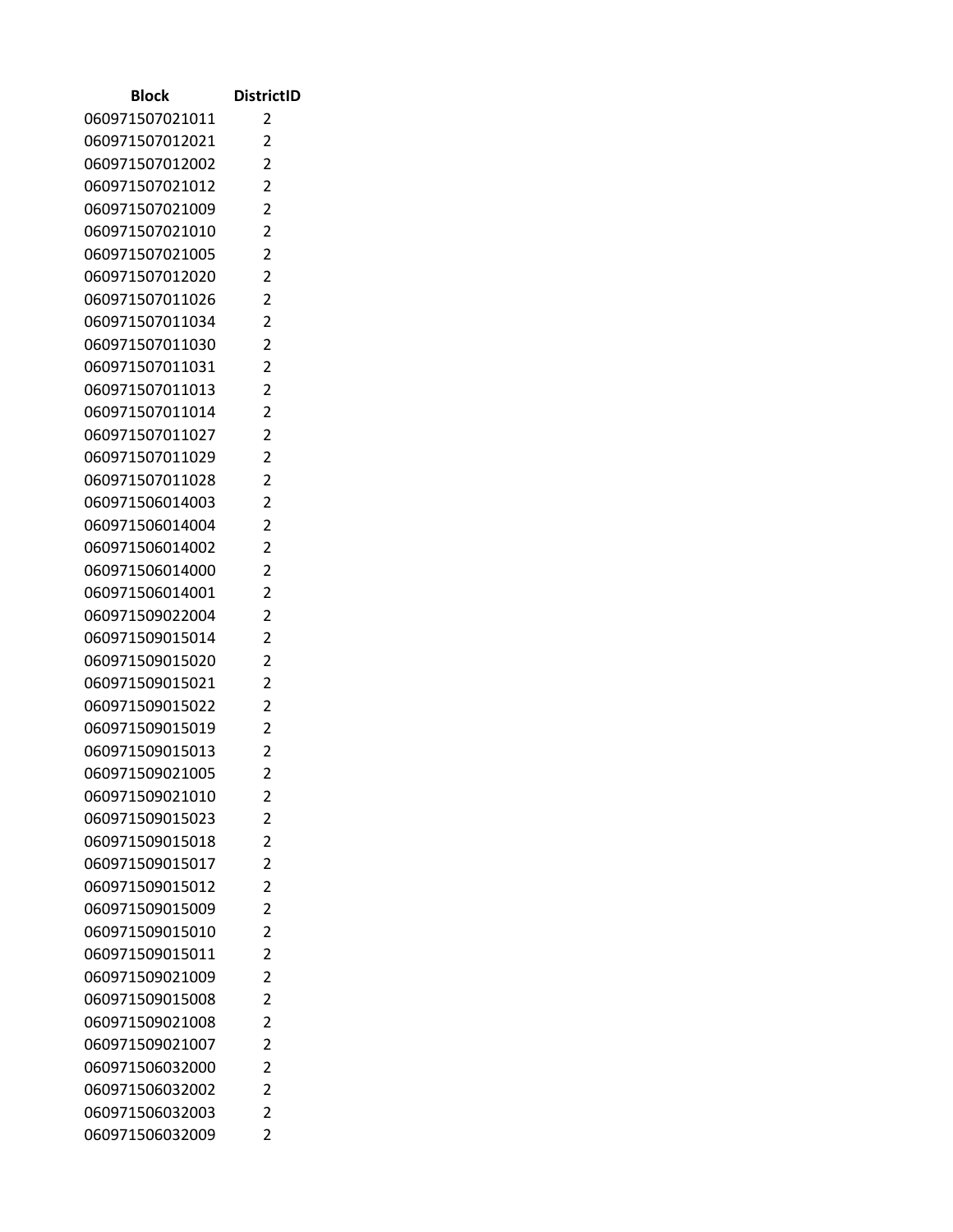| Block                              | <b>DistrictID</b> |
|------------------------------------|-------------------|
| 060971506032001                    | 2                 |
| 060971506032006                    | 2                 |
| 060971506032007                    | $\overline{2}$    |
| 060971506033013                    | 2                 |
| 060971506011001                    | $\overline{2}$    |
| 060971506033012                    | $\overline{2}$    |
| 060971506033011                    | $\overline{c}$    |
| 060971506033008                    | $\overline{2}$    |
| 060971506032008                    | 2                 |
| 060971506033009                    | $\overline{2}$    |
| 060971506035011                    | $\overline{2}$    |
| 060971506033010                    | $\overline{2}$    |
| 060971506033006                    | 2                 |
| 060971506033007                    | 2                 |
| 060971506033005                    | $\overline{2}$    |
| 060971506031017                    | 2                 |
| 060971506031019                    | $\overline{2}$    |
| 060971506031018                    | 2                 |
| 060971506035005                    | 2                 |
| 060971506035003                    | $\overline{2}$    |
| 060971506035004                    | 2                 |
| 060971506031012                    | $\overline{2}$    |
| 060971506031015                    | 2                 |
| 060971506031011                    | $\overline{2}$    |
| 060971506031009                    | $\overline{2}$    |
| 060971506031007                    | $\overline{2}$    |
| 060971506031010                    | $\overline{2}$    |
| 060971506035012                    | 2                 |
| 060971506035006                    | $\overline{2}$    |
| 060971506035002                    | 2                 |
| 060971506035009<br>060971506035008 | 2<br>2            |
| 060971506035010                    | 2                 |
| 060971506035007                    | $\overline{2}$    |
| 060971506035000                    | $\overline{2}$    |
| 060971506035001                    | $\overline{2}$    |
| 060971506031006                    | 2                 |
| 060971506036001                    | $\overline{2}$    |
| 060971506036000                    | $\overline{2}$    |
| 060971506094002                    | 2                 |
| 060971506094003                    | $\overline{2}$    |
| 060971506094004                    | $\overline{2}$    |
| 060971506103003                    | $\overline{2}$    |
| 060971506094005                    | 2                 |
| 060971506103002                    | 2                 |
| 060971506101006                    | 2                 |
|                                    |                   |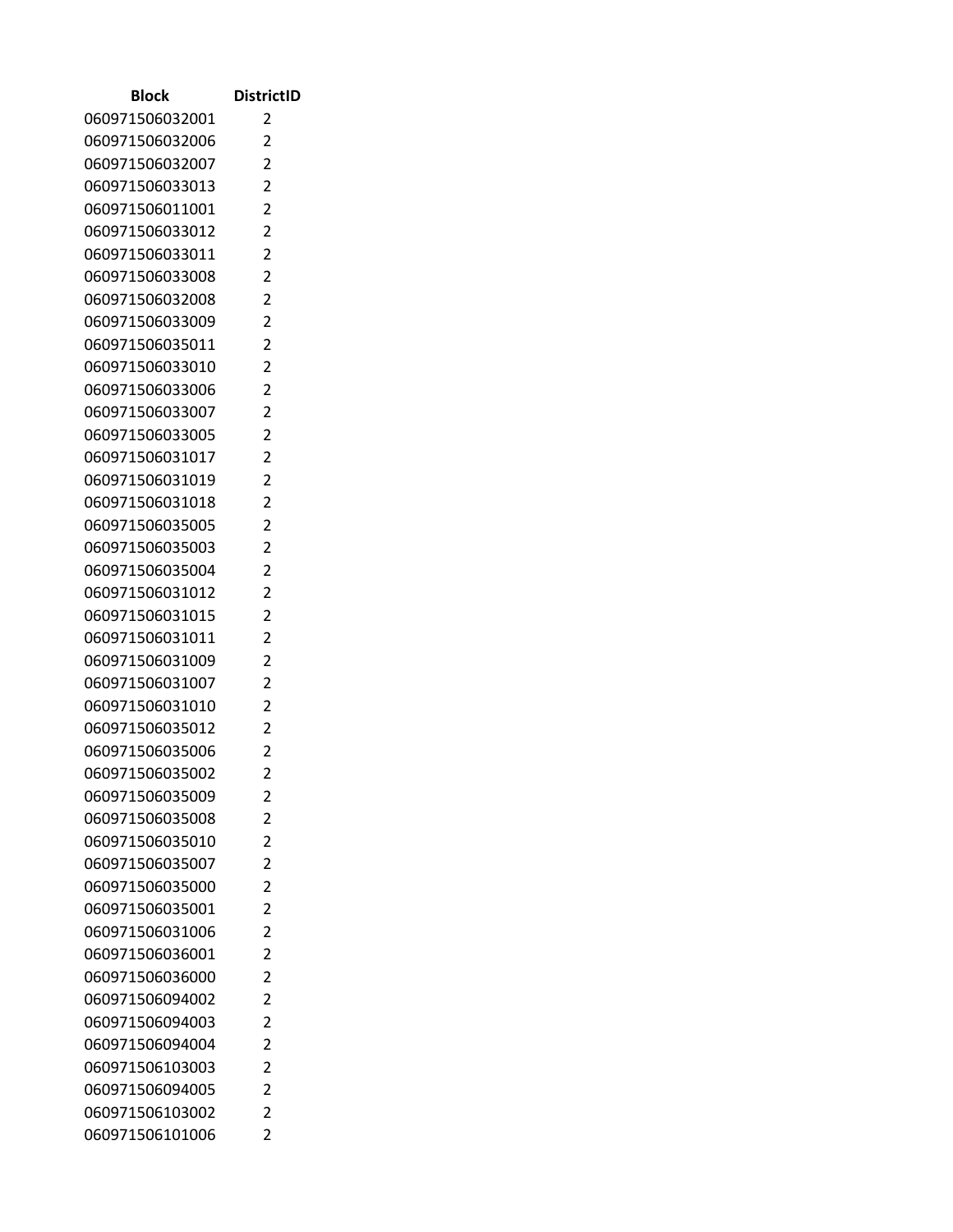| <b>Block</b>                       | <b>DistrictID</b>   |
|------------------------------------|---------------------|
| 060971506101004                    | 2                   |
| 060971506103000                    | 2                   |
| 060971506101005                    | $\overline{2}$      |
| 060971506074030                    | 2                   |
| 060971506074029                    | 2                   |
| 060971506103004                    | $\overline{2}$      |
| 060971506103006                    | 2                   |
| 060971506103007                    | $\overline{2}$      |
| 060971506103005                    | 2                   |
| 060971506031000                    | $\overline{2}$      |
| 060971506031002                    | $\overline{2}$      |
| 060971506103001                    | 2                   |
| 060971507023010                    | $\overline{2}$      |
| 060971507023002                    | 2                   |
| 060971507023009                    | $\overline{2}$      |
| 060971507022003                    | $\overline{2}$      |
| 060971507022002                    | $\overline{2}$      |
| 060971507024006                    | $\overline{2}$      |
| 060971507022000                    | 2                   |
| 060971507022001                    | $\overline{2}$      |
| 060971507021014                    | 2<br>$\overline{2}$ |
| 060971507021001<br>060971507021017 | 2                   |
| 060971507021015                    | 2                   |
| 060971507021013                    | 2                   |
| 060971507021006                    | 2                   |
| 060971507021016                    | $\overline{2}$      |
| 060971507024004                    | 2                   |
| 060971507024002                    | $\overline{c}$      |
| 060971507024001                    | $\overline{2}$      |
| 060971507024000                    | 2                   |
| 060971507012018                    | $\overline{2}$      |
| 060971507012014                    | $\overline{2}$      |
| 060971507012015                    | $\overline{2}$      |
| 060971507012011                    | $\overline{2}$      |
| 060971507012006                    | $\overline{2}$      |
| 060971507012005                    | $\overline{2}$      |
| 060971507012010                    | $\overline{c}$      |
| 060971507012004                    | $\overline{2}$      |
| 060971507012016                    | $\overline{2}$      |
| 060971507012009                    | $\overline{2}$      |
| 060971507012003                    | $\overline{2}$      |
| 060971507024005                    | $\overline{2}$      |
| 060971507012017                    | $\overline{2}$      |
| 060971507012008                    | $\overline{2}$      |
| 060971507012001                    | $\overline{2}$      |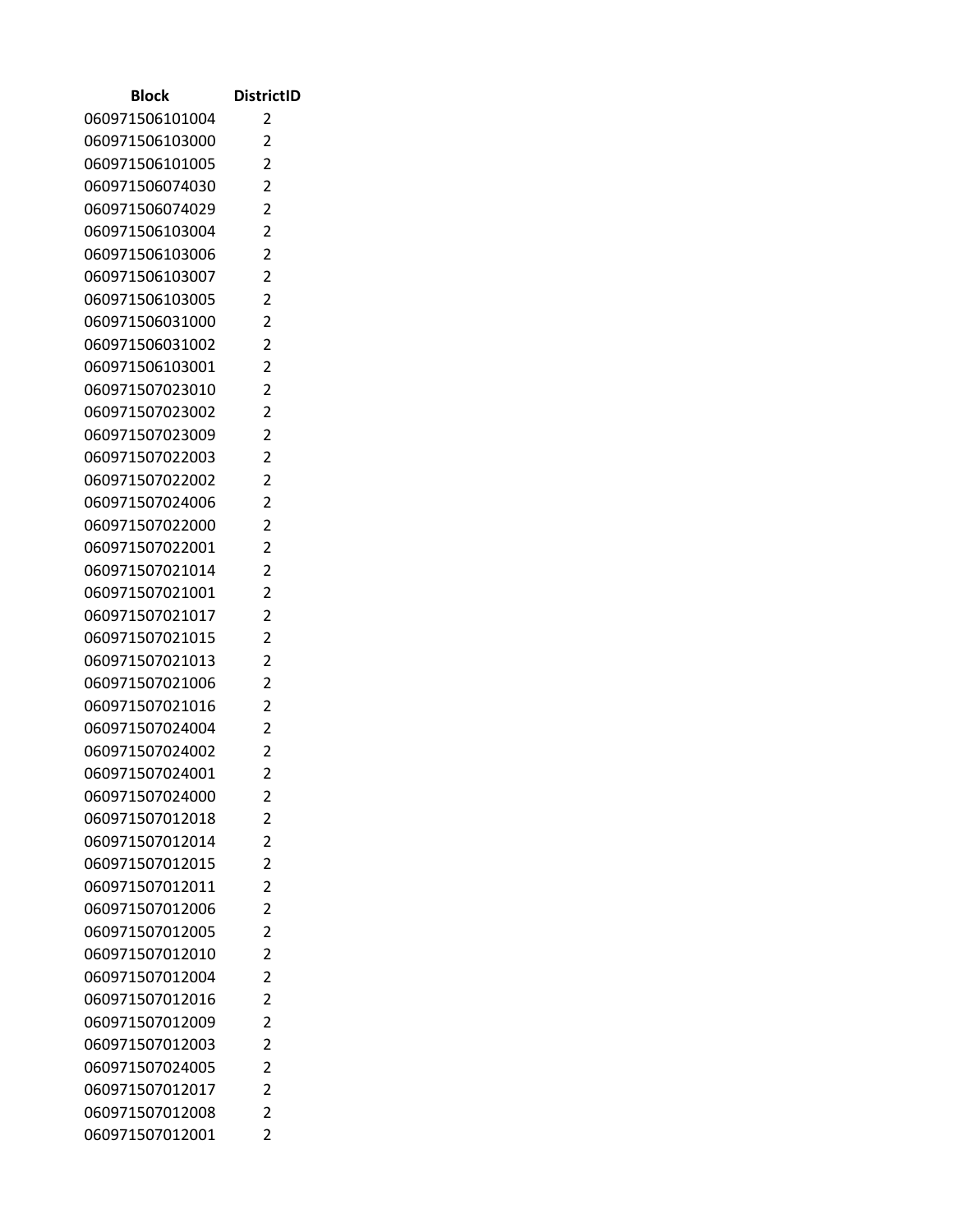| Block                              | <b>DistrictID</b>                |
|------------------------------------|----------------------------------|
| 060971507011025                    | 2                                |
| 060971507013026                    | 2                                |
| 060971507013028                    | $\overline{2}$                   |
| 060971507011021                    | 2                                |
| 060971507011020                    | $\overline{2}$                   |
| 060971507011018                    | $\overline{2}$                   |
| 060971507011033                    | $\overline{c}$                   |
| 060971507011016                    | $\overline{2}$                   |
| 060971507011017                    | 2                                |
| 060971507011007                    | $\overline{2}$                   |
| 060971507011006                    | $\overline{2}$                   |
| 060971507011009                    | $\overline{2}$                   |
| 060971507011008                    | 2                                |
| 060971507011019                    | 2                                |
| 060971507011011                    | $\overline{2}$                   |
| 060971507011010                    | $\overline{2}$                   |
| 060971507011003                    | $\overline{2}$                   |
| 060971507011035                    | 2                                |
| 060971507012007                    | 2                                |
| 060971506021008                    | $\overline{2}$                   |
| 060971506021010                    | 2                                |
| 060971506021014                    | $\overline{2}$                   |
| 060971506021011                    | 2                                |
| 060971506033000                    | $\overline{2}$<br>$\overline{2}$ |
| 060971506036011<br>060971506036006 | $\overline{c}$                   |
| 060971506036012                    | $\overline{2}$                   |
| 060971506036013                    | 2                                |
| 060971506036010                    | $\overline{2}$                   |
| 060971506036009                    | 2                                |
| 060971506036002                    | 2                                |
| 060971506036003                    | 2                                |
| 060971506036005                    | 2                                |
| 060971506036004                    | $\overline{2}$                   |
| 060971506034015                    | $\overline{2}$                   |
| 060971506034016                    | $\overline{2}$                   |
| 060971506034017                    | 2                                |
| 060971506021007                    | $\overline{2}$                   |
| 060971506021006                    | $\overline{2}$                   |
| 060971506036008                    | 2                                |
| 060971506036007                    | $\overline{2}$                   |
| 060971506021005                    | $\overline{2}$                   |
| 060971506021009                    | $\overline{2}$                   |
| 060971506021004                    | 2                                |
| 060971506021003                    | 2                                |
| 060971506021002                    | 2                                |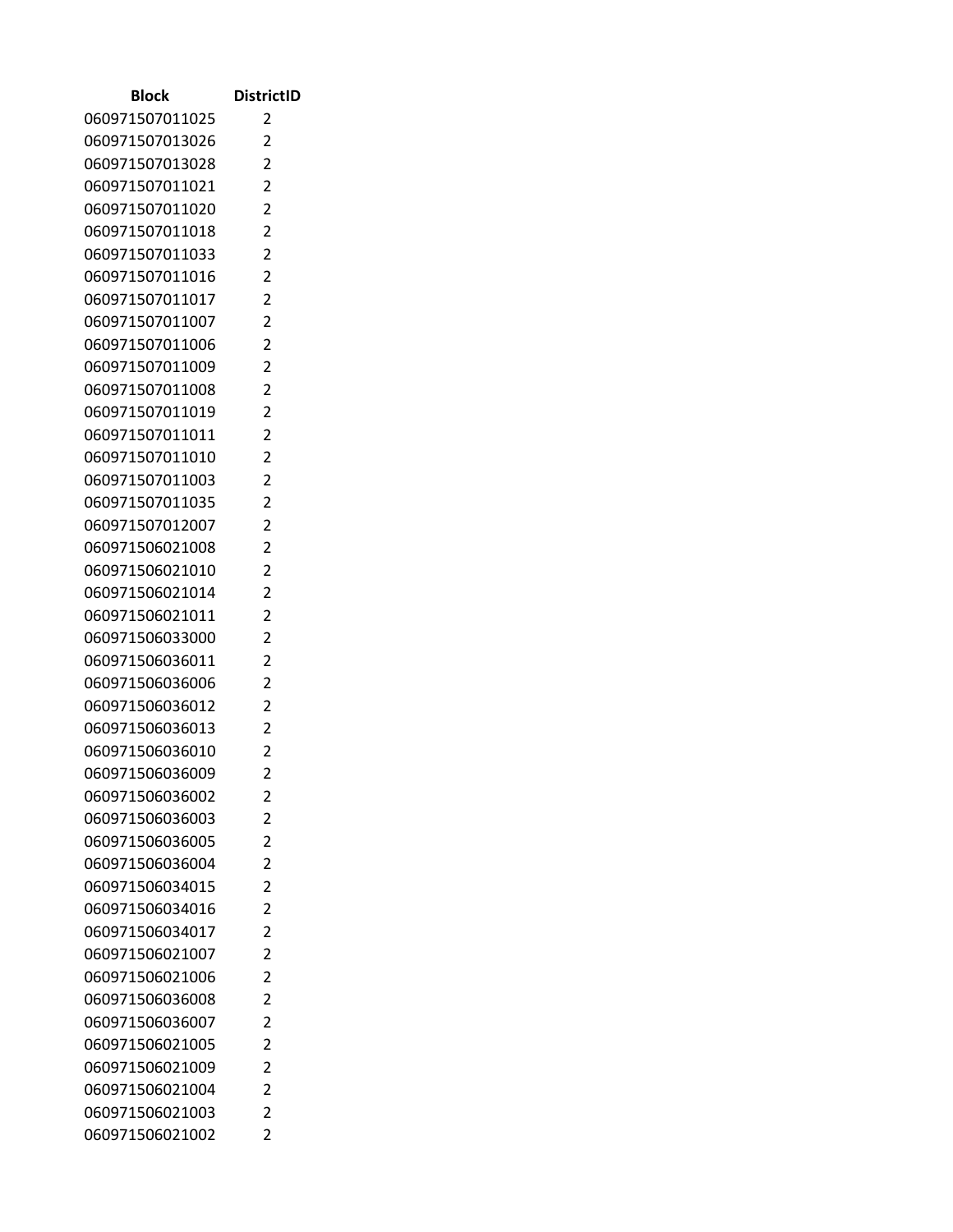| Block                              | <b>DistrictID</b>   |
|------------------------------------|---------------------|
| 060971506021000                    | 2                   |
| 060971506121011                    | 2                   |
| 060971506034009                    | $\overline{2}$      |
| 060971506034010                    | $\overline{2}$      |
| 060971506034007                    | $\overline{2}$      |
| 060971506034008                    | $\overline{2}$      |
| 060971506022013                    | $\overline{c}$      |
| 060971506023012                    | $\overline{2}$      |
| 060971506023014                    | 2                   |
| 060971506023015                    | $\overline{2}$      |
| 060971506022005                    | $\overline{2}$      |
| 060971506021015                    | $\overline{2}$      |
| 060971506021012                    | $\overline{2}$      |
| 060971506023001                    | 2                   |
| 060971506021013                    | $\overline{2}$      |
| 060971506023010                    | $\overline{2}$      |
| 060971506023011                    | $\overline{2}$      |
| 060971506023002                    | $\overline{2}$      |
| 060971506023003                    | $\overline{2}$      |
| 060971506023000                    | $\overline{2}$      |
| 060971506023004                    | 2                   |
| 060971506021001                    | $\overline{2}$      |
| 060971506121013<br>060971506121015 | 2<br>$\overline{2}$ |
| 060971506121014                    | $\overline{2}$      |
| 060971506034006                    | $\overline{c}$      |
| 060971506121012                    | $\overline{2}$      |
| 060971506034002                    | 2                   |
| 060971506121002                    | $\overline{2}$      |
| 060971506121019                    | 2                   |
| 060971506121018                    | 2                   |
| 060971506121017                    | 2                   |
| 060971506121016                    | 2                   |
| 060971506121006                    | $\overline{2}$      |
| 060971506121007                    | $\overline{2}$      |
| 060971506034014                    | $\overline{2}$      |
| 060971506034013                    | $\overline{2}$      |
| 060971506122009                    | $\overline{2}$      |
| 060971506122013                    | $\overline{2}$      |
| 060971506122012                    | 2                   |
| 060971506113006                    | $\overline{2}$      |
| 060971506113003                    | $\overline{2}$      |
| 060971506122002                    | $\overline{2}$      |
| 060971506113004                    | 2                   |
| 060971506023019                    | 2                   |
| 060971506113005                    | 2                   |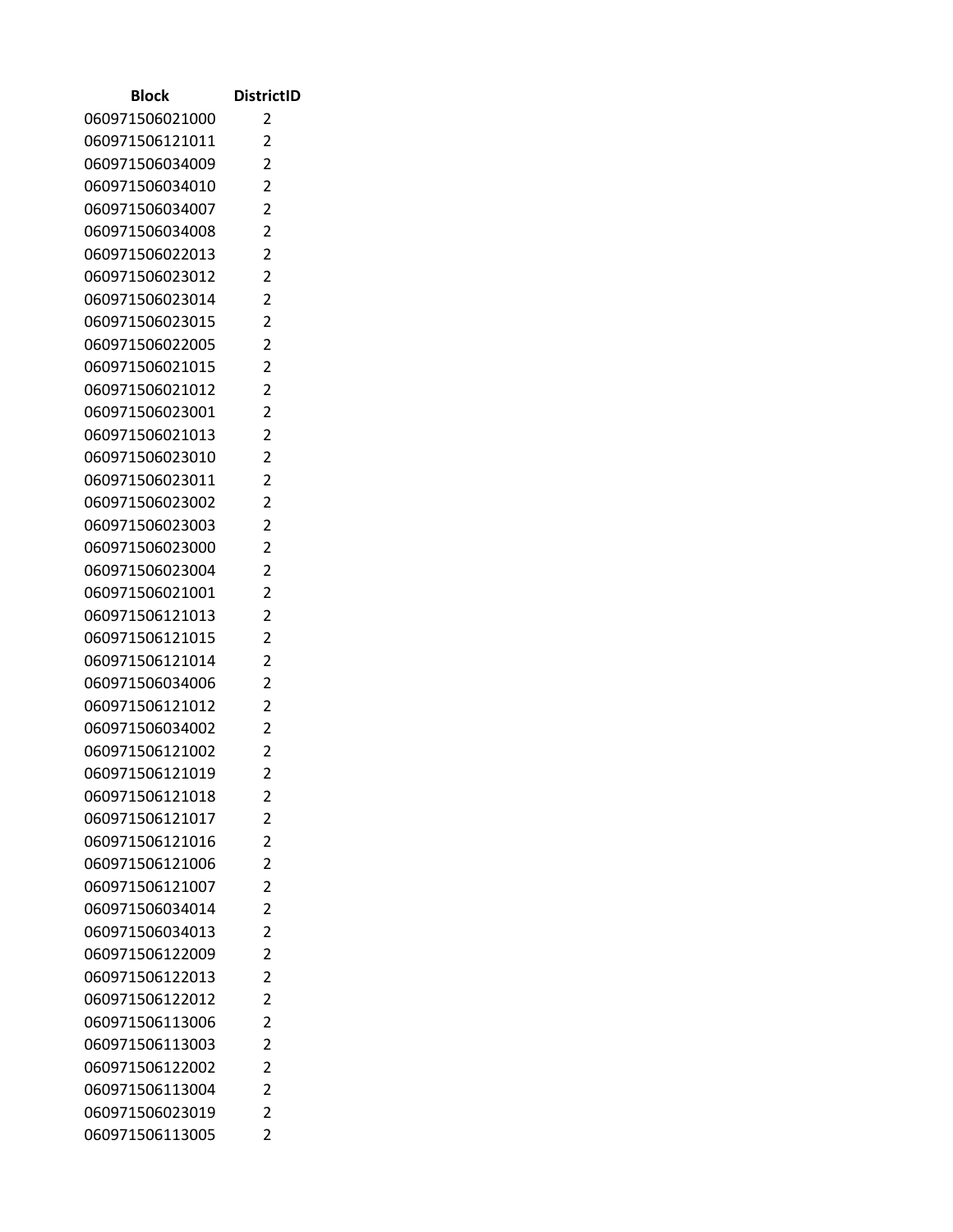| Block           | <b>DistrictID</b> |
|-----------------|-------------------|
| 060971506023007 | 2                 |
| 060971506113001 | 2                 |
| 060971506113002 | $\overline{2}$    |
| 060971506122001 | 2                 |
| 060971506113010 | $\overline{2}$    |
| 060971506113012 | $\overline{2}$    |
| 060971506113011 | $\overline{c}$    |
| 060971506113000 | $\overline{2}$    |
| 060971506114001 | 2                 |
| 060971506114005 | $\overline{2}$    |
| 060971506114000 | $\overline{2}$    |
| 060971506122000 | $\overline{2}$    |
| 060971506122014 | 2                 |
| 060971506122010 | 2                 |
| 060971506112012 | $\overline{2}$    |
| 060971506112008 | 2                 |
| 060971506112009 | $\overline{2}$    |
| 060971506112005 | 2                 |
| 060971506114006 | 2                 |
| 060971506114002 | $\overline{2}$    |
| 060971506112003 | 2                 |
| 060971506112010 | $\overline{2}$    |
| 060971506112013 | 2                 |
| 060971506114004 | $\overline{2}$    |
| 060971506112002 | $\overline{2}$    |
| 060971506112004 | $\overline{c}$    |
| 060971506112000 | $\overline{2}$    |
| 060971506112007 | 2                 |
| 060971506112006 | $\overline{2}$    |
| 060971506112001 | 2                 |
| 060971506011002 | 2                 |
| 060971506011005 | 2                 |
| 060971506011004 | 2                 |
| 060971506011003 | $\overline{2}$    |
| 060971506011000 | $\overline{2}$    |
| 060971506011006 | $\overline{2}$    |
| 060971506033004 | 2                 |
| 060971506022010 | $\overline{2}$    |
| 060971506022011 | $\overline{2}$    |
| 060971506033001 | 2                 |
| 060971506033002 | $\overline{2}$    |
| 060971506033003 | $\overline{2}$    |
| 060971506022009 | $\overline{2}$    |
| 060971506022000 | 2                 |
| 060971506022001 | 2                 |
| 060971506022008 | 2                 |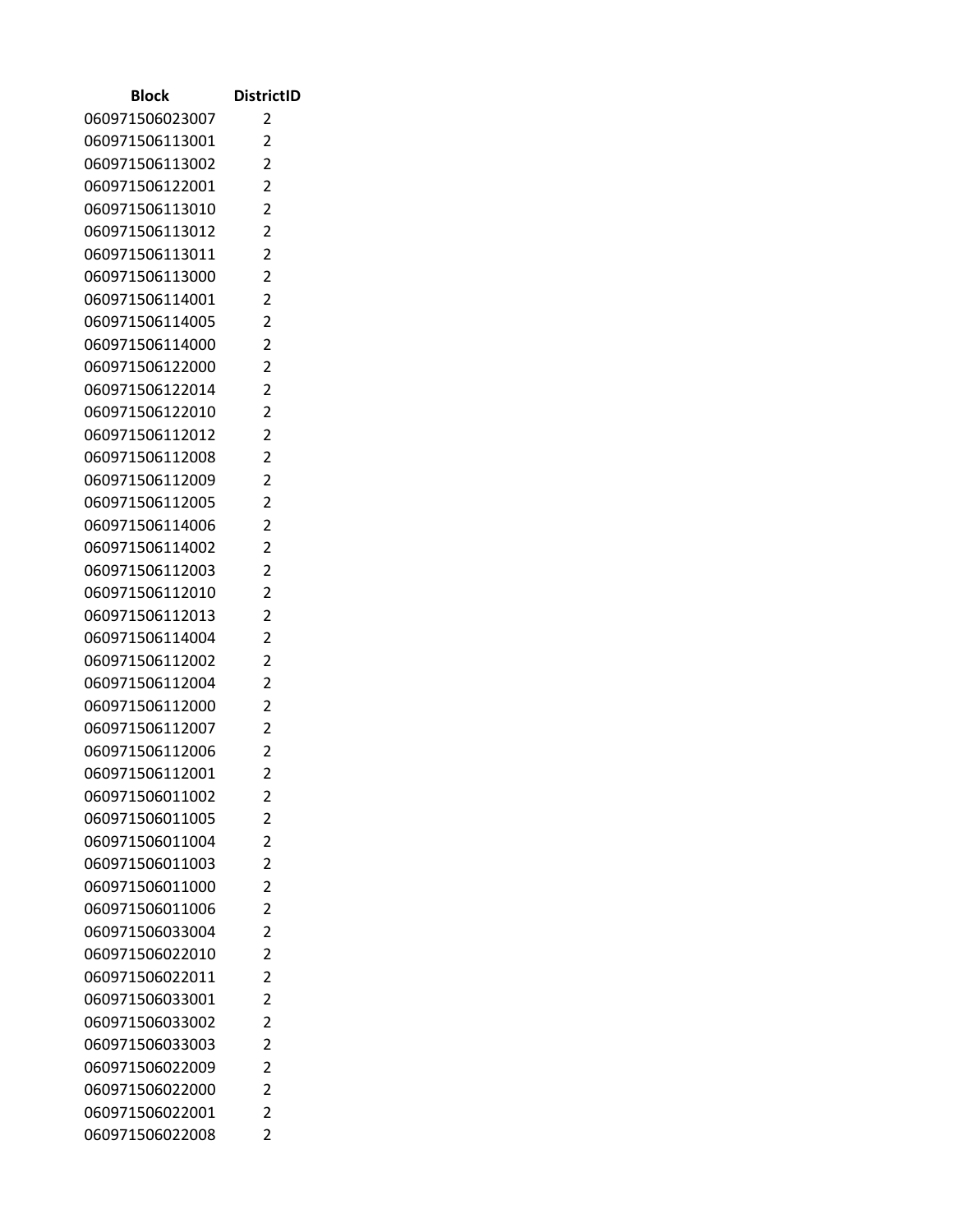| <b>Block</b>                       | <b>DistrictID</b>   |
|------------------------------------|---------------------|
| 060971506022012                    | 2                   |
| 060971506022007                    | 2                   |
| 060971506022006                    | $\overline{2}$      |
| 060971506022014                    | 2                   |
| 060971506022002                    | 2                   |
| 060971506022003                    | $\overline{2}$      |
| 060971506022004                    | 2                   |
| 060971506122040                    | $\overline{2}$      |
| 060971507021003                    | 2                   |
| 060971507021004                    | $\overline{2}$      |
| 060971506122050                    | $\overline{2}$      |
| 060971507021018                    | $\overline{c}$      |
| 060971507021008                    | $\overline{2}$      |
| 060971507011024                    | 2                   |
| 060971506122008                    | $\overline{2}$      |
| 060971507012000                    | $\overline{2}$      |
| 060971506122039                    | $\overline{2}$      |
| 060971506122038                    | 2                   |
| 060971506122036                    | 2                   |
| 060971506122037                    | $\overline{2}$      |
| 060971506122005                    | 2                   |
| 060971506122045                    | $\overline{2}$      |
| 060971506014008                    | 2                   |
| 060971506122007<br>060971506014007 | 2<br>$\overline{2}$ |
| 060971506014006                    | 2                   |
| 060971506011007                    | $\overline{2}$      |
| 060971506011008                    | 2                   |
| 060971506011009                    | $\overline{c}$      |
| 060971506014009                    | $\overline{2}$      |
| 060971506014005                    | 2                   |
| 060971506122006                    | $\overline{2}$      |
| 060971506013005                    | $\overline{2}$      |
| 060971506013000                    | $\overline{2}$      |
| 060971506011010                    | $\overline{2}$      |
| 060971506012001                    | $\overline{2}$      |
| 060971506012002                    | $\overline{2}$      |
| 060971506122003                    | $\overline{c}$      |
| 060971506013001                    | $\overline{2}$      |
| 060971506122004                    | $\overline{2}$      |
| 060971506013002                    | $\overline{2}$      |
| 060971506013004                    | $\overline{2}$      |
| 060971506012005                    | $\overline{c}$      |
| 060971506012003                    | $\overline{2}$      |
| 060971506012000                    | $\overline{2}$      |
| 060971506023013                    | $\overline{2}$      |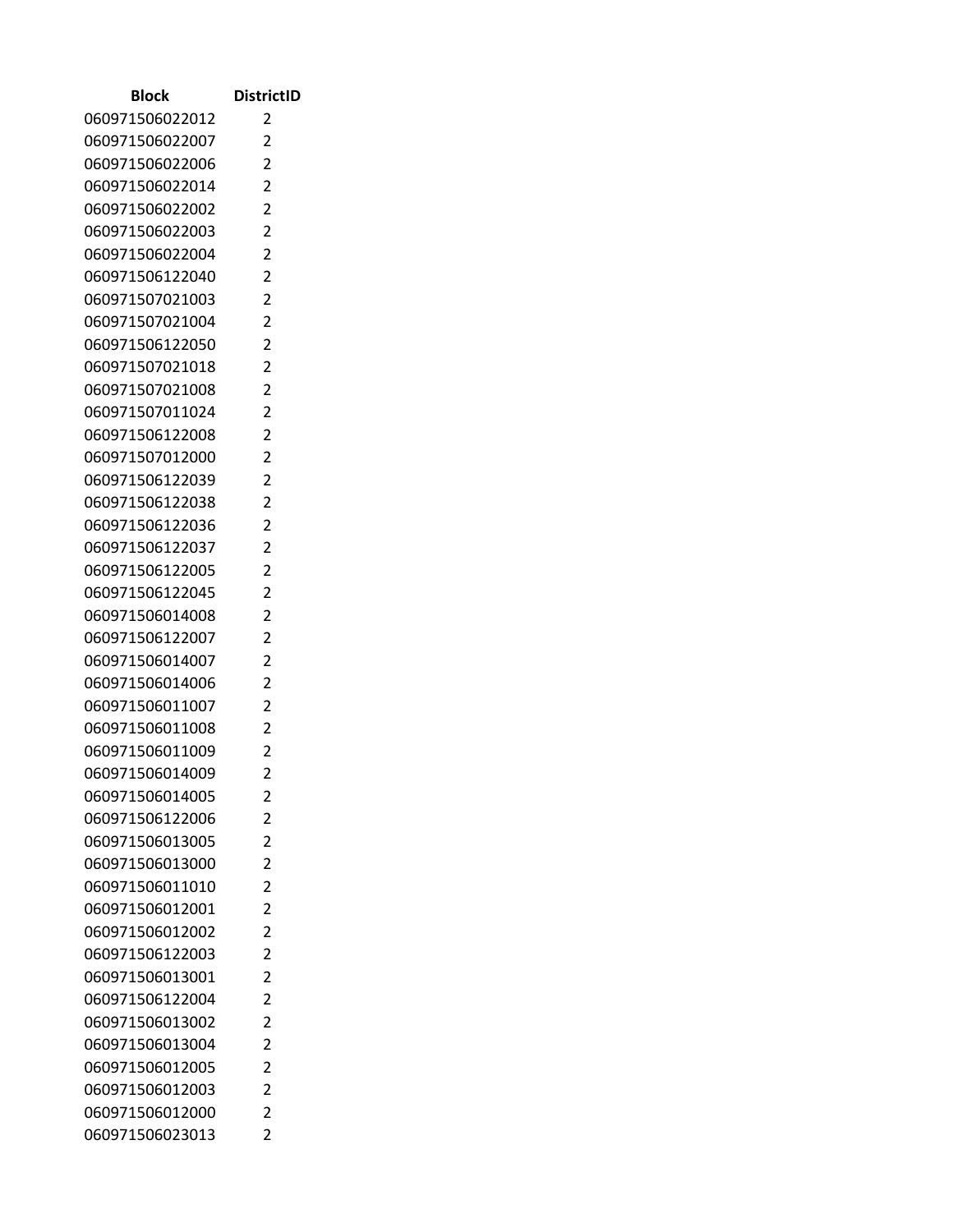| Block                              | <b>DistrictID</b>   |
|------------------------------------|---------------------|
| 060971506012004                    | 2                   |
| 060971506013003                    | 2                   |
| 060971506113009                    | 2                   |
| 060971506113008                    | 2                   |
| 060971506113007                    | 2                   |
| 060971506023016                    | $\overline{2}$      |
| 060971506023009                    | 2                   |
| 060971506023017                    | $\overline{2}$      |
| 060971506023018                    | 2                   |
| 060971506023008                    | $\overline{2}$      |
| 060971506023020                    | $\overline{2}$      |
| 060971506122049                    | 2                   |
| 060971506122017                    | $\overline{2}$      |
| 060971506122018                    | 2                   |
| 060971507014003                    | $\overline{2}$      |
| 060971507013041                    | $\overline{2}$      |
| 060971508002004                    | $\overline{2}$      |
| 060971508002002                    | $\overline{2}$      |
| 060971508002000                    | 2                   |
| 060971507013038                    | $\overline{2}$      |
| 060971508002003                    | 2                   |
| 060971507013039                    | 2                   |
| 060971507013037                    | 2                   |
| 060971507013036<br>060971507013020 | 2<br>$\overline{2}$ |
| 060971507014002                    | 2                   |
| 060971507014001                    | $\overline{2}$      |
| 060971507014005                    | 2                   |
| 060971507024003                    | $\overline{c}$      |
| 060971507013040                    | $\overline{2}$      |
| 060971507013035                    | 2                   |
| 060971507013021                    | $\overline{2}$      |
| 060971507013033                    | $\overline{2}$      |
| 060971507013032                    | $\overline{2}$      |
| 060971507014000                    | $\overline{2}$      |
| 060971507012013                    | $\overline{2}$      |
| 060971507013034                    | $\overline{2}$      |
| 060971507013031                    | $\overline{c}$      |
| 060971507012012                    | $\overline{2}$      |
| 060971507013011                    | $\overline{2}$      |
| 060971507013012                    | $\overline{2}$      |
| 060971507013007                    | $\overline{2}$      |
| 060971507013006                    | $\overline{2}$      |
| 060971509011012                    | $\overline{2}$      |
| 060971507013005                    | $\overline{2}$      |
| 060971507013004                    | $\overline{2}$      |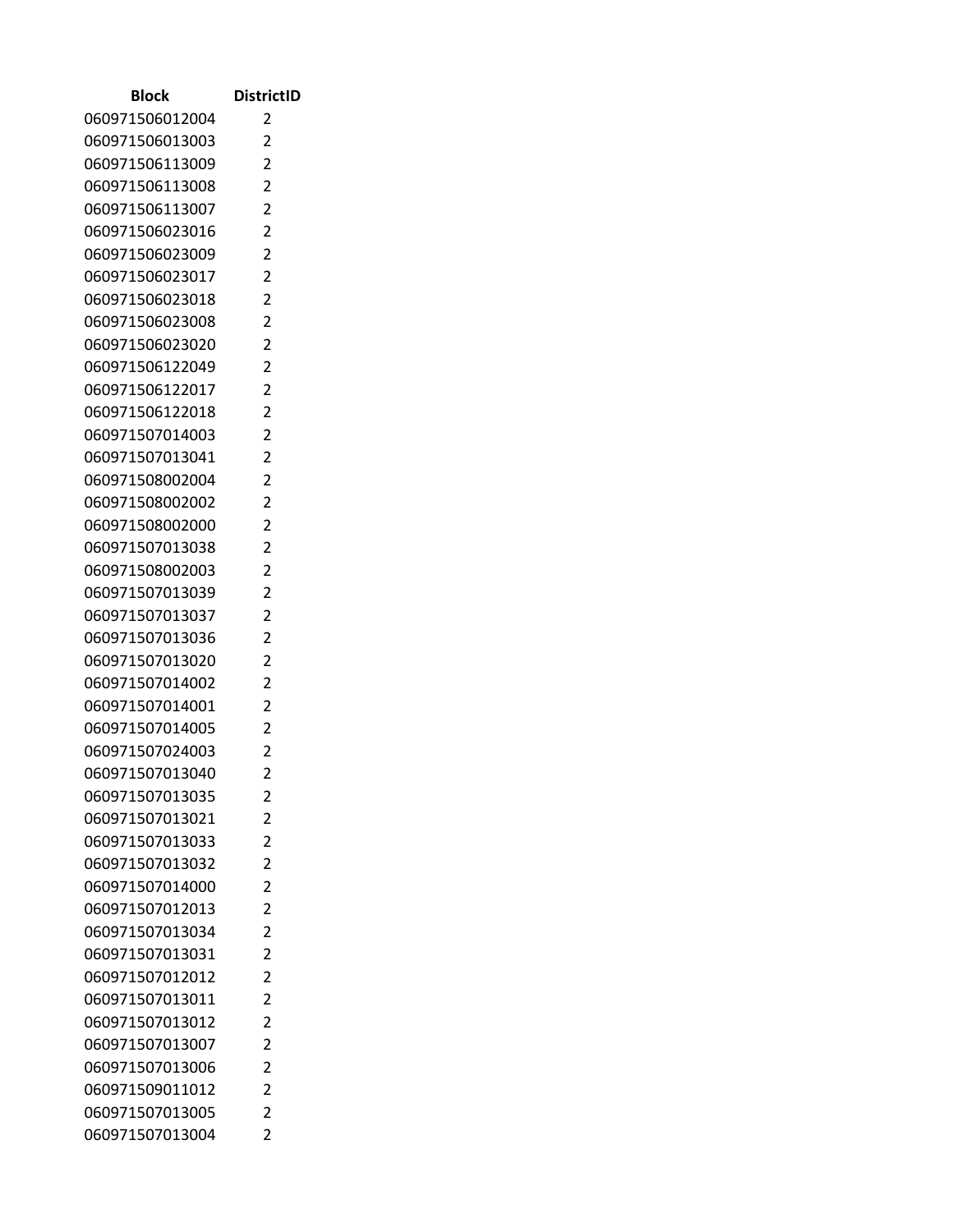| <b>Block</b>                       | <b>DistrictID</b>                |
|------------------------------------|----------------------------------|
| 060971507013003                    | 2                                |
| 060971507013019                    | 2                                |
| 060971507013013                    | $\overline{2}$                   |
| 060971507013018                    | 2                                |
| 060971507013017                    | 2                                |
| 060971507013014                    | $\overline{2}$                   |
| 060971507013002                    | 2                                |
| 060971507013000                    | $\overline{2}$                   |
| 060971509011002                    | 2                                |
| 060971509011001                    | $\overline{2}$                   |
| 060971509011000                    | $\overline{2}$                   |
| 060971509011019                    | $\overline{c}$                   |
| 060971509011023                    | $\overline{2}$                   |
| 060971509011020                    | 2                                |
| 060971509011021                    | $\overline{2}$                   |
| 060971507013022                    | $\overline{2}$                   |
| 060971507013015                    | $\overline{2}$                   |
| 060971507013023                    | 2                                |
| 060971507013024                    | 2                                |
| 060971507013001                    | $\overline{2}$                   |
| 060971507013016                    | $\overline{2}$                   |
| 060971507011032                    | $\overline{2}$                   |
| 060971507013027                    | 2                                |
| 060971507013025<br>060971507013030 | $\overline{2}$<br>$\overline{2}$ |
| 060971507013029                    | 2                                |
| 060971507011023                    | $\overline{2}$                   |
| 060971509011024                    | 2                                |
| 060971509011022                    | $\overline{c}$                   |
| 060971509012013                    | $\overline{2}$                   |
| 060971507011022                    | 2                                |
| 060971507011015                    | $\overline{2}$                   |
| 060971508003006                    | $\overline{2}$                   |
| 060971508003012                    | $\overline{2}$                   |
| 060971508003013                    | $\overline{2}$                   |
| 060971508003004                    | $\overline{2}$                   |
| 060971508001006                    | $\overline{2}$                   |
| 060971508001007                    | 2                                |
| 060971508003003                    | $\overline{2}$                   |
| 060971508004020                    | $\overline{2}$                   |
| 060971508004021                    | $\overline{2}$                   |
| 060971508004022                    | $\overline{2}$                   |
| 060971508004001                    | $\overline{c}$                   |
| 060971508002007                    | $\overline{2}$                   |
| 060971508002006                    | $\overline{2}$                   |
| 060971508003014                    | $\overline{2}$                   |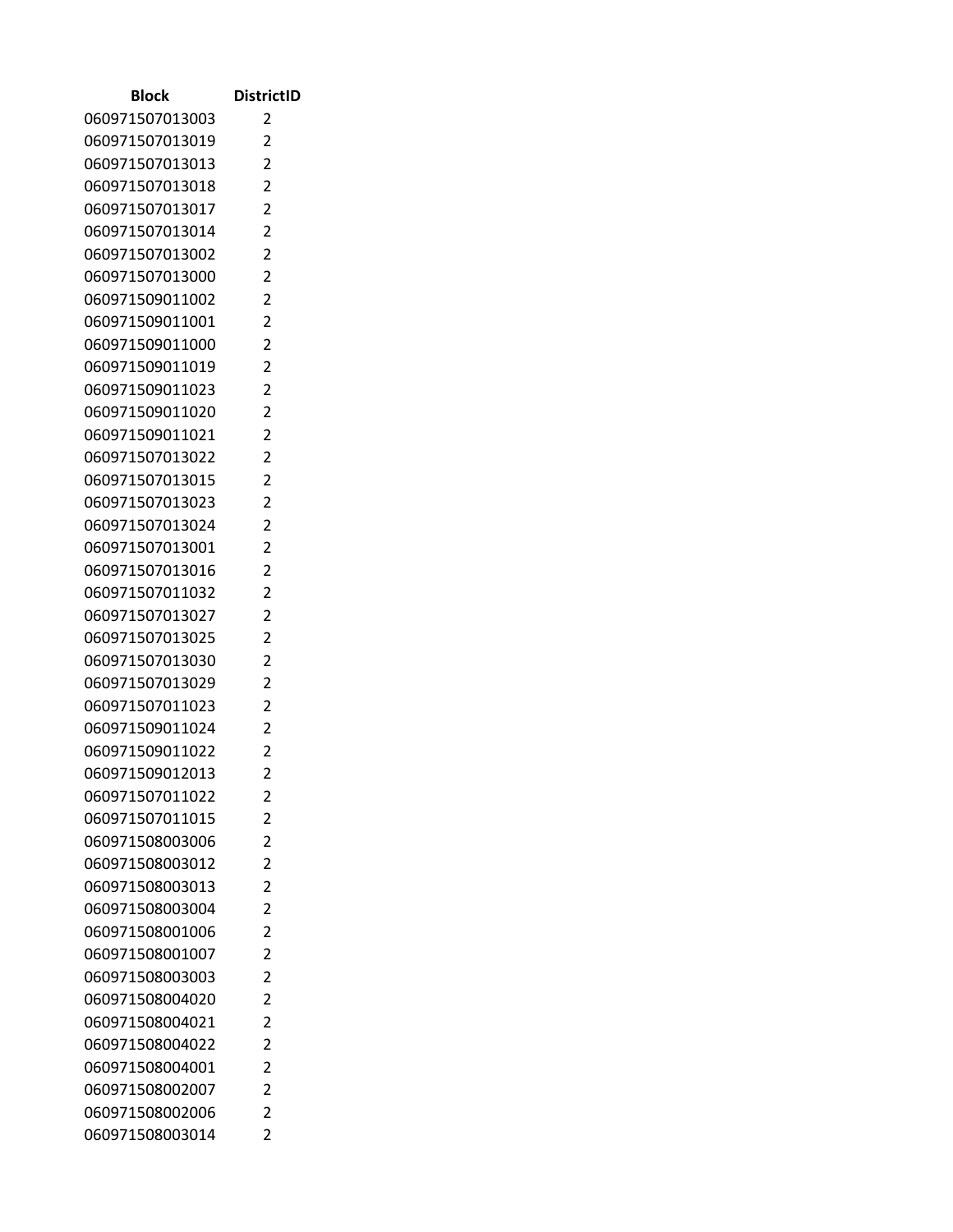| <b>Block</b>                       | <b>DistrictID</b>                |
|------------------------------------|----------------------------------|
| 060971508003002                    | 2                                |
| 060971508002005                    | 2                                |
| 060971508002001                    | $\overline{2}$                   |
| 060971508003000                    | 2                                |
| 060971508001001                    | $\overline{2}$                   |
| 060971509024013                    | $\overline{2}$                   |
| 060971508001011                    | 2                                |
| 060971508001000                    | $\overline{2}$                   |
| 060971509024012                    | 2                                |
| 060971509024014                    | $\overline{2}$                   |
| 060971509024011                    | $\overline{2}$                   |
| 060971509024007                    | 2                                |
| 060971509024003                    | $\overline{2}$                   |
| 060971509024004                    | 2                                |
| 060971509024001                    | $\overline{2}$                   |
| 060971509024008                    | $\overline{2}$                   |
| 060971509024009                    | $\overline{2}$                   |
| 060971509024006                    | $\overline{2}$                   |
| 060971509024005                    | 2                                |
| 060971509024000                    | $\overline{2}$                   |
| 060971509015026                    | $\overline{2}$                   |
| 060971508001008                    | $\overline{2}$                   |
| 060971508001009                    | $\overline{2}$                   |
| 060971508003001                    | $\overline{2}$                   |
| 060971508001010                    | $\overline{2}$                   |
| 060971509024015                    | 2                                |
| 060971509024010                    | $\overline{2}$                   |
| 060971509011017                    | 2                                |
| 060971509011016                    | $\overline{c}$<br>$\overline{2}$ |
| 060971507013009<br>060971507013010 |                                  |
| 060971507013042                    | 2<br>$\overline{2}$              |
| 060971509011015                    | $\overline{2}$                   |
| 060971507013008                    | $\overline{2}$                   |
| 060971509011014                    | $\overline{2}$                   |
| 060971509011018                    | $\overline{2}$                   |
| 060971509011008                    | $\overline{2}$                   |
| 060971509011009                    | $\overline{c}$                   |
| 060971509011007                    | $\overline{2}$                   |
| 060971509011006                    | $\overline{2}$                   |
| 060971509015025                    | $\overline{2}$                   |
| 060971509011005                    | $\overline{2}$                   |
| 060971509015024                    | $\overline{c}$                   |
| 060971509011010                    | $\overline{2}$                   |
| 060971509011013                    | $\overline{2}$                   |
| 060971509011003                    | $\overline{2}$                   |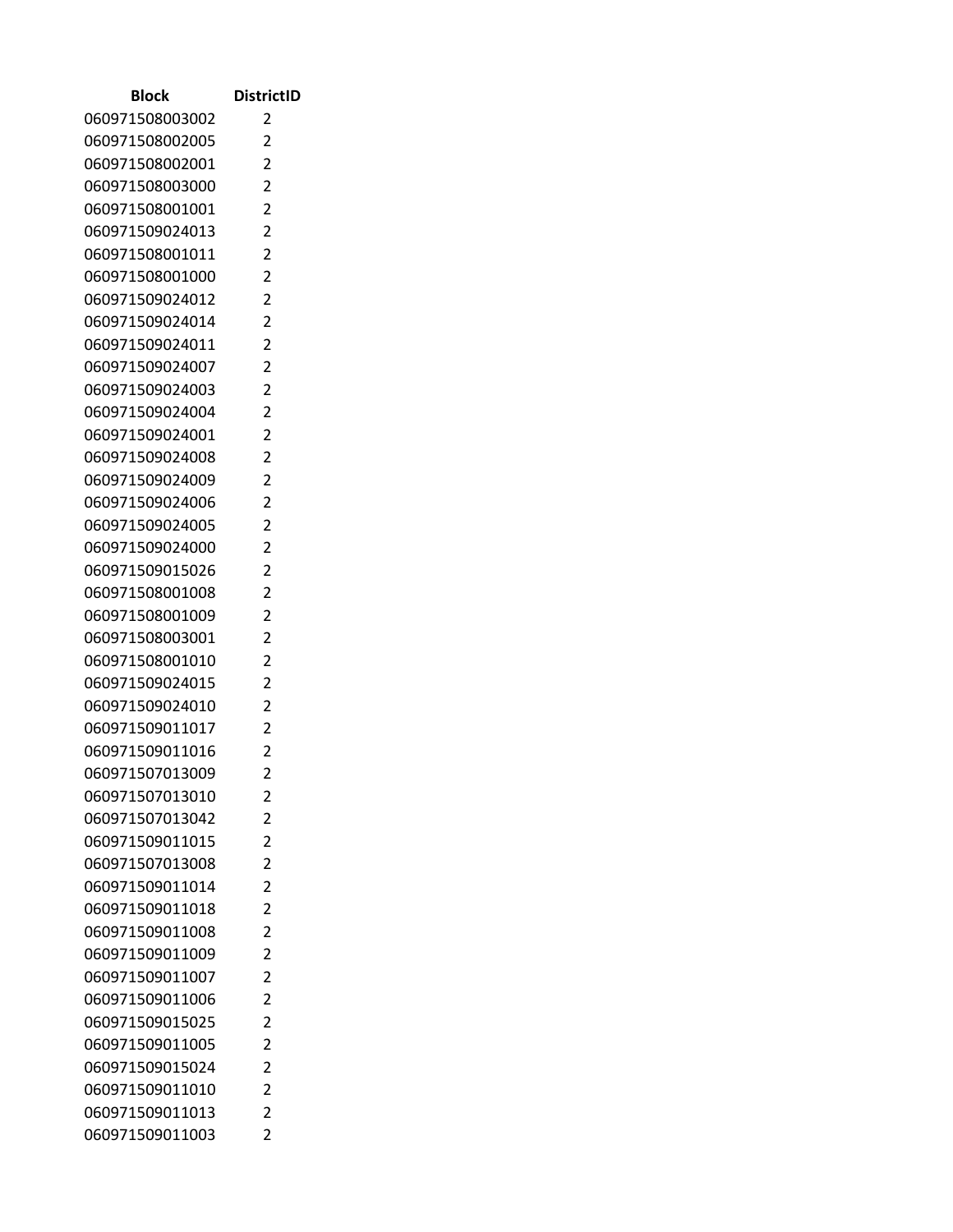| <b>Block</b>                       | <b>DistrictID</b>                |
|------------------------------------|----------------------------------|
| 060971509011011                    | 2                                |
| 060971509011004                    | 2                                |
| 060971507014006                    | $\overline{2}$                   |
| 060971508002008                    | 2                                |
| 060971509015005                    | $\overline{2}$                   |
| 060971509021006                    | $\overline{2}$                   |
| 060971509015006                    | 2                                |
| 060971509015000                    | $\overline{2}$                   |
| 060971509015004                    | 2                                |
| 060971509015015                    | $\overline{2}$                   |
| 060971509015016                    | $\overline{2}$                   |
| 060971509014005                    | 2                                |
| 060971509012005                    | $\overline{2}$                   |
| 060971509012003                    | 2                                |
| 060971509014006                    | $\overline{2}$                   |
| 060971509014004                    | $\overline{2}$                   |
| 060971509014002                    | $\overline{2}$                   |
| 060971509014003                    | $\overline{2}$                   |
| 060971509012004                    | 2                                |
| 060971509012002                    | $\overline{2}$                   |
| 060971509012008                    | $\overline{2}$                   |
| 060971509012009                    | $\overline{2}$                   |
| 060971509012011                    | $\overline{2}$                   |
| 060971509012012                    | $\overline{2}$                   |
| 060971509012010                    | $\overline{2}$                   |
| 060971509012001                    | 2                                |
| 060971509013008                    | $\overline{2}$                   |
| 060971509013005                    | 2                                |
| 060971509013007                    | $\overline{c}$                   |
| 060971509014001                    | $\overline{2}$                   |
| 060971509014000                    | 2                                |
| 060971506092028                    | $\overline{2}$                   |
| 060971506092021                    | $\overline{2}$                   |
| 060971506092022                    | $\overline{2}$                   |
| 060971506094006                    | $\overline{2}$<br>$\overline{2}$ |
| 060971506092019                    | $\overline{2}$                   |
| 060971506092007                    | $\overline{c}$                   |
| 060971506091020<br>060971506091003 | $\overline{2}$                   |
| 060971506092018                    | $\overline{2}$                   |
| 060971506091008                    | $\overline{2}$                   |
| 060971506092013                    | $\overline{2}$                   |
| 060971506092015                    | $\overline{c}$                   |
| 060971506092014                    | $\overline{2}$                   |
| 060971506092017                    | 2                                |
| 060971506091016                    | $\overline{2}$                   |
|                                    |                                  |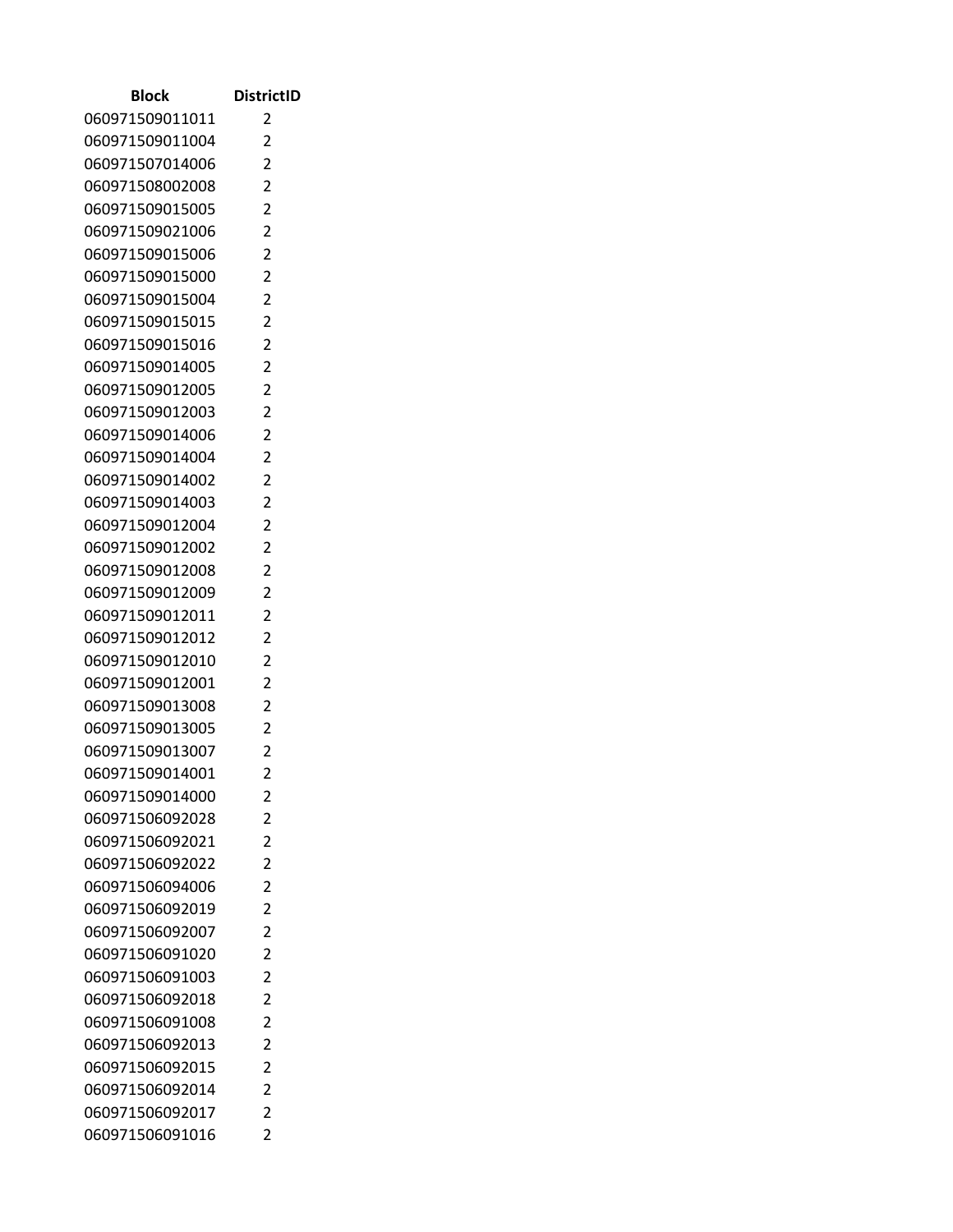| <b>Block</b>                       | <b>DistrictID</b> |
|------------------------------------|-------------------|
| 060971506092025                    | 2                 |
| 060971506092016                    | 2                 |
| 060971506092012                    | $\overline{2}$    |
| 060971506092024                    | 2                 |
| 060971506091019                    | $\overline{2}$    |
| 060971506091012                    | $\overline{2}$    |
| 060971506091010                    | 2                 |
| 060971506091009                    | $\overline{2}$    |
| 060971506091011                    | 2                 |
| 060971513091007                    | $\overline{2}$    |
| 060971506123004                    | $\overline{2}$    |
| 060971506123012                    | $\overline{c}$    |
| 060971506123024                    | $\overline{2}$    |
| 060971506123008                    | 2                 |
| 060971506123001                    | $\overline{2}$    |
| 060971506123009                    | $\overline{2}$    |
| 060971513013006                    | 3                 |
| 060971513012005                    | 3                 |
| 060971513012006                    | 3                 |
| 060971513012007                    | 3                 |
| 060971513011011                    | 3                 |
| 060971513011002                    | 3                 |
| 060971513012008                    | 3                 |
| 060971513011001<br>060971513011013 | 3<br>3            |
| 060971513011004                    | 3                 |
| 060971513011005                    | 3                 |
| 060971513011000                    | 3                 |
| 060971513011007                    | 3                 |
| 060971513011003                    | 3                 |
| 060971513102002                    | 3                 |
| 060971513102000                    | 3                 |
| 060971513102001                    | 3                 |
| 060971513101001                    | 3                 |
| 060971513101003                    | 3                 |
| 060971513101002                    | 3                 |
| 060971513101004                    | 3                 |
| 060971513104006                    | 3                 |
| 060971513104005                    | 3                 |
| 060971513104004                    | 3                 |
| 060971515051008                    | 3                 |
| 060971513093005                    | 3                 |
| 060971513093019                    | 3                 |
| 060971513093031                    | 3                 |
| 060971513093030                    | 3                 |
| 060971513093028                    | 3                 |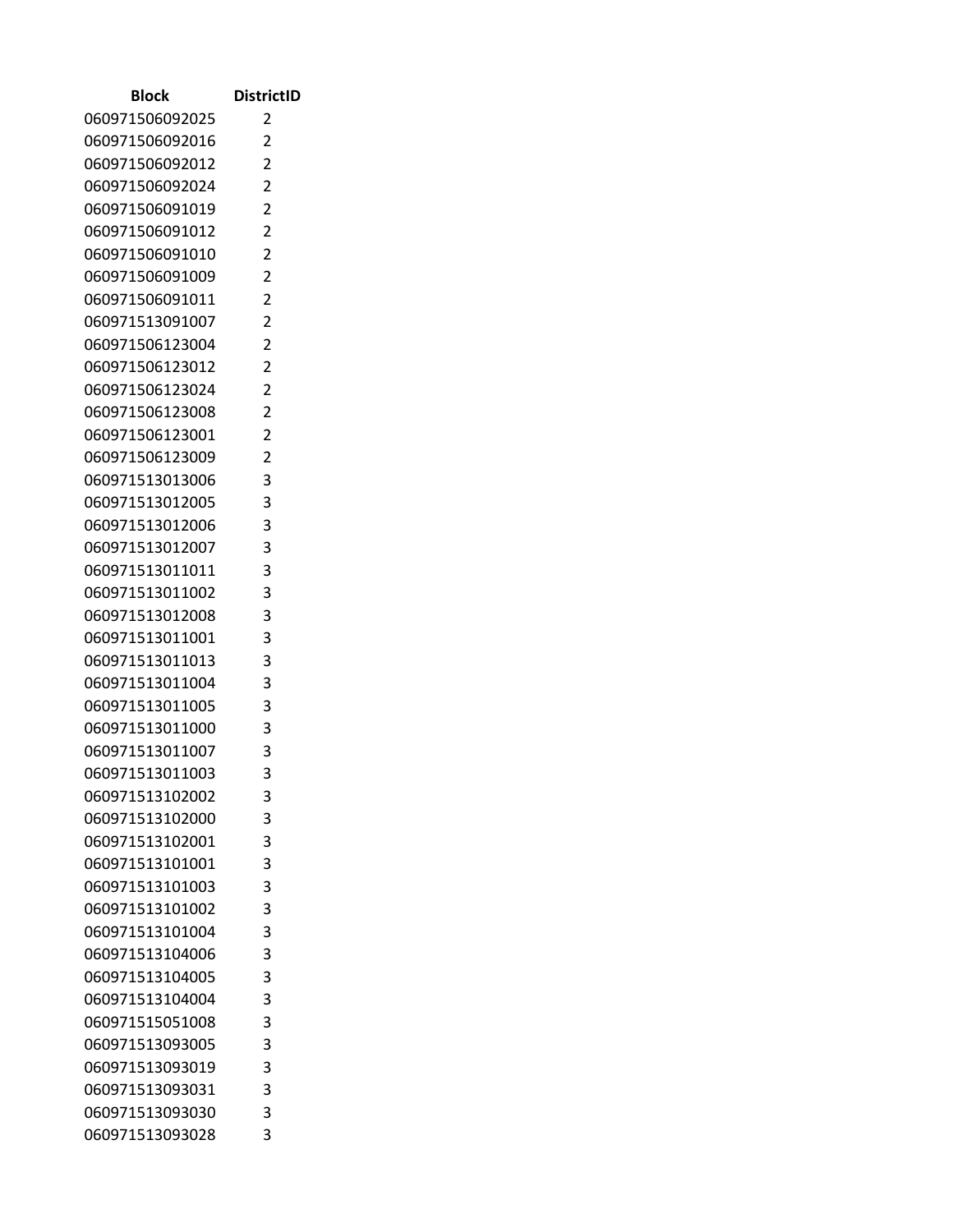| Block           | <b>DistrictID</b>          |
|-----------------|----------------------------|
| 060971513093029 | 3                          |
| 060971513093017 | 3                          |
| 060971513093021 | 3                          |
| 060971513093003 | 3                          |
| 060971513093002 | 3                          |
| 060971513093014 | 3                          |
| 060971513105003 | 3                          |
| 060971513093032 | 3                          |
| 060971513105002 | 3                          |
| 060971513105000 | $\overline{\phantom{a}}$ 3 |
| 060971513105001 | 3                          |
| 060971513093015 | 3                          |
| 060971513093009 | 3                          |
| 060971513093007 | 3                          |
| 060971513093020 | $\overline{\phantom{a}}$ 3 |
| 060971513093016 | 3                          |
| 060971513093022 | 3                          |
| 060971513093008 | 3                          |
| 060971513093010 | 3                          |
| 060971513093006 | 3                          |
| 060971513093004 | 3                          |
| 060971513093001 | 3                          |
| 060971513092001 | 3                          |
| 060971513092008 | 3                          |
| 060971513092009 | 3                          |
| 060971513093000 | 3                          |
| 060971513092010 | 3                          |
| 060971513092004 | 3                          |
| 060971513092003 | 3                          |
| 060971513092007 | 3                          |
| 060971513092000 | 3                          |
| 060971513104000 | 3                          |
| 060971513104003 | 3                          |
| 060971513093027 | 3                          |
| 060971513105004 | 3                          |
| 060971513093018 | 3                          |
| 060971513105005 | 3                          |
| 060971513093026 | 3                          |
| 060971513093012 | 3                          |
| 060971513093013 | 3                          |
| 060971513093011 | 3                          |
| 060971513104007 | 3                          |
| 060971513104002 | 3                          |
| 060971513114000 | 3                          |
| 060971513105007 | 3                          |
| 060971513115002 | 3                          |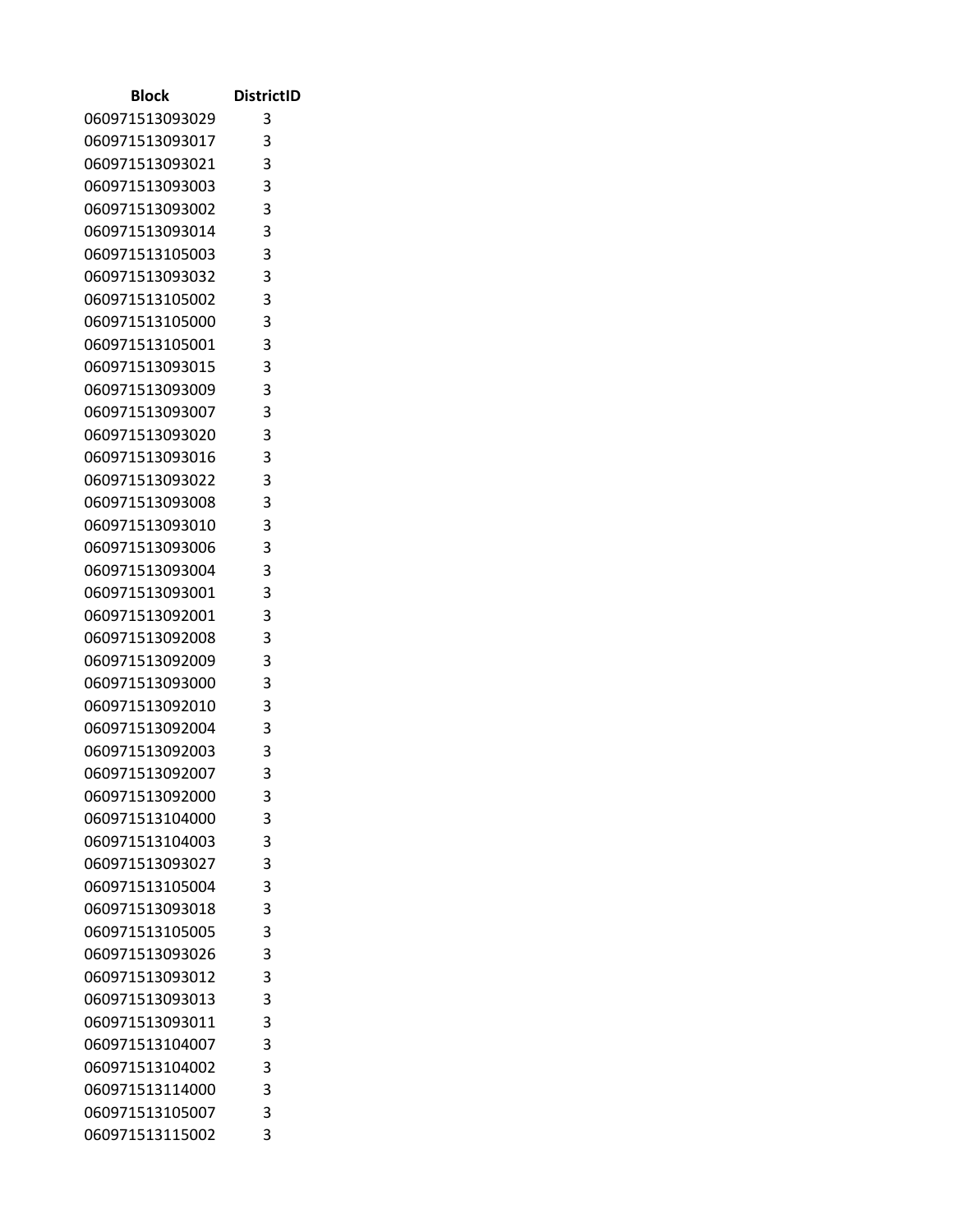| Block                              | <b>DistrictID</b>          |
|------------------------------------|----------------------------|
| 060971513105006                    | 3                          |
| 060971513105008                    | 3                          |
| 060971513105009                    | 3                          |
| 060971513082009                    | 3                          |
| 060971513082014                    | $\overline{\phantom{a}}$ 3 |
| 060971513082011                    | 3                          |
| 060971513082010                    | 3                          |
| 060971513082012                    | 3                          |
| 060971513103005                    | 3                          |
| 060971513103006                    | $\overline{\phantom{a}}$ 3 |
| 060971513103004                    | 3                          |
| 060971513103000                    | 3                          |
| 060971513061003                    | 3                          |
| 060971513061002                    | 3                          |
| 060971513063013                    | 3                          |
| 060971513061000                    | 3                          |
| 060971513101000                    | 3                          |
| 060971513103003                    | 3                          |
| 060971513104001                    | 3                          |
| 060971513093024                    | 3                          |
| 060971513093025                    | 3                          |
| 060971513093023                    | 3                          |
| 060971513063008                    | 3                          |
| 060971513063012                    | 3<br>3                     |
| 060971513063011<br>060971513063000 | 3                          |
| 060971513083004                    | 3                          |
| 060971513083002                    | 3                          |
| 060971513063010                    | 3                          |
| 060971513083003                    | 3                          |
| 060971513083001                    | 3                          |
| 060971513081003                    | 3                          |
| 060971513081007                    | 3                          |
| 060971513073004                    | 3                          |
| 060971513073003                    | 3                          |
| 060971513073006                    | 3                          |
| 060971513073005                    | 3                          |
| 060971513082005                    | 3                          |
| 060971513081016                    | 3                          |
| 060971513082004                    | 3                          |
| 060971513082006                    | 3                          |
| 060971513082007                    | 3                          |
| 060971513073008                    | 3                          |
| 060971513074012                    | 3                          |
| 060971513082003                    | 3                          |
| 060971513074008                    | 3                          |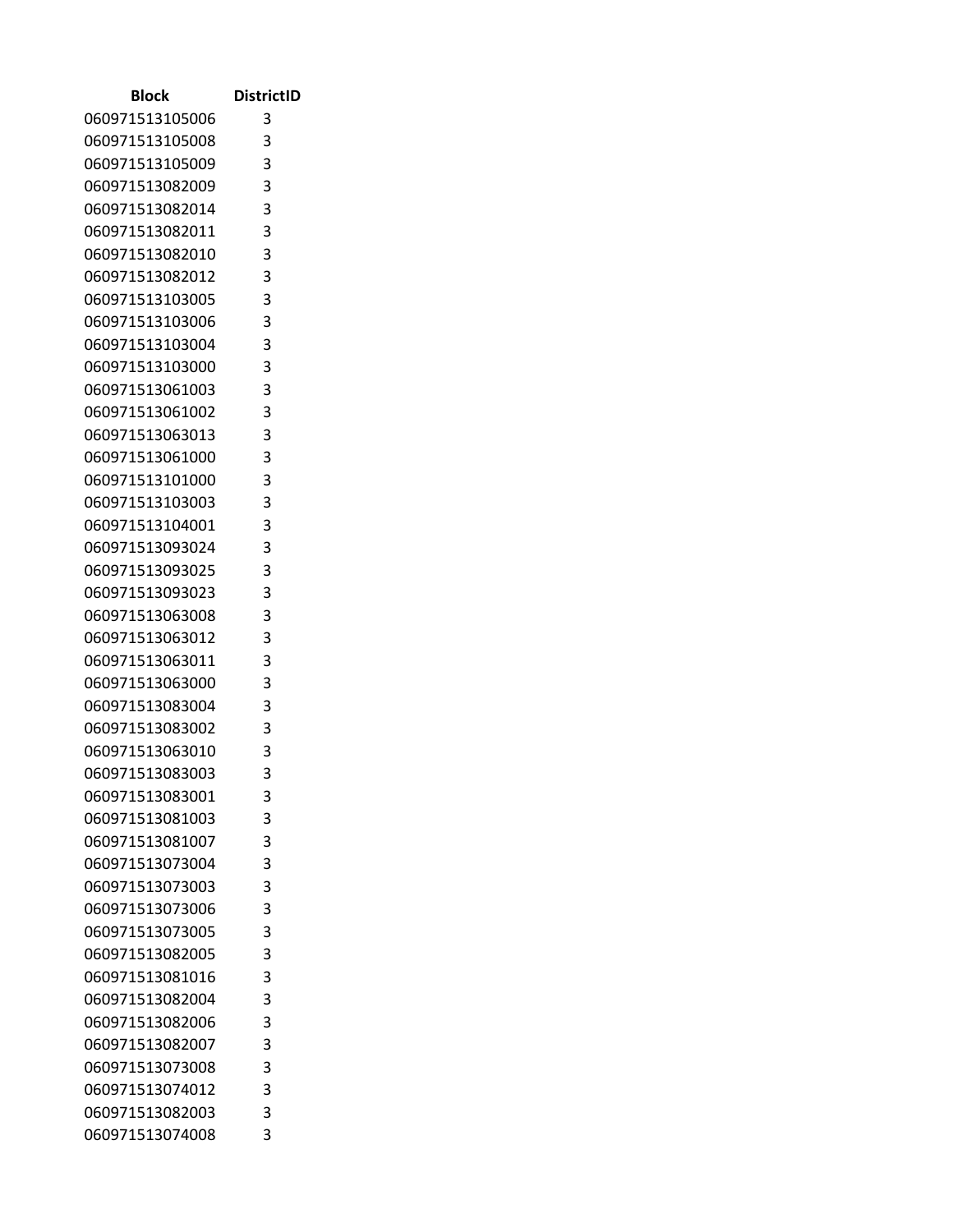| Block           | <b>DistrictID</b>          |
|-----------------|----------------------------|
| 060971513074004 | 3                          |
| 060971513074003 | 3                          |
| 060971513074005 | 3                          |
| 060971514053000 | 3                          |
| 060971514052003 | 3                          |
| 060971514052004 | 3                          |
| 060971514051003 | 3                          |
| 060971514051002 | 3                          |
| 060971514054010 | 3                          |
| 060971514052005 | $\overline{\phantom{a}}$ 3 |
| 060971514051001 | 3                          |
| 060971514051000 | 3                          |
| 060971514054002 | 3                          |
| 060971514054006 | 3                          |
| 060971514052006 | 3                          |
| 060971514054004 | 3                          |
| 060971514054005 | 3                          |
| 060971514054007 | 3                          |
| 060971514054003 | 3                          |
| 060971514054008 | 3                          |
| 060971514054001 | 3                          |
| 060971513072001 | 3                          |
| 060971514053019 | 3                          |
| 060971513071001 | 3                          |
| 060971513092006 | 3                          |
| 060971513092005 | 3                          |
| 060971513092002 | 3                          |
| 060971514053018 | 3                          |
| 060971514053016 | 3                          |
| 060971514053017 | 3                          |
| 060971514054000 | 3                          |
| 060971514032023 | 3                          |
| 060971514032030 | 3                          |
| 060971514032028 | 3                          |
| 060971514032032 | 3                          |
| 060971514032025 | 3                          |
| 060971514031016 | 3                          |
| 060971514031013 | 3                          |
| 060971514031012 | 3                          |
| 060971514031015 | 3                          |
| 060971514031011 | 3                          |
| 060971514031010 | 3                          |
| 060971514031003 | 3                          |
| 060971514031002 | 3                          |
| 060971514031001 | 3<br>3                     |
| 060971514031036 |                            |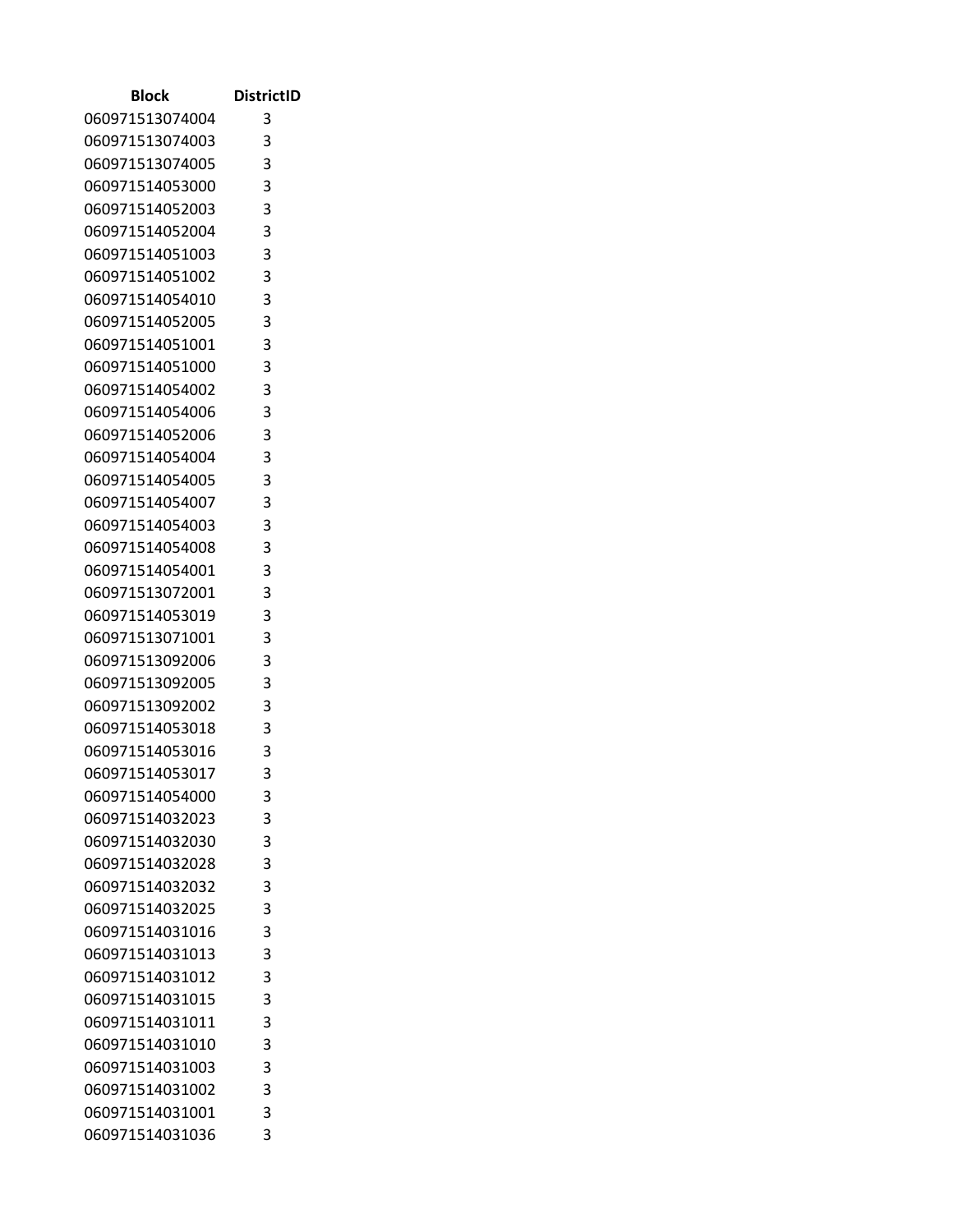| Block           | <b>DistrictID</b> |
|-----------------|-------------------|
| 060971514031038 | 3                 |
| 060971514031008 | 3                 |
| 060971514031009 | 3                 |
| 060971514031039 | 3                 |
| 060971514031005 | 3                 |
| 060971514032034 | 3                 |
| 060971514031037 | 3                 |
| 060971514031007 | 3                 |
| 060971514031006 | 3                 |
| 060971514032018 | 3                 |
| 060971514031000 | 3                 |
| 060971514032017 | 3                 |
| 060971514032014 | 3                 |
| 060971514032019 | 3                 |
| 060971514032020 | 3                 |
| 060971514032015 | 3                 |
| 060971514032004 | 3                 |
| 060971514032003 | 3                 |
| 060971514032005 | 3                 |
| 060971514032022 | 3                 |
| 060971514032009 | 3                 |
| 060971514032007 | 3                 |
| 060971514032001 | 3                 |
| 060971514032027 | 3                 |
| 060971514032021 | 3                 |
| 060971514032011 | 3                 |
| 060971514032016 | 3                 |
| 060971514032013 | 3                 |
| 060971514032012 | 3                 |
| 060971514032010 | 3                 |
| 060971514032006 | 3                 |
| 060971514032000 | 3                 |
| 060971520001039 | 3                 |
| 060971520001033 | 3                 |
| 060971520001040 | 3                 |
| 060971520001041 | 3                 |
| 060971520001038 | 3                 |
| 060971520001042 | 3                 |
| 060971520001035 | 3                 |
| 060971520001021 | 3                 |
| 060971520001023 | 3                 |
| 060971520001000 | 3                 |
| 060971520001034 | 3                 |
| 060971520001024 | 3                 |
| 060971520001025 | 3                 |
| 060971520002014 | 3                 |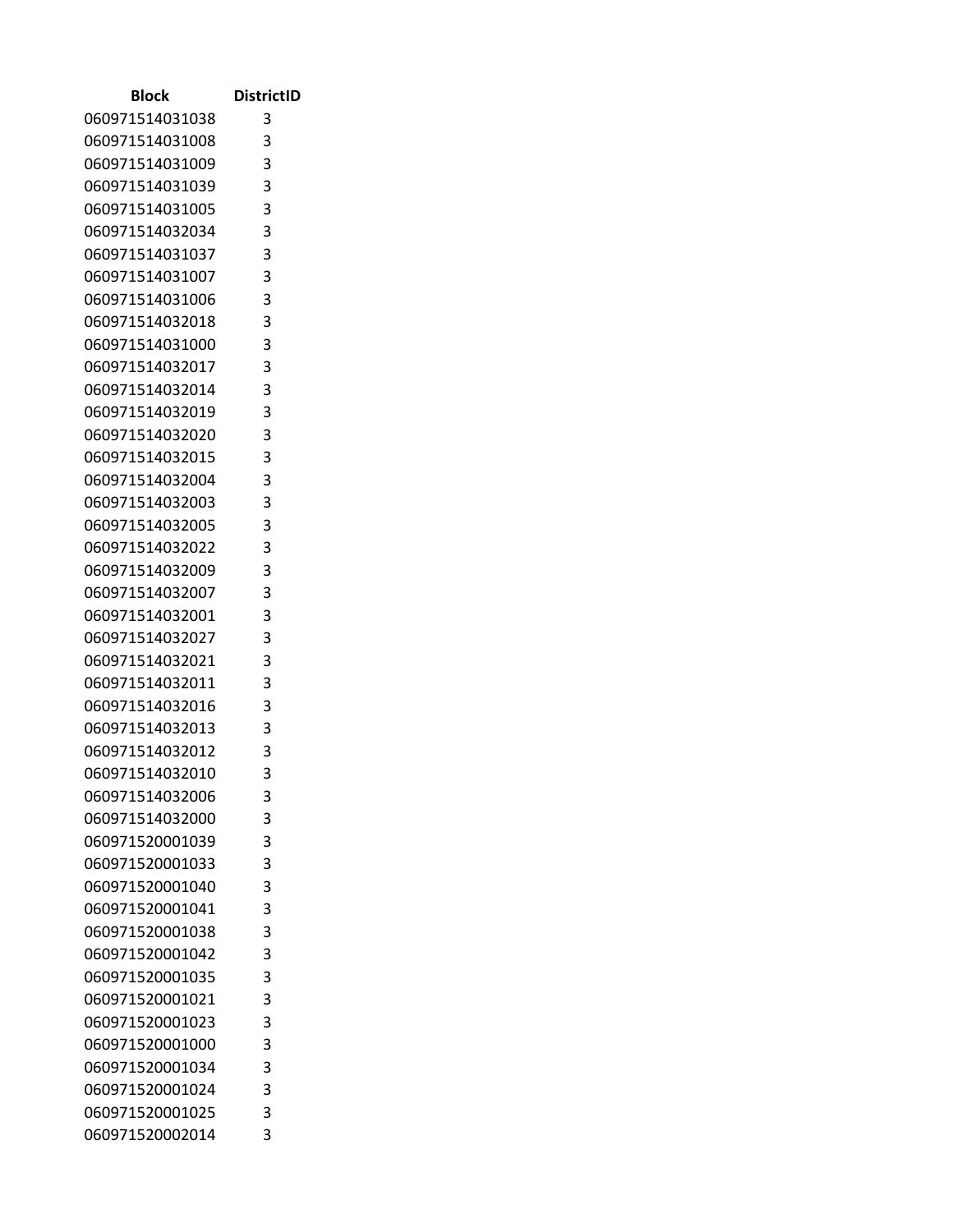| Block           | <b>DistrictID</b> |
|-----------------|-------------------|
| 060971520002013 | 3                 |
| 060971520002012 | 3                 |
| 060971520002008 | 3                 |
| 060971520001046 | 3                 |
| 060971520001043 | 3                 |
| 060971520001037 | 3                 |
| 060971519004000 | 3                 |
| 060971519004001 | 3                 |
| 060971520001045 | 3                 |
| 060971520001032 | 3                 |
| 060971520001036 | 3                 |
| 060971520002015 | 3                 |
| 060971520002016 | 3                 |
| 060971520002011 | 3                 |
| 060971520002007 | 3                 |
| 060971520002017 | 3                 |
| 060971520002003 | 3                 |
| 060971520002018 | 3                 |
| 060971520002006 | 3                 |
| 060971520002010 | 3                 |
| 060971522034016 | 3                 |
| 060971520002009 | 3                 |
| 060971522034007 | 3                 |
| 060971522034015 | 3                 |
| 060971522034014 | 3                 |
| 060971522034006 | 3                 |
| 060971522034005 | 3                 |
| 060971522032010 | 3                 |
| 060971522032007 | 3                 |
| 060971522014003 | 3                 |
| 060971522032011 | 3                 |
| 060971522032006 | 3                 |
| 060971522032012 | 3                 |
| 060971522032005 | 3                 |
| 060971522014002 | 3                 |
| 060971522034020 | 3                 |
| 060971522034012 | 3                 |
| 060971522034013 | 3                 |
| 060971522034004 | 3                 |
| 060971522032013 | 3                 |
| 060971522034003 | 3                 |
| 060971522032014 | 3                 |
| 060971522034019 | 3                 |
| 060971533013027 | 3                 |
| 060971533011004 | 3<br>3            |
| 060971533011001 |                   |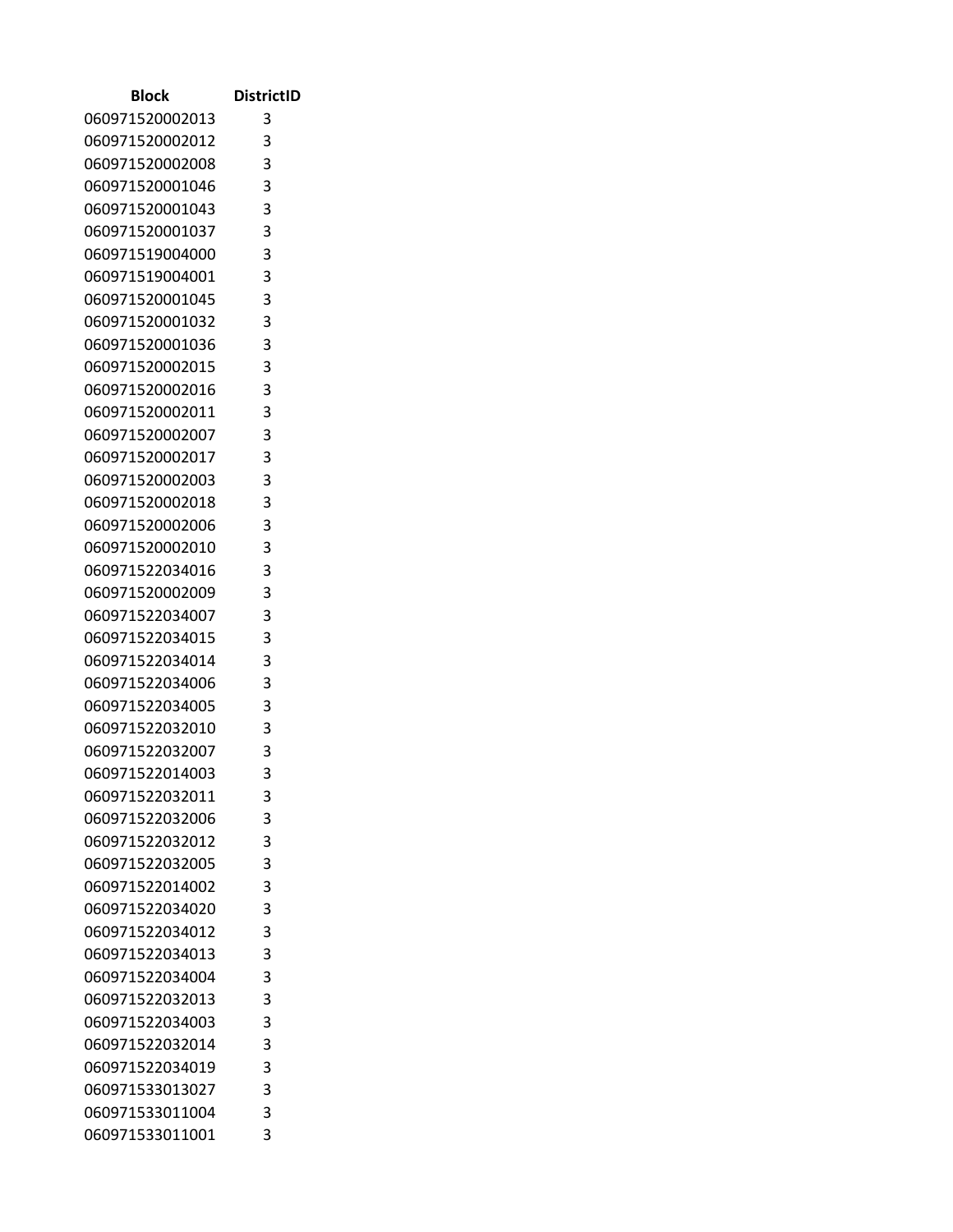| Block           | <b>DistrictID</b> |
|-----------------|-------------------|
| 060971533013013 | 3                 |
| 060971533023009 | 3                 |
| 060971533023007 | 3                 |
| 060971533023005 | 3                 |
| 060971514052001 | 3                 |
| 060971514052002 | 3                 |
| 060971514052012 | 3                 |
| 060971514052000 | 3                 |
| 060971514054009 | 3                 |
| 060971514052014 | 3                 |
| 060971514052009 | 3                 |
| 060971514052011 | 3                 |
| 060971514052013 | 3                 |
| 060971514052008 | 3                 |
| 060971514052010 | 3                 |
| 060971514062004 | 3                 |
| 060971514062010 | 3                 |
| 060971514062009 | 3                 |
| 060971514062005 | 3                 |
| 060971514061006 | 3                 |
| 060971514061004 | 3                 |
| 060971514061005 | 3                 |
| 060971514061001 | 3                 |
| 060971514062000 | 3                 |
| 060971514062001 | 3                 |
| 060971514062002 | 3                 |
| 060971533023000 | 3                 |
| 060971533023001 | 3                 |
| 060971533023002 | 3                 |
| 060971533023003 | 3                 |
| 060971533023011 | 3                 |
| 060971533023012 | 3                 |
| 060971533023008 | 3                 |
| 060971533023006 | 3                 |
| 060971533023004 | 3                 |
| 060971533022023 | 3                 |
| 060971533022003 | 3                 |
| 060971533022000 | 3                 |
| 060971533022024 | 3                 |
| 060971533022009 | 3                 |
| 060971533021013 | 3                 |
| 060971533022011 | 3                 |
| 060971533022012 | 3                 |
| 060971533013014 | 3                 |
| 060971533013016 | 3<br>3            |
| 060971533013015 |                   |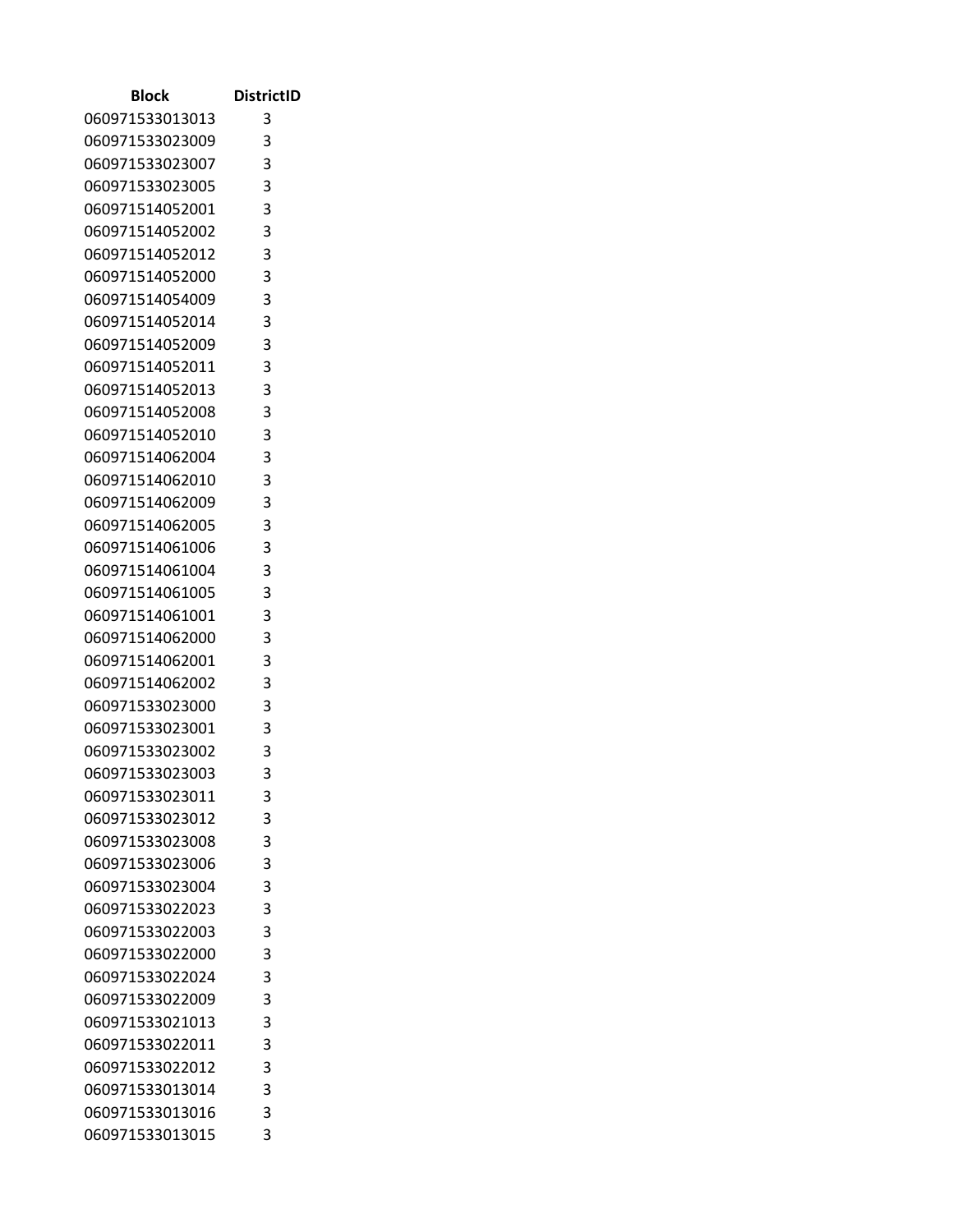| Block                              | <b>DistrictID</b>          |
|------------------------------------|----------------------------|
| 060971533013028                    | 3                          |
| 060971533013021                    | 3                          |
| 060971533013022                    | 3                          |
| 060971533013023                    | 3                          |
| 060971533013007                    | 3                          |
| 060971533013005                    | 3                          |
| 060971533013011                    | 3                          |
| 060971533013006                    | 3                          |
| 060971533013019                    | 3                          |
| 060971533013002                    | $\overline{\phantom{a}}$ 3 |
| 060971533013010                    | 3                          |
| 060971533013029                    | 3                          |
| 060971533013026                    | 3                          |
| 060971533013024                    | 3                          |
| 060971533013025                    | 3                          |
| 060971533013017                    | 3                          |
| 060971533013018                    | 3                          |
| 060971533013020                    | 3                          |
| 060971533013009                    | 3                          |
| 060971533013004                    | 3                          |
| 060971533013001                    | 3                          |
| 060971533013003                    | 3                          |
| 060971533013012                    | 3                          |
| 060971533013008                    | 3<br>3                     |
| 060971532021004<br>060971532021009 | 3                          |
| 060971532021005                    | 3                          |
| 060971532021001                    | 3                          |
| 060971532021000                    | 3                          |
| 060971532012013                    | 3                          |
| 060971532012011                    | 3                          |
| 060971532021010                    | 3                          |
| 060971532021006                    | 3                          |
| 060971532022009                    | 3                          |
| 060971532021007                    | 3                          |
| 060971532021008                    | 3                          |
| 060971532022012                    | 3                          |
| 060971532022011                    | 3                          |
| 060971532022000                    | 3                          |
| 060971532022005                    | 3                          |
| 060971532022008                    | 3                          |
| 060971532022010                    | 3                          |
| 060971532022001                    | 3                          |
| 060971532022003                    | 3                          |
| 060971532022002                    | 3                          |
| 060971532022004                    | 3                          |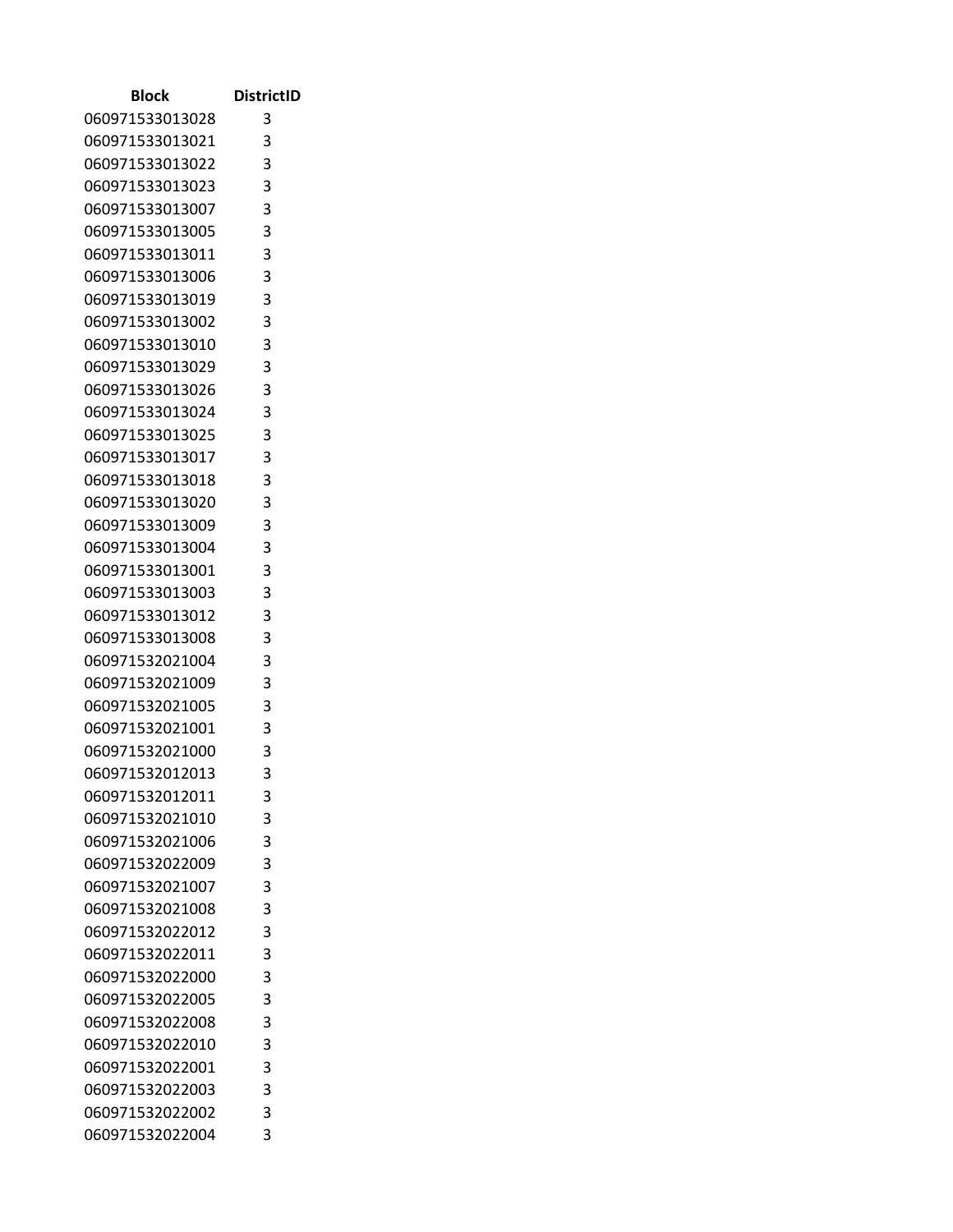| Block           | <b>DistrictID</b>          |
|-----------------|----------------------------|
| 060971532022006 | 3                          |
| 060971532022007 | 3                          |
| 060971513052001 | 3                          |
| 060971513052002 | 3                          |
| 060971513051005 | 3                          |
| 060971513052008 | 3                          |
| 060971513052000 | 3                          |
| 060971513052010 | 3                          |
| 060971513051020 | 3                          |
| 060971513051019 | $\overline{\phantom{a}}$ 3 |
| 060971513051009 | 3                          |
| 060971513051010 | 3                          |
| 060971513051011 | 3                          |
| 060971513051004 | 3                          |
| 060971533022025 | 3                          |
| 060971533022022 | 3                          |
| 060971533022020 | 3                          |
| 060971533022019 | 3                          |
| 060971533022018 | 3                          |
| 060971532011017 | 3                          |
| 060971533022021 | 3                          |
| 060971533022017 | 3                          |
| 060971533022010 | 3                          |
| 060971533022001 | 3                          |
| 060971533022013 | 3                          |
| 060971533022007 | 3                          |
| 060971533021011 | 3                          |
| 060971533021002 | 3                          |
| 060971533022014 | 3                          |
| 060971533022015 | 3                          |
| 060971533022002 | 3                          |
| 060971533022006 | 3                          |
| 060971533022016 | 3                          |
| 060971533022004 | 3                          |
| 060971533021004 | 3                          |
| 060971533022008 | 3                          |
| 060971533022005 | 3                          |
| 060971533021005 | 3                          |
| 060971533021006 | 3                          |
| 060971532011018 | 3                          |
| 060971532011027 | 3                          |
| 060971532011025 | 3                          |
| 060971532011019 | 3                          |
| 060971532011022 | 3                          |
| 060971532011016 | 3<br>3                     |
| 060971532011020 |                            |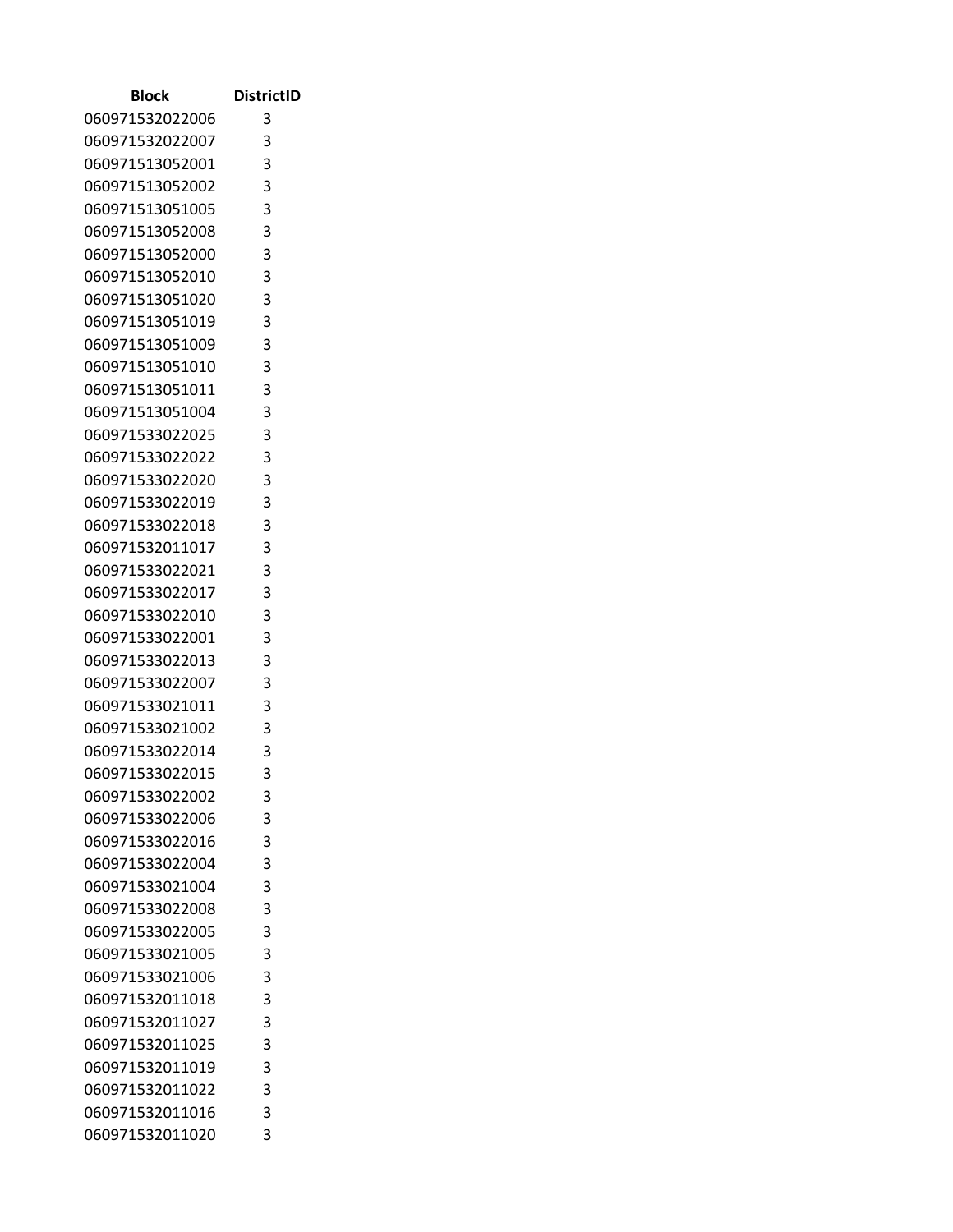| Block                              | <b>DistrictID</b> |
|------------------------------------|-------------------|
| 060971532011021                    | 3                 |
| 060971532011024                    | 3                 |
| 060971532011002                    | 3                 |
| 060971532011005                    | 3                 |
| 060971532011004                    | 3                 |
| 060971532011003                    | 3                 |
| 060971532011026                    | 3                 |
| 060971532011023                    | 3                 |
| 060971532011009                    | 3                 |
| 060971532011011                    | 3                 |
| 060971532011010                    | 3                 |
| 060971532011006                    | 3                 |
| 060971532011007                    | 3                 |
| 060971532011008                    | 3                 |
| 060971532011012                    | 3                 |
| 060971532011013                    | 3                 |
| 060971531031011                    | 3                 |
| 060971531031009                    | 3                 |
| 060971531031008                    | 3                 |
| 060971532012004                    | 3                 |
| 060971532012008                    | 3                 |
| 060971532012000                    | 3                 |
| 060971532012002                    | 3                 |
| 060971531023006                    | 3                 |
| 060971531023005                    | 3                 |
| 060971531022004                    | 3                 |
| 060971532012003                    | 3                 |
| 060971531022007<br>060971532012001 | 3<br>3            |
| 060971531022006                    | 3                 |
| 060971531022005                    | 3                 |
| 060971531021007                    | 3                 |
| 060971531021006                    | 3                 |
| 060971531022000                    | 3                 |
| 060971531022003                    | 3                 |
| 060971531022002                    | 3                 |
| 060971531033003                    | 3                 |
| 060971531033002                    | 3                 |
| 060971531033000                    | 3                 |
| 060971531033001                    | 3                 |
| 060971531042004                    | 3                 |
| 060971531024000                    | 3                 |
| 060971531024001                    | 3                 |
| 060971531043000                    | 3                 |
| 060971530023022                    | 3                 |
| 060971531041002                    | 3                 |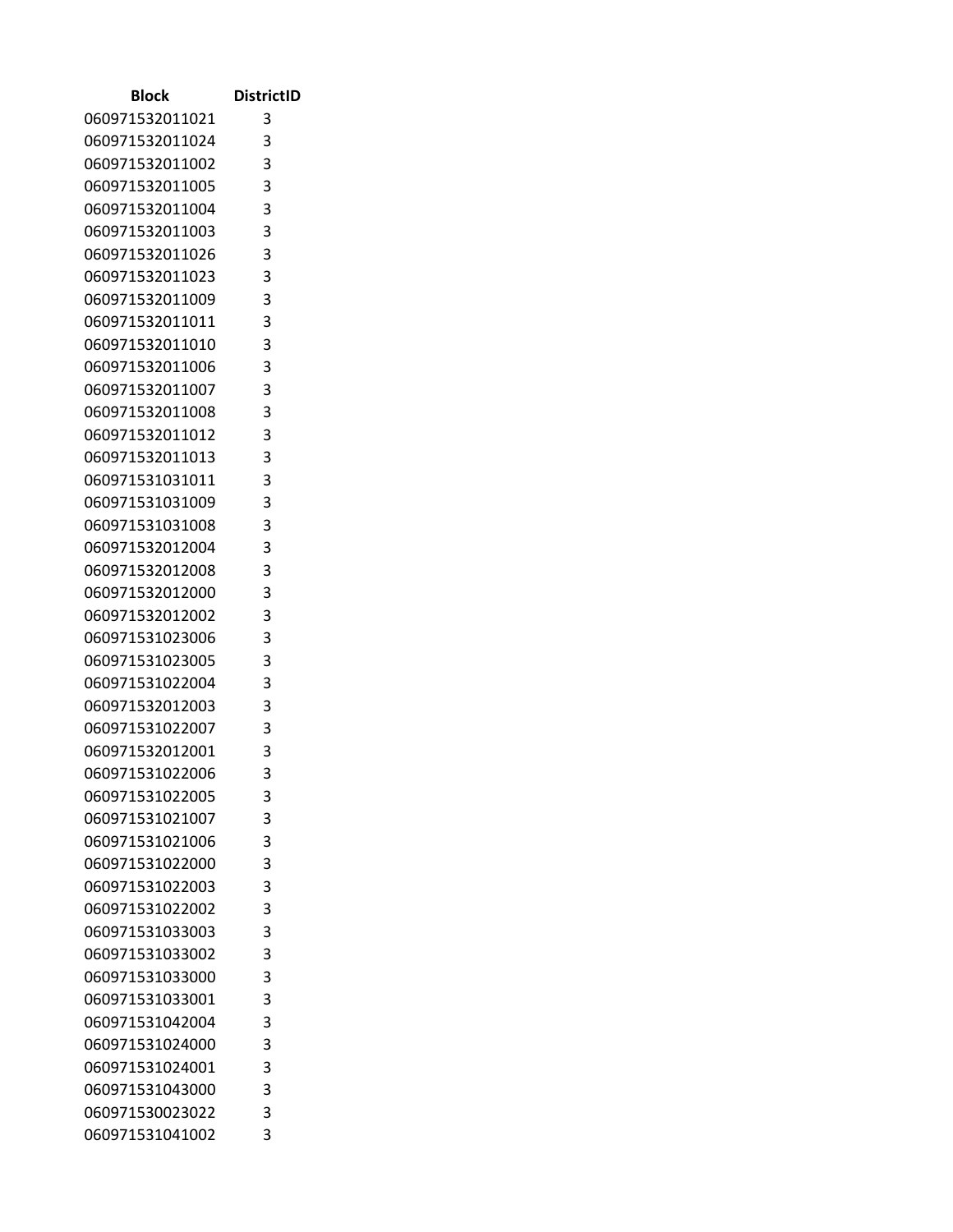| Block                              | <b>DistrictID</b>          |
|------------------------------------|----------------------------|
| 060971530033001                    | 3                          |
| 060971530033002                    | 3                          |
| 060971531023000                    | 3                          |
| 060971531023002                    | 3                          |
| 060971531023003                    | 3                          |
| 060971531023001                    | 3                          |
| 060971531041018                    | 3                          |
| 060971531021004                    | 3                          |
| 060971531021005                    | 3                          |
| 060971531042001                    | $\overline{\phantom{a}}$ 3 |
| 060971532011015                    | 3                          |
| 060971532012010                    | 3                          |
| 060971532012006                    | 3                          |
| 060971532011014                    | 3                          |
| 060971532011000                    | 3                          |
| 060971532012015                    | 3                          |
| 060971532012009                    | 3                          |
| 060971532012012                    | 3                          |
| 060971532012014                    | 3                          |
| 060971532012017                    | 3                          |
| 060971532012016                    | 3                          |
| 060971532012007                    | 3                          |
| 060971531032003                    | 3                          |
| 060971531032002                    | 3<br>3                     |
| 060971531032008<br>060971531032006 | 3                          |
| 060971531032001                    | 3                          |
| 060971531032004                    | 3                          |
| 060971531032005                    | 3                          |
| 060971531032007                    | 3                          |
| 060971531023008                    | 3                          |
| 060971531023007                    | 3                          |
| 060971531023004                    | 3                          |
| 060971531024003                    | 3                          |
| 060971531024002                    | 3                          |
| 060971532012005                    | 3                          |
| 060971533012012                    | 3                          |
| 060971533012002                    | 3                          |
| 060971533012000                    | 3                          |
| 060971533012001                    | 3                          |
| 060971513052006                    | 3                          |
| 060971513052009                    | 3                          |
| 060971513052005                    | 3                          |
| 060971513013003                    | 3                          |
| 060971513013008                    | 3                          |
| 060971513013004                    | 3                          |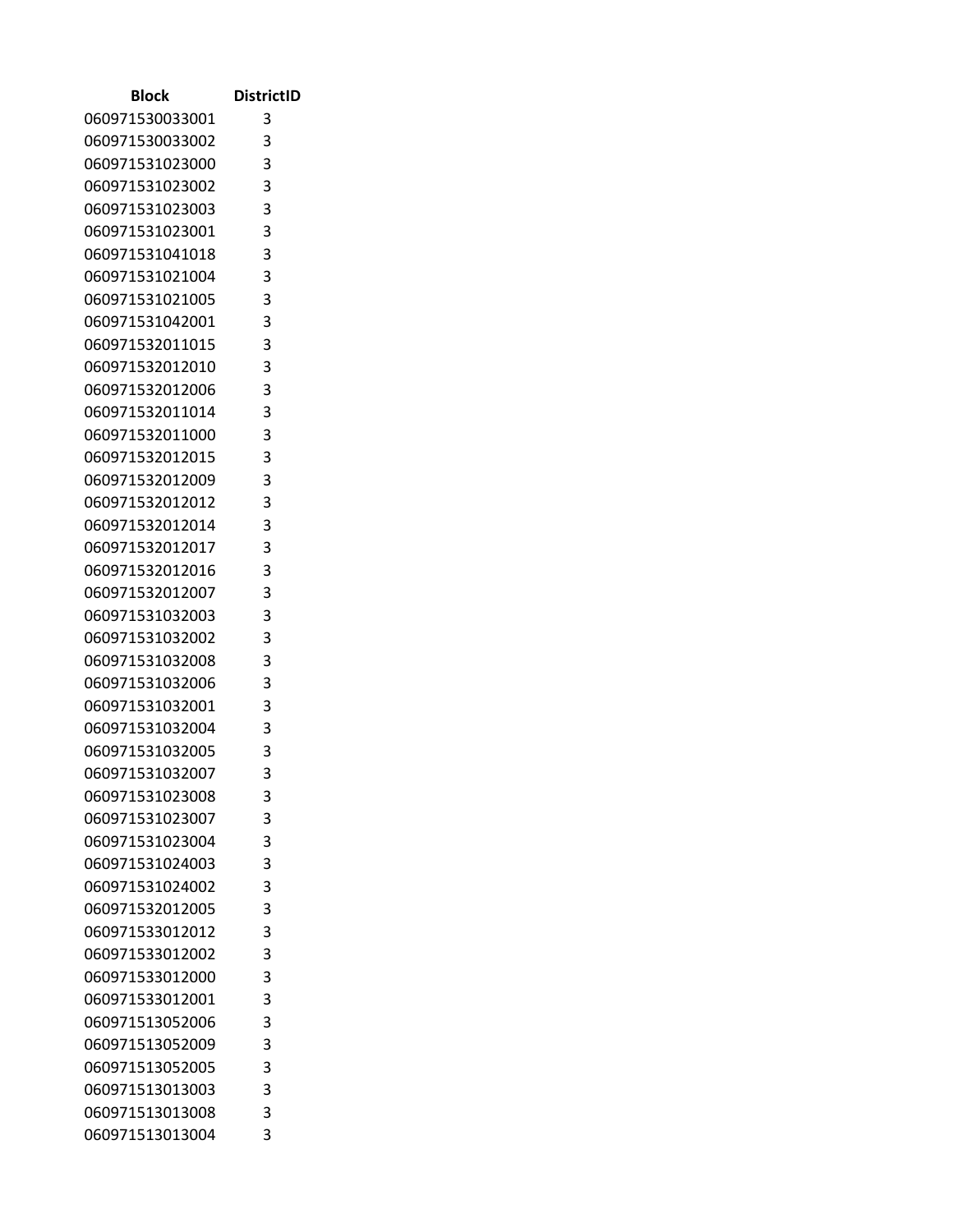| Block                              | <b>DistrictID</b>          |
|------------------------------------|----------------------------|
| 060971513013009                    | 3                          |
| 060971513013010                    | 3                          |
| 060971513013005                    | 3                          |
| 060971513013011                    | 3                          |
| 060971513013002                    | 3                          |
| 060971513013001                    | 3                          |
| 060971513013000                    | 3                          |
| 060971513052004                    | 3                          |
| 060971513012002                    | 3                          |
| 060971513013007                    | $\overline{\phantom{a}}$ 3 |
| 060971513012003                    | 3                          |
| 060971513012004                    | 3                          |
| 060971513013012                    | 3                          |
| 060971513012001                    | 3                          |
| 060971513053011                    | 3                          |
| 060971513053005                    | 3                          |
| 060971513053010                    | 3                          |
| 060971513012000                    | 3                          |
| 060971513081000                    | 3                          |
| 060971513073001                    | 3                          |
| 060971513073002                    | 3                          |
| 060971513072003                    | 3                          |
| 060971513072006                    | 3                          |
| 060971513072004                    | 3                          |
| 060971513073000                    | 3                          |
| 060971513072005                    | 3                          |
| 060971513074006                    | 3                          |
| 060971513053012                    | 3                          |
| 060971513011006                    | 3                          |
| 060971513053003                    | 3                          |
| 060971513053000                    | 3                          |
| 060971513011008                    | 3                          |
| 060971513103001                    | 3                          |
| 060971513103007                    | 3                          |
| 060971513103002                    | 3                          |
| 060971513062002                    | 3                          |
| 060971513062001                    | 3                          |
| 060971513062000                    | 3<br>3                     |
| 060971513062004                    | 3                          |
| 060971513102003                    | 3                          |
| 060971513062003                    | 3                          |
| 060971513061001<br>060971513063009 | 3                          |
| 060971513063004                    | 3                          |
| 060971513063003                    | 3                          |
| 060971513081005                    | 3                          |
|                                    |                            |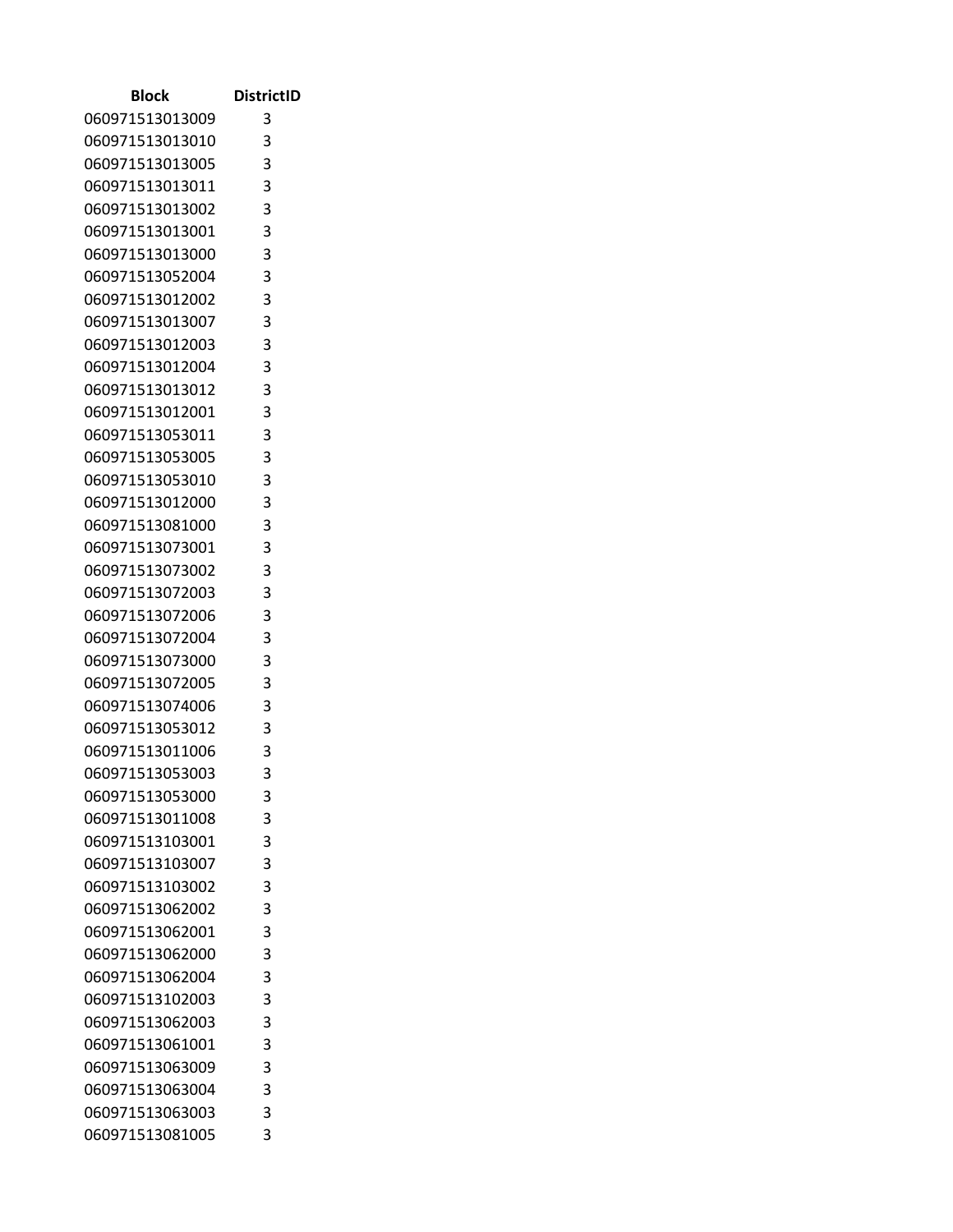| Block                              | <b>DistrictID</b>          |
|------------------------------------|----------------------------|
| 060971513081015                    | 3                          |
| 060971513061005                    | 3                          |
| 060971513061004                    | 3                          |
| 060971513063006                    | 3                          |
| 060971513063002                    | 3                          |
| 060971513063007                    | 3                          |
| 060971513063001                    | 3                          |
| 060971513063005                    | 3                          |
| 060971513082013                    | 3                          |
| 060971513081011                    | $\overline{\phantom{a}}$ 3 |
| 060971513051006                    | 3                          |
| 060971513051003                    | 3                          |
| 060971513081013                    | 3                          |
| 060971513052007                    | 3                          |
| 060971513053009                    | $\overline{\phantom{a}}$ 3 |
| 060971513053006                    | 3                          |
| 060971513053007                    | 3                          |
| 060971513053001                    | 3                          |
| 060971513051017                    | 3                          |
| 060971513051012                    | 3                          |
| 060971513051018                    | 3<br>3                     |
| 060971513051015<br>060971513053008 | 3                          |
| 060971513053002                    | 3                          |
| 060971513053004                    | 3                          |
| 060971513051014                    | 3                          |
| 060971513051007                    | 3                          |
| 060971513051013                    | 3                          |
| 060971513051008                    | 3                          |
| 060971513051002                    | 3                          |
| 060971513051016                    | 3                          |
| 060971513051001                    | 3                          |
| 060971513051000                    | 3                          |
| 060971513081009                    | 3                          |
| 060971513081001                    | 3                          |
| 060971513081014                    | 3                          |
| 060971513081012                    | 3                          |
| 060971513081010                    | 3                          |
| 060971513081008                    | 3                          |
| 060971513072011                    | 3                          |
| 060971513072010                    | 3                          |
| 060971513072009                    | 3                          |
| 060971513072008                    | 3                          |
| 060971513072012                    | 3                          |
| 060971513072007                    | 3                          |
| 060971513073009                    | 3                          |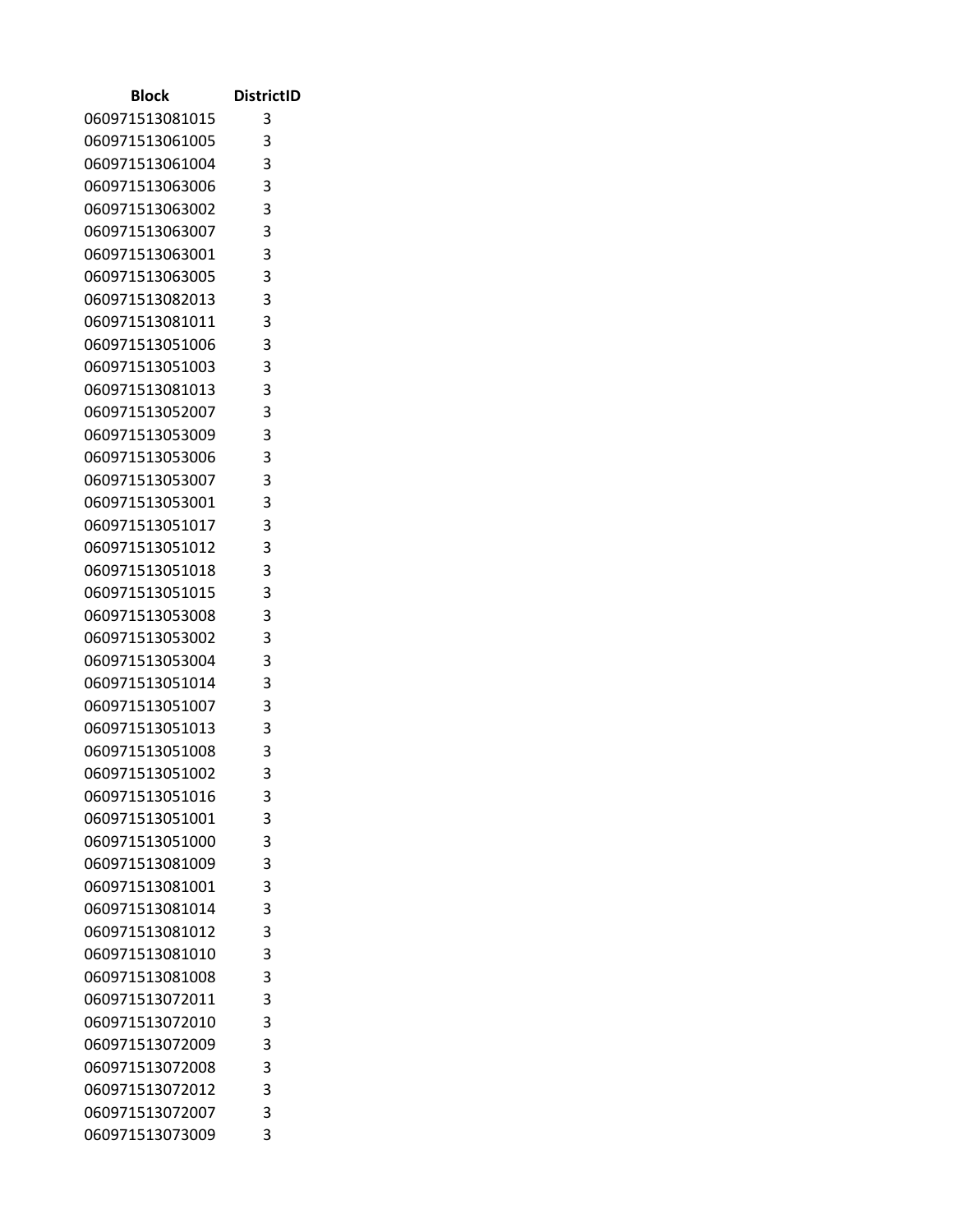| Block                              | <b>DistrictID</b>          |
|------------------------------------|----------------------------|
| 060971513081002                    | 3                          |
| 060971513081004                    | 3                          |
| 060971513081006                    | 3                          |
| 060971533012013                    | 3                          |
| 060971533012014                    | 3                          |
| 060971532021002                    | 3                          |
| 060971532021003                    | 3                          |
| 060971513074002                    | 3                          |
| 060971513073007                    | 3                          |
| 060971513074009                    | $\overline{\phantom{a}}$ 3 |
| 060971513074007                    | 3                          |
| 060971513074010                    | 3                          |
| 060971513074001                    | 3                          |
| 060971513074000                    | 3                          |
| 060971513082008                    | 3                          |
| 060971513082000                    | 3                          |
| 060971513082002                    | 3                          |
| 060971513082001                    | 3                          |
| 060971513083000                    | 3                          |
| 060971513071008                    | 3                          |
| 060971513071007                    | 3                          |
| 060971513074011                    | 3                          |
| 060971513071006                    | 3                          |
| 060971513071003                    | 3                          |
| 060971513071002                    | 3                          |
| 060971513071005                    | 3                          |
| 060971513071004                    | 3                          |
| 060971513071000<br>060971514053010 | 3<br>3                     |
| 060971514053021                    | 3                          |
| 060971514053011                    | 3                          |
| 060971514053012                    | 3                          |
| 060971514053013                    | 3                          |
| 060971514053014                    | 3                          |
| 060971513072002                    | 3                          |
| 060971513072000                    | 3                          |
| 060971514053020                    | 3                          |
| 060971514053015                    | 3                          |
| 060971514053009                    | 3                          |
| 060971514053004                    | 3                          |
| 060971514053003                    | 3                          |
| 060971514053005                    | 3                          |
| 060971514053006                    | 3                          |
| 060971514053008                    | 3                          |
| 060971514053007                    | 3                          |
| 060971514053002                    | 3                          |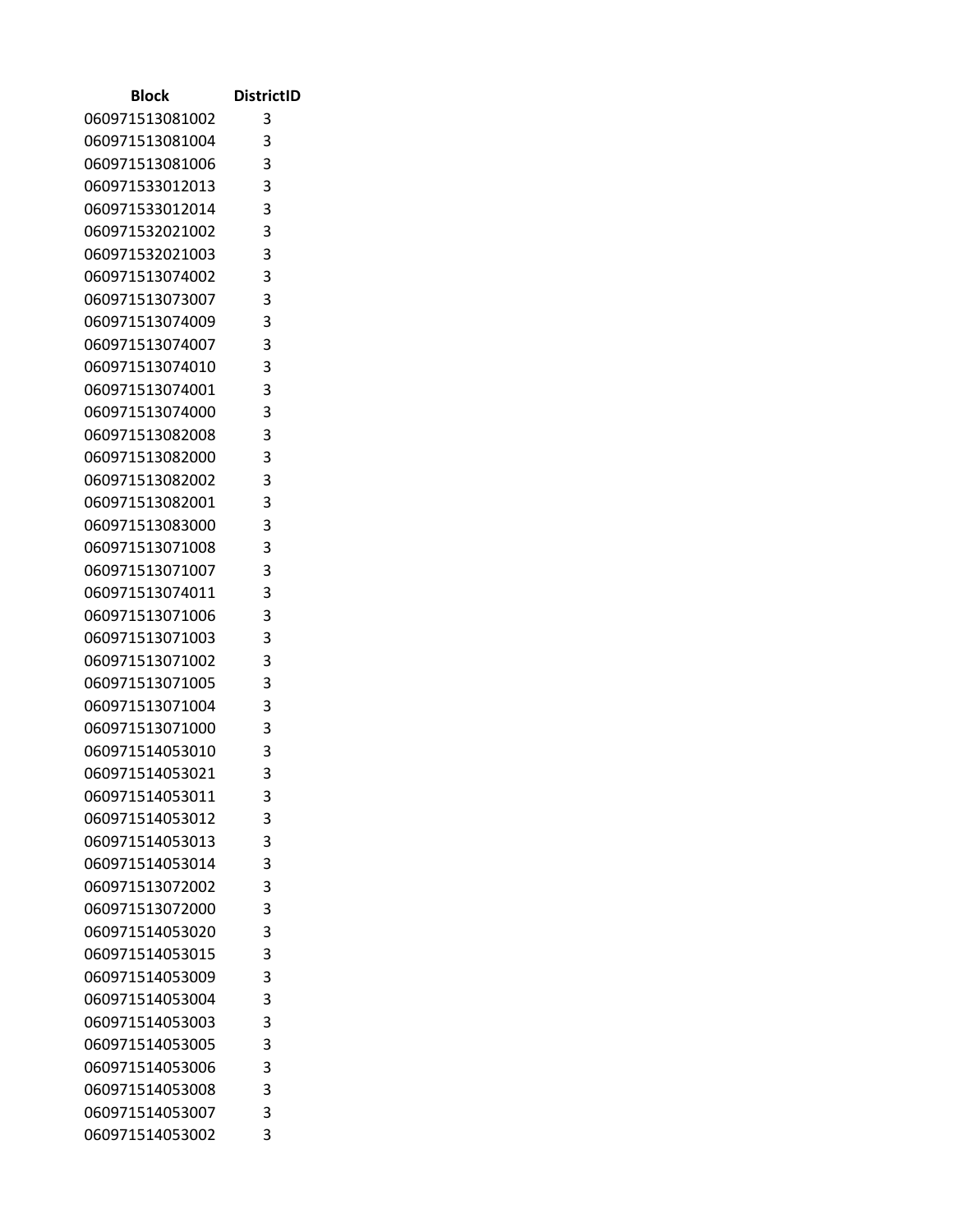| Block                              | <b>DistrictID</b> |
|------------------------------------|-------------------|
| 060971514053001                    | 3                 |
| 060971514051004                    | 3                 |
| 060971522031012                    | 3                 |
| 060971522031015                    | 3                 |
| 060971522031013                    | 3                 |
| 060971522031014                    | 3                 |
| 060971521002015                    | 3                 |
| 060971520001002                    | 3                 |
| 060971521003007                    | 3                 |
| 060971521003005                    | 3                 |
| 060971521003006                    | 3                 |
| 060971522034018                    | 3                 |
| 060971522034017                    | 3                 |
| 060971522034008                    | 3                 |
| 060971521003000                    | 3                 |
| 060971522032009                    | 3                 |
| 060971522032008                    | 3                 |
| 060971522014004                    | 3                 |
| 060971522014005                    | 3                 |
| 060971521002014                    | 3                 |
| 060971521002010                    | 3                 |
| 060971521002008                    | 3                 |
| 060971521002017                    | 3                 |
| 060971521002013                    | 3                 |
| 060971521002012                    | 3                 |
| 060971521002000                    | 3                 |
| 060971521002007                    | 3                 |
| 060971521002018                    | 3                 |
| 060971521002005                    | 3                 |
| 060971521002006                    | 3                 |
| 060971521002002                    | 3                 |
| 060971522012014                    | 3                 |
| 060971522012013                    | 3                 |
| 060971522012007                    | 3                 |
| 060971521002004                    | 3                 |
| 060971521002001                    | 3                 |
| 060971521002003<br>060971522012004 | 3                 |
| 060971522011012                    | 3<br>3            |
|                                    | 3                 |
| 060971533023010                    | 3                 |
| 060971533021010<br>060971533021015 | 3                 |
| 060971533021003                    | 3                 |
| 060971533021007                    | 3                 |
| 060971533021008                    | 3                 |
| 060971530024009                    | 3                 |
|                                    |                   |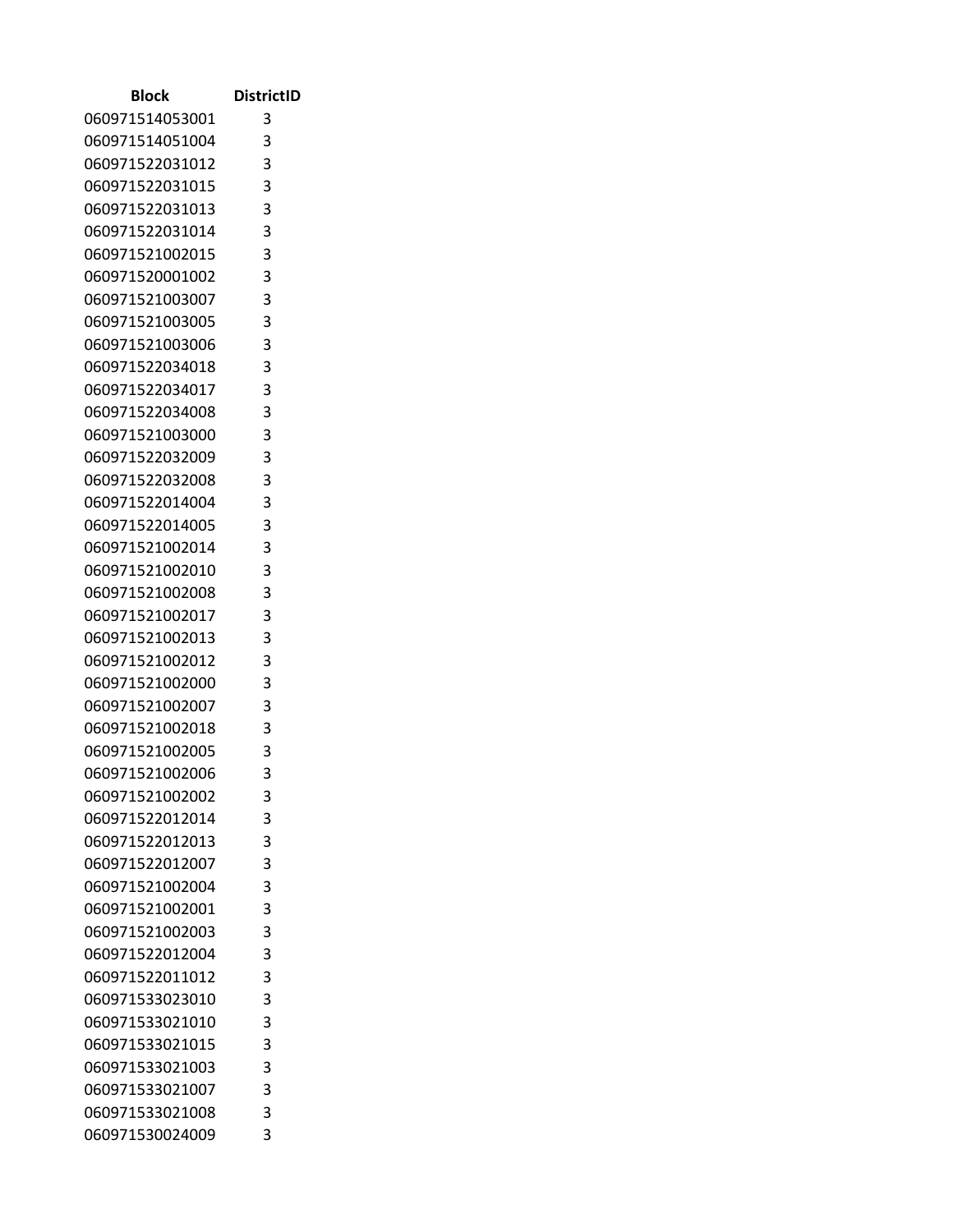| Block           | <b>DistrictID</b> |
|-----------------|-------------------|
| 060971530023019 | 3                 |
| 060971530023020 | 3                 |
| 060971530023018 | 3                 |
| 060971530023021 | 3                 |
| 060971530025008 | 3                 |
| 060971530025007 | 3                 |
| 060971530023017 | 3                 |
| 060971530025009 | 3                 |
| 060971530025006 | 3                 |
| 060971530023004 | $_{3}$            |
| 060971530025010 | 3                 |
| 060971530025005 | 3                 |
| 060971530025003 | 3                 |
| 060971530025002 | 3                 |
| 060971530024008 | 3                 |
| 060971530025001 | 3                 |
| 060971530024006 | 3                 |
| 060971531021003 | 3                 |
| 060971531021002 | 3                 |
| 060971531022001 | 3                 |
| 060971531021001 | 3                 |
| 060971531041013 | 3                 |
| 060971531041020 | 3                 |
| 060971531021000 | 3                 |
| 060971531021008 | 3                 |
| 060971531041005 | 3                 |
| 060971531041019 | 3                 |
| 060971531041007 | 3                 |
| 060971531041009 | 3                 |
| 060971531041003 | 3                 |
| 060971531041016 | 3                 |
| 060971531041015 | 3                 |
| 060971531041012 | 3                 |
| 060971531041004 | 3                 |
| 060971530032003 | 3                 |
| 060971530033000 | 3                 |
| 060971530023015 | 3                 |
| 060971531041017 | 3                 |
| 060971531041014 | 3                 |
| 060971531041010 | 3                 |
| 060971531041011 | 3                 |
| 060971531041008 | 3                 |
| 060971531041006 | 3                 |
| 060971531041000 | 3                 |
| 060971531041001 | 3<br>3            |
| 060971530032002 |                   |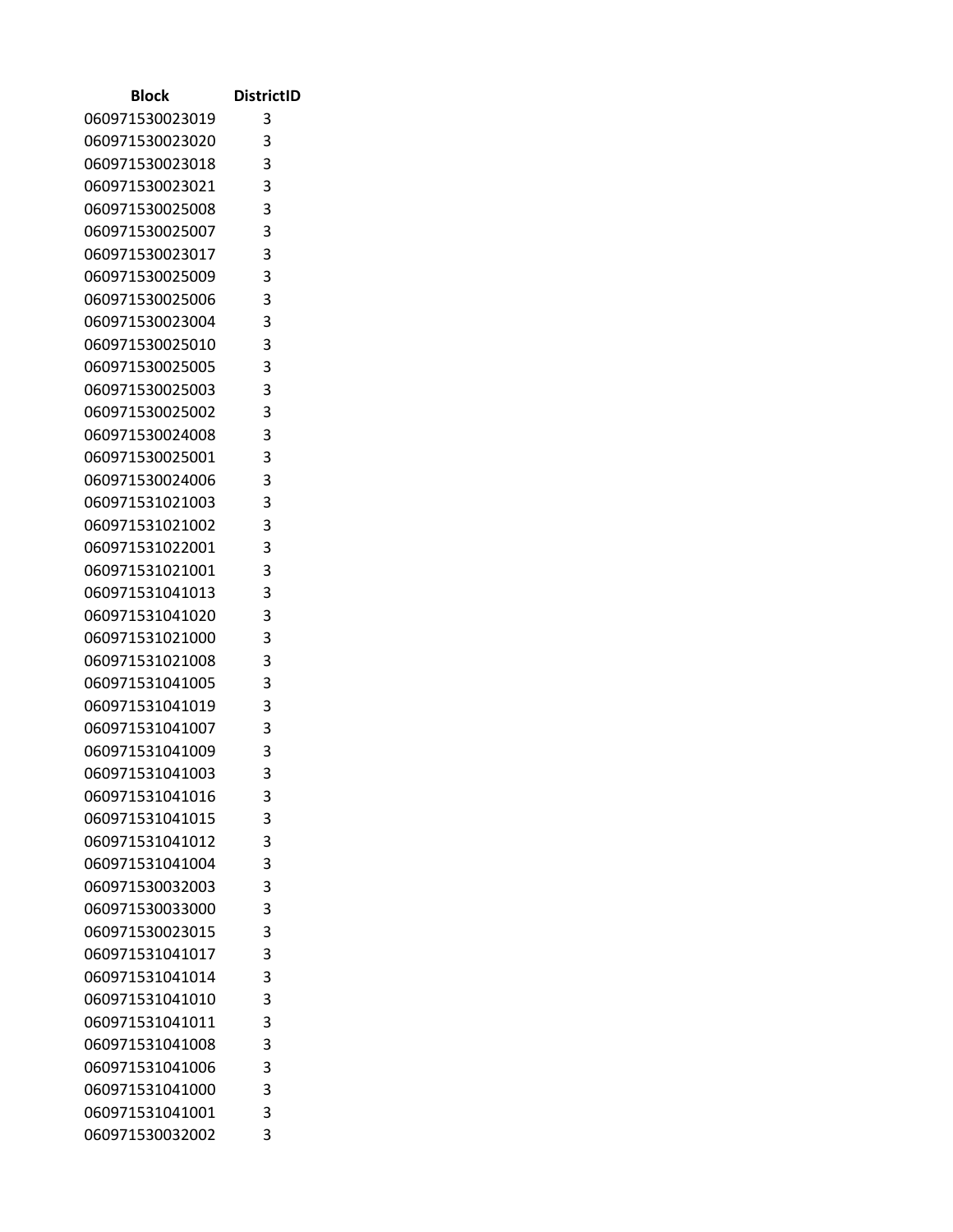| Block           | <b>DistrictID</b>          |
|-----------------|----------------------------|
| 060971530032001 | 3                          |
| 060971530023014 | 3                          |
| 060971530032000 | 3                          |
| 060971519004009 | 3                          |
| 060971520001029 | 3                          |
| 060971531031005 | 3                          |
| 060971532011001 | 3                          |
| 060971533021009 | 3                          |
| 060971533021012 | 3                          |
| 060971533014001 | $\overline{\phantom{a}}$ 3 |
| 060971533014007 | 3                          |
| 060971533014003 | 3                          |
| 060971533014004 | 3                          |
| 060971533014005 | 3                          |
| 060971533021001 | 3                          |
| 060971533021014 | 3                          |
| 060971533021000 | 3                          |
| 060971533014008 | 3                          |
| 060971533014002 | 3                          |
| 060971533014006 | 3                          |
| 060971531031003 | 3                          |
| 060971531031006 | 3                          |
| 060971531031004 | 3                          |
| 060971531031002 | 3                          |
| 060971531031007 | 3                          |
| 060971531031010 | 3                          |
| 060971531031000 | 3                          |
| 060971531031001 | 3                          |
| 060971531042002 | 3                          |
| 060971531032000 | 3                          |
| 060971531042003 | 3                          |
| 060971514041008 | 3                          |
| 060971514041011 | 3                          |
| 060971514041007 | 3                          |
| 060971519003009 | 3                          |
| 060971519003006 | 3                          |
| 060971519003005 | 3                          |
| 060971519003002 | 3                          |
| 060971519003001 | 3                          |
| 060971519003003 | 3                          |
| 060971519003000 | 3                          |
| 060971519004002 | 3                          |
| 060971514042006 | 3                          |
| 060971514042003 | 3                          |
| 060971514042004 | 3<br>3                     |
| 060971514042005 |                            |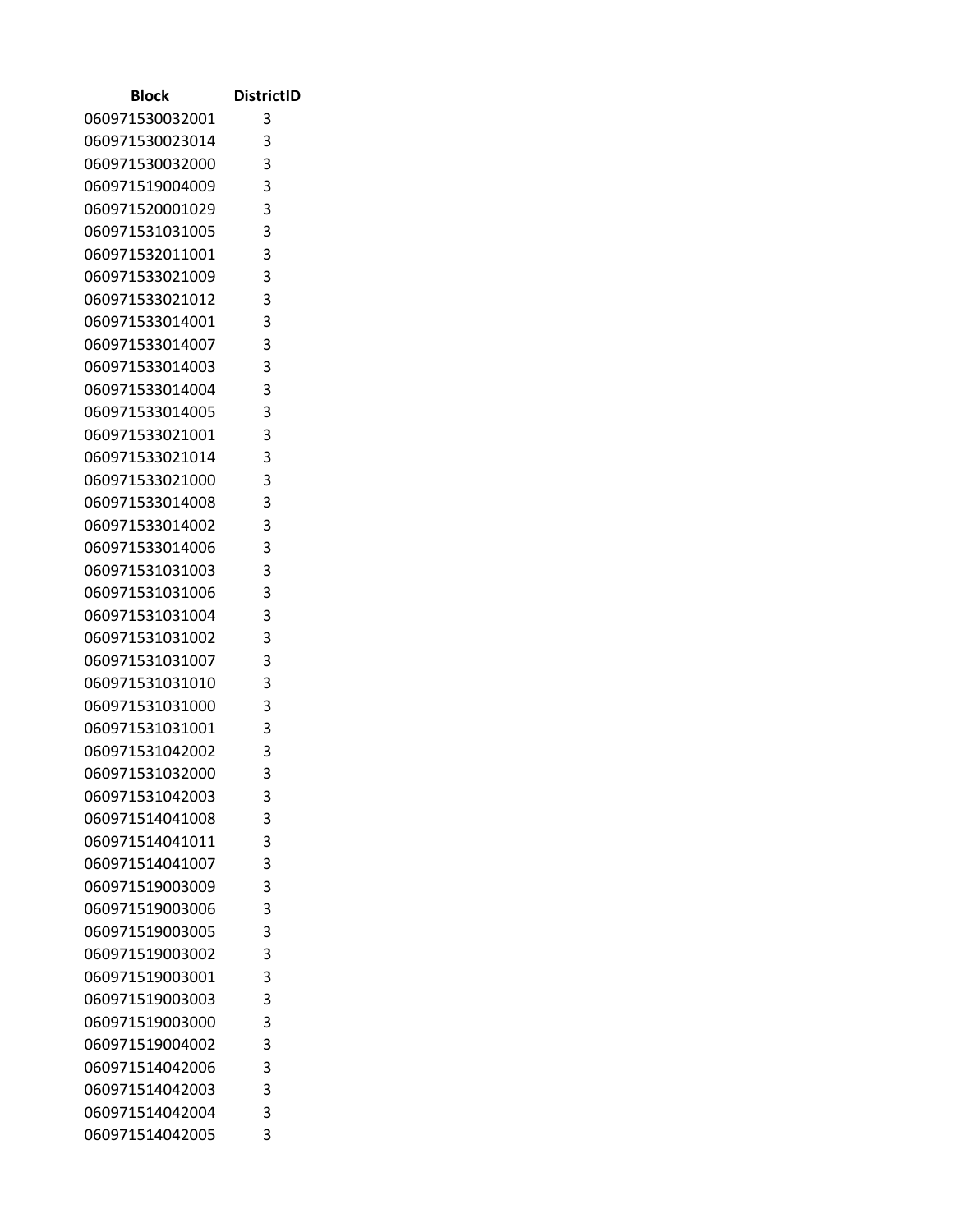| Block           | <b>DistrictID</b> |
|-----------------|-------------------|
| 060971514042007 | 3                 |
| 060971514031027 | 3                 |
| 060971514042001 | 3                 |
| 060971514041023 | 3                 |
| 060971514041016 | 3                 |
| 060971514041019 | 3                 |
| 060971514041017 | 3                 |
| 060971514042002 | 3                 |
| 060971514041015 | 3                 |
| 060971514041018 | 3                 |
| 060971514031017 | 3                 |
| 060971514042010 | 3                 |
| 060971514042000 | 3                 |
| 060971514042011 | 3                 |
| 060971514042008 | 3                 |
| 060971514031014 | 3                 |
| 060971514042009 | 3                 |
| 060971514031004 | 3                 |
| 060971514041012 | 3                 |
| 060971514041013 | 3                 |
| 060971514041002 | 3                 |
| 060971514041006 | 3                 |
| 060971514041001 | 3                 |
| 060971519003008 | 3                 |
| 060971514041014 | 3                 |
| 060971514041005 | 3                 |
| 060971519003007 | 3                 |
| 060971519003004 | 3                 |
| 060971519001003 | 3                 |
| 060971519002004 | 3                 |
| 060971519002005 | 3                 |
| 060971514041004 | 3                 |
| 060971514041003 | 3                 |
| 060971519002003 | 3                 |
| 060971519002002 | 3                 |
| 060971519002001 | 3                 |
| 060971519002000 | 3                 |
| 060971514041000 | 3                 |
| 060971514032024 | 3                 |
| 060971514031020 | 3                 |
| 060971514031019 | 3                 |
| 060971514031018 | 3                 |
| 060971514032029 | 3                 |
| 060971514032039 | 3<br>3            |
| 060971514032038 | 3                 |
| 060971514032031 |                   |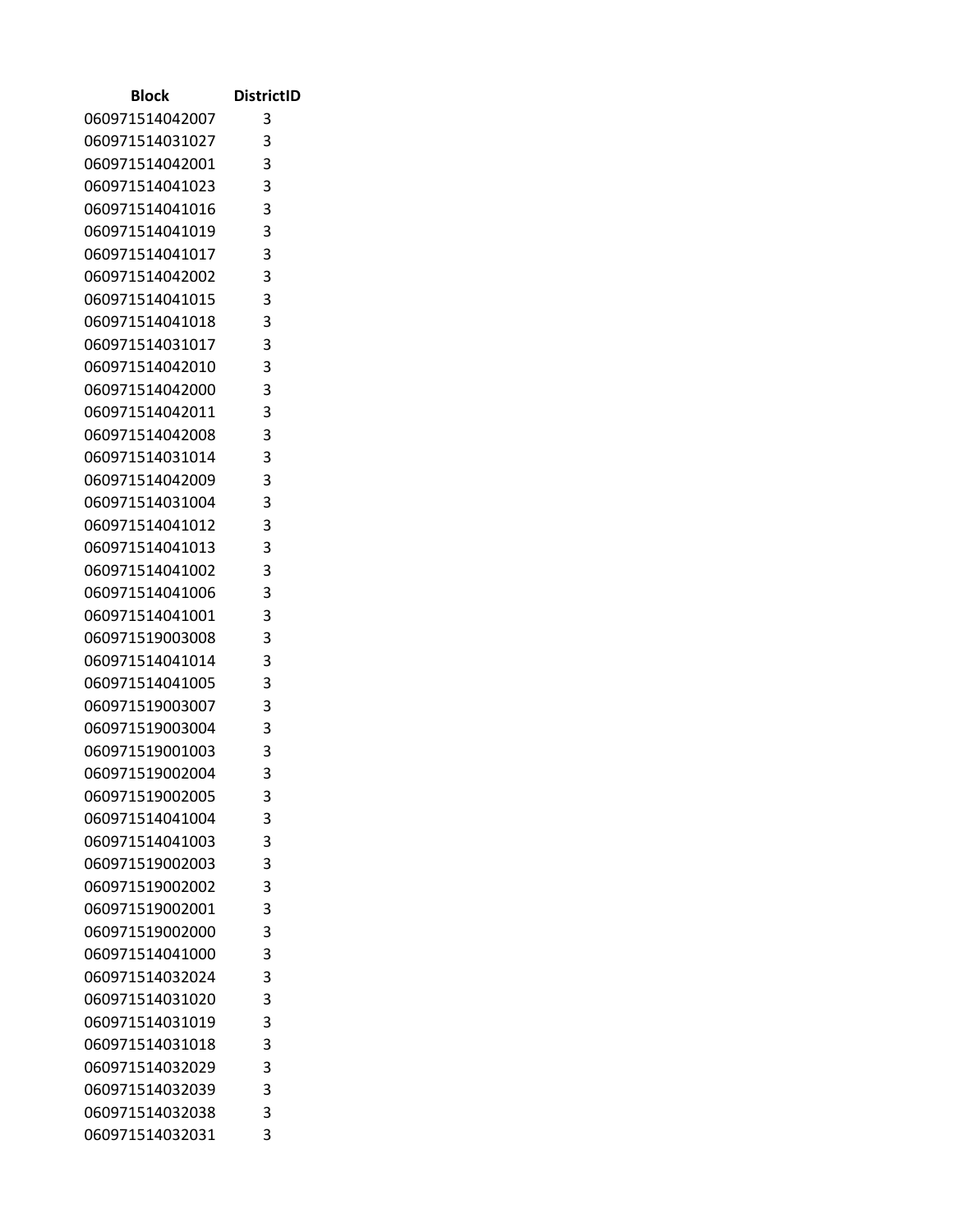| Block           | <b>DistrictID</b> |
|-----------------|-------------------|
| 060971514032033 | 3                 |
| 060971522034011 | 3                 |
| 060971522034002 | 3                 |
| 060971522032004 | 3                 |
| 060971522032003 | 3                 |
| 060971522014006 | 3                 |
| 060971522014001 | 3                 |
| 060971522014000 | 3                 |
| 060971522032002 | 3                 |
| 060971522031005 | 3                 |
| 060971520002019 | 3                 |
| 060971519001000 | 3                 |
| 060971519001002 | 3                 |
| 060971519001001 | 3                 |
| 060971520002020 | 3                 |
| 060971520002005 | 3                 |
| 060971520002004 | 3                 |
| 060971522033012 | 3                 |
| 060971522033014 | 3                 |
| 060971522033006 | 3                 |
| 060971522034010 | 3                 |
| 060971522033013 | 3                 |
| 060971522034021 | 3                 |
| 060971522034009 | 3                 |
| 060971522034001 | 3                 |
| 060971522032017 | 3                 |
| 060971522034000 | 3                 |
| 060971522032016 | 3                 |
| 060971522033007 | 3                 |
| 060971522033008 | 3                 |
| 060971522033009 | 3                 |
| 060971522032015 | 3                 |
| 060971522032001 | 3                 |
| 060971522031004 | 3                 |
| 060971522032000 | 3                 |
| 060971522031003 | 3                 |
| 060971522031022 | 3                 |
| 060971522031002 | 3                 |
| 060971522033004 | 3                 |
| 060971522033017 | 3                 |
| 060971522033005 | 3                 |
| 060971522033010 | 3                 |
| 060971522031020 | 3                 |
| 060971522033011 | 3                 |
| 060971522031021 | 3<br>3            |
| 060971522031016 |                   |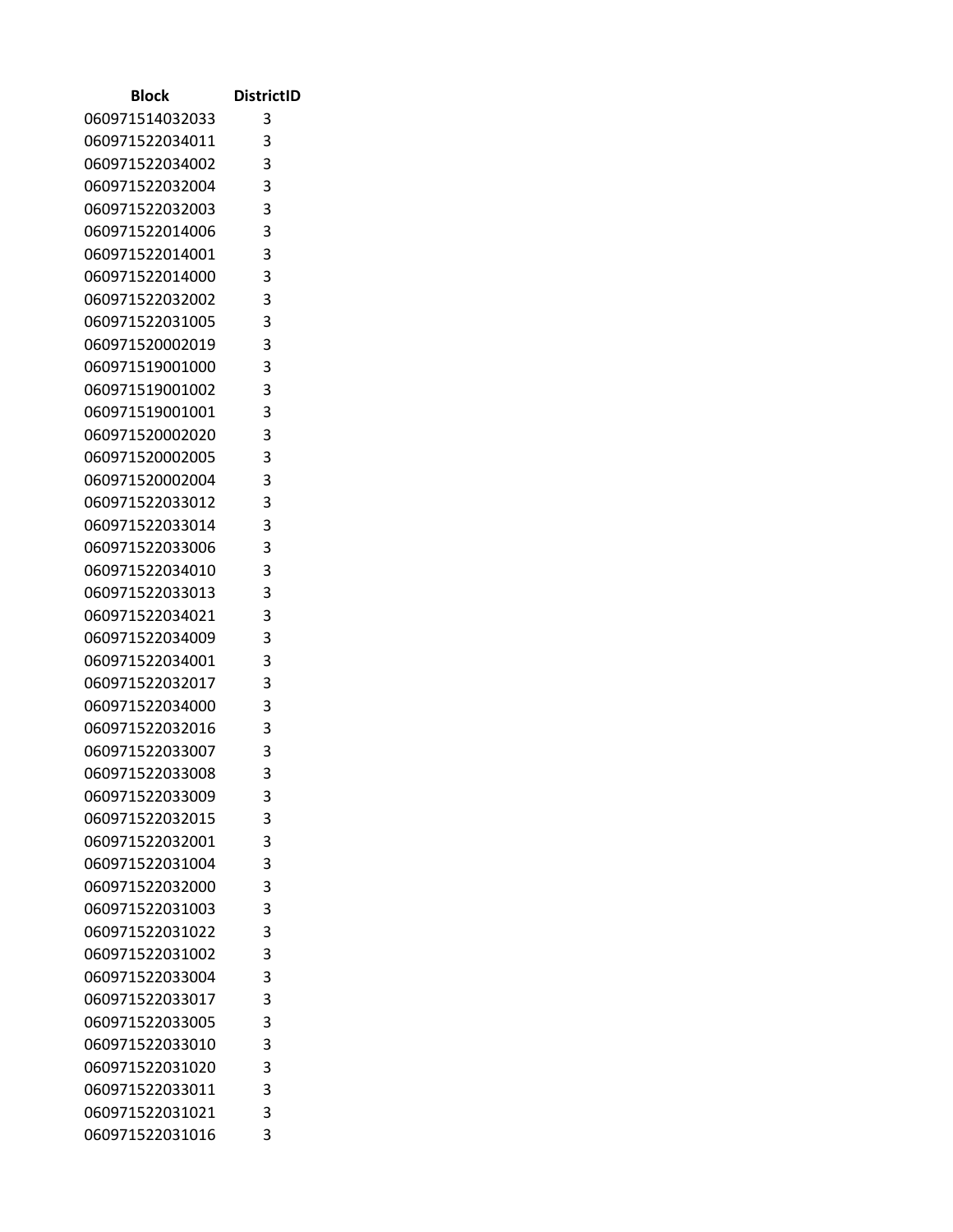| Block                              | <b>DistrictID</b> |
|------------------------------------|-------------------|
| 060971522031019                    | 3                 |
| 060971522031009                    | 3                 |
| 060971522031018                    | 3                 |
| 060971522031010                    | 3                 |
| 060971522031006                    | 3                 |
| 060971522031001                    | 3                 |
| 060971522031007                    | 3                 |
| 060971522031000                    | 3                 |
| 060971530024014                    | 3                 |
| 060971530024005                    | 3                 |
| 060971530024003                    | 3                 |
| 060971530024007                    | 3                 |
| 060971530024004                    | 3                 |
| 060971521002011                    | 3                 |
| 060971530023013                    | 3                 |
| 060971530023016                    | 3                 |
| 060971530025000                    | 3                 |
| 060971530023012                    | 3                 |
| 060971530023011                    | 3                 |
| 060971530023006                    | 3                 |
| 060971530023007                    | 3                 |
| 060971530023001                    | 3                 |
| 060971530023005                    | 3                 |
| 060971530023000                    | 3                 |
| 060971520001009                    | 3                 |
| 060971530023003                    | 3                 |
| 060971530024015                    | 3                 |
| 060971530023002<br>060971530024002 | 3<br>3            |
| 060971530024001                    | 3                 |
| 060971520001008                    | 3                 |
| 060971520001004                    | 3                 |
| 060971520001006                    | 3                 |
| 060971520001005                    | 3                 |
| 060971530023010                    | 3                 |
| 060971530023008                    | 3                 |
| 060971530023009                    | 3                 |
| 060971520001031                    | 3                 |
| 060971520001018                    | 3                 |
| 060971520001030                    | 3                 |
| 060971520001020                    | 3                 |
| 060971520001010                    | 3                 |
| 060971520001044                    | 3                 |
| 060971520001028                    | 3                 |
| 060971520001019                    | 3                 |
| 060971520001011                    | 3                 |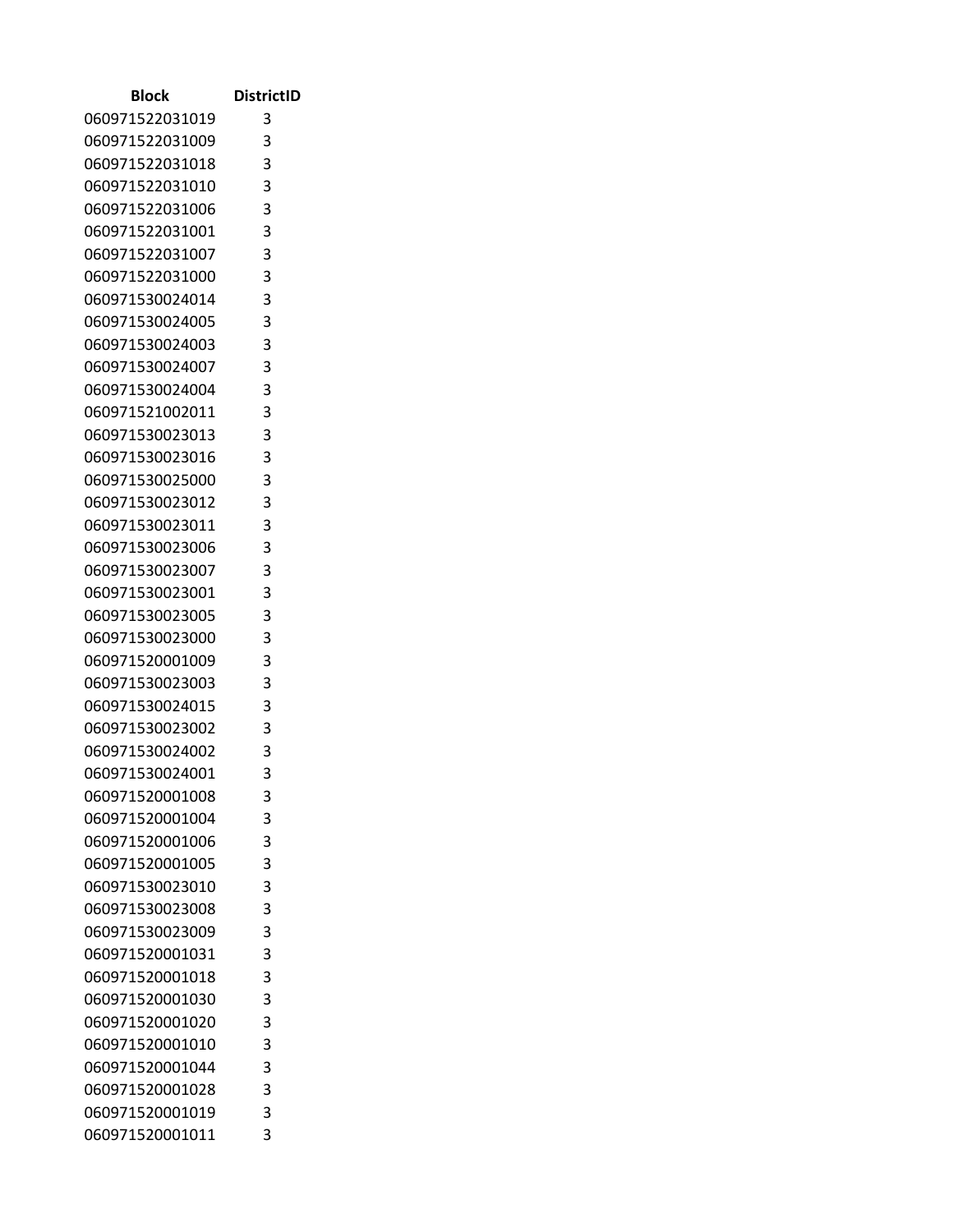| Block                              | <b>DistrictID</b> |
|------------------------------------|-------------------|
| 060971520001027                    | 3                 |
| 060971520001012                    | 3                 |
| 060971520001014                    | 3                 |
| 060971520001015                    | 3                 |
| 060971520001016                    | 3                 |
| 060971520001026                    | 3                 |
| 060971520001022                    | 3                 |
| 060971520001013                    | 3                 |
| 060971520001001                    | 3                 |
| 060971520001017                    | 3                 |
| 060971521002009                    | 3                 |
| 060971520001007                    | 3                 |
| 060971521003003                    | 3                 |
| 060971521003002                    | 3                 |
| 060971520001003                    | 3                 |
| 060971521003008                    | 3                 |
| 060971521003004                    | 3                 |
| 060971521003001                    | 3                 |
| 060971514061007                    | 3                 |
| 060971514052007                    | 3                 |
| 060971514062013                    | 3                 |
| 060971514062012                    | 3                 |
| 060971514062006                    | 3                 |
| 060971514062007                    | 3                 |
| 060971514062008                    | 3                 |
| 060971514062011<br>060971514062003 | 3<br>3            |
| 060971514061009                    | 3                 |
| 060971514061010                    | 3                 |
| 060971514031026                    | 3                 |
| 060971514032026                    | 3                 |
| 060971514031035                    | 3                 |
| 060971514031033                    | 3                 |
| 060971514031034                    | 3                 |
| 060971514031032                    | 3                 |
| 060971514031025                    | 3                 |
| 060971514032041                    | 3                 |
| 060971514031031                    | 3                 |
| 060971514032040                    | 3                 |
| 060971514031030                    | 3                 |
| 060971514031024                    | 3                 |
| 060971514031023                    | 3                 |
| 060971514031029                    | 3                 |
| 060971514031028                    | 3                 |
| 060971514031022                    | 3                 |
| 060971514031021                    | 3                 |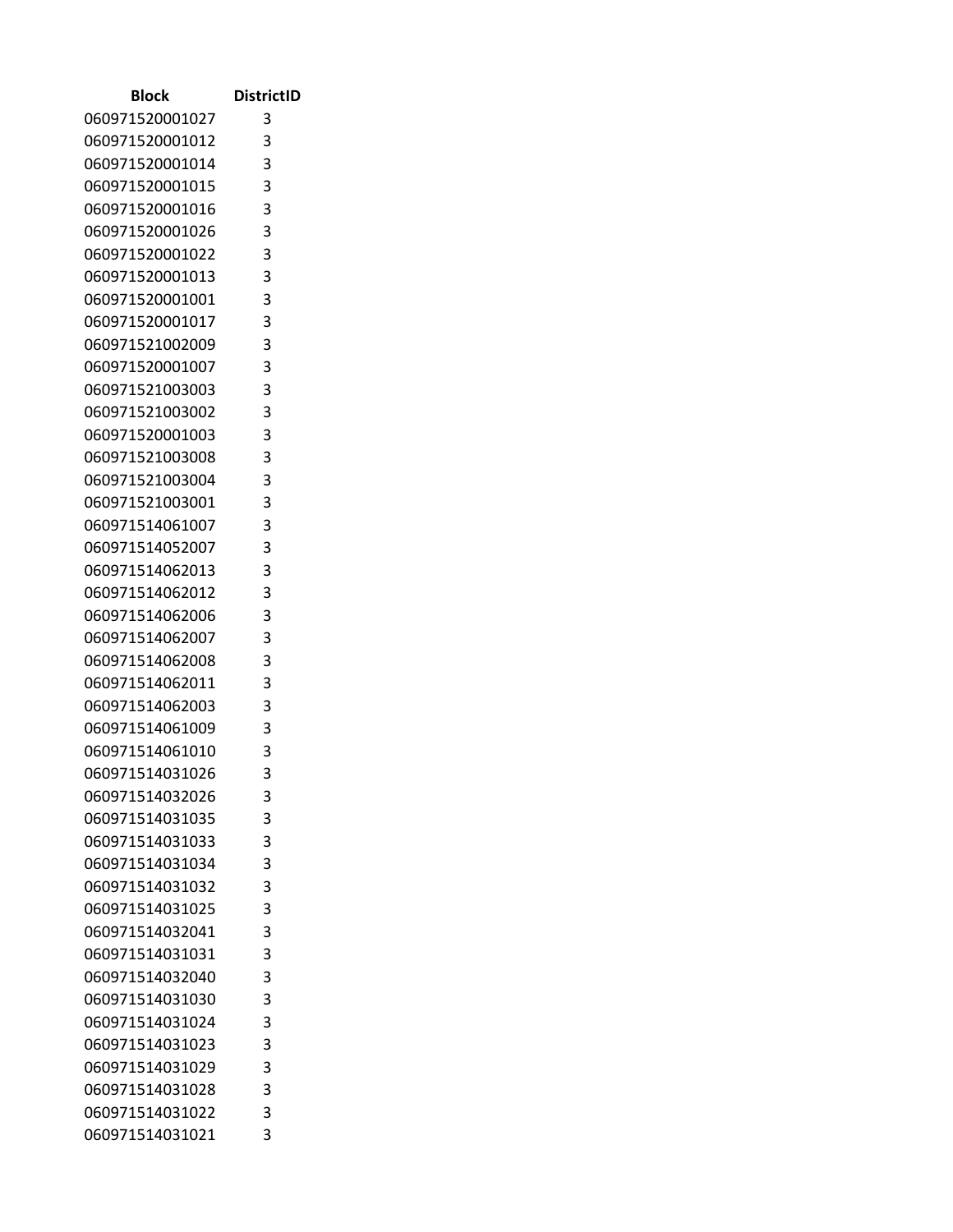| Block           | <b>DistrictID</b> |
|-----------------|-------------------|
| 060971514061011 | 3                 |
| 060971514061008 | 3                 |
| 060971514061002 | 3                 |
| 060971514061013 | 3                 |
| 060971514061012 | 3                 |
| 060971514061014 | 3                 |
| 060971514061015 | 3                 |
| 060971514061016 | 3                 |
| 060971514041022 | 3                 |
| 060971514041021 | 3                 |
| 060971514041010 | 3                 |
| 060971514041020 | 3                 |
| 060971514061003 | 3                 |
| 060971514061000 | 3                 |
| 060971519004007 | 3                 |
| 060971519004010 | 3                 |
| 060971519004006 | 3                 |
| 060971519004008 | 3                 |
| 060971519004004 | 3                 |
| 060971519004003 | 3                 |
| 060971519004005 | 3                 |
| 060971514041009 | 3                 |
| 060971519003010 | 3                 |
| 060971522031017 | 3                 |
| 060971522031011 | 3                 |
| 060971522031008 | 3                 |
| 060971522012015 | 3                 |
| 060971522012016 | 3                 |
| 060971522012012 | 3                 |
| 060971522012011 | 3                 |
| 060971522012010 | 3                 |
| 060971522012005 | 3                 |
| 060971522012018 | 3                 |
| 060971522012017 | 3                 |
| 060971522012009 | 3                 |
| 060971522012008 | 3                 |
| 060971522012006 | 3                 |
| 060971522012003 | 3                 |
| 060971522011007 | 3                 |
| 060971522011008 | 3                 |
| 060971522012002 | 3                 |
| 060971522012001 | 3                 |
| 060971522011009 | 3                 |
| 060971522013012 | 3                 |
| 060971522013003 | 3                 |
| 060971522013011 | 3                 |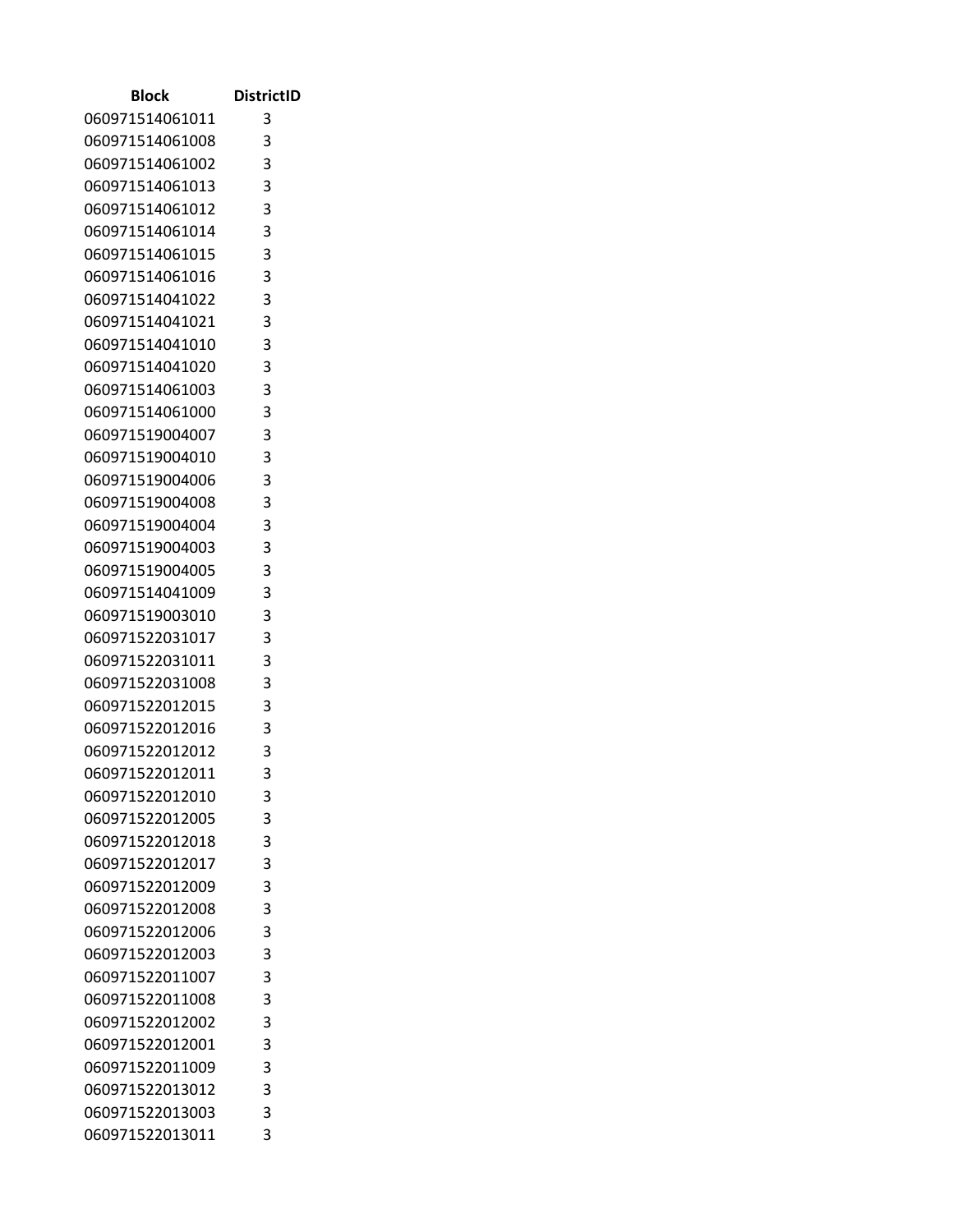| Block                              | <b>DistrictID</b> |
|------------------------------------|-------------------|
| 060971522013010                    | 3                 |
| 060971522013014                    | 3                 |
| 060971522013009                    | 3                 |
| 060971522013004                    | 3                 |
| 060971522013005                    | 3                 |
| 060971522013006                    | 3                 |
| 060971522012000                    | 3                 |
| 060971522013002                    | 3                 |
| 060971522011010                    | 3                 |
| 060971522013001                    | 3                 |
| 060971522011011                    | 3                 |
| 060971522013000                    | 3                 |
| 060971522013008                    | 3                 |
| 060971522013013                    | 3                 |
| 060971541004021                    | 4                 |
| 060971541004020                    | 4                 |
| 060971541004019                    | 4                 |
| 060971541004013                    | 4                 |
| 060971541004015                    | 4                 |
| 060971541004014                    | 4                 |
| 060971541004017                    | 4                 |
| 060971541004018                    | 4                 |
| 060971541004016                    | 4<br>4            |
| 060971541004005<br>060971541004009 | 4                 |
| 060971541004056                    | 4                 |
| 060971541004057                    | 4                 |
| 060971541004062                    | 4                 |
| 060971541004063                    | 4                 |
| 060971541004054                    | 4                 |
| 060971541004058                    | 4                 |
| 060971542021010                    | 4                 |
| 060971542021018                    | 4                 |
| 060971524011007                    | 4                 |
| 060971524011000                    | 4                 |
| 060971522042009                    | 4                 |
| 060971524011014                    | 4                 |
| 060971541003032                    | 4                 |
| 060971541003030                    | 4                 |
| 060971541003054                    | 4                 |
| 060971541003072                    | 4                 |
| 060971541003016                    | 4                 |
| 060971541003007                    | 4                 |
| 060971541003008                    | 4                 |
| 060971541003014                    | 4                 |
| 060971541003006                    | 4                 |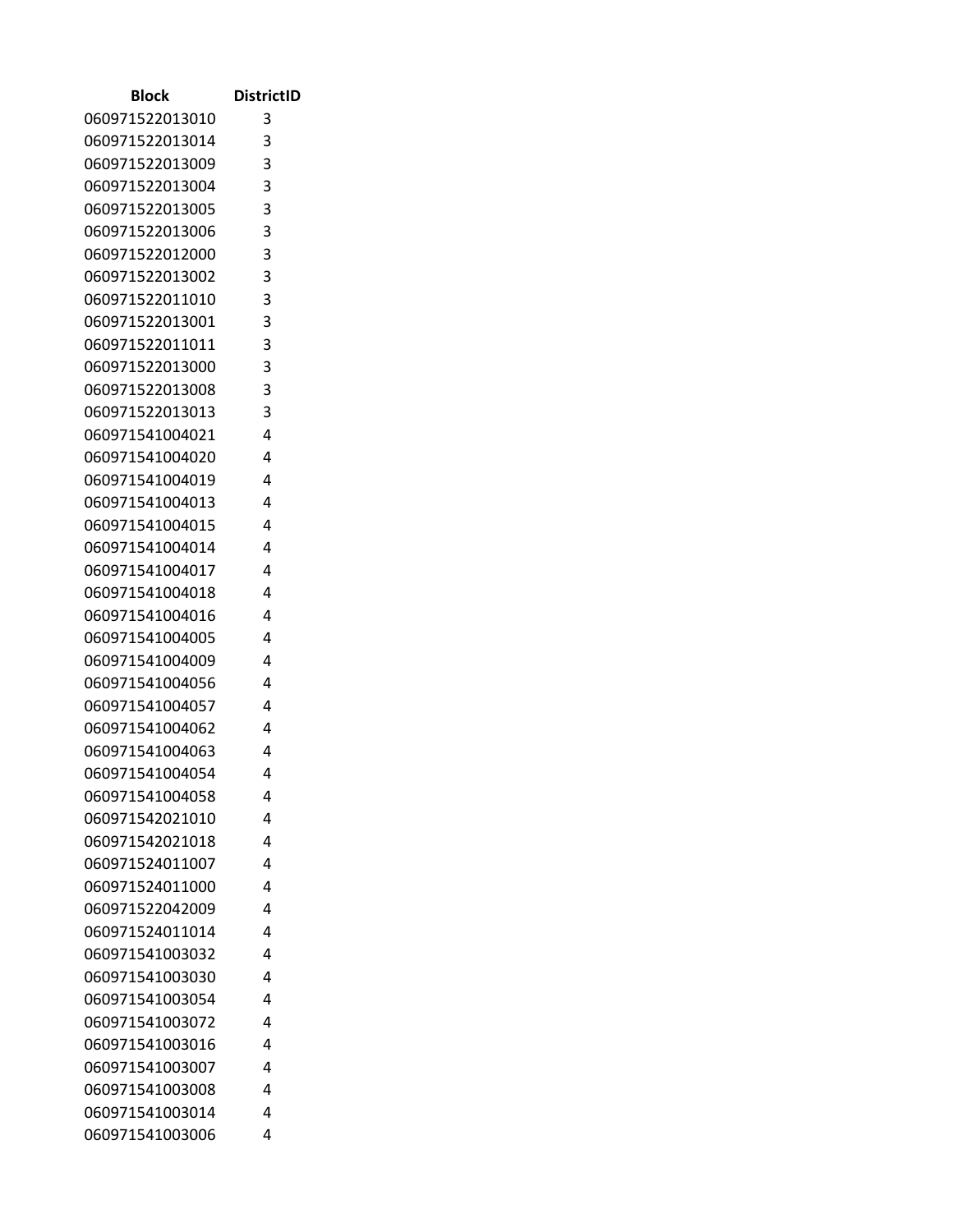| <b>Block</b>                       | <b>DistrictID</b> |
|------------------------------------|-------------------|
| 060971541003015                    | 4                 |
| 060971541003005                    | 4                 |
| 060971541003004                    | 4                 |
| 060971541003017                    | 4                 |
| 060971541003022                    | 4                 |
| 060971541003003                    | 4                 |
| 060971541003018                    | 4                 |
| 060971541003056                    | 4                 |
| 060971541003055                    | 4                 |
| 060971541003057                    | 4                 |
| 060971541003023                    | 4                 |
| 060971541003113                    | 4                 |
| 060971541003002                    | 4                 |
| 060971541003019                    | 4                 |
| 060971541003020                    | 4                 |
| 060971541003001                    | 4                 |
| 060971541003025                    | 4                 |
| 060971541003053                    | 4                 |
| 060971541003028                    | 4                 |
| 060971541003026                    | 4                 |
| 060971541003027                    | 4                 |
| 060971541003024                    | 4                 |
| 060971541003021                    | 4                 |
| 060971541003000                    | 4                 |
| 060971541003029                    | 4                 |
| 060971541003033                    | 4                 |
| 060971541003031                    | 4                 |
| 060971542021031                    | 4                 |
| 060971542021006                    | 4                 |
| 060971542014002                    | 4                 |
| 060971542012022                    | 4                 |
| 060971542012011                    | 4                 |
| 060971542012023                    | 4                 |
| 060971542012001                    | 4                 |
| 060971542012014                    | 4                 |
| 060971542012013                    | 4                 |
| 060971542012012                    | 4                 |
| 060971542012000<br>060971541003012 | 4<br>4            |
| 060971542013030                    | 4                 |
|                                    | 4                 |
| 060971542013005<br>060971542012009 | 4                 |
| 060971542012008                    | 4                 |
| 060971542012006                    | 4                 |
| 060971542013001                    | 4                 |
| 060971542013000                    | 4                 |
|                                    |                   |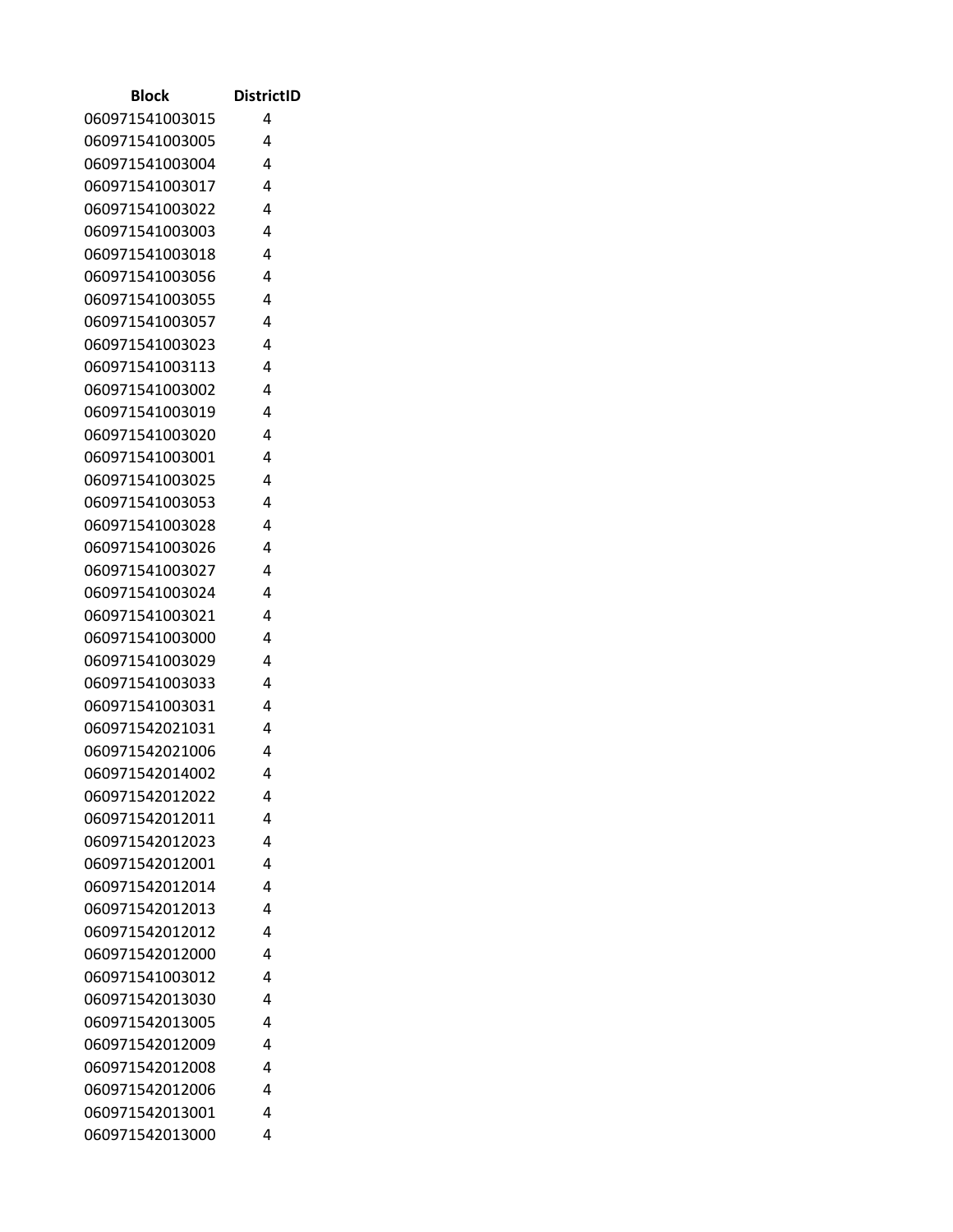| Block           | <b>DistrictID</b> |
|-----------------|-------------------|
| 060971542012002 | 4                 |
| 060971542012007 | 4                 |
| 060971542012004 | 4                 |
| 060971542012003 | 4                 |
| 060971542012010 | 4                 |
| 060971542012005 | 4                 |
| 060971541003073 | 4                 |
| 060971541003075 | 4                 |
| 060971541003076 | 4                 |
| 060971541003074 | 4                 |
| 060971541003011 | 4                 |
| 060971541003010 | 4                 |
| 060971541003077 | 4                 |
| 060971541003009 | 4                 |
| 060971541003013 | 4                 |
| 060971542022001 | 4                 |
| 060971542014000 | 4                 |
| 060971542011003 | 4                 |
| 060971542011000 | 4                 |
| 060971542011004 | 4                 |
| 060971542011007 | 4                 |
| 060971542011006 | 4                 |
| 060971542011001 | 4                 |
| 060971542011002 | 4                 |
| 060971542023001 | 4                 |
| 060971542022012 | 4                 |
| 060971542023000 | 4                 |
| 060971542013011 | 4                 |
| 060971542014022 | 4                 |
| 060971542014014 | 4                 |
| 060971542013017 | 4                 |
| 060971542013014 | 4                 |
| 060971542013016 | 4                 |
| 060971542013010 | 4                 |
| 060971542013009 | 4                 |
| 060971542014023 | 4                 |
| 060971542014015 | 4                 |
| 060971542014020 | 4                 |
| 060971542013008 | 4                 |
| 060971542013006 | 4                 |
| 060971542013007 | 4                 |
| 060971542022010 | 4                 |
| 060971542022011 | 4                 |
| 060971542014010 | 4                 |
| 060971542014004 | 4                 |
| 060971542014009 | 4                 |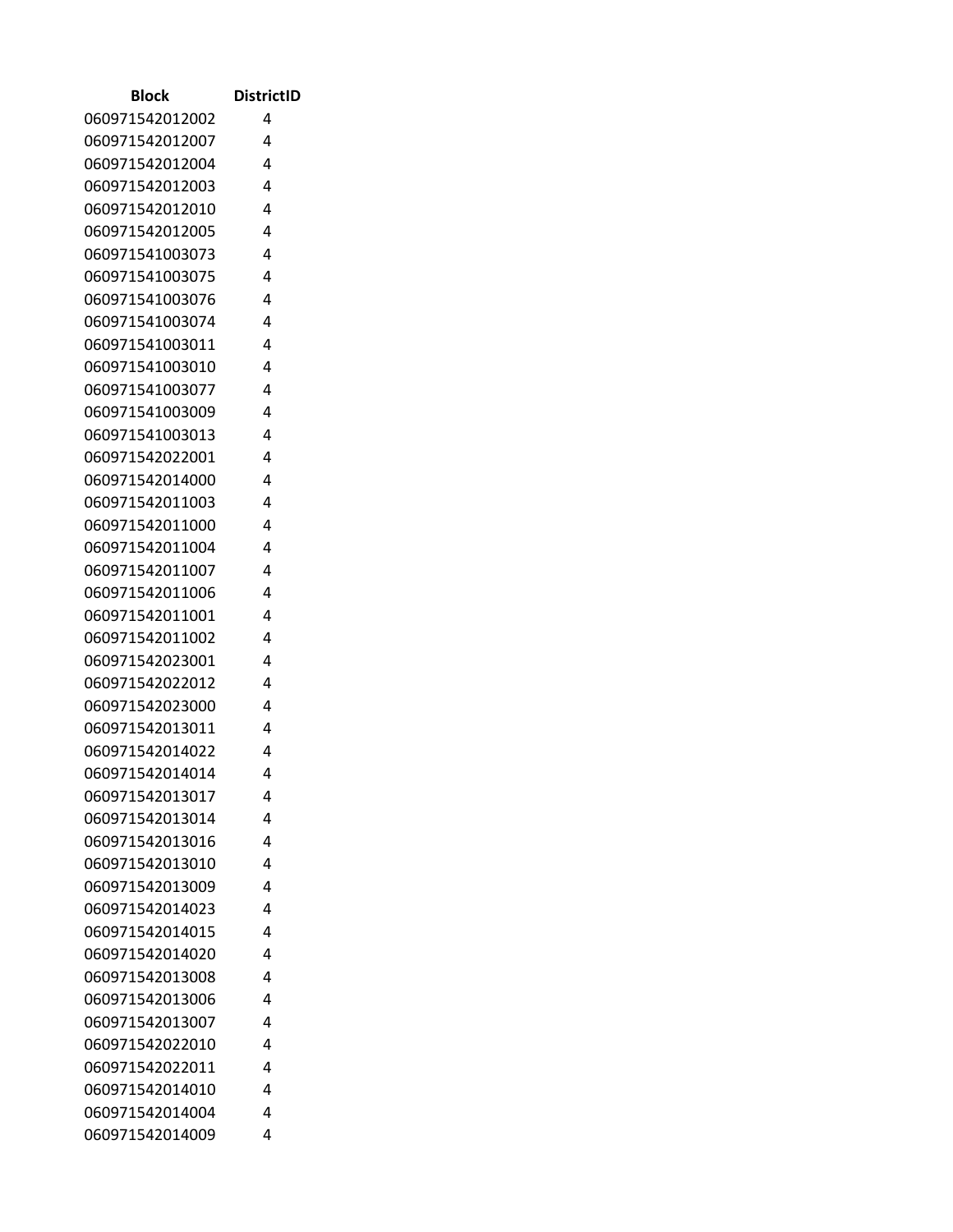| <b>Block</b>                       | <b>DistrictID</b> |
|------------------------------------|-------------------|
| 060971542014005                    | 4                 |
| 060971542014001                    | 4                 |
| 060971542014011                    | 4                 |
| 060971542014012                    | 4                 |
| 060971542014016                    | 4                 |
| 060971542014008                    | 4                 |
| 060971542014007                    | 4                 |
| 060971542014006                    | 4                 |
| 060971542012020                    | 4                 |
| 060971542012021                    | 4                 |
| 060971542014003                    | 4                 |
| 060971542012019                    | 4                 |
| 060971542014013                    | 4                 |
| 060971542014021                    | 4                 |
| 060971542014017                    | 4                 |
| 060971542014018                    | 4                 |
| 060971542012024                    | 4                 |
| 060971542014019                    | 4                 |
| 060971542012025                    | 4                 |
| 060971542021002                    | 4                 |
| 060971542021032                    | 4                 |
| 060971542021035                    | 4                 |
| 060971542021000                    | 4                 |
| 060971542021001                    | 4                 |
| 060971542012018                    | 4                 |
| 060971542012017                    | 4                 |
| 060971542012016                    | 4                 |
| 060971542012015                    | 4                 |
| 060971542023010                    | 4                 |
| 060971542021037<br>060971542023008 | 4                 |
|                                    | 4<br>4            |
| 060971542023009<br>060971542023011 | 4                 |
| 060971542021034                    | 4                 |
| 060971542023005                    | 4                 |
| 060971542023006                    | 4                 |
| 060971542023003                    | 4                 |
| 060971542023007                    | 4                 |
| 060971542023023                    | 4                 |
| 060971542023024                    | 4                 |
| 060971542023004                    | 4                 |
| 060971542023016                    | 4                 |
| 060971542023014                    | 4                 |
| 060971542023015                    | 4                 |
| 060971542023002                    | 4                 |
| 060971542022014                    | 4                 |
|                                    |                   |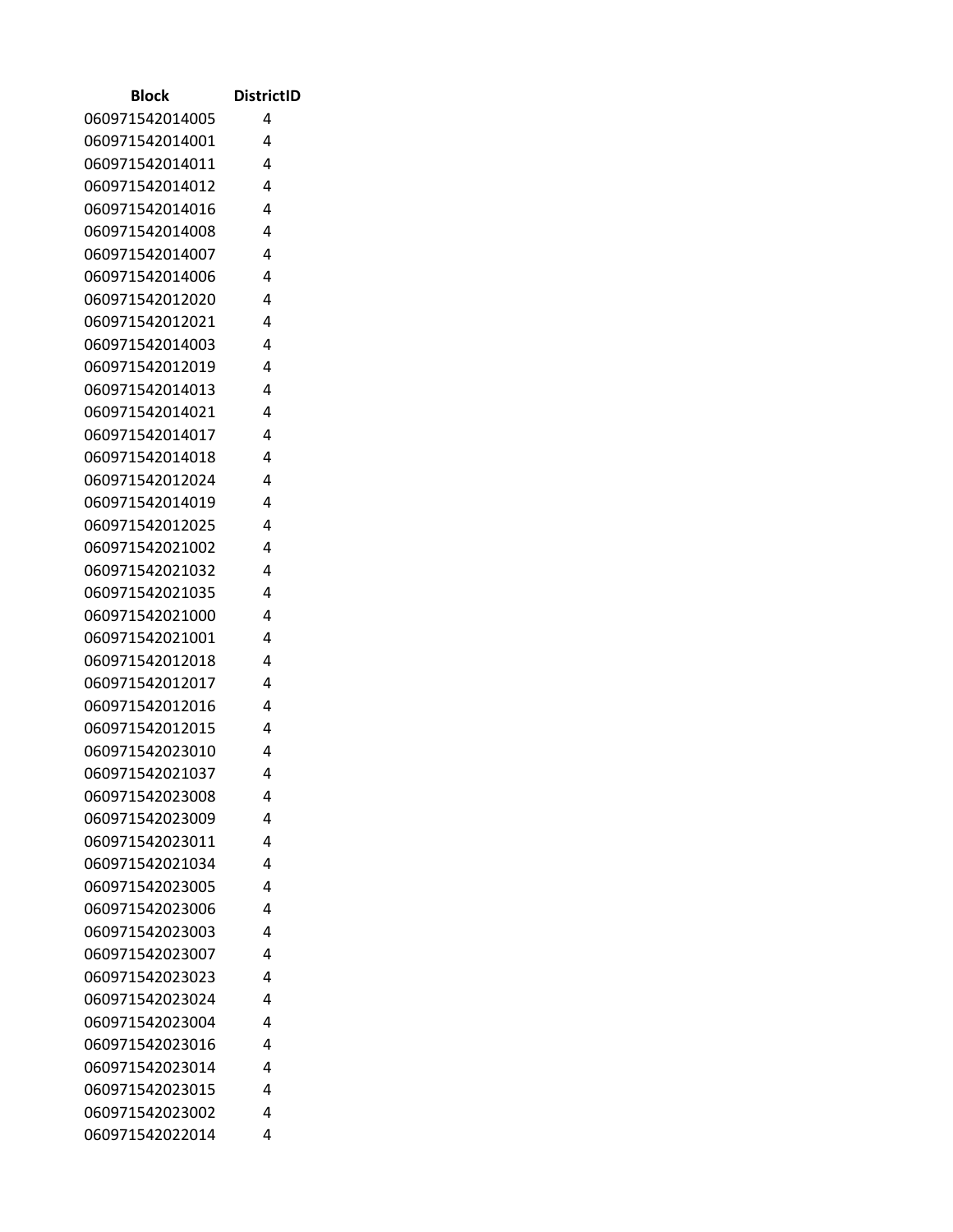| <b>Block</b>    | <b>DistrictID</b> |
|-----------------|-------------------|
| 060971542022013 | 4                 |
| 060971542022005 | 4                 |
| 060971542022006 | 4                 |
| 060971542022004 | 4                 |
| 060971542022003 | 4                 |
| 060971542021005 | 4                 |
| 060971542021033 | 4                 |
| 060971542021038 | 4                 |
| 060971542022000 | 4                 |
| 060971542021039 | 4                 |
| 060971542022007 | 4                 |
| 060971542022002 | 4                 |
| 060971542022008 | 4                 |
| 060971542022009 | 4                 |
| 060971541004002 | 4                 |
| 060971541004004 | 4                 |
| 060971541004006 | 4                 |
| 060971541004007 | 4                 |
| 060971541004000 | 4                 |
| 060971541003043 | 4                 |
| 060971541003044 | 4                 |
| 060971541003045 | 4                 |
| 060971541003046 | 4                 |
| 060971542021009 | 4                 |
| 060971542021008 | 4                 |
| 060971542021007 | 4                 |
| 060971542021003 | 4                 |
| 060971542021004 | 4                 |
| 060971542021013 | 4                 |
| 060971542021017 | 4                 |
| 060971542021014 | 4                 |
| 060971542021015 | 4                 |
| 060971542021028 | 4                 |
| 060971542021016 | 4                 |
| 060971542021036 | 4                 |
| 060971542024012 | 4                 |
| 060971542021012 | 4                 |
| 060971542021011 | 4                 |
| 060971542024013 | 4                 |
| 060971542024011 | 4                 |
| 060971542024039 | 4                 |
| 060971540002050 | 4                 |
| 060971541004026 | 4                 |
| 060971541004025 | 4                 |
| 060971541003109 | 4                 |
| 060971541003078 | 4                 |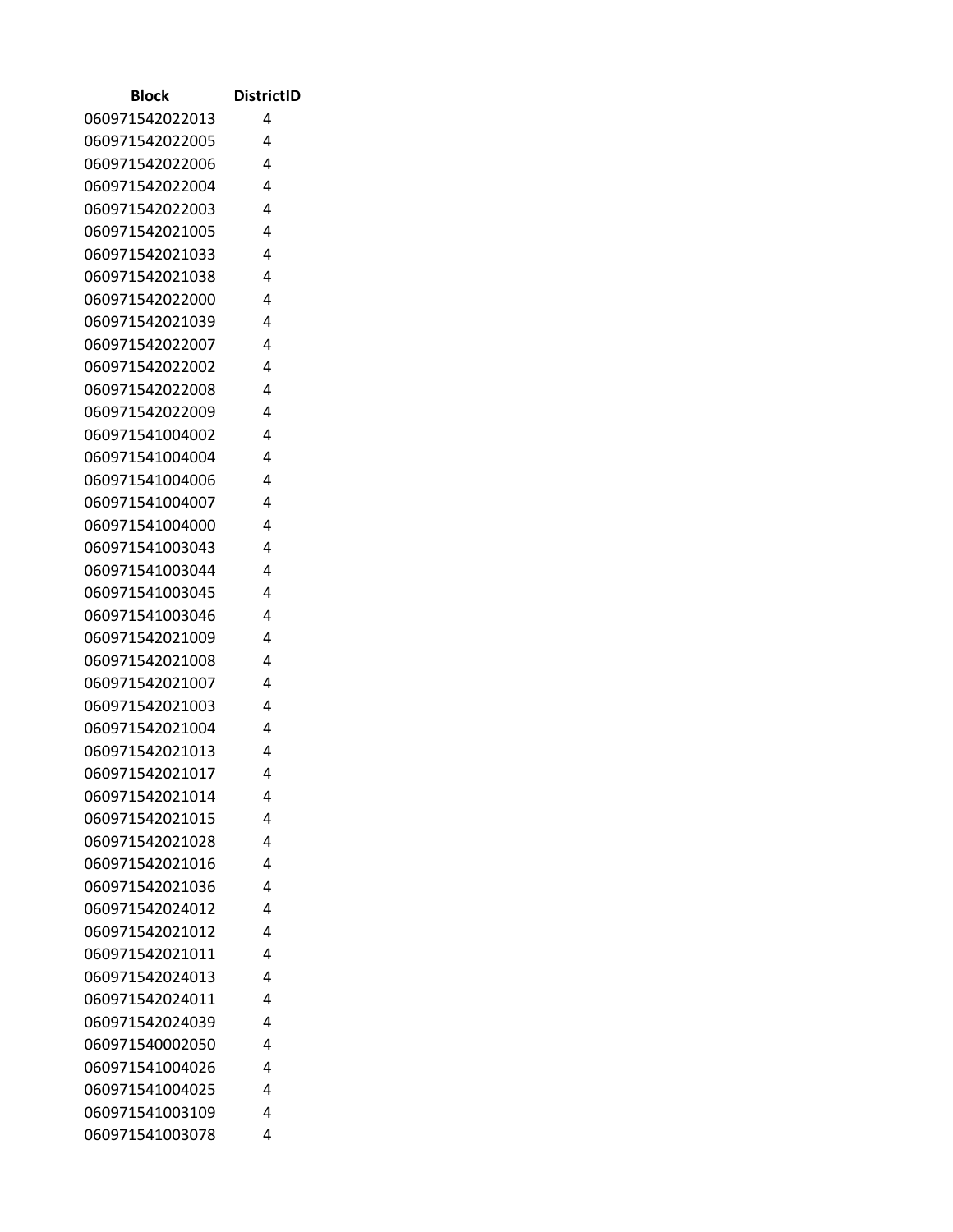| <b>Block</b>                       | <b>DistrictID</b> |
|------------------------------------|-------------------|
| 060971541003081                    | 4                 |
| 060971541003067                    | 4                 |
| 060971541003066                    | 4                 |
| 060971541003063                    | 4                 |
| 060971541003062                    | 4                 |
| 060971541003036                    | 4                 |
| 060971541003061                    | 4                 |
| 060971541003034                    | 4                 |
| 060971541003065                    | 4                 |
| 060971541003035                    | 4                 |
| 060971541003040                    | 4                 |
| 060971541003068                    | 4                 |
| 060971541003064                    | 4                 |
| 060971541003039                    | 4                 |
| 060971541003052                    | 4                 |
| 060971541003041                    | 4                 |
| 060971541003042                    | 4                 |
| 060971541003051                    | 4                 |
| 060971541003037                    | 4                 |
| 060971541003038                    | 4                 |
| 060971541003050                    | 4                 |
| 060971541003049                    | 4                 |
| 060971541003048                    | 4                 |
| 060971541003047                    | 4                 |
| 060971541004051                    | 4                 |
| 060971541004003                    | 4                 |
| 060971541004008                    | 4<br>4            |
| 060971541004001<br>060971538073015 | 4                 |
| 060971538073016                    | 4                 |
| 060971538073010                    | 4                 |
| 060971538073012                    | 4                 |
| 060971538073014                    | 4                 |
| 060971538073000                    | 4                 |
| 060971541004049                    | 4                 |
| 060971541004024                    | 4                 |
| 060971541004060                    | 4                 |
| 060971541004023                    | 4                 |
| 060971541004050                    | 4                 |
| 060971541004061                    | 4                 |
| 060971541004048                    | 4                 |
| 060971541004055                    | 4                 |
| 060971541004012                    | 4                 |
| 060971541004022                    | 4                 |
| 060971541004053                    | 4                 |
| 060971541004011                    | 4                 |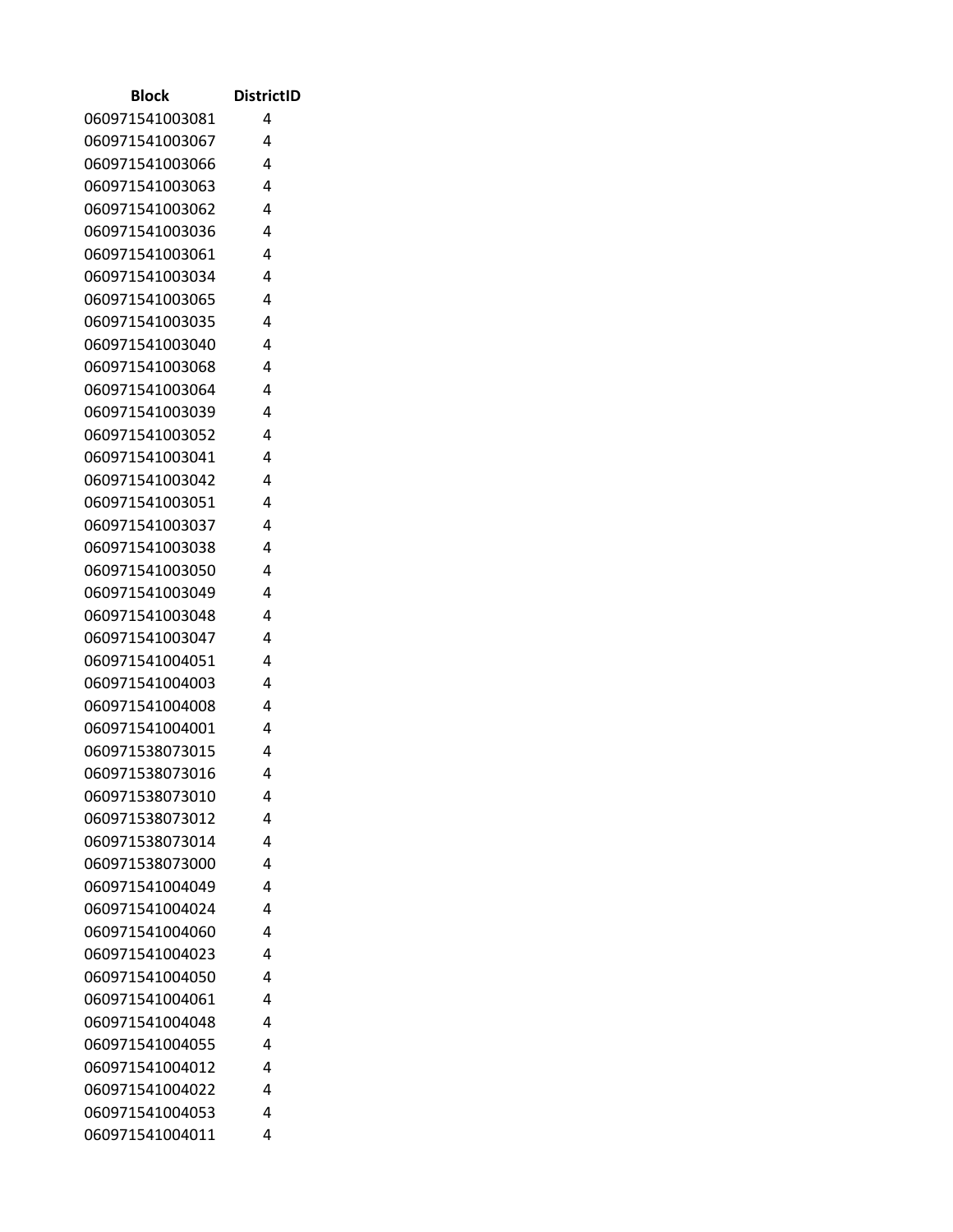| <b>Block</b>                       | <b>DistrictID</b> |
|------------------------------------|-------------------|
| 060971541004010                    | 4                 |
| 060971541004035                    | 4                 |
| 060971541003115                    | 4                 |
| 060971541003108                    | 4                 |
| 060971541003082                    | 4                 |
| 060971541003079                    | 4                 |
| 060971541003107                    | 4                 |
| 060971541003110                    | 4                 |
| 060971541003080                    | 4                 |
| 060971541003111                    | 4                 |
| 060971541002000                    | 4                 |
| 060971541003086                    | 4                 |
| 060971541003069                    | 4                 |
| 060971541003058                    | 4                 |
| 060971541003085                    | 4                 |
| 060971541003060                    | 4                 |
| 060971541003083                    | 4                 |
| 060971541003084                    | 4                 |
| 060971541003059                    | 4                 |
| 060971538113004                    | 4                 |
| 060971538113005                    | 4                 |
| 060971538113013                    | 4                 |
| 060971538113000                    | 4                 |
| 060971538113001                    | 4                 |
| 060971538113002                    | 4                 |
| 060971538113003                    | 4                 |
| 060971538113008                    | 4                 |
| 060971538081015                    | 4                 |
| 060971538081016                    | 4                 |
| 060971538081023                    | 4                 |
| 060971538081009                    | 4                 |
| 060971538081011                    | 4                 |
| 060971538081010                    | 4                 |
| 060971538081012                    | 4                 |
| 060971538081007                    | 4                 |
| 060971538081005                    | 4                 |
| 060971538083021                    | 4<br>4            |
| 060971538083022<br>060971538083002 | 4                 |
| 060971538083007                    | 4                 |
| 060971542024008                    | 4                 |
|                                    | 4                 |
| 060971542024010<br>060971542021020 | 4                 |
| 060971542021026                    | 4                 |
| 060971542024014                    | 4                 |
| 060971542024003                    | 4                 |
|                                    |                   |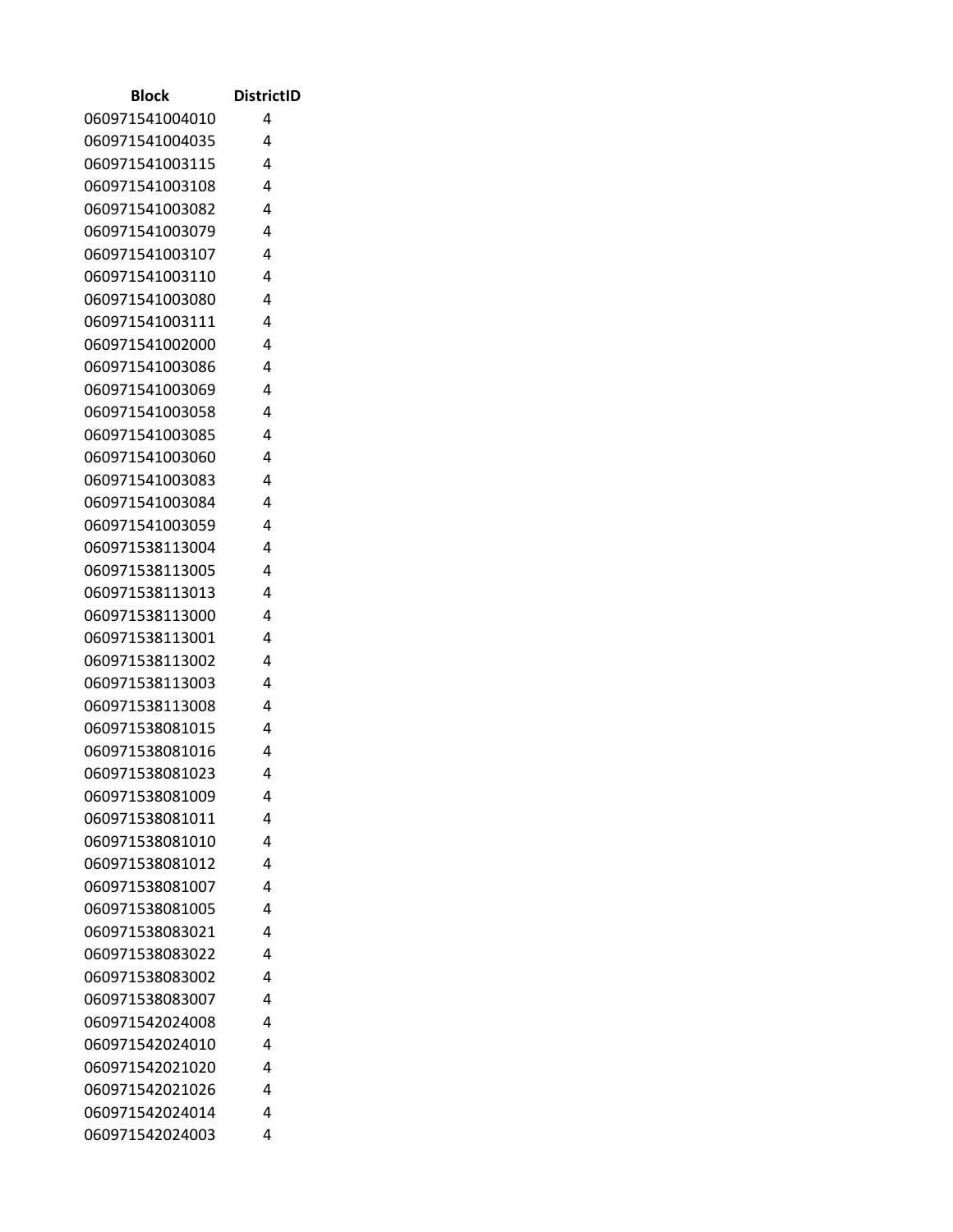| <b>Block</b>    | <b>DistrictID</b> |
|-----------------|-------------------|
| 060971542023022 | 4                 |
| 060971542024042 | 4                 |
| 060971542024016 | 4                 |
| 060971542024015 | 4                 |
| 060971542024019 | 4                 |
| 060971542024031 | 4                 |
| 060971542024017 | 4                 |
| 060971542024005 | 4                 |
| 060971542024007 | 4                 |
| 060971542024006 | 4                 |
| 060971542024029 | 4                 |
| 060971542024027 | 4                 |
| 060971542024028 | 4                 |
| 060971542024040 | 4                 |
| 060971542024004 | 4                 |
| 060971542024023 | 4                 |
| 060971542024024 | 4                 |
| 060971542023020 | 4                 |
| 060971542023018 | 4                 |
| 060971542024001 | 4                 |
| 060971542023021 | 4                 |
| 060971542023019 | 4                 |
| 060971542024002 | 4                 |
| 060971542024032 | 4                 |
| 060971542023017 | 4                 |
| 060971542023012 | 4                 |
| 060971542024030 | 4                 |
| 060971542024041 | 4                 |
| 060971542024021 | 4                 |
| 060971542024020 | 4                 |
| 060971542024022 | 4                 |
| 060971542024018 | 4                 |
| 060971542013020 | 4                 |
| 060971542013019 | 4                 |
| 060971542024026 | 4                 |
| 060971542024000 | 4                 |
| 060971542024025 | 4                 |
| 060971542023025 | 4                 |
| 060971542011018 | 4                 |
| 060971542011021 | 4                 |
| 060971542011020 | 4                 |
| 060971542023013 | 4                 |
| 060971542011005 | 4                 |
| 060971542011016 | 4                 |
| 060971542011011 | 4                 |
| 060971542011010 | 4                 |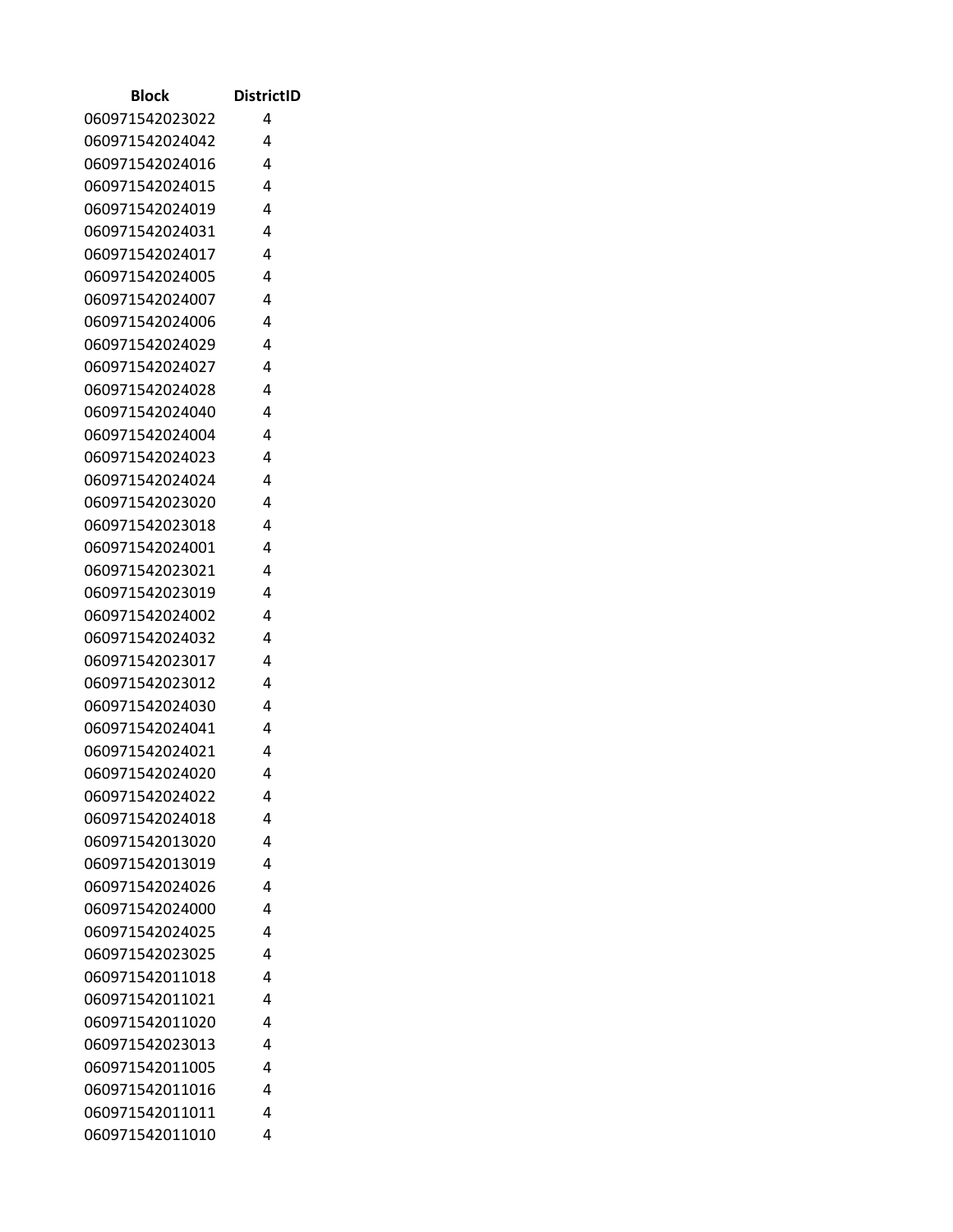| <b>Block</b>    | <b>DistrictID</b> |
|-----------------|-------------------|
| 060971542011008 | 4                 |
| 060971542011009 | 4                 |
| 060971542011019 | 4                 |
| 060971542011017 | 4                 |
| 060971542011015 | 4                 |
| 060971542011012 | 4                 |
| 060971542011014 | 4                 |
| 060971542011013 | 4                 |
| 060971542013015 | 4                 |
| 060971542013013 | 4                 |
| 060971540001002 | 4                 |
| 060971542021040 | 4                 |
| 060971542021021 | 4                 |
| 060971541002017 | 4                 |
| 060971541001005 | 4                 |
| 060971541001019 | 4                 |
| 060971541001020 | 4                 |
| 060971541001018 | 4                 |
| 060971541002016 | 4                 |
| 060971541002019 | 4                 |
| 060971541002018 | 4                 |
| 060971541002015 | 4                 |
| 060971541001002 | 4                 |
| 060971541001001 | 4                 |
| 060971541001015 | 4                 |
| 060971541002014 | 4                 |
| 060971541002013 | 4                 |
| 060971541002008 | 4                 |
| 060971541003099 | 4                 |
| 060971541003100 | 4                 |
| 060971541002009 | 4                 |
| 060971541001026 | 4                 |
| 060971541001027 | 4                 |
| 060971541001008 | 4                 |
| 060971541001021 | 4                 |
| 060971541001006 | 4                 |
| 060971541003101 | 4                 |
| 060971541003105 | 4                 |
| 060971541003102 | 4                 |
| 060971541003106 | 4                 |
| 060971541001000 | 4                 |
| 060971541003104 | 4                 |
| 060971541003103 | 4<br>4            |
| 060971541003094 | 4                 |
| 060971541003098 |                   |
| 060971541003091 | 4                 |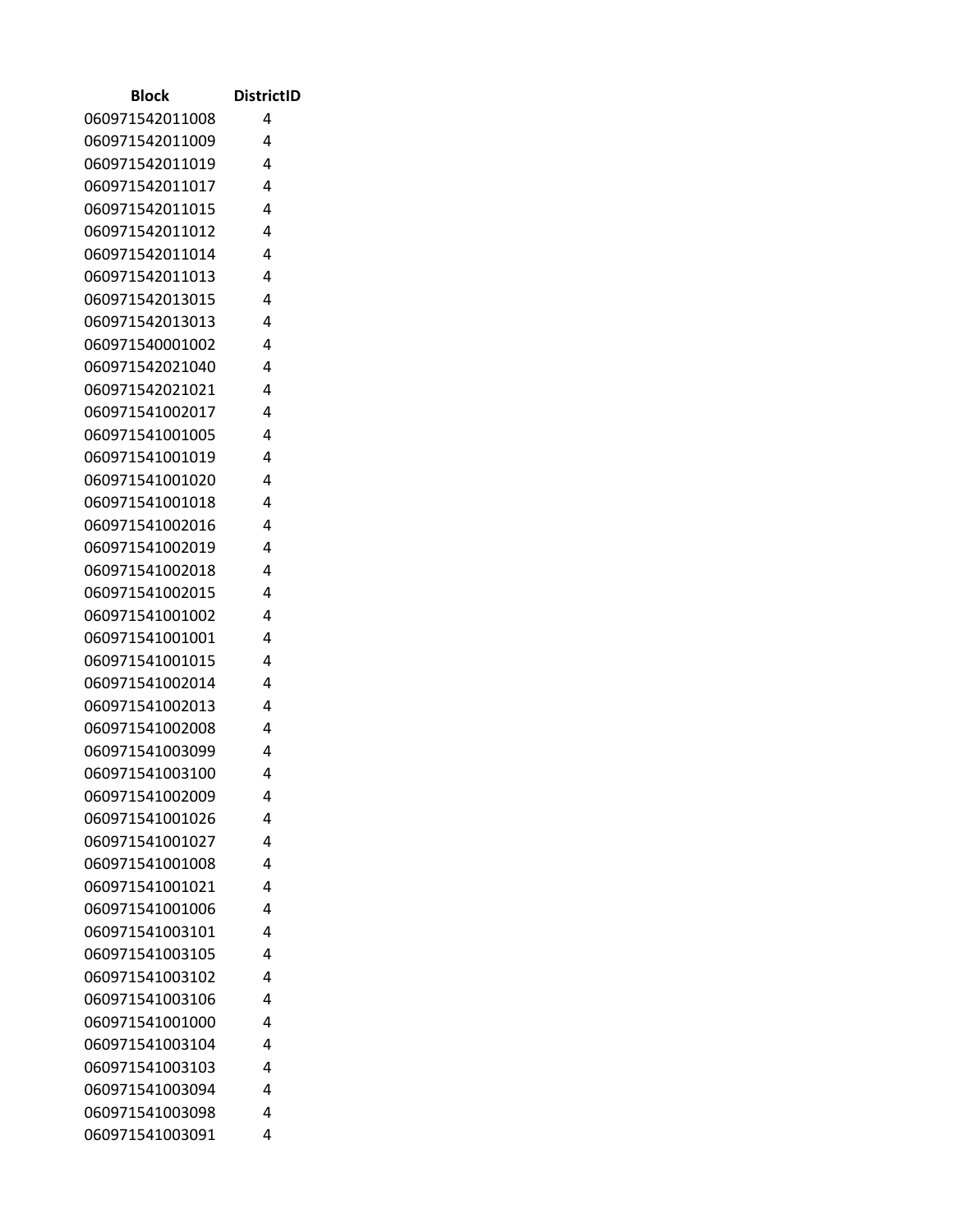| 060971541003071<br>4<br>060971541003112<br>4<br>060971541003088<br>4<br>060971541003090<br>4<br>4<br>060971541003092<br>4<br>060971541003093<br>060971542013029<br>4<br>060971542013037<br>4<br>060971542013028<br>4<br>4<br>060971542013026<br>060971542013027<br>4<br>4<br>060971542013036 |  |
|----------------------------------------------------------------------------------------------------------------------------------------------------------------------------------------------------------------------------------------------------------------------------------------------|--|
|                                                                                                                                                                                                                                                                                              |  |
|                                                                                                                                                                                                                                                                                              |  |
|                                                                                                                                                                                                                                                                                              |  |
|                                                                                                                                                                                                                                                                                              |  |
|                                                                                                                                                                                                                                                                                              |  |
|                                                                                                                                                                                                                                                                                              |  |
|                                                                                                                                                                                                                                                                                              |  |
|                                                                                                                                                                                                                                                                                              |  |
|                                                                                                                                                                                                                                                                                              |  |
|                                                                                                                                                                                                                                                                                              |  |
|                                                                                                                                                                                                                                                                                              |  |
|                                                                                                                                                                                                                                                                                              |  |
| 060971542013021<br>4                                                                                                                                                                                                                                                                         |  |
| 060971542013022<br>4                                                                                                                                                                                                                                                                         |  |
| 4<br>060971542024033                                                                                                                                                                                                                                                                         |  |
| 060971542013023<br>4                                                                                                                                                                                                                                                                         |  |
| 4<br>060971542013012                                                                                                                                                                                                                                                                         |  |
| 060971542013024<br>4                                                                                                                                                                                                                                                                         |  |
| 060971542013018<br>4                                                                                                                                                                                                                                                                         |  |
| 060971542013004<br>4                                                                                                                                                                                                                                                                         |  |
| 060971542013025<br>4                                                                                                                                                                                                                                                                         |  |
| 060971542013003<br>4                                                                                                                                                                                                                                                                         |  |
| 060971542013035<br>4                                                                                                                                                                                                                                                                         |  |
| 4<br>060971542013038                                                                                                                                                                                                                                                                         |  |
| 060971542013034<br>4                                                                                                                                                                                                                                                                         |  |
| 060971542013002<br>4                                                                                                                                                                                                                                                                         |  |
| 060971541001024<br>4                                                                                                                                                                                                                                                                         |  |
| 060971541001022<br>4                                                                                                                                                                                                                                                                         |  |
| 4<br>060971541001025                                                                                                                                                                                                                                                                         |  |
| 060971542013033<br>4                                                                                                                                                                                                                                                                         |  |
| 060971541001010<br>4                                                                                                                                                                                                                                                                         |  |
| 060971541001011<br>4                                                                                                                                                                                                                                                                         |  |
| 060971542013040<br>4<br>060971541001023<br>4                                                                                                                                                                                                                                                 |  |
| 4                                                                                                                                                                                                                                                                                            |  |
| 060971541001017<br>060971541001007<br>4                                                                                                                                                                                                                                                      |  |
| 060971541001009<br>4                                                                                                                                                                                                                                                                         |  |
| 060971542013032<br>4                                                                                                                                                                                                                                                                         |  |
| 060971542013031<br>4                                                                                                                                                                                                                                                                         |  |
| 060971541003114<br>4                                                                                                                                                                                                                                                                         |  |
| 060971541003097<br>4                                                                                                                                                                                                                                                                         |  |
| 060971541003096<br>4                                                                                                                                                                                                                                                                         |  |
| 060971541003095<br>4                                                                                                                                                                                                                                                                         |  |
| 060971540002014<br>4                                                                                                                                                                                                                                                                         |  |
| 060971540002015<br>4                                                                                                                                                                                                                                                                         |  |
| 060971540001032<br>4                                                                                                                                                                                                                                                                         |  |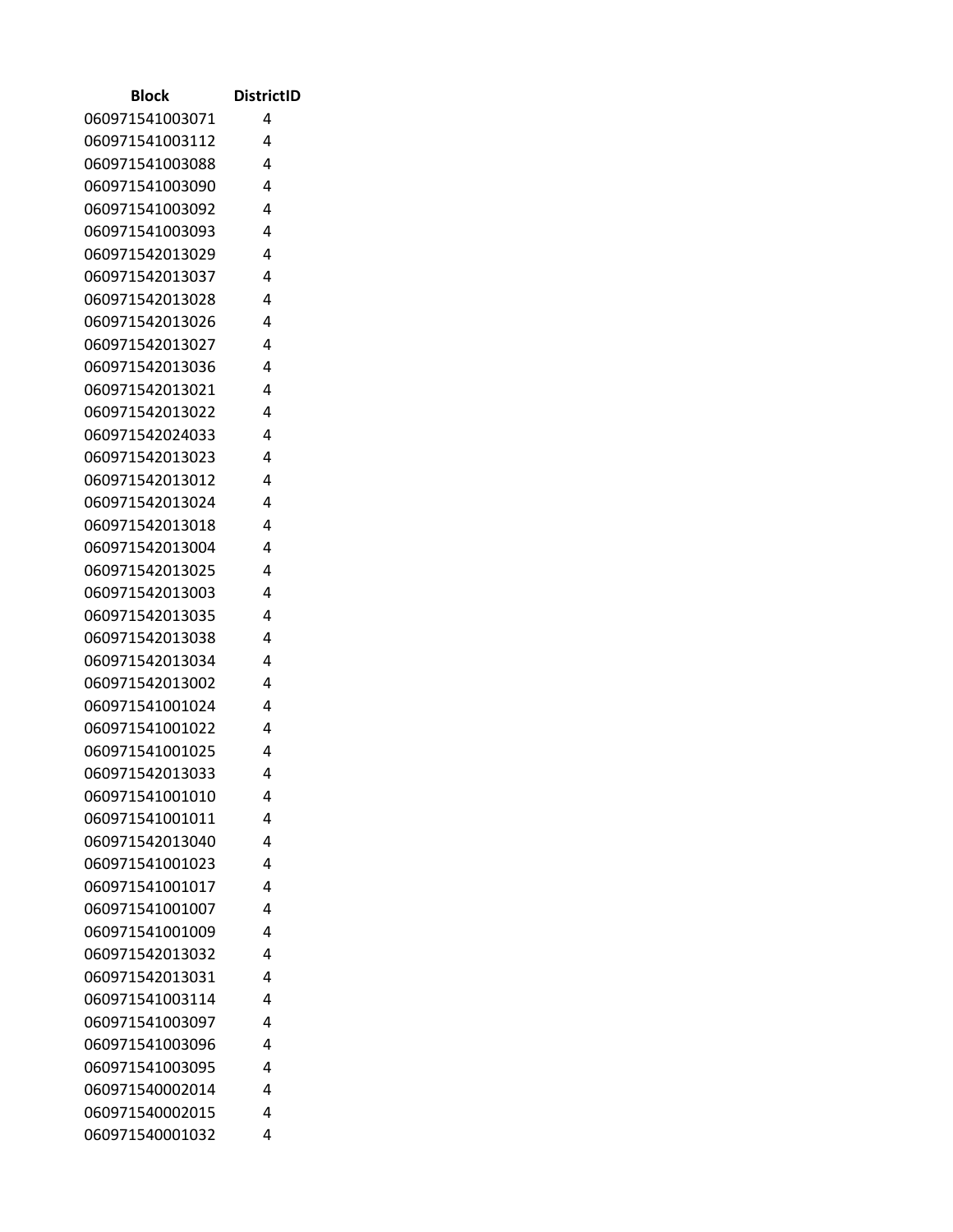| Block           | <b>DistrictID</b> |
|-----------------|-------------------|
| 060971540002037 | 4                 |
| 060971540002016 | 4                 |
| 060971540001031 | 4                 |
| 060971540001030 | 4                 |
| 060971540002012 | 4                 |
| 060971540002023 | 4                 |
| 060971540002021 | 4                 |
| 060971540002017 | 4                 |
| 060971540002018 | 4                 |
| 060971524012000 | 4                 |
| 060971524012017 | 4                 |
| 060971524013025 | 4                 |
| 060971524012025 | 4                 |
| 060971524011013 | 4                 |
| 060971524011006 | 4                 |
| 060971524011005 | 4                 |
| 060971524012019 | 4                 |
| 060971524011002 | 4                 |
| 060971524012014 | 4                 |
| 060971524012016 | 4                 |
| 060971524012030 | 4                 |
| 060971524011004 | 4                 |
| 060971524011008 | 4                 |
| 060971524012031 | 4                 |
| 060971524012015 | 4                 |
| 060971524013015 | 4                 |
| 060971524013016 | 4                 |
| 060971524012008 | 4                 |
| 060971524013021 | 4                 |
| 060971524012003 | 4                 |
| 060971524013028 | 4                 |
| 060971524011003 | 4                 |
| 060971528014016 | 4                 |
| 060971528014014 | 4                 |
| 060971528014013 | 4                 |
| 060971528012001 | 4                 |
| 060971528014005 | 4                 |
| 060971528014008 | 4                 |
| 060971528014002 | 4                 |
| 060971528014019 | 4                 |
| 060971528014001 | 4                 |
| 060971528014012 | 4                 |
| 060971528014011 | 4                 |
| 060971528014010 | 4                 |
| 060971528014009 | 4                 |
| 060971528014003 | 4                 |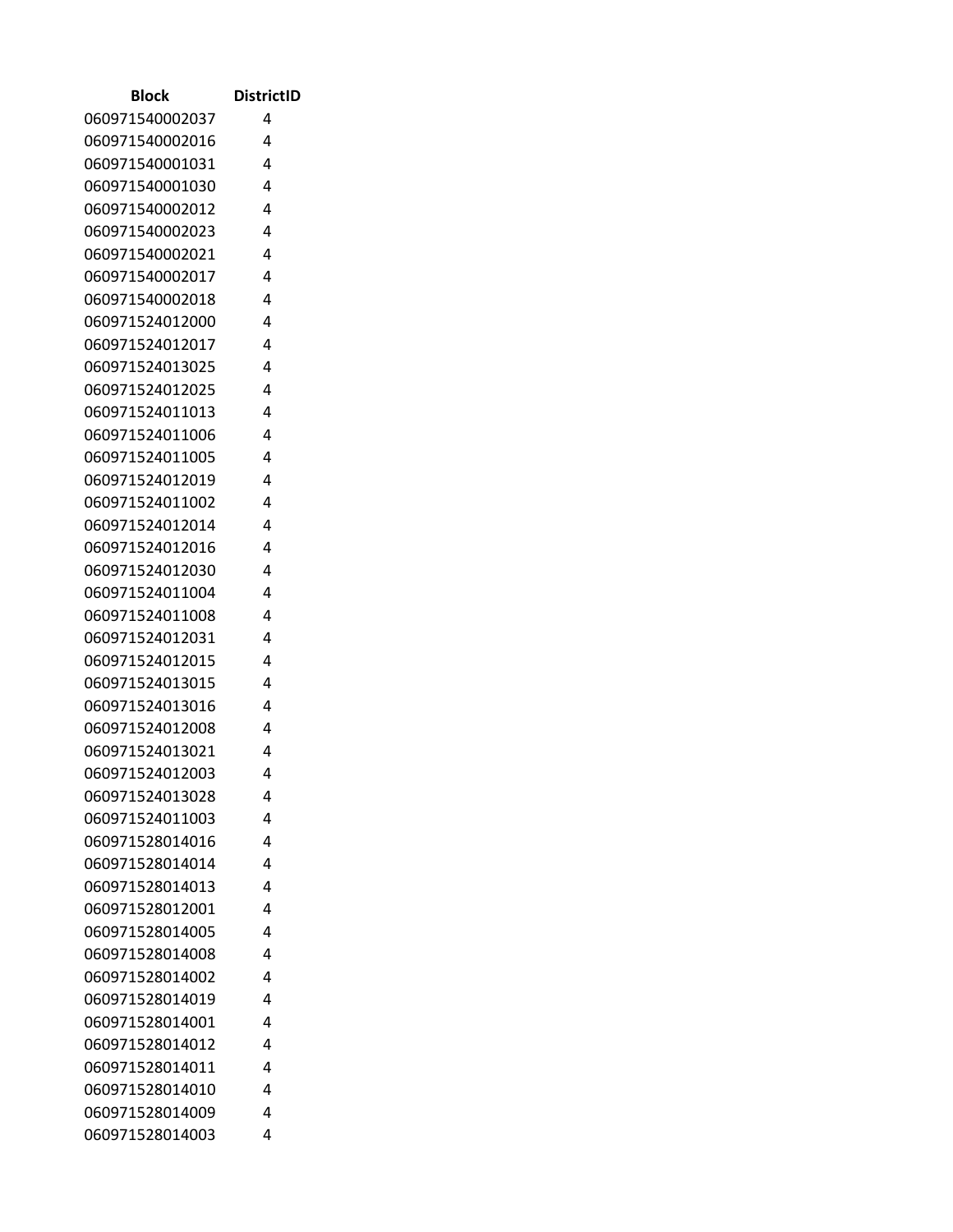| Block           | <b>DistrictID</b> |
|-----------------|-------------------|
| 060971528014004 | 4                 |
| 060971528012000 | 4                 |
| 060971528013006 | 4                 |
| 060971528014007 | 4                 |
| 060971528011015 | 4                 |
| 060971528014006 | 4                 |
| 060971528011017 | 4                 |
| 060971528011016 | 4                 |
| 060971528011009 | 4                 |
| 060971528011010 | 4                 |
| 060971528011008 | 4                 |
| 060971528011030 | 4                 |
| 060971528031002 | 4                 |
| 060971528011029 | 4                 |
| 060971528014000 | 4                 |
| 060971528011022 | 4                 |
| 060971528014020 | 4                 |
| 060971528011021 | 4                 |
| 060971528031005 | 4                 |
| 060971528031004 | 4                 |
| 060971528011027 | 4                 |
| 060971528011028 | 4                 |
| 060971528011024 | 4                 |
| 060971528011026 | 4                 |
| 060971528011023 | 4                 |
| 060971528011025 | 4                 |
| 060971528011019 | 4                 |
| 060971528011013 | 4                 |
| 060971528011020 | 4                 |
| 060971528011014 | 4                 |
| 060971527022015 | 4                 |
| 060971524022029 | 4                 |
| 060971524022032 | 4                 |
| 060971527022011 | 4                 |
| 060971524022005 | 4                 |
| 060971523004013 | 4                 |
| 060971523002005 | 4                 |
| 060971523003016 | 4                 |
| 060971523002007 | 4                 |
| 060971523002004 | 4                 |
| 060971523004002 | 4                 |
| 060971523003015 | 4                 |
| 060971523002020 | 4                 |
| 060971523002019 | 4                 |
| 060971523004016 | 4                 |
| 060971523003021 | 4                 |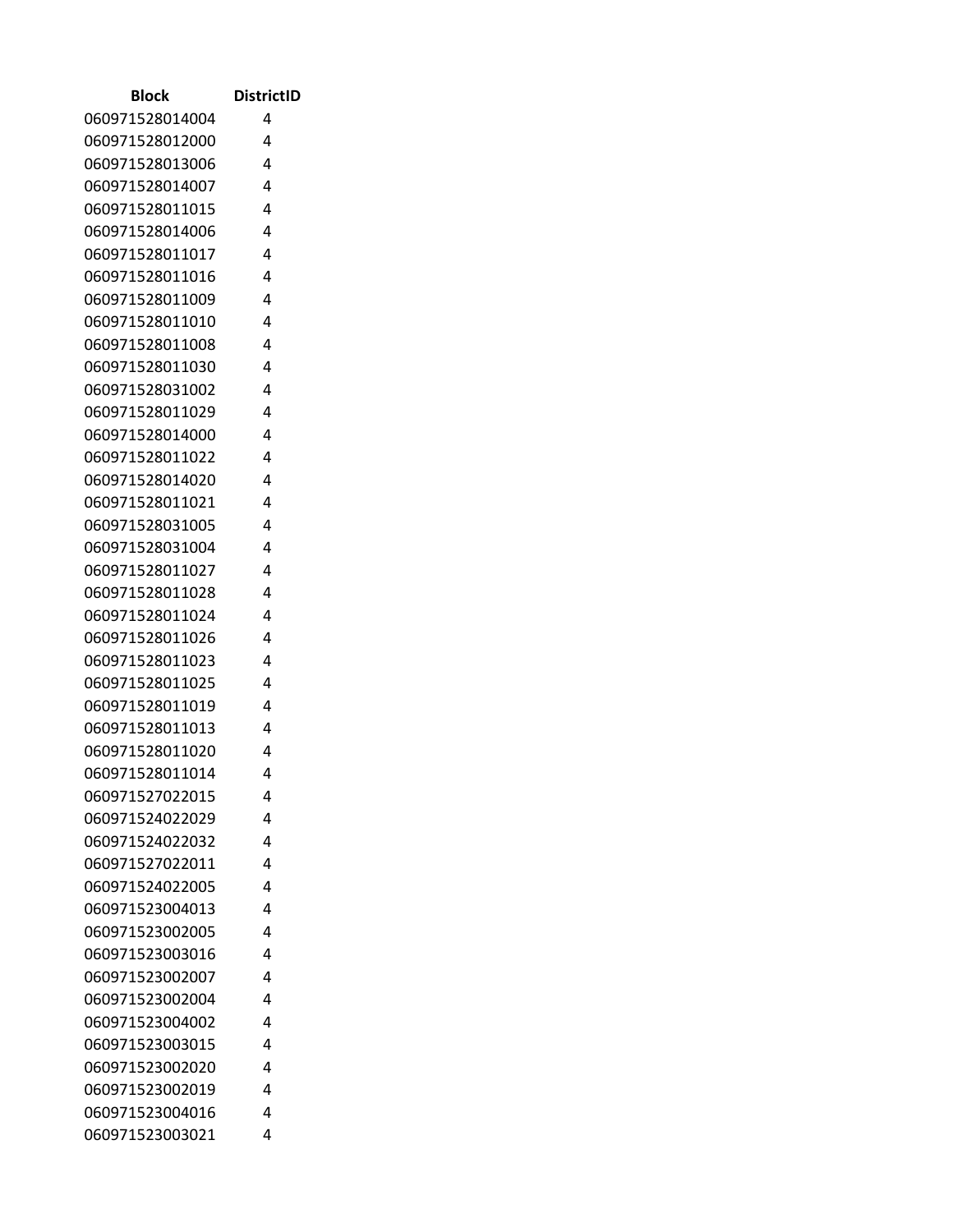| Block           | <b>DistrictID</b> |
|-----------------|-------------------|
| 060971523004006 | 4                 |
| 060971523004001 | 4                 |
| 060971523004000 | 4                 |
| 060971523003019 | 4                 |
| 060971523004007 | 4                 |
| 060971523003020 | 4                 |
| 060971523003006 | 4                 |
| 060971523003029 | 4                 |
| 060971523003014 | 4                 |
| 060971523003008 | 4                 |
| 060971523002006 | 4                 |
| 060971523002009 | 4                 |
| 060971523002001 | 4                 |
| 060971523003007 | 4                 |
| 060971523002000 | 4                 |
| 060971524011024 | 4                 |
| 060971524011023 | 4                 |
| 060971523003005 | 4                 |
| 060971524011025 | 4                 |
| 060971523003003 | 4                 |
| 060971524011026 | 4                 |
| 060971524011027 | 4                 |
| 060971523003004 | 4                 |
| 060971524011012 | 4                 |
| 060971523003011 | 4                 |
| 060971523003012 | 4                 |
| 060971523003013 | 4                 |
| 060971523003009 | 4                 |
| 060971524011021 | 4                 |
| 060971524011022 | 4                 |
| 060971524011018 | 4                 |
| 060971524011001 | 4                 |
| 060971523003002 | 4                 |
| 060971523003000 | 4                 |
| 060971523003001 | 4                 |
| 060971524011009 | 4                 |
| 060971524011010 | 4                 |
| 060971523003023 | 4                 |
| 060971523003024 | 4                 |
| 060971523003025 | 4                 |
| 060971523003028 | 4                 |
| 060971523003018 | 4                 |
| 060971523003017 | 4                 |
| 060971524011017 | 4                 |
| 060971523003010 | 4                 |
| 060971524011020 | 4                 |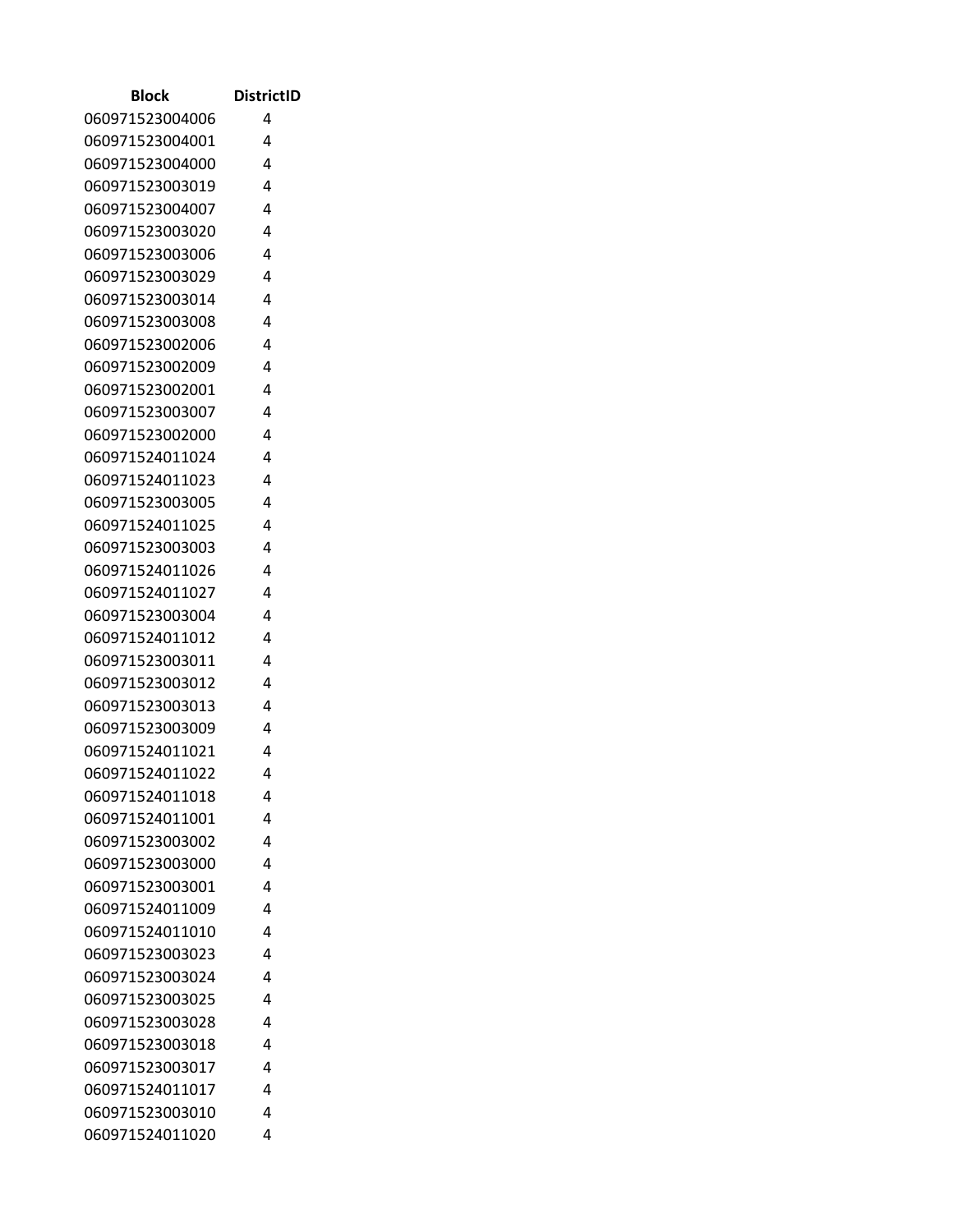| Block                              | <b>DistrictID</b> |
|------------------------------------|-------------------|
| 060971524011019                    | 4                 |
| 060971523004009                    | 4                 |
| 060971523004014                    | 4                 |
| 060971523004005                    | 4                 |
| 060971523002010                    | 4                 |
| 060971523004004                    | 4                 |
| 060971523004017                    | 4                 |
| 060971523004011                    | 4                 |
| 060971523004003                    | 4                 |
| 060971523004012                    | 4                 |
| 060971527024037                    | 4                 |
| 060971527024031                    | 4                 |
| 060971527024032                    | 4                 |
| 060971538112014                    | 4                 |
| 060971538101015                    | 4                 |
| 060971538112013                    | 4                 |
| 060971527024033                    | 4                 |
| 060971538112010                    | 4                 |
| 060971538112011                    | 4                 |
| 060971538112012                    | 4                 |
| 060971538112006                    | 4                 |
| 060971538111030                    | 4                 |
| 060971538112005                    | 4                 |
| 060971538112004                    | 4                 |
| 060971538113007                    | 4                 |
| 060971538113006                    | 4                 |
| 060971540003010                    | 4                 |
| 060971540003013                    | 4                 |
| 060971540003007                    | 4                 |
| 060971541002034                    | 4                 |
| 060971540003008                    | 4                 |
| 060971541002030                    | 4                 |
| 060971540003005                    | 4                 |
| 060971540003002                    | 4                 |
| 060971540003003                    | 4                 |
| 060971540003004                    | 4                 |
| 060971540003006                    | 4                 |
| 060971540002040                    | 4<br>4            |
| 060971540002039                    | 4                 |
| 060971540002042                    |                   |
| 060971540002049<br>060971538101003 | 4<br>4            |
| 060971538101002                    | 4                 |
| 060971538101004                    | 4                 |
| 060971538101005                    | 4                 |
| 060971540002010                    | 4                 |
|                                    |                   |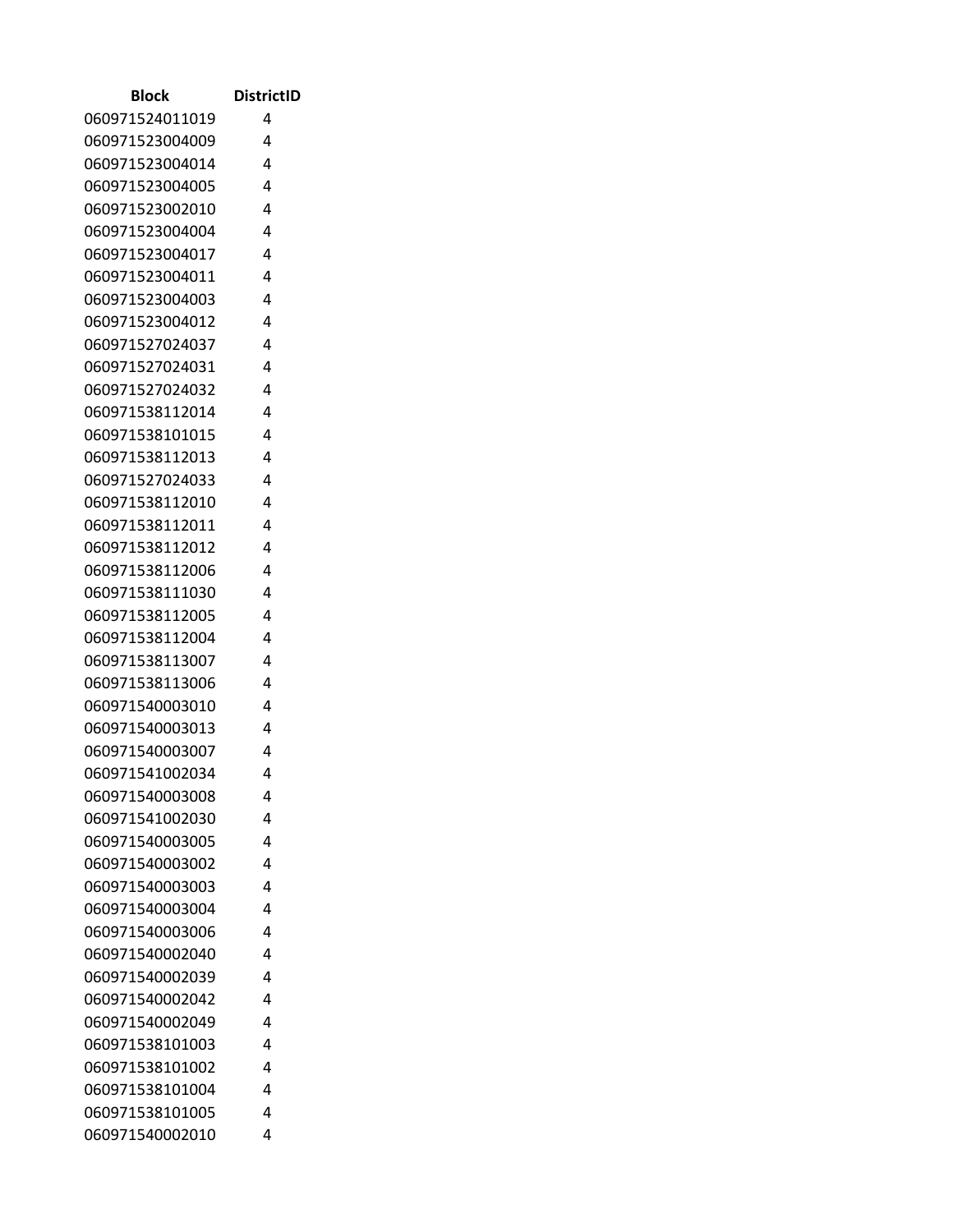| <b>Block</b>    | <b>DistrictID</b> |
|-----------------|-------------------|
| 060971540002048 | 4                 |
| 060971540002046 | 4                 |
| 060971540002043 | 4                 |
| 060971538071000 | 4                 |
| 060971538071013 | 4                 |
| 060971538071017 | 4                 |
| 060971538071010 | 4                 |
| 060971538071012 | 4                 |
| 060971538071009 | 4                 |
| 060971538093010 | 4                 |
| 060971538093011 | 4                 |
| 060971538093015 | 4                 |
| 060971538093013 | 4                 |
| 060971538093001 | 4                 |
| 060971538093014 | 4                 |
| 060971538093012 | 4                 |
| 060971538093000 | 4                 |
| 060971538073021 | 4                 |
| 060971538071008 | 4                 |
| 060971538071004 | 4                 |
| 060971538071007 | 4                 |
| 060971538071006 | 4                 |
| 060971538071003 | 4                 |
| 060971538072013 | 4                 |
| 060971538072011 | 4                 |
| 060971538072015 | 4                 |
| 060971538072014 | 4                 |
| 060971538072012 | 4                 |
| 060971538072016 | 4                 |
| 060971538071005 | 4                 |
| 060971538072006 | 4                 |
| 060971538072007 | 4                 |
| 060971538072005 | 4                 |
| 060971538072002 | 4                 |
| 060971538072017 | 4                 |
| 060971538072009 | 4                 |
| 060971538072010 | 4                 |
| 060971538072008 | 4                 |
| 060971538072001 | 4                 |
| 060971539042010 | 4                 |
| 060971538072000 | 4                 |
| 060971539042011 | 4                 |
| 060971539051014 | 4                 |
| 060971539051013 | 4                 |
| 060971538073020 | 4                 |
| 060971538091000 | 4                 |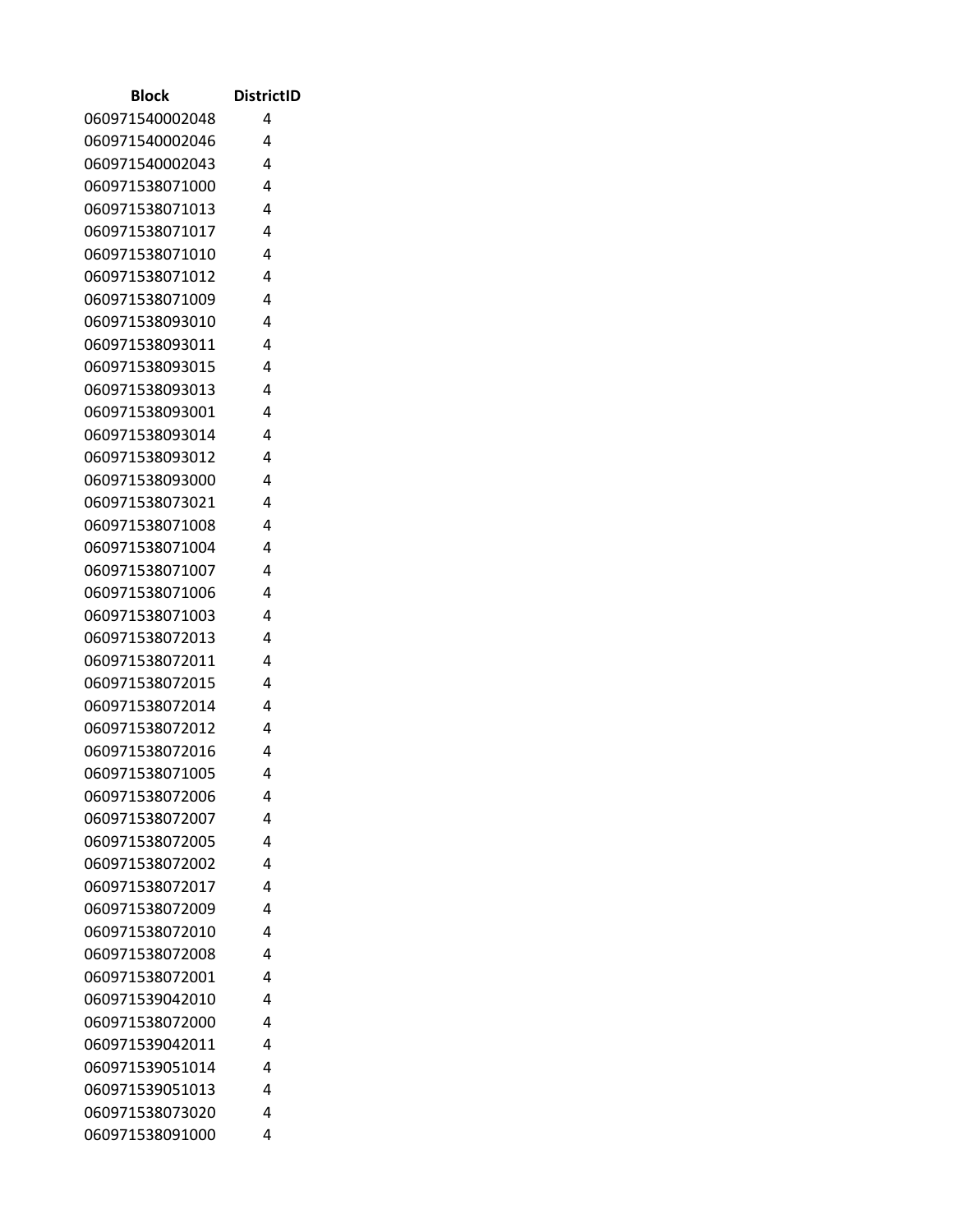| Block           | <b>DistrictID</b> |
|-----------------|-------------------|
| 060971538073018 | 4                 |
| 060971538073019 | 4                 |
| 060971527011005 | 4                 |
| 060971527011004 | 4                 |
| 060971524022004 | 4                 |
| 060971524022002 | 4                 |
| 060971524022027 | 4                 |
| 060971524022008 | 4                 |
| 060971524022012 | 4                 |
| 060971524022011 | 4                 |
| 060971524022007 | 4                 |
| 060971527021000 | 4                 |
| 060971527013005 | 4                 |
| 060971527013000 | 4                 |
| 060971524022003 | 4                 |
| 060971527011015 | 4                 |
| 060971527011013 | 4                 |
| 060971527011016 | 4                 |
| 060971527011009 | 4                 |
| 060971527011008 | 4                 |
| 060971527011010 | 4                 |
| 060971527011003 | 4                 |
| 060971527011014 | 4                 |
| 060971527011011 | 4                 |
| 060971527011012 | 4                 |
| 060971524023001 | 4                 |
| 060971524023002 | 4                 |
| 060971524021005 | 4                 |
| 060971524021001 | 4                 |
| 060971524021004 | 4                 |
| 060971540002009 | 4                 |
| 060971540002002 | 4                 |
| 060971540002007 | 4                 |
| 060971540002005 | 4                 |
| 060971540002004 | 4                 |
| 060971540002041 | 4                 |
| 060971540002045 | 4                 |
| 060971538101001 | 4                 |
| 060971540002044 | 4                 |
| 060971538101035 | 4                 |
| 060971539021033 | 4                 |
| 060971539021034 | 4                 |
| 060971539021032 | 4                 |
| 060971539021035 | 4                 |
| 060971539021036 | 4                 |
| 060971538101000 | 4                 |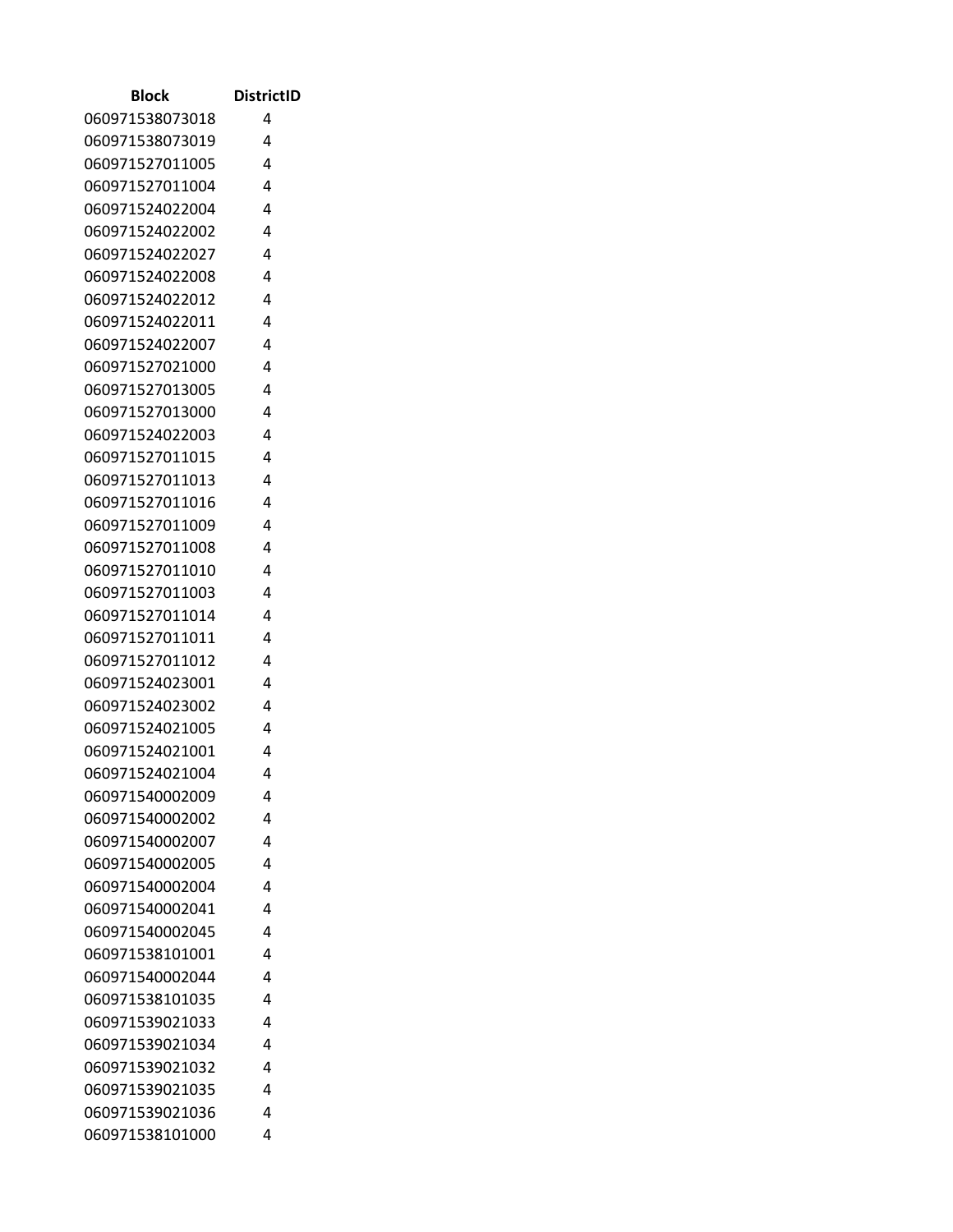| Block                              | <b>DistrictID</b> |
|------------------------------------|-------------------|
| 060971539042023                    | 4                 |
| 060971539042026                    | 4                 |
| 060971539042025                    | 4                 |
| 060971539021040                    | 4                 |
| 060971539021039                    | 4                 |
| 060971539021038                    | 4                 |
| 060971539042024                    | 4                 |
| 060971539021041                    | 4                 |
| 060971539042001                    | 4                 |
| 060971538101006                    | 4                 |
| 060971538101007                    | 4                 |
| 060971538103016                    | 4                 |
| 060971538103008                    | 4                 |
| 060971538103009                    | 4                 |
| 060971538101009                    | 4                 |
| 060971538101031                    | 4                 |
| 060971538101010                    | 4                 |
| 060971538103010                    | 4                 |
| 060971538103001                    | 4                 |
| 060971538103003                    | 4                 |
| 060971538101033                    | 4                 |
| 060971538103002                    | 4                 |
| 060971538111019                    | 4                 |
| 060971538111031                    | 4                 |
| 060971538111018                    | 4                 |
| 060971538111001                    | 4                 |
| 060971538111004                    | 4                 |
| 060971538111017                    | 4                 |
| 060971538111005                    | 4                 |
| 060971538111003                    | 4                 |
| 060971538101008                    | 4                 |
| 060971538101034                    | 4                 |
| 060971538103015                    | 4                 |
| 060971538103011                    | 4                 |
| 060971538103014                    | 4<br>4            |
| 060971538103012<br>060971538102004 | 4                 |
| 060971538102003                    | 4                 |
| 060971538111020                    | 4                 |
| 060971538111021                    | 4                 |
| 060971538111016                    | 4                 |
| 060971538111028                    | 4                 |
| 060971538111022                    | 4                 |
| 060971538111026                    | 4                 |
| 060971538111029                    | 4                 |
| 060971538111015                    | 4                 |
|                                    |                   |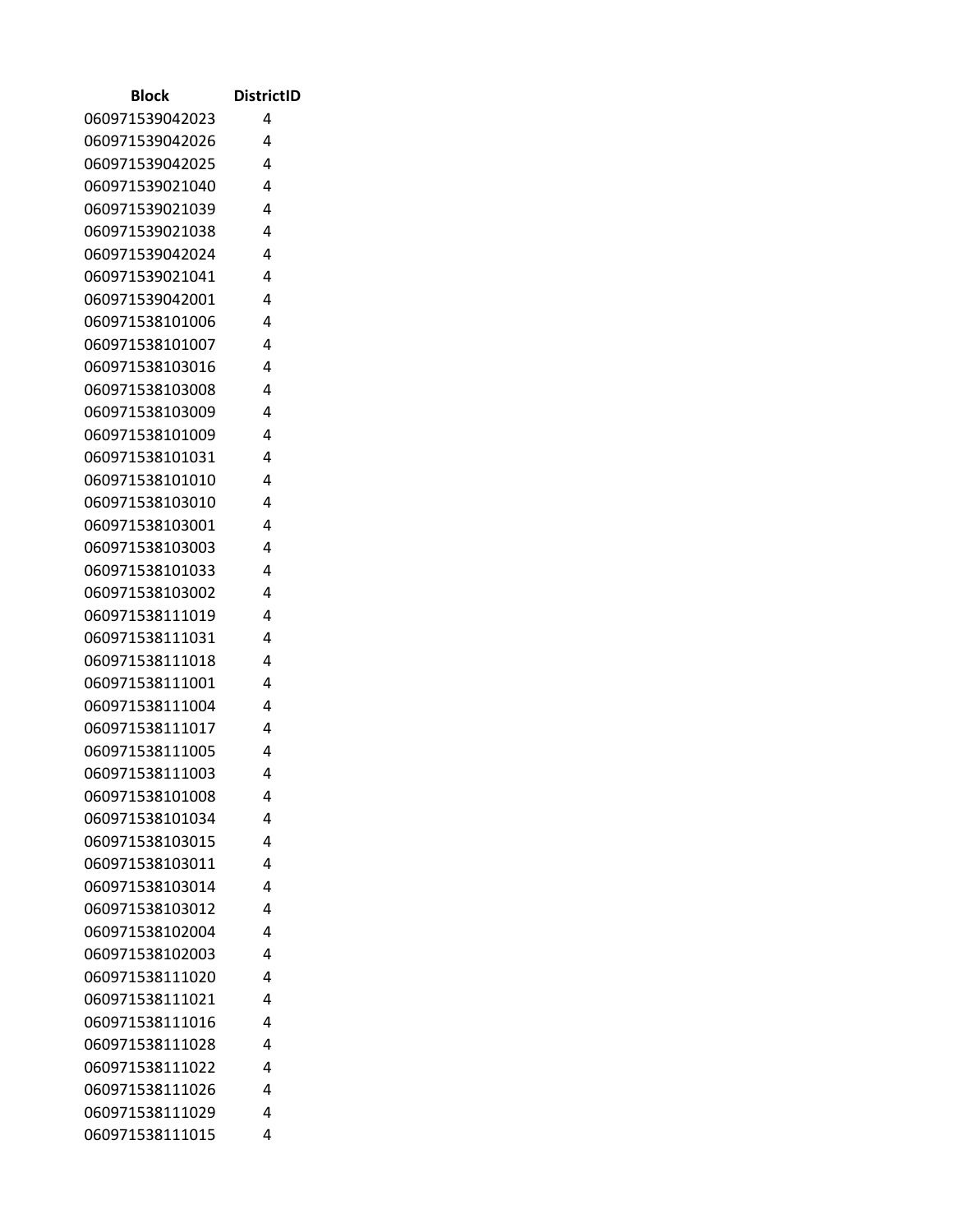| <b>Block</b>                       | <b>DistrictID</b> |
|------------------------------------|-------------------|
| 060971538111006                    | 4                 |
| 060971538111014                    | 4                 |
| 060971538111002                    | 4                 |
| 060971538111013                    | 4                 |
| 060971538111024                    | 4                 |
| 060971538111027                    | 4                 |
| 060971538111025                    | 4                 |
| 060971538111023                    | 4                 |
| 060971538111012                    | 4                 |
| 060971538111007                    | 4                 |
| 060971538111000                    | 4                 |
| 060971538102002                    | 4                 |
| 060971538102001                    | 4                 |
| 060971538083014                    | 4                 |
| 060971538111009                    | 4                 |
| 060971538111011                    | 4                 |
| 060971538111010                    | 4                 |
| 060971538111008                    | 4                 |
| 060971538081006                    | 4                 |
| 060971538102005                    | 4                 |
| 060971538083016                    | 4                 |
| 060971538083015                    | 4                 |
| 060971538083018                    | 4                 |
| 060971538083017                    | 4                 |
| 060971538083023                    | 4                 |
| 060971538083020                    | 4                 |
| 060971538083019                    | 4                 |
| 060971538083006                    | 4                 |
| 060971538083003                    | 4                 |
| 060971538103007<br>060971541004032 | 4                 |
|                                    | 4                 |
| 060971541002031                    | 4                 |
| 060971541002029                    | 4                 |
| 060971541002027                    | 4                 |
| 060971541001034<br>060971541001035 | 4<br>4            |
|                                    | 4                 |
| 060971541001028                    | 4                 |
| 060971541001036                    | 4                 |
| 060971541001029<br>060971541001031 | 4                 |
| 060971541001037                    | 4                 |
|                                    | 4                 |
| 060971541002021<br>060971541001030 | 4                 |
| 060971541002020                    | 4                 |
| 060971541001004                    | 4                 |
| 060971541001003                    | 4                 |
|                                    |                   |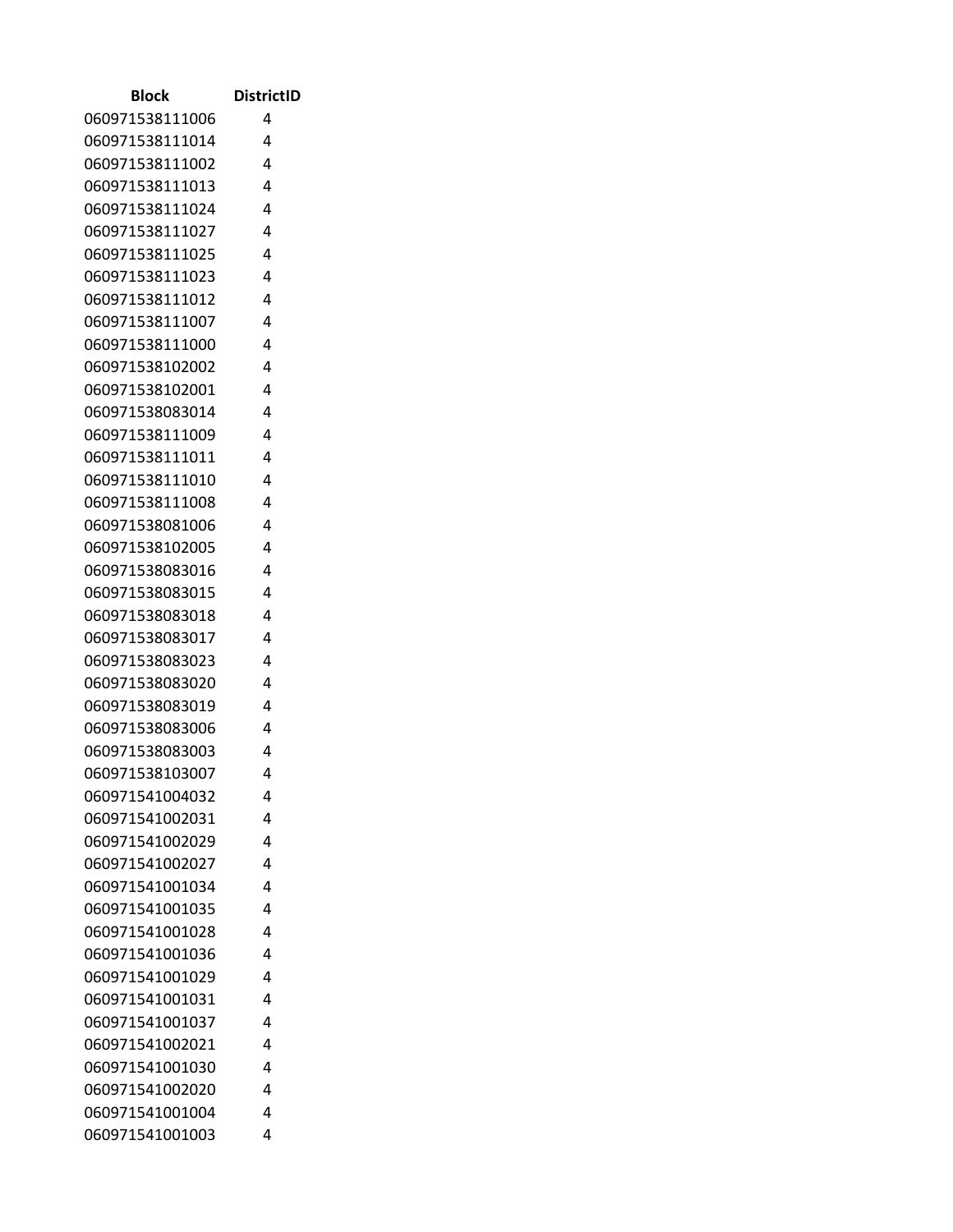| <b>Block</b>    | <b>DistrictID</b> |
|-----------------|-------------------|
| 060971541002022 | 4                 |
| 060971541002026 | 4                 |
| 060971541002065 | 4                 |
| 060971541002037 | 4                 |
| 060971541002023 | 4                 |
| 060971541002039 | 4                 |
| 060971541002035 | 4                 |
| 060971541002040 | 4                 |
| 060971541002036 | 4                 |
| 060971542021024 | 4                 |
| 060971540001000 | 4                 |
| 060971542021025 | 4                 |
| 060971542021022 | 4                 |
| 060971540001003 | 4                 |
| 060971540001010 | 4                 |
| 060971540001007 | 4                 |
| 060971540001006 | 4                 |
| 060971540001004 | 4                 |
| 060971541002024 | 4                 |
| 060971540001001 | 4                 |
| 060971541002025 | 4                 |
| 060971541001032 | 4                 |
| 060971541001033 | 4                 |
| 060971542021027 | 4                 |
| 060971541001039 | 4                 |
| 060971541001038 | 4                 |
| 060971541001016 | 4                 |
| 060971541001014 | 4                 |
| 060971541001012 | 4                 |
| 060971542013039 | 4                 |
| 060971542024034 | 4                 |
| 060971542024043 | 4                 |
| 060971541001013 | 4                 |
| 060971540001009 | 4                 |
| 060971540003016 | 4                 |
| 060971540003014 | 4                 |
| 060971540001012 | 4                 |
| 060971540001015 | 4                 |
| 060971542021030 | 4                 |
| 060971542021023 | 4                 |
| 060971542021029 | 4                 |
| 060971542021019 | 4                 |
| 060971542024044 | 4                 |
| 060971542024036 | 4                 |
| 060971542024038 | 4                 |
| 060971542024035 | 4                 |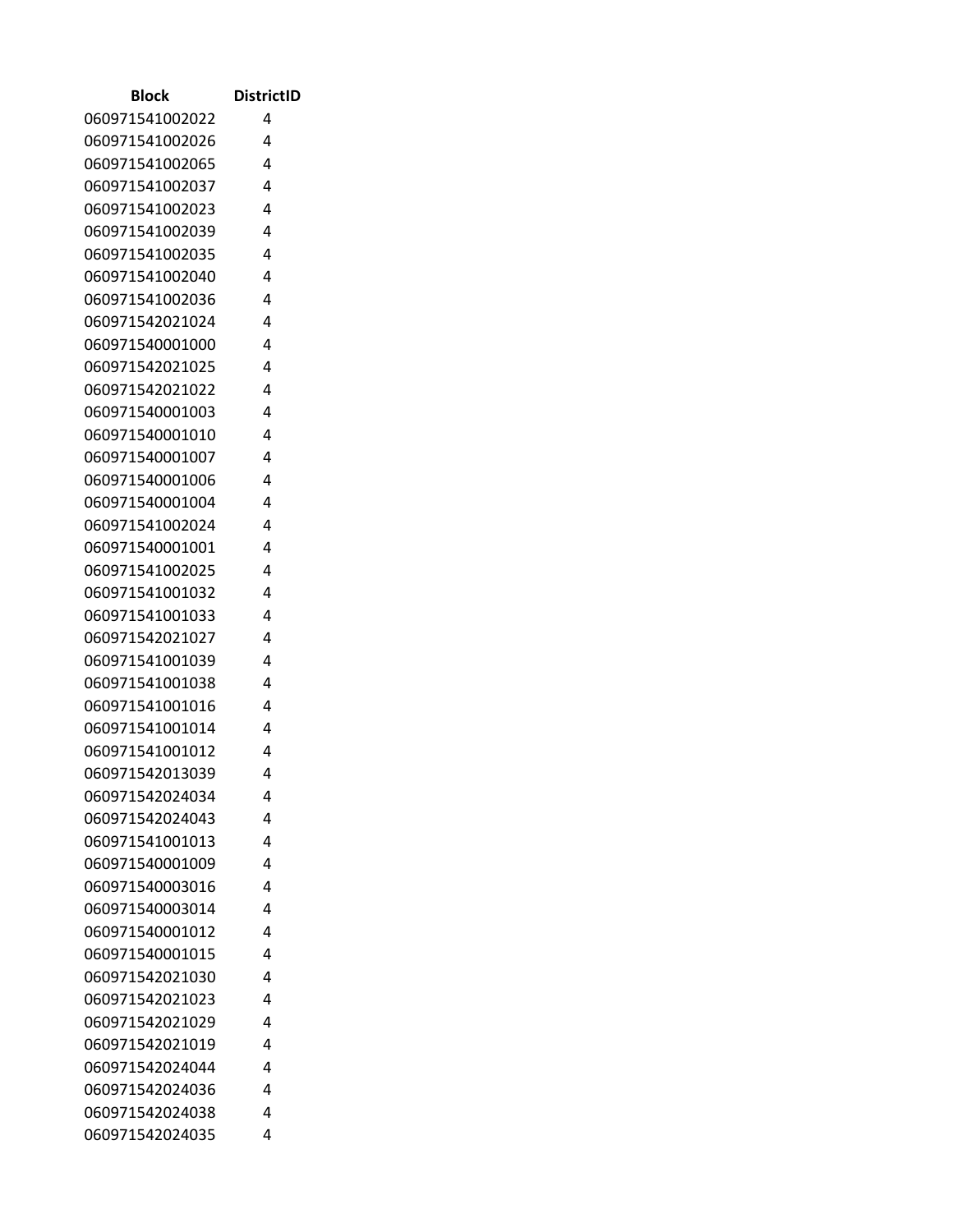| <b>Block</b>    | <b>DistrictID</b> |
|-----------------|-------------------|
| 060971542024009 | 4                 |
| 060971542024037 | 4                 |
| 060971538083000 | 4                 |
| 060971538042012 | 4                 |
| 060971538042002 | 4                 |
| 060971538081008 | 4                 |
| 060971538081004 | 4                 |
| 060971538081000 | 4                 |
| 060971538082001 | 4                 |
| 060971538082000 | 4                 |
| 060971538041014 | 4                 |
| 060971538042008 | 4                 |
| 060971538041013 | 4                 |
| 060971538063007 | 4                 |
| 060971538081024 | 4                 |
| 060971538081017 | 4                 |
| 060971538081019 | 4                 |
| 060971538081018 | 4                 |
| 060971538081022 | 4                 |
| 060971538081021 | 4                 |
| 060971538081020 | 4                 |
| 060971538081014 | 4                 |
| 060971538081029 | 4                 |
| 060971538081013 | 4                 |
| 060971538081030 | 4                 |
| 060971538081002 | 4                 |
| 060971538081031 | 4                 |
| 060971538081001 | 4                 |
| 060971538082005 | 4                 |
| 060971538082002 | 4                 |
| 060971538082004 | 4                 |
| 060971538082003 | 4                 |
| 060971538063009 | 4                 |
| 060971538062002 | 4                 |
| 060971538063005 | 4                 |
| 060971538063004 | 4                 |
| 060971538063006 | 4                 |
| 060971538063008 | 4                 |
| 060971538062001 | 4                 |
| 060971538062000 | 4                 |
| 060971538042009 | 4                 |
| 060971538042006 | 4                 |
| 060971538042010 | 4<br>4            |
| 060971538041007 | 4                 |
| 060971538041006 |                   |
| 060971538042013 | 4                 |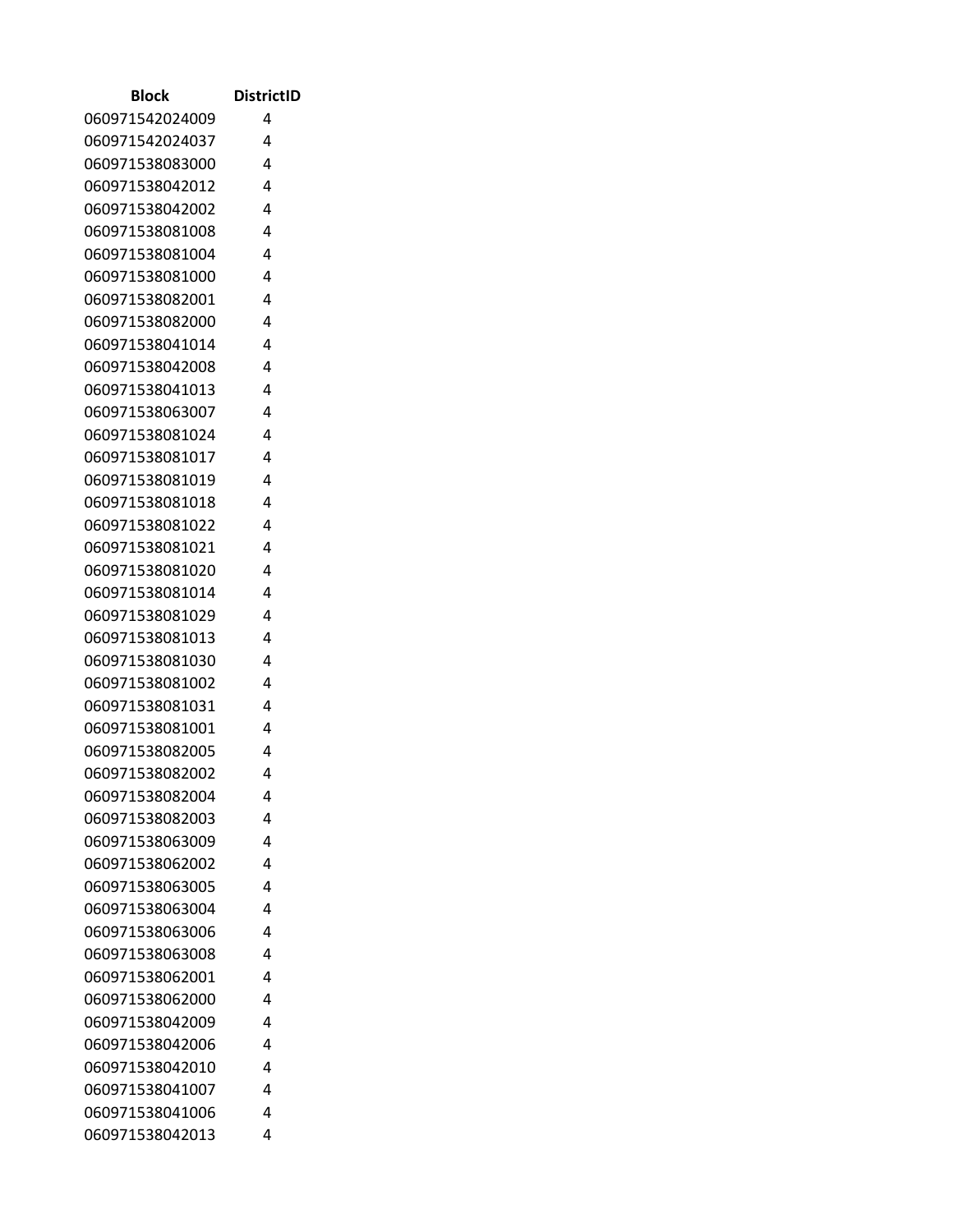| <b>Block</b>    | <b>DistrictID</b> |
|-----------------|-------------------|
| 060971538041004 | 4                 |
| 060971538041000 | 4                 |
| 060971538041010 | 4                 |
| 060971538041012 | 4                 |
| 060971538041009 | 4                 |
| 060971538041011 | 4                 |
| 060971538063001 | 4                 |
| 060971538041005 | 4                 |
| 060971538041008 | 4                 |
| 060971538041003 | 4                 |
| 060971538041001 | 4                 |
| 060971538041002 | 4                 |
| 060971538061005 | 4                 |
| 060971538063000 | 4                 |
| 060971538061001 | 4                 |
| 060971538061002 | 4                 |
| 060971538063003 | 4                 |
| 060971538063002 | 4                 |
| 060971538061000 | 4                 |
| 060971538061003 | 4                 |
| 060971538072004 | 4                 |
| 060971538061004 | 4                 |
| 060971538072003 | 4                 |
| 060971538092004 | 4                 |
| 060971538092003 | 4                 |
| 060971538092002 | 4                 |
| 060971538092001 | 4                 |
| 060971538071019 | 4                 |
| 060971538071020 | 4                 |
| 060971538092000 | 4                 |
| 060971538071021 | 4                 |
| 060971538093009 | 4                 |
| 060971538093007 | 4                 |
| 060971538093004 | 4                 |
| 060971538093006 | 4                 |
| 060971538093008 | 4                 |
| 060971538093005 | 4                 |
| 060971538071018 | 4                 |
| 060971538093003 | 4                 |
| 060971538093002 | 4                 |
| 060971538071011 | 4                 |
| 060971538071023 | 4                 |
| 060971538071022 | 4                 |
| 060971538071014 | 4                 |
| 060971538071015 | 4                 |
| 060971538071016 | 4                 |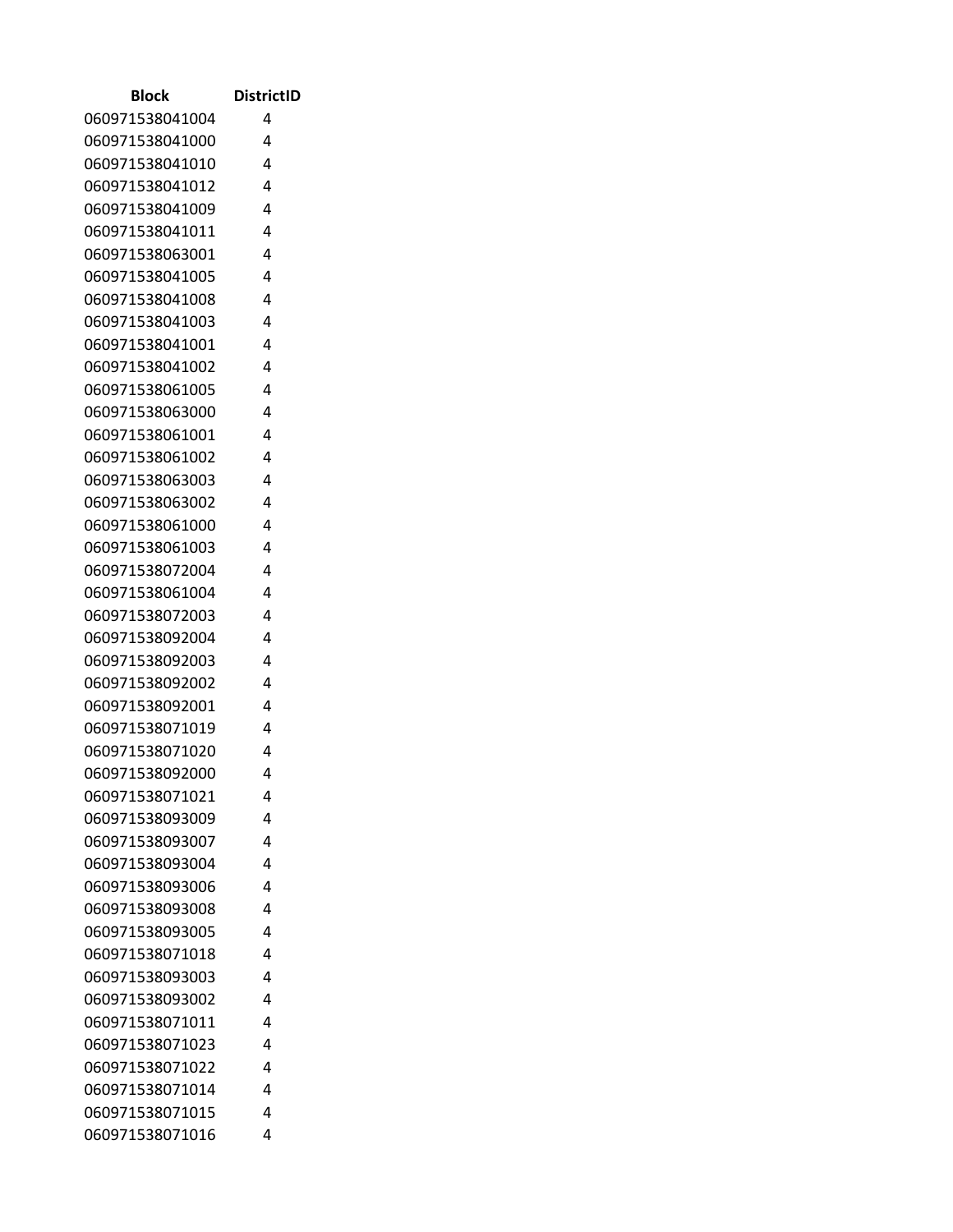| Block           | <b>DistrictID</b> |
|-----------------|-------------------|
| 060971538071001 | 4                 |
| 060971538071002 | 4                 |
| 060971527024035 | 4                 |
| 060971527024030 | 4                 |
| 060971527024018 | 4                 |
| 060971527024034 | 4                 |
| 060971527024026 | 4                 |
| 060971527024029 | 4                 |
| 060971527024017 | 4                 |
| 060971527024020 | 4                 |
| 060971527024019 | 4                 |
| 060971527024009 | 4                 |
| 060971527024007 | 4                 |
| 060971527024006 | 4                 |
| 060971538112007 | 4                 |
| 060971538112003 | 4                 |
| 060971538112002 | 4                 |
| 060971538112001 | 4                 |
| 060971538112000 | 4                 |
| 060971538113012 | 4                 |
| 060971538113014 | 4                 |
| 060971538113011 | 4                 |
| 060971538112008 | 4                 |
| 060971538113033 | 4                 |
| 060971538113034 | 4                 |
| 060971538113019 | 4                 |
| 060971538113018 | 4                 |
| 060971538113015 | 4                 |
| 060971538113010 | 4                 |
| 060971538113016 | 4                 |
| 060971527024008 | 4                 |
| 060971527024003 | 4                 |
| 060971527024005 | 4                 |
| 060971527024002 | 4                 |
| 060971538112009 | 4                 |
| 060971527024004 | 4                 |
| 060971527024010 | 4                 |
| 060971527024001 | 4                 |
| 060971527024000 | 4                 |
| 060971538113032 | 4                 |
| 060971538113031 | 4                 |
| 060971538113026 | 4                 |
| 060971538113028 | 4                 |
| 060971538113030 | 4                 |
| 060971538113025 | 4                 |
| 060971538113027 | 4                 |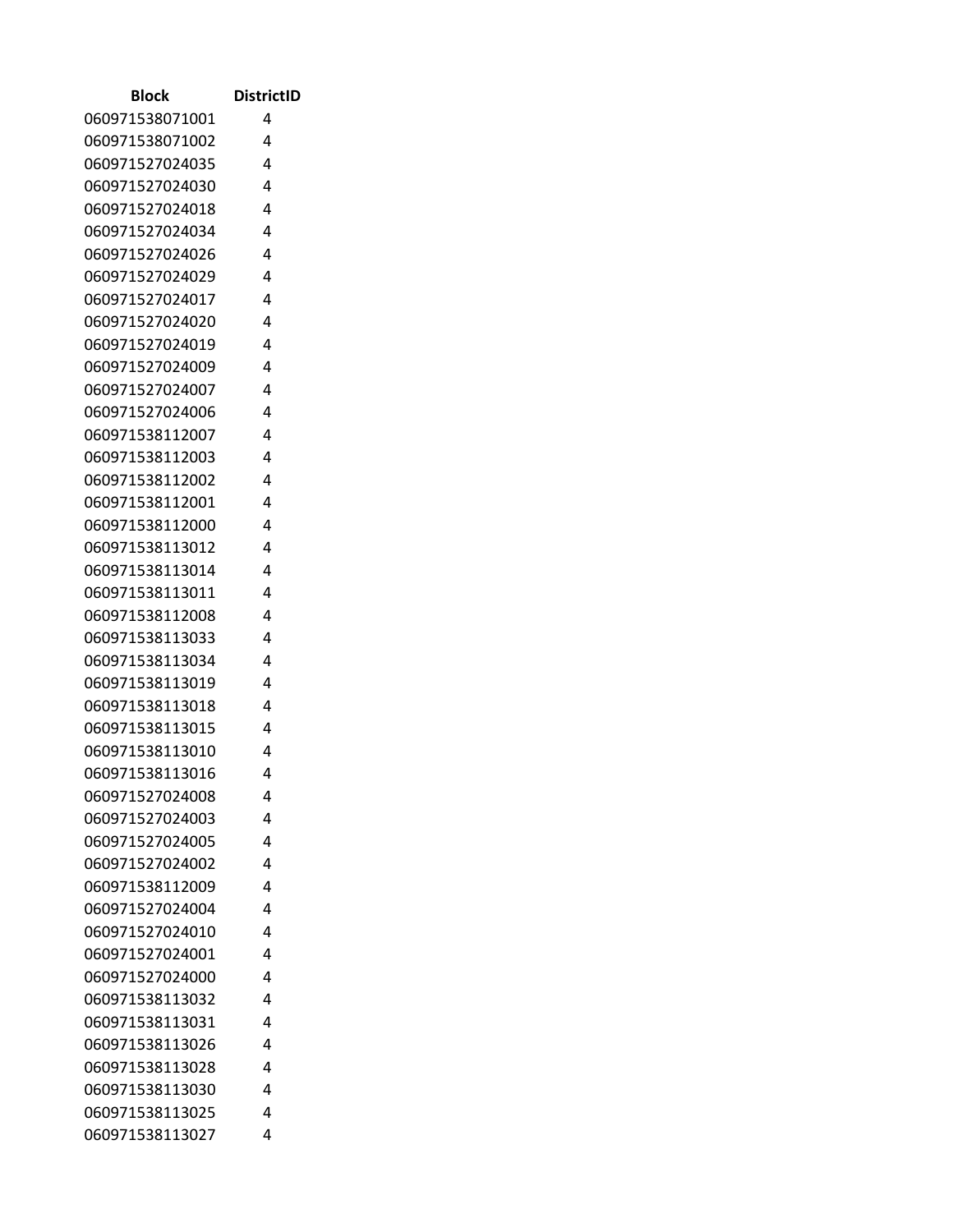| Block           | DistrictID |
|-----------------|------------|
| 060971538113021 | 4          |
| 060971538113020 | 4          |
| 060971538113022 | 4          |
| 060971538113017 | 4          |
| 060971538113009 | 4          |
| 060971538113024 | 4          |
| 060971538113029 | 4          |
| 060971538113023 | 4          |
| 060971538081025 | 4          |
| 060971538081028 | 4          |
| 060971538081003 | 4          |
| 060971527024023 | 4          |
| 060971527024024 | 4          |
| 060971527024021 | 4          |
| 060971527024036 | 4          |
| 060971527024022 | 4          |
| 060971527024014 | 4          |
| 060971527024013 | 4          |
| 060971527024015 | 4          |
| 060971527024016 | 4          |
| 060971527023003 | 4          |
| 060971527024025 | 4          |
| 060971527023004 | 4          |
| 060971527023005 | 4          |
| 060971527024012 | 4          |
| 060971527024011 | 4          |
| 060971527023002 | 4          |
| 060971527023001 | 4          |
| 060971538081026 | 4          |
| 060971538081027 | 4          |
| 060971538092010 | 4          |
| 060971538091010 | 4          |
| 060971538091007 | 4          |
| 060971538091008 | 4          |
| 060971538092011 | 4          |
| 060971538092006 | 4          |
| 060971538092007 | 4          |
| 060971538092005 | 4          |
| 060971527023000 | 4          |
| 060971527015010 | 4          |
| 060971538091009 | 4          |
| 060971538091026 | 4          |
| 060971527015011 | 4          |
| 060971527015009 | 4          |
| 060971538091003 | 4          |
| 060971538091002 | 4          |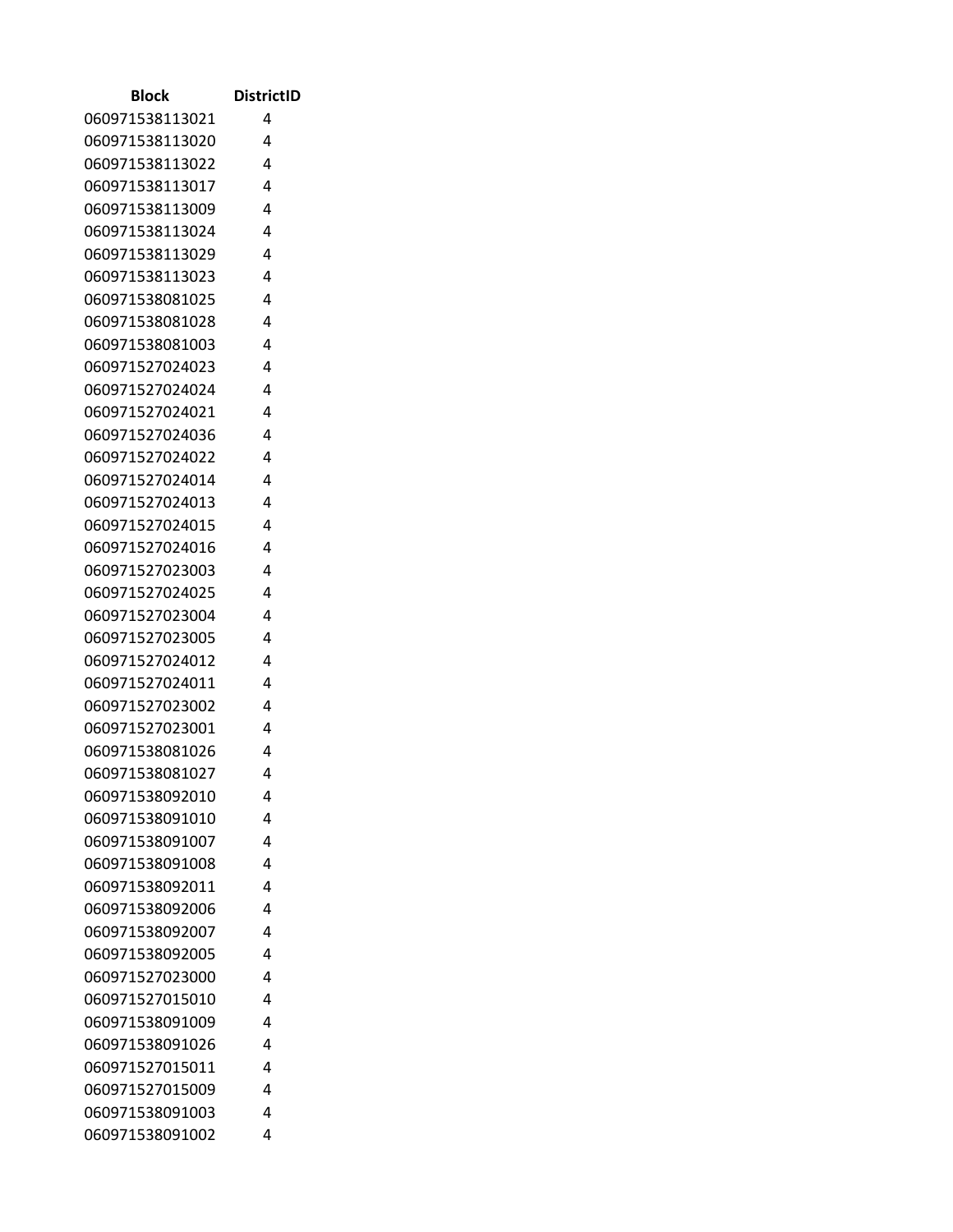| Block           | <b>DistrictID</b> |
|-----------------|-------------------|
| 060971538092008 | 4                 |
| 060971538092009 | 4                 |
| 060971538091006 | 4                 |
| 060971538093016 | 4                 |
| 060971538091025 | 4                 |
| 060971538091005 | 4                 |
| 060971538091004 | 4                 |
| 060971538091001 | 4                 |
| 060971527024028 | 4                 |
| 060971528011006 | 4                 |
| 060971528011007 | 4                 |
| 060971528011005 | 4                 |
| 060971528011003 | 4                 |
| 060971528011002 | 4                 |
| 060971528011004 | 4                 |
| 060971527023022 | 4                 |
| 060971541004044 | 4                 |
| 060971541004039 | 4                 |
| 060971541004045 | 4                 |
| 060971541004046 | 4                 |
| 060971541004028 | 4                 |
| 060971541004027 | 4                 |
| 060971541004030 | 4                 |
| 060971527011007 | 4                 |
| 060971527011002 | 4                 |
| 060971538073007 | 4                 |
| 060971538073004 | 4                 |
| 060971527011000 | 4                 |
| 060971527011001 | 4                 |
| 060971538073005 | 4                 |
| 060971538073011 | 4                 |
| 060971538073013 | 4                 |
| 060971538073009 | 4                 |
| 060971538073006 | 4                 |
| 060971538073001 | 4                 |
| 060971538073022 | 4                 |
| 060971540002025 | 4                 |
| 060971540002026 | 4                 |
| 060971540002027 | 4                 |
| 060971540002036 | 4                 |
| 060971540002035 | 4                 |
| 060971540002034 | 4                 |
| 060971540002013 | 4                 |
| 060971540002033 | 4                 |
| 060971540002029 | 4                 |
| 060971540001033 | 4                 |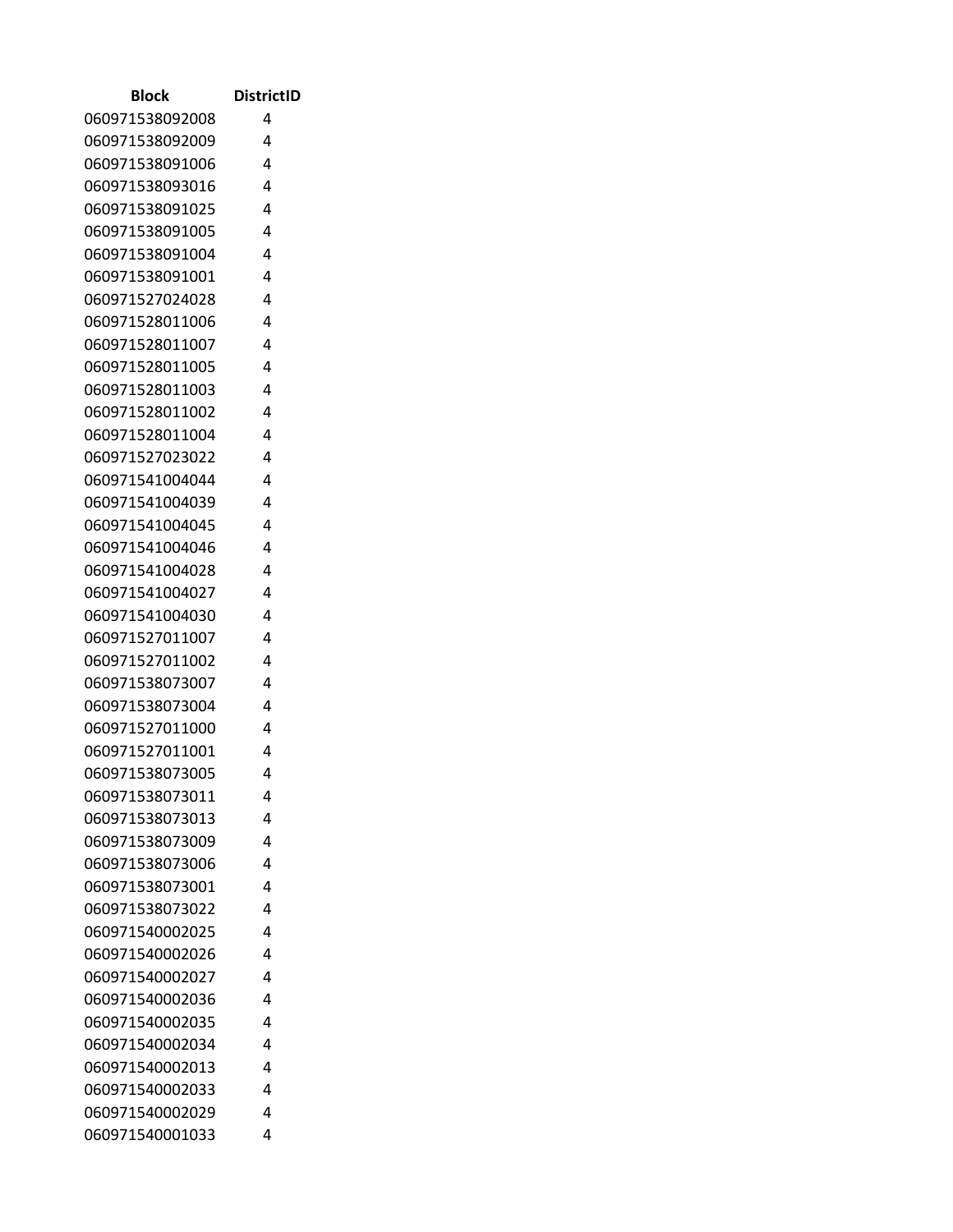| Block           | <b>DistrictID</b> |
|-----------------|-------------------|
| 060971540002031 | 4                 |
| 060971540001027 | 4                 |
| 060971540001021 | 4                 |
| 060971540001014 | 4                 |
| 060971540001020 | 4                 |
| 060971540001022 | 4                 |
| 060971540001023 | 4                 |
| 060971540001028 | 4                 |
| 060971540001035 | 4                 |
| 060971540001026 | 4                 |
| 060971540001024 | 4                 |
| 060971540001036 | 4                 |
| 060971540003017 | 4                 |
| 060971540001034 | 4                 |
| 060971540003015 | 4                 |
| 060971540001018 | 4                 |
| 060971540002032 | 4                 |
| 060971540001016 | 4                 |
| 060971540001017 | 4                 |
| 060971540002024 | 4                 |
| 060971540002028 | 4                 |
| 060971540002019 | 4                 |
| 060971540002022 | 4                 |
| 060971540002011 | 4                 |
| 060971540002020 | 4                 |
| 060971540001029 | 4                 |
| 060971540003025 | 4                 |
| 060971540003018 | 4                 |
| 060971540001025 | 4                 |
| 060971540003028 | 4                 |
| 060971540001019 | 4                 |
| 060971540003012 | 4                 |
| 060971540001011 | 4                 |
| 060971540001013 | 4                 |
| 060971540001005 | 4                 |
| 060971540001008 | 4                 |
| 060971541002028 | 4                 |
| 060971541002032 | 4                 |
| 060971541002033 | 4                 |
| 060971540003027 | 4                 |
| 060971540003026 | 4                 |
| 060971540003029 | 4                 |
| 060971540002008 | 4                 |
| 060971540003011 | 4                 |
| 060971540003009 | 4                 |
| 060971540003023 | 4                 |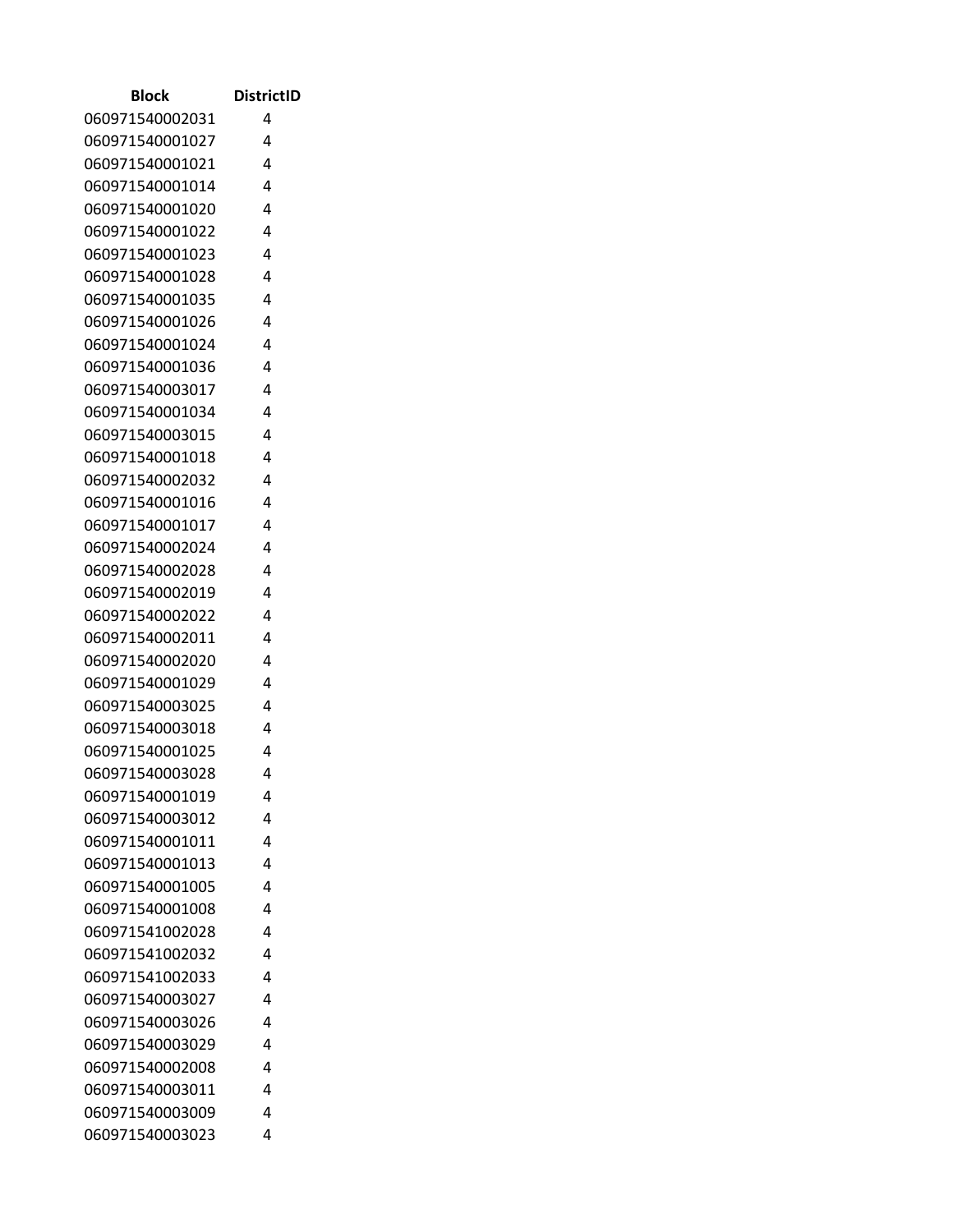| <b>Block</b>    | <b>DistrictID</b> |
|-----------------|-------------------|
| 060971521001023 | 4                 |
| 060971521001021 | 4                 |
| 060971521001018 | 4                 |
| 060971521001017 | 4                 |
| 060971521001019 | 4                 |
| 060971521001016 | 4                 |
| 060971521001029 | 4                 |
| 060971522011002 | 4                 |
| 060971524023011 | 4                 |
| 060971524023010 | 4                 |
| 060971527011006 | 4                 |
| 060971527011017 | 4                 |
| 060971538101013 | 4                 |
| 060971538101012 | 4                 |
| 060971538101017 | 4                 |
| 060971538101016 | 4                 |
| 060971538101032 | 4                 |
| 060971523002002 | 4                 |
| 060971523001013 | 4                 |
| 060971523001004 | 4                 |
| 060971523001008 | 4                 |
| 060971523001000 | 4                 |
| 060971523001003 | 4                 |
| 060971523001006 | 4                 |
| 060971523002015 | 4                 |
| 060971523001001 | 4                 |
| 060971523001009 | 4                 |
| 060971523004018 | 4                 |
| 060971523004010 | 4                 |
| 060971523004015 | 4                 |
| 060971523003022 | 4                 |
| 060971527022004 | 4                 |
| 060971527022009 | 4                 |
| 060971527022012 | 4                 |
| 060971527021017 | 4                 |
| 060971527021008 | 4                 |
| 060971527021014 | 4                 |
| 060971527021003 | 4                 |
| 060971527021015 | 4                 |
| 060971527021016 | 4                 |
| 060971527022005 | 4                 |
| 060971527021013 | 4                 |
| 060971527021004 | 4                 |
| 060971527022010 | 4                 |
| 060971524022017 | 4                 |
| 060971524022018 | 4                 |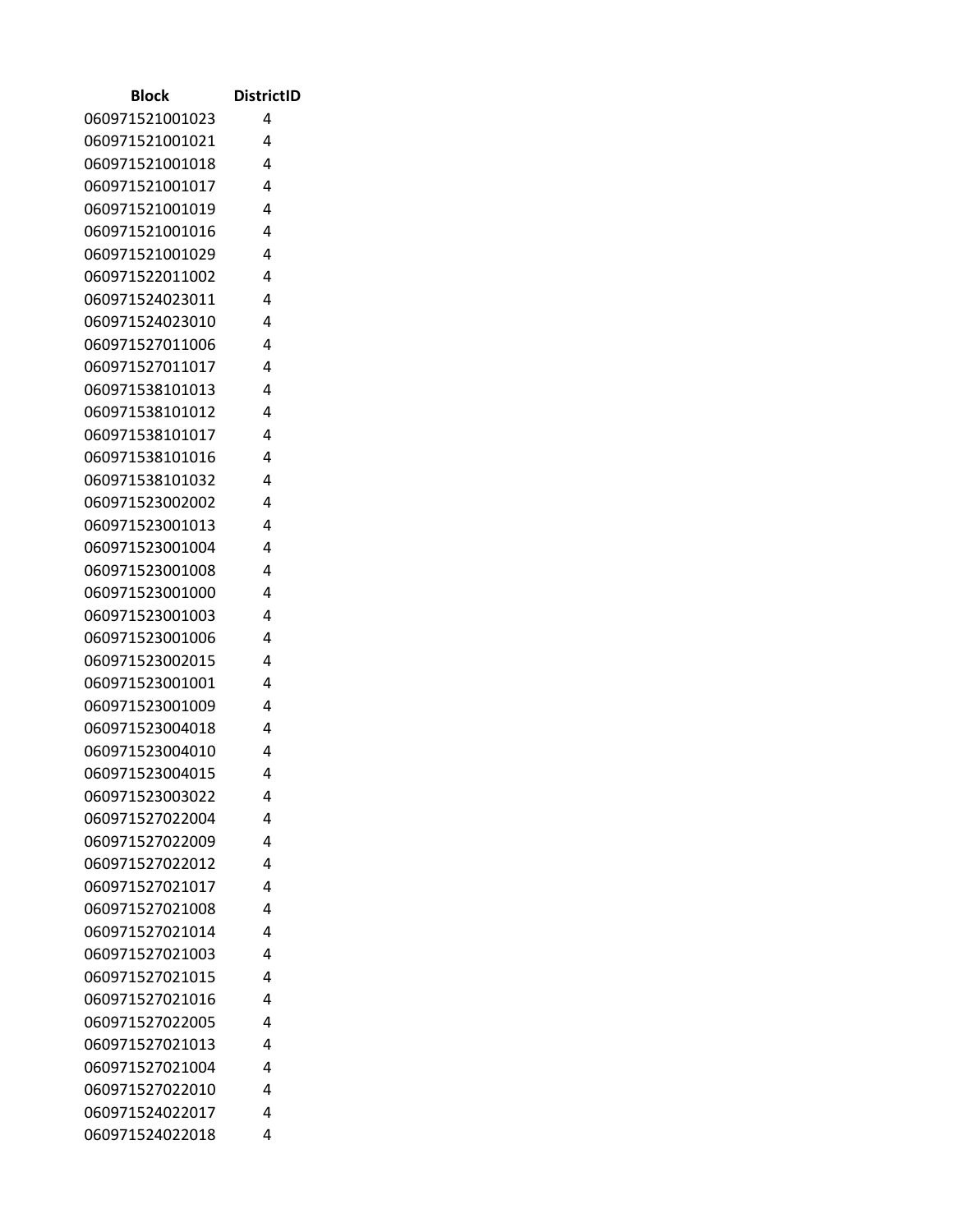| Block                              | <b>DistrictID</b> |
|------------------------------------|-------------------|
| 060971528031006                    | 4                 |
| 060971528031001                    | 4                 |
| 060971528031007                    | 4                 |
| 060971528031000                    | 4                 |
| 060971521001008                    | 4                 |
| 060971521001007                    | 4                 |
| 060971521001006                    | 4                 |
| 060971521001003                    | 4                 |
| 060971528011031                    | 4                 |
| 060971528011018                    | 4                 |
| 060971527022014                    | 4                 |
| 060971527022013                    | 4                 |
| 060971521001004                    | 4                 |
| 060971521001001                    | 4                 |
| 060971521001005                    | 4                 |
| 060971521001000                    | 4                 |
| 060971521001002                    | 4                 |
| 060971524022021                    | 4                 |
| 060971524022030                    | 4                 |
| 060971524022019                    | 4                 |
| 060971524022024                    | 4                 |
| 060971524022025                    | 4                 |
| 060971524022026                    | 4                 |
| 060971524022022                    | 4<br>4            |
| 060971524022020<br>060971521001015 | 4                 |
| 060971524021007                    | 4                 |
| 060971524023013                    | 4                 |
| 060971524022031                    | 4                 |
| 060971524021006                    | 4                 |
| 060971524021000                    | 4                 |
| 060971524021008                    | 4                 |
| 060971524022023                    | 4                 |
| 060971524022006                    | 4                 |
| 060971524022015                    | 4                 |
| 060971524022028                    | 4                 |
| 060971524021003                    | 4                 |
| 060971524021002                    | 4                 |
| 060971530011004                    | 4                 |
| 060971530011001                    | 4                 |
| 060971528042010                    | 4                 |
| 060971528042011                    | 4                 |
| 060971528042007                    | 4                 |
| 060971528042008                    | 4                 |
| 060971528042006                    | 4                 |
| 060971521002016                    | 4                 |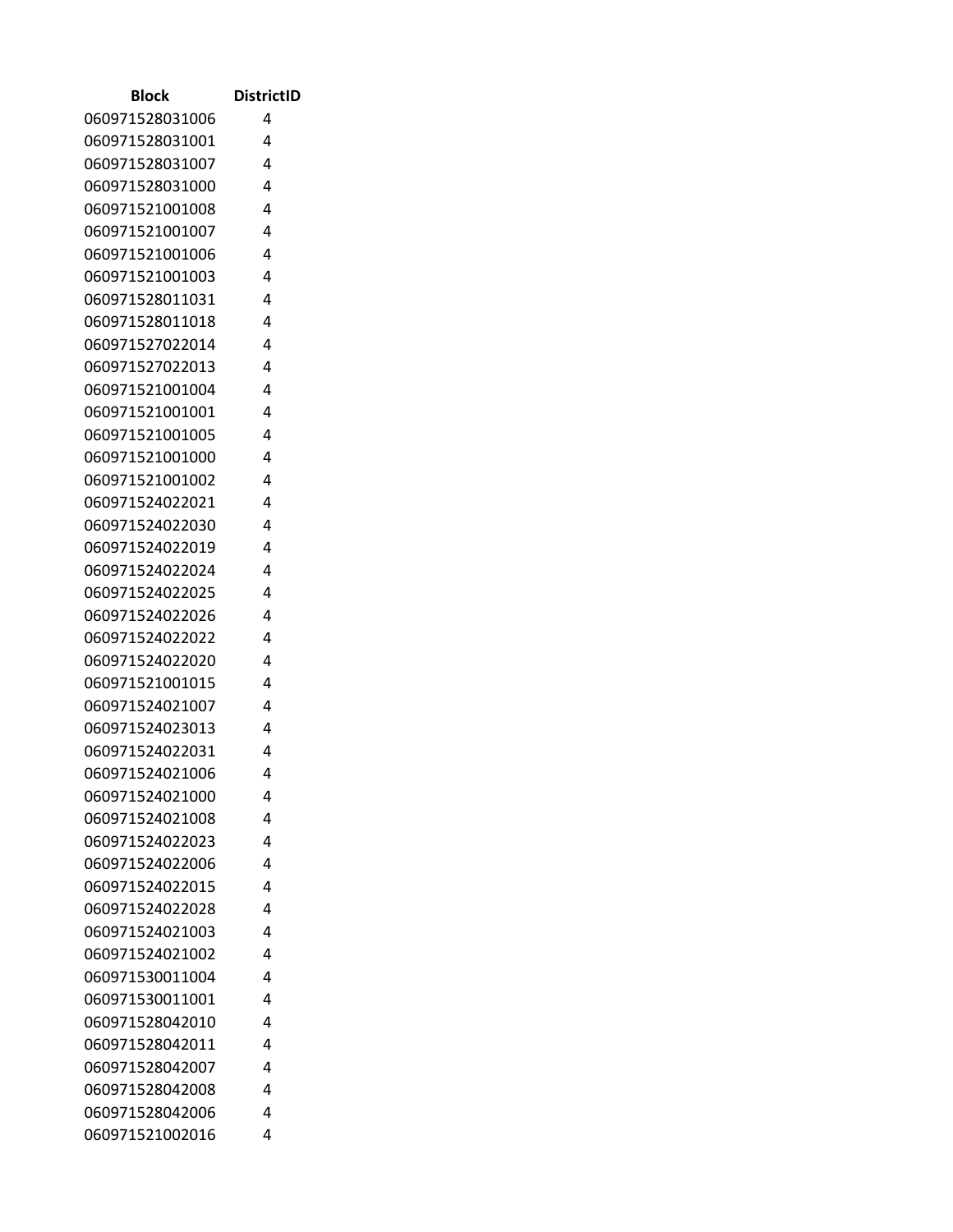| Block           | <b>DistrictID</b> |
|-----------------|-------------------|
| 060971530011000 | 4                 |
| 060971521001009 | 4                 |
| 060971521001027 | 4                 |
| 060971528042002 | 4                 |
| 060971528042001 | 4                 |
| 060971528042003 | 4                 |
| 060971528042004 | 4                 |
| 060971528042000 | 4                 |
| 060971528041001 | 4                 |
| 060971528042005 | 4                 |
| 060971521001011 | 4                 |
| 060971521001026 | 4                 |
| 060971521001013 | 4                 |
| 060971521001012 | 4                 |
| 060971528041000 | 4                 |
| 060971521001010 | 4                 |
| 060971521001014 | 4                 |
| 060971521001025 | 4                 |
| 060971521001028 | 4                 |
| 060971521001024 | 4                 |
| 060971521001022 | 4                 |
| 060971521001020 | 4                 |
| 060971528032007 | 4                 |
| 060971528032011 | 4                 |
| 060971528032006 | 4                 |
| 060971528031010 | 4                 |
| 060971528031008 | 4                 |
| 060971528031009 | 4                 |
| 060971528033003 | 4                 |
| 060971528033004 | 4                 |
| 060971528033006 | 4                 |
| 060971528033002 | 4                 |
| 060971530012000 | 4                 |
| 060971530011005 | 4                 |
| 060971530011003 | 4                 |
| 060971530011002 | 4                 |
| 060971528033001 | 4                 |
| 060971528033005 | 4                 |
| 060971528033000 | 4                 |
| 060971528032010 | 4                 |
| 060971528032002 | 4                 |
| 060971528032009 | 4                 |
| 060971528032005 | 4                 |
| 060971528031011 | 4                 |
| 060971528031012 | 4                 |
| 060971528032003 | 4                 |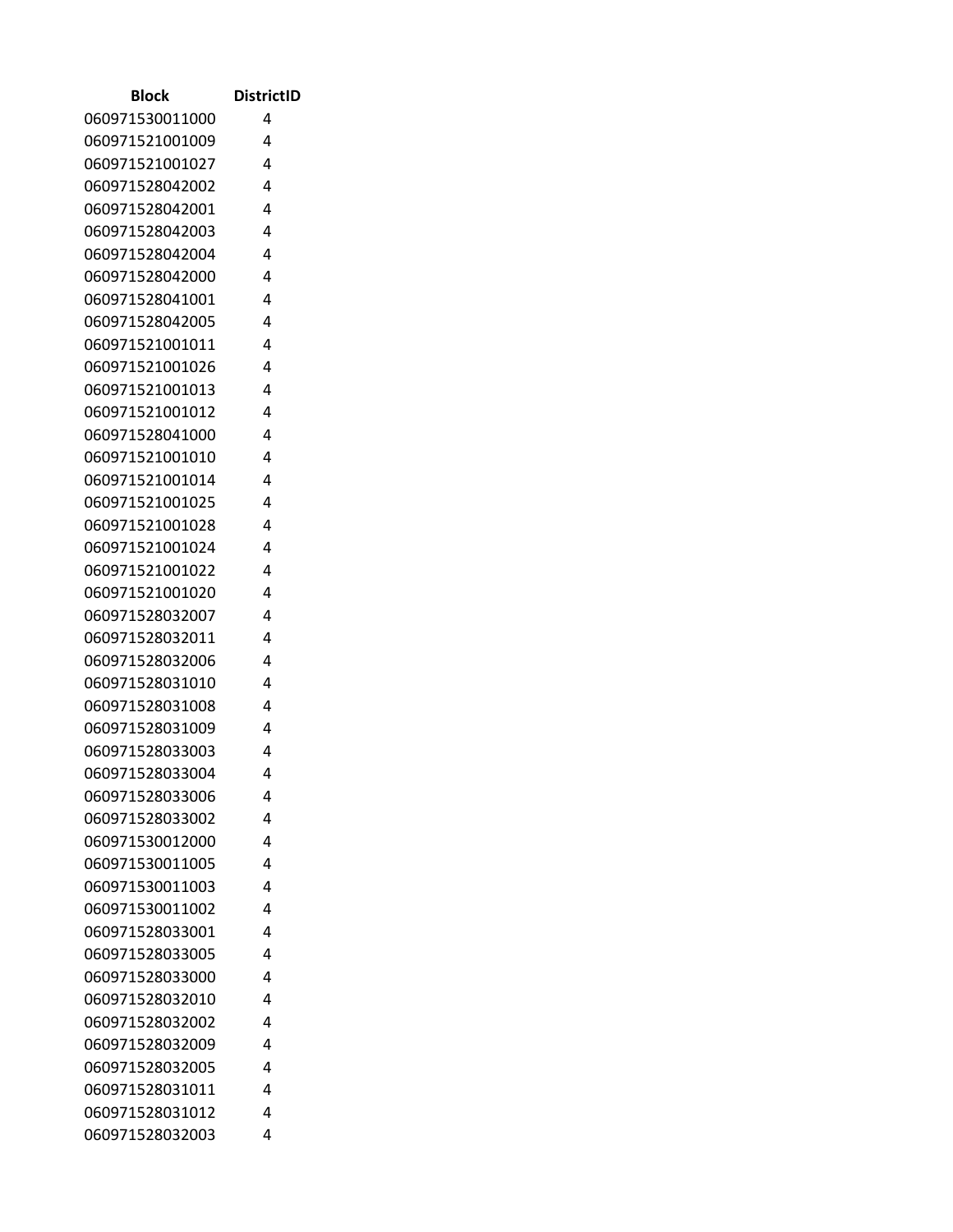| Block           | <b>DistrictID</b> |
|-----------------|-------------------|
| 060971528042009 | 4                 |
| 060971528032004 | 4                 |
| 060971528032001 | 4                 |
| 060971528032000 | 4                 |
| 060971528031003 | 4                 |
| 060971528041002 | 4                 |
| 060971524023009 | 4                 |
| 060971524023008 | 4                 |
| 060971524022014 | 4                 |
| 060971524023000 | 4                 |
| 060971524023005 | 4                 |
| 060971524023006 | 4                 |
| 060971524023007 | 4                 |
| 060971524023003 | 4                 |
| 060971523001005 | 4                 |
| 060971524012020 | 4                 |
| 060971524023004 | 4                 |
| 060971524012021 | 4                 |
| 060971523001010 | 4                 |
| 060971524012022 | 4                 |
| 060971524012007 | 4                 |
| 060971524012028 | 4                 |
| 060971524012002 | 4                 |
| 060971524012026 | 4                 |
| 060971524012027 | 4                 |
| 060971524012005 | 4                 |
| 060971524012006 | 4                 |
| 060971524022013 | 4                 |
| 060971524022016 | 4                 |
| 060971524012010 | 4                 |
| 060971524012009 | 4                 |
| 060971524012012 | 4                 |
| 060971524012011 | 4                 |
| 060971524012001 | 4                 |
| 060971524012004 | 4                 |
| 060971524013019 | 4                 |
| 060971524012024 | 4                 |
| 060971524012023 | 4                 |
| 060971524012013 | 4                 |
| 060971524011011 | 4                 |
| 060971524012029 | 4                 |
| 060971524012018 | 4                 |
| 060971528032008 | 4                 |
| 060971527015001 | 4                 |
| 060971527015008 | 4                 |
| 060971527015004 | 4                 |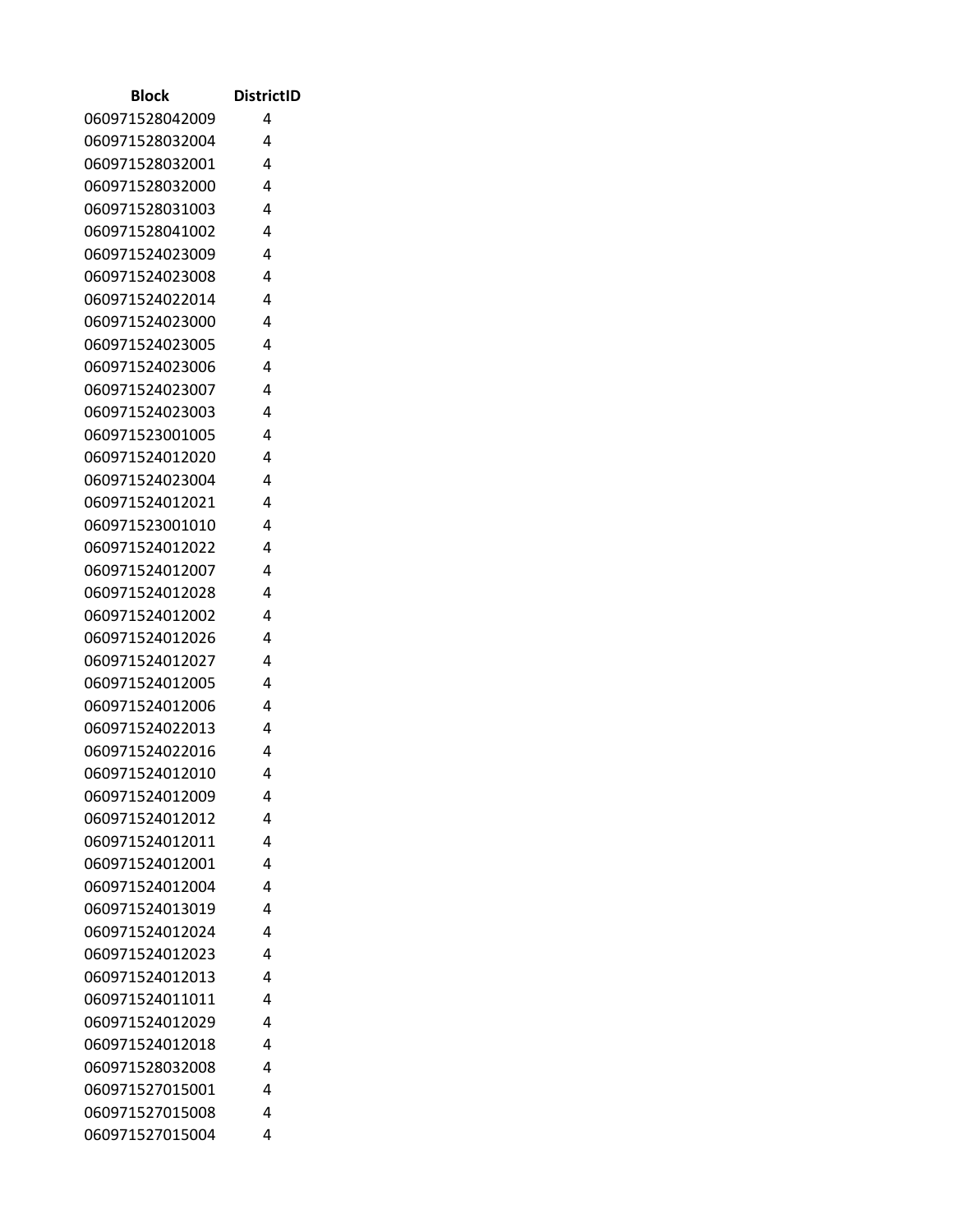| Block                              | <b>DistrictID</b> |
|------------------------------------|-------------------|
| 060971527015000                    | 4                 |
| 060971527015007                    | 4                 |
| 060971527015003                    | 4                 |
| 060971527015005                    | 4                 |
| 060971527015002                    | 4                 |
| 060971527015006                    | 4                 |
| 060971538091024                    | 4                 |
| 060971538091023                    | 4                 |
| 060971538091011                    | 4                 |
| 060971538091015                    | 4                 |
| 060971538091014                    | 4                 |
| 060971538091018                    | 4                 |
| 060971538091012                    | 4                 |
| 060971538091022                    | 4                 |
| 060971538091013                    | 4                 |
| 060971538091017                    | 4                 |
| 060971538091027                    | 4                 |
| 060971538091016                    | 4                 |
| 060971538091028                    | 4                 |
| 060971538091020                    | 4                 |
| 060971527014000                    | 4                 |
| 060971538091021                    | 4                 |
| 060971538091019                    | 4                 |
| 060971538091029                    | 4                 |
| 060971527023023                    | 4                 |
| 060971527023018                    | 4                 |
| 060971527023024                    | 4                 |
| 060971527023020                    | 4                 |
| 060971527023026                    | 4                 |
| 060971527023019                    | 4                 |
| 060971527023025                    | 4                 |
| 060971527023016                    | 4                 |
| 060971527023017                    | 4                 |
| 060971527012002                    | 4                 |
| 060971527012003                    | 4                 |
| 060971527014001                    | 4                 |
| 060971527012001                    | 4                 |
| 060971527012000                    | 4                 |
| 060971527021005                    | 4                 |
| 060971527021002                    | 4                 |
| 060971527012004<br>060971527013004 | 4<br>4            |
| 060971527021006                    | 4                 |
| 060971527021007                    | 4                 |
| 060971527021001                    | 4                 |
| 060971527012005                    | 4                 |
|                                    |                   |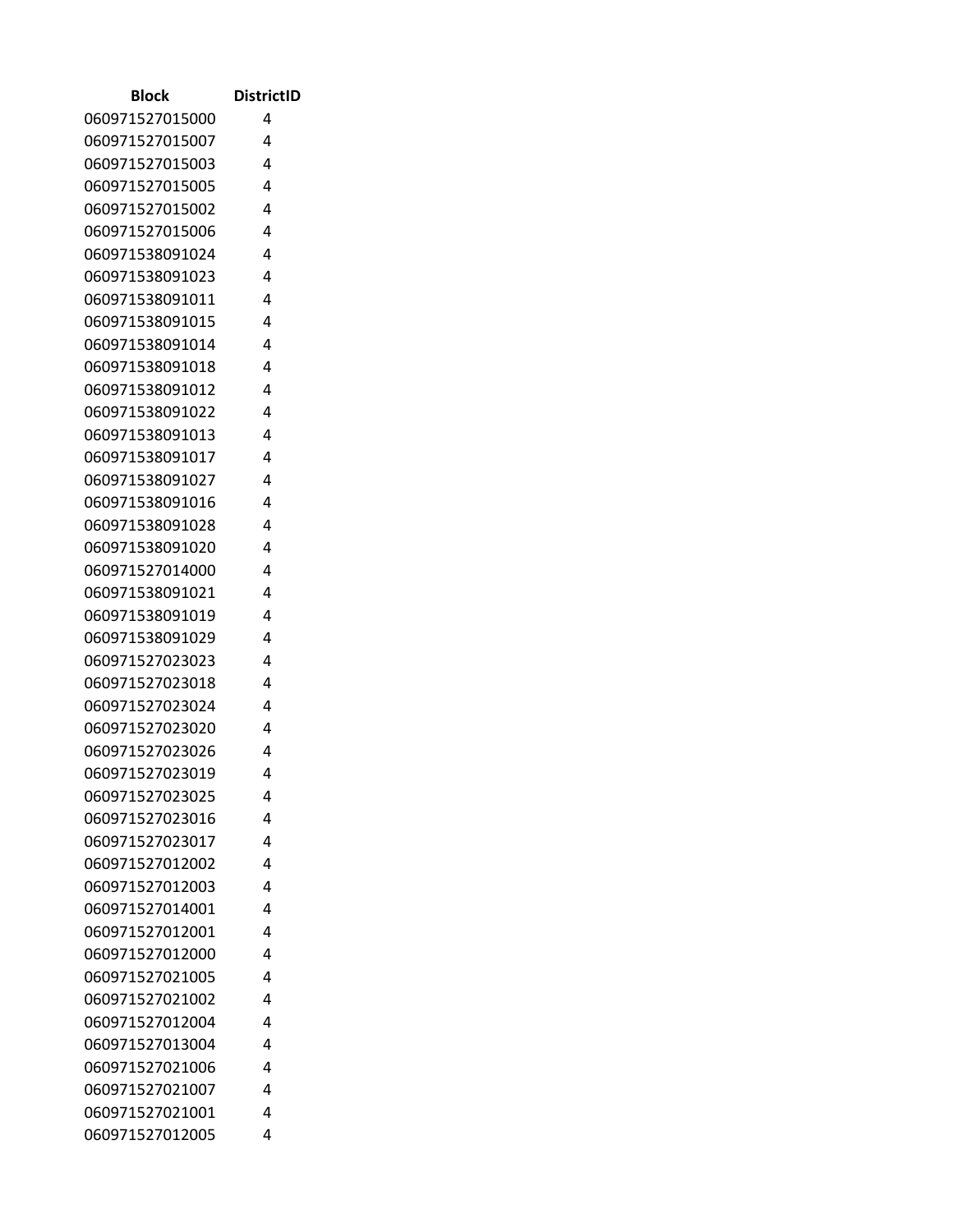| Block           | <b>DistrictID</b> |
|-----------------|-------------------|
| 060971527013003 | 4                 |
| 060971527013002 | 4                 |
| 060971527013001 | 4                 |
| 060971527011018 | 4                 |
| 060971527011019 | 4                 |
| 060971528013012 | 4                 |
| 060971528013004 | 4                 |
| 060971528013007 | 4                 |
| 060971528013000 | 4                 |
| 060971528011001 | 4                 |
| 060971527023027 | 4                 |
| 060971527023028 | 4                 |
| 060971527022007 | 4                 |
| 060971527022000 | 4                 |
| 060971527022003 | 4                 |
| 060971528011000 | 4                 |
| 060971527022008 | 4                 |
| 060971527022006 | 4                 |
| 060971527022001 | 4                 |
| 060971527022002 | 4                 |
| 060971527021012 | 4                 |
| 060971527021011 | 4                 |
| 060971527021010 | 4                 |
| 060971527021009 | 4                 |
| 060971527024027 | 4                 |
| 060971527023008 | 4                 |
| 060971527023010 | 4                 |
| 060971527023021 | 4                 |
| 060971527023011 | 4                 |
| 060971527023009 | 4                 |
| 060971527023006 | 4                 |
| 060971527023007 | 4                 |
| 060971527015012 | 4                 |
| 060971527023012 | 4                 |
| 060971527023013 | 4                 |
| 060971527023015 | 4                 |
| 060971527023014 | 4                 |
| 060971527015013 | 4                 |
| 060971527015014 | 4                 |
| 060971527015015 | 4                 |
| 060971527014006 | 4                 |
| 060971527014004 | 4                 |
| 060971527014005 | 4                 |
| 060971527014002 | 4                 |
| 060971527014003 | 4                 |
| 060971528013010 | 4                 |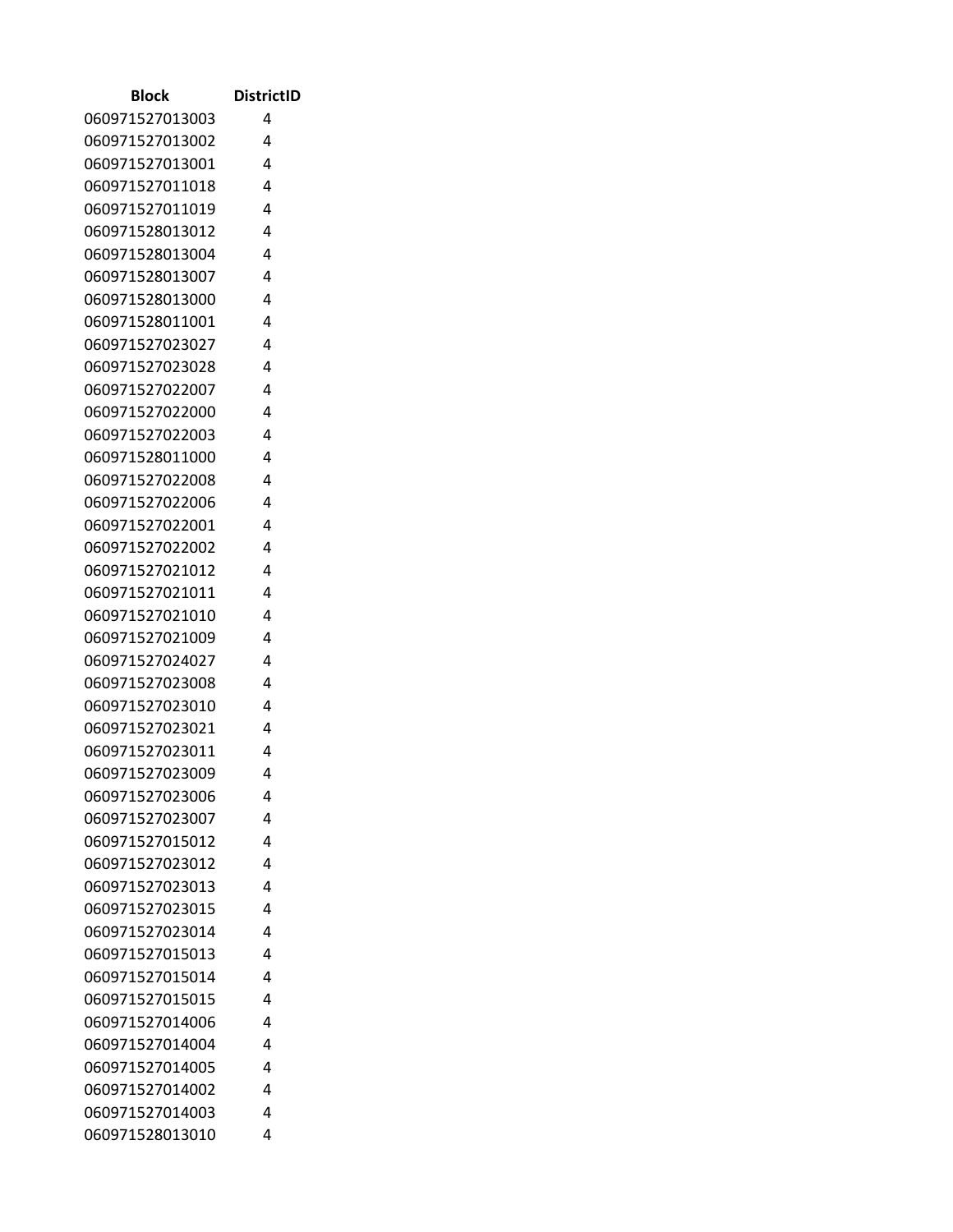| <b>Block</b>    | <b>DistrictID</b> |
|-----------------|-------------------|
| 060971528013002 | 4                 |
| 060971528013001 | 4                 |
| 060971528013003 | 4                 |
| 060971528011011 | 4                 |
| 060971528012005 | 4                 |
| 060971528012004 | 4                 |
| 060971528014017 | 4                 |
| 060971528014018 | 4                 |
| 060971528012006 | 4                 |
| 060971528012009 | 4                 |
| 060971528014015 | 4                 |
| 060971528012008 | 4                 |
| 060971528012007 | 4                 |
| 060971528012002 | 4                 |
| 060971528013011 | 4                 |
| 060971528013009 | 4                 |
| 060971528013008 | 4                 |
| 060971528013005 | 4                 |
| 060971528011012 | 4                 |
| 060971528012003 | 4                 |
| 060971530014004 | 4                 |
| 060971530014002 | 4                 |
| 060971530014001 | 4                 |
| 060971530014007 | 4                 |
| 060971530024000 | 4                 |
| 060971530014000 | 4                 |
| 060971530014003 | 4                 |
| 060971530014008 | 4                 |
| 060971522011003 | 4                 |
| 060971522011013 | 4                 |
| 060971522011001 | 4                 |
| 060971522011004 | 4                 |
| 060971522011000 | 4                 |
| 060971522011006 | 4                 |
| 060971522011005 | 4                 |
| 060971523001012 | 4                 |
| 060971524023014 | 4                 |
| 060971524023012 | 4                 |
| 060971523001011 | 4                 |
| 060971523001015 | 4                 |
| 060971523001002 | 4                 |
| 060971523001007 | 4                 |
| 060971523001014 | 4                 |
| 060971523001016 | 4                 |
| 060971522013007 | 4                 |
| 060971523002014 | 4                 |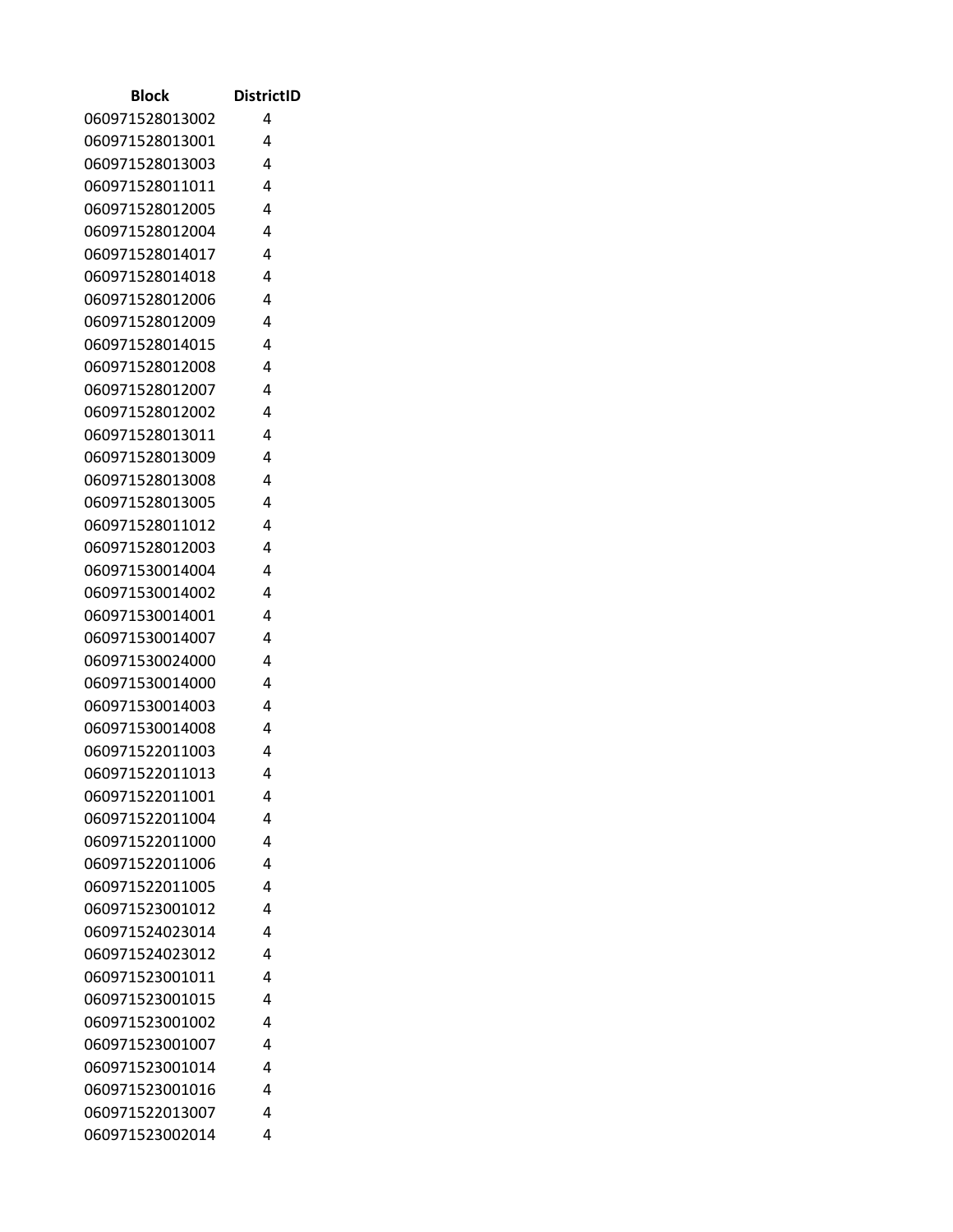| Block           | <b>DistrictID</b> |
|-----------------|-------------------|
| 060971523002013 | 4                 |
| 060971523002017 | 4                 |
| 060971523002018 | 4                 |
| 060971523002012 | 4                 |
| 060971523004008 | 4                 |
| 060971523002011 | 4                 |
| 060971523002016 | 4                 |
| 060971523002008 | 4                 |
| 060971523002003 | 4                 |
| 060971539051004 | 4                 |
| 060971539031011 | 4                 |
| 060971539031009 | 4                 |
| 060971539031010 | 4                 |
| 060971539033000 | 4                 |
| 060971539031001 | 4                 |
| 060971539031008 | 4                 |
| 060971539051007 | 4                 |
| 060971540003022 | 4                 |
| 060971539052033 | 4                 |
| 060971540003024 | 4                 |
| 060971540003001 | 4                 |
| 060971539052014 | 4                 |
| 060971539052008 | 4                 |
| 060971539052011 | 4                 |
| 060971539052012 | 4                 |
| 060971539052010 | 4                 |
| 060971539052016 | 4                 |
| 060971539052017 | 4                 |
| 060971539052015 | 4                 |
| 060971539052037 | 4                 |
| 060971539052006 | 4                 |
| 060971539052001 | 4                 |
| 060971539052018 | 4                 |
| 060971539052005 | 4                 |
| 060971539052004 | 4                 |
| 060971539052007 | 4                 |
| 060971539052009 | 4                 |
| 060971539053017 | 4                 |
| 060971540003000 | 4                 |
| 060971539053014 | 4                 |
| 060971541002057 | 4                 |
| 060971541002060 | 4                 |
| 060971541002061 | 4                 |
| 060971541002063 | 4                 |
| 060971541002058 | 4                 |
| 060971539053012 | 4                 |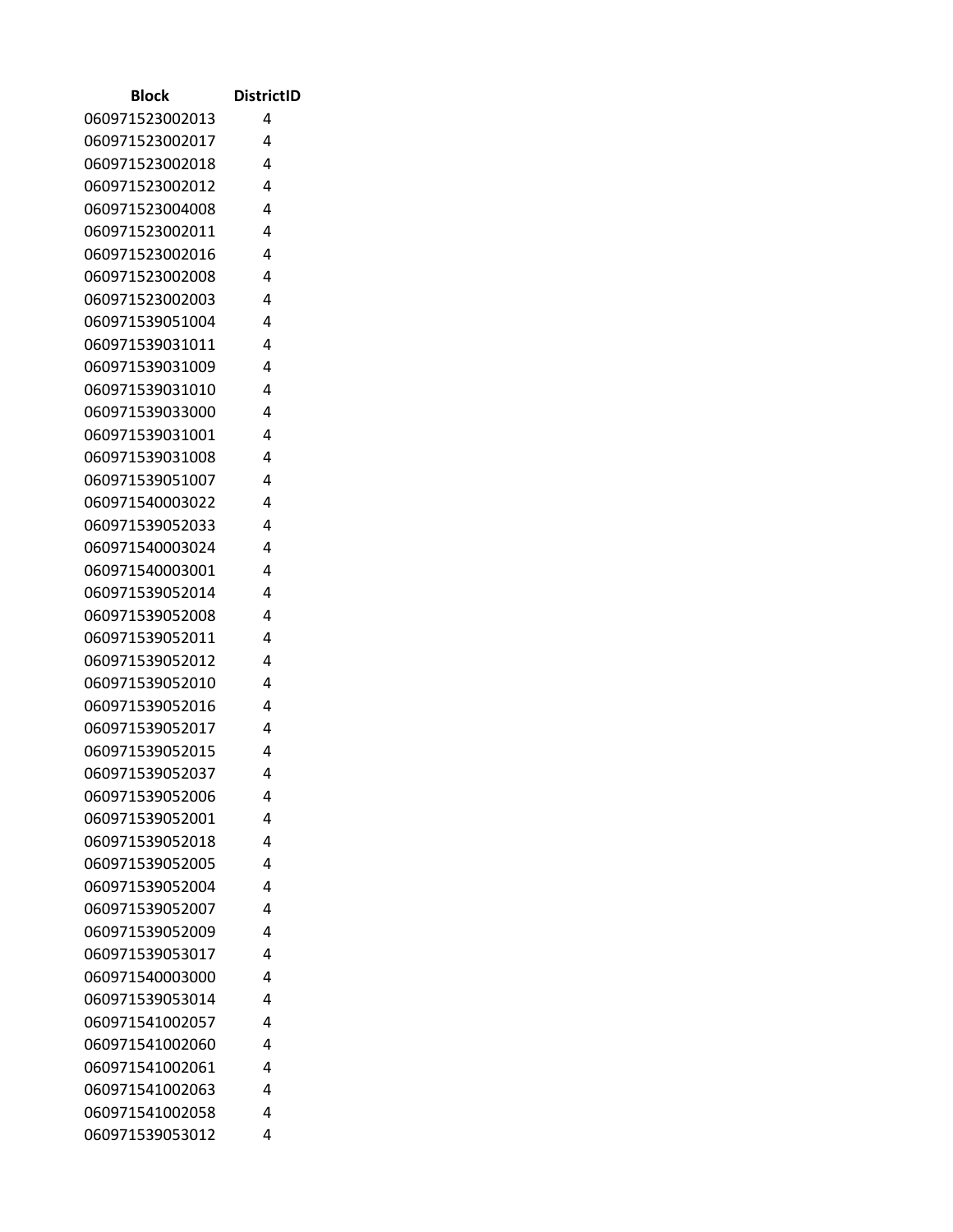| Block           | <b>DistrictID</b> |
|-----------------|-------------------|
| 060971539053013 | 4                 |
| 060971539053011 | 4                 |
| 060971541002059 | 4                 |
| 060971539053010 | 4                 |
| 060971538103004 | 4                 |
| 060971538103013 | 4                 |
| 060971538103006 | 4                 |
| 060971538103000 | 4                 |
| 060971538103005 | 4                 |
| 060971538102000 | 4                 |
| 060971538083010 | 4                 |
| 060971538083008 | 4                 |
| 060971539042028 | 4                 |
| 060971539042029 | 4                 |
| 060971539042027 | 4                 |
| 060971539042013 | 4                 |
| 060971538083009 | 4                 |
| 060971538083011 | 4                 |
| 060971538083012 | 4                 |
| 060971538083013 | 4                 |
| 060971538083004 | 4                 |
| 060971538083005 | 4                 |
| 060971538083001 | 4                 |
| 060971538042004 | 4                 |
| 060971538042007 | 4                 |
| 060971538042005 | 4                 |
| 060971538042003 | 4                 |
| 060971538042011 | 4                 |
| 060971539042012 | 4                 |
| 060971539042009 | 4                 |
| 060971538042000 | 4                 |
| 060971538042001 | 4                 |
| 060971539042032 | 4                 |
| 060971539042019 | 4                 |
| 060971539042020 | 4                 |
| 060971539042021 | 4                 |
| 060971539042017 | 4                 |
| 060971539042016 | 4                 |
| 060971539042015 | 4                 |
| 060971539042005 | 4                 |
| 060971539042030 | 4                 |
| 060971539042031 | 4                 |
| 060971539042014 | 4                 |
| 060971539042007 | 4                 |
| 060971539042003 | 4                 |
| 060971539042006 | 4                 |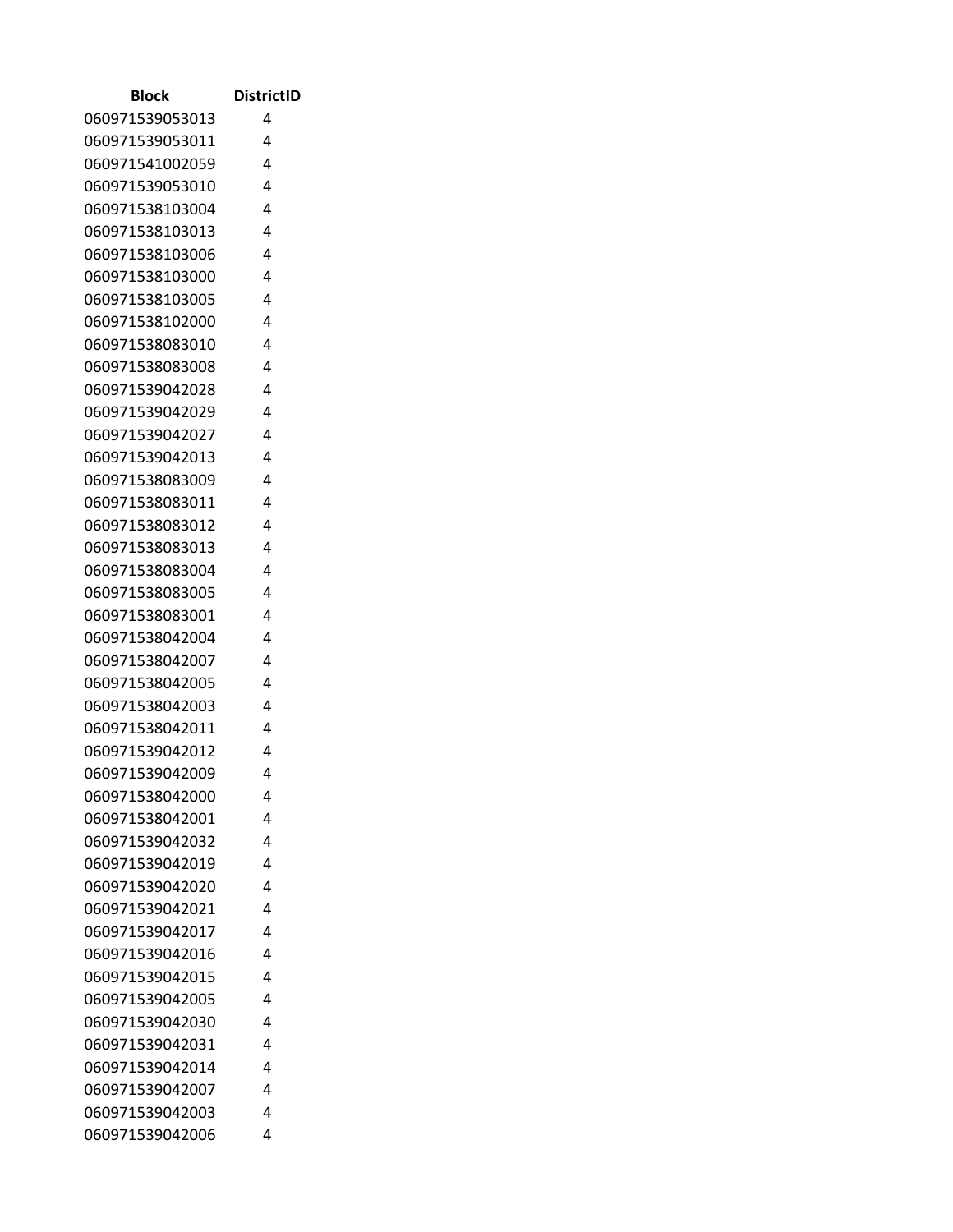| Block                              | <b>DistrictID</b> |
|------------------------------------|-------------------|
| 060971539042022                    | 4                 |
| 060971539042034                    | 4                 |
| 060971541003070                    | 4                 |
| 060971541002038                    | 4                 |
| 060971541002062                    | 4                 |
| 060971541002043                    | 4                 |
| 060971541002048                    | 4                 |
| 060971541002042                    | 4                 |
| 060971541002041                    | 4                 |
| 060971541002049                    | 4                 |
| 060971541002050                    | 4                 |
| 060971541002044                    | 4                 |
| 060971541002064                    | 4                 |
| 060971541002045                    | 4                 |
| 060971541002012                    | 4                 |
| 060971541002007                    | 4                 |
| 060971541002047                    | 4                 |
| 060971541002046                    | 4                 |
| 060971541002011                    | 4                 |
| 060971541002010                    | 4                 |
| 060971541002006                    | 4                 |
| 060971541002005                    | 4                 |
| 060971541002051                    | 4                 |
| 060971541002055                    | 4<br>4            |
| 060971541002052<br>060971541002053 | 4                 |
| 060971541002001                    | 4                 |
| 060971541002054                    | 4                 |
| 060971541004036                    | 4                 |
| 060971541002004                    | 4                 |
| 060971541002003                    | 4                 |
| 060971541002002                    | 4                 |
| 060971541003089                    | 4                 |
| 060971541003087                    | 4                 |
| 060971538073017                    | 4                 |
| 060971538073008                    | 4                 |
| 060971539051012                    | 4                 |
| 060971539051011                    | 4                 |
| 060971538073003                    | 4                 |
| 060971538073002                    | 4                 |
| 060971539051009                    | 4                 |
| 060971541004043                    | 4                 |
| 060971539053002                    | 4                 |
| 060971541004042                    | 4                 |
| 060971539053003                    | 4                 |
| 060971539053005                    | 4                 |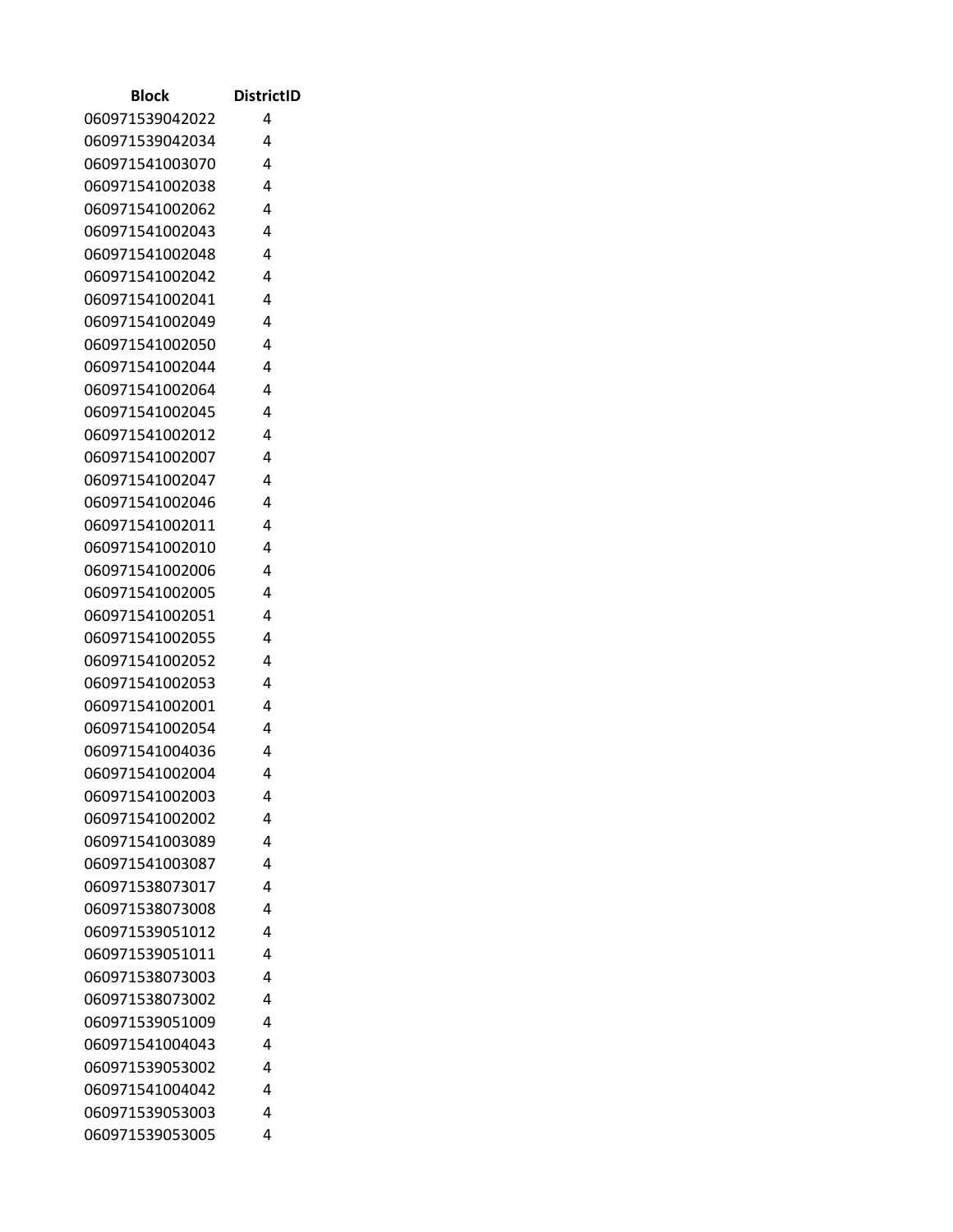| <b>Block</b>    | <b>DistrictID</b> |
|-----------------|-------------------|
| 060971541004034 | 4                 |
| 060971541004031 | 4                 |
| 060971541004037 | 4                 |
| 060971541004029 | 4                 |
| 060971539053004 | 4                 |
| 060971541004041 | 4                 |
| 060971541004038 | 4                 |
| 060971541004040 | 4                 |
| 060971539053015 | 4                 |
| 060971539053016 | 4                 |
| 060971541004052 | 4                 |
| 060971541004047 | 4                 |
| 060971541004059 | 4                 |
| 060971539052000 | 4                 |
| 060971539052003 | 4                 |
| 060971539053001 | 4                 |
| 060971539053009 | 4                 |
| 060971539053008 | 4                 |
| 060971539033006 | 4                 |
| 060971539051002 | 4                 |
| 060971539033004 | 4                 |
| 060971539051016 | 4                 |
| 060971539051003 | 4                 |
| 060971539051015 | 4                 |
| 060971539051005 | 4                 |
| 060971539033003 | 4                 |
| 060971539051001 | 4                 |
| 060971539051000 | 4                 |
| 060971539051010 | 4                 |
| 060971539051006 | 4                 |
| 060971539051008 | 4                 |
| 060971539053007 | 4                 |
| 060971539053000 | 4                 |
| 060971541002056 | 4                 |
| 060971539053006 | 4                 |
| 060971541004033 | 4                 |
| 060971539042018 | 4                 |
| 060971539042000 | 4                 |
| 060971539042033 | 4                 |
| 060971539042004 | 4                 |
| 060971539042008 | 4                 |
| 060971539042002 | 4                 |
| 060971540003021 | 4                 |
| 060971540003019 | 4                 |
| 060971540003020 | 4                 |
| 060971539021006 | 4                 |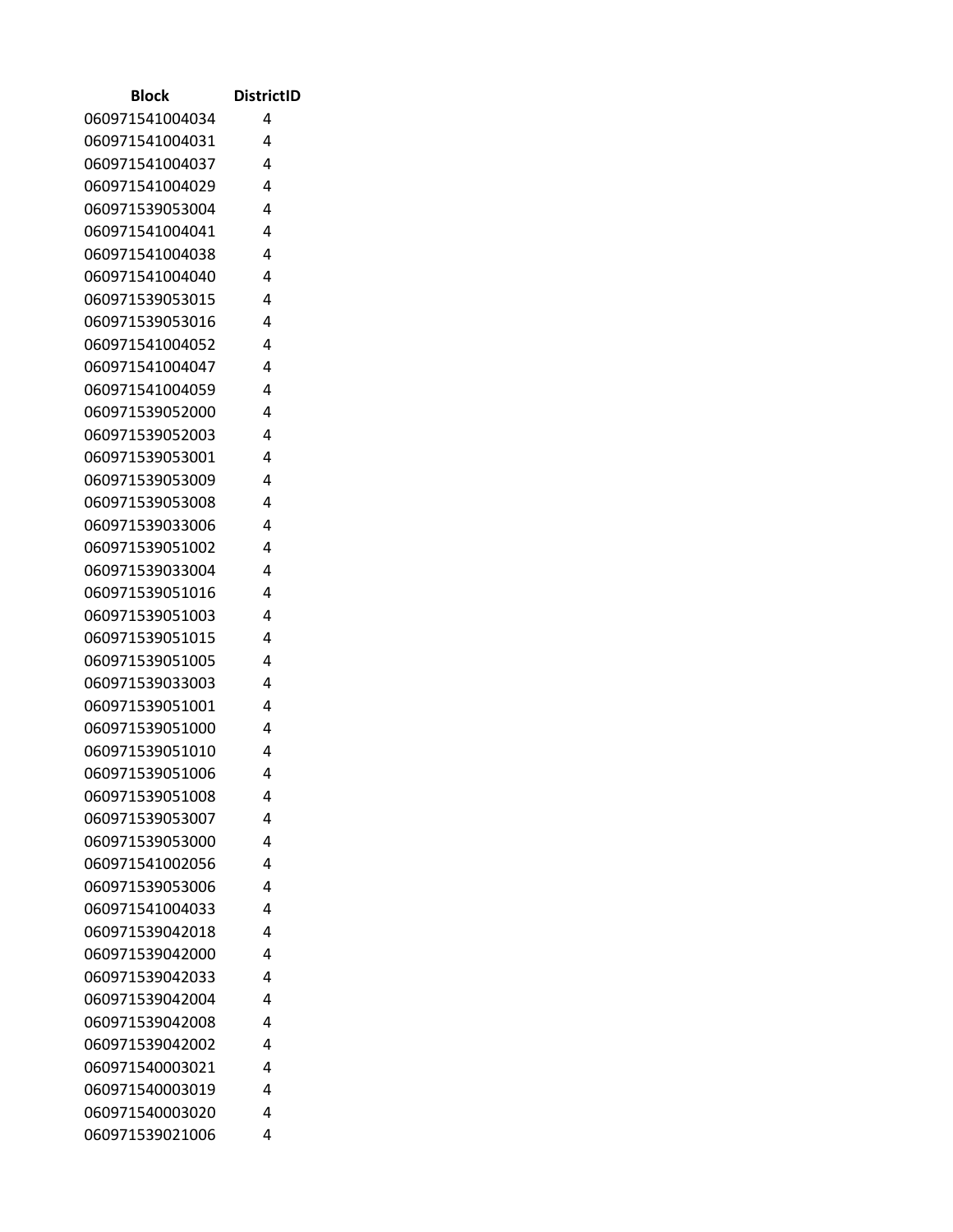| Block           | <b>DistrictID</b> |
|-----------------|-------------------|
| 060971539021003 | 4                 |
| 060971539021001 | 4                 |
| 060971539021002 | 4                 |
| 060971539021004 | 4                 |
| 060971539021015 | 4                 |
| 060971540002001 | 4                 |
| 060971540002003 | 4                 |
| 060971539021007 | 4                 |
| 060971539021027 | 4                 |
| 060971540002000 | 4                 |
| 060971539021008 | 4                 |
| 060971540002006 | 4                 |
| 060971539021026 | 4                 |
| 060971539021024 | 4                 |
| 060971539023014 | 4                 |
| 060971539021025 | 4                 |
| 060971539021019 | 4                 |
| 060971539021021 | 4                 |
| 060971539023013 | 4                 |
| 060971539021020 | 4                 |
| 060971539021009 | 4                 |
| 060971539021011 | 4                 |
| 060971539021012 | 4                 |
| 060971539021010 | 4                 |
| 060971539021022 | 4                 |
| 060971539021016 | 4                 |
| 060971539021017 | 4                 |
| 060971539023003 | 4                 |
| 060971539021013 | 4                 |
| 060971539021014 | 4                 |
| 060971539022007 | 4                 |
| 060971539032005 | 4                 |
| 060971539034018 | 4                 |
| 060971539021018 | 4                 |
| 060971539032004 | 4                 |
| 060971539032008 | 4                 |
| 060971539032009 | 4                 |
| 060971539032003 | 4                 |
| 060971539041007 | 4                 |
| 060971539021031 | 4                 |
| 060971539021030 | 4                 |
| 060971539021037 | 4                 |
| 060971539041010 | 4                 |
| 060971539023007 | 4                 |
| 060971539023001 | 4                 |
| 060971539023009 | 4                 |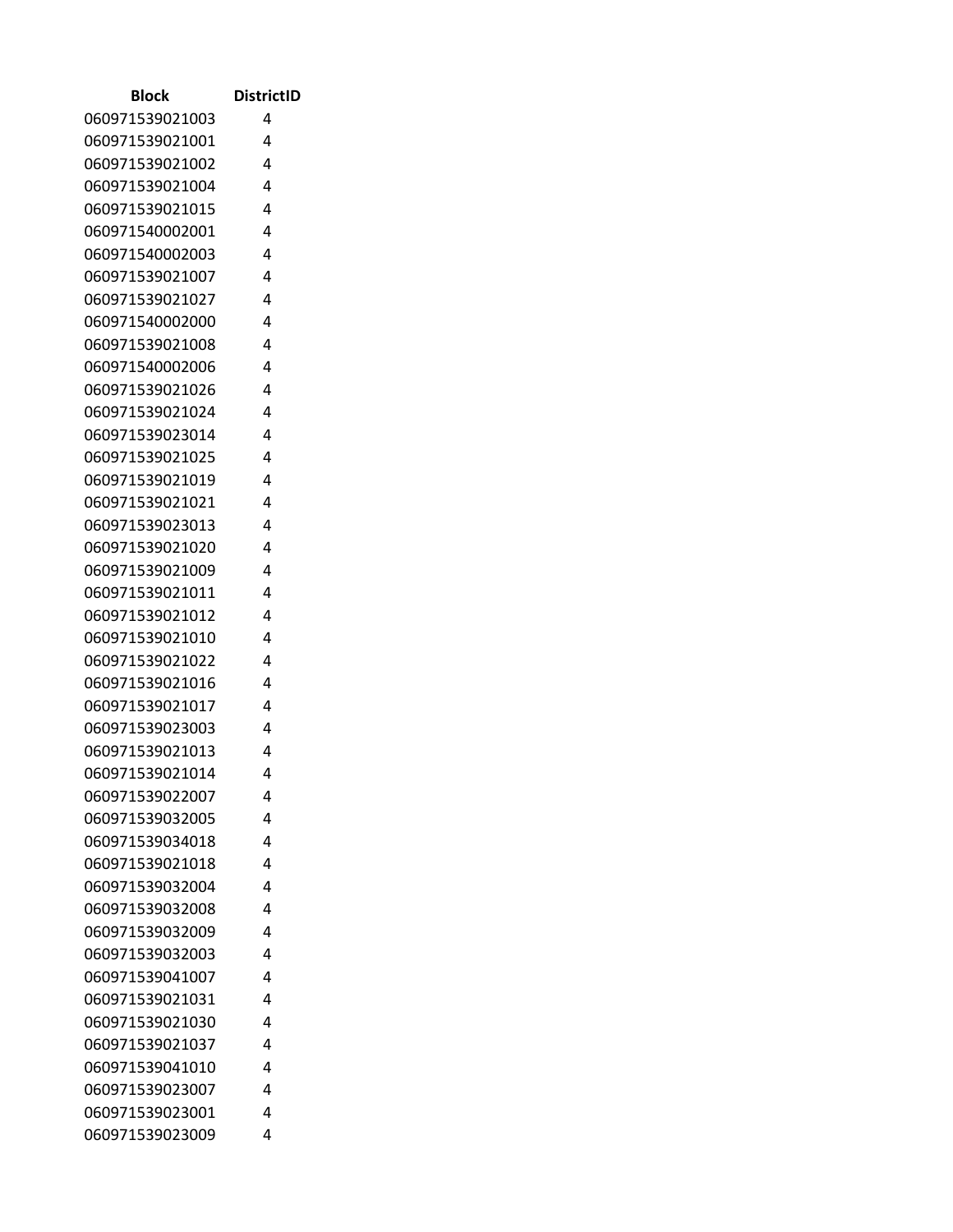| Block           | <b>DistrictID</b> |
|-----------------|-------------------|
| 060971539023008 | 4                 |
| 060971539023000 | 4                 |
| 060971539033007 | 4                 |
| 060971539032007 | 4                 |
| 060971539033002 | 4                 |
| 060971539041011 | 4                 |
| 060971539041009 | 4                 |
| 060971539041000 | 4                 |
| 060971539041008 | 4                 |
| 060971539041004 | 4                 |
| 060971539041003 | 4                 |
| 060971539041002 | 4                 |
| 060971539033001 | 4                 |
| 060971539041006 | 4                 |
| 060971539041005 | 4                 |
| 060971539041001 | 4                 |
| 060971539033005 | 4                 |
| 060971539034003 | 4                 |
| 060971539034022 | 4                 |
| 060971539034002 | 4                 |
| 060971539034001 | 4                 |
| 060971539031014 | 4                 |
| 060971539031013 | 4                 |
| 060971539031012 | 4                 |
| 060971539031015 | 4                 |
| 060971539031005 | 4                 |
| 060971539034000 | 4                 |
| 060971539031002 | 4                 |
| 060971539031004 | 4                 |
| 060971539031000 | 4                 |
| 060971539031003 | 4                 |
| 060971539031006 | 4                 |
| 060971539031007 | 4                 |
| 060971539052021 | 4                 |
| 060971539052019 | 4                 |
| 060971539052020 | 4                 |
| 060971539052002 | 4                 |
| 060971539052036 | 4                 |
| 060971539034019 | 4                 |
| 060971539034021 | 4                 |
| 060971539023015 | 4                 |
| 060971539023005 | 4                 |
| 060971539023004 | 4                 |
| 060971539023011 | 4                 |
| 060971539023012 | 4                 |
| 060971539023006 | 4                 |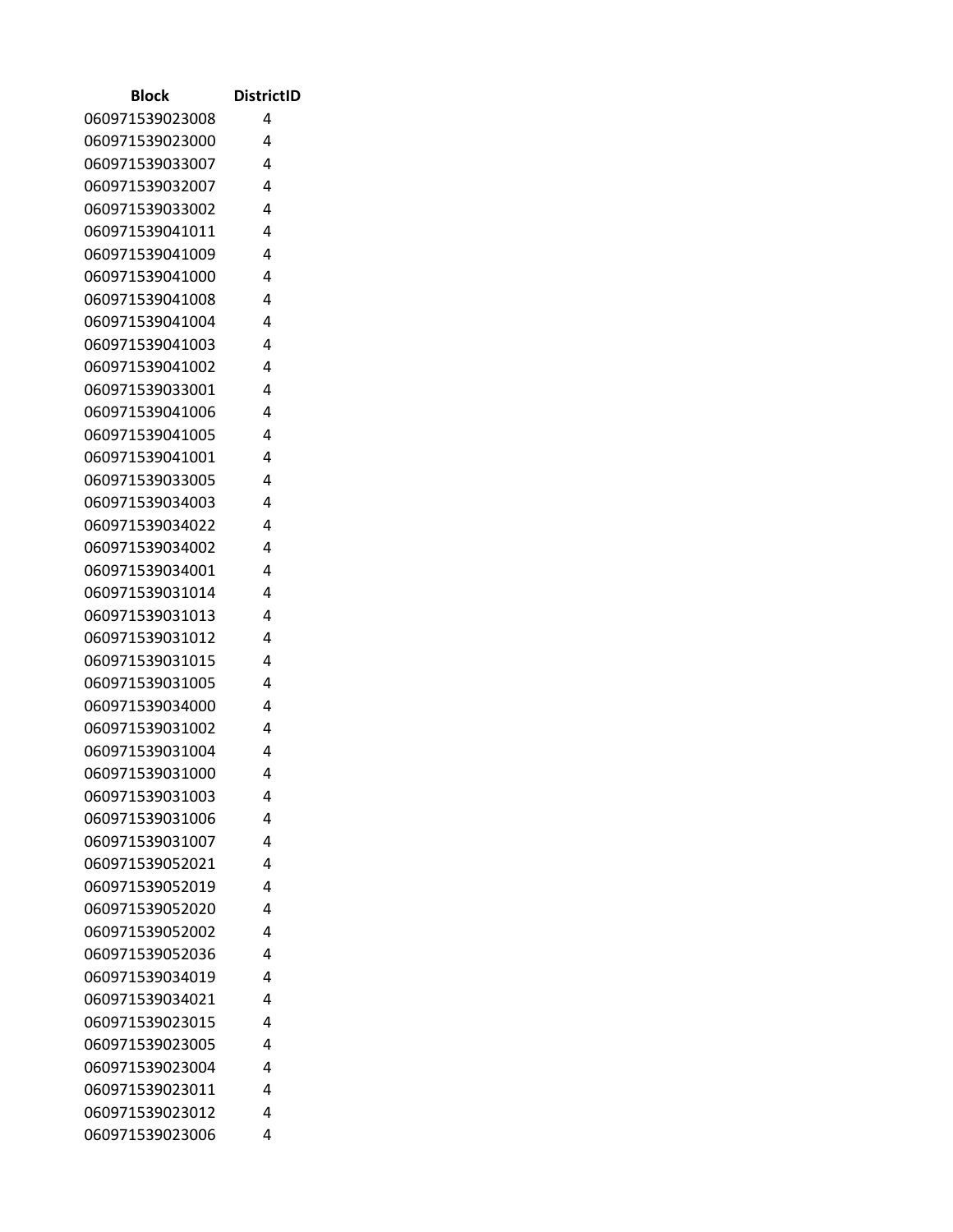| Block                              | <b>DistrictID</b> |
|------------------------------------|-------------------|
| 060971539023002                    | 4                 |
| 060971539032002                    | 4                 |
| 060971539032006                    | 4                 |
| 060971539032001                    | 4                 |
| 060971539032000                    | 4                 |
| 060971539034016                    | 4                 |
| 060971539034017                    | 4                 |
| 060971539034015                    | 4                 |
| 060971539021005                    | 4                 |
| 060971539021000                    | 4                 |
| 060971539022004                    | 4                 |
| 060971539022003                    | 4                 |
| 060971539052032                    | 4                 |
| 060971539052031                    | 4                 |
| 060971539052026                    | 4                 |
| 060971539052034                    | 4                 |
| 060971539052013                    | 4                 |
| 060971539052025                    | 4                 |
| 060971539022006                    | 4                 |
| 060971539034009                    | 4                 |
| 060971539022005                    | 4                 |
| 060971539034008                    | 4                 |
| 060971539034010                    | 4                 |
| 060971539034020                    | 4                 |
| 060971539034011                    | 4                 |
| 060971539034007                    | 4                 |
| 060971539034006                    | 4                 |
| 060971539022002                    | 4                 |
| 060971539022001                    | 4                 |
| 060971539024008                    | 4                 |
| 060971539024007                    | 4                 |
| 060971539034012                    | 4                 |
| 060971539034005                    | 4                 |
| 060971539034013                    | 4                 |
| 060971539034014                    | 4                 |
| 060971539034004                    | 4                 |
| 060971539022000                    | 4                 |
| 060971539024006                    | 4                 |
| 060971539024003                    | 4                 |
| 060971539024002                    | 4                 |
| 060971539024004<br>060971539052027 | 4<br>4            |
| 060971539052035                    | 4                 |
| 060971539052028                    | 4                 |
| 060971539024005                    | 4                 |
| 060971539024001                    | 4                 |
|                                    |                   |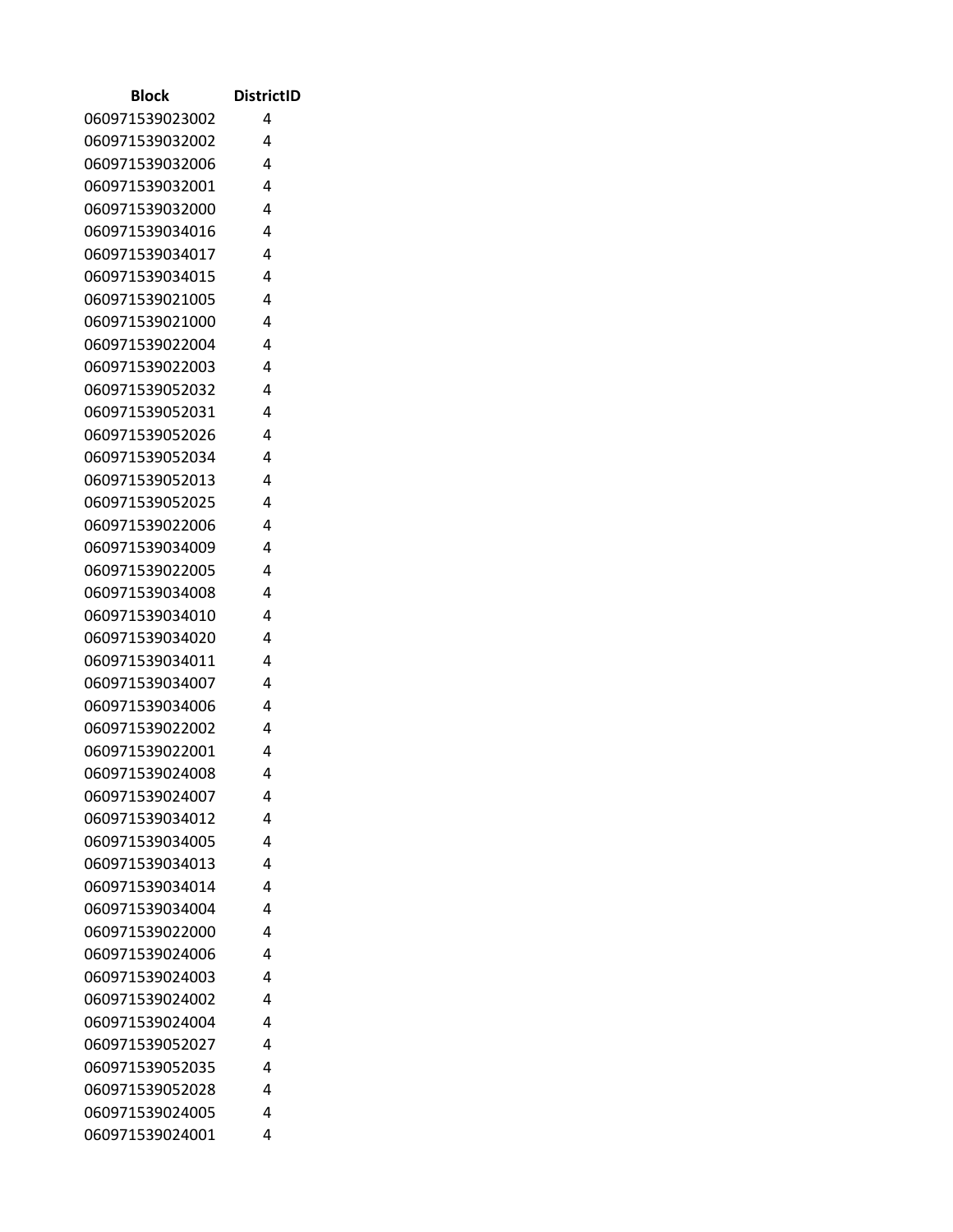| Block           | <b>DistrictID</b> |
|-----------------|-------------------|
| 060971539052029 | 4                 |
| 060971539052024 | 4                 |
| 060971539052022 | 4                 |
| 060971539052023 | 4                 |
| 060971539024000 | $\overline{4}$    |
| 060971539052030 | 4                 |
| 060971539021023 | $\overline{4}$    |
| 060971539021028 | 4                 |
| 060971539021029 | 4                 |
| 060971539023010 | 4                 |
| 060971543041025 | 5                 |
| 060971543041102 | 5                 |
| 060971543041026 | 5                 |
| 060971543041021 | 5                 |
| 060971543041178 | 5                 |
| 060971543041177 | 5                 |
| 060971543041172 | 5                 |
| 060971543041174 | 5                 |
| 060971543041023 | 5                 |
| 060971543041022 | 5                 |
| 060971543041024 | 5                 |
| 060971543041014 | 5                 |
| 060971543041173 | 5                 |
| 060971543041018 | 5                 |
| 060971543041013 | 5                 |
| 060971543071018 | 5                 |
| 060971543071014 | 5                 |
| 060971543071016 | 5                 |
| 060971543071022 | 5                 |
| 060971543041029 | 5                 |
| 060971543041045 | 5                 |
| 060971543041046 | 5                 |
| 060971543041051 | 5                 |
| 060971543041042 | 5                 |
| 060971543041043 | 5                 |
| 060971543041030 | 5                 |
| 060971543041068 | 5                 |
| 060971543041069 | 5                 |
| 060971543041050 | 5                 |
| 060971543041041 | 5                 |
| 060971543041039 | 5                 |
| 060971543041031 | 5                 |
| 060971543041032 | 5                 |
| 060971543041010 | 5                 |
| 060971543041040 | 5                 |
| 060971543041033 | 5                 |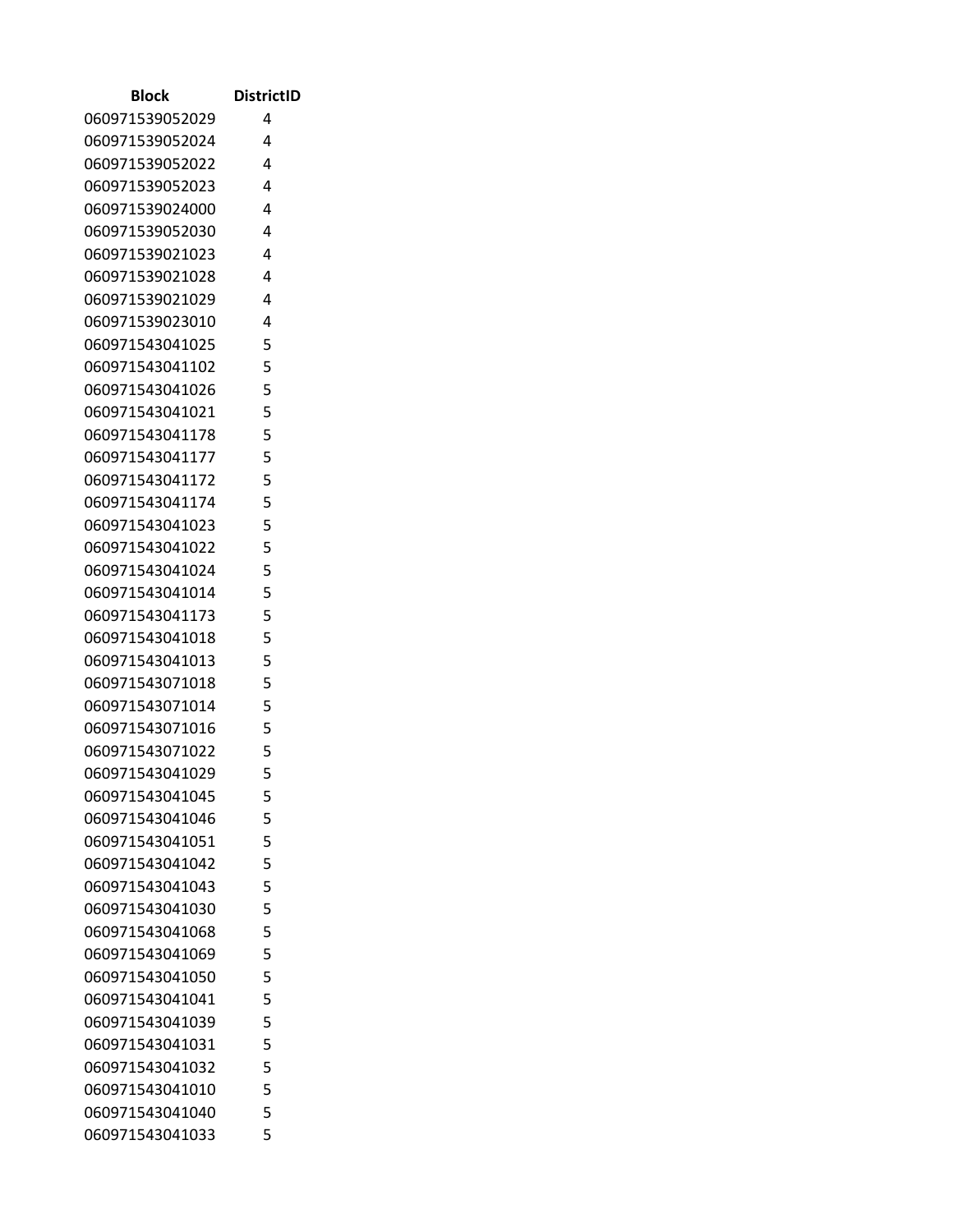| Block                              | <b>DistrictID</b> |
|------------------------------------|-------------------|
| 060971543041012                    | 5                 |
| 060971543041034                    | 5                 |
| 060971543041009                    | 5                 |
| 060971543041119                    | 5                 |
| 060971543041067                    | 5                 |
| 060971543041053                    | 5                 |
| 060971543041054                    | 5                 |
| 060971543041052                    | 5                 |
| 060971543041036                    | 5                 |
| 060971543041055                    | 5                 |
| 060971543041065                    | 5                 |
| 060971543041057                    | 5                 |
| 060971543041056                    | 5                 |
| 060971543041085                    | 5                 |
| 060971543041084                    | 5                 |
| 060971543041058                    | 5                 |
| 060971543041006                    | 5                 |
| 060971543041035                    | 5                 |
| 060971543041038                    | 5                 |
| 060971543041037                    | 5                 |
| 060971543041008                    | 5                 |
| 060971543041007                    | 5                 |
| 060971543041011                    | 5                 |
| 060979901000004                    | 5                 |
| 060971543043009                    | 5                 |
| 060971543043007                    | 5                 |
| 060971543043039                    | 5                 |
| 060971543043038                    | 5                 |
| 060971543043005                    | 5                 |
| 060971543043010                    | 5                 |
| 060979901000003                    | 5                 |
| 060971543042051                    | 5                 |
| 060971543071026                    | 5                 |
| 060971543042022                    | 5                 |
| 060971543041092                    | 5                 |
| 060971543041077                    | 5                 |
| 060971543041087                    | 5<br>5            |
| 060971543041088                    | 5                 |
| 060971543041091                    |                   |
| 060971543041089<br>060971543041083 | 5<br>5            |
|                                    | 5                 |
| 060971543041060<br>060971543041059 | 5                 |
| 060971543041182                    | 5                 |
| 060971543041005                    | 5                 |
| 060971543041078                    | 5                 |
|                                    |                   |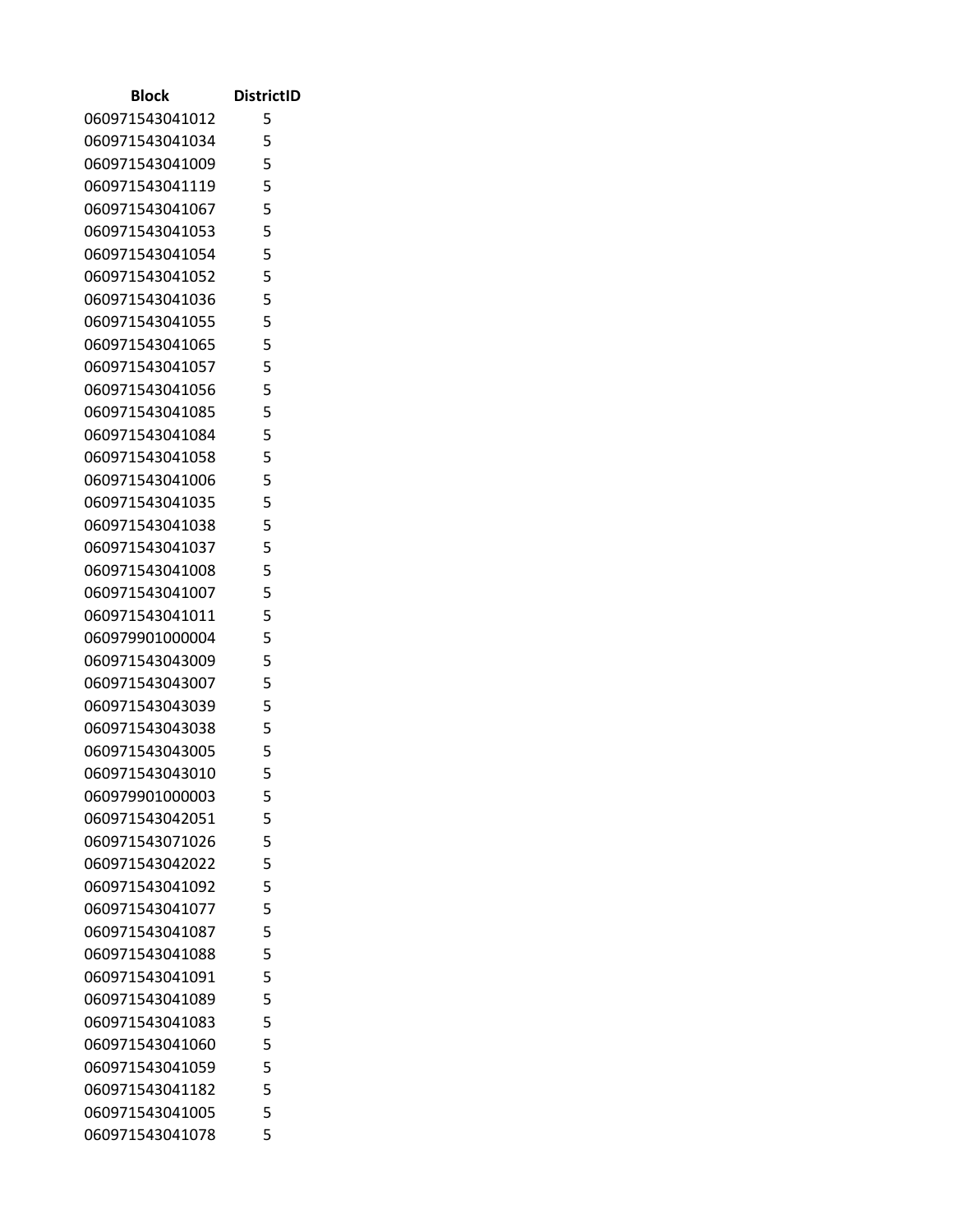| Block           | <b>DistrictID</b> |
|-----------------|-------------------|
| 060971543041079 | 5                 |
| 060971543041004 | 5                 |
| 060971543041086 | 5                 |
| 060971543041080 | 5                 |
| 060971543041090 | 5                 |
| 060971543041001 | 5                 |
| 060971543041003 | 5                 |
| 060971543041181 | 5                 |
| 060971543041180 | 5                 |
| 060971537091004 | 5                 |
| 060971543041164 | 5                 |
| 060971537091001 | 5                 |
| 060971537091003 | 5                 |
| 060971543041165 | 5                 |
| 060971540002038 | 5                 |
| 060971543041176 | 5                 |
| 060971543041175 | 5                 |
| 060971537091014 | 5                 |
| 060971540002030 | 5                 |
| 060971543041000 | 5                 |
| 060971543051003 | 5                 |
| 060971535024010 | 5                 |
| 060971535024011 | 5                 |
| 060971535024008 | 5                 |
| 060971535024012 | 5                 |
| 060971535024006 | 5                 |
| 060971535024009 | 5                 |
| 060971535024005 | 5                 |
| 060971535024031 | 5                 |
| 060971543051000 | 5                 |
| 060971543062022 | 5                 |
| 060971535024007 | 5                 |
| 060971543051001 | 5                 |
| 060971543062016 | 5                 |
| 060971543062021 | 5                 |
| 060971537051009 | 5                 |
| 060971537051010 | 5                 |
| 060971530052014 | 5                 |
| 060971533012006 | 5                 |
| 060971530052018 | 5                 |
| 060971536023013 | 5                 |
| 060971536023012 | 5                 |
| 060971536023002 | 5                 |
| 060971536023011 | 5                 |
| 060971535024013 | 5                 |
| 060971537111009 | 5                 |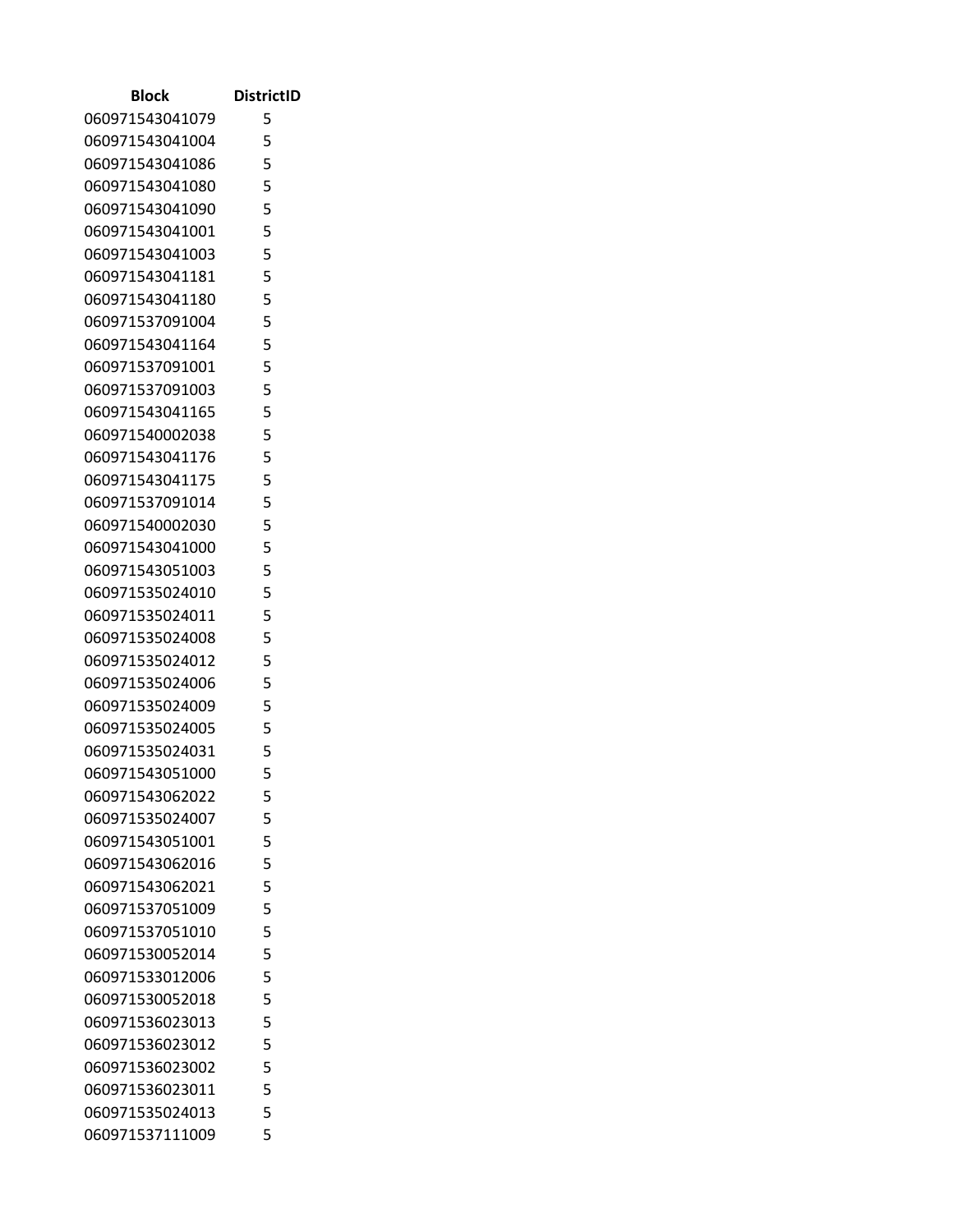| Block                              | <b>DistrictID</b> |
|------------------------------------|-------------------|
| 060971537111012                    | 5                 |
| 060971537101012                    | 5                 |
| 060971537051025                    | 5                 |
| 060971537111007                    | 5                 |
| 060971537111010                    | 5                 |
| 060971537111017                    | 5                 |
| 060971537111008                    | 5                 |
| 060971543041121                    | 5                 |
| 060971543041150                    | 5                 |
| 060971543041149                    | 5                 |
| 060971543041128                    | 5                 |
| 060971543041148                    | 5                 |
| 060971543041147                    | 5                 |
| 060971543041145                    | 5                 |
| 060971543041125                    | 5                 |
| 060971543041123                    | 5                 |
| 060971543041146                    | 5                 |
| 060971543041124                    | 5                 |
| 060971543041132                    | 5                 |
| 060971543041134                    | 5                 |
| 060971543041129                    | 5                 |
| 060971543041131                    | 5                 |
| 060971543041133                    | 5                 |
| 060971543041144                    | 5                 |
| 060971543041130                    | 5                 |
| 060971543041122                    | 5                 |
| 060971543042023                    | 5                 |
| 060971543041126                    | 5                 |
| 060971543041127                    | 5                 |
| 060971543071048                    | 5                 |
| 060971543042021                    | 5                 |
| 060971543042025                    | 5                 |
| 060971543042026                    | 5                 |
| 060971543042027                    | 5                 |
| 060971543042029                    | 5                 |
| 060971543042039                    | 5                 |
| 060971543042031                    | 5                 |
| 060971543042028                    | 5                 |
| 060971543041152                    | 5                 |
| 060971543042024<br>060971543042015 | 5<br>5            |
|                                    | 5                 |
| 060971543041151<br>060971543042030 | 5                 |
| 060971543042014                    | 5                 |
| 060971543043004                    | 5                 |
| 060971543043002                    | 5                 |
|                                    |                   |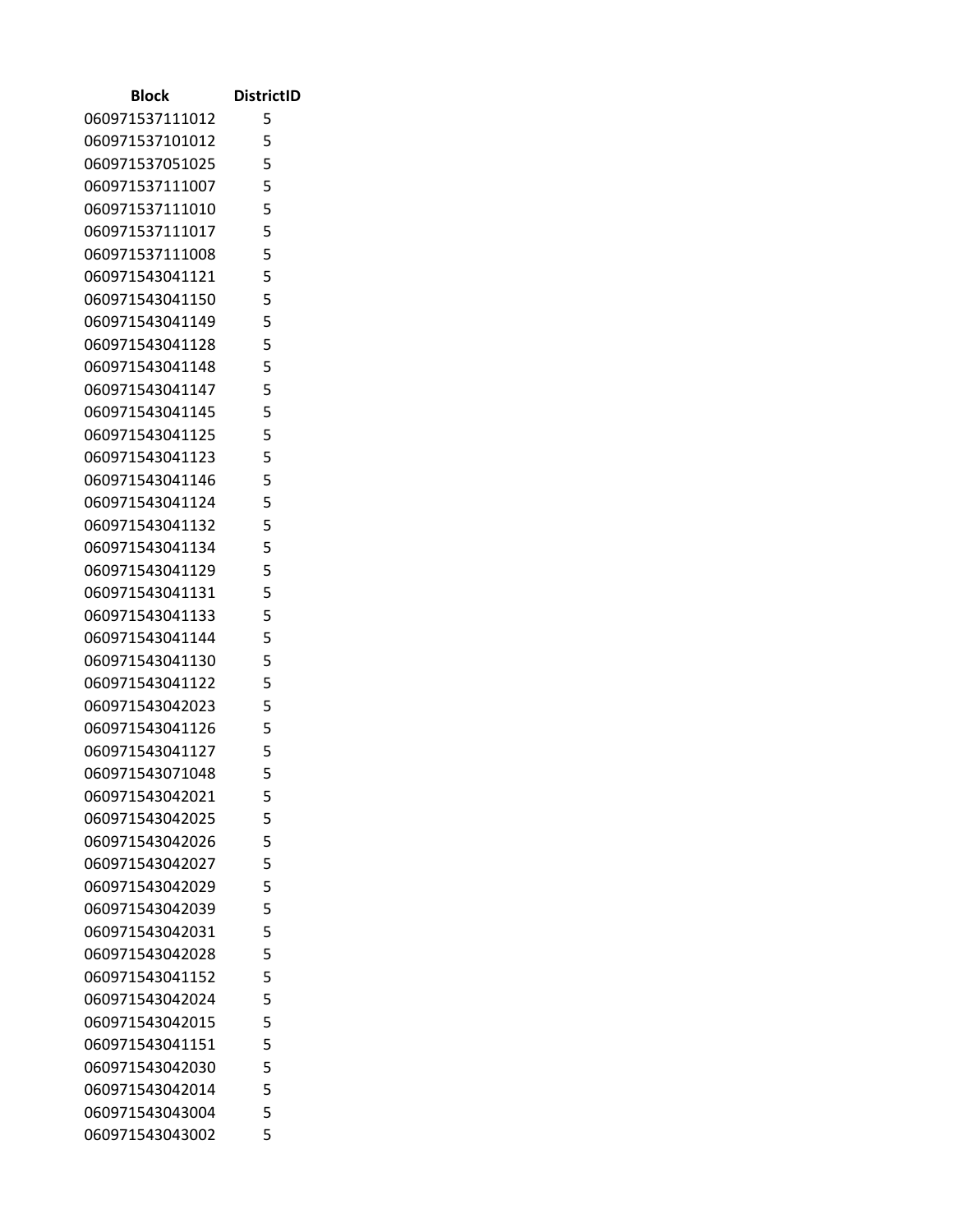| Block                              | <b>DistrictID</b> |
|------------------------------------|-------------------|
| 060971543043003                    | 5                 |
| 060971543042052                    | 5                 |
| 060971543042049                    | 5                 |
| 060971543042040                    | 5                 |
| 060971543042046                    | 5                 |
| 060971543043001                    | 5                 |
| 060971543043000                    | 5                 |
| 060971543042050                    | 5                 |
| 060971543042045                    | 5                 |
| 060971543042054                    | 5                 |
| 060971543042044                    | 5                 |
| 060971543042043                    | 5                 |
| 060971543043011                    | 5                 |
| 060971543044033                    | 5                 |
| 060971543042048                    | 5                 |
| 060971543044025                    | 5                 |
| 060971543044017                    | 5                 |
| 060971543044027                    | 5                 |
| 060971543042047                    | 5                 |
| 060971543041120                    | 5                 |
| 060971543071030                    | 5                 |
| 060971543041115                    | 5                 |
| 060971543041111                    | 5                 |
| 060971543041116                    | 5                 |
| 060971543071037                    | 5                 |
| 060971543071038                    | 5                 |
| 060971543041153                    | 5                 |
| 060971543041154                    | 5                 |
| 060971543041114                    | 5                 |
| 060971543041113                    | 5                 |
| 060971543041112                    | 5                 |
| 060971543041098                    | 5                 |
| 060971543041064                    | 5                 |
| 060971543041066                    | 5                 |
| 060971543041061                    | 5<br>5            |
| 060971543041170<br>060971543041063 | 5                 |
| 060971543041071                    | 5                 |
| 060971543041070                    | 5                 |
| 060971543041049                    | 5                 |
| 060971543041048                    | 5                 |
| 060971543041047                    | 5                 |
| 060971543041073                    | 5                 |
| 060971543041072                    | 5                 |
| 060971543041044                    | 5                 |
| 060971543041062                    | 5                 |
|                                    |                   |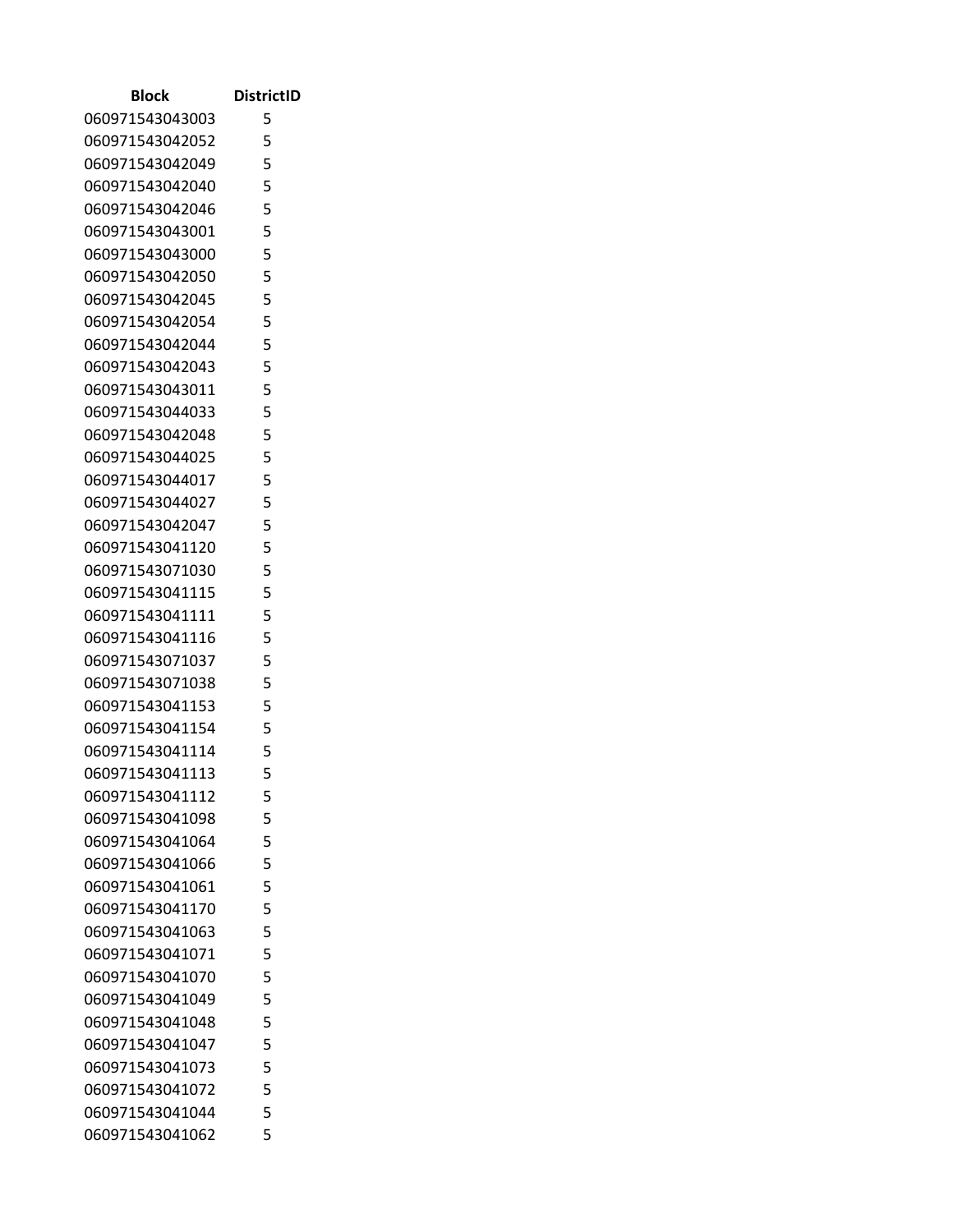| Block                              | <b>DistrictID</b> |
|------------------------------------|-------------------|
| 060971543041097                    | 5                 |
| 060971543041169                    | 5                 |
| 060971543041168                    | 5                 |
| 060971543041075                    | 5                 |
| 060971543041074                    | 5                 |
| 060971543041096                    | 5                 |
| 060971543041076                    | 5                 |
| 060971543041141                    | 5                 |
| 060971543041167                    | 5                 |
| 060971543041142                    | 5                 |
| 060971543041135                    | 5                 |
| 060971543041136                    | 5                 |
| 060971543041095                    | 5                 |
| 060971543041143                    | 5                 |
| 060971543041138                    | 5                 |
| 060971543041166                    | 5                 |
| 060971543042008                    | 5                 |
| 060971537071006                    | 5                 |
| 060971543041162                    | 5                 |
| 060971543041163                    | 5                 |
| 060971543041137                    | 5                 |
| 060971543041139                    | 5                 |
| 060971543041171                    | 5                 |
| 060979901000001                    | 5                 |
| 060971543081002                    | 5                 |
| 060971543081013                    | 5                 |
| 060971543081010                    | 5                 |
| 060971543081009                    | 5                 |
| 060971543081006                    | 5                 |
| 060971543081008                    | 5                 |
| 060971543081001                    | 5                 |
| 060971543081007                    | 5                 |
| 060971543081005                    | 5                 |
| 060971543081004                    | 5                 |
| 060971543081015                    | 5                 |
| 060971543081012                    | 5                 |
| 060971543081000                    | 5                 |
| 060971543041017<br>060979901000002 | 5<br>5            |
|                                    | 5                 |
| 060971543071029<br>060971543071042 | 5                 |
| 060971543071028                    | 5                 |
| 060971543071041                    | 5                 |
| 060971543071025                    | 5                 |
| 060971543071024                    | 5                 |
| 060971543071027                    | 5                 |
|                                    |                   |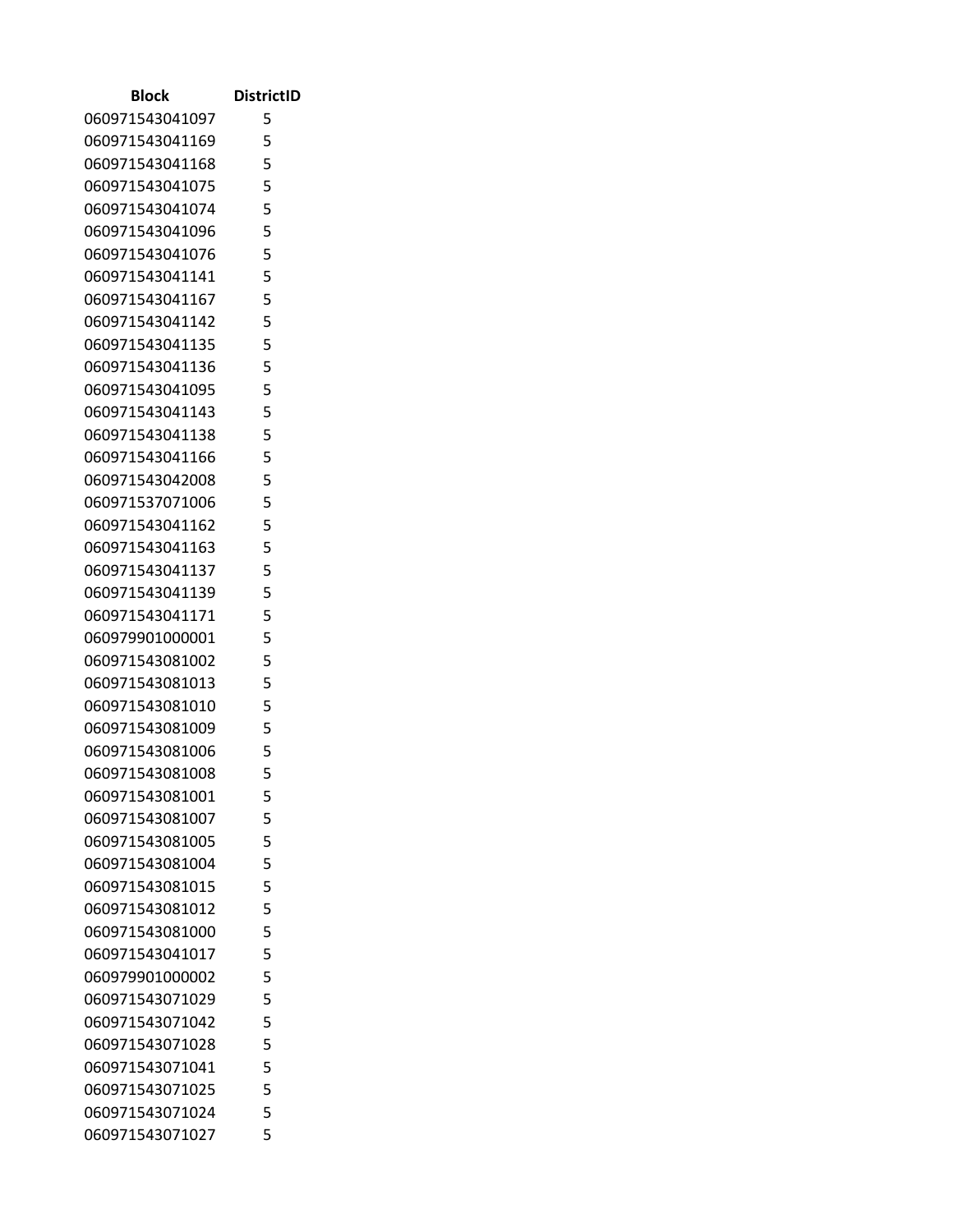| Block                              | <b>DistrictID</b> |
|------------------------------------|-------------------|
| 060971543071039                    | 5                 |
| 060971543071040                    | 5                 |
| 060971543071013                    | 5                 |
| 060971543071017                    | 5                 |
| 060971543071012                    | 5                 |
| 060971543071020                    | 5                 |
| 060971543071011                    | 5                 |
| 060971543071005                    | 5                 |
| 060971543071010                    | 5                 |
| 060971543071023                    | 5                 |
| 060971543071019                    | 5                 |
| 060971543041109                    | 5                 |
| 060971543041108                    | 5                 |
| 060971543041158                    | 5                 |
| 060971543041157                    | 5                 |
| 060971543041103                    | 5                 |
| 060971543081014                    | 5                 |
| 060971543071000                    | 5                 |
| 060971543081011                    | 5                 |
| 060971543071001                    | 5                 |
| 060971543071003                    | 5                 |
| 060971543071008                    | 5                 |
| 060971543071050                    | 5                 |
| 060971543071004                    | 5                 |
| 060971543071002                    | 5                 |
| 060971543071007                    | 5                 |
| 060971543071009                    | 5                 |
| 060971543081003                    | 5                 |
| 060971543041028                    | 5                 |
| 060971543041027                    | 5                 |
| 060971543041020                    | 5                 |
| 060971543041016                    | 5                 |
| 060971543041019                    | 5                 |
| 060971543041015                    | 5                 |
| 060971543071006                    | 5                 |
| 060971543041104                    | 5                 |
| 060971543071032                    | 5                 |
| 060971543071049                    | 5<br>5            |
| 060971543071036                    |                   |
| 060971543071033<br>060971543071015 | 5<br>5            |
| 060971543071047                    | 5                 |
| 060971543071046                    | 5                 |
| 060971543071043                    | 5                 |
| 060971543071044                    | 5                 |
| 060971543071045                    | 5                 |
|                                    |                   |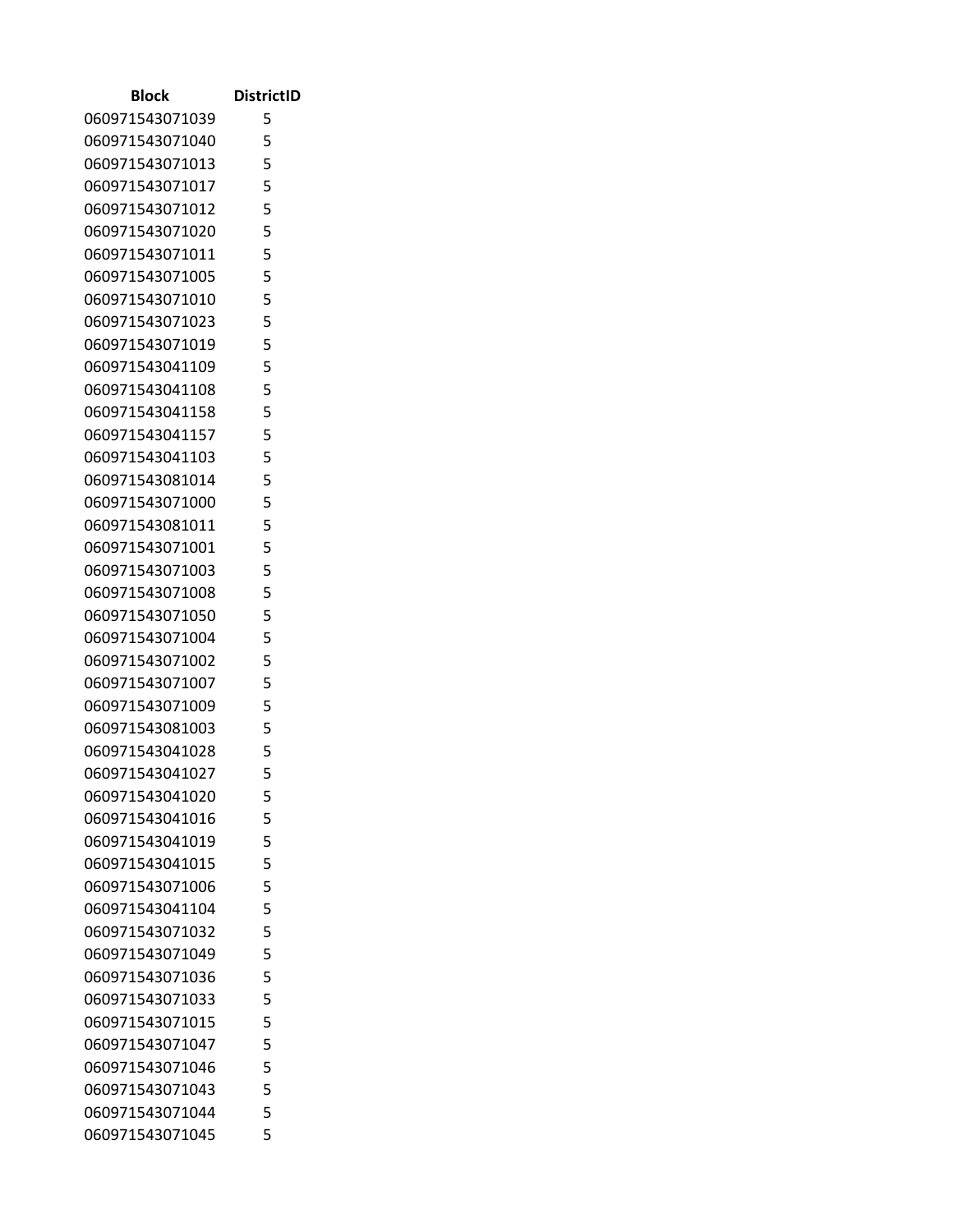| Block           | <b>DistrictID</b> |
|-----------------|-------------------|
| 060971543071035 | 5                 |
| 060971543071034 | 5                 |
| 060971543071031 | 5                 |
| 060971543071021 | 5                 |
| 060971543041105 | 5                 |
| 060971543041107 | 5                 |
| 060971543041106 | 5                 |
| 060971543041161 | 5                 |
| 060971543041159 | 5                 |
| 060971543041156 | 5                 |
| 060971543041155 | 5                 |
| 060971543041160 | 5                 |
| 060971543041101 | 5                 |
| 060971543041100 | 5                 |
| 060971543041117 | 5                 |
| 060971543041110 | 5                 |
| 060971543041099 | 5                 |
| 060971543041118 | 5                 |
| 060971543062020 | 5                 |
| 060971543062019 | 5                 |
| 060971543062004 | 5                 |
| 060971543062012 | 5                 |
| 060971543062005 | 5                 |
| 060971543062017 | 5                 |
| 060971543062018 | 5                 |
| 060971543062001 | 5                 |
| 060971536023016 | 5                 |
| 060971535023007 | 5                 |
| 060971535023005 | 5                 |
| 060971535023011 | 5                 |
| 060971535024004 | 5                 |
| 060971535023008 | 5                 |
| 060971535023009 | 5                 |
| 060971535023006 | 5                 |
| 060971536023015 | 5                 |
| 060971536023014 | 5                 |
| 060971535023001 | 5                 |
| 060971535023004 | 5                 |
| 060971535023000 | 5                 |
| 060971535023002 | 5                 |
| 060971535022003 | 5                 |
| 060971536023017 | 5                 |
| 060971543042042 | 5                 |
| 060971543042038 | 5                 |
| 060971543042032 | 5                 |
| 060971543042041 | 5                 |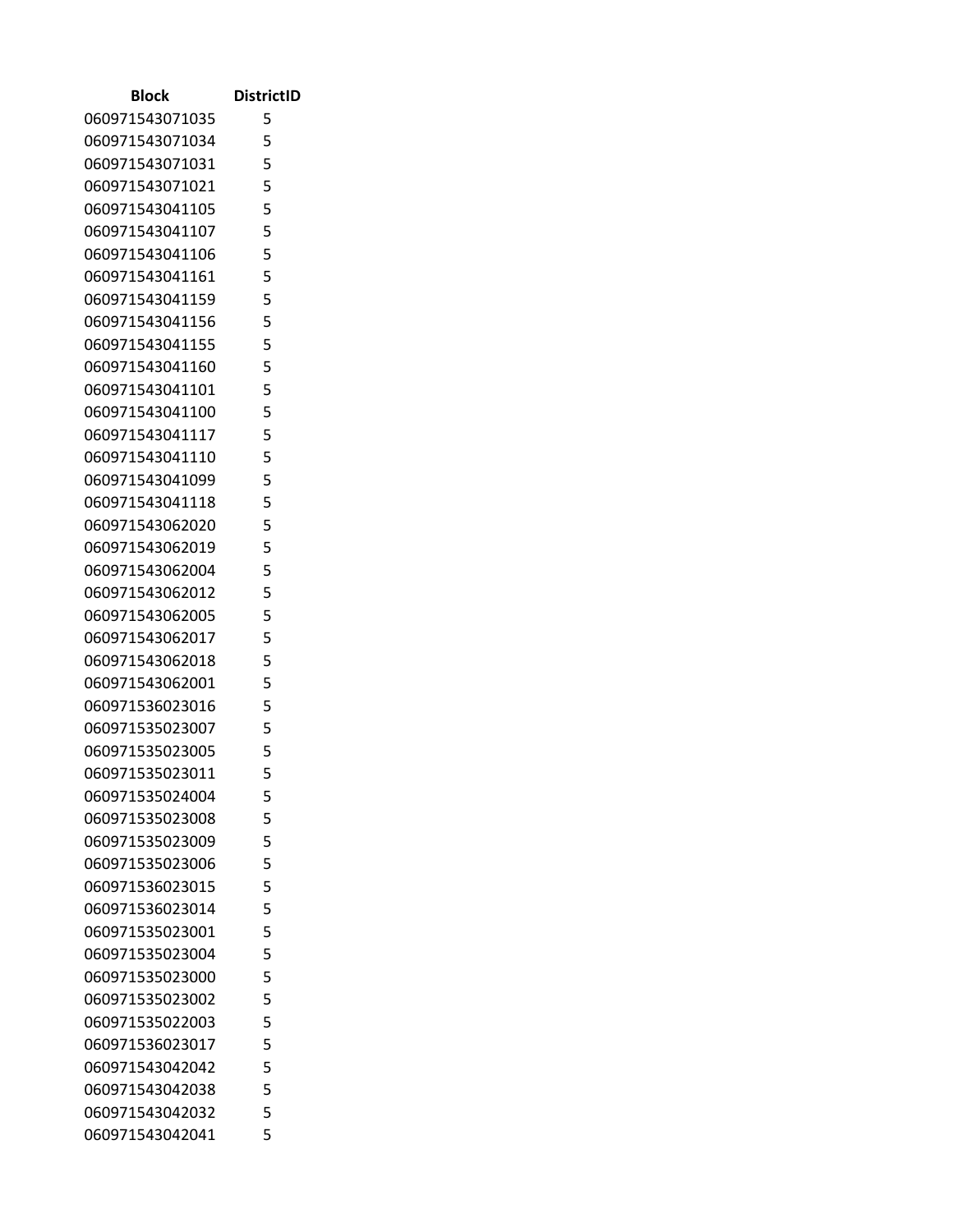| Block           | <b>DistrictID</b> |
|-----------------|-------------------|
| 060971543042011 | 5                 |
| 060971543041140 | 5                 |
| 060971543042013 | 5                 |
| 060971543042009 | 5                 |
| 060971543042012 | 5                 |
| 060971543042005 | 5                 |
| 060971543042002 | 5                 |
| 060971543042000 | 5                 |
| 060971543042010 | 5                 |
| 060971543042033 | 5                 |
| 060971543042034 | 5                 |
| 060971543042003 | 5                 |
| 060971543042006 | 5                 |
| 060971543042020 | 5                 |
| 060971543042016 | 5                 |
| 060971543042018 | 5                 |
| 060971543042017 | 5                 |
| 060971543042019 | 5                 |
| 060971543042001 | 5                 |
| 060971543042053 | 5                 |
| 060971543042004 | 5                 |
| 060971543042007 | 5                 |
| 060971537071023 | 5                 |
| 060971537071005 | 5                 |
| 060971537071004 | 5                 |
| 060971543043037 | 5                 |
| 060971534032000 | 5                 |
| 060971533012010 | 5                 |
| 060971533012009 | 5                 |
| 060971543062002 | 5                 |
| 060971543061002 | 5                 |
| 060971543062000 | 5                 |
| 060971543061003 | 5                 |
| 060971543061029 | 5                 |
| 060971543061000 | 5                 |
| 060971536021008 | 5                 |
| 060971536022014 | 5                 |
| 060971536022006 | 5                 |
| 060971537082010 | 5                 |
| 060971537082009 | 5                 |
| 060971537113005 | 5                 |
| 060971536022005 | 5<br>5            |
| 060971537113008 | 5                 |
| 060971536022004 | 5                 |
| 060971536022003 | 5                 |
| 060971537113007 |                   |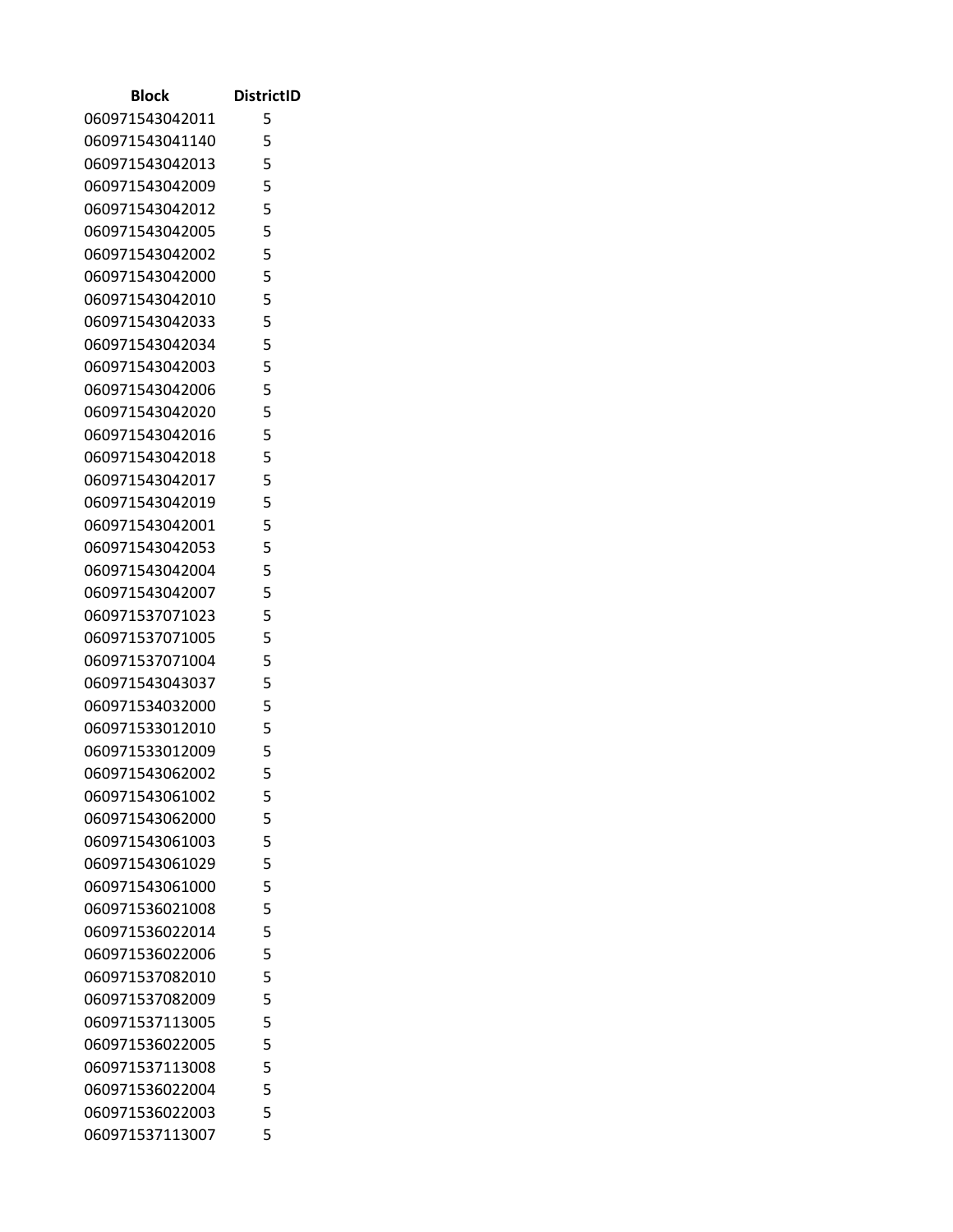| Block           | <b>DistrictID</b> |
|-----------------|-------------------|
| 060971537113004 | 5                 |
| 060971536021009 | 5                 |
| 060971536022015 | 5                 |
| 060971543053014 | 5                 |
| 060971543062025 | 5                 |
| 060971543051007 | 5                 |
| 060971543051010 | 5                 |
| 060971543051031 | 5                 |
| 060971543051002 | 5                 |
| 060971543062026 | 5                 |
| 060971543062024 | 5                 |
| 060971543062023 | 5                 |
| 060971543053006 | 5                 |
| 060971543062015 | 5                 |
| 060971543062014 | 5                 |
| 060971543062013 | 5                 |
| 060971543062011 | 5                 |
| 060971543044026 | 5                 |
| 060971543044019 | 5                 |
| 060971543044024 | 5                 |
| 060971543044018 | 5                 |
| 060971543044011 | 5                 |
| 060971543044016 | 5                 |
| 060971543044034 | 5                 |
| 060971543044015 | 5                 |
| 060971543044012 | 5                 |
| 060971537071021 | 5                 |
| 060971537071022 | 5                 |
| 060971543044013 | 5                 |
| 060971537071017 | 5                 |
| 060971537121005 | 5                 |
| 060971537121000 | 5                 |
| 060971537121001 | 5                 |
| 060971537121002 | 5                 |
| 060971537111001 | 5                 |
| 060971537111003 | 5                 |
| 060971537111005 | 5                 |
| 060971537111000 | 5                 |
| 060971537051028 | 5                 |
| 060971537051027 | 5                 |
| 060971537111004 | 5                 |
| 060971537111002 | 5                 |
| 060971537111006 | 5                 |
| 060971537051024 | 5                 |
| 060971537051023 | 5                 |
| 060971537051022 | 5                 |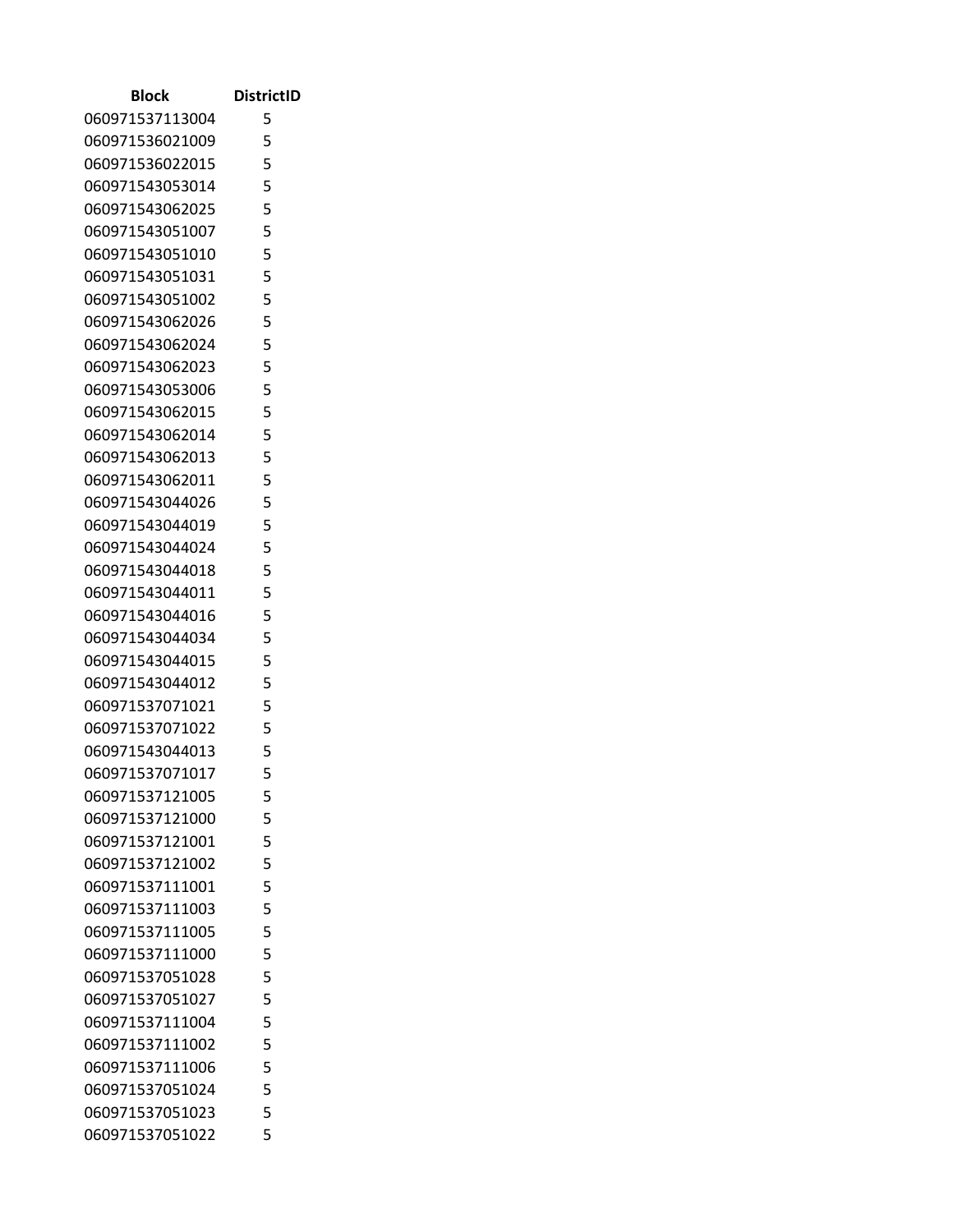| Block                              | <b>DistrictID</b> |
|------------------------------------|-------------------|
| 060971537051012                    | 5                 |
| 060971537051007                    | 5                 |
| 060971537112005                    | 5                 |
| 060971537051018                    | 5                 |
| 060971537112004                    | 5                 |
| 060971537112006                    | 5                 |
| 060971537112013                    | 5                 |
| 060971537112012                    | 5                 |
| 060971537054020                    | 5                 |
| 060971537053008                    | 5                 |
| 060971537054008                    | 5                 |
| 060971537054013                    | 5                 |
| 060971537054014                    | 5                 |
| 060971537054007                    | 5                 |
| 060971537051020                    | 5                 |
| 060971537054006                    | 5                 |
| 060971537054005                    | 5                 |
| 060971537054012                    | 5                 |
| 060971537052000                    | 5                 |
| 060971538101029                    | 5                 |
| 060971538101028                    | 5                 |
| 060971537112001                    | 5                 |
| 060971537053000                    | 5                 |
| 060971537051016                    | 5<br>5            |
| 060971537051021<br>060971537051001 | 5                 |
| 060971537051004                    | 5                 |
| 060971538101026                    | 5                 |
| 060971538101027                    | 5                 |
| 060971537051015                    | 5                 |
| 060971537051014                    | 5                 |
| 060971540002047                    | 5                 |
| 060971537051026                    | 5                 |
| 060971537051000                    | 5                 |
| 060971536023000                    | 5                 |
| 060971536023005                    | 5                 |
| 060971536023006                    | 5                 |
| 060971534052004                    | 5                 |
| 060971534052003                    | 5                 |
| 060971536012015                    | 5                 |
| 060971536012014                    | 5                 |
| 060971536012013                    | 5                 |
| 060971536012012                    | 5                 |
| 060971536011008                    | 5                 |
| 060971536012023                    | 5                 |
| 060971543044014                    | 5                 |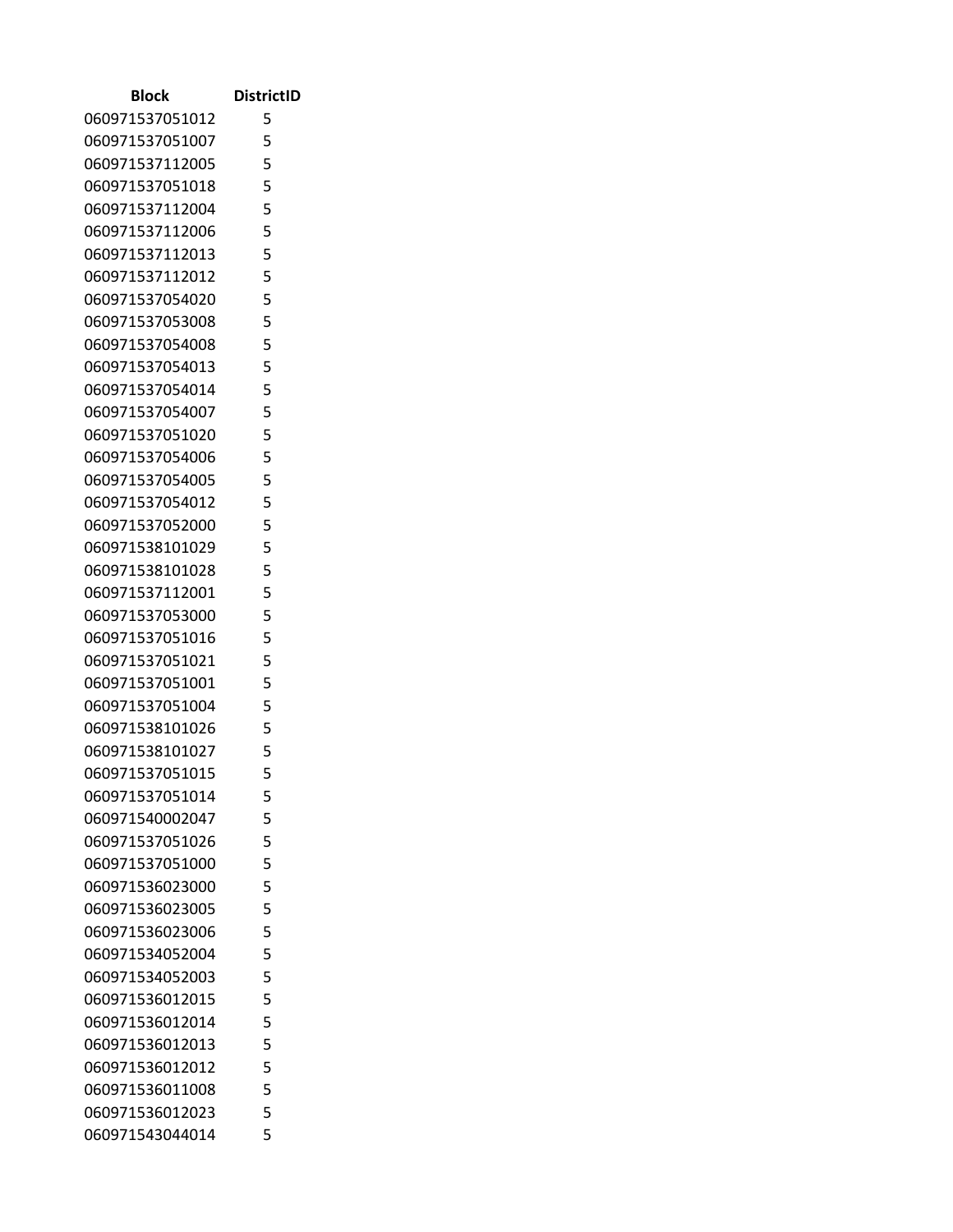| Block           | <b>DistrictID</b> |
|-----------------|-------------------|
| 060971543044001 | 5                 |
| 060971537071018 | 5                 |
| 060971537071016 | 5                 |
| 060971537071008 | 5                 |
| 060971537071019 | 5                 |
| 060971537071003 | 5                 |
| 060971537071002 | 5                 |
| 060971537071000 | 5                 |
| 060971537071015 | 5                 |
| 060971537071014 | 5                 |
| 060971537071020 | 5                 |
| 060971537072029 | 5                 |
| 060971537072007 | 5                 |
| 060971537071013 | 5                 |
| 060971537071010 | 5                 |
| 060971537072010 | 5                 |
| 060971537071012 | 5                 |
| 060971537084016 | 5                 |
| 060971537084001 | 5                 |
| 060971537084009 | 5                 |
| 060971537084014 | 5                 |
| 060971537084008 | 5                 |
| 060971537084006 | 5                 |
| 060971537084004 | 5                 |
| 060971537084020 | 5                 |
| 060971537084007 | 5                 |
| 060971537084005 | 5                 |
| 060971537084002 | 5                 |
| 060971537084003 | 5                 |
| 060971537072018 | 5                 |
| 060971537072028 | 5                 |
| 060971537072011 | 5                 |
| 060971537072009 | 5                 |
| 060971537072031 | 5                 |
| 060971537072024 | 5                 |
| 060971537072025 | 5                 |
| 060971537072016 | 5                 |
| 060971537112007 | 5                 |
| 060971537112014 | 5                 |
| 060971537112008 | 5                 |
| 060971537112002 | 5                 |
| 060971537112017 | 5<br>5            |
| 060971537112009 | 5                 |
| 060971537112003 | 5                 |
| 060971537051008 | 5                 |
| 060971537051019 |                   |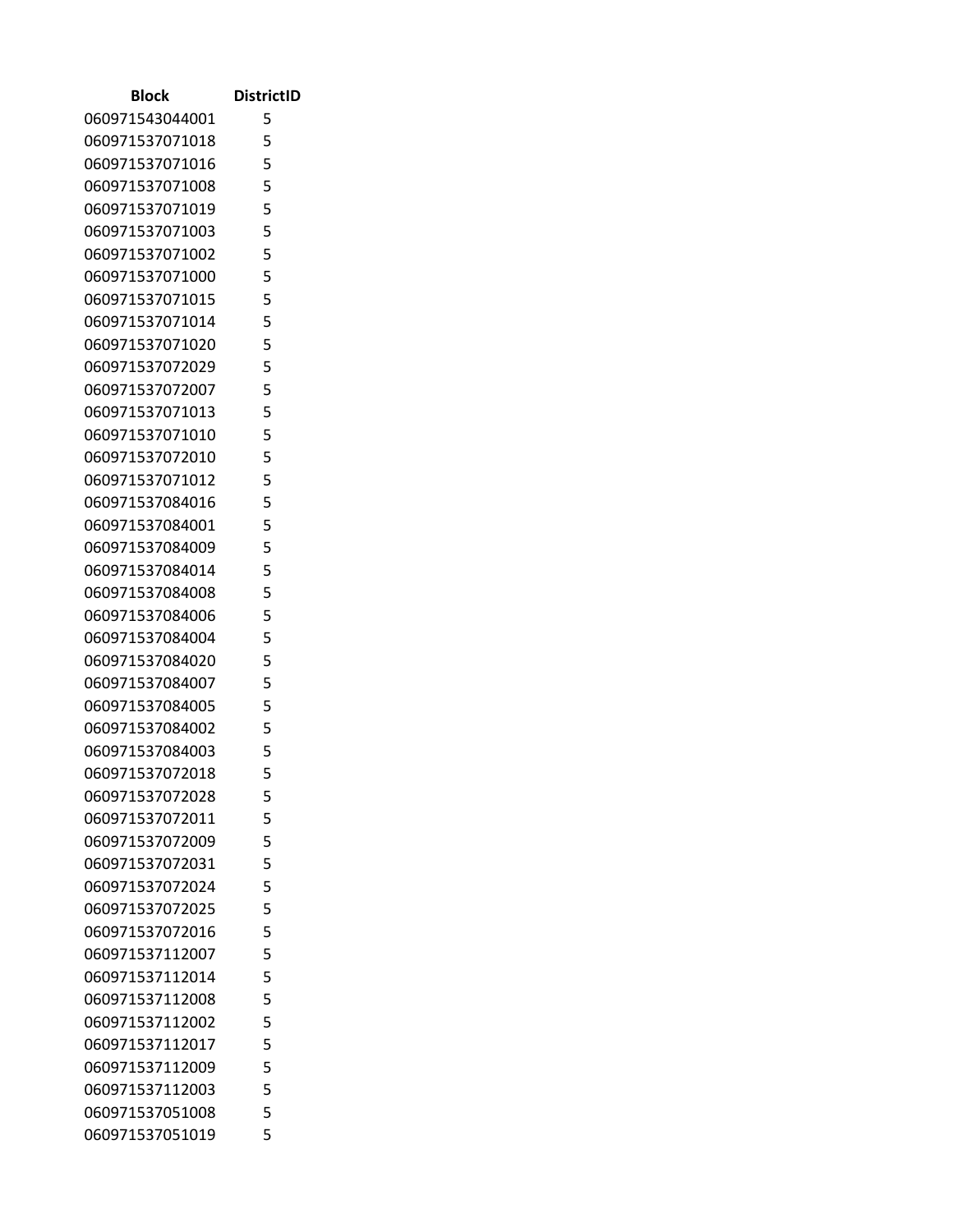| Block                              | <b>DistrictID</b> |
|------------------------------------|-------------------|
| 060971537112015                    | 5                 |
| 060971537112010                    | 5                 |
| 060971537112011                    | 5                 |
| 060971537112016                    | 5                 |
| 060971537112000                    | 5                 |
| 060971537051017                    | 5                 |
| 060971537051002                    | 5                 |
| 060971537051003                    | 5                 |
| 060971537053005                    | 5                 |
| 060971537053012                    | 5                 |
| 060971537052005                    | 5                 |
| 060971537053002                    | 5                 |
| 060971537053013                    | 5                 |
| 060971537053014                    | 5                 |
| 060971537053011                    | 5                 |
| 060971537053003                    | 5                 |
| 060971537053004                    | 5                 |
| 060971537053015                    | 5                 |
| 060971537053009                    | 5                 |
| 060971537053007                    | 5                 |
| 060971537053001                    | 5                 |
| 060971537054011                    | 5                 |
| 060971537054010                    | 5                 |
| 060971537054009                    | 5<br>5            |
| 060971537053006<br>060971537053010 | 5                 |
| 060971537054004                    | 5                 |
| 060971537054003                    | 5                 |
| 060971537052004                    | 5                 |
| 060971537052002                    | 5                 |
| 060971537113002                    | 5                 |
| 060971537113003                    | 5                 |
| 060971537113000                    | 5                 |
| 060971537052003                    | 5                 |
| 060971537052006                    | 5                 |
| 060971537052001                    | 5                 |
| 060971543041081                    | 5                 |
| 060971543041179                    | 5                 |
| 060971543041082                    | 5                 |
| 060971543041002                    | 5                 |
| 060971537091002                    | 5                 |
| 060971537091005                    | 5                 |
| 060971537091009                    | 5                 |
| 060971543044022                    | 5                 |
| 060971543061016                    | 5                 |
| 060971537082023                    | 5                 |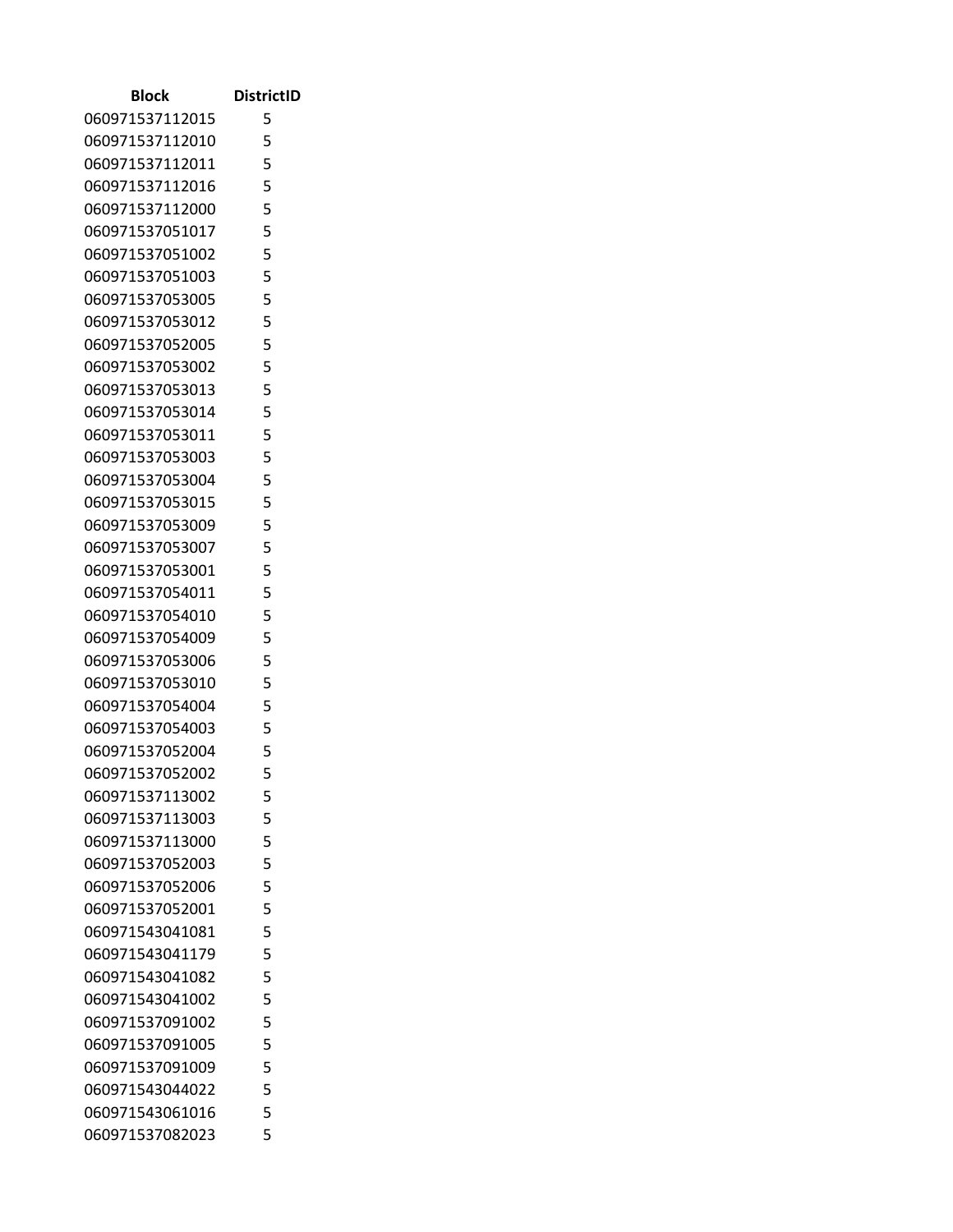| Block                              | <b>DistrictID</b> |
|------------------------------------|-------------------|
| 060971537082017                    | 5                 |
| 060971543061026                    | 5                 |
| 060971537082014                    | 5                 |
| 060971543061027                    | 5                 |
| 060971537082020                    | 5                 |
| 060971537083010                    | 5                 |
| 060971537082015                    | 5                 |
| 060971537084017                    | 5                 |
| 060971537083009                    | 5                 |
| 060971537083004                    | 5                 |
| 060971537072026                    | 5                 |
| 060971537072022                    | 5                 |
| 060971537072014                    | 5                 |
| 060971537072030                    | 5                 |
| 060971537072021                    | 5                 |
| 060971537072020                    | 5                 |
| 060971537072017                    | 5<br>5            |
| 060971537083005                    | 5                 |
| 060971537073029<br>060971537082007 | 5                 |
| 060971537083013                    | 5                 |
| 060971537083006                    | 5                 |
| 060971537083007                    | 5                 |
| 060971537083002                    | 5                 |
| 060971537082016                    | 5                 |
| 060971543061024                    | 5                 |
| 060971537082018                    | 5                 |
| 060971537082013                    | 5                 |
| 060971537082006                    | 5                 |
| 060971537082005                    | 5                 |
| 060971543062010                    | 5                 |
| 060971543061006                    | 5                 |
| 060971543061007                    | 5                 |
| 060971543061018                    | 5                 |
| 060971543061015                    | 5                 |
| 060971543061011                    | 5                 |
| 060971543061017                    | 5                 |
| 060971543061035                    | 5                 |
| 060971543061019                    | 5                 |
| 060971543061036                    | 5                 |
| 060971543061023                    | 5                 |
| 060971543061025                    | 5                 |
| 060971543061010                    | 5                 |
| 060971543062009                    | 5                 |
| 060971543062008                    | 5                 |
| 060971543062006                    | 5                 |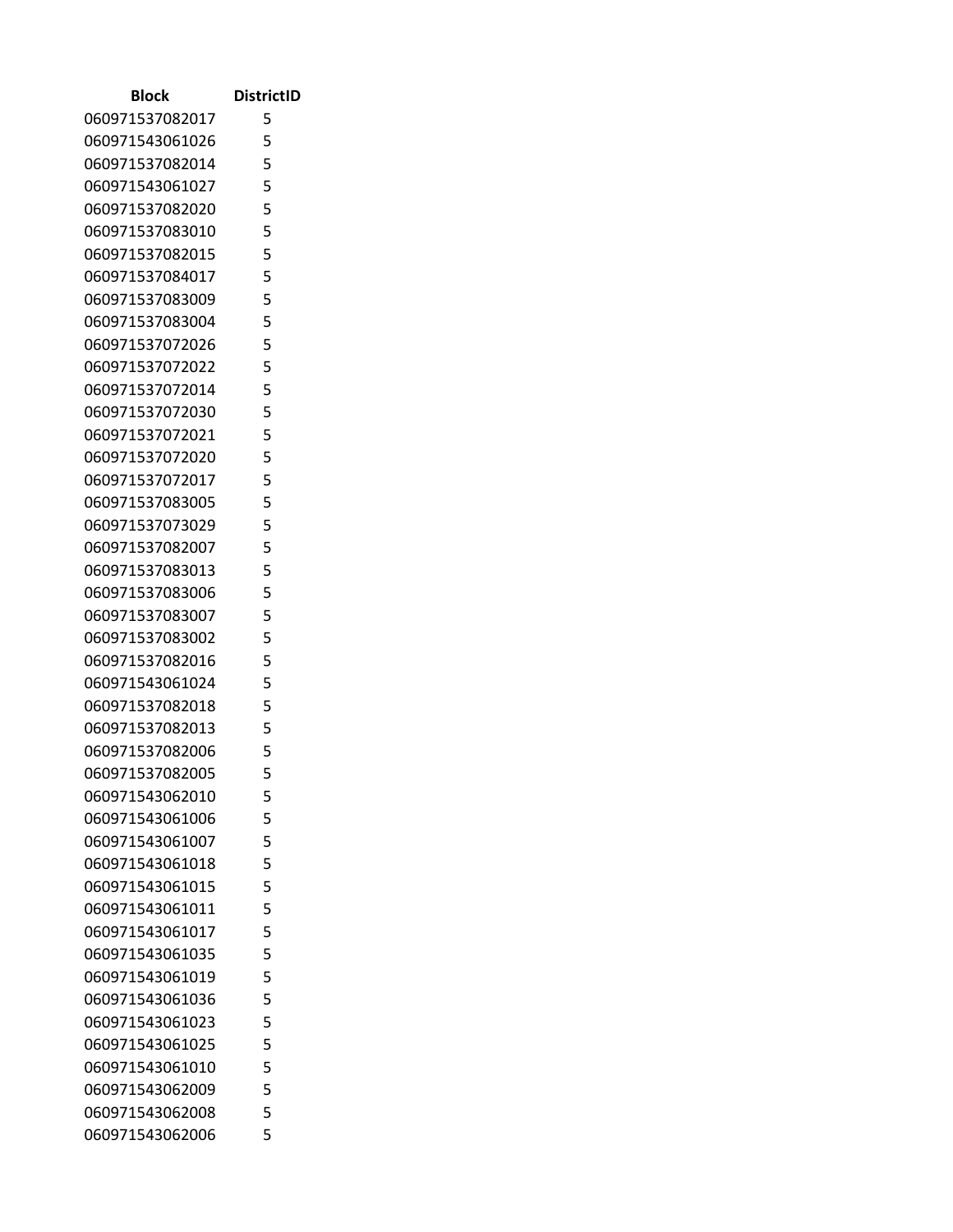| Block           | <b>DistrictID</b> |
|-----------------|-------------------|
| 060971543062003 | 5                 |
| 060971543062007 | 5                 |
| 060971543061030 | 5                 |
| 060971543061004 | 5                 |
| 060971543061012 | 5                 |
| 060971543061014 | 5                 |
| 060971543061033 | 5                 |
| 060971543061032 | 5                 |
| 060971543061028 | 5                 |
| 060971543061022 | 5                 |
| 060971543061021 | 5                 |
| 060971543061020 | 5                 |
| 060971543061005 | 5                 |
| 060971543061008 | 5                 |
| 060971543061009 | 5                 |
| 060971543061013 | 5                 |
| 060971543061034 | 5                 |
| 060971543061031 | 5                 |
| 060971543061001 | 5                 |
| 060971537082012 | 5                 |
| 060971537082019 | 5                 |
| 060971537082004 | 5                 |
| 060971537082011 | 5                 |
| 060971537082008 | 5                 |
| 060971537073017 | 5                 |
| 060971537073028 | 5                 |
| 060971537073027 | 5                 |
| 060971537083003 | 5                 |
| 060971537083008 | 5                 |
| 060971537083001 | 5                 |
| 060971537073030 | 5                 |
| 060971537073012 | 5                 |
| 060971537073006 | 5                 |
| 060971537081012 | 5                 |
| 060971537082002 | 5                 |
| 060971537073007 | 5                 |
| 060971537073013 | 5                 |
| 060971537082003 | 5                 |
| 060971537073014 | 5                 |
| 060971537083000 | 5                 |
| 060971537073018 | 5                 |
| 060971529041004 | 5<br>5            |
| 060971529051005 | 5                 |
| 060971529051003 | 5                 |
| 060971529051004 | 5                 |
| 060971529063006 |                   |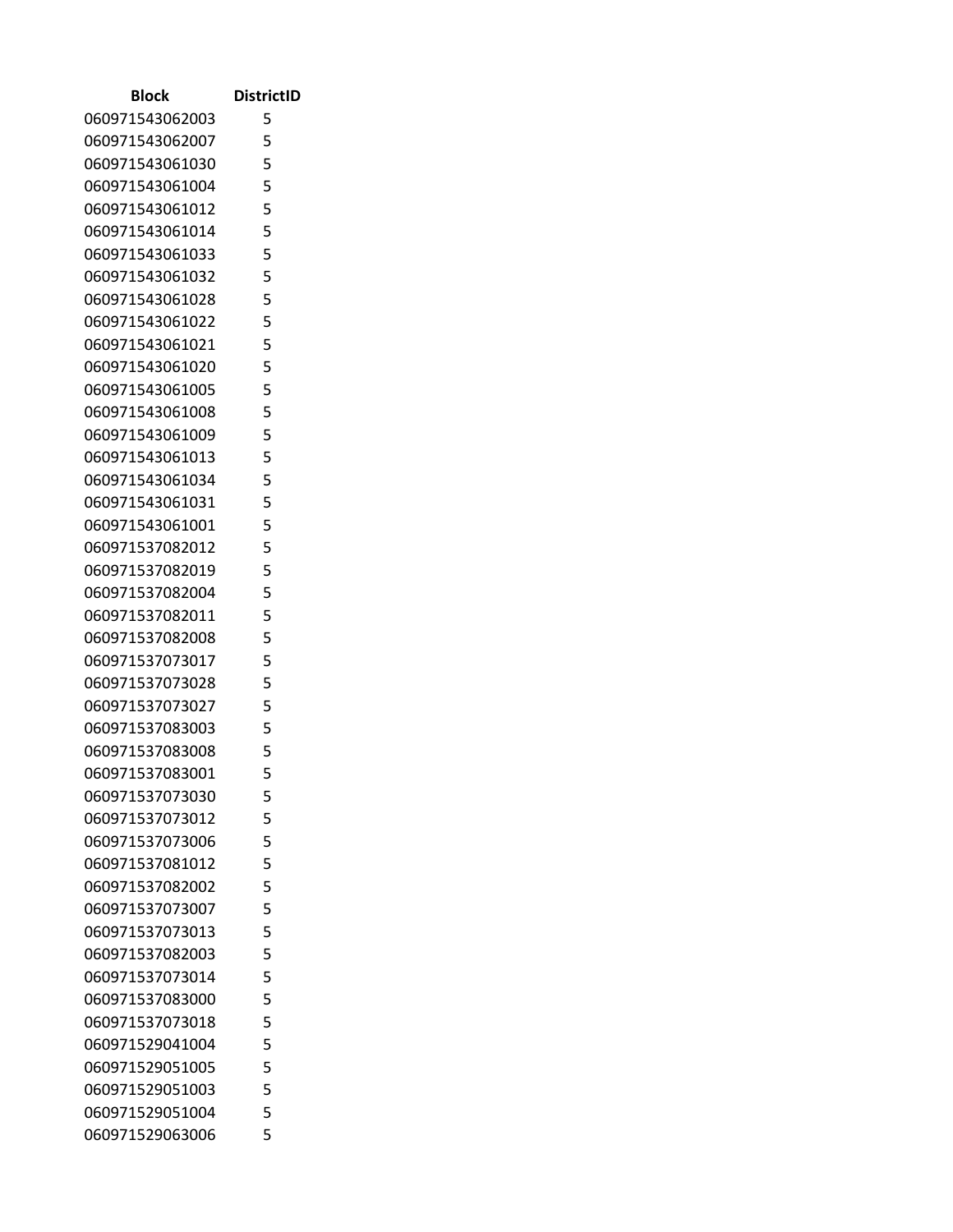| <b>Block</b>    | <b>DistrictID</b> |
|-----------------|-------------------|
| 060971529063007 | 5                 |
| 060971529063012 | 5                 |
| 060971529063008 | 5                 |
| 060971529063005 | 5                 |
| 060971529063009 | 5                 |
| 060971529063004 | 5                 |
| 060971529063003 | 5                 |
| 060971529063011 | 5                 |
| 060971529063010 | 5                 |
| 060971529063020 | 5                 |
| 060971529062017 | 5                 |
| 060971529052005 | 5                 |
| 060971529062013 | 5                 |
| 060971529062010 | 5                 |
| 060971529062009 | 5                 |
| 060971529062016 | 5                 |
| 060971529062015 | 5                 |
| 060971529062014 | 5                 |
| 060971529062011 | 5                 |
| 060971529062018 | 5                 |
| 060971529063015 | 5                 |
| 060971529063016 | 5                 |
| 060971529063001 | 5                 |
| 060971529063002 | 5                 |
| 060971529063017 | 5                 |
| 060971529063000 | 5                 |
| 060971529052004 | 5                 |
| 060971529062021 | 5                 |
| 060971529062020 | 5                 |
| 060971529062019 | 5                 |
| 060971529052003 | 5                 |
| 060971529052001 | 5                 |
| 060971537102009 | 5                 |
| 060971537092006 | 5                 |
| 060971537092007 | 5                 |
| 060971537092005 | 5                 |
| 060971537092004 | 5                 |
| 060971537092002 | 5                 |
| 060971537092003 | 5                 |
| 060971537091013 | 5                 |
| 060971537092000 | 5                 |
| 060971537092001 | 5                 |
| 060971537102010 | 5                 |
| 060971537102008 | 5                 |
| 060971537103001 | 5                 |
| 060971537102011 | 5                 |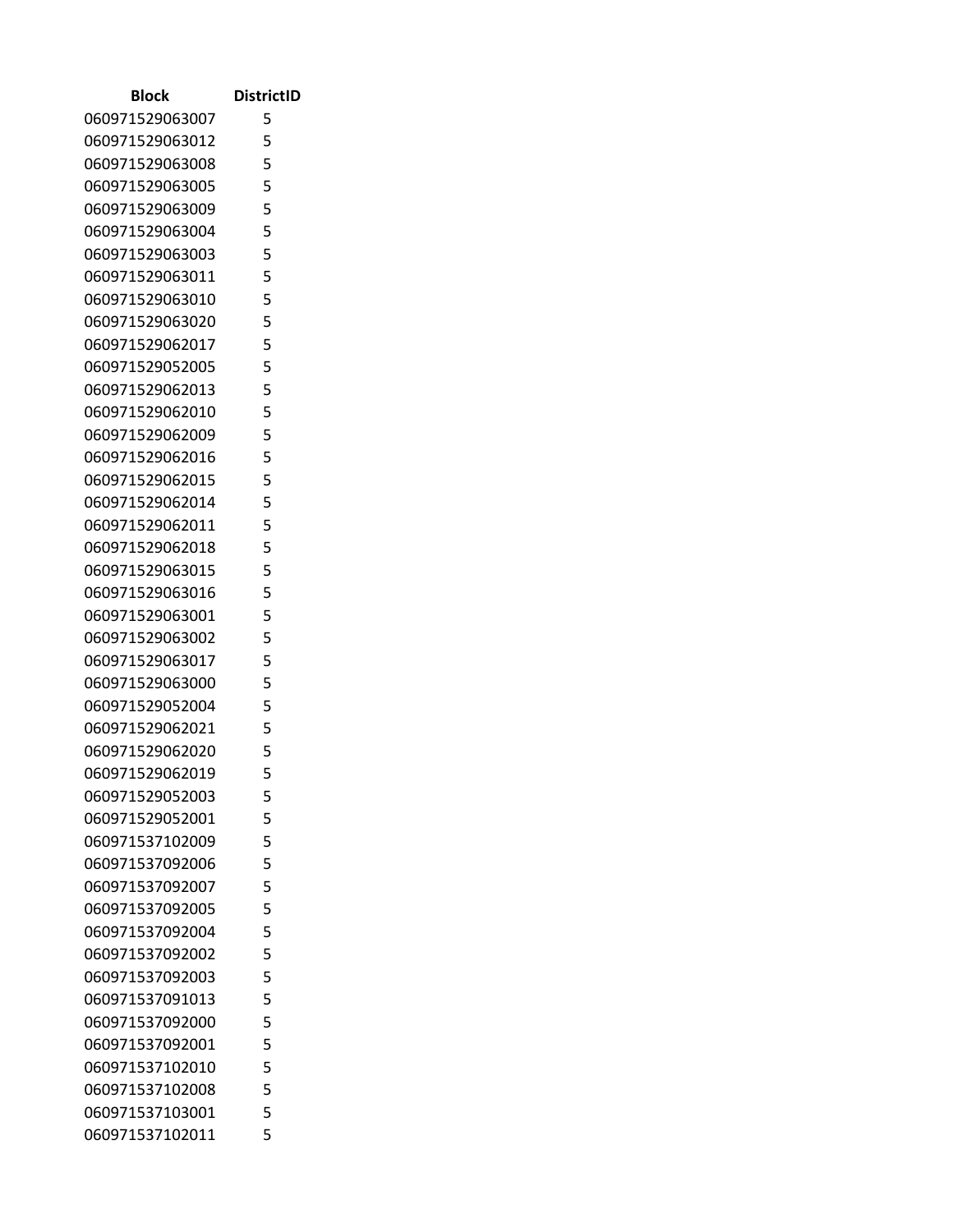| Block           | <b>DistrictID</b> |
|-----------------|-------------------|
| 060971537102001 | 5                 |
| 060971537103009 | 5                 |
| 060971537103004 | 5                 |
| 060971537102003 | 5                 |
| 060971537102007 | 5                 |
| 060971537102000 | 5                 |
| 060971537103008 | 5                 |
| 060971537103006 | 5                 |
| 060971537102005 | 5                 |
| 060971537102004 | 5                 |
| 060971537102006 | 5                 |
| 060971537102002 | 5                 |
| 060971537103010 | 5                 |
| 060971537103007 | 5                 |
| 060971537101001 | 5                 |
| 060971537101006 | 5                 |
| 060971537101003 | 5                 |
| 060971537101005 | 5                 |
| 060971537101008 | 5                 |
| 060971537101004 | 5                 |
| 060971537101010 | 5                 |
| 060971537101014 | 5                 |
| 060971537101013 | 5                 |
| 060971537103017 | 5                 |
| 060971537103019 | 5                 |
| 060971537103018 | 5                 |
| 060971537111018 | 5                 |
| 060971537082000 | 5                 |
| 060971537111016 | 5                 |
| 060971537111014 | 5                 |
| 060971537111011 | 5                 |
| 060971537111015 | 5                 |
| 060971537111013 | 5                 |
| 060971537103002 | 5                 |
| 060971537103003 | 5                 |
| 060971537103005 | 5                 |
| 060971537103000 | 5                 |
| 060971537051030 | 5                 |
| 060971537051031 | 5                 |
| 060971537101009 | 5                 |
| 060971537101002 | 5                 |
| 060971537101000 | 5                 |
| 060971537051029 | 5                 |
| 060971537051005 | 5                 |
| 060971543041093 | 5                 |
| 060971537091000 | 5                 |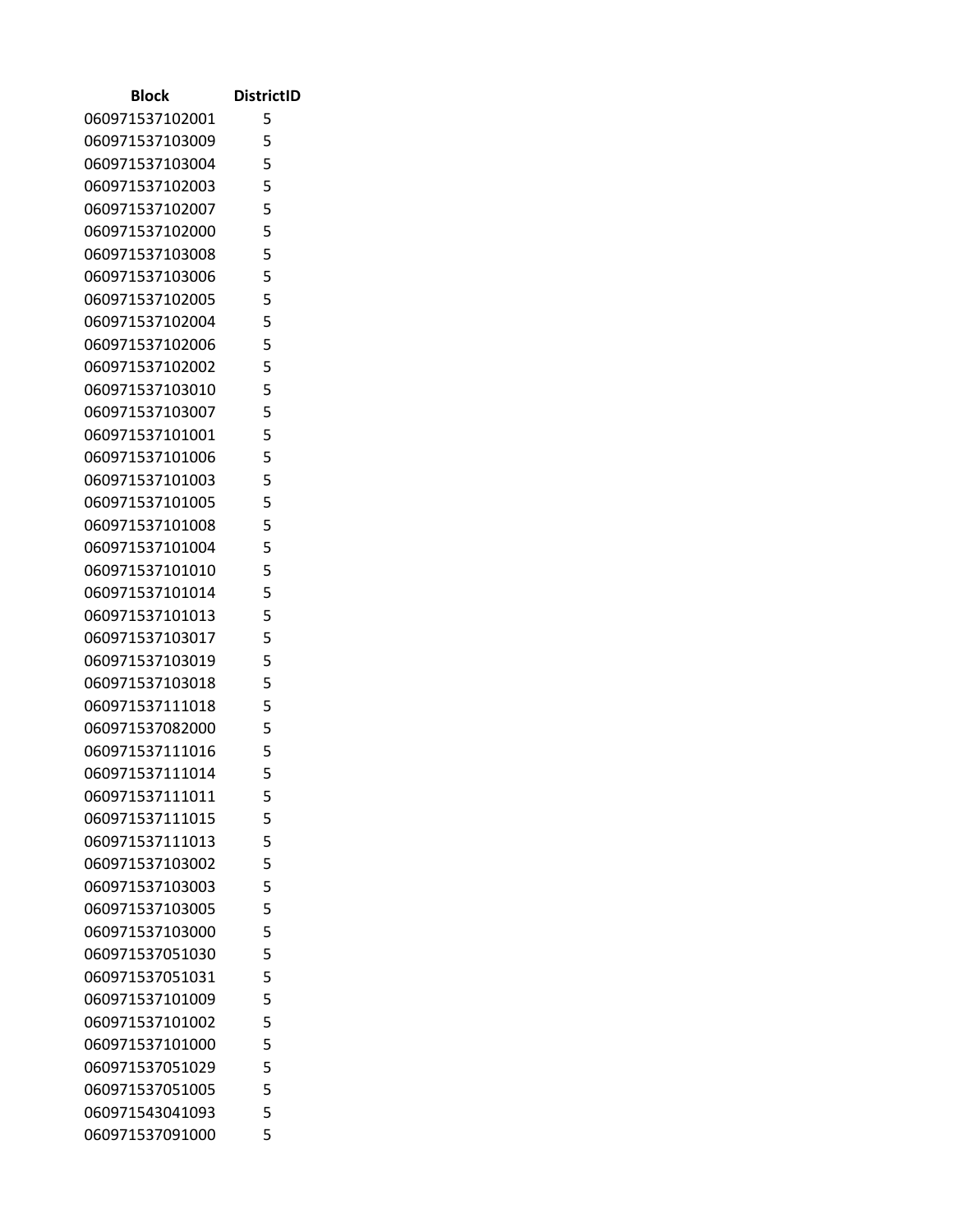| Block                              | <b>DistrictID</b> |
|------------------------------------|-------------------|
| 060971543041094                    | 5                 |
| 060971537101011                    | 5                 |
| 060971537101007                    | 5                 |
| 060971537051013                    | 5                 |
| 060971537101015                    | 5                 |
| 060971537051006                    | 5                 |
| 060971537051011                    | 5                 |
| 060971543043013                    | 5                 |
| 060971543043019                    | 5                 |
| 060971543043012                    | 5                 |
| 060971543043016                    | 5                 |
| 060971543043018                    | 5                 |
| 060971543043017                    | 5                 |
| 060971543043015                    | 5                 |
| 060971543043030                    | 5                 |
| 060971543043029                    | 5                 |
| 060971543043014                    | 5                 |
| 060971543043006                    | 5                 |
| 060971543043043                    | 5                 |
| 060971543053016                    | 5                 |
| 060971543043024                    | 5                 |
| 060971543053017                    | 5                 |
| 060971543053008                    | 5                 |
| 060971543043008                    | 5                 |
| 060971543043044                    | 5                 |
| 060971543043042                    | 5                 |
| 060971543043041                    | 5                 |
| 060971543043040                    | 5                 |
| 060971543044036                    | 5                 |
| 060971543044031                    | 5                 |
| 060971543044030                    | 5                 |
| 060971543044032                    | 5                 |
| 060971543044029                    | 5                 |
| 060971543051021                    | 5                 |
| 060971543053003                    | 5                 |
| 060971543053009                    | 5                 |
| 060971543053004                    | 5                 |
| 060971543053002                    | 5<br>5            |
| 060971543052005                    |                   |
| 060971543051027                    | 5<br>5            |
| 060971543051029<br>060971543051013 | 5                 |
| 060971543051028                    | 5                 |
| 060971543051014                    | 5                 |
| 060971543051012                    | 5                 |
| 060971543051023                    | 5                 |
|                                    |                   |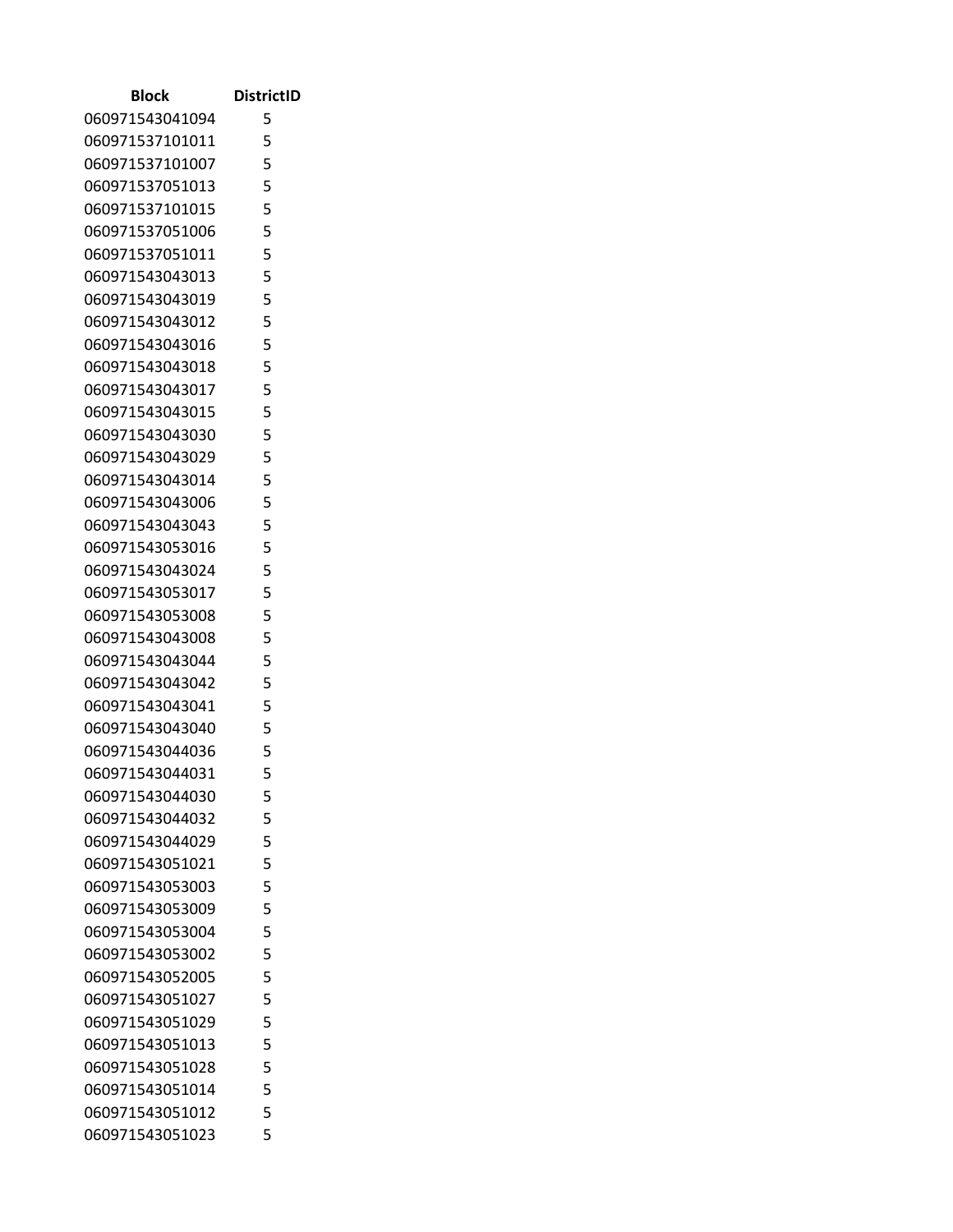| Block           | <b>DistrictID</b> |
|-----------------|-------------------|
| 060971543051011 | 5                 |
| 060971543051025 | 5                 |
| 060971543051026 | 5                 |
| 060971543051022 | 5                 |
| 060971543051004 | 5                 |
| 060971543051005 | 5                 |
| 060971543051030 | 5                 |
| 060971543053007 | 5                 |
| 060971543053012 | 5                 |
| 060971543053011 | 5                 |
| 060971543053010 | 5                 |
| 060971543053001 | 5                 |
| 060971543053000 | 5                 |
| 060971543051006 | 5                 |
| 060971543053013 | 5                 |
| 060971543051008 | 5                 |
| 060971543051009 | 5                 |
| 060971543053015 | 5                 |
| 060971543053005 | 5                 |
| 060971543044028 | 5                 |
| 060971543044023 | 5                 |
| 060971543044035 | 5                 |
| 060971543044020 | 5                 |
| 060971543044021 | 5                 |
| 060971537082022 | 5                 |
| 060971537084010 | 5                 |
| 060971537082024 | 5                 |
| 060971537082021 | 5                 |
| 060971537084015 | 5                 |
| 060971537083011 | 5                 |
| 060971537084013 | 5                 |
| 060971537084012 | 5                 |
| 060971537083012 | 5                 |
| 060971537084018 | 5                 |
| 060971537084019 | 5                 |
| 060971537084011 | 5                 |
| 060971537084000 | 5                 |
| 060971537072015 | 5                 |
| 060971537072027 | 5                 |
| 060971537072023 | 5                 |
| 060971543044010 | 5                 |
| 060971543044005 | 5                 |
| 060971543042035 | 5                 |
| 060971543042037 | 5                 |
| 060971543042036 | 5                 |
| 060971537071001 | 5                 |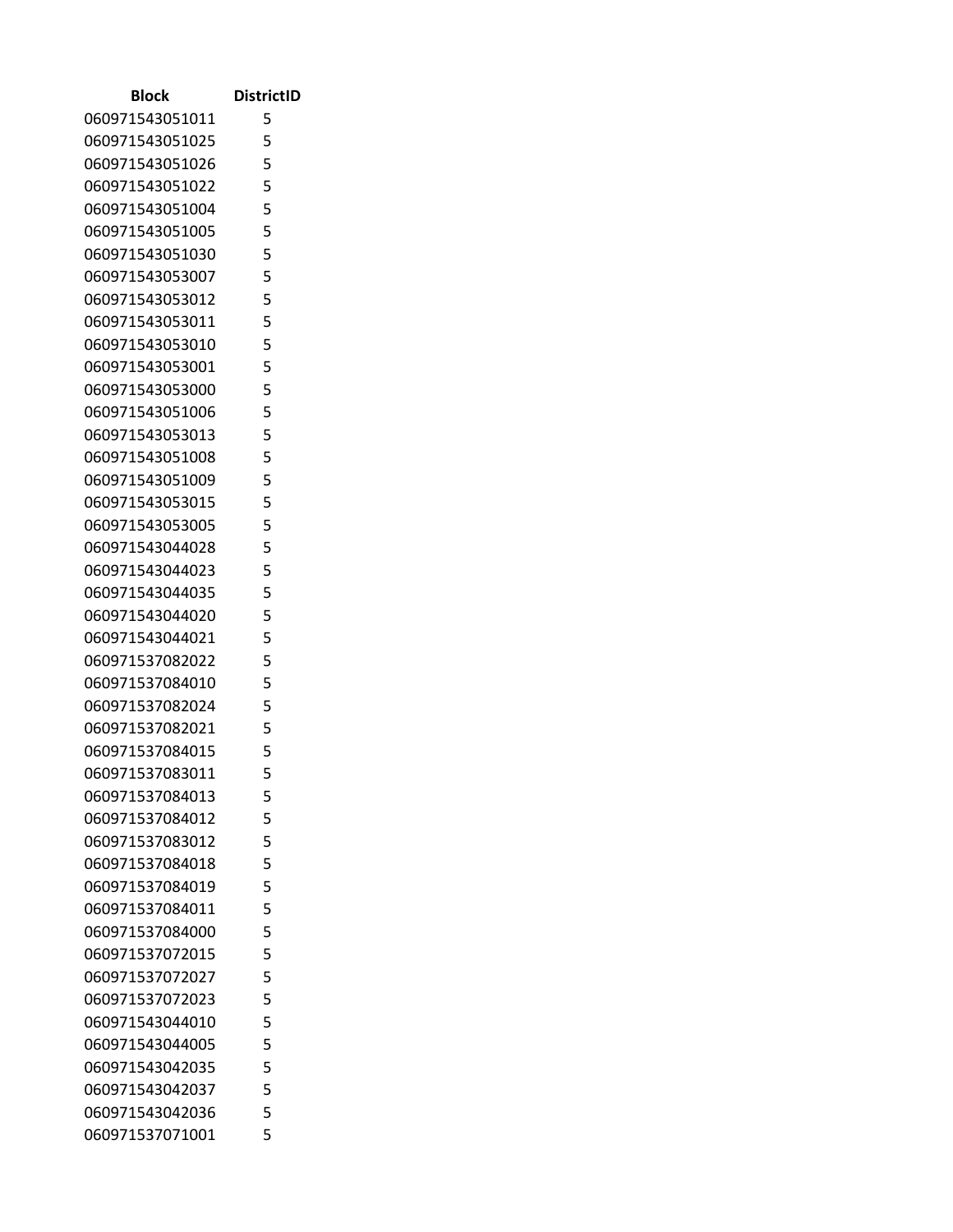| Block                              | <b>DistrictID</b> |
|------------------------------------|-------------------|
| 060971543044007                    | 5                 |
| 060971543044006                    | 5                 |
| 060971543044002                    | 5                 |
| 060971543044003                    | 5                 |
| 060971543044008                    | 5                 |
| 060971543044009                    | 5                 |
| 060971543044000                    | 5                 |
| 060971537071009                    | 5                 |
| 060971537071007                    | 5                 |
| 060971543044004                    | 5                 |
| 060971543043036                    | 5                 |
| 060971543043035                    | 5                 |
| 060971543043034                    | 5                 |
| 060971543043023                    | 5                 |
| 060971543043020                    | 5                 |
| 060971543052013                    | 5                 |
| 060971543052012                    | 5                 |
| 060971543043033                    | 5                 |
| 060971543043032                    | 5                 |
| 060971543043031                    | 5                 |
| 060971543043022                    | 5                 |
| 060971543043021                    | 5                 |
| 060971543043025                    | 5                 |
| 060971543043027                    | 5<br>5            |
| 060971543043026<br>060971543051033 | 5                 |
| 060971543051024                    | 5                 |
| 060971543043028                    | 5                 |
| 060971543051018                    | 5                 |
| 060971543051034                    | 5                 |
| 060971543051019                    | 5                 |
| 060971543051016                    | 5                 |
| 060971543051017                    | 5                 |
| 060971543051032                    | 5                 |
| 060971543052014                    | 5                 |
| 060971543052010                    | 5                 |
| 060971543052015                    | 5                 |
| 060971543051020                    | 5                 |
| 060971543052011                    | 5                 |
| 060971543051015                    | 5                 |
| 060971543052009                    | 5                 |
| 060971543052006                    | 5                 |
| 060971543052003                    | 5                 |
| 060971543052001                    | 5                 |
| 060971543052007                    | 5                 |
| 060971543052008                    | 5                 |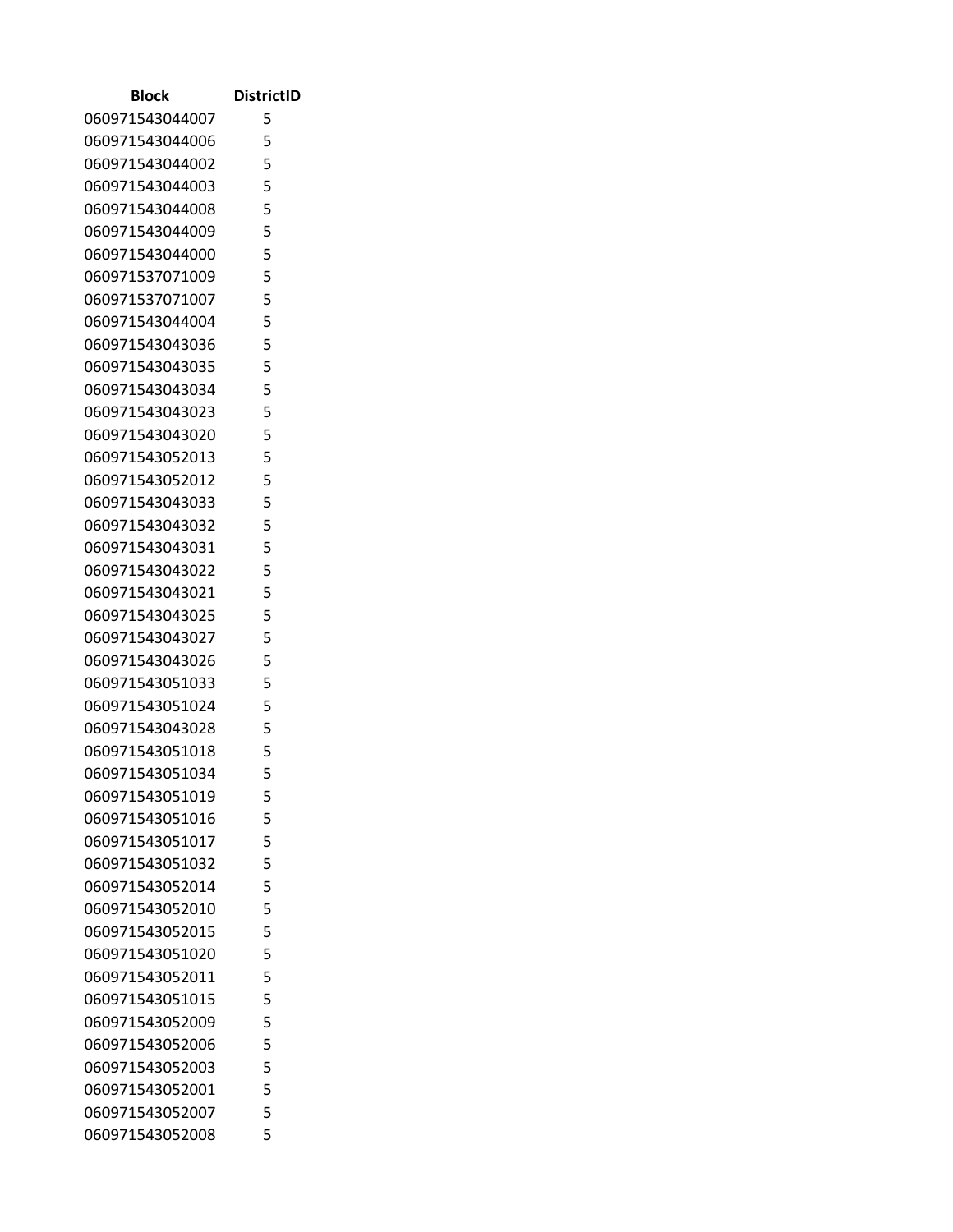| Block                              | <b>DistrictID</b> |
|------------------------------------|-------------------|
| 060971543052004                    | 5                 |
| 060971543052002                    | 5                 |
| 060971543052000                    | 5                 |
| 060971537073024                    | 5                 |
| 060971537073031                    | 5                 |
| 060971537073026                    | 5                 |
| 060971537073025                    | 5                 |
| 060971537073015                    | 5                 |
| 060971537073033                    | 5                 |
| 060971537073032                    | 5                 |
| 060971537073021                    | 5                 |
| 060971537073020                    | 5                 |
| 060971537073019                    | 5                 |
| 060971537081014                    | 5                 |
| 060971537081016                    | 5                 |
| 060971537073005                    | 5                 |
| 060971537091016                    | 5                 |
| 060971537081017                    | 5                 |
| 060971537091017                    | 5                 |
| 060971537081013                    | 5                 |
| 060971537081003                    | 5                 |
| 060971537081001                    | 5                 |
| 060971537092020                    | 5                 |
| 060971537081002                    | 5                 |
| 060971537092018                    | 5                 |
| 060971537092017                    | 5<br>5            |
| 060971537092014<br>060971537092019 | 5                 |
| 060971537092016                    | 5                 |
| 060971537092015                    | 5                 |
| 060971537081000                    | 5                 |
| 060971537103015                    | 5                 |
| 060971537103014                    | 5                 |
| 060971537073023                    | 5                 |
| 060971537073022                    | 5                 |
| 060971537073016                    | 5                 |
| 060971537082001                    | 5                 |
| 060971537081004                    | 5                 |
| 060971537103012                    | 5                 |
| 060971537103013                    | 5                 |
| 060971537103011                    | 5                 |
| 060971537103016                    | 5                 |
| 060971537092010                    | 5                 |
| 060971537092009                    | 5                 |
| 060971537092013                    | 5                 |
| 060971537092008                    | 5                 |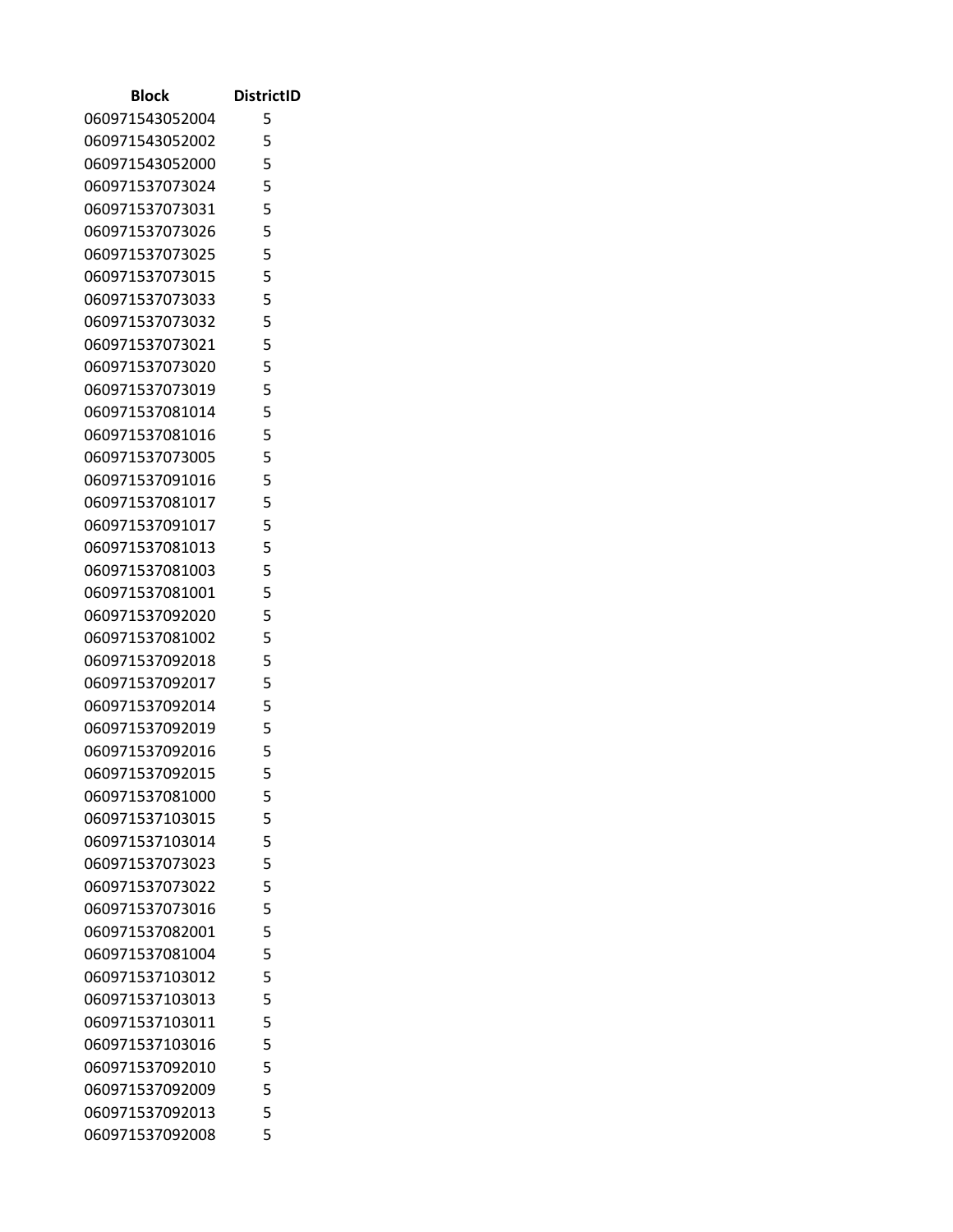| Block           | <b>DistrictID</b> |
|-----------------|-------------------|
| 060971537092012 | 5                 |
| 060971537092011 | 5                 |
| 060971537102013 | 5                 |
| 060971537102012 | 5                 |
| 060971537102014 | 5                 |
| 060971537072013 | 5                 |
| 060971537072012 | 5                 |
| 060971537072019 | 5                 |
| 060971537073011 | 5                 |
| 060971537073010 | 5                 |
| 060971537073034 | 5                 |
| 060971537081007 | 5                 |
| 060971537072006 | 5                 |
| 060971537072008 | 5                 |
| 060971537072005 | 5                 |
| 060971537091015 | 5                 |
| 060971537073009 | 5                 |
| 060971537073000 | 5                 |
| 060971537073008 | 5                 |
| 060971537072004 | 5                 |
| 060971537081011 | 5                 |
| 060971537081005 | 5                 |
| 060971537081008 | 5                 |
| 060971537081015 | 5                 |
| 060971537081006 | 5                 |
| 060971537081010 | 5                 |
| 060971537073001 | 5                 |
| 060971537073004 | 5                 |
| 060971537081009 | 5                 |
| 060971537073002 | 5                 |
| 060971537073003 | 5                 |
| 060971537072000 | 5                 |
| 060971537072001 | 5                 |
| 060971537072002 | 5                 |
| 060971537091011 | 5                 |
| 060971537091010 | 5                 |
| 060971537072003 | 5                 |
| 060971537091018 | 5                 |
| 060971537091012 | 5                 |
| 060971537091006 | 5                 |
| 060971537071011 | 5                 |
| 060971537091008 | 5                 |
| 060971537091007 | 5                 |
| 060971530053003 | 5                 |
| 060971530053014 | 5                 |
| 060971530053015 | 5                 |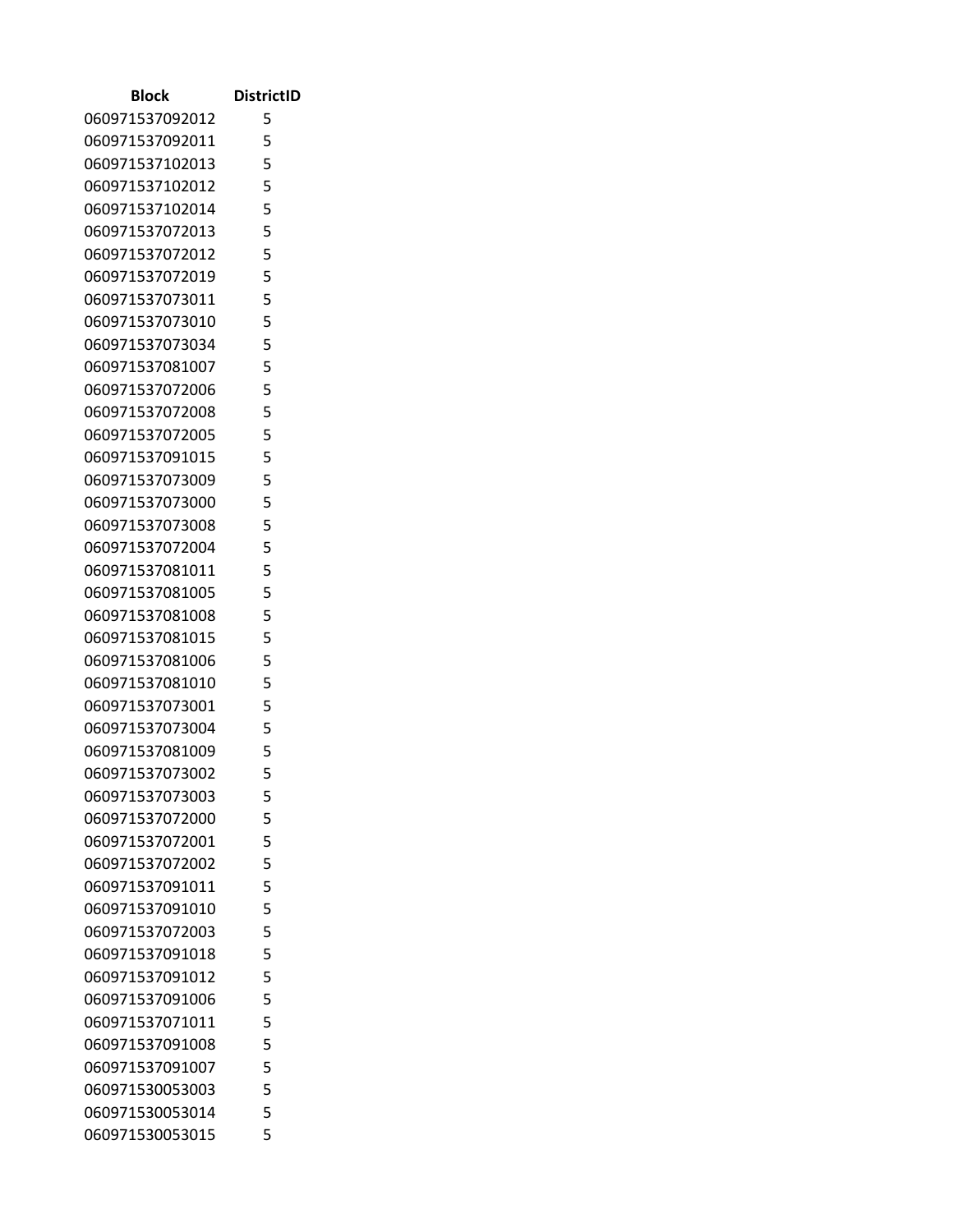| <b>Block</b>    | <b>DistrictID</b> |
|-----------------|-------------------|
| 060971529061001 | 5                 |
| 060971529061000 | 5                 |
| 060971533011009 | 5                 |
| 060971533011005 | 5                 |
| 060971533011008 | 5                 |
| 060971533011010 | 5                 |
| 060971530051007 | 5                 |
| 060971533011006 | 5                 |
| 060971530051001 | 5                 |
| 060971533011003 | 5                 |
| 060971533011002 | 5                 |
| 060971533011000 | 5                 |
| 060971530051008 | 5                 |
| 060971530054011 | 5                 |
| 060971530051000 | 5                 |
| 060971530054004 | 5                 |
| 060971530054003 | 5                 |
| 060971530054002 | 5                 |
| 060971530054010 | 5                 |
| 060971530054009 | 5                 |
| 060971530054005 | 5                 |
| 060971530054006 | 5                 |
| 060971530054001 | 5                 |
| 060971530054012 | 5                 |
| 060971530054007 | 5                 |
| 060971535012010 | 5                 |
| 060971535012004 | 5                 |
| 060971535012009 | 5                 |
| 060971534044010 | 5                 |
| 060971535012002 | 5                 |
| 060971535012011 | 5                 |
| 060971535012001 | 5                 |
| 060971533013000 | 5                 |
| 060971536021007 | 5                 |
| 060971536023003 | 5                 |
| 060971536022013 | 5                 |
| 060971536022007 | 5                 |
| 060971536022012 | 5                 |
| 060971536022011 | 5                 |
| 060971536022008 | 5                 |
| 060971536021005 | 5                 |
| 060971536023001 | 5                 |
| 060971536021006 | 5                 |
| 060971536022010 | 5                 |
| 060971536021003 | 5                 |
| 060971536022009 | 5                 |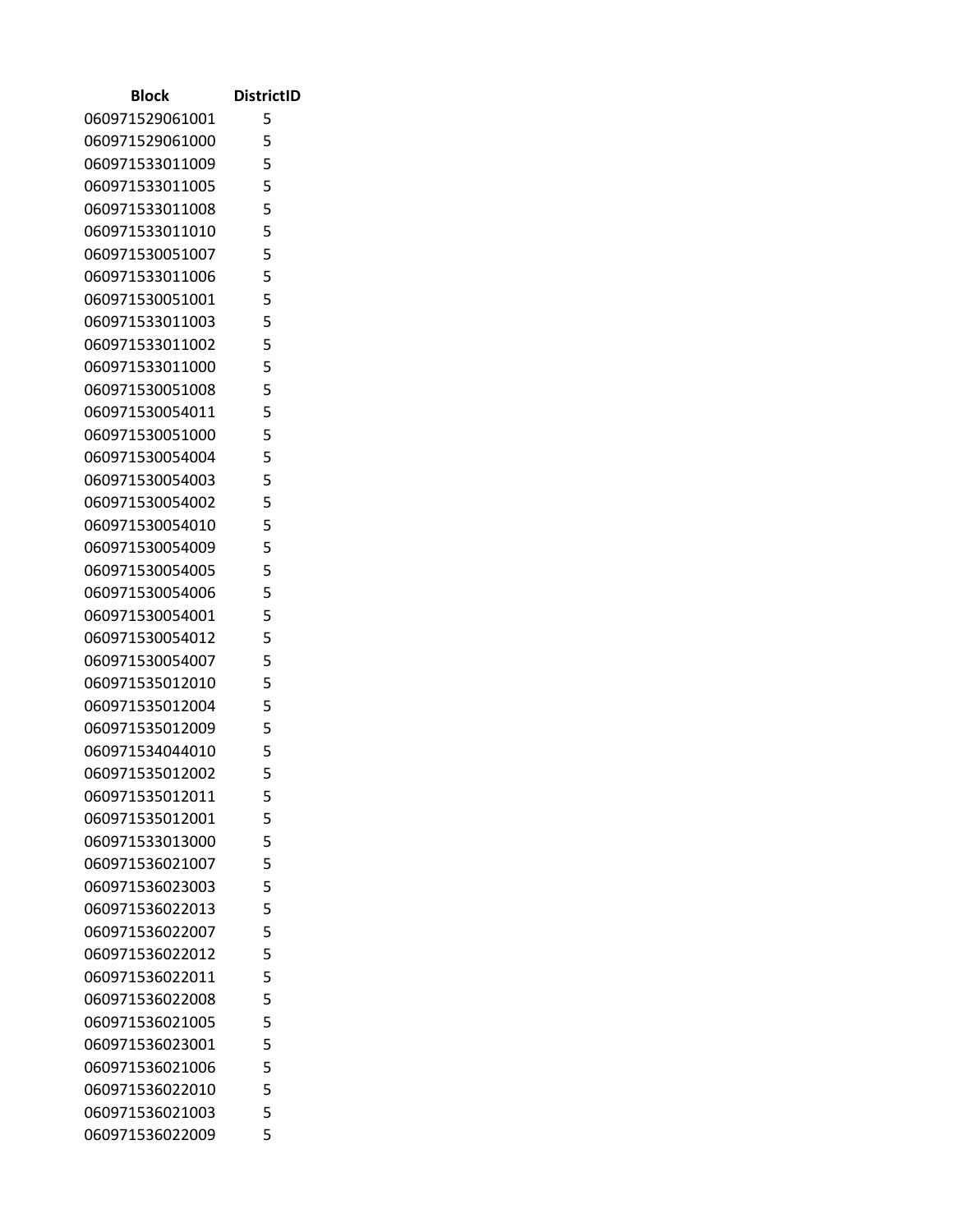| <b>Block</b>    | <b>DistrictID</b> |
|-----------------|-------------------|
| 060971536021004 | 5                 |
| 060971536021002 | 5                 |
| 060971536021001 | 5                 |
| 060971536022002 | 5                 |
| 060971536022001 | 5                 |
| 060971536022000 | 5                 |
| 060971537113009 | 5                 |
| 060971537113006 | 5                 |
| 060971537113001 | 5                 |
| 060971537113010 | 5                 |
| 060971536021000 | 5                 |
| 060971537121014 | 5                 |
| 060971537121013 | 5                 |
| 060971537121004 | 5                 |
| 060971532023013 | 5                 |
| 060971532023012 | 5                 |
| 060971532023005 | 5                 |
| 060971532023011 | 5                 |
| 060971532023003 | 5                 |
| 060971532023004 | 5                 |
| 060971532023000 | 5                 |
| 060971530022004 | 5                 |
| 060971530033007 | 5                 |
| 060971534042001 | 5                 |
| 060971534042000 | 5                 |
| 060971534042014 | 5                 |
| 060971534042015 | 5                 |
| 060971534042013 | 5                 |
| 060971534042010 | 5                 |
| 060971534034013 | 5                 |
| 060971534034012 | 5                 |
| 060971534034009 | 5                 |
| 060971534042011 | 5                 |
| 060971534042012 | 5                 |
| 060971534033009 | 5                 |
| 060971534033010 | 5                 |
| 060971534034007 | 5                 |
| 060971534034003 | 5                 |
| 060971534034004 | 5                 |
| 060971534033003 | 5                 |
| 060971534033002 | 5                 |
| 060971534062009 | 5                 |
| 060971534062006 | 5                 |
| 060971534062005 | 5                 |
| 060971534062004 | 5                 |
| 060971534062002 | 5                 |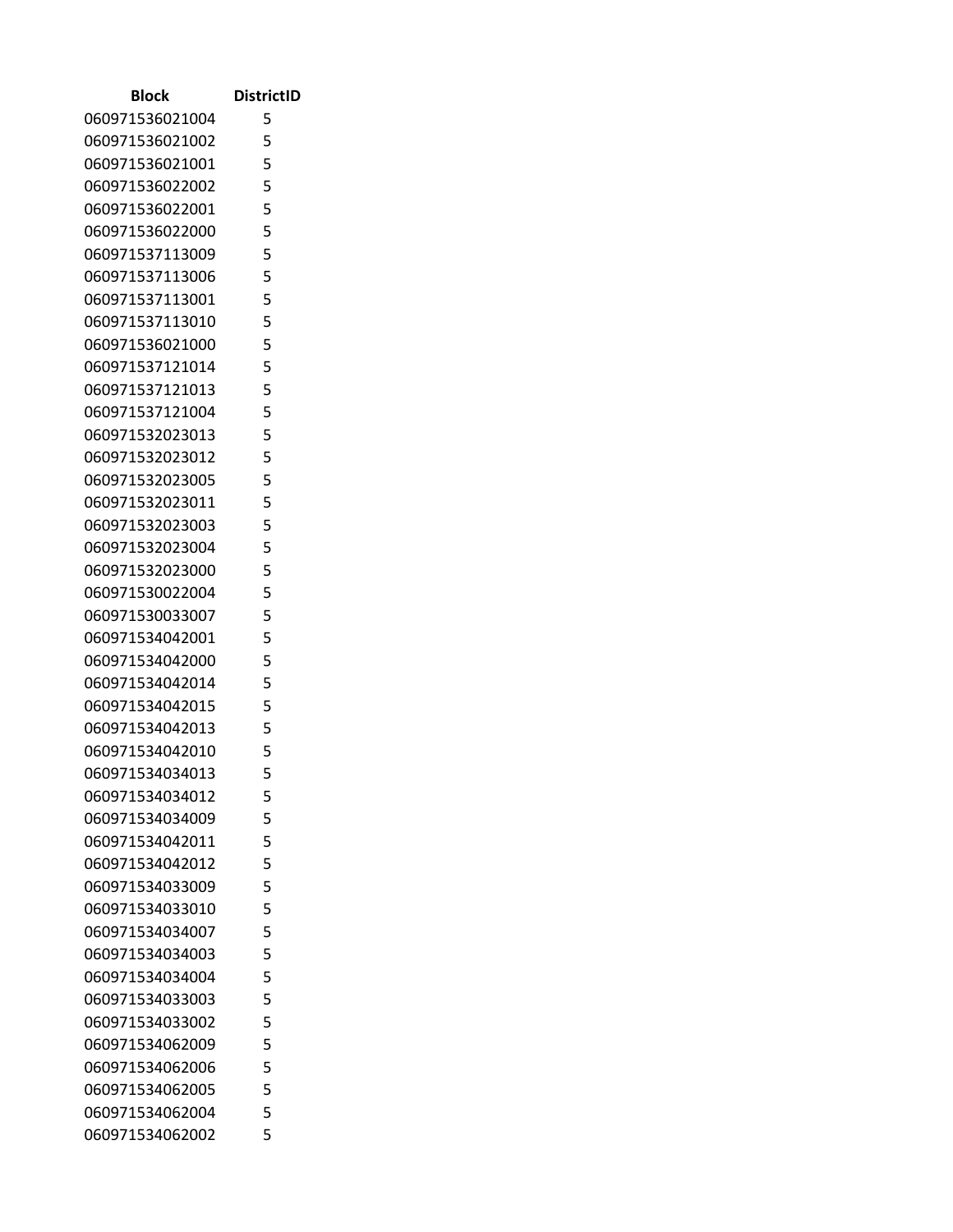| Block           | <b>DistrictID</b> |
|-----------------|-------------------|
| 060971534062003 | 5                 |
| 060971534033004 | 5                 |
| 060971534033001 | 5                 |
| 060971534033008 | 5                 |
| 060971534033005 | 5                 |
| 060971534061030 | 5                 |
| 060971534033000 | 5                 |
| 060971534061021 | 5                 |
| 060971534061025 | 5                 |
| 060971534061020 | 5                 |
| 060971534061027 | 5                 |
| 060971534061026 | 5                 |
| 060971534061023 | 5                 |
| 060971534061028 | 5                 |
| 060971534061019 | 5                 |
| 060971534061018 | 5                 |
| 060971534061017 | 5                 |
| 060971534034010 | 5                 |
| 060971534034008 | 5                 |
| 060971534034005 | 5                 |
| 060971534034002 | 5                 |
| 060971534034006 | 5                 |
| 060971534034000 | 5                 |
| 060971534034001 | 5                 |
| 060971534043000 | 5                 |
| 060971534034011 | 5                 |
| 060971534032018 | 5                 |
| 060971534033007 | 5                 |
| 060971534032006 | 5                 |
| 060971534033006 | 5                 |
| 060971534032007 | 5                 |
| 060971534032004 | 5                 |
| 060971534032005 | 5                 |
| 060971534032003 | 5                 |
| 060971534061029 | 5                 |
| 060971534032002 | 5                 |
| 060971534061024 | 5                 |
| 060971534061016 | 5                 |
| 060971534061015 | 5                 |
| 060971534032001 | 5                 |
| 060971534061014 | 5                 |
| 060971534042006 | 5                 |
| 060971534042005 | 5                 |
| 060971534042003 | 5                 |
| 060971534063005 | 5                 |
| 060971534063004 | 5                 |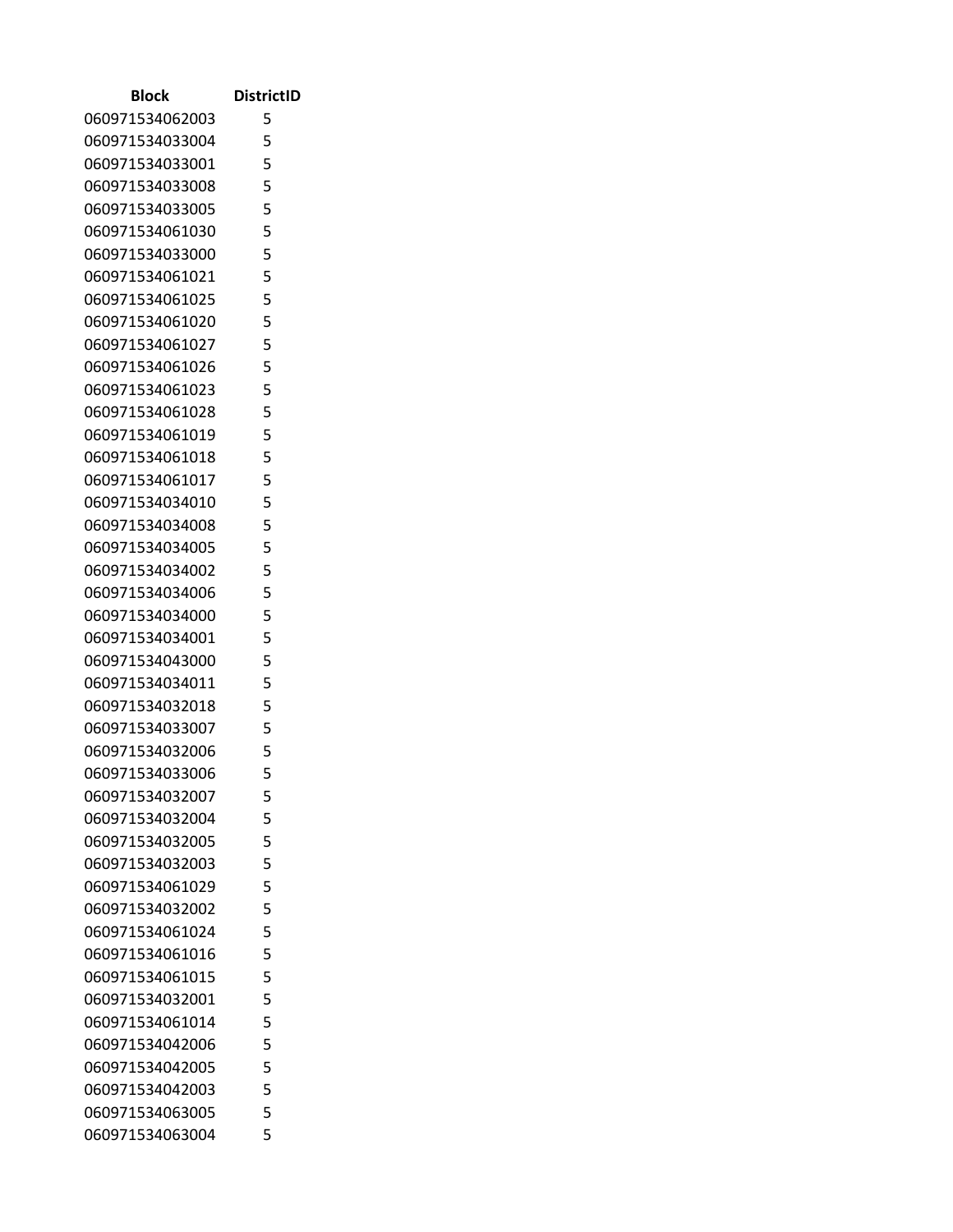| Block           | <b>DistrictID</b> |
|-----------------|-------------------|
| 060971534053014 | 5                 |
| 060971534063003 | 5                 |
| 060971534063000 | 5                 |
| 060971534042004 | 5                 |
| 060971534063007 | 5                 |
| 060971534063006 | 5                 |
| 060971534063002 | 5                 |
| 060971534063001 | 5                 |
| 060971534062008 | 5                 |
| 060971534062007 | 5                 |
| 060971534062001 | 5                 |
| 060971534044003 | 5                 |
| 060971534043006 | 5                 |
| 060971534043005 | 5                 |
| 060971534043008 | 5                 |
| 060971534043004 | 5                 |
| 060971534043011 | 5                 |
| 060971534043003 | 5                 |
| 060971534044005 | 5                 |
| 060971534044004 | 5                 |
| 060971534044001 | 5                 |
| 060971534044002 | 5                 |
| 060971534043010 | 5                 |
| 060971534043002 | 5                 |
| 060971534043012 | 5                 |
| 060971534043001 | 5                 |
| 060971534042009 | 5                 |
| 060971534042002 | 5                 |
| 060971534052007 | 5                 |
| 060971535012007 | 5                 |
| 060971535021004 | 5                 |
| 060971535012006 | 5                 |
| 060971535012013 | 5                 |
| 060971535012012 | 5                 |
| 060971535012005 | 5                 |
| 060971535012008 | 5                 |
| 060971534044011 | 5                 |
| 060971535012003 | 5                 |
| 060971535021003 | 5                 |
| 060971534041005 | 5                 |
| 060971534044006 | 5                 |
| 060971534041006 | 5                 |
| 060971534041007 | 5                 |
| 060971534043009 | 5                 |
| 060971534043007 | 5                 |
| 060971534041004 | 5                 |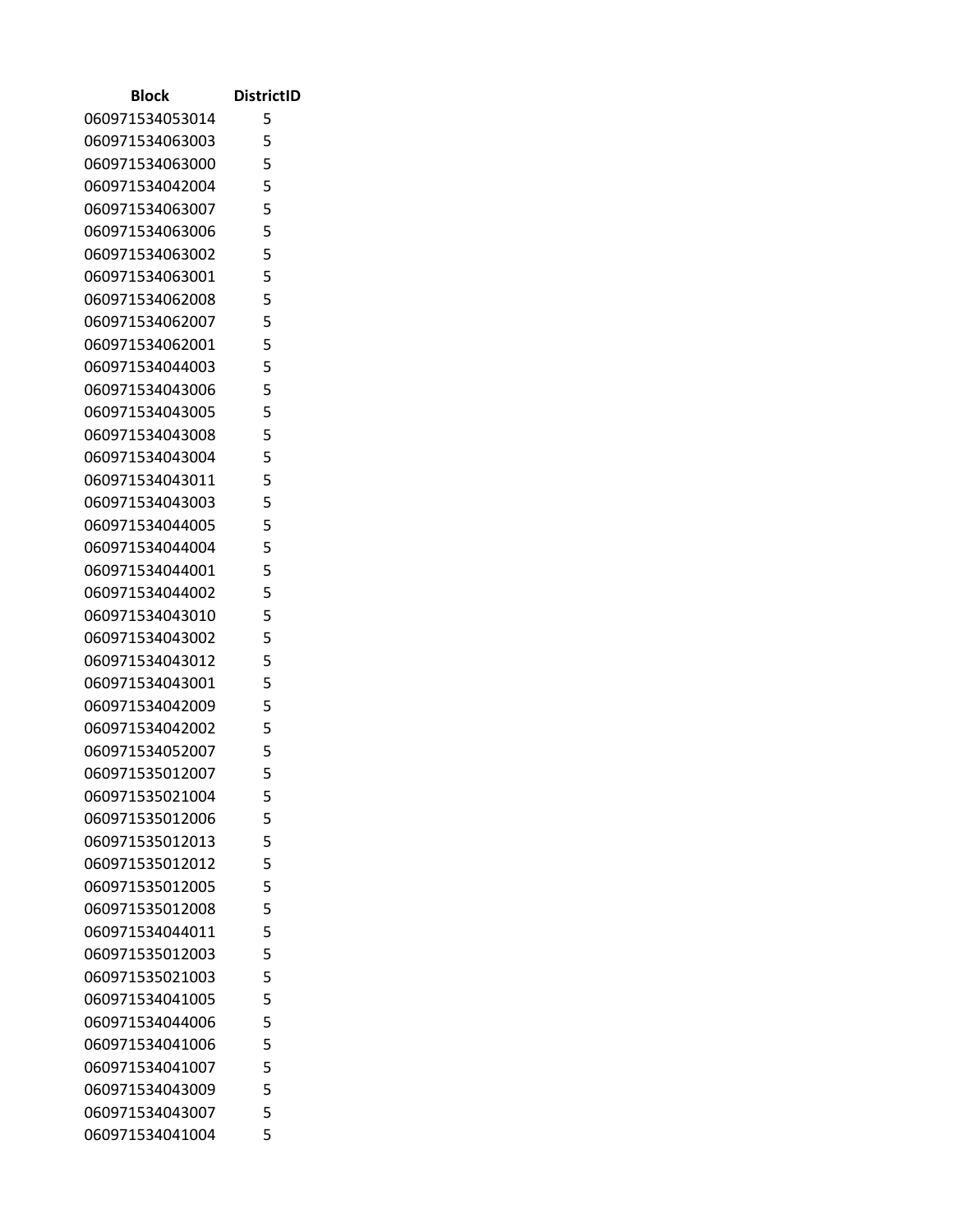| Block                              | <b>DistrictID</b> |
|------------------------------------|-------------------|
| 060971534041002                    | 5                 |
| 060971534041000                    | 5                 |
| 060971534052010                    | 5                 |
| 060971534053007                    | 5                 |
| 060971534052008                    | 5                 |
| 060971534041001                    | 5                 |
| 060971534053011                    | 5                 |
| 060971534052009                    | 5                 |
| 060971534053012                    | 5                 |
| 060971534042008                    | 5                 |
| 060971534042007                    | 5                 |
| 060971530052008                    | 5                 |
| 060971530052011                    | 5                 |
| 060971530052013                    | 5                 |
| 060971530052010                    | 5                 |
| 060971530052009                    | 5                 |
| 060971530052012                    | 5                 |
| 060971530052001                    | 5                 |
| 060971530052003                    | 5                 |
| 060971530051005                    | 5                 |
| 060971530051004                    | 5                 |
| 060971533012007                    | 5                 |
| 060971530052016                    | 5                 |
| 060971530052015                    | 5                 |
| 060971533011007                    | 5                 |
| 060971530051009                    | 5                 |
| 060971530051003                    | 5                 |
| 060971530051006                    | 5                 |
| 060971530051002                    | 5                 |
| 060971530052000                    | 5                 |
| 060971530053004                    | 5                 |
| 060971529061003                    | 5                 |
| 060971530053013                    | 5                 |
| 060971530053012                    | 5                 |
| 060971534051000                    | 5                 |
| 060971534051004                    | 5                 |
| 060971536011002                    | 5                 |
| 060971534062000                    | 5<br>5            |
| 060971534061010                    | 5                 |
| 060971534051009<br>060971534061009 | 5                 |
| 060971534061022                    | 5                 |
| 060971534061008                    | 5                 |
| 060971534061007                    | 5                 |
| 060971534061003                    | 5                 |
| 060971534061006                    | 5                 |
|                                    |                   |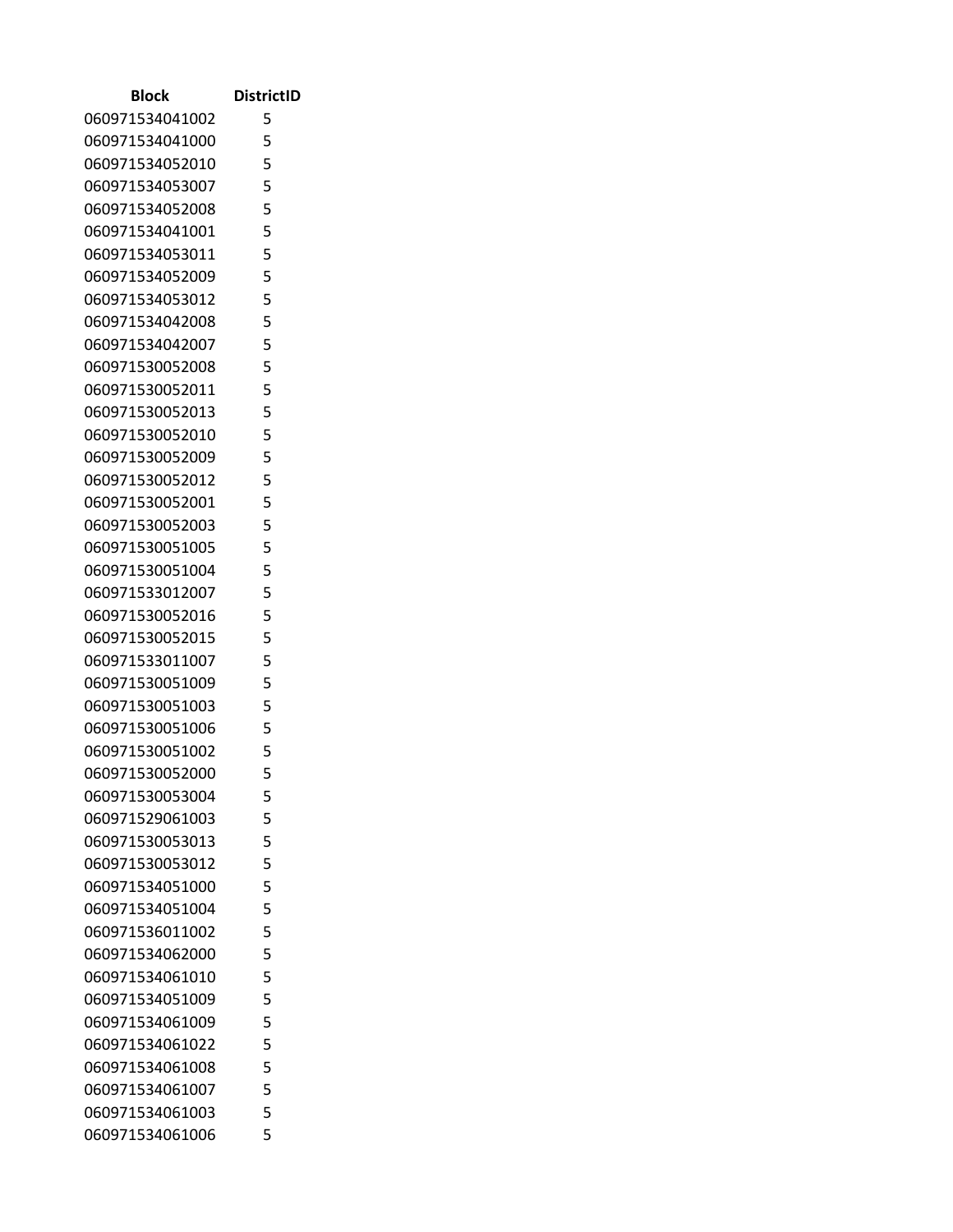| Block           | <b>DistrictID</b> |
|-----------------|-------------------|
| 060971534061012 | 5                 |
| 060971534061002 | 5                 |
| 060971534061001 | 5                 |
| 060971534051003 | 5                 |
| 060971534051002 | 5                 |
| 060971534061000 | 5                 |
| 060971534061013 | 5                 |
| 060971534061005 | 5                 |
| 060971534061004 | 5                 |
| 060971530052017 | 5                 |
| 060971530052006 | 5                 |
| 060971530053025 | 5                 |
| 060971530053026 | 5                 |
| 060971530052004 | 5                 |
| 060971530053010 | 5                 |
| 060971530053009 | 5                 |
| 060971530052005 | 5                 |
| 060971530052007 | 5                 |
| 060971530052002 | 5                 |
| 060971536011000 | 5                 |
| 060971537122012 | 5                 |
| 060971529061007 | 5                 |
| 060971530053008 | 5                 |
| 060971530053011 | 5                 |
| 060971530053007 | 5                 |
| 060971530053005 | 5                 |
| 060971530053006 | 5                 |
| 060971533012024 | 5                 |
| 060971533012004 | 5                 |
| 060971534032013 | 5                 |
| 060971533012005 | 5                 |
| 060971533012003 | 5                 |
| 060971534031012 | 5                 |
| 060971534031011 | 5                 |
| 060971534031015 | 5                 |
| 060971533012034 | 5                 |
| 060971533012033 | 5                 |
| 060971535023010 | 5                 |
| 060971535024000 | 5                 |
| 060971535023003 | 5                 |
| 060971535022001 | 5                 |
| 060971536023010 | 5                 |
| 060971536023004 | 5                 |
| 060971536023009 | 5                 |
| 060971536023007 | 5                 |
| 060971535021001 | 5                 |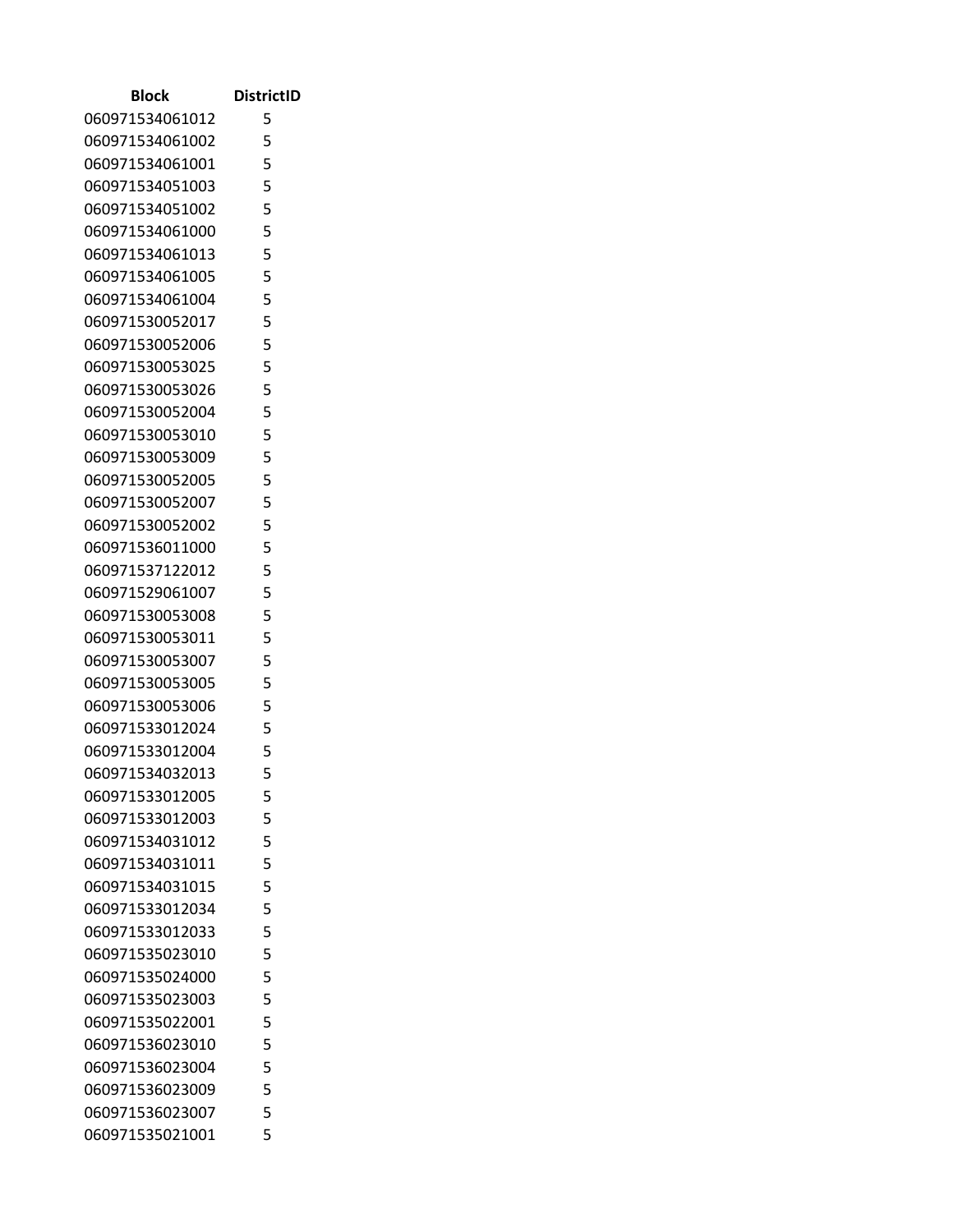| Block                              | <b>DistrictID</b> |
|------------------------------------|-------------------|
| 060971535021000                    | 5                 |
| 060971535022004                    | 5                 |
| 060971535021002                    | 5                 |
| 060971535022002                    | 5                 |
| 060971535022000                    | 5                 |
| 060971536023008                    | 5                 |
| 060971534041003                    | 5                 |
| 060971535012000                    | 5                 |
| 060971534031005                    | 5                 |
| 060971534031013                    | 5                 |
| 060971534031014                    | 5                 |
| 060971534031008                    | 5                 |
| 060971534044007                    | 5                 |
| 060971534044000                    | 5                 |
| 060971534044009                    | 5                 |
| 060971534044008                    | 5                 |
| 060971534032017                    | 5                 |
| 060971534032016                    | 5                 |
| 060971534031004                    | 5                 |
| 060971534031003                    | 5                 |
| 060971534032015                    | 5                 |
| 060971534032022                    | 5                 |
| 060971534032009                    | 5                 |
| 060971534032010                    | 5                 |
| 060971534032021                    | 5                 |
| 060971534032012                    | 5                 |
| 060971534032020                    | 5                 |
| 060971534032008                    | 5                 |
| 060971534032011                    | 5                 |
| 060971533012008                    | 5                 |
| 060971534031002                    | 5                 |
| 060971534032014                    | 5                 |
| 060971534032019                    | 5                 |
| 060971534031007                    | 5                 |
| 060971534031006                    | 5                 |
| 060971534031001                    | 5<br>5            |
| 060971534031000<br>060971530033005 | 5                 |
|                                    | 5                 |
| 060971530033006                    |                   |
| 060971530032005                    | 5<br>5            |
| 060971530032004                    | 5                 |
| 060971531042000<br>060971530033003 | 5                 |
| 060971530022007                    | 5                 |
| 060971537122011                    | 5                 |
| 060971537122009                    | 5                 |
|                                    |                   |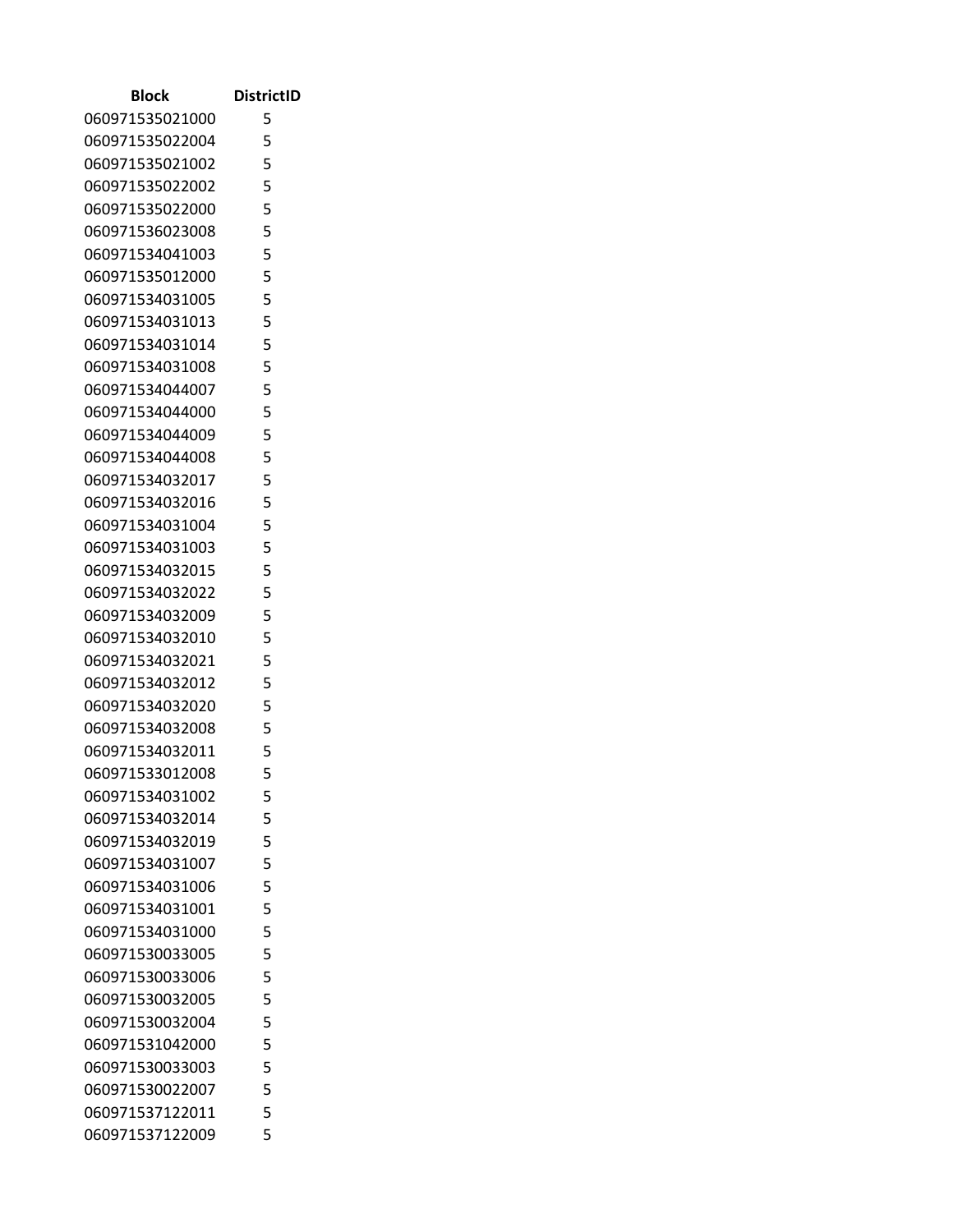| Block           | <b>DistrictID</b> |
|-----------------|-------------------|
| 060971537122010 | 5                 |
| 060971536011014 | 5                 |
| 060971536011003 | 5                 |
| 060971536011016 | 5                 |
| 060971536011001 | 5                 |
| 060971537122007 | 5                 |
| 060971537122006 | 5                 |
| 060971537122008 | 5                 |
| 060971534053006 | 5                 |
| 060971534053000 | 5                 |
| 060971534053008 | 5                 |
| 060971534053003 | 5                 |
| 060971534053013 | 5                 |
| 060971534053010 | 5                 |
| 060971534053009 | 5                 |
| 060971534053002 | 5                 |
| 060971534053005 | 5                 |
| 060971534053004 | 5                 |
| 060971534053001 | 5                 |
| 060971534051006 | 5                 |
| 060971534051001 | 5                 |
| 060971534051005 | 5                 |
| 060971534051011 | 5                 |
| 060971534051007 | 5                 |
| 060971534051010 | 5                 |
| 060971534061011 | 5                 |
| 060971534051008 | 5                 |
| 060971529061004 | 5                 |
| 060971537054019 | 5                 |
| 060971538101030 | 5                 |
| 060971537054002 | 5                 |
| 060971537054000 | 5                 |
| 060971537122004 | 5                 |
| 060971537122005 | 5                 |
| 060971537122002 | 5                 |
| 060971537054016 | 5                 |
| 060971537054015 | 5                 |
| 060971537054001 | 5                 |
| 060971537054017 | 5                 |
| 060971538101019 | 5                 |
| 060971538101018 | 5                 |
| 060971538101022 | 5<br>5            |
| 060971538101025 | 5                 |
| 060971538101024 | 5                 |
| 060971538101023 | 5                 |
| 060971538101020 |                   |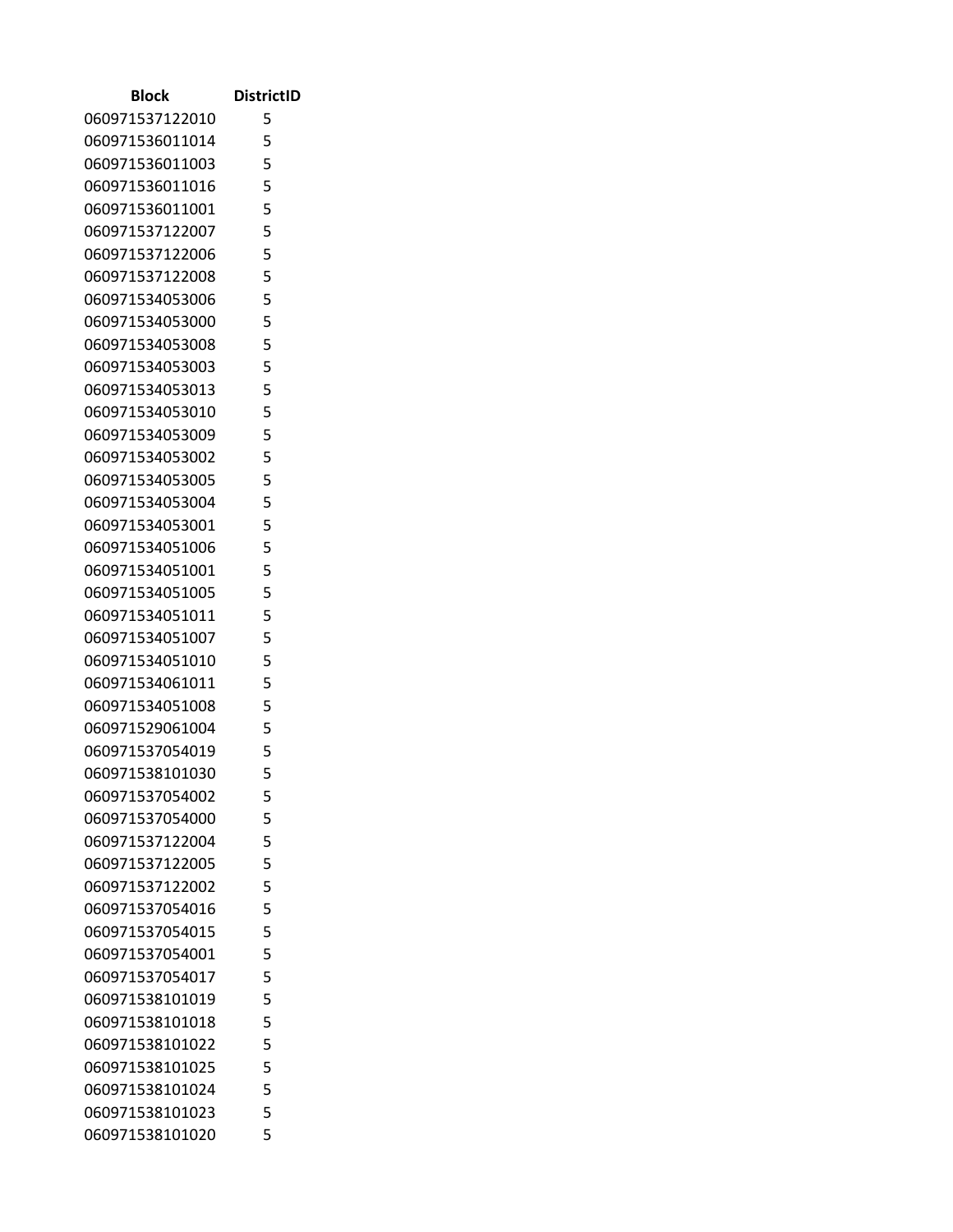| Block           | <b>DistrictID</b> |
|-----------------|-------------------|
| 060971538101021 | 5                 |
| 060971538101014 | 5                 |
| 060971538101011 | 5                 |
| 060971537122001 | 5                 |
| 060971537122003 | 5                 |
| 060971537122000 | 5                 |
| 060971537054018 | 5                 |
| 060971529061005 | 5                 |
| 060971529061006 | 5                 |
| 060971529063014 | 5                 |
| 060971529063013 | 5                 |
| 060971536012009 | 5                 |
| 060971536012010 | 5                 |
| 060971536012008 | 5                 |
| 060971536012022 | 5                 |
| 060971536012019 | 5                 |
| 060971536012007 | 5                 |
| 060971536011012 | 5                 |
| 060971536012006 | 5                 |
| 060971536012011 | 5                 |
| 060971536012021 | 5                 |
| 060971536012020 | 5                 |
| 060971536012017 | 5                 |
| 060971536012005 | 5                 |
| 060971536012004 | 5                 |
| 060971536012018 | 5                 |
| 060971536012003 | 5                 |
| 060971534052005 | 5                 |
| 060971534052002 | 5                 |
| 060971534052006 | 5                 |
| 060971534052001 | 5                 |
| 060971536012016 | 5                 |
| 060971536012002 | 5                 |
| 060971536012001 | 5                 |
| 060971536012000 | 5                 |
| 060971536012024 | 5                 |
| 060971534052000 | 5                 |
| 060971536011007 | 5<br>5            |
| 060971536011006 |                   |
| 060971537121012 | 5                 |
| 060971537121007 | 5                 |
| 060971537121011 | 5<br>5            |
| 060971537121008 | 5                 |
| 060971536011011 | 5                 |
| 060971536011010 | 5                 |
| 060971536011005 |                   |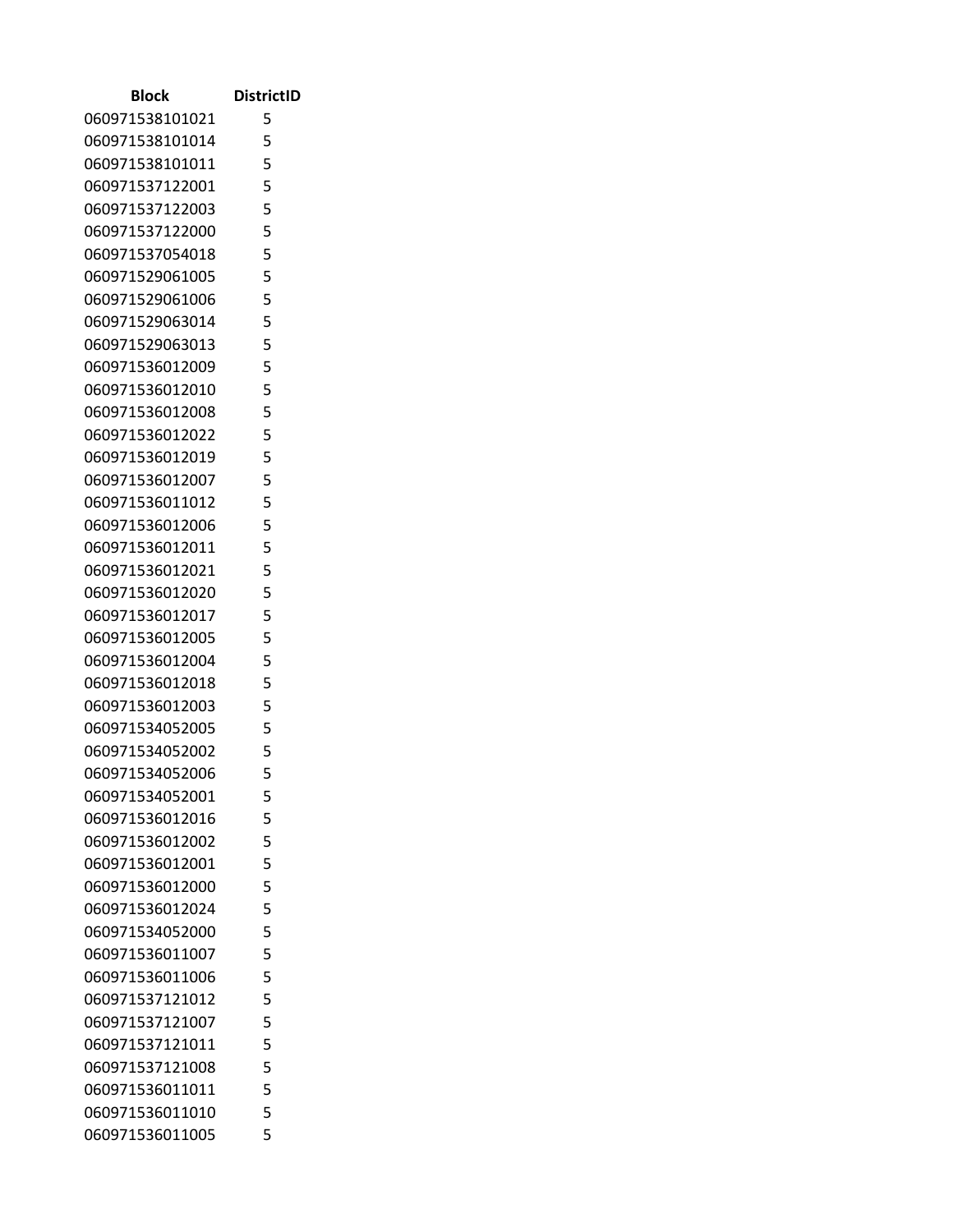| Block           | <b>DistrictID</b> |
|-----------------|-------------------|
| 060971536011009 | 5                 |
| 060971536011013 | 5                 |
| 060971536011015 | 5                 |
| 060971536011004 | 5                 |
| 060971537121009 | 5                 |
| 060971537121015 | 5                 |
| 060971537122013 | 5                 |
| 060971537121006 | 5                 |
| 060971537121010 | 5                 |
| 060971537121003 | 5                 |
| 060971533012032 | 5                 |
| 060971533012021 | 5                 |
| 060971533012019 | 5                 |
| 060971534031009 | 5                 |
| 060971533012025 | 5                 |
| 060971534031010 | 5                 |
| 060971533012023 | 5                 |
| 060971533012026 | 5                 |
| 060971533012022 | 5                 |
| 060971533012011 | 5                 |
| 060971533012020 | 5                 |
| 060971533012015 | 5                 |
| 060971533012017 | 5                 |
| 060971533012016 | 5                 |
| 060971533012028 | 5                 |
| 060971532023016 | 5                 |
| 060971532023017 | 5                 |
| 060971532023022 | 5                 |
| 060971532023020 | 5                 |
| 060971532023018 | 5                 |
| 060971532023019 | 5                 |
| 060971532023021 | 5                 |
| 060971532023010 | 5                 |
| 060971533012027 | 5                 |
| 060971532023015 | 5                 |
| 060971532023014 | 5                 |
| 060971532023001 | 5                 |
| 060971530053022 | 5                 |
| 060971530053021 | 5                 |
| 060971530053024 | 5                 |
| 060971530053001 | 5                 |
| 060971530053023 | 5                 |
| 060971530053000 | 5                 |
| 060971529061014 | 5                 |
| 060971530053027 | 5                 |
| 060971530066009 | 5                 |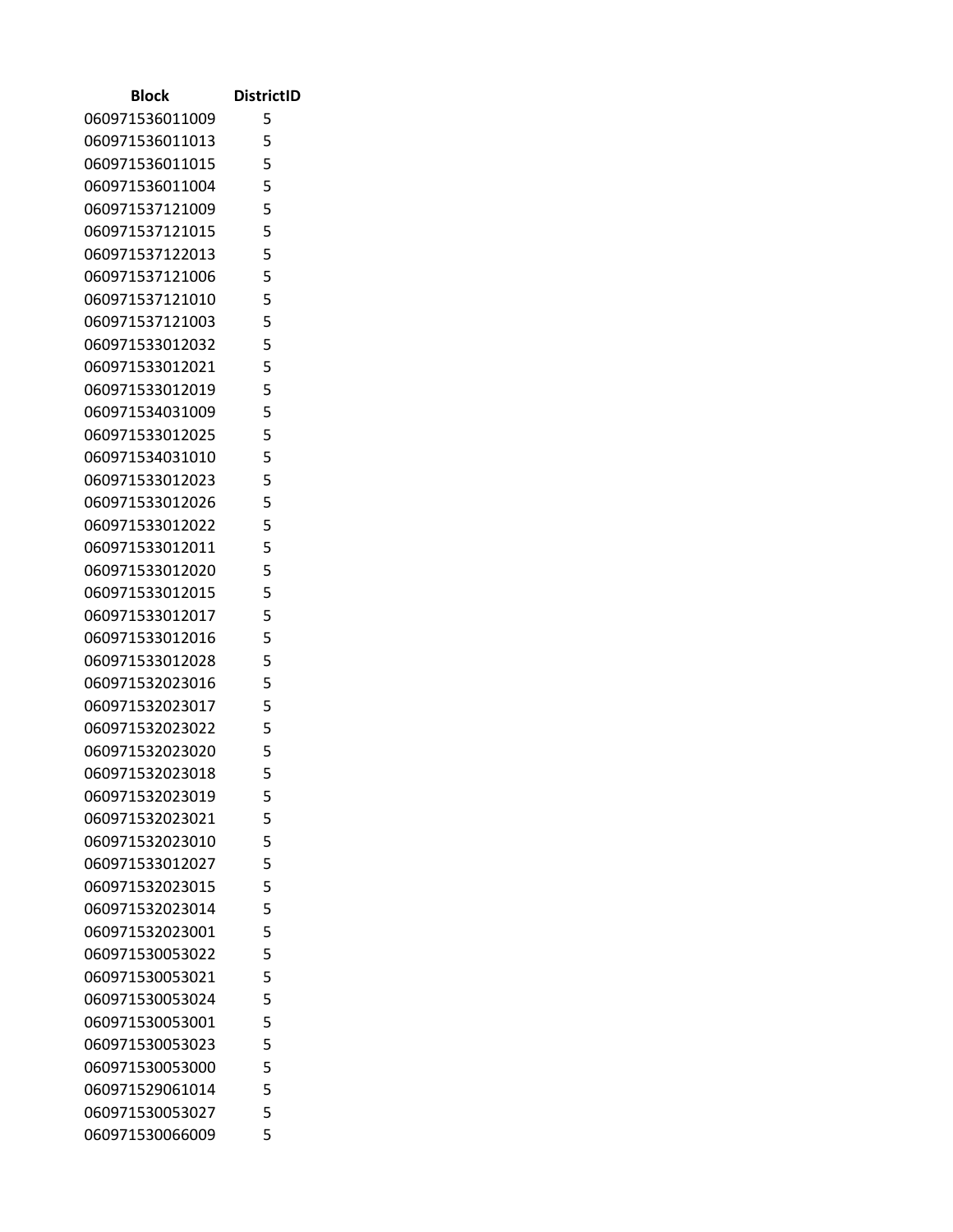| <b>Block</b>    | <b>DistrictID</b> |
|-----------------|-------------------|
| 060971530066007 | 5                 |
| 060971530066001 | 5                 |
| 060971530066003 | 5                 |
| 060971530066006 | 5                 |
| 060971530066010 | 5                 |
| 060971530066008 | 5                 |
| 060971530066005 | 5                 |
| 060971530066011 | 5                 |
| 060971530064014 | 5                 |
| 060971530064010 | 5                 |
| 060971530064015 | 5                 |
| 060971530064012 | 5                 |
| 060971530064009 | 5                 |
| 060971530064008 | 5                 |
| 060971529061002 | 5                 |
| 060971529061015 | 5                 |
| 060971529061008 | 5                 |
| 060971529061013 | 5                 |
| 060971529061010 | 5                 |
| 060971529061011 | 5                 |
| 060971529061012 | 5                 |
| 060971529061009 | 5                 |
| 060971529044002 | 5                 |
| 060971529042002 | 5                 |
| 060971529042003 | 5                 |
| 060971529042004 | 5                 |
| 060971529042005 | 5                 |
| 060971529044001 | 5                 |
| 060971529044000 | 5                 |
| 060971529044003 | 5                 |
| 060971529044005 | 5                 |
| 060971529044004 | 5                 |
| 060971529052007 | 5                 |
| 060971529052008 | 5                 |
| 060971529052006 | 5                 |
| 060971530056003 | 5                 |
| 060971530056002 | 5                 |
| 060971530062002 | 5                 |
| 060971530063004 | 5                 |
| 060971530056001 | 5                 |
| 060971530063006 | 5                 |
| 060971530063001 | 5                 |
| 060971530063005 | 5                 |
| 060971530066012 | 5                 |
| 060971530066004 | 5                 |
| 060971530066013 | 5                 |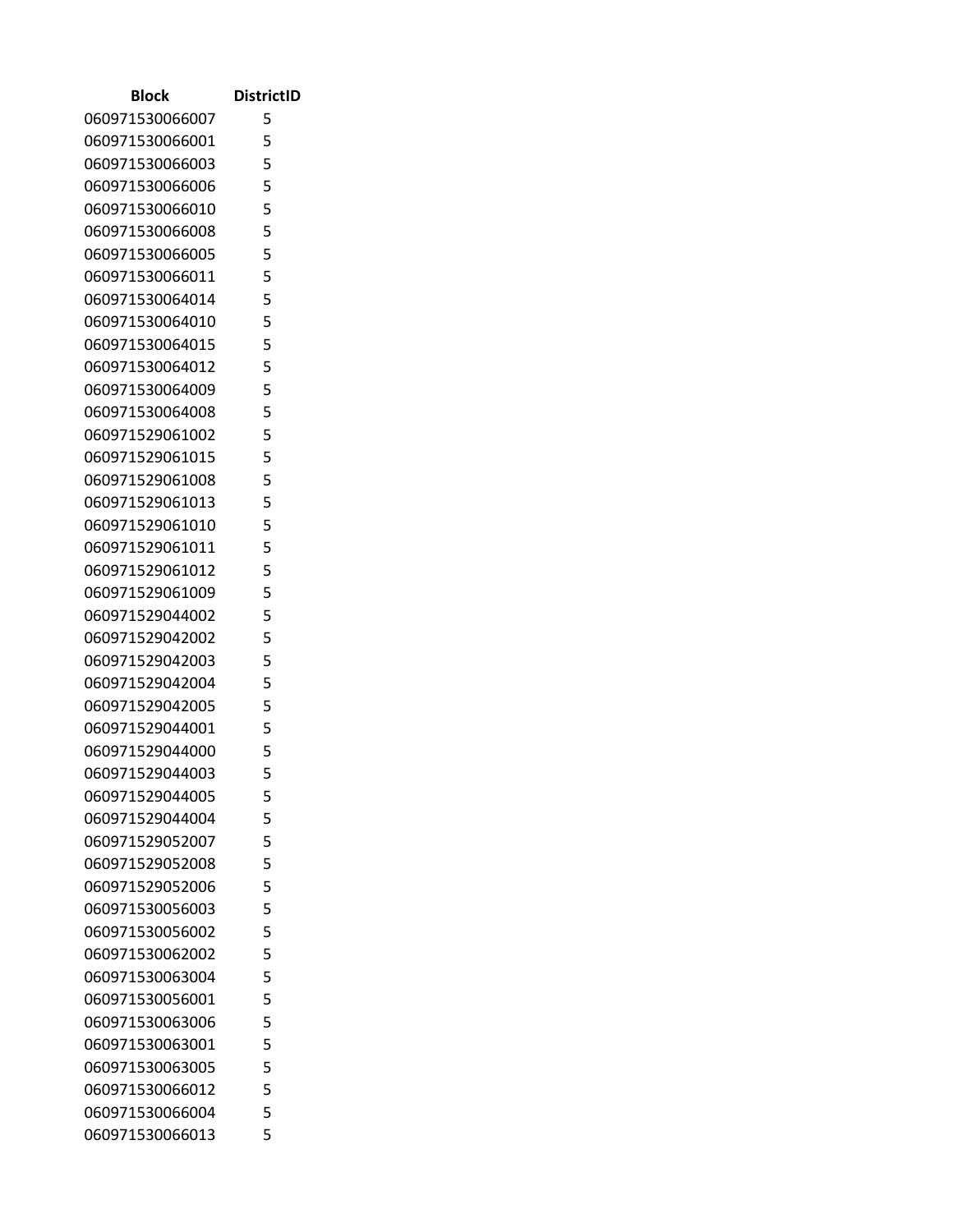| Block           | <b>DistrictID</b> |
|-----------------|-------------------|
| 060971530066002 | 5                 |
| 060971530064011 | 5                 |
| 060971530064007 | 5                 |
| 060971530064006 | 5                 |
| 060971530064005 | 5                 |
| 060971530064013 | 5                 |
| 060971530065005 | 5                 |
| 060971530065010 | 5                 |
| 060971530065009 | 5                 |
| 060971530065004 | 5                 |
| 060971530066000 | 5                 |
| 060971530064004 | 5                 |
| 060971530065011 | 5                 |
| 060971530064002 | 5                 |
| 060971530064003 | 5                 |
| 060971530062003 | 5                 |
| 060971530063000 | 5                 |
| 060971530065008 | 5                 |
| 060971530065003 | 5                 |
| 060971530064019 | 5                 |
| 060971530065002 | 5                 |
| 060971530065006 | 5                 |
| 060971530065001 | 5                 |
| 060971530064018 | 5                 |
| 060971530064017 | 5                 |
| 060971530064001 | 5                 |
| 060971530064016 | 5                 |
| 060971530064000 | 5                 |
| 060971530065007 | 5                 |
| 060971530065000 | 5                 |
| 060971530013007 | 5                 |
| 060971530012005 | 5                 |
| 060971529043016 | 5                 |
| 060971529042001 | 5                 |
| 060971530055006 | 5                 |
| 060971530055007 | 5                 |
| 060971530055008 | 5                 |
| 060971530054008 | 5<br>5            |
| 060971530056004 |                   |
| 060971530056006 | 5                 |
| 060971530056005 | 5                 |
| 060971530055009 | 5<br>5            |
| 060971530055004 | 5                 |
| 060971530055005 | 5                 |
| 060971530056000 | 5                 |
| 060971530061001 |                   |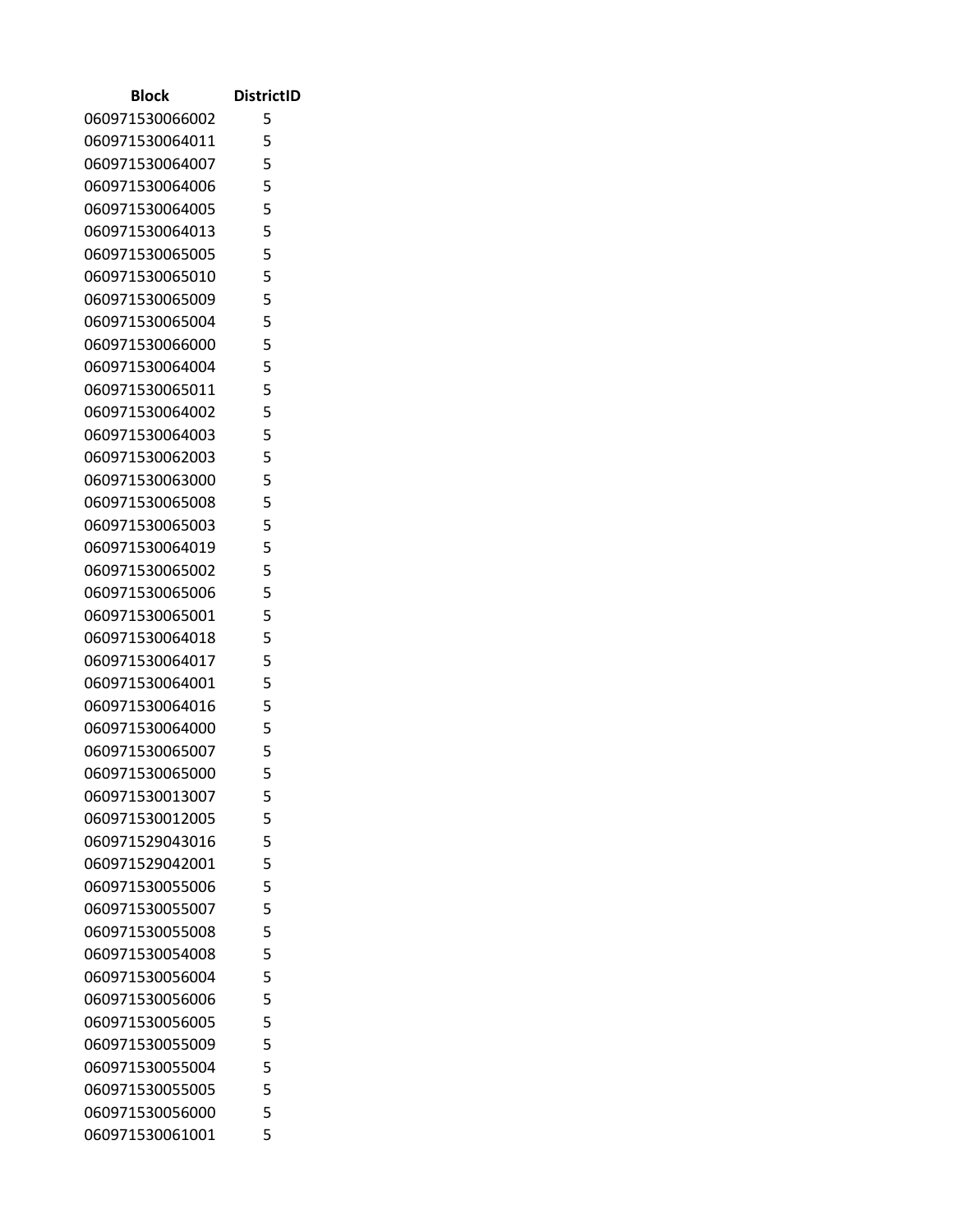| Block                              | <b>DistrictID</b> |
|------------------------------------|-------------------|
| 060971530055003                    | 5                 |
| 060971530055010                    | 5                 |
| 060971530055002                    | 5                 |
| 060971530055000                    | 5                 |
| 060971530055001                    | 5                 |
| 060971530061004                    | 5                 |
| 060971530061002                    | 5                 |
| 060971530061003                    | 5                 |
| 060971530061000                    | 5                 |
| 060971530062000                    | 5                 |
| 060971530034011                    | 5                 |
| 060971530034005                    | 5                 |
| 060971530034006                    | 5                 |
| 060971530062001                    | 5                 |
| 060971530034008                    | 5                 |
| 060971530034009                    | 5                 |
| 060971530053017                    | 5                 |
| 060971530053016                    | 5                 |
| 060971530053002                    | 5                 |
| 060971530053018                    | 5                 |
| 060971530053019                    | 5                 |
| 060971530053020                    | 5                 |
| 060971530054000                    | 5                 |
| 060971530062004                    | 5<br>5            |
| 060971530063007<br>060971530063003 | 5                 |
| 060971530063009                    | 5                 |
| 060971530063008                    | 5                 |
| 060971529032006                    | 5                 |
| 060971529032009                    | 5                 |
| 060971530012001                    | 5                 |
| 060971529032000                    | 5                 |
| 060971530025012                    | 5                 |
| 060971530022009                    | 5                 |
| 060971530025013                    | 5                 |
| 060971530025011                    | 5                 |
| 060971530025004                    | 5                 |
| 060971530022000                    | 5                 |
| 060971530024010                    | 5                 |
| 060971530024011                    | 5                 |
| 060971530024012                    | 5                 |
| 060971530024013                    | 5                 |
| 060971530012004                    | 5                 |
| 060971530012009                    | 5                 |
| 060971530022002                    | 5                 |
| 060971530033004                    | 5                 |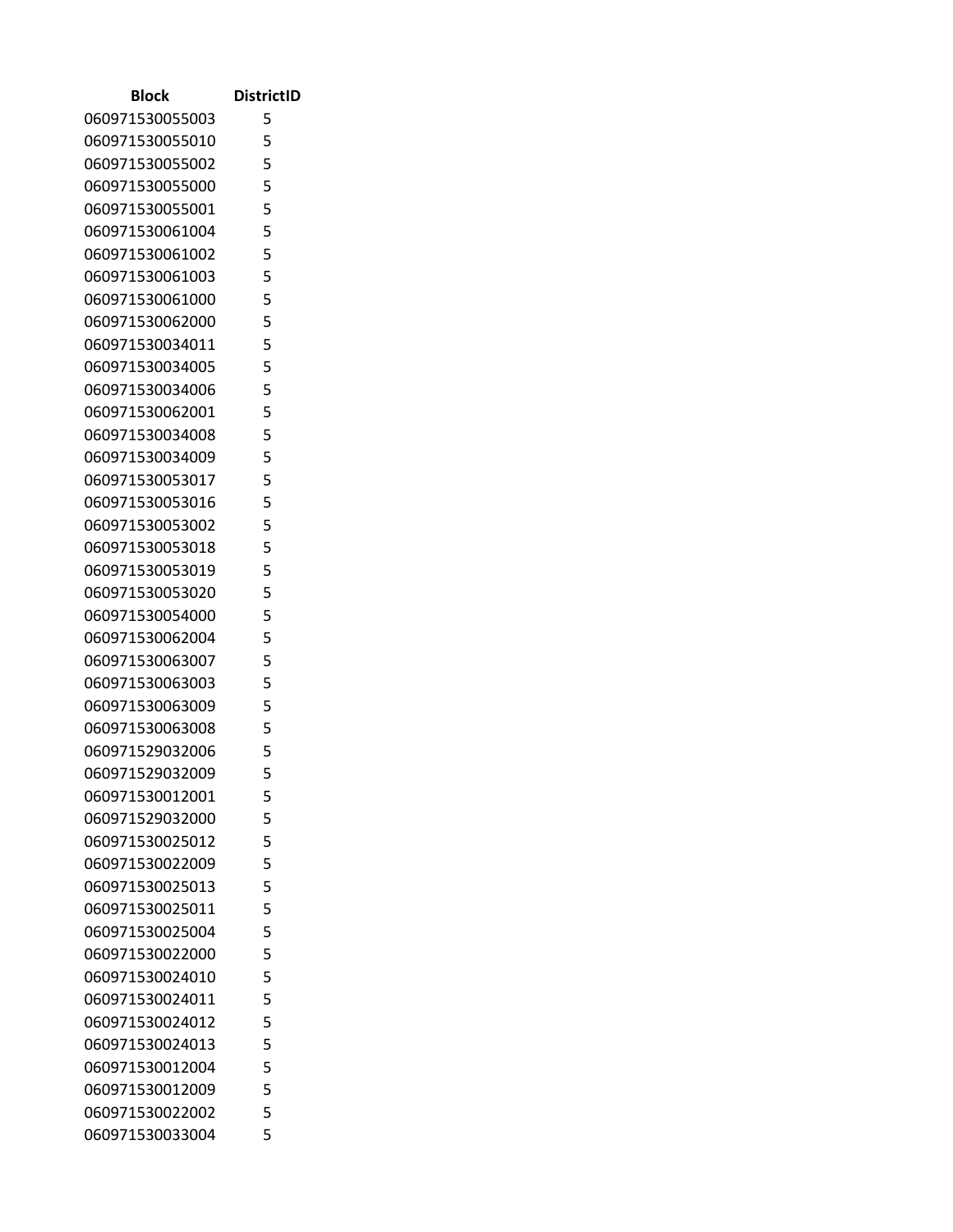| Block                              | <b>DistrictID</b> |
|------------------------------------|-------------------|
| 060971530022003                    | 5                 |
| 060971530021004                    | 5                 |
| 060971530021005                    | 5                 |
| 060971530022001                    | 5                 |
| 060971530022005                    | 5                 |
| 060971530022008                    | 5                 |
| 060971530022012                    | 5                 |
| 060971530022006                    | 5                 |
| 060971530022011                    | 5                 |
| 060971530022010                    | 5                 |
| 060971530021000                    | 5                 |
| 060971530021003                    | 5                 |
| 060971530021002                    | 5                 |
| 060971530013003                    | 5                 |
| 060971530013000                    | 5                 |
| 060971530013002                    | 5                 |
| 060971530012010                    | 5                 |
| 060971530012012                    | 5                 |
| 060971530012011                    | 5                 |
| 060971530012003                    | 5                 |
| 060971530012002                    | 5                 |
| 060971530021001                    | 5                 |
| 060971530013001                    | 5                 |
| 060971530014006                    | 5                 |
| 060971530014005                    | 5                 |
| 060971530012013                    | 5                 |
| 060971529032004                    | 5                 |
| 060971529032003<br>060971529034004 | 5<br>5            |
| 060971529033001                    | 5                 |
| 060971529032010                    | 5                 |
| 060971529032007                    | 5                 |
| 060971529032002                    | 5                 |
| 060971529033000                    | 5                 |
| 060971529032001                    | 5                 |
| 060971529032008                    | 5                 |
| 060971529034003                    | 5                 |
| 060971529034002                    | 5                 |
| 060971529034001                    | 5                 |
| 060971529041001                    | 5                 |
| 060971529034000                    | 5                 |
| 060971529041000                    | 5                 |
| 060971530063002                    | 5                 |
| 060971530021006                    | 5                 |
| 060971530013006                    | 5                 |
| 060971530013008                    | 5                 |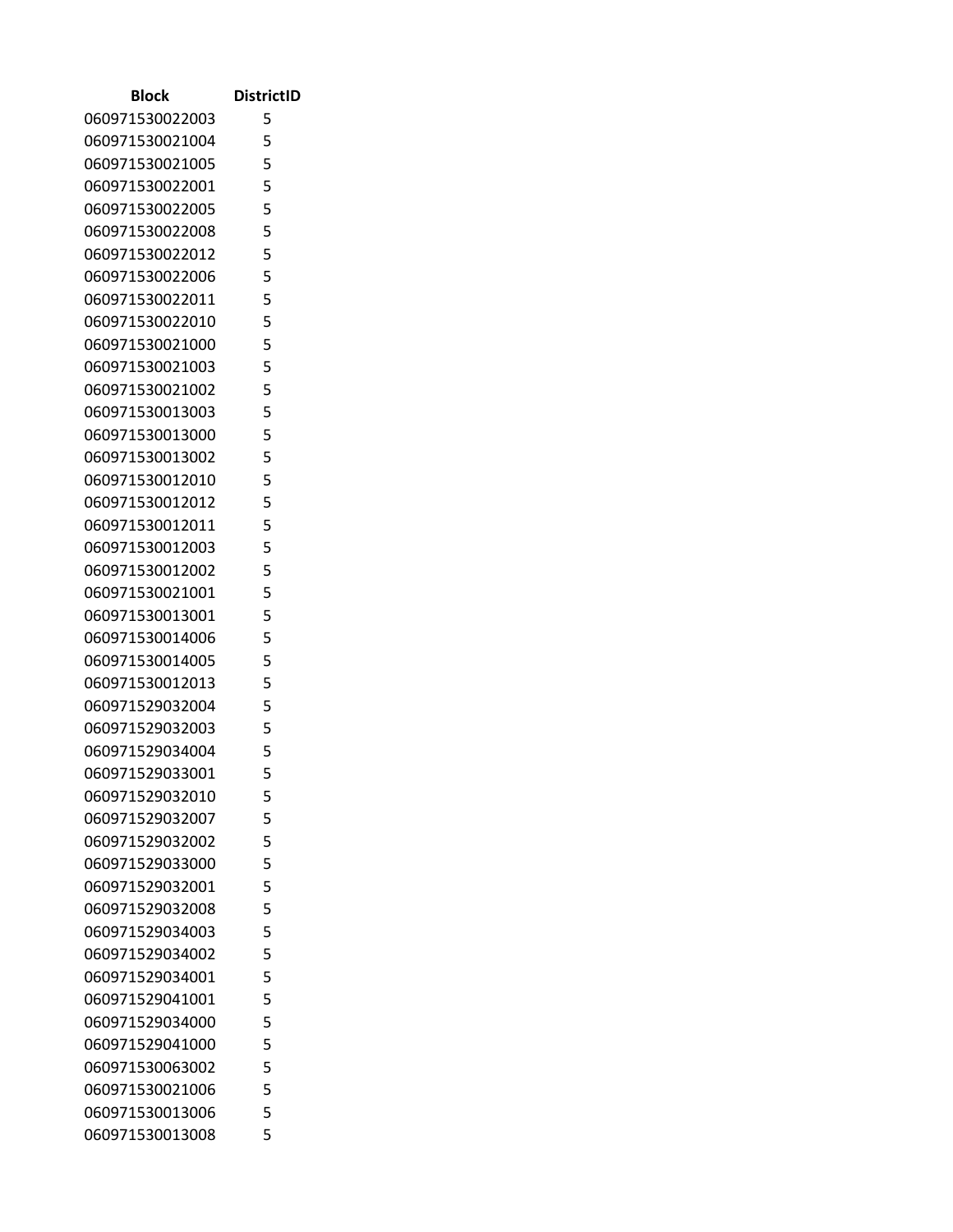| Block                              | <b>DistrictID</b> |
|------------------------------------|-------------------|
| 060971530013005                    | 5                 |
| 060971530012006                    | 5                 |
| 060971530012007                    | 5                 |
| 060971530012008                    | 5                 |
| 060971530013004                    | 5                 |
| 060971533014000                    | 5                 |
| 060971530034002                    | 5                 |
| 060971530034001                    | 5                 |
| 060971530034007                    | 5                 |
| 060971530031005                    | 5                 |
| 060971530034000                    | 5                 |
| 060971530034003                    | 5                 |
| 060971530034004                    | 5                 |
| 060971530031006                    | 5                 |
| 060971530031004                    | 5                 |
| 060971530034010                    | 5                 |
| 060971530031007                    | 5                 |
| 060971530031003                    | 5                 |
| 060971530032007                    | 5                 |
| 060971530031000                    | 5                 |
| 060971530032006                    | 5                 |
| 060971530031001                    | 5                 |
| 060971530031002                    | 5                 |
| 060971529062008                    | 5                 |
| 060971529052000                    | 5                 |
| 060971529062007<br>060971529052002 | 5                 |
|                                    | 5<br>5            |
| 060971529053004<br>060971529053003 | 5                 |
| 060971529053005                    | 5                 |
| 060971529053002                    | 5                 |
| 060971529053001                    | 5                 |
| 060971529062029                    | 5                 |
| 060971529062022                    | 5                 |
| 060971529062023                    | 5                 |
| 060971529062027                    | 5                 |
| 060971529062026                    | 5                 |
| 060971529062028                    | 5                 |
| 060971529062024                    | 5                 |
| 060971529062025                    | 5                 |
| 060971529062012                    | 5                 |
| 060971529062006                    | 5                 |
| 060971529063018                    | 5                 |
| 060971529062001                    | 5                 |
| 060971529062004                    | 5                 |
| 060971529062005                    | 5                 |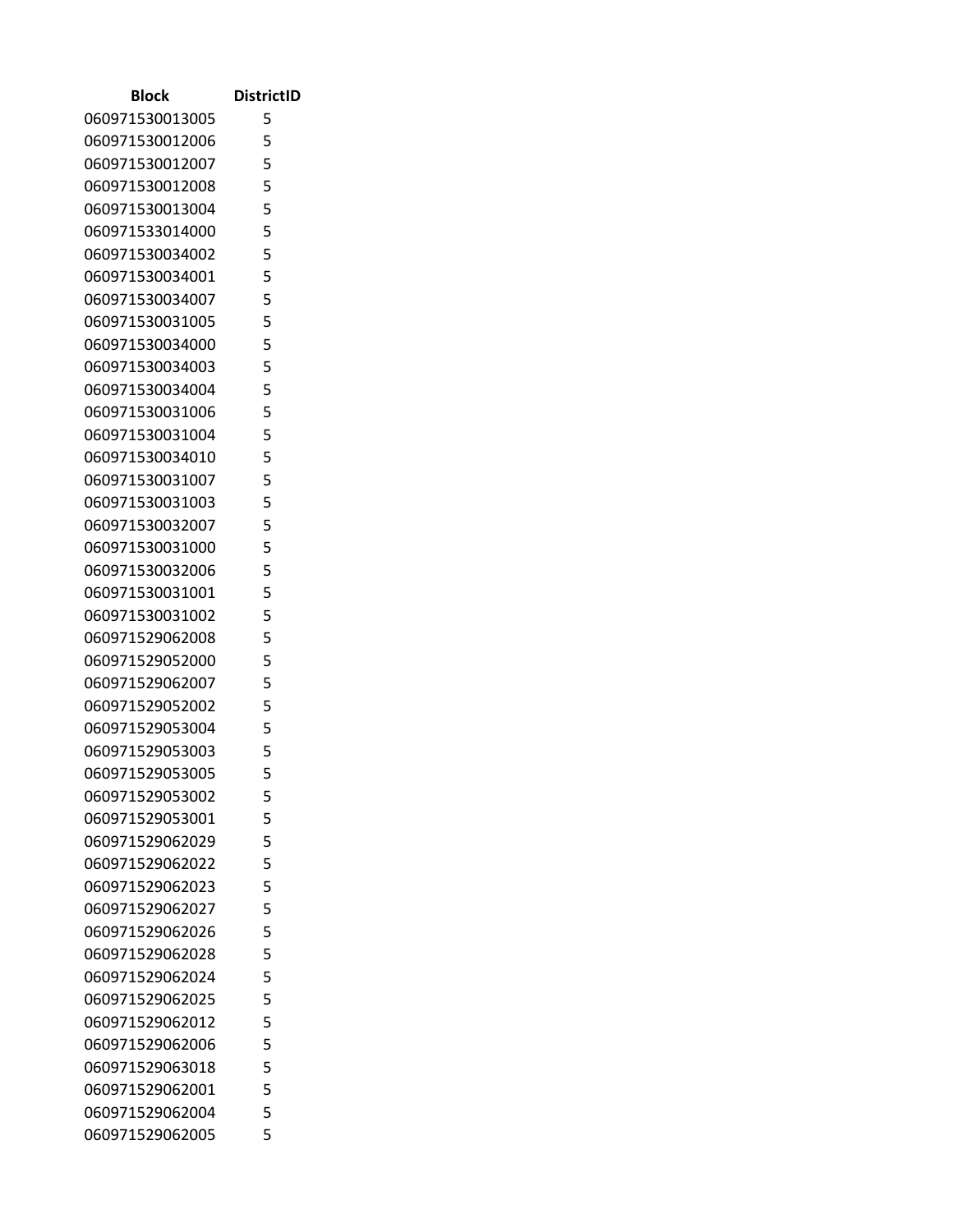| Block           | <b>DistrictID</b> |
|-----------------|-------------------|
| 060971529063019 | 5                 |
| 060971529053000 | 5                 |
| 060971529051009 | 5                 |
| 060971529062000 | 5                 |
| 060971529051010 | 5                 |
| 060971529062003 | 5                 |
| 060971529062002 | 5                 |
| 060971529051008 | 5                 |
| 060971529051006 | 5                 |
| 060971529051000 | 5                 |
| 060971529051001 | 5                 |
| 060971529051007 | 5                 |
| 060971529043011 | 5                 |
| 060971529043015 | 5                 |
| 060971529043007 | 5                 |
| 060971529043012 | 5                 |
| 060971529043013 | 5                 |
| 060971529043014 | 5                 |
| 060971529043008 | 5                 |
| 060971529042000 | 5                 |
| 060971529043005 | 5                 |
| 060971529043010 | 5                 |
| 060971529043009 | 5                 |
| 060971529043006 | 5                 |
| 060971529043004 | 5                 |
| 060971529044006 | 5                 |
| 060971529041016 | 5                 |
| 060971529041015 | 5                 |
| 060971529052012 | 5                 |
| 060971529052009 | 5                 |
| 060971529041009 | 5                 |
| 060971529052011 | 5                 |
| 060971529041017 | 5                 |
| 060971529041018 | 5                 |
| 060971529041008 | 5                 |
| 060971529052010 | 5                 |
| 060971529041007 | 5                 |
| 060971529053007 | 5                 |
| 060971529053008 | 5                 |
| 060971529053006 | 5                 |
| 060971529031005 | 5                 |
| 060971529031003 | 5                 |
| 060971529031004 | 5                 |
| 060971529031006 | 5                 |
| 060971529043002 | 5                 |
| 060971529031002 | 5                 |